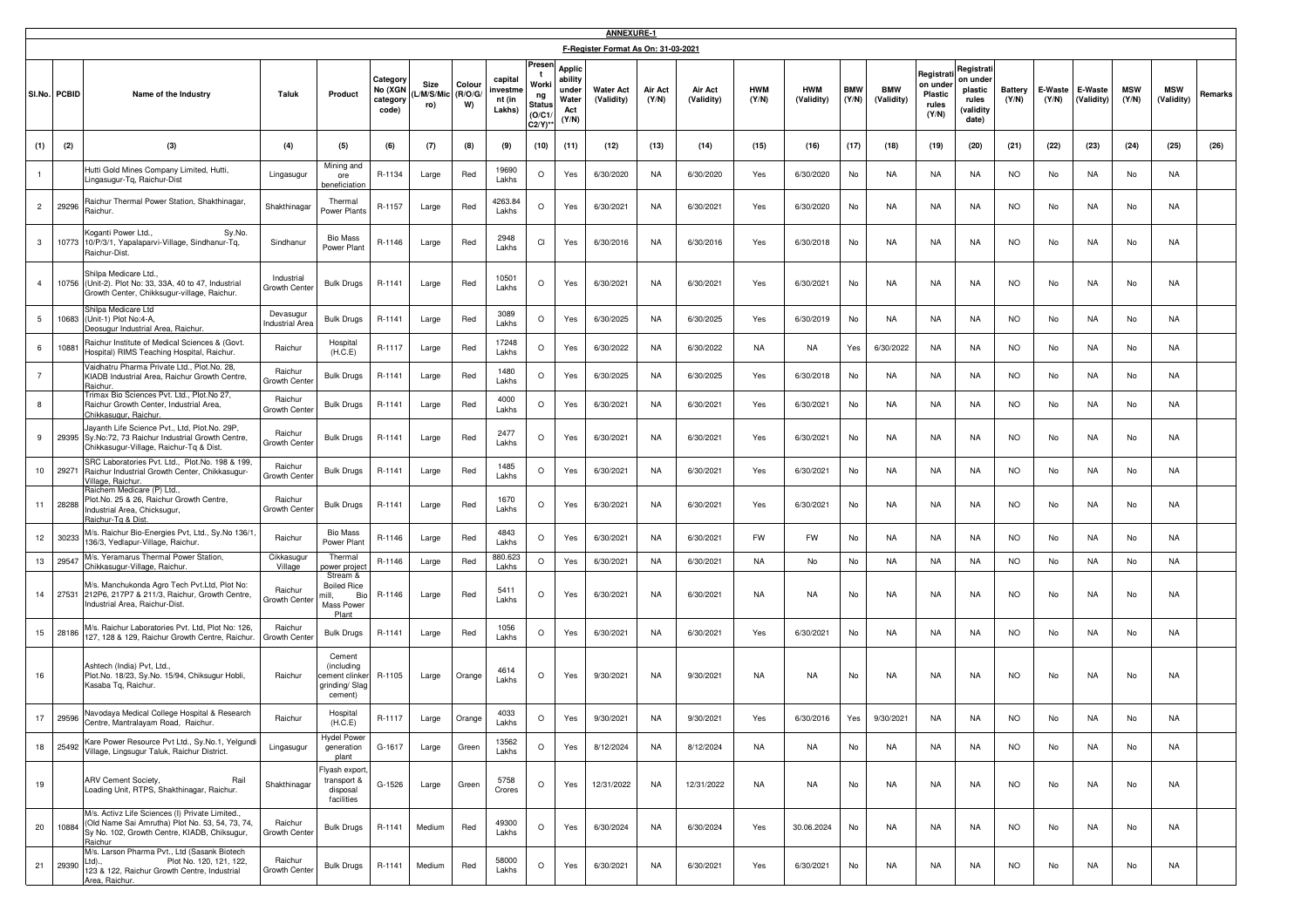| 22 |       | M/s. Vibrant Pharmachem Private Limited, Plot<br>No. 57,58, 69 & 70, Raichur Growth Centre,<br>Chikkasugur,<br>Raichur-Dist.                                         | Raichur<br>Growth Cente                         | <b>Bulk Drugs</b>                                                                                           | R-1141   | Medium | Red    | 571.40<br>Lakhs  | $\circ$  | Yes | 6/30/2021  | NA        | 6/30/2021  | Yes       | 6/30/2021 | No  | NA        | NA        | NA        | <b>NO</b> | No | NA        | No | NA        |  |
|----|-------|----------------------------------------------------------------------------------------------------------------------------------------------------------------------|-------------------------------------------------|-------------------------------------------------------------------------------------------------------------|----------|--------|--------|------------------|----------|-----|------------|-----------|------------|-----------|-----------|-----|-----------|-----------|-----------|-----------|----|-----------|----|-----------|--|
| 23 |       | Sparkvee Fine Chemicals Pvt, Ltd., Plot.Nos.<br>27805 55,56,71 & 72, Raichur Growth Centre,<br>Chikkasugur, Raichur.                                                 | Raichur<br>Growth Cente                         | <b>Bulk Drugs</b>                                                                                           | R-1141   | Medium | Red    | <b>380 Lakhs</b> | $\circ$  | Yes | 6/30/2021  | <b>NA</b> | 6/30/2021  | Yes       | 6/30/2021 | No  | <b>NA</b> | <b>NA</b> | NA        | <b>NO</b> | No | NA        | No | NA        |  |
| 24 |       | M/s. Y.M.S Laboratories Pvt., Ltd, Plot.No: 99-<br>31369 102, 105-108, Raichur Growth Centre,<br>Chikasugur, Raichur-Tq & Dist.                                      | Raichur<br>Growth Cente                         | <b>Bulk Drugs</b>                                                                                           | R-1141   | Medium | Red    | 535 Lakhs        | $\circ$  | Yes | 12/5/2022  | <b>NA</b> | 12/5/2022  | NA        | NA        | No  | <b>NA</b> | NA        | NA        | <b>NO</b> | No | NA        | No | NA        |  |
| 25 | 12296 | S.M.M. Agro Industries, Plot.No. 213/7, Growth<br>Centre, Raichur.                                                                                                   | Growth Center<br>Raichur                        | Raw & Stean<br>Rice                                                                                         | O-1358   | Medium | Orange | 63979<br>Lakhs   | $\circ$  | Yes | 9/30/2022  | <b>NA</b> | 9/30/2022  | NA        | <b>NA</b> | No  | <b>NA</b> | NA        | NA        | <b>NO</b> | No | NA        | No | NA        |  |
| 26 |       | M/s. KSH Agro Foods Bangalore (p) Ltd,<br>Sy.No:26, Yegnoor Village, Dist. Raichur                                                                                   | Raichur                                         | Raw & Stean<br>Rice                                                                                         | O-1358   | Medium | Orange | 96087<br>Lakhs   | $\circ$  | Yes | 9/30/2021  | <b>NA</b> | 9/30/2021  | NA        | NA.       | No  | NA        | NA        | NA        | <b>NO</b> | No | NA        | No | NA        |  |
| 27 | 33582 | M/s. Sri. Laxmi Venkateshwara Rice Industries,<br>Sy.No: 148/7, Kavithal Road, Maski, Lingasugur-<br>Tg, Raichur-Dist.                                               | Lingasugur                                      | Raw & Stean<br>Rice                                                                                         | $O-1358$ | Medium | Orange | 59975<br>Lakhs   | $\circ$  | Yes | 9/30/2021  | <b>NA</b> | 9/30/2021  | <b>NA</b> | <b>NA</b> | No  | <b>NA</b> | <b>NA</b> | <b>NA</b> | <b>NO</b> | No | NA.       | No | <b>NA</b> |  |
| 28 |       | M/s. Madhavi Edible Oils Pvt. Ltd., Plot.No. 212/P<br>29647 5, Raichur Growth Centre, KIADB Industrial Area,<br>Raichur.                                             | Raichur<br>Growth Center                        | Vegetable oil<br>nanufacturing<br>including<br>solvent<br>xtraction and<br>refinery<br>hydrogenatec<br>nile | O-1382   | Medium | Orange | 77337<br>Lakhs   | $\Omega$ | Yes | 6/30/2021  | NA        | 6/30/2021  | NA        | NA.       | No  | NA        | NA        | NA        | <b>NO</b> | No | NA.       | No | NA        |  |
| 29 | 26070 | M/s. SLN Agro Industries,<br>Plot No:209/P, Raichur Growth Centre, Raichur.                                                                                          | Raichur<br>Growth Cente                         | Raw & Steam<br>Rice                                                                                         | $O-1358$ | Medium | Orange | 727.14<br>Lakhs  | $\circ$  | Yes | 9/30/2022  | <b>NA</b> | 9/30/2022  | <b>NA</b> | <b>NA</b> | No  | <b>NA</b> | NA        | <b>NA</b> | <b>NO</b> | No | NA        | No | <b>NA</b> |  |
| 30 | 30587 | M/s. New Amruth Medical & Research Centre<br>(Raichur) Pvt.Ltd, No: 12-10-239/1, Siyatalab,<br>Raichur.                                                              | Raichur                                         | Hospital<br>(H.C.E)                                                                                         | O-1117   | Medium | Orange | 718.00<br>Lakhs  | $\circ$  | Yes | 7/28/2021  | <b>NA</b> | 7/28/2021  | <b>NA</b> | <b>NA</b> | Yes | 9/30/2020 | NA        | <b>NA</b> | <b>NO</b> | No | NA        | No | NA        |  |
| 31 |       | M/s. Siri Constructions<br>(M.B.Patil Construction Ltd)<br>Sy.No. 173/2, Mittimalkapur-Village ,Raichur-Tq &<br>Dist.                                                | Raichur                                         | <b>Stone Crusher</b>                                                                                        | O-1371   | Medium | Orange | 926.00<br>Lakhs  | CI       | Yes | 6/30/2015  | Yes       | 6/30/2015  | NA        | NA.       | No  | NA.       | NA        | NA        | <b>NO</b> | No | NA.       | No | NA        |  |
| 32 |       | M/s. E. Anjaneya & Co, Sy.No: 172 & 173/2,<br>Mittimalkapur-Village, Raichur-Tg & Dist.                                                                              | Raichur                                         | Stone Crushei<br>& M-Sand                                                                                   | $O-1371$ | Medium | Orange | 924.00<br>Lakhs  | $\circ$  | Yes | 9/30/2029  | Yes       | 9/30/2029  | NA        | <b>NA</b> | No  | NA        | NA        | NA        | <b>NO</b> | No | NA        | No | NA        |  |
| 33 | 39241 | M/s. Vijaya Poly Clinic & Nursing Home, No: 1-9-<br>21, Azadnagar, Raichur                                                                                           | Raichur                                         | Hospital<br>(H.C.E)                                                                                         | R-1117   | Medium | Orange | 626.66<br>Lakhs  | $\circ$  | Yes | 9/30/2022  | <b>NA</b> | 9/30/2022  | <b>NA</b> | <b>NA</b> | Yes | 9/30/2022 | <b>NA</b> | <b>NA</b> | <b>NO</b> | No | <b>NA</b> | No | <b>NA</b> |  |
| 34 | 12292 | Srinidhi Cottons Pvt. Ltd.<br>Sy.No. 120/1, By-pass Road, Yarmarus, Raichur-<br>Tq & Dist.                                                                           | Raichur                                         | Cotton<br>Ginning                                                                                           | G-1574   | Medium | Green  | 597 Lakhs        | $\circ$  | Yes | 12/31/2034 | <b>NA</b> | 12/31/2034 | <b>NA</b> | <b>NA</b> | No  | <b>NA</b> | <b>NA</b> | NA        | <b>NO</b> | No | NA.       | No | NA        |  |
| 35 |       | M/s. ARV Cement Society<br>Fly Ash<br>Handling Unit I & II, RTPS, Shakthinagar,<br>Raichur                                                                           | Shakthinagar                                    | Flyash export,<br>transport &<br>disposal<br>facilities                                                     | G-1526   | Medium | Green  | 812 Lakhs        | $\circ$  | Yes | 12/31/2022 | NA        | 12/31/2022 | NA        | <b>NA</b> | No  | NA        | NA        | NA        | <b>NO</b> | No | NA        | No | NA        |  |
| 36 | 19662 | Regional Oil Seeds Growers Co-operative<br>Societies Union Ltd., Sy.No: No: 267 & 268<br>Plot.No: 2B.3 & 4, PB. No.328, Industrial Area,<br>Hyderabad Road, Raichur. | <b>Industrial Area</b><br>Raichur               | Oil mill Ghani<br>and extraction<br>(no<br>nydrogenation<br>/ refining)                                     | G-1540   | Medium | Green  | 902 Lakhs        | CI       | Yes | 12/31/2015 | <b>NA</b> | 12/31/2015 | Yes       | <b>NA</b> | No  | <b>NA</b> | NA        | <b>NA</b> | <b>NO</b> | No | NA        | No | NA        |  |
| 37 |       | Raichur Solvents Ltd.<br>Plot No. 57 & 58, Hyderabad Road, Industrial<br>Area, Raichur.                                                                              | Hyderabad<br>Road,<br>ndustrial Area<br>Raichur | Oil mill Ghani<br>and extractior<br>(no<br>hydrogenation<br>/ refining)                                     | G-1540   | Medium | Green  | 995<br>Lakhs     | $\circ$  | Yes | 12/31/2025 | NA        | 12/31/2025 | Yes       | 9/30/2018 | No  | NA        | NA        | NA        | <b>NO</b> | No | NA.       | No | NA        |  |
| 38 | 19660 | VasuKeshava Developers Pvt. Ltd., (Hotel<br>Kubera Palace) No: 1-10-151, 1-10-151/2, 1-<br>10-151/3, 1-10-152/1, 1-10-152/2, Station Road,<br>Raichur                | Raichur                                         | Hotel<br>(Boarding &<br>Lodging) Bar<br>& Restaurant                                                        | G-1531   | Medium | Green  | 647.69<br>Lakhs  | $\circ$  | Yes | 12/31/2022 | NA        | 12/31/2022 | NA        | <b>NA</b> | No  | NA        | NA        | NA        | <b>NO</b> | No | NA        | No | NA        |  |
| 39 |       | Sree. Skanda Food Processing India Pvt, Ltd.,<br>Plot No. 157, Industrial Growth Centre, Raichur.                                                                    | Industrial<br>Growth Cente                      | Raw Rice                                                                                                    | G-1625   | Medium | Green  | 86087<br>Lakhs   | $\circ$  | Yes | 12/31/2025 | <b>NA</b> | 12/31/2025 | <b>NA</b> | <b>NA</b> | No  | <b>NA</b> | <b>NA</b> | <b>NA</b> | <b>NO</b> | No | NA.       | No | NA        |  |
| 40 |       | Narayanapur Power Company Pvt, Ltd., Sy.No.<br>89/2, Hydel Power Project (Unit-I & II),<br>Somanamaradi-Village, Deodurga-Tg, Raichur-                               | Devadurga                                       | <b>Hydel Power</b><br>generation<br>plant                                                                   | G-1617   | Medium | Green  | 586.44<br>Lakhs  | $\circ$  | Yes | 12/31/2024 | <b>NA</b> | 12/31/2024 | NA        | NA        | No  | NA        | NA        | NA        | <b>NO</b> | No | NA        | No | NA        |  |
| 41 |       | M/s. Sri Basaveshwara Industries Plot.No: 17, 21,<br>18(P), 21((1), KIADB Industrial Area, Manvi-Tq,<br>Raichur-Dist.                                                | Manvi                                           | Raw Rice                                                                                                    | G-1625   | Medium | Green  | 59651<br>Lakhs   | $\circ$  | Yes | 12/31/2024 | <b>NA</b> | 12/31/2024 | NA        | <b>NA</b> | No  | <b>NA</b> | <b>NA</b> | NA        | <b>NO</b> | No | NA        | No | NA        |  |
| 42 |       | M/s. Vishnu Priya Agro Industries, Sy.No:220/2,<br>31391 220/6, Channalli-Village, Gorebal Hobali,<br>Sindhanur-Tg, Raichur-Dist.                                    | Sindhanur                                       | Raw Rice                                                                                                    | G-1625   | Medium | Green  | 63500<br>Lakhs   | $\circ$  | Yes | 12/31/2025 | NA        | 12/31/2025 | NA        | NA        | No  | NA        | NA        | NA        | <b>NO</b> | No | NA        | No | NA        |  |
| 43 | 19658 | <b>Bharat Petroleum Corporation</b><br>Goodshed Road, Raichur.                                                                                                       | Raichur                                         | Petroleum<br>Storage                                                                                        | R-1131   | Small  | Red    | 273 Lakhs        | $\circ$  | Yes | 12/31/2027 | <b>NA</b> | 12/31/2027 | Yes       | 6/30/2020 | No  | NA        | <b>NA</b> | <b>NA</b> | <b>NO</b> | No | <b>NA</b> | No | <b>NA</b> |  |
| 44 | 33451 | M/s. RIMACT Facality,<br>(Raichur<br>Indian Medical Association Common Treatment<br>Facility, Sy.No:73/3, Post Eklaspur, Dist. Raichur.                              | Eklaspur<br>Village,<br>Raichur                 | Common Bio<br>Medical<br>Treatment<br>Facility                                                              | R-1171   | Small  | Red    | 70.75<br>Lakhs   | $\circ$  | Yes | 6/30/2021  | NA        | 6/30/2021  | NA        | NA        | No  | NA        | NA        | NA        | <b>NO</b> | No | NA        | No | NA        |  |
| 45 |       | UTI Gold Mines Company Ltd., Sy.No: 44 & 49,<br>Palkanmaradi-Village, Deodurga-Tq, Raichur-Dist                                                                      | Devadurga                                       | Mining and<br>ore<br>beneficiation                                                                          | R-1134   | Small  | Red    | 370.13<br>Lakhs  | $\circ$  | Yes | 6/30/2023  | NA        | 6/30/2023  | NA        | NA        | No  | <b>NA</b> | NA        | NA        | <b>NO</b> | No | NA        | No | NA        |  |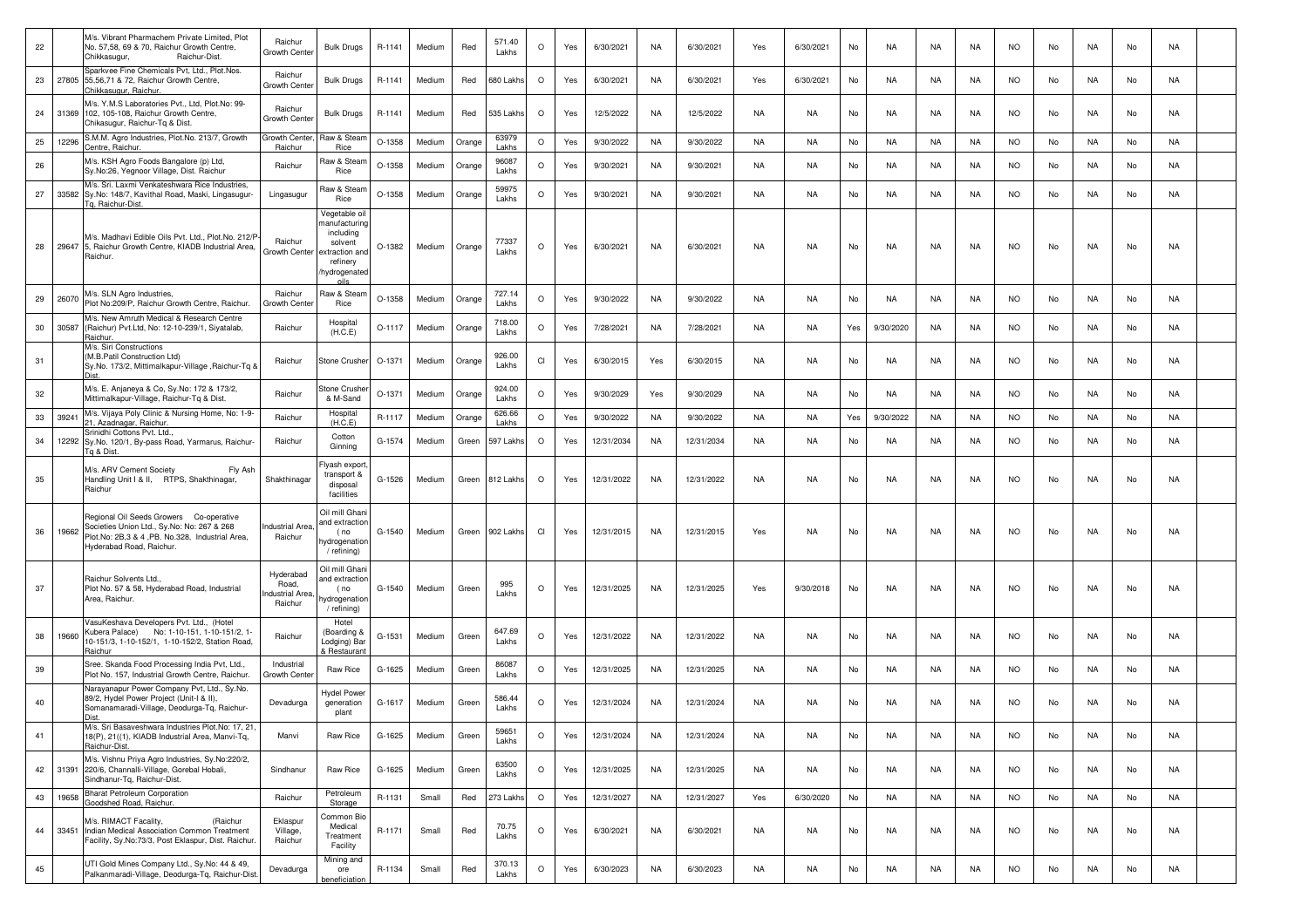| 46 | 19818  | Hirabuddin Gold mines Co.<br>Hutti Gold Mines, Sy.No. 9,10,14,15 and 52,<br>Hirabuddinni-Village, Manvi-Tq, Raichur-Dist. | Manvi                               | Mining and<br>ore<br>beneficiation                                                                | R-1134   | Small | Red    | 306.00<br>Lakhs | $\circ$ | Yes | 6/30/2021  | NA        | 6/30/2021  | NA        | NA.       | No | NA        | NA        | NA.       | NO.       | No | NA        | No | NA        |  |
|----|--------|---------------------------------------------------------------------------------------------------------------------------|-------------------------------------|---------------------------------------------------------------------------------------------------|----------|-------|--------|-----------------|---------|-----|------------|-----------|------------|-----------|-----------|----|-----------|-----------|-----------|-----------|----|-----------|----|-----------|--|
| 47 | 12337  | <b>Kadachilimi Quatz Mines</b><br>M.L. No: 2301, Sy.No: 35 (P) Kadachilimi Village,<br>Tq. Sindhanur, Dist. Raichur.      | Sindhanur                           | Quartz Mining                                                                                     | R-1134   | Small | Red    | 9.5 Lakhs       | $\circ$ | Yes | 6/30/2016  | <b>NA</b> | 6/30/2016  | NA        | NA        | No | NA.       | NA        | NA.       | <b>NO</b> | No | NA.       | No | NA        |  |
| 48 | 12279  | M/s. Pooja Industries, Plot.No: 167D, Raichur<br>Growth Center, Raichur-Dist.                                             | Raichur<br>Growth Cente             | Grading of<br>Char and                                                                            |          | Small | Red    | 30.45<br>Lakhs  | CI      | Yes | 6/30/2017  | NA        | 6/30/2017  | NA        | NA        | No | NA        | NA        | NA        | <b>NO</b> | No | NA        | No | NA        |  |
| 49 | 29589  | M/s. Venus Chemicals & Drugs Pvt.Ltd<br>Plot.No:197(P), Raichur Growth Centre,<br>Chikasugur-Village, Raichur.            | Raichur<br>Growth Cente             | <b>Bulk Drugs</b><br>Organics                                                                     | R-1141   | Small | Red    | 143.00<br>Lakhs | $\circ$ | Yes | 6/30/2021  | NA        | 6/30/2021  | Yes       | 9/30/2019 | No | NA        | NA        | NA        | NO.       | No | NA        | No | NA        |  |
| 50 | 313463 | M/s. Tyron Green Fuels, Plot.No:6/4, Deosugur<br>ndustrial Area, Raichur.                                                 | Devasugur<br><b>Industrial Area</b> | Fuel<br>Carbanon<br>Block                                                                         | R-1119   | Small | Red    | 218.28          | $\circ$ | Yes | 10/17/2021 | <b>NA</b> | 10/17/2021 | NA        | NA.       | No | NA.       | NA        | NA.       | <b>NO</b> | No | NA.       | No | NA        |  |
| 51 |        | Raichur-Bellary & Koppal Co Operative Milk<br>Union, Ltd., (KMF), Sy.No. 55/2, Yeramarus-<br>Village, Raichur.            | Raichur                             | Sy.No. 55/2,<br>Yeramarus-<br>Village,<br>Raichur                                                 | R-1133   | Small | Red    | 150.00<br>Lakhs | $\circ$ | Yes | 6/30/2024  | NA        | 6/30/2024  | NA        | NA        | No | NA        | NA        | <b>NA</b> | <b>NO</b> | No | NA        | No | NA        |  |
| 52 | 20831  | Faruk Anwar & Co.Oil Millers,<br>P.B. No: 1, Gajgarpet, Raichur.                                                          | Raichur                             | Vegetable oil<br>nanufacturino<br>including<br>solvent<br>xtraction an<br>refinery<br>hydrogenate | O-1382   | Small | Orange | 181.21<br>Lakhs | $\circ$ | Yes | 9/30/2029  | NA        | 9/30/2029  | NA        | NA        | No | NA        | NA        | NA.       | NO.       | No | NA.       | No | NA        |  |
| 53 | 30614  | M/s. N. Mallikarjuna Hot Mix Plant Class-I<br>Contractor, Sy.No: 321, Maski-Tq, Raichur-Dist.                             | Maski                               | Hot Mix Plant                                                                                     | O-1334   | Small | Orange | 150.00<br>Lakhs | $\circ$ | Yes | 6/30/2020  | NA        | 6/30/2020  | NA        | NA.       | No | NA.       | NA        | NA        | NO.       | No | NA.       | No | NA        |  |
| 54 |        | Geetanjali Industries,<br>No: 56 A & 60 C, Industrial Area, Raichur.                                                      | Plot Industrial Area<br>Raichur     | Raw & Stear<br>Rice                                                                               | O-1358   | Small | Orange | 37.68<br>Lakhs  | CI      | Yes | 9/30/2018  | NA        | 9/30/2018  | NA        | NA.       | No | NA        | NA        | NA        | NO.       | No | NA        | No | NA        |  |
| 55 |        | M.S. para Boiled Industries,<br>Sy.No. 300/1A, Manchalapur Road, Raichur-Dist.                                            | Raichur                             | Raw & Stear<br>Rice                                                                               | O-1358   | Small | Orange | 71.24<br>Lakhs  | $\circ$ | Yes | 9/30/2022  | Yes       | 9/30/2022  | NA        | <b>NA</b> | No | NA.       | NA        | NA        | <b>NO</b> | No | NA.       | No | NA        |  |
| 56 | 35103  | Sri Vijaya Laxmi Rice Industries,<br>Sy.No. 246, Maski, Lingasugur-Tq, Raichur.                                           | Lingasugur                          | Raw & Stear<br>Rice                                                                               | O-1358   | Small | Orange | 81.75<br>Lakhs  | O       | Yes | 9/30/2022  | <b>NA</b> | 9/30/2022  | NA        | NA        | No | <b>NA</b> | NA        | <b>NA</b> | <b>NO</b> | No | NA        | No | NA        |  |
| 57 |        | Ramachandra Para Boiled Industries, Plot No:<br>5, Industrial Area, Raichur                                               | ndustrial Area<br>Raichur           | Raw & Stea<br>Rice                                                                                | O-1358   | Small | Orange | 85.34<br>Lakhs  | $\circ$ | Yes | 9/30/2019  | NA        | 9/30/2019  | NA        | NA        | No | <b>NA</b> | NA        | NA        | <b>NO</b> | No | NA        | No | NA        |  |
| 58 | 18132  | Shankar Industries Rice Mill,<br>Sy.No.<br>17, Bangalore Road, Manvi Tq, Raichur Dist.                                    | Manvi                               | Raw & Stear<br>Rice                                                                               | O-1358   | Small | Orange | 294.18<br>Lakhs | CI      | Yes | 9/30/2018  | <b>NA</b> | 9/30/2018  | NA        | NA        | No | NA        | NA        | NA        | <b>NO</b> | No | NA        | No | NA        |  |
| 59 | 21175  | M/s. Sri Srinivas Industries,<br>Sy.No. 254,<br>Manchalapur Road, Raichur.                                                | Raichur                             | Raw & Stear<br>Rice                                                                               | O-1358   | Small | Orange | 45.56<br>Lakhs  | $\circ$ | Yes | 9/30/2022  | Yes       | 9/30/2022  | NA        | NA        | No | NA        | NA        | NA        | NO.       | No | NA        | No | NA        |  |
| 60 |        | M/s. Heritage Foods Limited, (Sri. Teja Dairy),<br>31547 Sy.No. 111/1, Raichur Road,<br>Sindhanur-Tq, Raichur-Dist.       | Sindhanur                           | Milk chilling                                                                                     | O-1328   | Small | Orange | 49.74<br>Lakhs  | $\circ$ | Yes | 9/30/2021  | <b>NA</b> | 9/30/2021  | NA        | NA.       | No | NA.       | NA        | NA.       | <b>NO</b> | No | NA        | No | NA        |  |
| 61 |        | M/s. Vijaya Dairy, Sy.No: 158/2, Raichur Road,<br>Neermanvi, Manvi-Tq, Raichur-Dist                                       | Manvi                               | Milk chilling                                                                                     | O-1328   | Small | Orange | 9.10<br>Lakhs   | CI      | Yes | 9/30/2017  | NA        | 9/30/2017  | NA        | NA        | No | NA        | NA        | <b>NA</b> | <b>NO</b> | No | NA.       | No | NA        |  |
| 62 |        | Vishal Industries,<br>Sy. No. 1/4, Gadwal Road,Raichur                                                                    | Gadwal Road<br>Raichur              | Raw & Stear<br>Rice                                                                               | O-1358   | Small | Orange | 85.00<br>Lakhs  | $\circ$ | Yes | 9/30/2022  | NA        | 9/30/2022  | NA        | NA        | No | NA        | <b>NA</b> | NA        | <b>NO</b> | No | NA        | No | NA        |  |
| 63 |        | Manchal Industries,<br>Sy.No. 12-7-2, Industrial Area, Hyderabad Road,<br>aichur                                          | าdustrial Area<br>Raichur           | Raw & Stear<br>Rice                                                                               | O-1358   | Small | Orange | 90.27<br>Lakhs  | $\circ$ | Yes | 9/30/2022  | NA        | 9/30/2022  | NA        | NA.       | No | NA        | NA        | NA.       | NO.       | No | NA        | No | NA        |  |
| 64 |        | Sri.Laxmi Venkateshwara Industries, Sy.No.<br>754/D, Bangalore Road,<br>indhanur.Tg, Raichur.Dist.                        | Sindhanur                           | Raw & Stear<br>Rice                                                                               | O-1358   | Small | Orange | 84.56<br>Lakhs  | O       | Yes | 9/30/2023  | NA        | 9/30/2023  | NA        | NA        | No | NA.       | NA        | NA.       | <b>NO</b> | No | NA.       | No | NA        |  |
| 65 | 18883  | Sri. Venkateshwara Rice Industries,<br>Malladagudda, Sy.No. 591, Kavital, Manvi-Tq,<br>Raichur-Dist                       | Manvi                               | Raw & Stear<br>Rice                                                                               | O-1358   | Small | Orange | 40.22<br>Lakhs  | O       | Yes | 9/30/2019  | <b>NA</b> | 9/30/2019  | <b>NA</b> | NA        | No | NA        | NA        | NA        | <b>NO</b> | No | NA        | No | NA        |  |
| 66 | 18202  | Sri Sangam Industries,<br>Sy.No. 51/P, Bappur Road, Sindhanur.Tq,<br>Raichur.Dist.                                        | Sindhanur                           | Raw & Stear<br>Rice                                                                               | $O-1358$ | Small | Orange | 48.98<br>Lakhs  | $\circ$ | Yes | 9/30/2022  | NA        | 9/30/2022  | NA        | NA        | No | NA        | NA        | NA        | <b>NO</b> | No | NA        | No | NA        |  |
| 67 |        | Sri. Lakshmi Srinivasa industries, Sy.No. 631 &<br>632. Gadwal Road, Raichur,                                             | Gadwal Road,<br>Raichur             | Raw & Steam<br>Rice                                                                               | O-1358   | Small | Orange | 159.34<br>Lakhs | $\circ$ | Yes | 9/30/2022  | NA        | 9/30/2022  | NA        | NA        | No | NA        | NA        | NA        | <b>NO</b> | No | NA        | No | NA        |  |
| 68 |        | Sri. Lakshmi Narayana Agro Industries, Plot No:<br>25,26, 43 & 44, Industrial Area, Hyderabad<br>Road.Raichur.            | ndustrial Area.<br>Raichur          | Raw & Steam<br>Rice                                                                               | O-1358   | Small | Orange | 33.00<br>Lakhs  | $\circ$ | Yes | 9/30/2022  | <b>NA</b> | 9/30/2022  | NA        | <b>NA</b> | No | NA        | NA        | NA        | <b>NO</b> | No | NA        | No | NA        |  |
| 69 | 18199  | Sri. Lakshmi Venkateshwara Industries, Near<br>Shashimahal Talkies, Raichur.                                              | Raichur                             | Raw & Stea<br>Rice                                                                                | O-1358   | Small | Orange | 106.50<br>Lakhs | $\circ$ | Yes | 1/20/2024  | NA        | 1/20/2024  | <b>NA</b> | NA        | No | <b>NA</b> | <b>NA</b> | <b>NA</b> | <b>NO</b> | No | NA        | No | NA        |  |
| 70 | 35096  | Sri Lakshmi Narasimha Industries, Manchalapur<br>Road, Raichur.                                                           | Manchalapur<br>Road                 | Raw & Stea<br>Rice                                                                                | O-1358   | Small | Orange | 97.86<br>Lakhs  | $\circ$ | Yes | 6/30/2021  | Yes       | 6/30/2021  | <b>NA</b> | <b>NA</b> | No | <b>NA</b> | <b>NA</b> | <b>NA</b> | <b>NO</b> | No | <b>NA</b> | No | NA        |  |
| 71 | 19068  | /ishnu Para Boiling Industries,<br>Sy.No. 739 & 739/1, Gadwal Road, Raichur-Dist.                                         | Gadwal Road,<br>Raichur             | Raw & Stear<br>Rice                                                                               | O-1358   | Small | Orange | 79.72<br>Lakhs  | $\circ$ | Yes | 9/30/2019  | <b>NA</b> | 9/30/2019  | NA        | NA        | No | <b>NA</b> | <b>NA</b> | NA        | <b>NO</b> | No | NA        | No | NA        |  |
| 72 |        | KSSB Hi-tech Rice Industries<br>MP.No. 6-71 & 6-72, Gadwal Road, Raichur-Dist.                                            | Gadwal Road,<br>Raichur             | Raw & Steam<br>Rice                                                                               | O-1358   | Small | Orange | 489.88<br>Lakhs | $\circ$ | Yes | 9/30/2022  | NA        | 9/30/2022  | NA        | NA        | No | NA        | <b>NA</b> | NA        | <b>NO</b> | No | NA        | No | NA        |  |
| 73 |        | Raichur-Bellary-Koppal Co-op Milk Union,<br>Sy.No.30, 31, 32, 33 & 36, Dhadesugur village,<br>Sindhanur-Tq, Dist.Raichur. | Sindhanur                           | Milk chilling                                                                                     | O-1328   | Small | Orange | 80.00<br>Lakhs  | CI      | Yes | 9/30/2014  | NA        | NA         | NA        | NA        | No | <b>NA</b> | <b>NA</b> | NA        | <b>NO</b> | No | NA        | No | <b>NA</b> |  |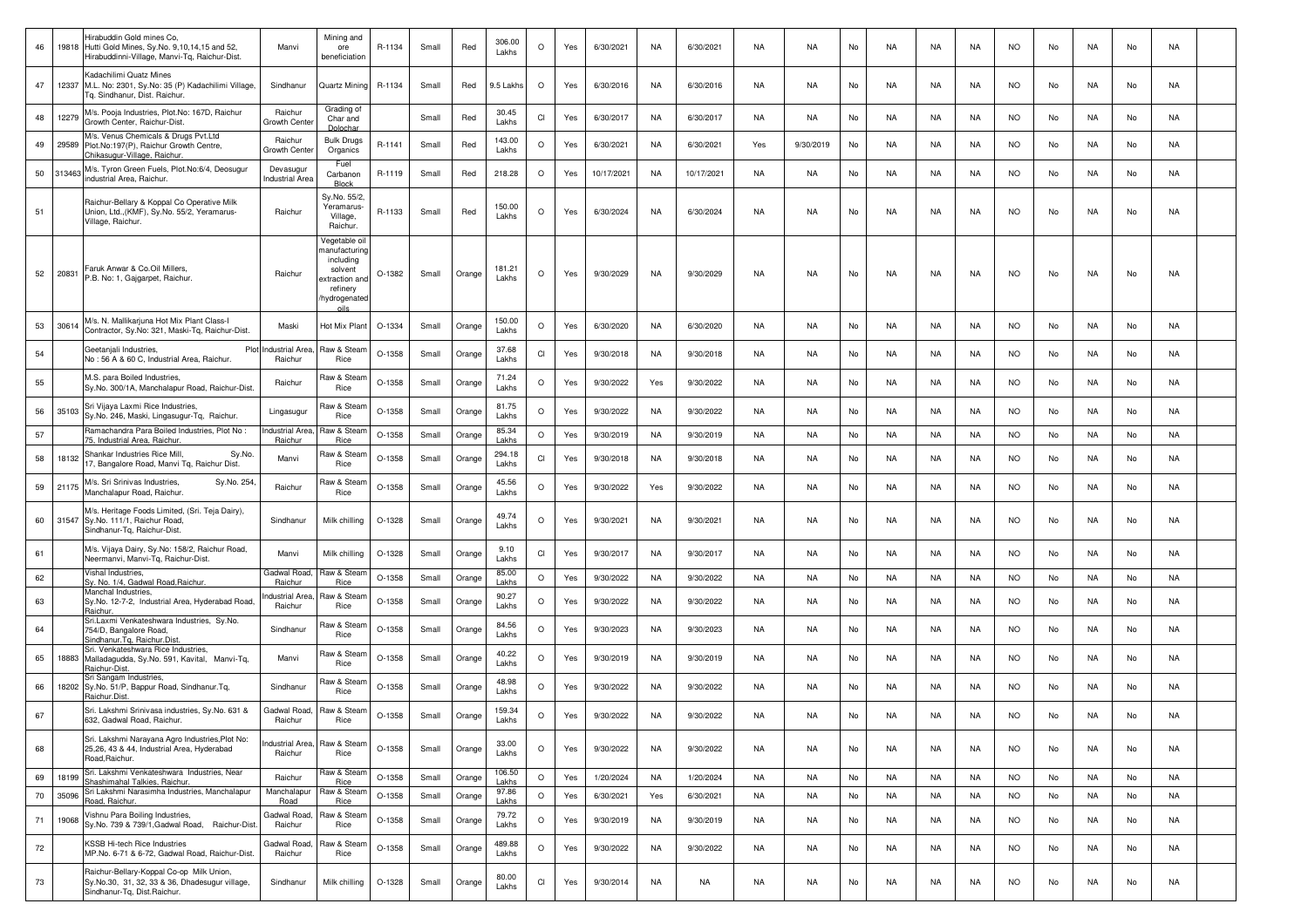| 74 | 18314 | Raghavendra Paraboiling Drier Plant (Rice Mill)<br>Sy.No. 129/3, Raichur Road, Sindhanur-Tq,<br>Raichur-Dist.                                                   | Sindhanur                         | Raw & Steam<br>Rice                                                                             | $O-1358$ | Small | Orange | 23.00<br>Lakhs  | $\circ$ | Yes | 9/30/2019 | <b>NA</b> | 9/30/2019 | NA        | <b>NA</b> | No | NA        | NA        | NA        | <b>NO</b> | No | NA        | No | NA        |  |
|----|-------|-----------------------------------------------------------------------------------------------------------------------------------------------------------------|-----------------------------------|-------------------------------------------------------------------------------------------------|----------|-------|--------|-----------------|---------|-----|-----------|-----------|-----------|-----------|-----------|----|-----------|-----------|-----------|-----------|----|-----------|----|-----------|--|
| 75 |       | Sri. Vijaya Mahanteshwara Rice Mill, Plot No. 42<br>35520 to 45, Huligudda, Opp: APMC, Lingsugur-Tq,<br>Raichur-Dist.                                           | Lingasugur                        | Raw & Steam<br>Rice                                                                             | O-1358   | Small | Orange | 47.00<br>Lakhs  | $\circ$ | Yes | 6/30/2021 | <b>NA</b> | 6/30/2021 | NA        | <b>NA</b> | No | NA        | NA        | NA        | <b>NO</b> | No | NA        | No | NA        |  |
| 76 |       | Sri Vasavi para Boiled Industries, Sy. No. 19-13-<br>151/1, Gadwal Road, Raichur.                                                                               | Gadwal Road<br>Raichur            | Raw & Stean<br>Rice                                                                             | O-1358   | Small | Orange | 23.75<br>Lakhs  | $\circ$ | Yes | 9/30/2022 | NA        | 9/30/2022 | NA        | <b>NA</b> | No | NA        | NA        | NA        | <b>NO</b> | No | NA        | No | NA        |  |
| 77 |       | Shri. Narasimha Enterprises, (Rice Mill) MPL No.<br>12-7-130/10, Manchalapur Road, Raichur.                                                                     | Manchalapu<br>Road                | ใaw & Stean<br>Rice                                                                             | O-1358   | Small | Orange | 84.50<br>Lakhs  | $\circ$ | Yes | 9/30/2022 | Yes       | 9/30/2022 | NA        | NA        | No | NA        | NA        | NA.       | <b>NO</b> | No | NA        | No | NA        |  |
| 78 | 18193 | Venkateshwara Agro Industries,<br>Plot No.<br>1. Industrial Area. Raichur                                                                                       | ndustrial Area<br>Raichur         | Raw & Stear<br>Rice                                                                             | O-1358   | Small | Orange | 87.76<br>Lakhs  | $\circ$ | Yes | 9/30/2018 | <b>NA</b> | 9/30/2018 | NA        | <b>NA</b> | No | NA        | NA        | NA        | <b>NO</b> | No | NA        | No | NA        |  |
| 79 | 40455 | Sri. Saptagiri Industries,<br>Sy.No. 127/2, Neermanvi, Chimlapur Corss,<br>Aanvi-Tg, Raichur-Dist.                                                              | Manvi                             | Raw & Stean<br>Rice                                                                             | $O-1358$ | Small | Orange | 301.08<br>Lakhs | $\circ$ | Yes | 9/30/2022 | <b>NA</b> | 9/30/2022 | <b>NA</b> | <b>NA</b> | No | <b>NA</b> | <b>NA</b> | <b>NA</b> | <b>NO</b> | No | <b>NA</b> | No | NA        |  |
| 80 | 21495 | Ajeya Rice Industries,<br>Plot.No. 262, Gadwal Road, Raichur.                                                                                                   | Gadwal Road.<br>Raichur           | Raw & Stear<br>Rice                                                                             | O-1358   | Small | Orange | 92.64<br>Lakhs  | CI      | Yes | 9/30/2018 | <b>NA</b> | 9/30/2018 | <b>NA</b> | <b>NA</b> | No | NA        | <b>NA</b> | NA        | <b>NO</b> | No | <b>NA</b> | No | <b>NA</b> |  |
| 81 |       | Kushal Rice Industries,<br>18196 No. 12-7-130/12, Rajiv Gandhi Auto Nagar,<br>Gowshala Road, Raichur                                                            | Gowshala<br>Road, Raichu          | Raw & Stean<br>Rice                                                                             | $O-1358$ | Small | Orange | 92.50<br>Lakhs  | $\circ$ | Yes | 9/30/2018 | NA        | 9/30/2018 | NA        | NA        | No | NA        | NA        | NA        | <b>NO</b> | No | NA        | No | NA        |  |
| 82 | 19070 | Rajeshwari Agro Industries,<br>Sy.No. 20/2 & 20/6, Gadwal Road, Raichur.                                                                                        | Gadwal Road<br>Raichur            | Raw & Steam<br>Rice                                                                             | O-1358   | Small | Orange | 340.44<br>Lakhs | $\circ$ | Yes | 9/30/2023 | NA        | 9/30/2023 | NA        | <b>NA</b> | No | NA        | NA        | NA        | <b>NO</b> | No | NA        | No | NA        |  |
| 83 | 18201 | Sree. Gattu Rice Industries<br>Sy.No. 176/1 & 176/2, Manchalapur Road,<br>Raichur.                                                                              | Manchalapur<br>Road               | Raw & Steam<br>Rice                                                                             | $O-1358$ | Small | Orange | 86.56<br>Lakhs  | $\circ$ | Yes | 9/30/2023 | Yes       | 9/30/2023 | <b>NA</b> | <b>NA</b> | No | <b>NA</b> | NA        | <b>NA</b> | <b>NO</b> | No | NA        | No | NA        |  |
| 84 |       | Rakesh Rice Industries, No:12-7-130/2,<br>Manchalapur Road, Raichur.                                                                                            | Manchalapur<br>Road               | Raw & Stean<br>Rice                                                                             | O-1358   | Small | Orange | 95.01<br>Lakhs  | $\circ$ | Yes | 9/30/2022 | Yes       | 9/30/2022 | <b>NA</b> | NA        | No | NA        | <b>NA</b> | <b>NA</b> | <b>NO</b> | No | NA        | No | NA        |  |
| 85 | 38136 | Shri. Vaishnavi Paraboiled Industries, Plot no.<br>214/6, Growth Center, Industrial Area, Raichur.                                                              | Growth Cente<br>Raichur           | Raw & Stean<br>Rice                                                                             | O-1358   | Small | Orange | 233.91<br>Lakhs | $\circ$ | Yes | 9/30/2022 | NA        | 9/30/2022 | NA        | <b>NA</b> | No | NA        | NA        | NA        | <b>NO</b> | No | NA        | No | NA        |  |
| 86 | 34824 | Shriya Rice Mills.<br>Plot.No<br>116 & 117, Industrial Growth Centre, Hyderabad<br>Road, Raichur-Dist                                                           | Industrial<br>Growth Cente        | Raw & Stearr<br>Rice                                                                            | O-1358   | Small | Orange | 495.25<br>Lakhs | $\circ$ | Yes | 9/30/2021 | NA        | 9/30/2021 | NA        | NA        | No | NA        | NA        | NA        | <b>NO</b> | No | NA        | No | NA        |  |
| 87 |       | Shubhodaya Rice Industries,<br>Sy.No. 169/1E<br>Hutti Road, Hosahalli (E.J), Sindhanur-Tq,<br>Raichur-Dist.                                                     | Sindhanur                         | Raw & Stean<br>Rice                                                                             | O-1358   | Small | Orange | 473.67<br>Lakhs | $\circ$ | Yes | 9/30/2018 | NA        | 9/30/2018 | NA        | <b>NA</b> | No | NA        | NA        | NA        | <b>NO</b> | No | NA        | No | NA        |  |
| 88 |       | Sri. Raghavendra Para Boiled Industries,<br>Sy.No.840, Boidoddi-village, Gadwal Road,<br>Raichur.                                                               | Gadwal Road.<br>Raichur           | Raw & Stean<br>Rice                                                                             | O-1358   | Small | Orange | 281 Lakhs       | $\circ$ | Yes | 9/30/2022 | <b>NA</b> | 9/30/2022 | <b>NA</b> | <b>NA</b> | No | NA        | NA        | <b>NA</b> | <b>NO</b> | No | NA        | No | NA        |  |
| 89 |       | Sri. Maruthi Industries,<br>38152 Sy.No. 213/9, Raichur Growth Centre, Hyderabad<br>Road, Raichur                                                               | Raichur<br>Growth Cente           | Raw & Stean<br>Rice                                                                             | O-1358   | Small | Orange | 152.47<br>Lakhs | $\circ$ | Yes | 9/30/2022 | NA        | 9/30/2022 | <b>NA</b> | <b>NA</b> | No | NA        | <b>NA</b> | NA        | <b>NO</b> | No | NA        | No | NA        |  |
| 90 |       | Shreeji Agro Tech Industries, Plot. No:214/5,<br>30442 Raichur Growth Center, KIADB Industrial Area<br>Yegnoor Village, Hyderbad Road, Dist.Raichur             | Raichur<br>Growth Cente           | Raw & Steam<br>Rice                                                                             | O-1358   | Small | Orange | 373.82<br>Lakhs | $\circ$ | Yes | 11/4/2021 | NA        | 11/4/2021 | NA        | <b>NA</b> | No | NA        | NA        | NA        | <b>NO</b> | No | NA        | No | NA        |  |
| 91 |       | M/s. Krishna Prasad Industries, Plot No:51,52,75<br>&76. 3rd Main Road, Growth Center, KIADB,<br>Dist.Raichur.                                                  | Growth cente<br>KIADB,<br>Raichur | Raw & Steam<br>Rice                                                                             | O-1358   | Small | Orange | 303.95<br>Lakhs | $\circ$ | Yes | 9/30/2022 | NA        | 9/30/2022 | NA        | <b>NA</b> | No | NA        | NA        | NA        | <b>NO</b> | No | NA        | No | NA        |  |
| 92 |       | M/s.Shree. Tirumala Agro Industries, Sy.No. 154<br>& 155, Plot.No. 212/P2, Raichur Growth Centre,<br>Industrial Area, Chikksugur-Village, Raichur-Tq &<br>Dist. | Raichur<br>Growth Center          | Raw & Steam<br>Rice                                                                             | O-1358   | Small | Orange | 208.02<br>Lakhs | $\circ$ | Yes | 9/30/2022 | NA        | 9/30/2022 | NA        | NA        | No | NA        | NA        | NA        | <b>NO</b> | No | NA        | No | NA        |  |
| 93 | 38258 | M/s. Venkatasai Agro Industries, Sy.No. 647/2,<br>Chikkalparvi Road, Manvi-Tq, Raichur-Dist.                                                                    | Manvi                             | Raw & Steam<br>Rice                                                                             | O-1358   | Small | Orange | 494.53<br>Lakhs | $\circ$ | Yes | 3/21/2023 | NA        | 3/21/2023 | NA        | NA        | No | NA        | NA        | NA.       | <b>NO</b> | No | NA        | No | NA        |  |
| 94 |       | <b>VEKRTC Depot.</b><br>Deodurga-<br>Tg, Raichur-Dist.                                                                                                          | Devadurga                         | Automobile<br>servicing,<br>repairing and<br>painting<br>(excluding<br>only fuel<br>dispensina' | $O-1303$ | Small | Orange | 101.79<br>Lakhs | $\circ$ | Yes | 9/30/2022 | NA        | <b>NA</b> | Yes       | 9/30/2022 | No | <b>NA</b> | NA        | <b>NA</b> | <b>NO</b> | No | <b>NA</b> | No | <b>NA</b> |  |
| 95 |       | <b>NEKRTC Depot,</b><br>Raichur-Dist.<br>Maski, Tq. Lingasugur,                                                                                                 | Lingasugur                        | Automobile<br>servicing,<br>epairing and<br>painting<br>(excluding<br>only fuel<br>dispensing)  | O-1303   | Small | Orange | 103.28<br>Lakhs | $\circ$ | Yes | 9/30/2022 | NA        | NA        | Yes       | 9/30/2022 | No | NA        | NA        | NA        | NO.       | No | NA        | No | NA        |  |
| 96 |       | <b>NEKRTC</b> Depot<br>Lingasugur, Belguam Road,<br>Lingasugur-Tq, Raichur-Dist.                                                                                | Lingasugur                        | Automobile<br>servicing,<br>repairing and<br>painting<br>(excluding<br>only fuel<br>dispensing) | $O-1303$ | Small | Orange | 6.76<br>Lakhs   | $\circ$ | Yes | 9/30/2022 | NA        | <b>NA</b> | Yes       | 9/30/2022 | No | <b>NA</b> | NA        | <b>NA</b> | <b>NO</b> | No | NA        | No | <b>NA</b> |  |
| 97 |       | <b>NEKRTC Depot</b><br>Sindhanur Road, Manvi.Tq,<br>Raichur. Dist.                                                                                              | Manvi                             | Automobile<br>servicing,<br>repairing and<br>painting<br>(excluding<br>only fuel<br>dispensina) | $O-1303$ | Small | Orange | 23.27<br>Lakhs  | $\circ$ | Yes | 9/30/2022 | NA        | NA        | Yes       | 9/30/2022 | No | NA        | NA        | NA        | <b>NO</b> | No | NA        | No | NA        |  |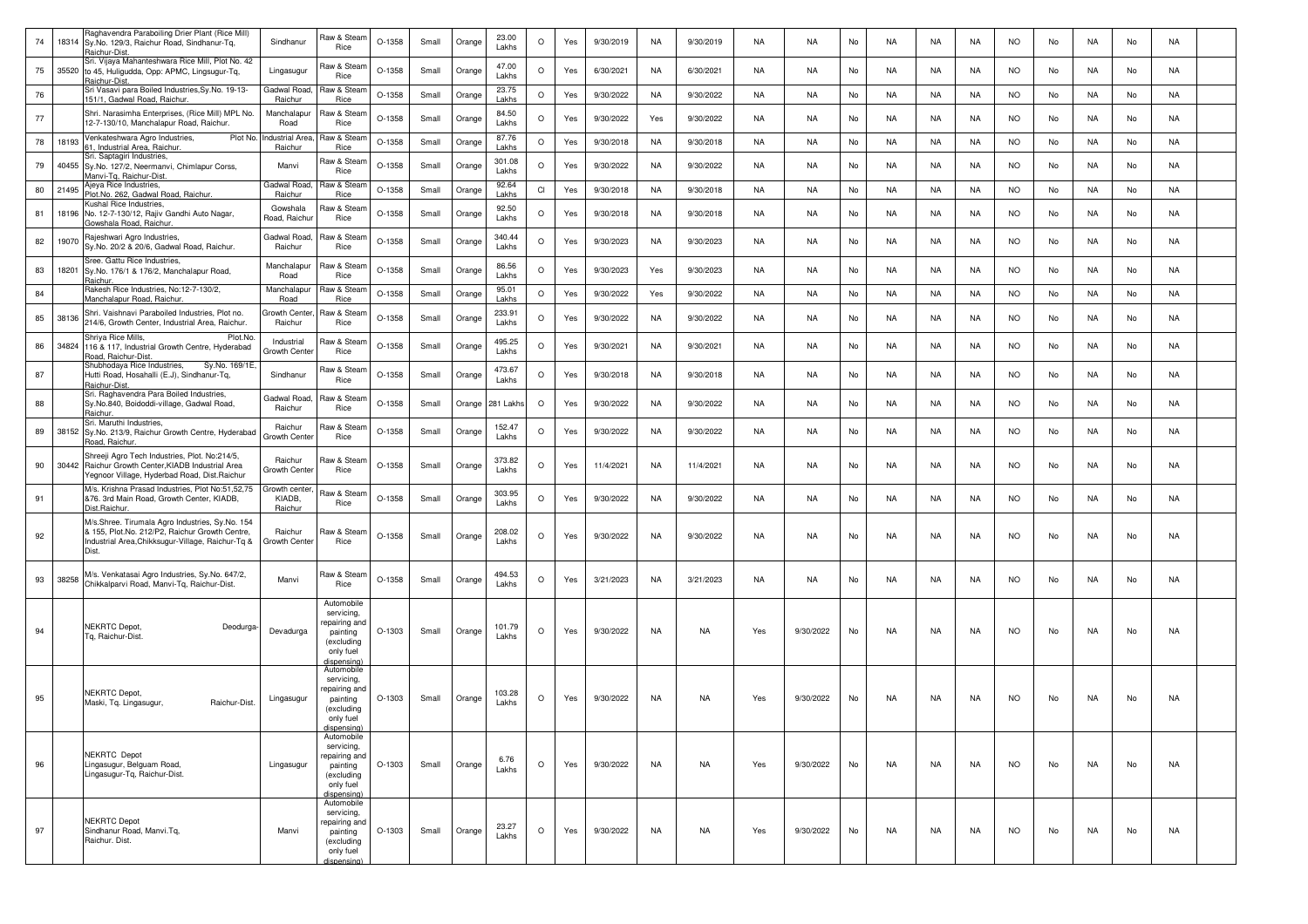| 98  |           | <b>NEKRTC Depot</b><br>Kustagi Road, Sindhanur.Tq, Raichur.Dist.                                                                                                        | Sindhanur                         | Automobile<br>servicing,<br>repairing and<br>painting<br>(excluding<br>only fuel<br>dispensina | O-1303   | Small | Orange | 16.89<br>Lakhs  | $\circ$ | Yes | 9/30/2022 | NA        | NA        | Yes       | 9/30/2022 | No | NA        | NA        | NA        | <b>NO</b> | No | NA        | No | NA        |  |
|-----|-----------|-------------------------------------------------------------------------------------------------------------------------------------------------------------------------|-----------------------------------|------------------------------------------------------------------------------------------------|----------|-------|--------|-----------------|---------|-----|-----------|-----------|-----------|-----------|-----------|----|-----------|-----------|-----------|-----------|----|-----------|----|-----------|--|
| 99  |           | <b>NEKRTC Divisional Work Shop.</b><br>Yeragera Road, Raichur.                                                                                                          | Raichur                           | Automobile<br>servicing,<br>repairing and<br>painting<br>(excluding<br>only fuel<br>dispensina | $O-1303$ | Small | Orange | 47.86<br>Lakhs  | $\circ$ | Yes | 9/30/2022 | NA        | <b>NA</b> | Yes       | 9/30/2022 | No | <b>NA</b> | NA        | <b>NA</b> | <b>NO</b> | No | <b>NA</b> | No | <b>NA</b> |  |
| 100 |           | <b>NEKRTC Depot-1</b><br>Near Bus Stand, Raichur                                                                                                                        | Raichur                           | Automobile<br>servicing,<br>epairing and<br>painting<br>(excluding<br>only fuel<br>dispensina  | O-1303   | Small | Orange | 6.76<br>Lakhs   | $\circ$ | Yes | 9/30/2022 | NA        | NA        | Yes       | 9/30/2022 | No | NA        | NA        | NA        | NO        | No | NA        | No | NA        |  |
| 101 |           | NEKRTC Depot-2,<br>Mantralayam Road, Raichur                                                                                                                            | Raichur                           | Automobile<br>servicing,<br>repairing and<br>painting<br>(excluding<br>only fuel<br>dispensing | O-1303   | Small | Orange | 53.42<br>Lakhs  | $\circ$ | Yes | 9/30/2022 | NA        | NA        | Yes       | 9/30/2022 | No | NA        | NA        | <b>NA</b> | <b>NO</b> | No | NA        | No | NA        |  |
| 102 |           | M/s.Balaji Rice Mill, Sy.No: 186/1, Manchalapur<br>Road, Dist.Raichur                                                                                                   | Manchalapur<br>Road               | Raw & Stearr<br>Rice                                                                           | O-1358   | Small | Orange | 247.82<br>Lakhs | $\circ$ | Yes | 9/30/2022 | Yes       | 9/30/2022 | NA        | NA.       | No | NA        | NA        | NA        | <b>NO</b> | No | NA        | No | NA        |  |
| 103 |           | Sri. Sai Lakshmi Para boiled Industries, Plot No.<br>158. Industrial Growth Centre, Raichur-Dist.                                                                       | Industrial<br>Growth Cente        | Raw & Stearr<br>Rice                                                                           | O-1358   | Small | Orange | 128.72<br>Lakhs | $\circ$ | Yes | 9/30/2022 | NA        | 9/30/2022 | NA        | NA.       | No | NA        | NA        | NA        | NO        | No | NA        | No | NA        |  |
| 104 |           | Sri. Guru Raghavendra Industries, Sy.No. 21/2 &<br>35959 21/6, Tammalgattu-Village, Gadwal Road,<br>Raichur.                                                            | Gadwal Road.<br>Raichur           | Raw & Stean<br>Rice                                                                            | O-1358   | Small | Orange | 414.93<br>Lakhs | $\circ$ | Yes | 9/30/2022 | NA        | 9/30/2022 | NA        | NA        | No | NA.       | NA        | NA        | <b>NO</b> | No | NA        | No | NA        |  |
| 105 |           | M/s. Sai Sannidhi Hi-Tech Rice Industries,<br>37988 Plot.No: 6 & 7 KIADB Growth Center, Manvi -Tq,<br>Raichur-Dist                                                      | Manvi                             | Raw & Stean<br>Rice                                                                            | O-1358   | Small | Orange | 139<br>Lakhs    | $\circ$ | Yes | 9/30/2022 | NA        | 9/30/2022 | <b>NA</b> | <b>NA</b> | No | NA        | NA        | NA        | <b>NO</b> | No | NA        | No | NA        |  |
| 106 |           | M/s. Sri Lakshmi Srinivasa Hi - Tech Industries.<br>Sy.No: 632/1 & 632/2, Gadwal Road, Raichur-                                                                         | Gadwal Road<br>Raichur            | Raw & Stean<br>Rice                                                                            | O-1358   | Small | Orange | 445.96<br>Lakhs | $\circ$ | Yes | 9/30/2022 | NA        | 9/30/2022 | NA        | NA        | No | NA        | NA        | NA        | <b>NO</b> | No | NA        | No | NA        |  |
| 107 |           | Geetanjali Agro Industries,<br>Plot<br>No.212/P4, KIADB Industrial Area, Chiksugur<br>Village, Growth Center, Raichur.                                                  | KIADB<br>ndustrial Area           | Raw & Steam<br>Rice                                                                            | $O-1358$ | Small | Orange | 470.00<br>Lakhs | $\circ$ | Yes | 9/30/2022 | NA        | 9/30/2022 | NA        | NA        | No | NA        | NA        | <b>NA</b> | <b>NO</b> | No | NA.       | No | NA        |  |
| 108 |           | Sri. Balaji Rice Industries,<br>Sy.No.<br>12/P1, Maski Road,<br>Sindhanur-<br>Tg, Raichur.                                                                              | Sindhanur                         | Raw & Steam<br>Rice                                                                            | $O-1358$ | Small | Orange | 72.05<br>Lakhs  | $\circ$ | Yes | 9/30/2022 | NA        | 9/30/2022 | <b>NA</b> | <b>NA</b> | No | NA        | NA        | <b>NA</b> | <b>NO</b> | No | NA        | No | NA        |  |
| 109 |           | New Vishal Industries,<br>Sy.No. 1/4, Gadwal Road, Raichur.                                                                                                             | Gadwal Road<br>Raichur            | Raw & Stear<br>Rice                                                                            | O-1358   | Small | Orange | 385.33<br>Lakhs | $\circ$ | Yes | 9/30/2022 | NA        | 9/30/2022 | NA        | NA        | No | <b>NA</b> | <b>NA</b> | NA        | <b>NO</b> | No | NA        | No | NA        |  |
| 110 |           | Sri. Bangar Srinivas Agro Fodds, Sy.No.<br>836,387,841 & 842/2, Gadwal Road, Richur.                                                                                    | Gadwal Road<br>Raichur            | law & Stean<br>Rice                                                                            | O-1358   | Small | Orange | 439.00<br>Lakhs | $\circ$ | Yes | 9/30/2022 | NA        | 9/30/2022 | NA        | NA.       | No | NA        | NA        | NA        | <b>NO</b> | No | NA        | No | NA        |  |
| 111 |           | Panchamukhi Industry (Formerly Known as Star<br>Paddy Drier Ind & Star Modern Rice Ind), Plot<br>No. 142, Sindhanur Road, Manvi-Tq Raichur.                             | Manvi                             | Raw & Steam<br>Rice                                                                            | O-1358   | Small | Orange | 210.45<br>Lakhs | $\circ$ | Yes | 9/30/2023 | NA        | 9/30/2023 | NA        | NA        | No | NA        | NA        | NA        | <b>NO</b> | No | NA.       | No | NA        |  |
|     | 112 37987 | Jai Hanuman Agro Foods,<br>Sy.No. 648, Chikalparvi Road,<br>Manvi-Tq<br>Raichur-Dist.                                                                                   | Manvi                             | Raw & Stean<br>Rice                                                                            | $O-1358$ | Small | Orange | 472.11<br>Lakhs | $\circ$ | Yes | 9/30/2022 | NA        | 9/30/2022 | <b>NA</b> | NA        | No | NA        | NA        | <b>NA</b> | <b>NO</b> | No | NA        | No | NA        |  |
| 113 | 20843     | Sri. Raghavendra Enterprises,<br>Plot. No. 12-7-35, Hyderabad Road, Raichur.                                                                                            | Hyderabad<br>Road, Raichu         | Raw & Stean<br>Rice                                                                            | O-1358   | Small | Orange | 88.47<br>Lakhs  | $\circ$ | Yes | 9/30/2019 | NA        | 9/30/2019 | NA        | NA.       | No | NA        | NA        | NA        | <b>NO</b> | No | NA        | No | NA        |  |
| 114 |           | M/s. Goutam Industries,<br>(Formerly<br>Ratan Industries)<br>CMC<br>3-3-88/1.Sy. No: 19/1 & 19/16, Koganti Village,<br>Sindhanur Taluk, Raichur Dist.                   | Sindhanur                         | Raw & Stean<br>Rice                                                                            | O-1358   | Small | Orange | 187.18<br>Lakhs | $\circ$ | Yes | 9/30/2022 | NA        | 9/30/2022 | NA        | NA        | No | NA.       | NA        | NA        | <b>NO</b> | No | NA.       | No | NA        |  |
| 115 | 77047     | M/s. Krishna Tunga Industries, C/o. Sanjeevraya<br>Fertilizers, MPL No: 14-2-365/3 in Sy.No: 365/3,<br>Patepur Road, Near Ring Road, Eklaspur Village,<br>Dist. Raichur | Eklaspur<br>Village,<br>Raichur   | Raw & Steam<br>Rice                                                                            | O-1358   | Small | Orange | 446.91<br>Lakhs | $\circ$ | Yes | 9/30/2023 | NA        | 9/30/2023 | NA        | NA.       | No | NA.       | NA        | NA        | <b>NO</b> | No | NA        | No | NA        |  |
| 116 | 76806     | M/s. Radhe Agro Industries India Pvt.Ltd,<br>Sy.No:378/1/2/3/4/, Manchalapur Road, Raichur.                                                                             | Manchalapur<br>Road               | Raw & Steam<br>Rice                                                                            | O-1358   | Small | Orange | 351.00<br>Lakhs | $\circ$ | Yes | 9/30/2020 | yes       | 9/30/2020 | NA        | <b>NA</b> | No | <b>NA</b> | <b>NA</b> | <b>NA</b> | <b>NO</b> | No | NA        | No | NA        |  |
| 117 | 76805     | M/s. Sri Annapurna Agro Industries, Plot.No:212 P Growth centre<br>Growth Center. Dist. Raichur                                                                         | Raichur                           | Raw & Steam<br>Rice                                                                            | O-1358   | Small | Orange | 476.08<br>Lakhs | $\circ$ | Yes | 9/30/2023 | NA        | 9/30/2023 | NA        | NA        | No | NA        | <b>NA</b> | NA        | <b>NO</b> | No | NA        | No | NA        |  |
| 118 |           | M/s. Vinayaka Agro Industries<br>Plot No: 214/9, Industrial Growth Centre, Raichur.                                                                                     | <b>Industrial Area</b><br>Raichur | Raw & Steam<br>Rice                                                                            | O-1358   | Small | Orange | 437.28<br>Lakhs | $\circ$ | Yes | 9/30/2019 | NA        | 9/30/2019 | NA        | NA        | No | NA        | <b>NA</b> | NA        | <b>NO</b> | No | NA        | No | NA        |  |
| 119 | 26217     | M/s. Sri Ram Industries, Sy.No: 645/4, Mustur<br>Road, Manvi-Tq, Raichur-Dist.                                                                                          | Manvi                             | Raw & Stean<br>Rice                                                                            | O-1358   | Small | Orange | 471.89<br>Lakhs | $\circ$ | Yes | 9/30/2021 | <b>NA</b> | 9/30/2021 | <b>NA</b> | <b>NA</b> | No | <b>NA</b> | NA        | NA        | <b>NO</b> | No | NA        | No | <b>NA</b> |  |
| 120 |           | Sree Vijayalaxmi Rice Mill Industries, Sy.No:<br>255/1, Manchalapur Road, Raichur.                                                                                      | Manchalapur<br>Road               | Raw & Steam<br>Rice                                                                            | O-1358   | Small | Orange | 98.61<br>Lakhs  | $\circ$ | Yes | 9/30/2019 | Yes       | 9/30/2019 | <b>NA</b> | <b>NA</b> | No | <b>NA</b> | <b>NA</b> | NA        | <b>NO</b> | No | NA        | No | NA        |  |
| 121 |           | M/s. Sri Mahanteshwara Industries, Plot No:<br>18(P), 19, 20, 21(P), KIADB Industrial Area,<br>Manvi-Tg, Raichur-Dist.                                                  | Manvi                             | Raw & Stearr<br>Rice                                                                           | O-1358   | Small | Orange | 359.53<br>Lakhs | $\circ$ | Yes | 9/30/2019 | NA        | 9/30/2019 | <b>NA</b> | <b>NA</b> | No | NA        | NA        | NA        | <b>NO</b> | No | NA        | No | NA        |  |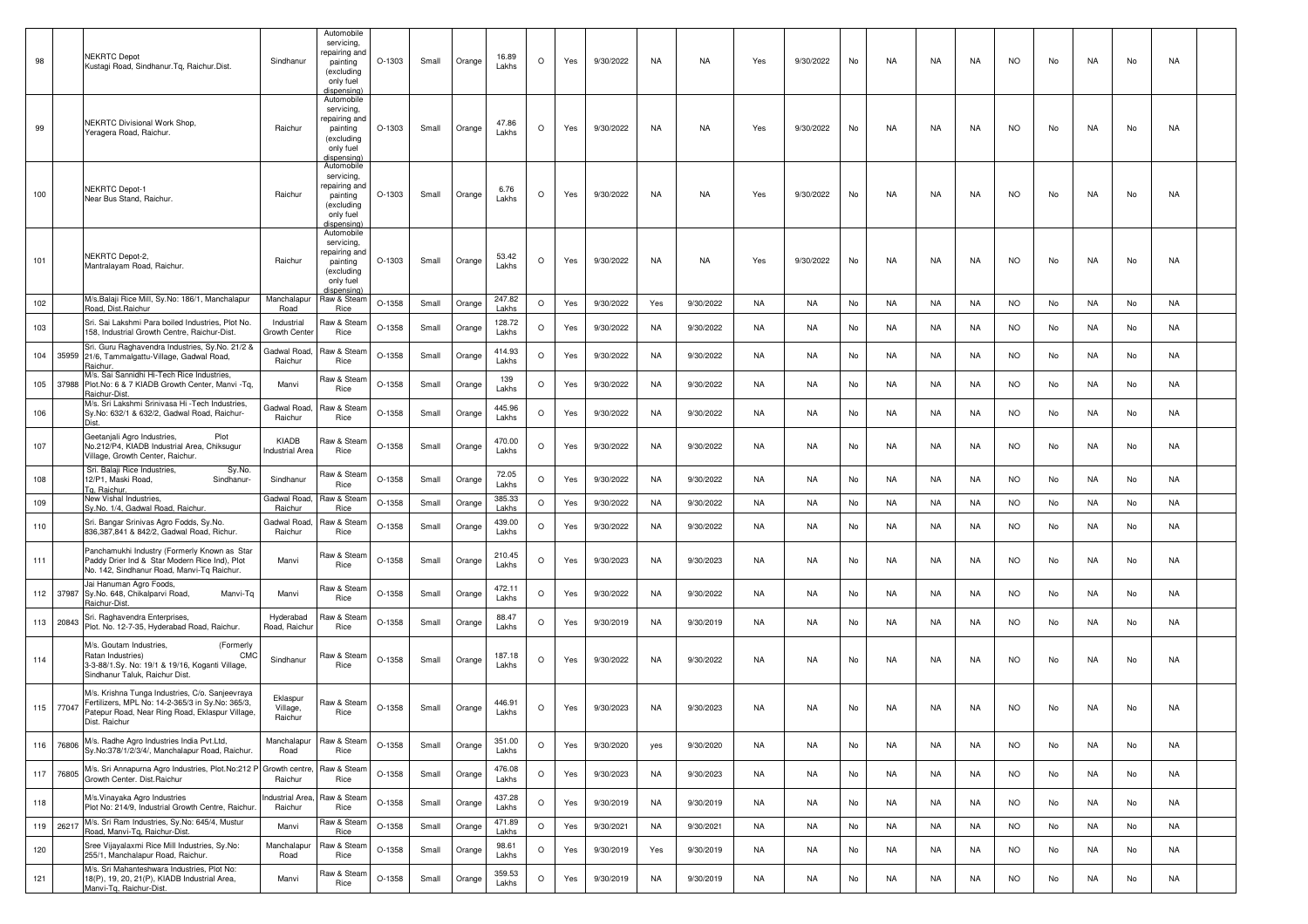| 122 | 19052 | Sri. Seetarama Agro Industries,<br>Sy.No. 193, Manchalapur Road, Raichur.                                                                        | Manchalapur<br>Road                | Raw & Stear<br>Rice                                                                             | O-1358 | Small | Orange | 447.36<br>Lakhs  | $\circ$ | Yes | 9/30/2020 | Yes | 9/30/2020 | NA | <b>NA</b> | No | <b>NA</b> | NA | NA  | <b>NO</b> | No | NA | No | NA        |  |
|-----|-------|--------------------------------------------------------------------------------------------------------------------------------------------------|------------------------------------|-------------------------------------------------------------------------------------------------|--------|-------|--------|------------------|---------|-----|-----------|-----|-----------|----|-----------|----|-----------|----|-----|-----------|----|----|----|-----------|--|
| 123 | 30842 | M/s. C. Eswara Reddy & Co,<br>Sy.No: 181, Mittimalkapur-Village, Raichur-Dist.                                                                   | Raichur                            | Stone Crushe                                                                                    | O-1371 | Small | Orange | 218.00<br>Lakhs  | $\circ$ | Yes | 8/17/2021 | NA  | 8/17/2021 | NA | <b>NA</b> | No | NA        | NA | NA  | <b>NO</b> | No | NA | No | NA        |  |
| 124 | 30436 | Someshwara Stone Crusher, Sy.No. 194,<br>Mittimalkapur-village, Raichur                                                                          | Raichur                            | Stone Crushe<br>& M-Sand                                                                        | O-1371 | Small | Orange | 270.00<br>Lakhs  | $\circ$ | Yes | 9/30/2030 | NA  | 9/30/2030 | NA | <b>NA</b> | No | NA        | NA | NA  | <b>NO</b> | No | NA | No | <b>NA</b> |  |
| 125 | 28256 | M/s. Hindustan Stone Crusher Sy.No: 696/1,<br>697/1 & 697/1/2, Manvi-Tq, Raichur-Dist.                                                           | Manvi                              | Stone Crushe                                                                                    | O-1371 | Small | Orange | 93.00<br>Lakhs   | $\circ$ | Yes | 6/30/2021 | NA  | 6/30/2021 | NA | NA        | No | NA        | NA | NA  | NO.       | No | NA | No | <b>NA</b> |  |
| 126 | 27585 | C.H.Veeraraju & Co., (Unit-I)<br>Sy.No. 173/1, Mittimalkapur, Raichur-Tq & Dist.                                                                 | Raichur                            | Stone Crusher                                                                                   | O-1371 | Small | Orange | 248.94<br>Lakhs  | $\circ$ | Yes | 9/30/2029 | NA  | 9/30/2029 | NA | NA.       | No | NA.       | NA | NA  | <b>NO</b> | No | NA | No | NA        |  |
| 127 | 21094 | <b>Aubarak Stone Crusher,</b><br>Sy.No. 150, Somalapur-village,<br>indhanur,Raichur                                                              | Sindhanur                          | Stone Crusher                                                                                   | O-1371 | Small | Orange | 9.93<br>Lakhs    | $\circ$ | Yes | 9/30/2021 | NA  | 9/30/2021 | NA | <b>NA</b> | No | <b>NA</b> | NA | NA  | <b>NO</b> | No | NA | No | NA        |  |
| 128 |       | Basaveshwara Stone Crusher, Sy.No 550,<br>Chandrabanda-village, Raichur.                                                                         | Chandraband<br>Village,<br>Raichur | Stone Crushe                                                                                    | O-1371 | Small | Orange | 42.26<br>Lakhs   | $\circ$ | Yes | 9/30/2020 | NA  | 9/30/2020 | NA | NA        | No | NA        | NA | NA. | <b>NO</b> | No | NA | No | <b>NA</b> |  |
| 129 | 27556 | Gayathri Stone Crusher<br>Sy.No. 189/2, Mittimalkapur, Raichur.                                                                                  | Raichur                            | Stone Crusher                                                                                   | O-1371 | Small | Orange | 300.00<br>Lakhs  | $\circ$ | Yes | 6/30/2021 | NA  | 6/30/2021 | NA | NA        | No | NA        | NA | NA  | NO.       | No | NA | No | NA        |  |
| 130 | 27557 | M/s. Shanthi Stone Crusher, Sy.No: 187/2,<br>Mittimalkapur-Village, Raichur-Tq & Dist.                                                           | Raichur                            | Stone Crusher                                                                                   | O-1371 | Small | Orange | 339.00<br>Lakhs  | $\circ$ | Yes | 6/14/2021 | NA  | 6/14/2021 | NA | NA        | No | NA.       | NA | NA  | <b>NO</b> | No | NA | No | NA        |  |
| 131 |       | M/s. M.Eranna Class-I Contractor C/o. MECO<br>Construction, Sy.No:14/1, Bhuranpur-Village,<br>Madlapur Gram Panchayat, Manvi-Tq, Raichur<br>Niet | Manvi                              | <b>Stone Crusher</b>                                                                            | O-1371 | Small | Orange | 130.00<br>Lakhs  | $\circ$ | Yes | 6/30/2021 | NA  | 6/30/2021 | NA | <b>NA</b> | No | <b>NA</b> | NA | NA  | <b>NO</b> | No | NA | No | NA        |  |
| 132 |       | M/s. N. Mallikarjuna Class-I Contractor, Sy.No:<br>321/3, Maski, Tq, Raichur-Dist.                                                               | Maski                              | Stone Crushe                                                                                    | O-1371 | Small | Orange | 70.00<br>Lakhs   | $\circ$ | Yes | 9/30/2029 | NA  | 9/30/2029 | NA | <b>NA</b> | No | NA        | NA | NA  | <b>NO</b> | No | NA | No | <b>NA</b> |  |
| 133 | 27585 | C.H. Veeraraju & Co, (Unit-II), Sy.No. 173/2,<br>173/1, Mittimalkarpur-Village, Raichur.                                                         | Raichur                            | Stone Crushe                                                                                    | O-1371 | Small | Orange | 473.26<br>Lakhs  | $\circ$ | Yes | 9/30/2029 | NA  | 9/30/2029 | NA | NA        | No | NA        | NA | NA  | NO        | No | NA | No | NA        |  |
| 134 |       | M/s. Guru Raghavendra Stone Crusher, Sy.No:<br>510/1, Chandrabanda Road, Raichur.                                                                | Chandraband<br>Road, Raichu        | Stone Crusher                                                                                   | O-1371 | Small | Orange | 14.50<br>Lakhs   | $\circ$ | Yes | 9/30/2020 | NA  | 9/30/2020 | NA | <b>NA</b> | No | <b>NA</b> | NA | NA  | <b>NO</b> | No | NA | No | NA        |  |
| 135 |       | M/s. DRN Infrastructure Engineers & Contractor,<br>29798 Sy.No: 138, Arakera-Village, Deodurga-Tq,<br>Raichur-Dist                               | Devadurga                          | Stone Crusher                                                                                   | O-1371 | Small | Orange | 130.00<br>Lakhs  | CI      | Yes | 6/30/2017 | NA  | 6/30/2017 | NA | <b>NA</b> | No | <b>NA</b> | NA | NA  | <b>NO</b> | No | NA | No | NA        |  |
| 136 |       | M/s. Balaji Stone Crusher,<br>83445 Sy.No: 9/1, 12/2, Rabbankal-Village, Manvi-Tq,<br>Raichur-Dist                                               | Manvi                              | Stone Crushe                                                                                    | O-1371 | Small | Orange | 38.00<br>Lakhs   | $\circ$ | Yes | 9/30/2029 | NA  | 9/30/2029 | NA | <b>NA</b> | No | <b>NA</b> | NA | NA  | <b>NO</b> | No | NA | No | <b>NA</b> |  |
| 137 | 30491 | M/s. Sai Stone Crusher Sy.No: 705, Mudugal-<br>Village, Lingasugur-Tq, Raichur-Dist                                                              | Lingasugur                         | Stone Crushe                                                                                    | O-1371 | Small | Orange | 81.00<br>Lakhs   | $\circ$ | Yes | 7/24/2021 | NA  | 7/24/2021 | NA | <b>NA</b> | No | NA        | NA | NA  | <b>NO</b> | No | NA | No | <b>NA</b> |  |
| 138 | 30741 | M/s. Subhani Stone Crusher, Sy.No: 54,<br>Burhanpur-Village, Manvi-Tq, Raichur-Dist.                                                             | Manvi                              | <b>Stone Crusher</b>                                                                            | O-1371 | Small | Orange | 98.00<br>Lakhs   | $\circ$ | Yes | 8/17/2021 | NA  | 8/17/2021 | NA | <b>NA</b> | No | NA        | NA | NA  | <b>NO</b> | No | NA | No | <b>NA</b> |  |
| 139 | 30435 | M/s. S.A.P. Stone Crusher, Sy.No. 455/1, Kustagi<br>Road, Mudugal, Lingsugur Tq, Raichur Dist.                                                   | Lingasugur                         | Stone Crusher                                                                                   | O-1371 | Small | Orange | 339.18<br>Lakhs  | $\circ$ | Yes | 9/30/2022 | NA  | 9/30/2022 | NA | <b>NA</b> | No | NA        | NA | NA  | <b>NO</b> | No | NA | No | NA        |  |
| 140 |       | M/s. Lingananda Stone Crusher, Sy.No: 167/1,<br>Sasvigera, Deodurga-Tq, Raichur-Dist.                                                            | Devadurga                          | Stone Crushe                                                                                    | O-1371 | Small | Orange | 95.00<br>Lakhs   | $\circ$ | Yes | 9/30/2020 | NA  | 9/30/2020 | NA | <b>NA</b> | No | NA        | NA | NA  | <b>NO</b> | No | NA | No | NA        |  |
| 141 | 28444 | M/s. Sri. Laxmi Venkateshwara Stone Crusher,<br>Sy.No 437/10, Chandrabanda Road, Raichur.                                                        | Chandraband<br>Road, Raichu        | Stone Crusher                                                                                   | O-1371 | Small | Orange | 20.00<br>Lakhs   | CI      | Yes | 6/30/2016 | NA  | 6/30/2016 | NA | NA        | No | NA        | NA | NA  | <b>NO</b> | No | NA | No | <b>NA</b> |  |
| 142 | 21097 | M/s. Umesh Patil, Class-1, P.W.D<br>Contractor, Sy.No: 45/B, Karegudda-Village,<br>Aanvi-Tg, Raichur-Dist.                                       | Manvi                              | <b>Stone Crusher</b>                                                                            | O-1371 | Small | Orange | 79.65<br>Lakhs   | $\circ$ | Yes | 9/30/2021 | NA  | 9/30/2021 | NA | NA.       | No | NA.       | NA | NA  | NO.       | No | NA | No | <b>NA</b> |  |
| 143 |       | M/s. Sri Mujeebuddin,<br>Hot Mix Plant, Sy.No: 212, Mittimalkapur-Village,<br>Raichur-Tq & Dist                                                  | raichur                            | Hot Mix Plant                                                                                   | O1334  | Small | Orange | 18.00<br>Lakhs   | $\circ$ | Yes | 9/30/2029 | NA  | 9/30/2029 | NA | <b>NA</b> | No | <b>NA</b> | NA | NA  | <b>NO</b> | No | NA | No | NA        |  |
| 144 |       | M/s. K.S.R & Company,<br>Hot<br>Mix Plant, Sy.No: 212, Malayabad-Village,<br>Raichur-Tg & Dist                                                   | raichur                            | Hot Mix Plant                                                                                   | O1334  | Small | Orange | 48.80<br>Lakhs   | $\circ$ | Yes | 6/30/2020 | NA  | 6/30/2020 | NA | <b>NA</b> | No | NA        | NA | NA  | <b>NO</b> | No | NA | No | NA        |  |
| 145 |       | M/s. S.V.S Constructions, Sy.No: 20/4, Sikal,<br>Manvi-Tq, Raichur-Dist.                                                                         | Manvi                              | Hot Mix Plant                                                                                   | O1334  | Small | Orange | 39.44<br>Lakhs   | $\circ$ | Yes | 9/30/2020 | NA  | 9/30/2020 | NA | NA.       | No | NA.       | NA | NA  | NO.       | No | NA | No | NA        |  |
| 146 |       | M/s. Sri Guru Construciton,<br>Hot Mix<br>Plant, Sy.No: 212, Mittimalkapur-Village,<br>Raichur-Tg & Dist.                                        | Raichur                            | Hot Mix Plant                                                                                   | O-1334 | Small | Orange | 42.00<br>Lakhs   | CI      | Yes | 6/30/2015 | NA  | 6/30/2015 | NA | <b>NA</b> | No | <b>NA</b> | NA | NA  | <b>NO</b> | No | NA | No | <b>NA</b> |  |
| 147 | 30713 | M/s. M.D. Abrar Hussain Class-1 Contractor,<br>Kakanagar, Hutti, Lingasugur-Tq, Raichur-Dist.                                                    | Lingasugur                         | Hot Mix Plant                                                                                   | O-1334 | Small | Orange | 24.00<br>Lakhs   | $\circ$ | Yes | 9/30/2021 | NA  | 9/30/2021 | NA | <b>NA</b> | No | NA        | NA | NA  | <b>NO</b> | No | NA | No | NA        |  |
| 148 | 12328 | Helicon Agro Chemicals Ltd.<br>Block<br>No. 211, Growth Centre, Near Chikkasugur-<br>village, KIADB Industrial Area, Hyderabad Road,<br>Raichur. | KIADB<br><b>Industrial Area</b>    | Blending of<br><b>NPK</b><br>Fertilizers                                                        | O-1323 | Small |        | Orange 350 Lakhs | $\circ$ | Yes | 9/30/2028 | NA  | 9/30/2028 | NA | <b>NA</b> | No | NA        | NA | NA  | <b>NO</b> | No | NA | No | <b>NA</b> |  |
| 149 | 31295 | M/s. Raichur Bus Depot-3, Sy.No: 1178, Yeragera<br>Road, Raichur                                                                                 | raichur                            | Automobile<br>servicing,<br>repairing and<br>painting<br>(excluding<br>only fuel<br>dispensina) | O-1303 | Small | Orange | 435<br>Lakhs     | $\circ$ | Yes | 9/30/2021 | NA  | 9/30/2021 | NA | <b>NA</b> | No | <b>NA</b> | NA | NA. | <b>NO</b> | No | NA | No | <b>NA</b> |  |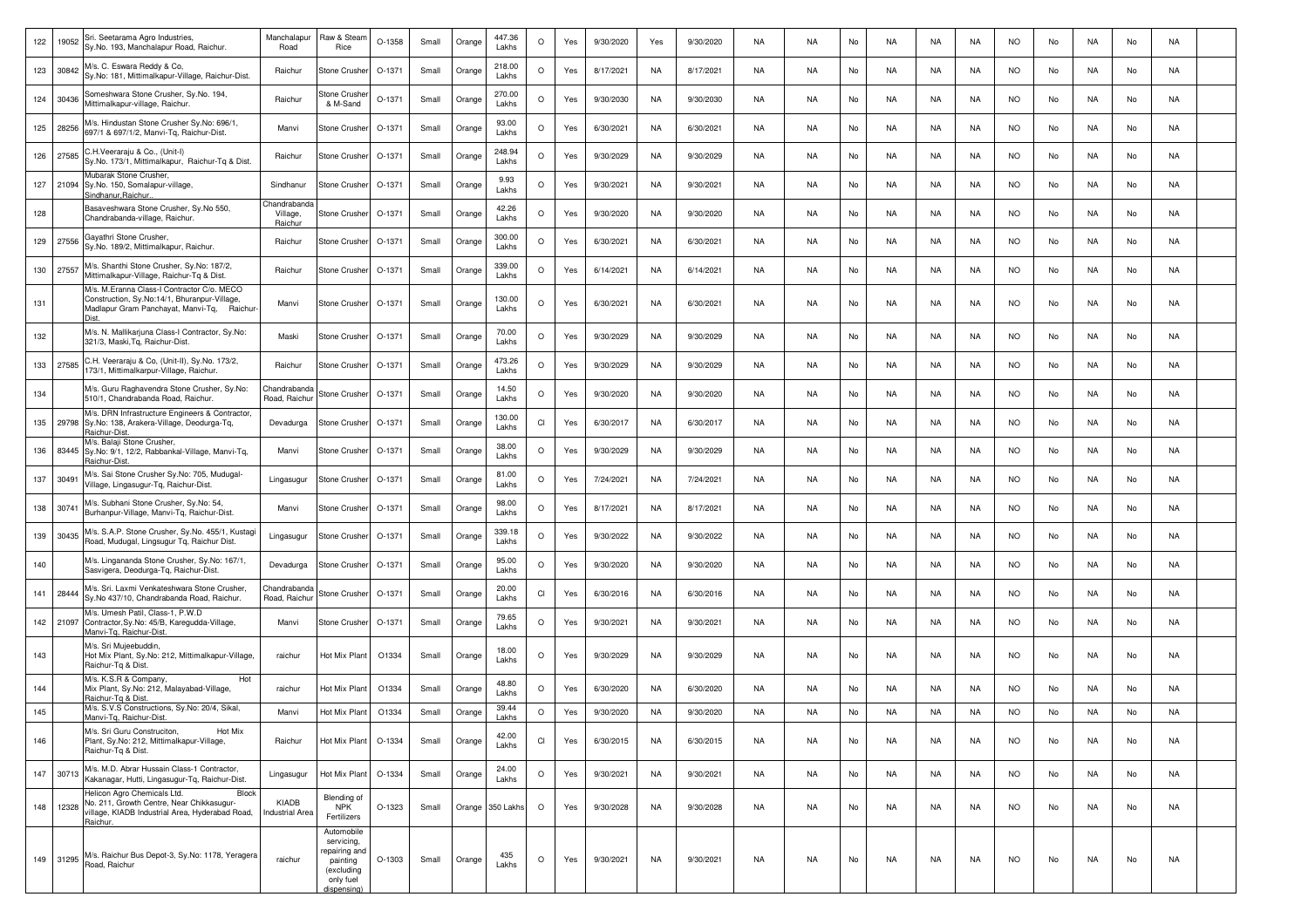| 150 | 29851     | M/s. Gowrishankar Stone Crushing Unit,<br>Sy.No:419/1 & 419/2, Gorkal, Manvi-Tq, Raichur-<br><b>Diet</b>                            | Manvi               | Stone Crusher            | O-1371   | Small | Orange | 48.00<br>Lakhs           | $\circ$ | Yes | 9/30/2017  | <b>NA</b> | 9/30/2017  | <b>NA</b> | <b>NA</b> | No   | NA        | NA        | NA        | <b>NO</b>  | No | NA        | No | NA        |  |
|-----|-----------|-------------------------------------------------------------------------------------------------------------------------------------|---------------------|--------------------------|----------|-------|--------|--------------------------|---------|-----|------------|-----------|------------|-----------|-----------|------|-----------|-----------|-----------|------------|----|-----------|----|-----------|--|
| 151 |           | M/s. Sri Venkateshwara Stone Crusher, Sy. No.<br>604/A, Rabbankal-village,<br>Manvi-Tq,<br>Raichur-Dist.                            | Manvi               | Stone Crusher            | O-1371   | Small | Orange | 24.00<br>Lakhs           | $\circ$ | Yes | 9/25/2022  | NA        | 9/25/2022  | NA        | <b>NA</b> | No   | NA        | NA        | NA        | <b>NO</b>  | No | NA        | No | NA        |  |
| 152 |           | M/s. Hindusthan Stone Crusher (Unit-2), 19/2,<br>Burhanpur-Village, Manvi-Tq, Raichur-Dist.                                         | Manvi               | Stone Crushe             | O-1371   | Small | Orange | 215.00<br>Lakhs          | $\circ$ | Yes | 9/25/2022  | NA        | 9/25/2022  | NA        | NA        | No   | NA        | NA        | NA        | NO.        | No | NA        | No | NA        |  |
| 153 | 39403     | M/s. Saptagiri Stone Crusher, Sy.No: 14/2,<br>Bailagudda Village, Lingasugur-Tq, Raichur-Dist.                                      | Lingasugur          | Stone Crushe<br>& M-Sand | $O-1371$ | Small | Orange | 470.00<br>Lakhs          | $\circ$ | Yes | 8/9/2022   | NA        | 8/9/2022   | NA        | <b>NA</b> | No   | NA        | NA        | NA        | <b>NO</b>  | No | NA        | No | NA        |  |
| 154 |           | N.S.C.L Central State Farm, Jawalagera,<br>Sindhanur-Tg, Raichur-Dist.                                                              | Sindhanur           | Food<br>Processing       | O-1328   | Small | Orange | 275.00<br>Lakhs          | $\circ$ | Yes | 9/30/2021  | <b>NA</b> | NA         | <b>NA</b> | <b>NA</b> | No   | <b>NA</b> | <b>NA</b> | NA        | <b>NO</b>  | No | NA        | No | <b>NA</b> |  |
| 155 | 32344     | M/s. Bettadur Hospital, Chandramouleshwara City<br>Bus Stop, Gunj Road, Raichur.                                                    | Raichur             | Hospital<br>(H.C.E)      | O-1386   | Small | Orange | 275.00<br>Lakhs          | $\circ$ | Yes | 9/30/2021  | NA        | NA         | <b>NA</b> | <b>NA</b> | Yes  | 9/30/2021 | NA        | <b>NA</b> | <b>NO</b>  | No | NA        | No | NA        |  |
| 156 |           | M/s. Sri Sai Agro Industries, Sy.No: 830/P2/B &<br>32992 830/P4/A, Hosalli Cross, Hutti Road, Sindhanur-<br>a. Raichur-Dist.        | Sindhanur           | Raw & Stear<br>Rice      | O-1358   | Small | Orange | 280.20<br>Lakhs          | $\circ$ | Yes | 9/30/2021  | NA        | 9/30/2021  | <b>NA</b> | <b>NA</b> | No   | NA        | NA        | <b>NA</b> | <b>NO</b>  | No | NA        | No | NA        |  |
| 157 |           | M/s. G.P.V Super speciality Hospital, Gunj Road,<br>Raichur                                                                         | Raichur             | Hospital<br>(H.C.E)      | R-1117   | Small | Orange | 178.28<br>Lakhs          | $\circ$ | Yes | 9/30/2019  | NA        | 9/30/2019  | <b>NA</b> | <b>NA</b> | Yes  | 9/30/2019 | NA        | NA        | <b>NO</b>  | No | NA        | No | NA        |  |
| 158 | 78550     | M/s. Taluk General Hospital, Lingasugur-Tq,<br>Raichur-Dist.                                                                        | Lingasugur          | Hospital<br>(H.C.E)      | R-1117   | Small | Orange | 320.00<br>Lakhs          | $\circ$ | Yes | 6/30/2018  | NA        | NA         | <b>NA</b> | <b>NA</b> | Yes  | 6/30/2018 | NA        | NA        | <b>NO</b>  | No | NA        | No | NA        |  |
| 159 |           | M/s. Basava Hospital & Research Centre, No:1-11<br>76371 38/227, Basaveshwara Colony, Near old check<br>post.                       | Raichur             | Hospital<br>(H.C.E)      | R-1117   | Small | Orange | 471.63<br>Lakhs          | $\circ$ | Yes | 6/12/2024  | NA        | NA         | NA        | <b>NA</b> | Yes  | 6/12/2024 | NA        | NA        | <b>NO</b>  | No | NA        | No | NA        |  |
| 160 |           | M/s. Balanku Hospital, Near Basavanabhavi<br>chowk, Opp: Munnurwadi School, Raichur.                                                | Raichur             | Hospital<br>(H.C.E)      | R-1117   | Small | Orange | 120.00<br>Lakhs          | $\circ$ | Yes | 9/30/2029  | NA        | NA         | NA        | <b>NA</b> | Yes  | 6/30/2020 | NA        | <b>NA</b> | <b>NO</b>  | No | NA        | No | NA        |  |
| 161 |           | M/s. M.K. Bhandari Hospital, Opp. Gowshala,<br>Gunj Road, Raichur                                                                   | Raichur             | Hospital<br>(H.C.E)      | R-1117   | Small | Orange | 120.17<br>Lakhs          | $\circ$ | Yes | 9/30/2029  | <b>NA</b> | NA         | NA        | <b>NA</b> | Yes  | 6/30/2020 | <b>NA</b> | NA        | <b>NO</b>  | No | NA        | No | <b>NA</b> |  |
| 162 |           | M/s. Shivam Hospital & Research Centre, Opp.<br>33610 Govind Rao Petrol Bunk, Sath Kacheri Road,<br>Raichur.                        | Raichur             | Hospital<br>(H.C.E)      | R-1117   | Small | Orange | 215.86<br>Lakhs          | $\circ$ | Yes | 9/30/2020  | NA        | NA         | NA        | NA        | Yes  | 9/30/2020 | NA        | NA.       | <b>NO</b>  | No | NA        | No | NA        |  |
| 163 | 30587     | M/s. New Amruth Medical & Research Centre<br>Pvt.Ltd, Old City Navodaya Hospital, Gunj Road,<br>Raichur.                            | Raichur             | Hospital<br>(H.C.E)      | R-1117   | Small | Orange | 349.94<br>Lakhs          | $\circ$ | Yes | 7/28/2021  | NA        | NA         | <b>NA</b> | <b>NA</b> | Yes  | 7/28/2021 | NA        | <b>NA</b> | <b>NO</b>  | No | NA        | No | NA        |  |
| 164 |           | M/s. Taluk General Hospital, Sindhanur-Tq,<br>Raichur-Dist.                                                                         | Sindhanur           | Hospital<br>(H.C.E)      | R-1117   | Small | Orange | 280.26<br>Lakhs          | $\circ$ | Yes | 6/30/2018  | NA        | NA         | <b>NA</b> | <b>NA</b> | Yes  | 6/30/2018 | <b>NA</b> | <b>NA</b> | <b>NO</b>  | No | <b>NA</b> | No | <b>NA</b> |  |
| 165 | 63967     | M/s. Suraksha Hospital, Paras Garden, Beside<br>Allahabad Bank, Near T.Govind Rao Petrol Bunk,<br>Raichur.                          | Raichur             | Hospital<br>(H.C.E)      | R-1117   | Small | Orange | 149.91<br>Lakhs          | $\circ$ | Yes | 9/30/2023  | NA        | NA         | NA        | <b>NA</b> | Yes  | 9/30/2023 | <b>NA</b> | NA        | <b>NO</b>  | No | NA        | No | NA        |  |
| 166 |           | M/s. Sri B.Sudeer Reddy Kumar Stone Crusher,<br>Sy.No: 269/2, Vaddepalli, Raichur-Tq & Dist.                                        | Raichur             | Stone Crushe             | $O-1371$ | Small | Orange | 90.00<br>Lakhs           | $\circ$ | Yes | 11/15/2022 | NA        | 11/15/2022 | NA        | <b>NA</b> | No   | NA        | NA        | NA        | <b>NO</b>  | No | NA        | No | NA        |  |
| 167 | 33841     | Sri Krishna Swmay Rice Industries,<br>No.12-7-130/1, Manchalapur-Road, Raichur.                                                     | Manchalapur<br>Road | Raw & Stean<br>Rice      | $O-1358$ | Small | Orange | 282.91<br>Lakhs          | $\circ$ | Yes | 9/30/2021  | Yes       | 9/30/2021  | <b>NA</b> | <b>NA</b> | No   | NA        | NA        | NA        | <b>NO</b>  | No | NA        | No | NA        |  |
| 168 | 35581     | M/s. K.Venkatesh Yadav Class-1 Contractor,<br>Sy.No:11/1/1, Burhanpur, Manvi-Tq, Raichur-Dist                                       | Manvi               | Stone Crusher            | O-1371   | Small | Orange | 270.00<br>Lakhs          | $\circ$ | Yes | 6/30/2021  | NA        | 6/30/2021  | NA        | <b>NA</b> | No   | NA        | NA        | NA        | <b>NO</b>  | No | NA        | No | NA        |  |
| 169 |           | M/s. Shri & Shri Industries, Plot.No:37,<br>33556 Sy.No:383, Manvi Industrial Area, Manvi-Tq,<br>Raichur-Dist.                      | Manvi               | Raw & Stean<br>Rice      | O-1358   | Small | Orange | 264.00<br>Lakhs          | $\circ$ | Yes | 9/30/2021  | NA        | 9/30/2021  | NA        | <b>NA</b> | No   | NA        | <b>NA</b> | NA        | <b>NO</b>  | No | NA        | No | <b>NA</b> |  |
| 170 | 33950     | M/s. Chawoosh Engineering And Contractor,<br>Sy.No: 212, Maliyabad Village, Raichur-Tq & Dist<br>M/s. E. Anjaneya & Co<br>(Unit-2), | raichur             | Hot Mix Plant            | O-1334   | Small | Orange | 20.50<br>Lakhs           | $\circ$ | Yes | 9/30/2020  | NA        | NA         | NA        | <b>NA</b> | No   | NA        | NA        | NA        | <b>NO</b>  | No | NA        | No | <b>NA</b> |  |
| 171 | 29324     | Sy.No: 173, Mittimalkapur-Village, Raichur-Tq &<br>Dist<br>M/s. Balaji Construction, Sy.No: 59/3,                                   | Raichur             | Stone Crushe<br>& M-Sand | $O-1371$ | Small | Orange | 495.00<br>lakhs<br>45.00 | $\circ$ | Yes | 9/30/2021  | NA        | 9/30/2021  | <b>NA</b> | <b>NA</b> | No   | NA        | NA        | NA        | <b>NO</b>  | No | NA        | No | NA        |  |
| 172 | 34540     | Murrahanpur, Manvi-Tq, Raichur-Dist                                                                                                 | Manvi               | Hot Mix Plant            | O-1334   | Small | Orange | Lakhs                    | $\circ$ | Yes | 9/30/2021  | NA        | NA         | <b>NA</b> | <b>NA</b> | No   | <b>NA</b> | <b>NA</b> | NA        | <b>NO</b>  | No | NA        | No | NA        |  |
| 173 | 33809     | M/s. Hutti Gold Mines Hospital, M/s. Hutti Gold<br>Mines Company Limited, Hutti, Lingasugur-Tq,<br>Raichur-Dist.                    | Lingasugur          | Hospital<br>(H.C.E)      | R-1117   | Small | Orange | 455.07<br>Lakhs          | $\circ$ | Yes | 9/30/2021  | NA        | NA         | NA        | NA        | Yes  | 9/30/2021 | NA        | NA        | <b>NO</b>  | No | NA        | No | NA        |  |
| 174 | 34196     | M/s. Saptagiri Hot Mix Plant, Sy.No: 14/2,<br>Bailagudda, Lingasugur-Tq, Raichur-Dist.                                              | Lingasugur          | Hot Mix Plant            | O-1334   | Small | Orange | 32.00<br>Lakhs           | $\circ$ | Yes | 9/30/2021  | NA        | NA         | <b>NA</b> | <b>NA</b> |      | NA        | NA        | NA        | <b>NO</b>  | No | NA        | No | NA        |  |
|     | 175 35142 | M/s. Sri Amruth Children Hospital, Above<br>Raymond Show Room, Gandhi Chowk, Raichur.                                               | raichur             | Hospital<br>(H.C.E)      | R-1117   | Small |        | 32.31<br>Lakhs           |         |     | 9/30/2021  | NA        | NA.        | <b>NA</b> | NA        | 1 e. | 9/30/2021 |           |           | <b>INC</b> |    |           | No |           |  |
| 176 | 34998     | M/s. Shanti Hospital, Opp: SBI Bank, Kustagi<br>Road, Sindhanur-Tq, Raichur-Dist.                                                   | Sindhanur           | Hospital<br>(H.C.E)      | R-1117   | Small | Orange | 33.35<br>Lakhs           | $\circ$ | Yes | 9/30/2021  | NA        | NA         | NA        | <b>NA</b> | Yes  | 9/30/2021 | NA        | NA        | <b>NO</b>  | No | NA        | No | NA        |  |
| 177 | 35581     | M/s. K.Venkatesh Yadav Class-1 Contractor,<br>Sy.No:11/11, (Part) Burhanpur, Manvi-Tq, Raichu                                       | Manvi               | Hot Mix Plant            | O-1334   | Small | Orange | 76.00<br>Lakhs           | $\circ$ | Yes | 6/30/2021  | <b>NA</b> | 6/30/2021  | <b>NA</b> | <b>NA</b> | No   | NA        | NA        | <b>NA</b> | <b>NO</b>  | No | <b>NA</b> | No | NA        |  |
| 178 | 36088     | M/s. Sahana Children Hospital, Adharsh Colony,<br>Sindhanur-Tq, Raichur-Dist.                                                       | Sindhanur           | Hospital<br>(H.C.E)      | R-1117   | Small | Orange | 113.89<br>Lakhs          | $\circ$ | Yes | 9/30/2022  | <b>NA</b> | 9/30/2022  | NA        | <b>NA</b> | Yes  | 9/30/2022 | <b>NA</b> | <b>NA</b> | <b>NO</b>  | No | <b>NA</b> | No | <b>NA</b> |  |
| 179 |           | M/s. Shri. SM Autade Pvt, Ltd, Sy.No: 211/2,<br>Maliyabad Village, Raichur-Tq & Dist.                                               | raichur             | Hot Mix Plant            | O-1334   | Small | Orange | 92.43<br>Lakhs           | Cl      | Yes | 9/30/2019  | NA        | 9/30/2019  | NA        | NA        | No   | NA        | NA        | NA        | <b>NO</b>  | No | NA        | No | NA        |  |
| 180 | 37002     | M/s. Rachappa Buddinni Hospital, Bypass Road,<br>Lingasugur-Tq, Raichur-Dist.                                                       | Lingasugur          | Hospital<br>(H.C.E)      | R-1117   | Small | Orange | 24.21<br>Lakhs           | $\circ$ | Yes | 9/30/2022  | NA        | NA         | NA        | NA        | Yes  | 9/30/2022 | NA        | NA        | <b>NO</b>  | No | NA        | No | NA        |  |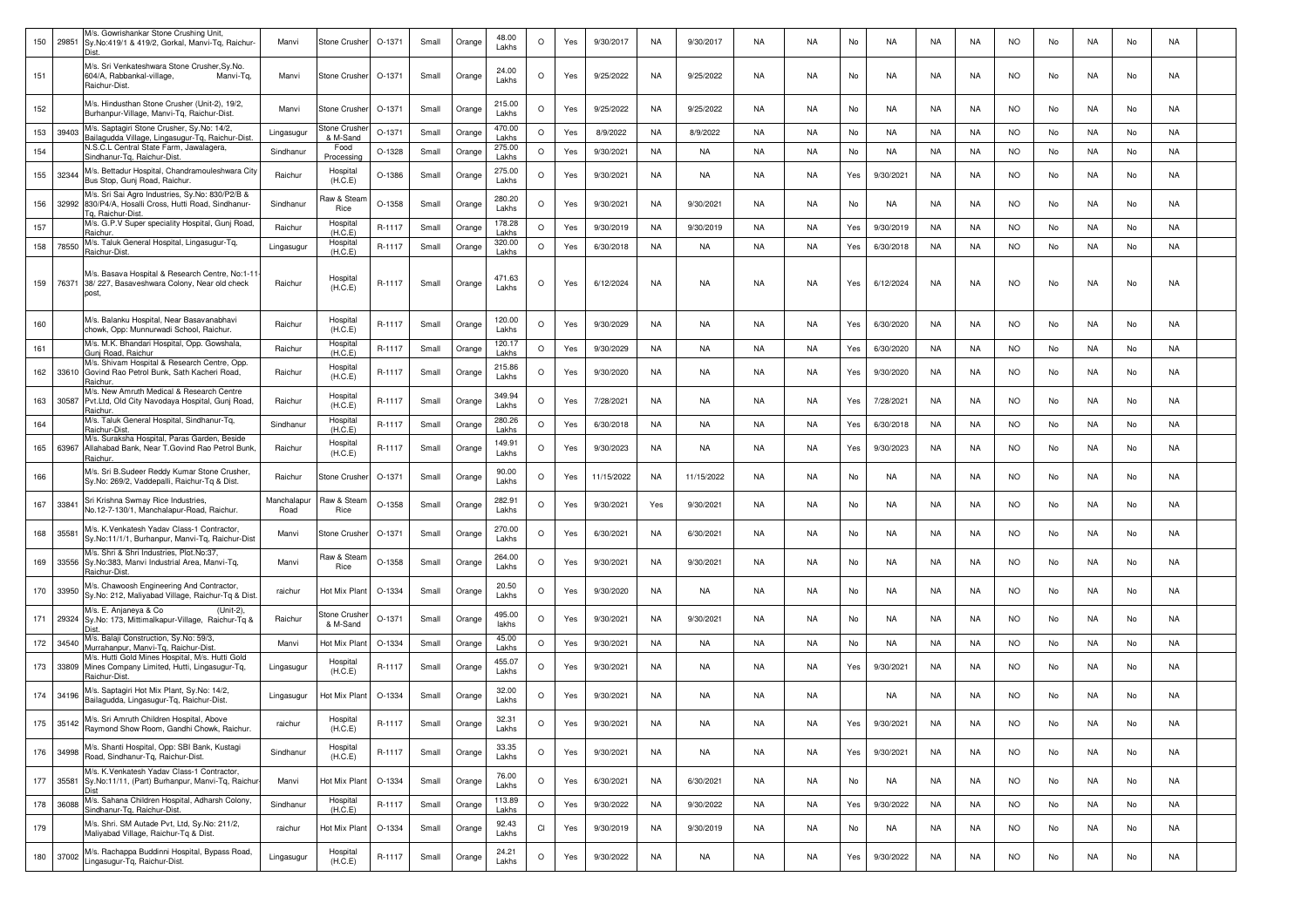| 181 | 37644 | M/s.Yashodhara Hospital, A Unit of Raichur<br>Health Care, Services, PVT Ltd, N.A. Complex, #<br>12-7-129, Goushal Road, Raichur. | Gowshala<br>Road, Raichur     | Hospital<br>(H.C.E)                                   | R-1117 | Small | Orange | 188.34<br>Lakhs | $\circ$ | Yes | 9/30/2022  | NA        | NA         | NA        | NA.       | Yes | 9/30/2022 | NA | NA        | NO.       | No | NA        | No | NA |  |
|-----|-------|-----------------------------------------------------------------------------------------------------------------------------------|-------------------------------|-------------------------------------------------------|--------|-------|--------|-----------------|---------|-----|------------|-----------|------------|-----------|-----------|-----|-----------|----|-----------|-----------|----|-----------|----|----|--|
| 182 | 76597 | M/s. Sri Venkatarathna Industries, Plot No: 160,<br>Raichur Growth Centre, Raichur                                                | Raichur<br>Growth Center      | Raw & Stear<br>Rice                                   | O-1358 | Small | Orange | 367.39<br>Lakhs | $\circ$ | Yes | 9/30/2023  | NA        | 9/30/2023  | NA        | NA        | No  | NA        | NA | NA        | <b>NO</b> | No | NA        | No | NA |  |
| 183 | 38414 | M/s. Veeresh Nagarabenchi Contract, Sy.No:459,<br>Hissa, Mudugal, Lingasugur-Tq, Raichur-Dist.                                    | Lingasugur                    | <b>Hot Mix Plant</b>                                  | O-1334 | Small | Orange | 70.43<br>Lakhs  | $\circ$ | Yes | 9/30/2022  | NA        | 9/30/2022  | NA        | <b>NA</b> | No  | NA        | NA | NA        | <b>NO</b> | No | NA        | No | NA |  |
| 184 | 37439 | M/s. VVR Chaitanya Hospital, No: 1-12-46/1,<br>Daddy Colony, Raichur.                                                             | Raichur                       | Hospital<br>(H.C.E)                                   | R-1117 | Small | Orange | 188.34<br>Lakhs | $\circ$ | Yes | 9/30/2022  | NA        | 9/30/2022  | NA        | <b>NA</b> | Yes | 9/30/2022 | NA | NA        | <b>NO</b> | No | NA        | No | NA |  |
| 185 |       | M/s. Sri Dhanvantri Hospital Research Centre, #<br>12-10-64, A.S. Complex, Gowshala Road,<br>∖aichur                              | Gowshala<br>Road, Raichui     | Hospital<br>(H.C.E)                                   | R-1117 | Small | Orange | 156.44<br>Lakhs | $\circ$ | Yes | 9/30/2022  | NA        | NA         | NA        | NA        | Yes | 9/30/2022 | NA | NA        | NO.       | No | NA        | No | NA |  |
| 186 | 38704 | M/s. Lucky Lubricants, No:12-6-391/4/48,<br>Mahalaxmi Nagar, Chandrabanda Road, Raichur.                                          | Chandrabanda<br>Road, Raichur | Lubricants                                            |        | Small | Orange | 20.00<br>Lakhs  | $\circ$ | NA  | NA         | NA        | NA         | FW        | NA        | No  | NA        | NA | NA        | <b>NO</b> | No | NA        | No | NA |  |
| 187 |       | ARV Cements Society,<br>Unit 3,4,5, & 6, Shakthinagar, Raichur.                                                                   | Shakthinagar                  | lyash export<br>transport &<br>disposal<br>facilities | G-1526 | Small | Green  | 321 Lakhs       | $\circ$ | Yes | 12/31/2022 | NA        | 12/31/2022 | <b>NA</b> | <b>NA</b> | No  | <b>NA</b> | NA | NA        | <b>NO</b> | No | NA        | No | NA |  |
| 188 | 36733 | Raichur Roller Flour Mill,<br>Plot<br>No : 56 (P), Industrial Area, Raichur.                                                      | ndustrail Area<br>Raichur     | Roller flour<br>mill                                  | G-1627 | Small | Green  | 384.79<br>Lakhs | $\circ$ | Yes | 12/31/2026 | NA        | 12/31/2026 | NA        | NA        | No  | NA        | NA | NA        | <b>NO</b> | No | NA.       | No | NA |  |
| 189 | 21482 | Sri. Srinivas Roller Flour Mill,<br>ingsugur-Road, Raichur                                                                        | Lingasugur                    | Roller flou<br>mill                                   | G-1627 | Small | Green  | 8.00<br>Lakhs   | $\circ$ | Yes | 9/30/2012  | NA        | 9/30/2012  | NA        | NA        | No  | NA        | NA | NA        | NO.       | No | NA        | No | NA |  |
| 190 | 20442 | Surabhi Granit.<br>4-4-317/1, Mudugal, Lingsugur-Tq, Raichur.                                                                     | Lingasugur                    | Cutting &<br>Polishing of<br>Granites                 | G-1518 | Small | Green  | 20.00<br>Lakhs  | $\circ$ | Yes | 9/30/2019  | NA        | NA         | NA        | NA        | No  | NA        | NA | NA        | <b>NO</b> | No | NA        | No | NA |  |
| 191 |       | M/s. KNR Construction Ltd.<br>19055 Sy.No: No:3/1, Thodaki-Village, Mudugal Bobli,<br>ingasugur-Tq, Raichur-Dist.                 | Lingasugur                    | Ready Mix<br>Concreat                                 | G-1548 | Small | Green  | 30.00<br>Lakhs  | $\circ$ | Yes | 9/30/2015  | NA        | 9/30/2015  | NA        | NA        | No  | NA        | NA | NA        | <b>NO</b> | No | NA        | No | NA |  |
| 192 | 38519 | Raichur Cold Storage Pvt,<br>Ltd., Sy.No. 214/1, Askihal-village, Raichur.                                                        | Raichur                       | Cold storage<br>for<br>agriculturea                   | G-1514 | Small | Green  | 260<br>Lakhs    | $\circ$ | Yes | 12/31/2027 | NA        | 12/31/2027 | NA        | NA        | No  | NA        | NA | NA        | <b>NO</b> | No | NA        | No | NA |  |
| 193 |       | Rythumitra Cold Storage (P) Ltd., UNIT-1. Sy.No.<br>21485 241/1, Askihal-village, Raichur- Lingsugur<br>Highway, Raichur.         | Raichur                       | Cold storage<br>for<br>agriculturea<br>roduct         | G-1514 | Small | Green  | 286<br>Lakhs    | $\circ$ | Yes | 12/31/2028 | NA        | 12/31/2028 | NA        | NA        | No  | NA        | NA | NA        | <b>NO</b> | No | NA        | No | NA |  |
| 194 |       | G.R.ShaileshKmar & Co,<br>Plot<br>No.13-06-119/3, By-Pass Road, Yeramarus,<br>Hyderabad Road, Raichur Taluk,<br>Raichur District. | Raichur                       | Cotton<br>Ginning                                     | G-1574 | Small | Green  | 256<br>Lakhs    | $\circ$ | Yes | 12/31/2018 | NA        | 12/31/2018 | NA        | NA        | No  | NA        | NA | NA        | <b>NO</b> | No | NA        | No | NA |  |
| 195 |       | Sri. Mahalakshmi Agro Foods, Plot.No. 168 A &<br>19583 B, (Sy.No. 109 & 110), Raichur Growth Centre,<br>ndustrial Area, Raichui   | Raichur<br>Growth Cente       | Raw Rice                                              | G-1625 | Small | Green  | 271.58<br>Lakhs | O       | Yes | 12/31/2022 | NA        | 12/31/2022 | NA        | NA        | No  | NA        | NA | NA        | <b>NO</b> | No | NA        | No | NA |  |
| 196 |       | G. Shankar Rice Industries (Formarly know as<br>22216 M/s. G.S. Reddy Industries), Sy.No. 192/2,<br>Manchalapur Road, Raichur.    | Manchalapu<br>Road            | Raw Rice                                              | G-1625 | Small | Green  | 184.26          | $\circ$ | Yes | 12/31/2021 | NA        | NA         | NA        | NA        | No  | NA        | NA | NA        | <b>NO</b> | No | NA        | No | NA |  |
| 197 | 21222 | M/s. Rajendra Industries,<br>Plot<br>No: 12-7-68/3, Machalapur Road, Dist. Raichur                                                | Manchalapu<br>Road            | Cotton<br>Ginning                                     | G-1574 | Small | Green  | 210.00<br>Lakhs | CI      | Yes | 12/31/2019 | NA        | NA         | NA        | NA        | No  | NA        | NA | NA        | <b>NO</b> | No | NA        | No | NA |  |
| 198 |       | Tiger Brand Snuff, Plot.No: 13, Deosugur<br>Industrial Area, Shakthinagar, Raichur.                                               | Devasugur<br>Industrial Area  | Snuff<br>lanufacturi                                  | G-1632 | Small | Green  | 21.50<br>Lakhs  | $\circ$ | Yes | 12/31/2024 | NA        | NA         | NA        | NA        | No  | NA        | NA | NA        | <b>NO</b> | No | NA        | No | NA |  |
| 199 |       | M/s. Laxmi Industries (Old Name Surya<br>Industries), Plot No: 6/2 & 6/3, Deosugur Indl<br>Area, Raichur                          | Devasugu<br>Industrial Area   | Raw Rice                                              | G-1625 | Small | Green  | 21.00<br>Lakhs  | $\circ$ | Yes | 12/31/2017 | NA        | NA         | NA        | NA        | No  | NA        | NA | NA        | <b>NO</b> | No | NA        | No | NA |  |
| 200 |       | Kissan Industries Modern Rice Mill , Bangalore<br>Road, Manvi, Raichur.                                                           | Manvi                         | Raw Rice                                              | G-1625 | Small | Green  | 9.00<br>Lakhs   | CL      | Yes | 31/12/2008 | NA        | NA         | NA        | NA        | No  | NA        | NA | NA        | <b>NO</b> | No | NA        | No | NA |  |
| 201 |       | Sri.Ragavendra Seed Proceesing unit, Sy.No. 12-<br>5-64, Market Yard Polic Station, Rajendra Gunj,<br>Raichur.                    | Raichur                       | Seeds<br>Processing                                   |        | Small | Green  | 75 Lakhs        | $\circ$ | Yes | 12/31/2021 | NA        | 12/31/2021 | NA        | NA        | No  | NA        | NA | NA        | <b>NO</b> | No | NA        | No | NA |  |
| 202 | 21247 | M/s. Rajeshwari Industries, Modern Rice Mill,<br>Sy.No: 632, Gadwal Road, Raichur-Dist.                                           | Gadwal Road<br>Raichur        | Raw Rice                                              | G-1625 | Small | Green  | 21.98<br>Lakhs  | CI      | Yes | 12/31/2018 | NA        | NA         | NA        | <b>NA</b> | No  | NA        | NA | NA        | <b>NO</b> | No | NA        | No | NA |  |
| 203 |       | Lodha Agro Products,<br>Sy.No.C-13/14, Industrial Estate, Raichur.                                                                | Industrial<br>Estate, raichur | Agro Corn<br>Products<br>processina                   |        | Small | Green  | 32.97<br>Lakhs  | O       | Yes | 12/31/2018 | NA        | NA         | NA        | <b>NA</b> | No  | NA        | NA | NA        | <b>NO</b> | No | NA        | No | NA |  |
| 204 | 21187 | Gayatri Industries,<br>Sy.No. 735/1, Gadwal Road, Raichur                                                                         | Gadwal Road.<br>Raichur       | Raw Rice                                              | G-1625 | Small | Green  | 45.89<br>Lakhs  | $\circ$ | Yes | 12/31/2015 | NA        | NA         | NA        | <b>NA</b> | No  | NA        | NA | NA        | <b>NO</b> | No | NA        | No | NA |  |
| 205 |       | Sri. Narasimha Rice Mill-2, Sy.No.840/1,Gadwal<br>Road, Raichur.                                                                  | Gadwal Road<br>Raichur        | Raw Rice                                              | G-1625 | Small | Green  | 4.00<br>Lakhs   | $\circ$ | Yes | 12/31/2018 | NA        | NA         | NA        | NA        | No  | <b>NA</b> | NA | NA        | <b>NO</b> | No | NA        | No | NA |  |
| 206 |       | Sapthagiri Industries,<br>20448 Sy.No. 351, Panchayat No:<br>$5 - 6 - 118$<br>Maski-Village, Maski-Tg, Raichur-Dist.              | Lingasugur                    | Mineralized<br>water                                  | G-1538 | Small | Green  | 15.39<br>Lakhs  | $\circ$ | Yes | 12/31/2022 | NA        | 12/31/2022 | <b>NA</b> | NA        | No  | NA        | NA | <b>NA</b> | <b>NO</b> | No | NA        | No | NA |  |
| 207 |       | Saptagiri Rice Mill,<br>Sy.No. 4/7/74, Mangalawarpet, Raichur.                                                                    | Raichur                       | Raw Rice                                              | G-1625 | Small | Green  | 3.0<br>Lakhs    | CI      | Yes | 12/31/2018 | <b>NA</b> | NA         | <b>NA</b> | NA        | No  | <b>NA</b> | NA | NA        | <b>NO</b> | No | <b>NA</b> | No | NA |  |
| 208 |       | Syed Babas Flour Mill,<br>H.No.2-6-1237/ 231, Pothgal Road, LBS Ngar,<br>Raichur.                                                 | LBS Nagar,<br>Raichur         | Flour mills<br>(dry process)                          | G-1525 | Small | Green  | 1.25<br>Lakhs   | $\circ$ | Yes | 12/31/2015 | NA        | NA         | NA        | NA        | No  | NA        | NA | NA        | <b>NO</b> | No | NA        | No | NA |  |
| 209 |       | Sri.Sairanga Industries,<br>Sy.No. 737/1 & 631, 632, Gadwal Road, Raichur.                                                        | Gadwal Road<br>Raichur        | Raw Rice                                              | G-1625 | Small | Green  | 45.00<br>Lakhs  | CI      | Yes | 12/31/2015 | NA        | NA         | NA        | NA        | No  | NA        | NA | NA        | <b>NO</b> | No | NA        | No | NA |  |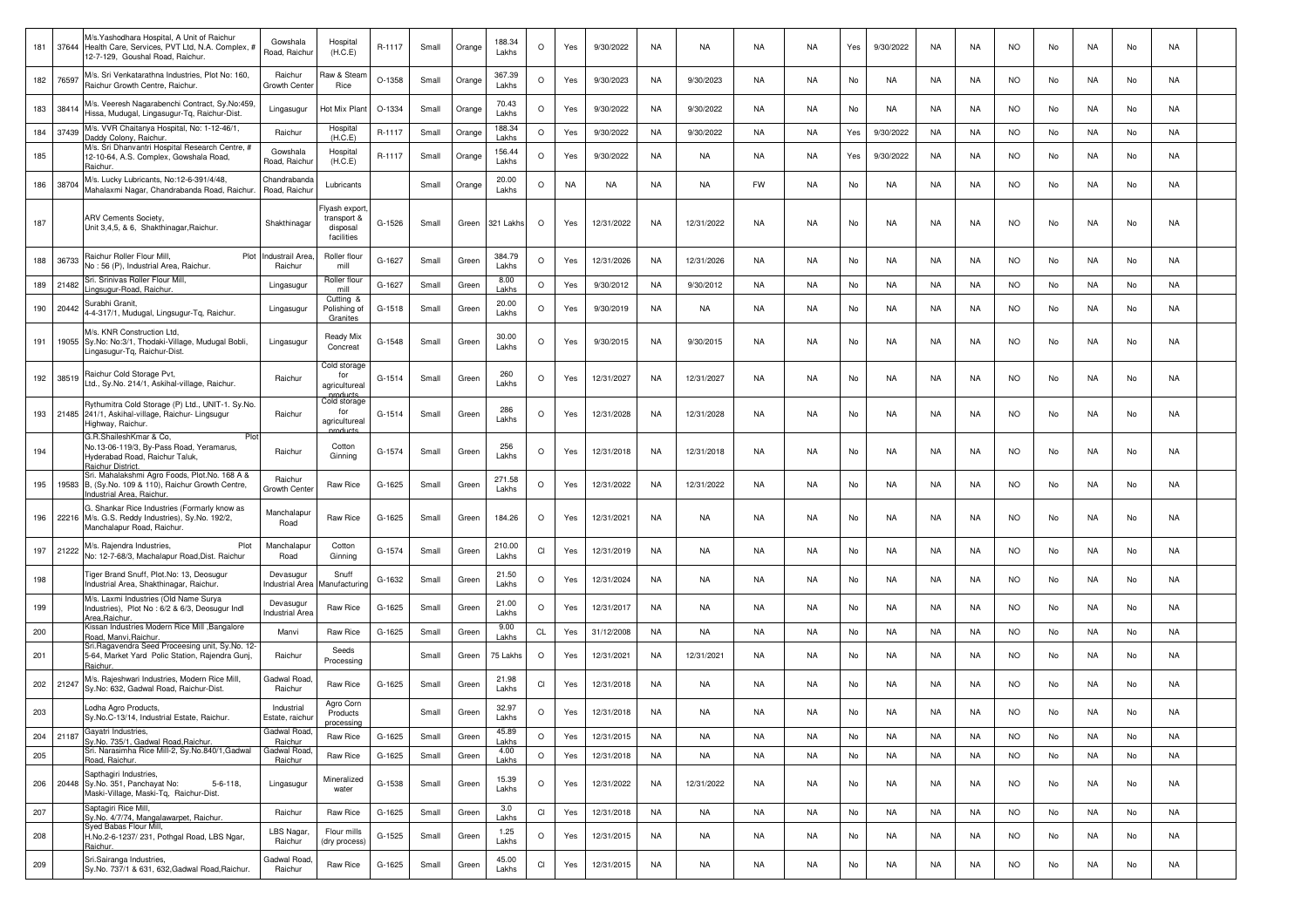| 210 | 19902     | Farah Industries,<br>Sy.No. 248, Karadigudda Road, Manvi-Tq,<br>Raichur.                                                                        | Manvi                                                     | Raw Rice                                                                             | G-1625 | Small | Green | 43.8<br>Lakhs   | $\circ$                | Yes       | 12/31/2013 | NA        | NA         | NA        | <b>NA</b> | No | NA        | NA        | NA.       | <b>NO</b> | No | NA        | No | NA        |  |
|-----|-----------|-------------------------------------------------------------------------------------------------------------------------------------------------|-----------------------------------------------------------|--------------------------------------------------------------------------------------|--------|-------|-------|-----------------|------------------------|-----------|------------|-----------|------------|-----------|-----------|----|-----------|-----------|-----------|-----------|----|-----------|----|-----------|--|
| 211 |           | Kalyanakari Industries,<br>11-63/1, Arab Mohalla, Raichur.                                                                                      | Raichur                                                   | Raw Rice                                                                             | G-1625 | Small | Green | 8.00<br>Lakhs   | $\circ$                | Yes       | 12/31/2018 | NA        | NA         | NA        | <b>NA</b> | No | NA        | NA        | NA        | <b>NO</b> | No | NA        | No | NA        |  |
| 212 |           | Sri. Venkateshwara Industries,<br>Sy.No. 401/A, Lingsugur Road, Sirwar, Manvi,<br>łaich⊔                                                        | Manvi                                                     | Raw Rice                                                                             | G-1625 | Small | Green | 3.00<br>Lakhs   | $\circ$                | Yes       | 12/31/2018 | NA        | NA         | NA        | NA.       | No | NA        | NA        | NA.       | NO.       | No | NA        | No | NA        |  |
| 213 | 20800     | Moorthy Industries (Rice Mill) Manchalapur<br>Road, Raichur                                                                                     | Manchalapu<br>Road                                        | Raw Rice                                                                             | G-1625 | Small | Green | 15.00<br>Lakhs  | $\circ$                | Yes       | 12/31/2018 | NA        | NA         | NA        | <b>NA</b> | No | NA        | NA        | NA        | <b>NO</b> | No | NA        | No | NA        |  |
| 214 | 20623     | Sri. Krishna Industries Rice Mill, Sy.No. 447/2, 15-<br>5-441, IB Road, Manvi, Raichur-Dist                                                     | Manvi                                                     | Raw Rice                                                                             | G-1625 | Small | Green | 23.86<br>Lakhs  | $\circ$                | Yes       | 12/31/2033 | <b>NA</b> | 12/31/2033 | <b>NA</b> | <b>NA</b> | No | <b>NA</b> | NA        | <b>NA</b> | <b>NO</b> | No | <b>NA</b> | No | NA        |  |
|     | 215 21218 | Chandrashekar Flour Mill,<br>No: 12-9-198 (N),Madharwadi, Raichur.                                                                              | Raichur                                                   | Flour mills<br>dry process                                                           | G-1525 | Small | Green | 25.50<br>Lakhs  | $\circ$                | Yes       | 12/31/2015 | <b>NA</b> | NA         | NA        | <b>NA</b> | No | NA        | <b>NA</b> | NA        | <b>NO</b> | No | NA        | No | <b>NA</b> |  |
|     | 216 26972 | Sri Paras Plastic Industries, Sy.No.C1&C2,<br>Industrial Estate, Raichur.                                                                       | Industria<br>Estate, raichu                               | PVC pipes                                                                            | G-1614 | Small | Green | 33.00<br>Lakhs  | $\circ$                | Yes       | 12/31/2025 | NA        | NA         | NA        | NA.       | No | NA        | NA        | NA        | <b>NO</b> | No | NA        | No | NA        |  |
| 217 |           | Ajit Industries,<br>Plot No: 48, Industries Estate, Raichur.                                                                                    | Industrial<br>Estate, raichur                             | Polythene and<br>plastic<br>processed<br>products<br>nanufacturing<br>rirgin plastio | G-1543 | Small | Green | 8.00<br>Lakhs   | $\circ$                | Yes       | 12/31/2015 | NA        | NA         | NA        | <b>NA</b> | No | NA        | NA        | NA        | <b>NO</b> | No | NA        | No | NA        |  |
| 218 | 20607     | Sri. Lakshminarayana Rice Industries, Plot No:<br>25 & 26 Industrial Area, Raichur.                                                             | <b>Industrial Area</b><br>Raichur                         | Raw Rice                                                                             | G-1625 | Small | Green | 75<br>Lakhs     | $\circ$                | Yes       | 12/31/2022 | Yes       | 12/31/2022 | NA        | NA.       | No | NA        | NA        | NA        | <b>NO</b> | No | NA        | No | NA        |  |
| 219 |           | Pavan Rice Industries,<br>Sy.no.741/4, Gadwal Road, Raichur.                                                                                    | Gadwal Road<br>Raichur                                    | Raw Rice                                                                             | G-1625 | Small | Green | 27.00<br>Lakhs  | $\mathsf{C}\mathsf{I}$ | Yes       | 12/31/2014 | NA        | NA         | NA        | <b>NA</b> | No | NA        | NA        | NA        | <b>NO</b> | No | NA        | No | <b>NA</b> |  |
| 220 | 20532     | Kissan Raja Rice Mill,<br>Sy.No. 11/4, Sirwar, Manvi-Tq, Raichur-Dist.                                                                          | Manvi                                                     | Raw Rice                                                                             | G-1625 | Small | Green | 27.56<br>Lakhs  | $\circ$                | Yes       | 31/12/2021 | Yes       | 12/31/2021 | NA        | NA.       | No | NA        | NA        | NA.       | <b>NO</b> | No | NA        | No | NA        |  |
| 221 | 22503     | No.<br>Sri. Vasavi Industries.<br>-13-151, Gadwal Road, Raichur,                                                                                | Gadwal Road<br>Raichur                                    | Raw Rice                                                                             | G-1625 | Small | Green | 14.85<br>Lakhs  | <b>CI</b>              | Yes       | 12/31/2018 | <b>NA</b> | NA         | NA        | <b>NA</b> | No | NA        | NA        | NA        | <b>NO</b> | No | NA        | No | NA        |  |
| 222 |           | Prema Rice Mill Paraboiled & Autometic Dry<br><b>Jant. Manvi, Raichur</b>                                                                       | Manvi                                                     | Raw Rice                                                                             | G-1625 | Small | Green | 8.75<br>Lakhs   | CI                     | Yes       | 12/31/2018 | NA        | <b>NA</b>  | <b>NA</b> | <b>NA</b> | No | <b>NA</b> | <b>NA</b> | NA        | <b>NO</b> | No | NA        | No | <b>NA</b> |  |
| 223 |           | Laxmi Narayana Industries Rice Mill,<br>Manchalapur Road, Industrial Area, Raichur.                                                             | Manchalapur<br>Road,<br><b>Industrial Area</b><br>Raichur | Raw Rice                                                                             | G-1625 | Small | Green | 24.00<br>Lakhs  | CI                     | Yes       | 12/31/2008 | NA        | NA         | NA        | <b>NA</b> | No | NA        | NA        | NA        | <b>NO</b> | No | NA        | No | NA        |  |
| 224 |           | Murugan Snuff Co.<br>35165 Plot No : 7 KIADB, Indl area, Deosugur-<br>illage, Raichur.                                                          | KIADB<br>ndustrial Area                                   | Snuff<br>Aanufacturing                                                               | G-1632 | Small | Green | 37.00<br>Lakhs  | $\circ$                | Yes       | 12/31/2026 | NA        | NA         | NA        | <b>NA</b> | No | NA        | NA        | NA        | <b>NO</b> | No | NA        | No | NA        |  |
| 225 |           | Sy.No.<br>Chandrika Industries.<br>737/12, Gadwal Road, Raichur.                                                                                | Gadwal Road<br>Raichur                                    | Raw Rice                                                                             | G-1625 | Small | Green | 30.00<br>Lakhs  | $\circ$                | Yes       | 12/31/2015 | NA        | NA         | NA        | <b>NA</b> | No | NA        | NA        | NA        | <b>NO</b> | No | NA        | No | NA        |  |
| 226 |           | Karnataka State Agro Corn Products Ltd., Plot No:<br>15/3, Industrial Area, Raichur.                                                            | <b>Industrial Area</b><br>Raichur                         | Agro Corn<br>Products<br>processing                                                  |        | Small | Green | 49.00<br>Lakhs  | CI                     | Yes       | 12/31/2015 | NA        | 12/31/2015 | NA        | <b>NA</b> | No | NA        | NA        | NA        | <b>NO</b> | No | NA        | No | NA        |  |
| 227 |           | MRN Industries,<br>Sy.No. 739 & 739/1, Gadwal Road, Raichur.                                                                                    | Gadwal Road<br>Raichur                                    | Raw Rice                                                                             | G-1625 | Small | Green | 22.00<br>Lakhs  | $\circ$                | Yes       | 12/31/2015 | NA        | NA         | <b>NA</b> | <b>NA</b> | No | NA        | NA        | NA        | <b>NO</b> | No | NA        | No | NA        |  |
| 228 | 32544     | Sri. Ramakrishna Industries, Sy.No: 626,<br>Cheekalparvi Road, Manvi, Raichui                                                                   | Manvi                                                     | Raw Rice                                                                             | G-1625 | Small | Green | 125.86<br>Lakhs | $\circ$                | Yes       | 12/31/2025 | NA        | 12/31/2025 | NA        | <b>NA</b> | No | NA        | NA        | NA        | <b>NO</b> | No | NA        | No | NA        |  |
| 229 | 21028     | Surya Industries, Raichur Road, Manvi, Raichur.                                                                                                 | Manvi                                                     | Raw Rice                                                                             | G-1625 | Small | Green | 24.00<br>Lakhs  | <b>CI</b>              | Yes       | 12/31/2018 | NA        | NA         | NA        | NA        | No | NA        | NA        | NA        | <b>NO</b> | No | NA        | No | NA        |  |
| 230 | 20482     | R.B. Traders (Formerly know as G. Ameer Ali And<br>Brothers Rice Mill), No. 11-10-43, Brestawarpet,<br>}aichur.                                 | Raichur                                                   | Raw Rice                                                                             | G-1625 | Small | Green | 23.83<br>Lakhs  | $\circ$                | Yes       | 12/31/2018 | <b>NA</b> | NA         | NA        | NA        | No | NA        | NA        | NA        | <b>NO</b> | No | NA        | No | NA        |  |
| 231 | 20451     | Raghavendra Industries Rice Mill, Sy.No. 129/2,<br>Raichur Road, Sindhanur-Tg, Raichur-Dist                                                     | Sindhanur                                                 | Raw Rice                                                                             | G-1625 | Small | Green | 30.00<br>Lakhs  | $\circ$                | Yes       | 12/31/2026 | Yes       | NA         | NA        | <b>NA</b> | No | NA        | NA        | <b>NA</b> | <b>NO</b> | No | NA        | No | NA        |  |
| 232 |           | Krishna Swmay Rice Industries,<br>No.12-7-130/1, Manchalapur-Road, Raichur.                                                                     | Manchalapur<br>Road, Raichur                              | Raw Rice                                                                             | G-1625 | Small | Green | 48.32<br>Lakhs  | $\circ$                | Yes       | 12/31/2016 | <b>NA</b> | NA         | NA        | <b>NA</b> | No | NA        | NA        | NA.       | <b>NO</b> | No | NA        | No | NA        |  |
| 233 |           | Ankita Enterprises, Plot No.<br>24/1<br>Deosugur Industrial Area, Hyderabad Road,<br>łaichu                                                     | Devasugur<br>ndustrial Area                               | RCC, PCC<br><sup>o</sup> oles & Allied<br>Products                                   |        | Small | Green | 41.00<br>Lakhs  | $\circ$                | Yes       | 12/31/2015 | NA        | NA         | NA        | <b>NA</b> | No | NA        | NA        | NA        | <b>NO</b> | No | NA        | No | NA        |  |
| 234 | 21246     | Sarathi Industries, Sy.No. 194/4, Manchalapur-<br>Road, Raichur                                                                                 | Manchalapu<br>Road, Raichi                                | Raw Rice                                                                             | G-1625 | Small | Green | 46.00<br>Lakhs  | $\circ$                | Yes       | 12/31/2017 | NA        | NA         | NA        | <b>NA</b> | No | NA        | NA        | NA        | <b>NO</b> | No | NA        | No | NA        |  |
| 235 |           | Sunder Industries, Plot No. 85, Growth Centre,<br>Raichur.                                                                                      | Growth centre<br>Raichur                                  | Mineralized<br>water                                                                 | G-1538 | Small | Green | 25.00<br>Lakhs  | $\circ$                | Yes       | 12/31/2017 | <b>NA</b> | NA         | NA        | NA        | No | NA        | NA        | NA        | NO.       | No | NA        | No | NA        |  |
| 236 | 21250     | Ramdev Fried Gram & Polishing Industry, Plot<br>No. R4, R5, R6, R15, R16 & R17, KSSIDC.<br>Industrial Estate,<br>Sindhanur-Tq,<br>Raichur-Dist. | Sindhanur                                                 | Fried Gram                                                                           |        | Small | Green | 49.00<br>Lakhs  | $\Omega$               | Yes       | 12/31/2017 | yes       | 12/31/2017 | NA        | NA        | No | NA        | NA        | <b>NA</b> | <b>NO</b> | No |           | No | <b>NA</b> |  |
| 237 |           | Dinesh Rice Mill (Mini), Plot No. R7, R8, R13 &<br>R14, KSSIDC Industrial Estate, Hosalli Camp,<br>Sindhanur-Tq, Raichur-Dist.                  | Sindhanur                                                 | Raw Rice                                                                             | G-1625 | Small | Green | 48.00<br>Lakhs  | $\circ$                | Yes       | 12/31/2027 | yes       | 12/31/2027 | <b>NA</b> | <b>NA</b> | No | NA        | NA        | NA        | <b>NO</b> | No | NA        | No | NA        |  |
| 238 |           | Govinda Industries Binny modern Rice Mill,<br>lyderabad Road, Raichur.                                                                          | Hyderabad<br>Road, Raichu                                 | Raw Rice                                                                             | G-1625 | Small | Green | 16.50<br>Lakhs  | $\mathsf{C}\mathsf{I}$ | Yes       | 12/31/2017 | yes       | 12/31/2017 | <b>NA</b> | <b>NA</b> | No | <b>NA</b> | <b>NA</b> | <b>NA</b> | <b>NO</b> | No | <b>NA</b> | No | <b>NA</b> |  |
| 239 | 21183     | Sri. Raghavendra Agro Industries, Sy.No: 844,<br>Gadwal Road, Raichur.                                                                          | Gadwal Road<br>Raichur                                    | Raw Rice                                                                             | G-1625 | Small | Green | 94.69<br>Lakhs  | $\circ$                | <b>NA</b> | 12/31/2032 | yes       | 12/31/2032 | NA        | <b>NA</b> | No | NA        | <b>NA</b> | NA        | <b>NO</b> | No | <b>NA</b> | No | NA        |  |
| 240 | 20528     | Lakshmi Narasimha Swamy Enterprises (Rice<br>Mill), Sy.No.53 &54, Industrial Area, Raichur.                                                     | ndustrial Area<br>Raichur                                 | Raw Rice                                                                             | G-1625 | Small | Green | 46.25<br>Lakhs  | $\circ$                | Yes       | 12/31/2019 | yes       | 12/31/2019 | <b>NA</b> | <b>NA</b> | No | NA        | <b>NA</b> | NA        | <b>NO</b> | No | NA        | No | NA        |  |
| 241 |           | Sri. Laxmi Venkatadri Agro Foods, Sy.No. 193/6,<br>Manchalapur-Road, Raichur.                                                                   | Manchalapur<br>Road, Raichur                              | Cotton<br>Ginning                                                                    | G-1574 | Small | Green | 312.71<br>Lakhs | $\circ$                | Yes       | 12/31/2022 | yes       | 12/31/2022 | <b>NA</b> | <b>NA</b> | No | NA        | <b>NA</b> | NA        | <b>NO</b> | No | NA        | No | NA        |  |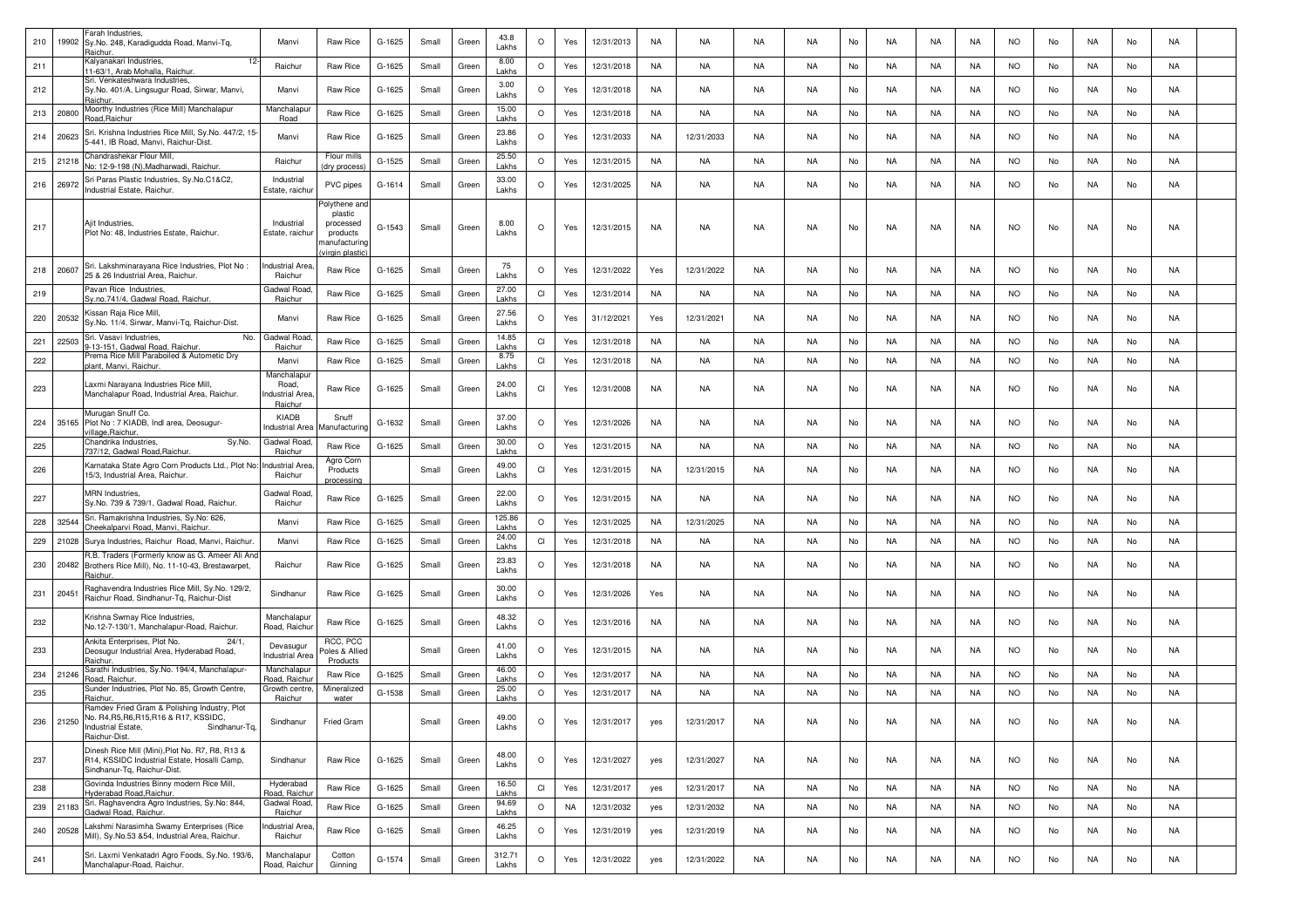| 242 |       | S.B. (Cotton & Ginning Factory) Agro Industries,<br>Sy.No. 159/5, Gulbarga Road, Deodurga-Tq,<br>Raichur-Dist.              | Devadurga                                      | Cotton<br>Ginning                                                                           | G-1574 | Small | Green | 85.75<br>Lakhs          | $\circ$ | Yes | 12/31/2027 | yes       | 12/31/2027 | <b>NA</b> | <b>NA</b> | No | NA        | NA | NA        | <b>NO</b> | No | NA        | No | NA        |  |
|-----|-------|-----------------------------------------------------------------------------------------------------------------------------|------------------------------------------------|---------------------------------------------------------------------------------------------|--------|-------|-------|-------------------------|---------|-----|------------|-----------|------------|-----------|-----------|----|-----------|----|-----------|-----------|----|-----------|----|-----------|--|
| 243 | 21219 | Neo star Tyres, Sy.No. 268/3, Raichur Road,<br>Gouram Pet, Deodurga, Raichur.                                               | Devadurga                                      | Tyre<br>Retreader                                                                           | G-1563 | Small | Green | 6.00<br>I akhs          | $\circ$ | Yes | 12/31/2018 | yes       | 12/31/2018 | NA        | <b>NA</b> | No | NA        | NA | NA        | <b>NO</b> | No | <b>NA</b> | No | NA        |  |
| 244 | 21173 | Sri. Sai Krishna Industries, Sy.No. 21/2, Gadwal<br>Road, Raichur.                                                          | Gadwal Road<br>Raichur                         | Raw Rice                                                                                    | G-1625 | Small | Green | 46.00<br>lakhs          | $\circ$ | Yes | 12/31/2018 | yes       | 12/31/2018 | NA        | <b>NA</b> | No | NA        | NA | NA        | <b>NO</b> | No | <b>NA</b> | No | NA        |  |
| 245 |       | Sanjaya Oil & Ginning Factory, Sy.No. 341,<br>Chandrabanda Road, Raichur                                                    | handrabanda <sup>:</sup><br>Road, Raichu       | Cotton<br>Ginning                                                                           | G-1574 | Small | Green | 78.40<br>Lakhs          | $\circ$ | Yes | 12/31/2018 | <b>NA</b> | NA         | NA        | <b>NA</b> | No | NA        | NA | NA        | <b>NO</b> | No | <b>NA</b> | No | NA        |  |
| 246 |       | Tiger Polythene Industries, Plot No. 55, Industrial<br>Area, Hyderabad Road, Raichur.                                       | <b>Industrial Area</b><br>Raichur              | olythene and<br>plastic<br>processed<br>products<br>manufacturing<br>virgin plastic         | G-1543 | Small | Green | 7.60<br>Lakhs           | CI      | Yes | 31/12/2018 | <b>NA</b> | NA         | NA        | <b>NA</b> | No | NA        | NA | NA        | <b>NO</b> | No | NA        | No | NA        |  |
| 247 | 20434 | Sri. Sai Tirumala Rice Mill (Formerly Know as<br>Saleem Industries), Sy.No. 374/A/2, Raichur<br>Road, Manvi, Raichur-Dist.  | Manvi                                          | Raw Rice                                                                                    | G-1625 | Small | Green | 23.00<br>Lakhs          | $\circ$ | Yes | 12/31/2018 | yes       | 12/31/2018 | NA        | <b>NA</b> | No | NA        | NA | NA        | <b>NO</b> | No | NA        | No | NA        |  |
| 248 |       | Bobbil Enterprises, Sy.No. 270, Karadakal-Village<br>ingasugur-Tq, Raichur-Dist.                                            | Lingasugur                                     | Cement<br>products                                                                          | G-1511 | Small | Green | 4.50<br>Lakhs           | $\circ$ | Yes | 12/31/2018 | NA        | NA         | NA        | NA.       | No | NA        | NA | NA.       | <b>NO</b> | No | NA        | No | NA        |  |
| 249 |       | Sri. Laxmi Srinivas Agro Foods, Sy.No. 632,<br>Gadwal Road, Raichur,                                                        | Gadwal Roac<br>Raichur                         | Raw Rice                                                                                    | G-1625 | Small | Green | 43.20<br>Lakhs          | CI      | Yes | 12/31/2018 | yes       | 12/31/2018 | NA        | <b>NA</b> | No | NA        | NA | NA        | <b>NO</b> | No | NA        | No | NA        |  |
| 250 | 21235 | Maruthi Industries, Plot No. 169 & 170, Growth<br>Centre, Vadloor Road, Chikasugur Cross, Raichur<br>Ta & Dist              | chikkasugur<br>cross                           | Mineralized<br>water                                                                        | G-1538 | Small | Green | 46.25<br>Lakhs          | $\circ$ | Yes | 12/31/2019 | yes       | 12/31/2019 | <b>NA</b> | NA        | No | NA        | NA | NA        | <b>NO</b> | No | NA        | No | NA        |  |
| 251 | 21215 | Shreya Industries, Shed No. D-2, Industrial<br>Estate, Raichur.<br>R.C.R. Cotton Udyog, Plot No. 70, KIADB,                 | Industrial<br>Estate, raichui<br>KIADB         | Polythene and<br>plastic<br>processed<br>products<br>nanufacturing<br>irgin plast<br>Cotton | G-1543 | Small | Green | 20.00<br>Lakhs<br>86.76 | $\circ$ | Yes | 12/31/2019 | yes       | 12/31/2019 | NA        | <b>NA</b> | No | NA        | NA | NA        | <b>NO</b> | No | NA        | No | <b>NA</b> |  |
| 252 | 18288 | ndustrial Area, Raichur.                                                                                                    | ndustrial Are                                  | Ginning                                                                                     | G-1574 | Small | Green | Lakhs                   | CI      | Yes | 12/31/2019 | yes       | 12/31/2019 | NA        | <b>NA</b> | No | NA        | NA | NA        | <b>NO</b> | No | NA        | No | NA        |  |
| 253 | 22510 | 3harat Modern Rice Mill, Sy.No. 632/3, Gadwal<br>Road, Raichur.                                                             | Gadwal Road<br>Raichur                         | Raw Rice                                                                                    | G-1625 | Small | Green | 56.23<br>Lakhs          | $\circ$ | Yes | 12/31/2025 | yes       | 12/31/2025 | NA        | NA        | No | NA        | NA | NA        | <b>NO</b> | No | <b>NA</b> | No | NA        |  |
| 254 |       | Sri. Pagunta Ranganatha Swamy Rice Mill,<br>Sy.No. 388/3-2,<br>Rampura-Village<br>Raichur-Tg & Dist.                        | D-Rampura<br>Village,<br>Raichur-Tq &<br>Dist. | Raw Rice                                                                                    | G-1625 | Small | Green | 23.00<br>Lakhs          | $\circ$ | Yes | 12/31/2018 | <b>NA</b> | <b>NA</b>  | <b>NA</b> | <b>NA</b> | No | <b>NA</b> | NA | <b>NA</b> | <b>NO</b> | No | <b>NA</b> | No | NA        |  |
| 255 | 20798 | Sri. Laxmi Narasimha Swamy Enterprises, MPL<br>NO.12-8-75(N), 2-8-66(O), Siyatalab, Raichur                                 | Raichur                                        | Mineralized<br>water                                                                        | G-1538 | Small | Green | 8.5                     | $\circ$ | Yes | 12/31/2020 | <b>NA</b> | NA         | NA        | <b>NA</b> | No | NA        | NA | NA        | <b>NO</b> | No | NA        | No | NA        |  |
| 256 |       | Raghu Ramachandra Rice Industries, Plot.No.<br>28/A, KIADB Growth Centre, Raichur.                                          | KIADB<br>ndustrial Area                        | Raw Rice                                                                                    | G-1625 | Small | Green | 95.83<br>Lakhs          | $\circ$ | Yes | 12/31/2020 | yes       | 12/31/2020 | NA        | NA        | No | NA        | NA | NA.       | <b>NO</b> | No | NA        | No | NA        |  |
| 257 |       | TTGS Products, Plot No.104,, Growth Center,<br>Industrial Area, Raichur Taluk, Raichur district.                            | Growth centre<br>Raichur                       | Snuff<br>Manufacturing                                                                      | G-1632 | Small | Green | 8.50                    | $\circ$ | Yes | 12/31/2020 | yes       | 12/31/2020 | NA        | <b>NA</b> | No | NA        | NA | NA        | <b>NO</b> | No | NA        | No | NA        |  |
| 258 |       | M/s. Sri. Hanuman Cotton Ginning, Plot.No:<br>P1/P2, SPL-3, KSSIDC Industrial Area,<br>Hyderabad Road, Raichur-Dist         | ndustrial Area<br>Hederabad<br>Road, Raichur   | Cotton<br>Ginning                                                                           | G-1574 | Small | Green | 76.36                   | CI      | Yes | 12/31/2018 | <b>NA</b> | NA         | <b>NA</b> | <b>NA</b> | No | NA        | NA | NA        | <b>NO</b> | No | <b>NA</b> | No | NA        |  |
| 259 |       | M/s. Varalakshmi Modern Rice Mill, Sy.No: 396/2,<br>Vadavatti-Village, Gadwal Road, Raichur-Dist.                           | Gadwal Road<br>Raichur                         | Raw Rice                                                                                    | G-1625 | Small | Green | 40.30                   | $\circ$ | Yes | 12/31/2021 | <b>NA</b> | NA         | NA        | <b>NA</b> | No | NA        | NA | NA        | <b>NO</b> | No | NA        | No | NA        |  |
| 260 |       | M/s. Syeda Begum, Flour Mill, H.No: 3-9-41,<br>Beroon Quilla, Raichur-Dist.                                                 | Raichur                                        | Flour mills<br>dry process                                                                  | G-1525 | Small | Green | 0.80                    | $\circ$ | Yes | 12/31/2021 | NA        | NA         | NA        | NA        | No | NA        | NA | NA        | <b>NO</b> | No | <b>NA</b> | No | NA        |  |
| 261 | 22203 | M/s. Vajeed Flour Mill,<br>Shed at<br>eramarus Camp,<br>Raichur-Dist.                                                       | Raichur                                        | Flour mills<br>(dry process)                                                                | G-1525 | Small | Green | 0.60                    | $\circ$ | Yes | 12/31/2021 | <b>NA</b> | NA         | NA        | NA.       | No | NA        | NA | NA        | <b>NO</b> | No | NA        | No | NA        |  |
| 262 | 20543 | M/s. Patwegar Tobacco Industries, Plot No:6E,<br>Industrial Area, Deosugur, Raichur-Dist.                                   | ndustrial Area<br>Devasugur,<br>raichur        | Snuff<br>Manufacturing                                                                      | G-1632 | Small | Green | 12.86                   | $\circ$ | Yes | 12/31/2021 | yes       | 12/31/2021 | <b>NA</b> | <b>NA</b> | No | <b>NA</b> | NA | <b>NA</b> | <b>NO</b> | No | NA        | No | NA        |  |
| 263 | 22220 | M/s. Sri. Sugureshwara Chilly & Flour Mill, H.No<br>8-11-65, (59) Neelkantesh- waranagar, Raichur.                          | Raichur                                        | Flour mills<br>(dry process)                                                                | G-1525 | Small | Green | 1.05                    | $\circ$ | Yes | 12/31/2021 | <b>NA</b> | NA         | <b>NA</b> | NA.       | No | NA        | NA | NA        | <b>NO</b> | No | NA        | No | NA        |  |
| 264 | 21243 | M/s. Kiran Fried Gram Industries, No: 12-7-35,<br>Iyderabad Road, Raichur.                                                  | Hyderabad<br>load, Raichu                      | <b>Fried Gram</b>                                                                           | G-1576 | Small | Green | 9.52                    | $\circ$ | Yes | 12/31/2021 | yes       | 12/31/2021 | NA        | <b>NA</b> | No | NA        | NA | NA        | <b>NO</b> | No | NA        | No | NA        |  |
| 265 | 20845 | M/s. Jawahar Industries,<br>12-6-215.<br>Industrial Area, Opp: to M.G. Automobiles,<br>Hyderabad Road, Raichur.             | Hyderabad<br>Road, Raichur                     | Cotton<br>Ginning                                                                           | G-1574 | Small | Green | 69.34                   | $\circ$ | Yes | 12/31/2021 | yes       | 12/31/2021 | <b>NA</b> | NA.       | No | NA        | NA | NA        | <b>NO</b> | No | NA        | No | NA        |  |
| 266 | 19887 | M/s. B. Veerendar Cotton Ginners, Plot No: 64,<br>KIADB Industrial Area, Hyderabad Road, Raichur-                           | KIADB<br><b>Industrial Area</b>                | Cotton<br>Ginning                                                                           | G-1574 | Small | Green | 99.54                   | $\circ$ | Yes | 12/31/2021 | yes       | 12/31/2021 | NA        | <b>NA</b> | No | NA        | NA | NA        | <b>NO</b> | No | <b>NA</b> | No | <b>NA</b> |  |
| 267 | 19872 | M/s. Govindnarayana Industries, #12-6-211/1,<br>lyderabad Road,<br>Raichur-Dist.                                            | Hyderabad<br>Road, Raichur                     | Cotton<br>Ginning                                                                           | G-1574 | Small | Green | 86.43                   | $\circ$ | Yes | 12/31/2021 | yes       | 12/31/2021 | <b>NA</b> | NA        | No | <b>NA</b> | NA | <b>NA</b> | <b>NO</b> | No | NA        | No | NA        |  |
| 268 | 22202 | Gogi Engineering Works,<br>MPL No:12-<br>11-60, Arab Mohalla, Opp PWD quaters, Raichur.                                     | Raichur                                        | Lathe Works                                                                                 |        | Small | Green | 2.67                    | $\circ$ | Yes | 12/31/2020 | <b>NA</b> | NA         | NA        | NA        | No | NA        | NA | NA        | <b>NO</b> | No | NA        | No | NA        |  |
| 269 |       | M/s. G.R.S Oil Industries<br>(Unit of G.R.<br>Shaileshkumar & Co) No:213/8, Growth Centre,<br>Iyderabad Road, Raichur-Dist. | Growth centre<br>Hyderabad<br>Road, Raichur    | Cotton<br>Ginning                                                                           | G-1574 | Small | Green | 160.73<br>Lakhs         | $\circ$ | Yes | 31/12/2021 | yes       | 31/12/2021 | NA        | NA        | No | NA        | NA | NA        | <b>NO</b> | No | NA.       | No | NA        |  |
| 270 |       | M/s. Panchamukhi Industries Sy.No: 736/3,<br>dapanur-Village, Raichur-Dist.                                                 | Raichur                                        | Mineralized<br>water                                                                        | G-1538 | Small | Green | 48.00                   | $\circ$ | Yes | 12/31/2021 | <b>NA</b> | NA.        | <b>NA</b> | NA        | No | NA        | NA | NA        | <b>NO</b> | No | NA        | No | NA        |  |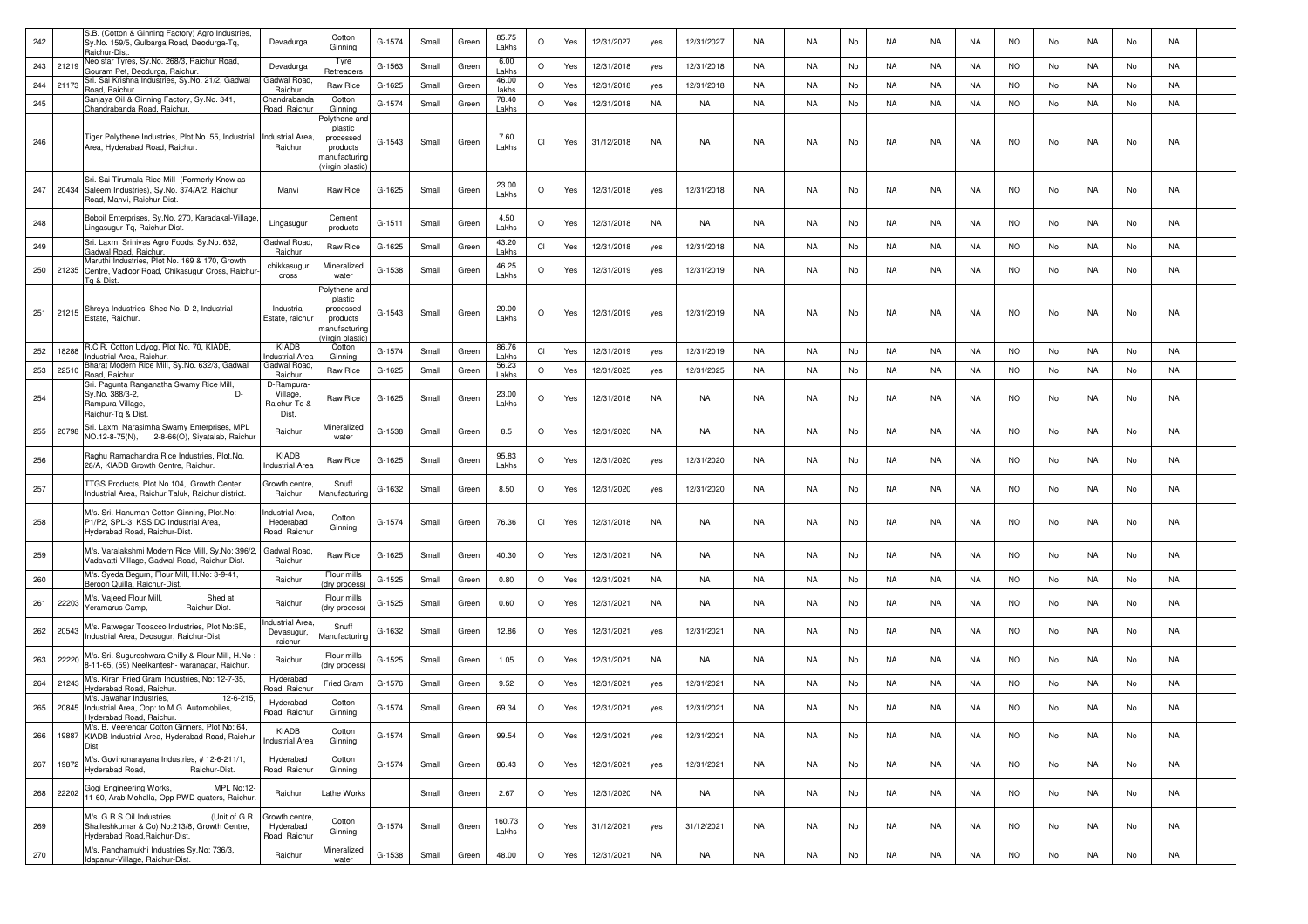| 271 |           | Sarovara Energy Pvt., Schme-I Mini Hydel Power<br>Project, Sy.No. 10/P, 11/P, 18, 19, 26/2, 27/8<br>Agrahara-Village, Deodurga-Tq, Raichur-Dist.<br>(Formerly Know as Venika Power)       | Devadurga                                      | <b>Hydel Power</b><br>generation<br>plant            | G-1617   | Small | Green | 480 Lakhs       | $\circ$ | Yes | 12/31/2021 | yes       | 12/31/2021 | NA        | NA.       | No | NA        | NA        | NA        | <b>NO</b> | No | NA.       | No | NA        |  |
|-----|-----------|-------------------------------------------------------------------------------------------------------------------------------------------------------------------------------------------|------------------------------------------------|------------------------------------------------------|----------|-------|-------|-----------------|---------|-----|------------|-----------|------------|-----------|-----------|----|-----------|-----------|-----------|-----------|----|-----------|----|-----------|--|
|     | 272 20912 | Sarovara Energy Pvt., Schme-II, Mini Hydel<br>Power Project, Sy.No. 46, 47/P, 48/P, 49/P,<br>795/P, 146/P, Ramadurga-Village, Deodurga,<br>Raichur. (Formerly Know as Venika Power)       | Devadurga                                      | <b>Hydel Power</b><br>generation<br>plant            | G-1617   | Small | Green | 400 Lakhs       | $\circ$ | Yes | 12/31/2021 | yes       | 12/31/2021 | NA        | NA        | No | <b>NA</b> | NA        | NA        | <b>NO</b> | No | NA        | No | NA        |  |
|     | 273 20638 | M/s. Hindustan Cotton Ginning Factory, Sy.No:<br>192/2, Shapur Road, Deodurga-Tq,<br>Raichur-Dist.                                                                                        | Devadurga                                      | Cotton<br>Ginning                                    | G-1574   | Small | Green | 66.15<br>Lakhs  | $\circ$ | Yes | 12/31/2022 | NA        | NA         | NA        | <b>NA</b> | No | NA        | NA        | NA        | <b>NO</b> | No | NA        | No | NA        |  |
| 274 | 22466     | M/s. Raghavendra Agro Trading Co, #840,<br>Gadwal Road, Raichur-Dist.                                                                                                                     | Gadwal Roac<br>Raichur                         | Raw Rice                                             | G-1625   | Small | Green | 92.45<br>Lakhs  | $\circ$ | Yes | 12/31/2021 | yes       | 12/31/2021 | NA        | <b>NA</b> | No | NA        | NA        | NA        | <b>NO</b> | No | NA        | No | <b>NA</b> |  |
| 275 |           | M/s. Devanandi Rice Industries (Old Name is<br>Raghunandi Rice Industries) Sy.No.67/A,<br>Hovinahedagi Village, Deodurga Taluk, Raichur<br><b>District</b>                                | Devadurga                                      | Raw Rice                                             | G-1625   | Small | Green | 148.68<br>Lakhs | $\circ$ | Yes | 12/31/2021 | ves       | 12/31/2021 | NA        | <b>NA</b> | No | NA        | NA        | NA        | <b>NO</b> | No | NA        | No | NA        |  |
| 276 | 20685     | M/s. Vishwa Dall Industries Plot.No:20,<br>Sy.No:73, Raichur Growth Centre, Raichur                                                                                                       | Raichur<br>Growth Cente                        | Dall Mill                                            | G-1519   | Small | Green | 192 Lakhs       | $\circ$ | Yes | 12/31/2021 | yes       | 12/31/2021 | <b>NA</b> | NA        | No | <b>NA</b> | <b>NA</b> | NA        | <b>NO</b> | No | NA        | No | NA        |  |
| 277 | 19772     | M/s. Chitturi Hotel and Resorts Sy.No: 737/A,<br>(737/2), Beside Satya Garden, Gangavathi Road,<br>Raichur-Dist.<br>Sindhanur-Tq,                                                         | Sindhanur                                      | Hotel<br>(Boarding &<br>_odging) Bar<br>& Restaurant | G-1531   | Small | Green | 369.40<br>Lakhs | $\circ$ | Yes | 12/31/2021 | yes       | 12/31/2021 | NA        | <b>NA</b> | No | NA        | NA        | NA        | <b>NO</b> | No | NA        | No | NA        |  |
| 278 | 21210     | M/s. Bhawal Spinners,<br>Pvt, Ltd, Plot No. 147 (New No. 161/1), Wadlur<br>Road, Industrial Growth Centre, Raichur.                                                                       | Industrial<br>Growth Center                    | Cotton<br>Ginning                                    | G-1574   | Small | Green | 426.74<br>Lakhs | $\circ$ | Yes | 12/31/2022 | NA        | NA         | Closed    | Closed    | No | NA        | NA        | NA        | <b>NO</b> | No | NA        | No | NA        |  |
| 279 | 20440     | M/s. G. Rameshlal & Brothers, Spl Plot No: L-45,<br>Industrial Estate, KSSIDC, Raichur.                                                                                                   | Industrial<br>Estate, raichu                   | Whole Dall &<br><b>Broken Dall</b>                   | G-1519   | Small | Green | 307.00<br>Lakhs | $\circ$ | Yes | 12/31/2022 | Yes       | 12/31/2022 | <b>NA</b> | NA        | No | <b>NA</b> | <b>NA</b> | <b>NA</b> | NO.       | No | NA.       | No | <b>NA</b> |  |
| 280 |           | M/s. M.S. Industries.<br>Sy.No. 200/1A, Manchalapur Road, Raichur-Dist.                                                                                                                   | Manchalapur<br>Road, Raichur                   | Raw Rice                                             | G-1625   | Small | Green | 394.57<br>Lakhs | $\circ$ | Yes | 12/31/2022 | Yes       | 12/31/2022 | NA        | <b>NA</b> | No | NA        | NA        | NA        | <b>NO</b> | No | NA        | No | NA        |  |
| 281 | 18291     | M/s. Hotel Nrupatunga,<br>Sy.No: 1-10-76/1,<br>Station<br>Road, Raichur-Dist.                                                                                                             | Raichur                                        | Hotel<br>(Boarding &<br>Lodging) Bar<br>& Restaurant | G-1531   | Small | Green | 253.80<br>Lakhs | $\circ$ | Yes | 12/31/2022 | Yes       | 12/31/2022 | NA        | NA        | No | NA        | NA        | NA        | <b>NO</b> | No | NA.       | No | NA        |  |
| 282 |           | M/s. Hotel Sri Laxmi<br>MPL No: 1-<br>New 1-10-148,<br>10-78/1(Old),<br>KallurColony, Station Road, Raichur-Dist                                                                          | Raichur                                        | Hotel<br>(Boarding &<br>Lodging) Bar<br>& Restaurant | G-1531   | Small | Green | 191.3<br>Lakhs  | $\circ$ | Yes | 12/31/2022 | Yes       | 12/31/2022 | NA        | NA        | No | NA        | NA        | NA        | <b>NO</b> | No | NA        | No | NA        |  |
| 283 |           | Sri. Srinivas Agro Industries,<br>Sy.No. 733/2, 749/1 & 750/1,<br>Gadwal Road, Raichur,                                                                                                   | Gadwal Road<br>Raichur                         | Raw Rice                                             | G-1625   | Small | Green | 176.07<br>Lakhs | $\circ$ | Yes | 12/31/2022 | Yes       | 12/31/2022 | <b>NA</b> | <b>NA</b> | No | <b>NA</b> | NA        | NA        | <b>NO</b> | No | NA        | No | NA        |  |
| 284 | 20644     | M/s. Arihant Cotton & General Mill Ginning &<br>Pressing Factory & Cotton Merchants, Kustagi<br>Road, Sindhanur-Tg,<br>Raichur-                                                           | Sindhanur                                      | Cotton<br>Ginning                                    | G-1574   | Small | Green | 120 Lakhs       | $\circ$ | Yes | 12/31/2022 | Yes       | 12/31/2022 | NA        | <b>NA</b> | No | NA        | NA        | NA        | <b>NO</b> | No | NA.       | No | NA        |  |
| 285 | 20613     | Sri. Balaji Agro Industries,<br>Plot No: 214/2, Growth Centre, Raichur.Dist.                                                                                                              | Growth centre<br>Raichur                       | Dall Mill                                            | G-1519   | Small | Green | 412 Lakhs       | $\circ$ | Yes | 12/31/2022 | Yes       | 12/31/2022 | NA        | NA        | No | NA        | NA        | NA        | <b>NO</b> | No | NA        | No | NA        |  |
| 286 | 19771     | M/s. Sai Sannidhi Agro Tech,<br>Plot.No: 4.5 KIADB Growth Center, Manvi - Tq,<br>Raichur - Dist.                                                                                          | KIADB<br><b>Industrial Area</b>                | Raw Rice                                             | G-1625   | Small | Green | 357.09<br>Lakhs | $\circ$ | NA  | 12/31/2022 | Yes       | 12/31/2022 | <b>NA</b> | NA        | No | <b>NA</b> | <b>NA</b> | NA        | <b>NO</b> | No | NA.       | No | <b>NA</b> |  |
| 287 | 20548     | M/s. Sri Jyothi Cotton Ginners, Plot No: R-6, to R<br>20, Q-3,4,5 & SPL-14 K.S.S.I.D.C Industrial<br>Estate, Yeramarus,<br>Raichur-Tq<br>& Dist.                                          | Industrial<br>estate,<br>Yeramarus,<br>Raichur | Cotton<br>Ginning                                    | G-1574   | Small | Green | 150.00<br>Lakhs | $\circ$ | Yes | 12/31/2022 | NA        | NA         | NA        | NA        | No | NA        | NA        | NA        | <b>NO</b> | No | NA        | No | NA        |  |
| 288 |           | M/s. Sri. Laxmivenkateshwara Poly Pack Industry<br>Plot No: 95, 96, 97, 98, 109, 110, 111 & 112<br>Raichur Growth Center, Industrial Area, Hyderbad Growth Center<br>Road, Dist. Raichur. | Raichur                                        | HDPE Woven<br>sacks & Bags                           | G-1614   | Small | Green | 184.45<br>Lakhs | $\circ$ | Yes | 12/31/2022 | Yes       | 12/31/2022 | NA        | NA        | No | NA        | NA        | NA        | <b>NO</b> | No | NA.       | No | NA        |  |
|     | 289 74683 | M/s. Shree Dhanalaxmi Ginning Factory, MPL No<br>7-1-78/ 262/2/2/1, Sy.No: 262/2/2, Deodurga-Tq,<br>Raichur-Dist.                                                                         | Devadurga                                      | Cotton<br>Ginning                                    | G-1574   | Small | Green | 140.15<br>Lakhs | $\circ$ | Yes | 12/31/2027 | <b>NA</b> | <b>NA</b>  | <b>NA</b> | NA        | No | <b>NA</b> | <b>NA</b> | <b>NA</b> | <b>NO</b> | No | <b>NA</b> | No | NA        |  |
|     |           | 290 19868 M/s. Patel Shanti Steels Pvt Ltd, Sy No. 28, Plot<br>No: 214/A, Raichur Growth Centre, Raichur-Dist.                                                                            | Raichur<br>Growth Center                       | Cotton<br>Ginning                                    | G-1574   | Small |       | 330 Lakh        |         | Yes | 12/31/2022 |           |            |           | <b>NA</b> |    | NA        | NA        | NA        |           |    |           | No |           |  |
| 291 | 19854     | M/s. Neeladri Ginning & Pressing Industries,<br>Sy.No:192/1, Manchalapur Road, Raichur-Dist.                                                                                              | Manchalapur<br>Road, Raichur                   | Cotton<br>Ginning                                    | G-1574   | Small | Green | 187 Lakhs       | $\circ$ | Yes | 12/31/2022 | <b>NA</b> | NA         | NA        | NA        | No | NA        | NA        | NA        | <b>NO</b> | No | NA        | No | NA        |  |
| 292 | 20430     | Meenakshi Rice Mill Industries, Sy.No. 167/4,<br>Sultanpur-Village, Raichur-Dist.                                                                                                         | Raichur                                        | Raw Rice                                             | G-1625   | Small | Green | 235 Lakh        | $\circ$ | Yes | 12/31/2022 | NA        | NA         | NA        | NA        | No | NA        | NA        | NA        | <b>NO</b> | No | NA        | No | NA        |  |
| 293 |           | M/s. Sunil Industries Cotton Ginning Factory,<br>20839 Plot. No:5 & P3, Industrial Estate, Yeramarus,<br>Raichur-Tq & Dist.                                                               | Industrial<br>estate,<br>Yeramarus,<br>Raichur | Cotton<br>Ginning                                    | $G-1574$ | Small | Green | 115<br>Lakhs    | $\circ$ | Yes | 12/31/2022 | <b>NA</b> | NA         | NA        | NA        | No | NA        | NA        | NA        | <b>NO</b> | No | NA        | No | NA        |  |
| 294 | 20682     | U. Vishwanath Reddy & Company, Plot.No.<br>210/P2, Industrial Growth Centre, Raichur.                                                                                                     | Industrial<br>Growth Cente                     | Cold storage<br>for<br>agricultureal                 | $G-1514$ | Small | Green | 439.99<br>Lakhs | $\circ$ | Yes | 12/31/2022 | <b>NA</b> | <b>NA</b>  | NA.       | NA        | No | <b>NA</b> | NA        | NA        | <b>NO</b> | No | NA        | No | NA        |  |
| 295 |           | M/s. Sri Rajmantha Rice Centre (Rice Mill) # 12-<br>10-38, Uttkur Complex, Siyatalab, Gunj Road,<br>Raichur.                                                                              | Raichur                                        | araducts<br>Raw Rice                                 | G-1625   | Small | Green | 37.50<br>Lakhs  | $\circ$ | Yes | 12/31/2022 | NA        | NA         | NA        | NA        | No | NA        | NA        | NA        | <b>NO</b> | No | NA        | No | NA        |  |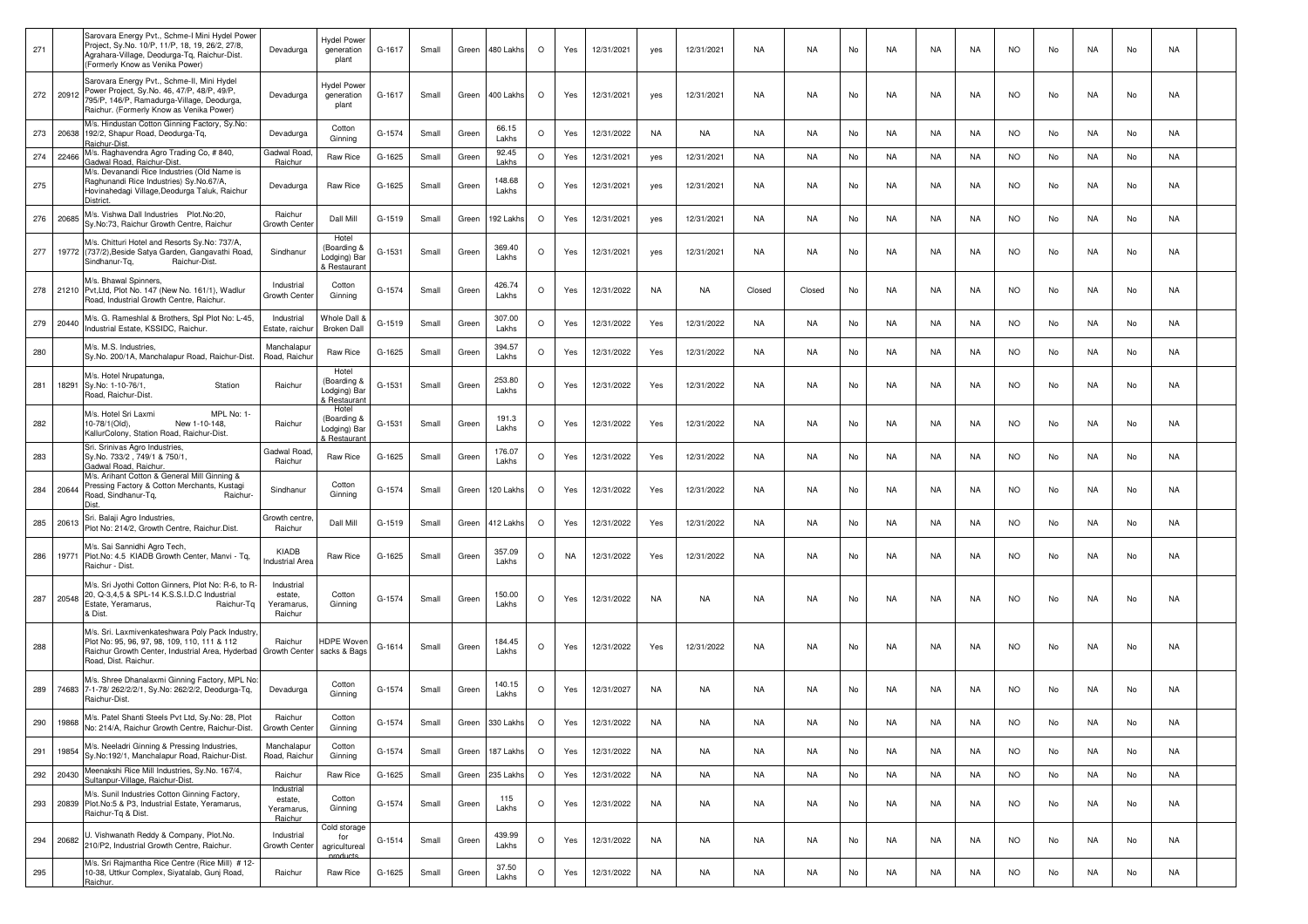| 296 |       | M/s. Devanapalli PLNS Dall Industries,<br>Sy.No:518/2, Devanapalli-Village                                                                          | Raichur                                        | Dall Mill                                            | G-1519 | Small | Green | 136.06<br>Lakhs | $\circ$ | Yes | 12/31/2022 | Yes       | 12/31/2022 | NA        | NA.       | No | NA        | NA        | NA        | <b>NO</b> | No | NA        | No | NA.       |  |
|-----|-------|-----------------------------------------------------------------------------------------------------------------------------------------------------|------------------------------------------------|------------------------------------------------------|--------|-------|-------|-----------------|---------|-----|------------|-----------|------------|-----------|-----------|----|-----------|-----------|-----------|-----------|----|-----------|----|-----------|--|
| 297 | 20535 | laichur-Tg & Dist.<br>M/s. Sri Lakshmi Venkateshwara Ginning Factory<br>Plot.No: 60, Industrial Area, Hyderabad Road,                               | ndustrial Area<br>Hederabad                    | Cotton                                               | G-1574 | Small | Green | 83.00           | $\circ$ | Yes | 12/31/2022 | NA        | NA         | NA        | NA.       | No | NA        | NA        | NA        | <b>NO</b> | No | NA        | No | NA        |  |
|     |       | Raichur<br>M/s. Infanso Enterprises                                                                                                                 | Road, Raichu                                   | Ginning                                              |        |       |       | Lakhs<br>139.00 |         |     |            |           |            |           |           |    |           |           |           |           |    |           |    |           |  |
| 298 |       | Sy.No: 23/4, Thontapur-Village, Raichur-Tq &<br>M/s. Sri Ranga Industries, Plot.No: 60/2, Industrial                                                | Raichur<br>Industrial Area                     | Raw Rice<br>Cotton                                   | G-1625 | Small | Green | Lakhs<br>95.45  | $\circ$ | Yes | 12/31/2022 | Yes       | 12/31/2022 | <b>NA</b> | <b>NA</b> | No | <b>NA</b> | <b>NA</b> | <b>NA</b> | <b>NO</b> | No | <b>NA</b> | No | NA        |  |
| 299 | 42230 | Area, Raichur.<br>M/s. Sandeep Cotton Ginning & Pressing,                                                                                           | Raichur                                        | Ginning                                              | G-1574 | Small | Green | Lakhs           | $\circ$ | Yes | 12/31/2027 | Yes       | 12/31/2027 | NA        | <b>NA</b> | No | NA        | NA        | NA        | <b>NO</b> | No | NA        | No | NA        |  |
| 300 |       | Sy.No:183/2, Shahapur Road, Deodurga-Tq,<br>Raichur-Dist                                                                                            | Devadurga                                      | Cotton<br>Ginning                                    | G-1574 | Small | Green | 400.00<br>Lakhs | $\circ$ | Yes | 12/31/2022 | Yes       | 12/31/2022 | NA        | NA        | No | NA        | NA        | NA        | <b>NO</b> | No | NA        | No | NA        |  |
| 301 |       | M/s. Sharana Basaveshwara Ginning Factory,<br>Sy.No: 267, Plot.No: 23, 24, 45 & 46, Industrial<br>Area, Hyderabad Road, Dist. Raichur               | ndustrial Area<br>Hederabad<br>Road, Raichur   | Cotton<br>Ginning                                    | G-1574 | Small | Green | 149.31<br>Lakhs | $\circ$ | Yes | 12/31/2022 | Yes       | 12/31/2022 | NA        | <b>NA</b> | No | NA        | NA        | NA        | <b>NO</b> | No | NA        | No | NA        |  |
| 302 |       | M/s. Imran Industries, Plot No: 9 & 10, Manvi<br>Industrial Area, Manvi-Tq, Raichur-Dist.                                                           | Manvi                                          | Cotton<br>Ginning                                    | G-1574 | Small | Green | 97.00<br>Lakhs  | $\circ$ | Yes | 12/31/2023 | NA        | <b>NA</b>  | <b>NA</b> | <b>NA</b> | No | <b>NA</b> | NA        | <b>NA</b> | <b>NO</b> | No | NA        | No | NA        |  |
| 303 |       | M/s. Rajshri Cotton Company<br>No: 12-6-171/1, Industrial Area, Raichur                                                                             | ndustrial Area<br>Raichur                      | Cotton<br>Ginning                                    | G-1574 | Small | Green | 95.59<br>Lakhs  | $\circ$ | Yes | 12/31/2023 | <b>NA</b> | NA         | NA        | <b>NA</b> | No | NA        | NA        | NA        | <b>NO</b> | No | NA        | No | <b>NA</b> |  |
| 304 |       | Shri. Balaji Ginning Factory, Plot No. 214/7/P1,<br>Growth Centre, Industrial Area, Chikkasugur,<br>Raichur-Dist.                                   | Growth Cente<br>Raichur                        | Cotton<br>Ginning                                    | G-1574 | Small | Green | 95.59<br>Lakhs  | $\circ$ | Yes | 12/31/2022 | NA        | NA         | NA        | NA        | No | NA        | NA        | NA        | <b>NO</b> | No | NA        | No | NA        |  |
| 305 |       | M/s. Suman Industries, Plot.No: 212/P4/P1,<br>Industrial Growth Centre, KIADB Industrial Area,<br>Raichur                                           | Industrial<br>Growth Center                    | Cotton<br>Ginning                                    | G-1574 | Small | Green | 95.59<br>Lakhs  | $\circ$ | Yes | 12/31/2023 | NA        | NA         | NA        | NA        | No | NA        | NA        | NA        | <b>NO</b> | No | NA        | No | NA        |  |
| 306 |       | Varsha Enterprises, Plot No.159(P), Sy.No.113,<br>120 & 121, Raichur Growth Center, Raichur.                                                        | Raichur<br>Growth Cente                        | Raw Rice                                             | G-1625 | Small | Green | 218.00<br>Lakhs | $\circ$ | Yes | 12/31/2023 | NA        | NA         | NA        | NA.       | No | NA        | NA        | NA        | <b>NO</b> | No | NA        | No | NA        |  |
| 307 |       | M/s. Mani Krishna Industrial<br>Plot. No: 168C, Growth Center,<br>Dist. Raichur.                                                                    | Growth Cente<br>Raichur                        | Raw Rice                                             | G-1625 | Small | Green | 100.00<br>Lakhs | $\circ$ | Yes | 12/31/2023 | Yes       | 12/31/2023 | <b>NA</b> | <b>NA</b> | No | <b>NA</b> | NA        | NA        | <b>NO</b> | No | NA        | No | NA        |  |
| 308 |       | M/s. Srusti Power Solution, Plot.No:14, Shri<br>Basaveshwara Layout, Raichur-Hyderabad Road,<br>Shakthinagar, Raichur.                              | Hyderabad<br>Road,<br>Shakthinagar<br>Raichur  | UPS, SMPS.<br>Battery<br>Charges                     |        | Small | Green | 8.50<br>Lakhs   | $\circ$ | Yes | 12/31/2023 | NA        | NA         | NA        | <b>NA</b> | No | NA        | NA        | NA        | <b>NO</b> | No | NA        | No | NA        |  |
| 309 |       | M/s. Srinivas Industries, Plot.No:11(P) 12 & 13<br>(P), Industrial Area, Raichur                                                                    | ndustrial Area<br>Raichur                      | Cotton<br>Ginning                                    | G-1574 | Small | Green | 122.00<br>Lakhs | $\circ$ | Yes | 12/31/2023 | Yes       | 12/31/2023 | NA        | NA        | No | NA        | NA        | NA        | <b>NO</b> | No | NA        | No | NA        |  |
| 310 |       | M/s. Krishna Cotton Pressing Factory, Plot.No:<br>5,6,19,20,21 & 22, Industrial Area, Raichur.                                                      | ndustrial Area<br>Raichur                      | Cotton<br>Ginning                                    | G-1574 | Small | Green | 173.00<br>Lakhs | $\circ$ | Yes | 12/31/2023 | Yes       | 12/31/2023 | NA        | NA.       | No | NA        | NA        | NA        | <b>NO</b> | No | NA        | No | NA        |  |
| 311 |       | M/s. Barons Agricore Private Limited, Spl.Plot.<br>No: & Sy.No:50 & Plot No:R1 to R5, KSSIDC<br>Industrial Estate, Yeramarus, Raichur-Tq & Dist.    | Industrial<br>estate,<br>yeramarus,<br>Raichur | Cotton<br>Ginning                                    | G-1574 | Small | Green | 120.00<br>Lakhs | $\circ$ | Yes | 12/31/2023 | Yes       | 12/31/2023 | NA        | <b>NA</b> | No | <b>NA</b> | NA        | NA        | <b>NO</b> | No | NA        | No | NA        |  |
| 312 |       | M/s. Rajeshwari Cotton Traders, Plot. No: N-26,<br>Industrial Estate, Raichur-Dist.                                                                 | Industrial<br>Estate, raichu                   | Cotton<br>Ginning                                    | G-1574 | Small | Green | 74.65<br>Lakhs  | $\circ$ | Yes | 12/31/2023 | Yes       | 12/31/2023 | NA        | NA        | No | NA        | NA        | NA        | <b>NO</b> | No | NA        | No | NA        |  |
| 313 |       | M/s. Vishwaraddya Ginning Factory, Sy.No:23/6,<br>Koppara Road, Karigudda-Village, Deodurga-Tq,<br>Raichur-Dist.                                    | Devadurga                                      | Cotton<br>Ginning                                    | G-1574 | Small | Green | 50.21<br>Lakhs  | $\circ$ | Yes | 12/31/2023 | Yes       | 12/31/2023 | NA        | NA        | No | NA        | NA        | NA        | NO.       | No | NA        | No | NA        |  |
| 314 |       | M/s. Lakshmi Lakshmi Narayana Mini Rice Mill,<br>G.P No:1/1, Sy.No: 82/2, Ganeshnagar,<br>Sindhanur-Tq, Raichur-Dist.                               | Sindhanur                                      | Raw Rice                                             | G-1625 | Small | Green | 93.95<br>Lakhs  | $\circ$ | Yes | 12/31/2023 | Yes       | 12/31/2023 | <b>NA</b> | <b>NA</b> | No | <b>NA</b> | NA        | NA        | <b>NO</b> | No | NA        | No | NA        |  |
| 315 |       | M/s. Sri Maruti Agro Commodities (P) Ltd,<br>21403 Plot.No: 213/9/A, KIADB Growth Centre,<br>Hyderabad Road, Yeramarus, Raichur.                    | KIADB<br>Industrial Area                       | Cotton<br>Ginning                                    | G-1574 | Small | Green | 346.00<br>Lakhs | $\circ$ | Yes | 12/31/2023 | Yes       | 12/31/2023 | NA        | NA        | No | NA        | NA        | NA        | <b>NO</b> | No | NA        | No | NA        |  |
| 316 |       | M/s. Sri Laksmi Narasimha swamy Ginning,<br>Factory, Sy.No:612/A, MPL.No:3-5-486 (O) 3-4-<br>370 (N), Chikalparvi Road, Manvi-Tq, Raichur-<br>Dist. | Manvi                                          | Cotton<br>Ginning                                    | G-1574 | Small | Green | 25.00<br>Lakhs  | $\circ$ | Yes | 12/31/2023 | NA        | NA         | NA        | NA        | No | NA        | NA        | NA        | NO.       | No | NA        | No | NA        |  |
| 317 |       | M/s. Sushil Industries<br>Sy.No: 779, TMC No: 6/1/2098/B-1, Gangavathi<br>Road, Sindhanur-Tq, Raichur-Dist.                                         | Sindhanur                                      | Cotton<br>Ginning                                    | G-1574 | Small | Green | 48.55<br>Lakhs  | $\circ$ | Yes | 12/31/2023 | NA        | NA         | NA        | NA        | No | NA        | NA        | NA        | <b>NO</b> | No | NA        | No | NA        |  |
| 318 |       | DVN Exports Pvt.Ltd, Plot No.209/P3, Raichur<br>Growth Center, Hyderabad Road, KIADB<br>Industrial Area, Raichur.                                   | <b>KIADB</b><br>ndustrial Are                  | Hulled<br>unflower oil &<br>Oil cakes                | G-1516 | Small | Green | 28.00<br>Lakhs  | $\circ$ | Yes | 12/31/2023 | Yes       | 12/31/2023 | <b>NA</b> | <b>NA</b> | No | <b>NA</b> | NA        | NA        | <b>NO</b> | No | NA        | No | NA        |  |
| 319 |       | M/s. Lakshmi Venkateshwar Mini Rice Mill,<br>Panchayat No:224, Ganamur, Chandrabanda<br>Grampanchayat, Raichur-Tq & Dist.                           | Raichur                                        | Raw Rice                                             | G-1625 | Small | Green | 24              | $\circ$ | Yes | 12/31/2023 | NA        | NA         | NA        | NA        | No | NA        | NA        | NA        | <b>NO</b> | No | NA        | No | NA        |  |
| 320 |       | M/s. Sri. Bhuwaal Industries, Plot.No:213/3,<br>Raichur Growth Center, Hyderabad Road,<br>Raichur.                                                  | Raichur<br>Growth Center                       | Cotton<br>Ginning                                    | G-1574 | Small | Green | 365.00<br>Lakhs | $\circ$ | Yes | 12/31/2023 | Yes       | 12/31/2023 | NA        | NA        | No | NA        | NA        | NA        | <b>NO</b> | No | NA        | No | NA        |  |
| 321 |       | M/s. Santoshi Sarowwar,<br>MPL No:1-10-144, Station Road, Raichur                                                                                   | Raichur                                        | Hotel<br>(Boarding &<br>Lodging) Bar<br>k Restaurant | G-1531 | Small | Green | 250.00<br>Lakhs | $\circ$ | Yes | 12/31/2023 | Yes       | 12/31/2023 | <b>NA</b> | NA        | No | <b>NA</b> | NA        | <b>NA</b> | <b>NO</b> | No | <b>NA</b> | No | NA        |  |
| 322 |       | M/s. NPS Industries, Plot. No: 24, Industrial<br>Estate, Raichur.                                                                                   | Industrial<br>Estate, raichur                  | Cotton<br>Ginning                                    | G-1574 | Small | Green | 48.00<br>Lakhs  | $\circ$ | Yes | 12/31/2023 | Yes       | 12/31/2023 | <b>NA</b> | NA        | No | NA        | NA        | NA        | <b>NO</b> | No | <b>NA</b> | No | NA        |  |
| 323 |       | M/s. SLV Tourist Hotel, Station Road, Raichur.                                                                                                      | Raichur                                        | Hotel<br>(Boarding &<br>Lodging) Bar<br>& Restaurant | G-1531 | Small | Green | 47.55<br>Lakhs  | O       | Yes | 12/31/2024 | Yes       | 12/31/2024 | NA        | NA        | No | NA        | NA        | NA        | <b>NO</b> | No | NA        | No | NA        |  |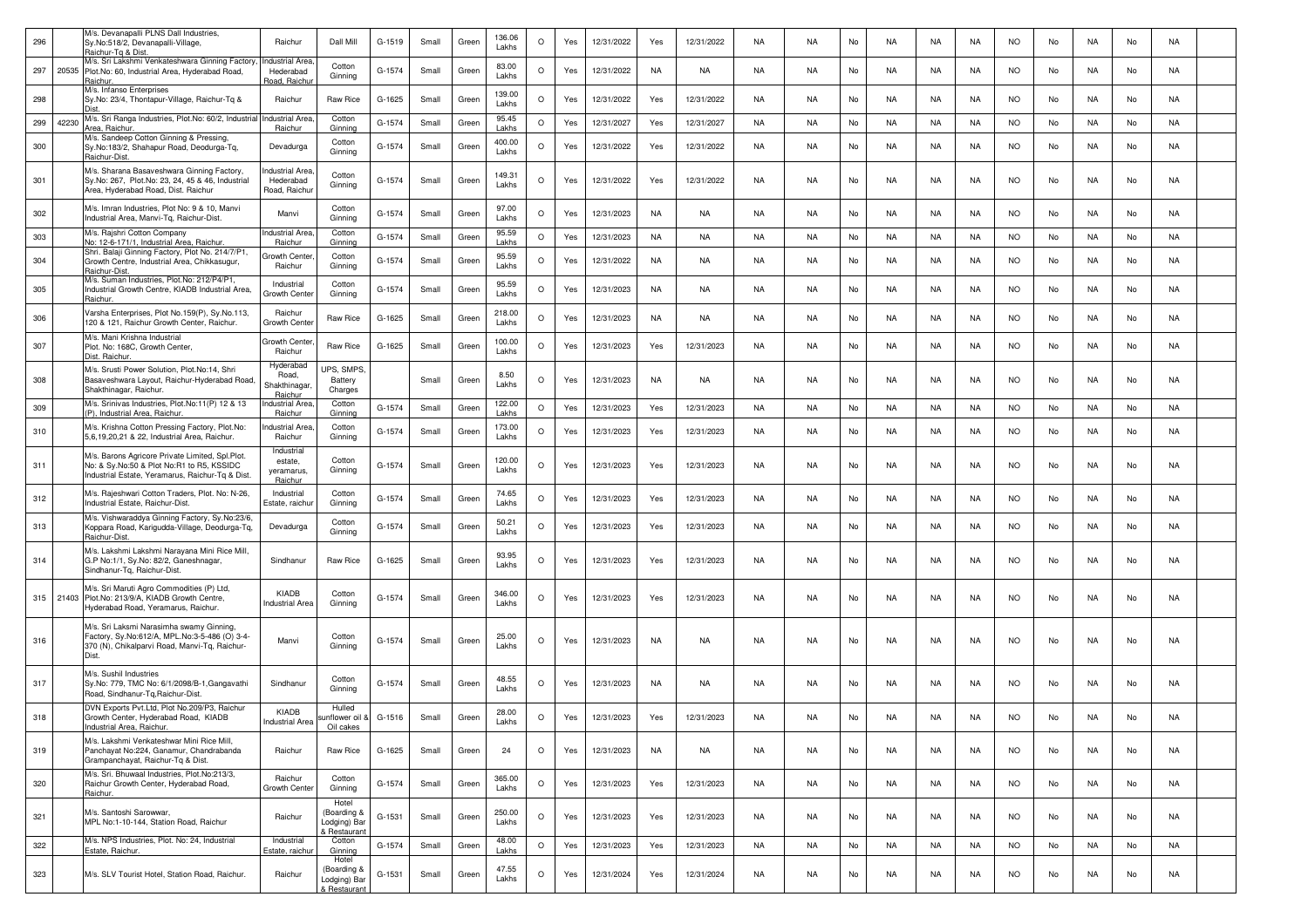| 324 |       | M/s. Manohar Industries,<br>MPL No:12-6-204 (New), Industrial Area,<br>Hyderabad Road, Raichur.                                    | <b>Industrial Area</b><br>Hyderabed<br>Road, Raichu | Cotton<br>Ginning                                                                      | G-1574 | Small | Green | 365.00<br>Lakhs | $\circ$ | Yes | 12/31/2024 | NA        | NA         | <b>NA</b> | <b>NA</b> | No | NA        | NA        | NA        | <b>NO</b> | No | NA        | No | NA        |  |
|-----|-------|------------------------------------------------------------------------------------------------------------------------------------|-----------------------------------------------------|----------------------------------------------------------------------------------------|--------|-------|-------|-----------------|---------|-----|------------|-----------|------------|-----------|-----------|----|-----------|-----------|-----------|-----------|----|-----------|----|-----------|--|
| 325 |       | M/s. Hotel Uma, No: 1-1-116, 117, 118, 114,<br>Station Road, Raichur.                                                              | Raichur                                             | Hotel<br>Boarding &<br>Lodging) Bar<br>Restaurant                                      | G-1531 | Small | Green | 69.19<br>Lakhs  | $\circ$ | Yes | 12/31/2024 | Yes       | 12/31/2024 | NA        | NA        | No | NA        | NA        | NA        | <b>NO</b> | No | NA        | No | NA        |  |
| 326 |       | M/s. RKB Agro Industries Limited, Sy.No: 198/2/2<br>& 198/1, Manchalapur Road, Raichur.                                            | Manchalapur<br>Road, Raichur                        | Cotton<br>Ginning                                                                      | G-1574 | Small | Green | 180.00<br>Lakhs | $\circ$ | Yes | 12/31/2024 | NA        | NA         | NA        | <b>NA</b> | No | NA        | NA        | NA        | <b>NO</b> | No | NA        | No | NA        |  |
| 327 |       | M/s. Hotel Priya<br>MPL No:1-10-125<br>Station Road, Raichur.                                                                      | Raichur                                             | Hotel<br>Boarding &<br>Lodging) Bar<br><b>Restauran</b>                                | G-1531 | Small | Green | 20.86<br>Lakhs  | $\circ$ | Yes | 12/31/2024 | Yes       | 12/31/2024 | NA        | <b>NA</b> | No | <b>NA</b> | NA        | <b>NA</b> | <b>NO</b> | No | NA        | No | NA        |  |
| 328 |       | M/s. Sri Anjaneya Agro Industries, Sy.No: 154/2,<br>Panchayath No: 173, Sindhanur-Road, Manvi-Tq,<br>Raichur-Dist                  | Manvi                                               | Raw Rice                                                                               | G-1625 | Small | Green | 149.49<br>Lakhs | $\circ$ | Yes | 12/31/2024 | Yes       | 12/31/2024 | NA        | <b>NA</b> | No | NA        | NA        | NA.       | <b>NO</b> | No | NA        | No | NA        |  |
| 329 |       | M/s. Shailaja Industries, Plot.No: 23,16,15(P) &<br>24(P) KIADB Industrial Growth Centre, Manvi-Tq,<br>Raichur-Dist                | Manvi                                               | Cotton<br>Ginning                                                                      | G-1574 | Small | Green | 253.71<br>Lakhs | $\circ$ | Yes | 12/31/2024 | Yes       | 12/31/2024 | NA        | NA        | No | NA        | NA        | NA.       | NO.       | No | NA        | No | NA        |  |
| 330 |       | M/s. Sadguru Cotton Ginners, Sy.No: 228/2,<br>Manchalapur Road, Raichur                                                            | Manchalapu<br>Road, Raichu                          | Cotton<br>Ginning                                                                      | G-1574 | Small | Green | 78.91<br>Lakhs  | $\circ$ | Yes | 12/31/2024 | Yes       | 12/31/2024 | <b>NA</b> | <b>NA</b> | No | NA        | NA        | NA        | <b>NO</b> | No | NA        | No | NA        |  |
| 331 |       | M/s. Srivari Agro Tech,<br>No:" 1-7-128 (N) Manchalapur Road, Raichur.                                                             | Manchalapur<br>Road, Raichur                        | Raw Rice                                                                               | G-1625 | Small | Green | 108.08<br>Lakhs | $\circ$ | Yes | 12/31/2024 | Yes       | 12/31/2024 | <b>NA</b> | <b>NA</b> | No | <b>NA</b> | NA        | NA        | <b>NO</b> | No | NA        | No | NA        |  |
| 332 |       | M/s. Scintilla Industries, Sy.No: 65/3, Bijinagera-<br>Village, Raichur-Tg & Dist                                                  | Raichur                                             | Welding<br>Electrodes                                                                  |        | Small | Green | 76.08<br>akh    | $\circ$ | Yes | 12/31/2024 | NA        | NA         | <b>NA</b> | <b>NA</b> | No | NA        | NA        | NA        | <b>NO</b> | No | NA        | No | NA        |  |
| 333 |       | M/s. Preetham Aqua Process<br>Sy.No: 519/A, Plot No: 19, Deosugur, Raichur-Tq<br><b>Dist</b>                                       | Devasugur,<br>Raichur                               | Mineralized<br>water                                                                   | G-1538 | Small | Green | 51.00<br>Lakhs  | $\circ$ | Yes | 7/16/2025  | NA        | NA         | NA        | NA        | No | NA        | NA        | NA        | <b>NO</b> | No | NA        | No | NA        |  |
| 334 |       | M/s. Rajkamal Cottons<br>Plot.No:62A & B, KIADB Industrial Area, Raichur.                                                          | KIADB<br>Industrial Area                            | Cotton<br>Ginning                                                                      | G-1574 | Small | Green | 235.67<br>Lakhs | $\circ$ | Yes | 7/22/2025  | NA        | NA         | NA        | NA        | No | NA        | NA        | NA        | <b>NO</b> | No | NA        | No | NA        |  |
| 335 |       | M/s. Akbar Hussain & Brothers Cotton Ginning<br>25600 Factory, Sy. No: 272/2, Deodurga-Tq, Raichur-                                | Devadurga                                           | Cotton<br>Ginning                                                                      | G-1574 | Small | Green | 93.00<br>Lakhs  | $\circ$ | Yes | 12/31/2024 | NA        | NA         | NA        | <b>NA</b> | No | NA        | NA        | NA        | <b>NO</b> | No | NA        | No | NA        |  |
| 336 |       | M/s. Kodhiya Dall Mill,<br>25908 No: 59C, KIADB, Industrial Area, Hyderabad<br>Road, Raichur.                                      | KIADB<br>ndustrial Are                              | Dall Mill                                                                              | G-1519 | Small | Green | 90.00<br>Lakhs  | $\circ$ | Yes | 12/31/2023 | Yes       | 12/31/2023 | NA        | <b>NA</b> | No | NA        | NA        | NA        | <b>NO</b> | No | NA        | No | NA        |  |
| 337 |       | M/s. Jawarilal Shantilal & Co Plot No: 213/4,<br>Raichur Industrial Growth Centre, Raichur.                                        | Raichur<br>industrial<br>growth center<br>Raichur   | Cotton<br>Ginning                                                                      | G-1574 | Small | Green | 340.59<br>Lakhs | $\circ$ | Yes | 12/31/2024 | NA        | NA         | NA.       | NA        | No | NA        | NA        | NA.       | NO.       | No | NA        | No | NA        |  |
| 338 | 25942 | M/s. Sri Bhavani Cotton Ginning Factory<br>Sy.No:66, R/O, Gabbur, Deodurga-Tq, Raichur-<br>Dist                                    | Devadurga                                           | Cotton<br>Ginning                                                                      | G-1574 | Small | Green | 55.00<br>Lakhs  | $\circ$ | Yes | 12/31/2024 | NA        | NA         | NA        | <b>NA</b> | No | NA        | NA        | NA.       | <b>NO</b> | No | NA        | No | NA        |  |
| 339 | 26189 | M/s. Sujith Industries, Sy.No: 304/2, Potgal-<br>Village, Raichur-Tq & Dist.                                                       | Raichur                                             | Mineralized<br>water                                                                   | G-1538 | Small | Green | 79.0<br>Lakhs   | $\circ$ | Yes | 12/31/2024 | NA        | NA         | NA        | <b>NA</b> | No | <b>NA</b> | NA        | NA        | <b>NO</b> | No | NA        | No | NA        |  |
| 340 |       | M/s. Devaraj Industries Rice Mill,<br>18206 Sy.No. 964, Kustagi Road, Sindhanur-Tq, Raichur-                                       | Sindhanur                                           | Raw Rice                                                                               | G-1625 | Small | Green | 80.00<br>Lakhs  | $\circ$ | Yes | 12/31/2022 | NA        | NA         | <b>NA</b> | <b>NA</b> | No | NA        | NA        | NA        | <b>NO</b> | No | NA        | No | NA        |  |
| 341 | 26380 | M/s. Vinayaka Rice Mill, Sy.No:56/3, Gonwar-<br>Village, Raichur-Tg & Dist                                                         | Raichur                                             | Raw Rice                                                                               | G-1625 | Small | Green | 56.40<br>Lakhs  | $\circ$ | Yes | 12/31/2024 | NA        | NA         | <b>NA</b> | <b>NA</b> | No | NA        | NA        | NA        | <b>NO</b> | No | NA        | No | <b>NA</b> |  |
| 342 |       | M/s. Shree. Maatha Agro Tech, Plot No: 163,<br>Raichur Growth Centre, KIADB Industrial Area,<br>Raichur                            | Raichur<br>Growth Cente                             | Raw Rice                                                                               | G-1625 | Small | Green | 265.75<br>Lakhs | $\circ$ | Yes | 12/31/2024 | NA        | NA         | NA        | NA        | No | NA        | NA        | NA        | NO.       | No | NA        | No | NA        |  |
| 343 | 26397 | M/s. Devayani Industries, Plot.No:SPL 62, Beroon<br>Juilla, Raichur.                                                               | Raichur                                             | Dall & Paddy                                                                           | G-1519 | Small | Green | 28.50<br>Lakhs  | $\circ$ | Yes | 12/31/2024 | NA        | NA         | NA        | <b>NA</b> | No | NA        | NA        | NA        | <b>NO</b> | No | NA        | No | NA        |  |
| 344 | 26494 | M/s. Vardhaman Industries,<br>Sy.No: 189/1, Manchalapur Road, Raichur.                                                             | Manchalapur<br>Road, Raichu                         | Dall Mill                                                                              | G-1519 | Small | Green | 495.41<br>Lakhs | $\circ$ | Yes | 12/31/2023 | Yes       | 12/31/2023 | <b>NA</b> | <b>NA</b> | No | NA        | NA        | NA        | <b>NO</b> | No | NA        | No | NA        |  |
| 345 | 26679 | M/s. F.K Enterprises, MPL No: 12-7-132/ 160, 161<br>& 162 Auto Nagar, Raichur<br>M/s. Devanapalli LK Dall Industries, Sy.No:518/2, | Raichur                                             | Mineralized<br>water                                                                   | G-1538 | Small | Green | 24.00<br>Lakhs  | $\circ$ | Yes | 12/31/2024 | NA        | NA         | NA        | <b>NA</b> | No | NA        | NA        | NA.       | <b>NO</b> | No | NA        | No | NA        |  |
| 346 | 26797 | Devanapalli-Village,<br>Raichur-Tq &                                                                                               | Raichur                                             | Dall Mill                                                                              | G-1519 | Small | Green | 140.00<br>Lakhs | $\circ$ | Yes | 12/31/2024 | Yes       | 12/31/2024 | <b>NA</b> | <b>NA</b> | No | NA        | NA        | NA.       | <b>NO</b> | No | NA        | No | NA        |  |
| 347 |       | M/s. Ramkumar Agro Industries Plot.No:213/5,<br>KIADB Growth Center, Hyderabad Road,<br>Industrial Area, Dist, Raichur             | KIADB<br>Industrial Area                            | Cotton<br>Ginning                                                                      | G-1574 | Small | Green | 209.00<br>Lakhs | $\circ$ | Yes | 12/31/2022 | NA        | NA         | NA        | NA        | No | NA        | NA        | NA        | <b>NO</b> | No | NA.       | No | NA        |  |
| 348 |       | M/s. Dhanshree Industries,<br>Plot.No:48A, Raichur Industrial Area, Raichur.                                                       | Raichur<br>industrial Area<br>Raichur               | Cotton<br>Ginning                                                                      | G-1574 | Small | Green | 68.00<br>Lakhs  | $\circ$ | Yes | 12/31/2024 | <b>NA</b> | <b>NA</b>  | <b>NA</b> | <b>NA</b> | No | <b>NA</b> | NA        | <b>NA</b> | <b>NO</b> | No | <b>NA</b> | No | NA        |  |
| 349 |       | M/s. Sai Balaji Ginning,<br>Manchalapur Road, Raichur.                                                                             | Manchalapur<br>Road, Raichur                        | Cotton<br>Ginning                                                                      | G-1574 | Small | Green | 46.00<br>Lakhs  | $\circ$ | Yes | 12/31/2024 | NA        | NA         | <b>NA</b> | <b>NA</b> | No | NA        | <b>NA</b> | <b>NA</b> | <b>NO</b> | No | <b>NA</b> | No | NA        |  |
| 350 |       | M/s. Bhagavati Saw Mill,<br>Sy.No:31/2/E/2, Raichur-Sindhanur Road, Manvi-<br>Tq. Raichur-Dist.                                    | Manvi                                               | Saw Mill                                                                               | G-1629 | Small | Green | 5.42<br>Lakhs   | $\circ$ | Yes | 12/31/2024 | NA        | NA         | NA        | NA        | No | NA        | NA        | NA        | <b>NO</b> | No | NA        | No | NA        |  |
| 351 |       | M/s. Safety Industries Cotton Ginning & Pressing<br>21401 Factory, Sy.No:273, Plot.No: 66, Industrial Area,<br>Raichur.            | ndustrial Area,<br>Raichur                          | Cotton<br>Ginning                                                                      | G-1574 | Small | Green | 22.00<br>Lakhs  | $\circ$ | Yes | 12/31/2024 | NA        | NA         | NA        | NA        | No | NA        | NA        | NA        | <b>NO</b> | No | NA        | No | NA        |  |
| 352 | 27283 | M/s.Sri. Balaji Jute Udhyog, Plot.No:185, KIADB<br>Growth Center, Dist.Raichur.                                                    | KIADB<br>ndustrial Area                             | Gunny/Jute<br>Bags                                                                     |        | Small | Green | 28.00<br>Lakhs  | $\circ$ | Yes | 12/31/2022 | NA        | NA         | NA        | <b>NA</b> | No | NA        | NA        | NA        | <b>NO</b> | No | NA        | No | NA        |  |
| 353 | 28417 | M/s. Kalyanikrupa Poly Pack Pvt., Ltd, Shed<br>No:19, KSSIDC Industrial Estate, Raichur.                                           | <b>KSSIDC</b><br>Industrial<br>Estate, Raichur      | Polythene and<br>plastic<br>processed<br>products<br>manufacturing<br>(virgin plastic) | G-1543 | Small | Green | 31.92<br>Lakhs  | $\circ$ | Yes | 12/31/2025 | NA        | NA         | NA        | <b>NA</b> | No | NA        | NA        | NA        | <b>NO</b> | No | NA        | No | NA        |  |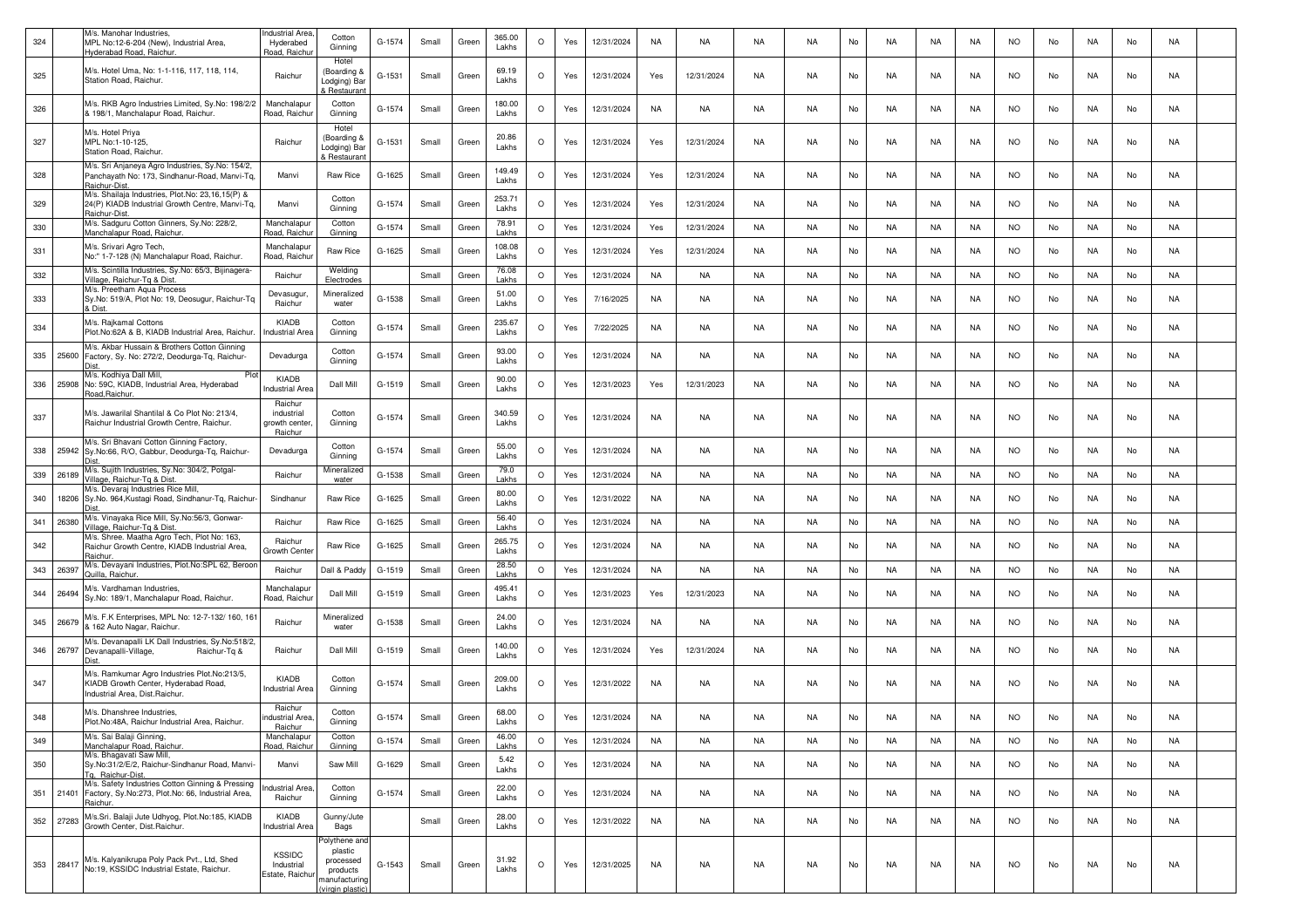| 354 | 29229 | M/s. Sri Amare Gouda Flour Mill, No:160,<br>Ganadal, Deodurga-Tq, Raichur-Dist.                                                                              | Devadurga                    | Flour mills<br>(dry process)          | G-1525   | Small | Green | 5.00<br>Lakhs   | O       | Yes | 12/31/2025 | NA        | NA         | NA        | <b>NA</b> | No | <b>NA</b> | <b>NA</b> | NA        | <b>NO</b> | No | <b>NA</b> | No | NA        |  |
|-----|-------|--------------------------------------------------------------------------------------------------------------------------------------------------------------|------------------------------|---------------------------------------|----------|-------|-------|-----------------|---------|-----|------------|-----------|------------|-----------|-----------|----|-----------|-----------|-----------|-----------|----|-----------|----|-----------|--|
| 355 | 29227 | M/s. Bettada Basava Foods & Beverages,<br>Plot.No: 71 & 72, Gadwal Yankamma Layout,<br>Raichu                                                                | Raichur                      | Soda Plant                            | G-1633   | Small | Green | 70.00<br>Lakhs  | $\circ$ | Yes | 12/31/2025 | NA        | NA         | NA        | <b>NA</b> | No | NA        | NA        | NA        | <b>NO</b> | No | NA.       | No | <b>NA</b> |  |
| 356 | 29528 | M/s. Manju Traders, (Cotton Ginning & Pressing)<br>Plot.No: 212/P3P, Growth Centre, Raichur.                                                                 | Growth Cente<br>Raichur      | Cotton<br>Ginning                     | G-1574   | Small | Green | 96.00<br>Lakhs  | O       | Yes | 12/31/2025 | NA        | NA         | NA        | NA        | No | NA        | NA        | NA        | NO.       | No | NA        | No | NA        |  |
| 357 | 30449 | M/s. Ramakrishna Mini Rice Mill. SPL<br>Plot.No:30m KSSIDC Industrial Estate, Sindhanur-<br>q. Raichur-Dist                                                  | Sindhanur                    | Raw Rice                              | G-1625   | Small | Green | 44.00<br>Lakhs  | $\circ$ | Yes | 12/31/2025 | NA        | NA         | NA        | NA        | No | NA.       | NA.       | NA        | NO.       | No | NA        | No | NA        |  |
| 358 | 30527 | M/s. Sri Raghavendra Industries, No:140/2,<br>Manchalapur By Pass Road, Raichur                                                                              | Manchalapur<br>Road, Raichur | ement Bricks                          | $G-1511$ | Small | Green | 43.00<br>Lakhs  | $\circ$ | Yes | 12/31/2025 | NA        | NA.        | <b>NA</b> | <b>NA</b> | No | <b>NA</b> | NA.       | NA        | <b>NO</b> | No | NA        | No | <b>NA</b> |  |
| 359 | 30684 | M/s. Sri Sadhu Cotton Ginning & Pressing<br>Factory, Sy.No: 49/2, Mallapur-Village, Sindhanur<br><b>Ta. Raichur-Dist</b>                                     | Sindhanur                    | Cotton<br>Ginning                     | G-1574   | Small | Green | 210.00<br>Lakhs | $\circ$ | Yes | 12/31/2025 | NA        | NA         | NA        | NA        | No | NA        | NA        | NA        | NO.       | No | NA.       | No | NA        |  |
| 360 | 29530 | M/s. Sri Shankar Hi-Tech Industries, Plot.No:17,<br>M.No:<br>14-6-505, Sangapur Road, Manvi-<br>g. Raichur-Dist                                              | Manvi                        | Raw Rice                              | G-1625   | Small | Green | 88.00<br>Lakhs  | $\circ$ | Yes | 12/31/2025 | NA        | NA         | NA        | NA.       | No | NA        | NA        | NA        | NO.       | No | NA.       | No | NA        |  |
| 361 | 30856 | M/s. Valmiki Cement Brick, TMC.No:2-55-71/1,<br>Maski, Lingasugur-Tq, Raichur-Dist.                                                                          | Lingasugur                   | Cement Bricks                         | G-1511   | Small | Green | 24.00<br>Lakhs  | O       | Yes | 12/31/2025 | NA        | NA         | NA        | NA        | No | NA.       | NA        | NA        | NO.       | No | NA        | No | NA        |  |
| 362 | 31570 | M/s. Bismilla Flour Mill, #58, Panchayath<br>Mo:13/A/58, Sirwar, Mavi-Tq, Raichur-Dist.                                                                      | Manvi                        | Flour mills<br>(dry process)          | $G-1525$ | Small | Green | 9.00<br>Lakhs   | O       | Yes | 12/31/2025 | NA        | NA         | NA        | <b>NA</b> | No | NA.       | <b>NA</b> | NA        | <b>NO</b> | No | NA        | No | NA        |  |
| 363 |       | M/s. Sree Chemi Bleach (India), Plot.No:8,<br>31774 Deosugur Industrial Area, Deosugur, Raichur-Tq 8                                                         | Devasugur<br>ndustrial Area  | Bleaching<br>Powder                   | G-1623   | Small | Green | 12.00<br>Lakhs  | $\circ$ | Yes | 12/31/2025 | NA        | NA         | NA        | NA        | No | NA        | NA        | NA        | <b>NO</b> | No | NA        | No | NA        |  |
| 364 | 31732 | M/s. NBR Bricks Industries, Sy.No:267, Hissa-2,<br>Opp: Narayana Dhaba, Hyderabad Road, Raichur                                                              | hyderabad<br>Road, Raich     | ement Bricks                          | $G-1511$ | Small | Green | 25.00<br>Lakhs  | $\circ$ | Yes | 12/31/2025 | <b>NA</b> | NA         | NA        | NA        | No | NA        | NA        | NA        | <b>NO</b> | No | NA        | No | NA        |  |
| 365 | 31733 | M/s. Sri Amareshwar Flour Mill, H.No: 6-65,<br>Sirwar, Manvi-Tg, Raichur-Dist.                                                                               | Manvi                        | Flour mills<br>dry process            | G-1525   | Small | Green | 2.00<br>Lakhs   | $\circ$ | NA  | 12/31/2025 | Yes       | 12/31/2025 | NA        | NA        | No | NA.       | <b>NA</b> | NA        | <b>NO</b> | No | NA        | No | NA        |  |
| 366 | 32288 | M/s. Sri Sai Bricks, Sy.No: 192, Kalamala,<br>Raichur-Tg & Dist.                                                                                             | Raichur                      | Cement Bricks                         | G-1511   | Small | Green | 11.00<br>Lakhs  | $\circ$ | Yes | 12/31/2026 | NA        | NA         | NA        | <b>NA</b> | No | NA.       | <b>NA</b> | NA        | <b>NO</b> | No | NA        | No | NA        |  |
| 367 | 31847 | M/s. Gowrishankar Bricks Industries, Sy.No:419/1<br>Gorkal, Manvi-Tg, Raichur-Dist,                                                                          | Manvi                        | <b>Cement Bricks</b>                  | G-1511   | Small | Green | 12.00<br>Lakhs  | O       | Yes | 12/31/2025 | NA        | NA         | NA        | <b>NA</b> | No | <b>NA</b> | NA        | NA        | <b>NO</b> | No | NA        | No | <b>NA</b> |  |
| 368 | 32066 | M/s. Chand Industries, Sy.No: 56, Sahapur Road<br>Near Huvinahadagi, Deodurga-Tq, Raichur-Tq &<br>Dist                                                       | Devadurga                    | Mineralized<br>water                  | G-1538   | Small | Green | 96.00<br>Lakhs  | $\circ$ | Yes | 12/31/2026 | Yes       | 12/31/2026 | NA        | <b>NA</b> | No | <b>NA</b> | NA        | NA        | <b>NO</b> | No | NA        | No | <b>NA</b> |  |
| 369 | 32201 | M/s. Shiv Shakthi Bricks, Sy.No: 109/A,<br>Neermanvi, Manvi-Tg, Raichur-Dist                                                                                 | Manvi                        | Sy.No: 109/A<br>Neermanvi,            | $G-1511$ | Small | Green | 15.00<br>Lakhs  | $\circ$ | Yes | 12/31/2026 | Yes       | 12/31/2026 | NA        | NA        | No | <b>NA</b> | <b>NA</b> | NA        | <b>NO</b> | No | NA        | No | <b>NA</b> |  |
| 370 | 32383 | M/s. Sri Manikanta Fly Ash Bricks Industries,<br>Plot.No: 24/3, Sy.No: 342 & 349, Deosuguru<br>Industrial Area, Raichur-Tq & Dist.                           | Devasugur<br>ndustrial Area  | Cement Bricks                         | G-1511   | Small | Green | 44.00<br>Lakhs  | O       | Yes | 12/31/2026 | NA        | NA         | NA        | NA        | No | NA.       | NA        | NA        | <b>NO</b> | No | NA        | No | NA        |  |
| 371 | 32298 | M/s. Imran Enterprises (Fly Ash Bricks) Plot.No:<br>80, 81, Raichur Growth Centre, Industrial Area,<br>Raichur                                               | Raichur<br>Growth Center     | Cement Bricks                         | G-1511   | Small | Green | 20.00<br>Lakhs  | O       | Yes | 12/31/2026 | NA        | NA         | <b>NA</b> | <b>NA</b> | No | <b>NA</b> | <b>NA</b> | NA        | <b>NO</b> | No | NA        | No | NA        |  |
| 372 | 32516 | M/s. Sri Goda Lakshmi Industries, Plot.No: 212/P5<br>& 212/P8, KIADB Growth Centre, Raichur.                                                                 | KIADB<br>ndustrial Area      | Cotton<br>Ginning                     | G-1574   | Small | Green | 392.00<br>Lakhs | $\circ$ | Yes | 12/31/2026 | Yes       | 12/31/2026 | NA        | NA        | No | NA        | NA        | NA        | <b>NO</b> | No | NA.       | No | NA        |  |
| 373 | 32782 | M/s. Seven Hills Cement Bricks Industries, Sy.No<br>Kota Panchayat, Medanapur, Lingasugur-Tq,<br>Raichur-Dist                                                | Lingasugur                   | ement Bricks                          | G-1511   | Small | Green | 8.00<br>Lakhs   | $\circ$ | Yes | 12/31/2026 | NA        | NA         | NA        | NA        | No | NA        | NA        | NA        | <b>NO</b> | No | NA        | No | NA        |  |
| 374 | 32896 | M/s. Shri Durga Granites, Sy.No:401/1, Mudugal,<br>Lingasugur-Tq, Raichur-Dist                                                                               | Lingasugur                   | Cutting &<br>Polishing of<br>Granites | G-1518   | Small | Green | 25.00<br>Lakhs  | O       | Yes | 12/31/2026 | NA        | NA         | NA        | NA        | No | NA.       | NA.       | NA        | NO.       | No | NA        | No | NA        |  |
| 375 | 32898 | M/s. S.B.S Cement Bricks, Sy.No:43,<br>Sunkeshwaral, Deodurga-Tg, Raichur-Dist                                                                               | Devadurga                    | Cement Bricks                         | G-1511   | Small | Green | 12.00<br>Lakhs  | $\circ$ | Yes | 12/31/2026 | NA        | NA         | NA        | <b>NA</b> | No | <b>NA</b> | NA        | NA        | NO.       | No | <b>NA</b> | No | NA        |  |
| 376 | 32832 | M/s. Rithika Construction Company, Sy.No:68/6,<br>Hyderabad Road, Chikasugur Village, Raichur.                                                               | hyderabad<br>Road, Raichur   | Cement Bricks                         | G-1511   | Small | Green | 76.00<br>Lakhs  | O       | Yes | 12/31/2026 | NA        | NA         | NA        | <b>NA</b> | No | NA.       | NA        | NA        | NO.       | No | NA        | No | NA        |  |
| 377 |       | M/s. Sri Anajaneyya Cement Bricks Industries,<br>Sy.No:20, Hanumapur Village, Raichur-Tq & Dist                                                              | Raichur                      | Cement Bricks                         | G-1511   | Small | Green | 10.00<br>Lakhs  | $\circ$ | Yes | 12/31/2026 | NA        | NA         | <b>NA</b> | NA        | No | NA        | NA        | NA        | <b>NO</b> | No | NA        | No | NA        |  |
| 378 |       | M/s. L.K.Bricks Industries, Sy.No:307/A.<br>Ramanath Camp, Manvi Main Road, Neermanvi,<br>Manvi-Tq, Raichur-Dist.                                            | Manvi                        | <b>Cement Bricks</b>                  | G-1511   | Small | Green | 8.00<br>Lakhs   | O       | Yes | 12/31/2026 | Yes       | 12/31/2026 | NA        | NA.       | No | NA        | <b>NA</b> | NA        | <b>NO</b> | No | NA        | No | <b>NA</b> |  |
| 379 |       | M/s. Coastal Projects Ltd.<br>32075 Raichur, Y.T.P.S, Yeramarus-Village, Raichur-Tq<br>& Dist.                                                               | Raichur                      | Ready Mix<br>Concreat                 | G-1548   | Small | Green | 75.00<br>Lakhs  | $\circ$ | Yes | 12/31/2024 | NA        | NA         | NA        | <b>NA</b> | No | <b>NA</b> | NA        | <b>NA</b> | <b>NO</b> | No | NA        | No | NA        |  |
| 380 | 32569 | Gayatri Brick Industries,<br>Sy.No. 189/1, Mittimalkapur-village, Raichur.                                                                                   | Raichur                      | <b>Cement Bricks</b>                  | G-1511   | Small | Green | 35.00<br>Lakhs  | $\circ$ | Yes | 12/31/2026 | NA        | NA         | NA        | NA        | No | <b>NA</b> | NA        | NA        | <b>NO</b> | No | NA        | No | NA        |  |
| 381 | 32939 | M/s. Sandhya Bricks Industries, Singanodi Village,<br>Raichur-Tq & Dist.                                                                                     | Raichur                      | <b>Cement Bricks</b>                  | G-1511   | Small | Green | 20.00<br>Lakhs  | $\circ$ | Yes | 12/31/2026 | NA        | 12/31/2026 | NA        | <b>NA</b> | No | <b>NA</b> | NA        | NA        | <b>NO</b> | No | NA        | No | NA        |  |
| 382 | 33094 | M/s. Anusha Bricks Industries, Gadwal Road,<br>Raichur.                                                                                                      | Gadwal Road<br>Raichur       | <b>Cement Bricks</b>                  | G-1511   | Small | Green | 25.00<br>Lakhs  | $\circ$ | Yes | 12/31/2026 | NA        | NA         | NA        | <b>NA</b> | No | NA        | NA        | NA        | <b>NO</b> | No | NA        | No | <b>NA</b> |  |
| 383 |       | 33032 M/s. Lalitha Anjaneya Bricks Industries, Raichur.                                                                                                      | Raichur                      | <b>Cement Bricks</b>                  | G-1511   | Small | Green | 25.00<br>Lakhs  | $\circ$ | Yes | 12/31/2026 | NA        | NA         | NA        | NA        | No | NA        | NA        | NA        | <b>NO</b> | No | NA        | No | NA        |  |
| 384 | 32803 | M/s. Shree Standard Aqua Mineral (GRR)<br>Industries, MPL No: 1-11-96/101, 102, 103<br>Gadwal Yankamma Residencial Layout, Near<br>Kakatiya School, Raichur. | Raichur                      | Mineralized<br>water                  | G-1538   | Small | Green | 64.00<br>Lakhs  | $\circ$ | Yes | 12/31/2026 | NA        | NA         | NA        | NA        | No | <b>NA</b> | NA        | NA        | <b>NO</b> | No | NA        | No | NA        |  |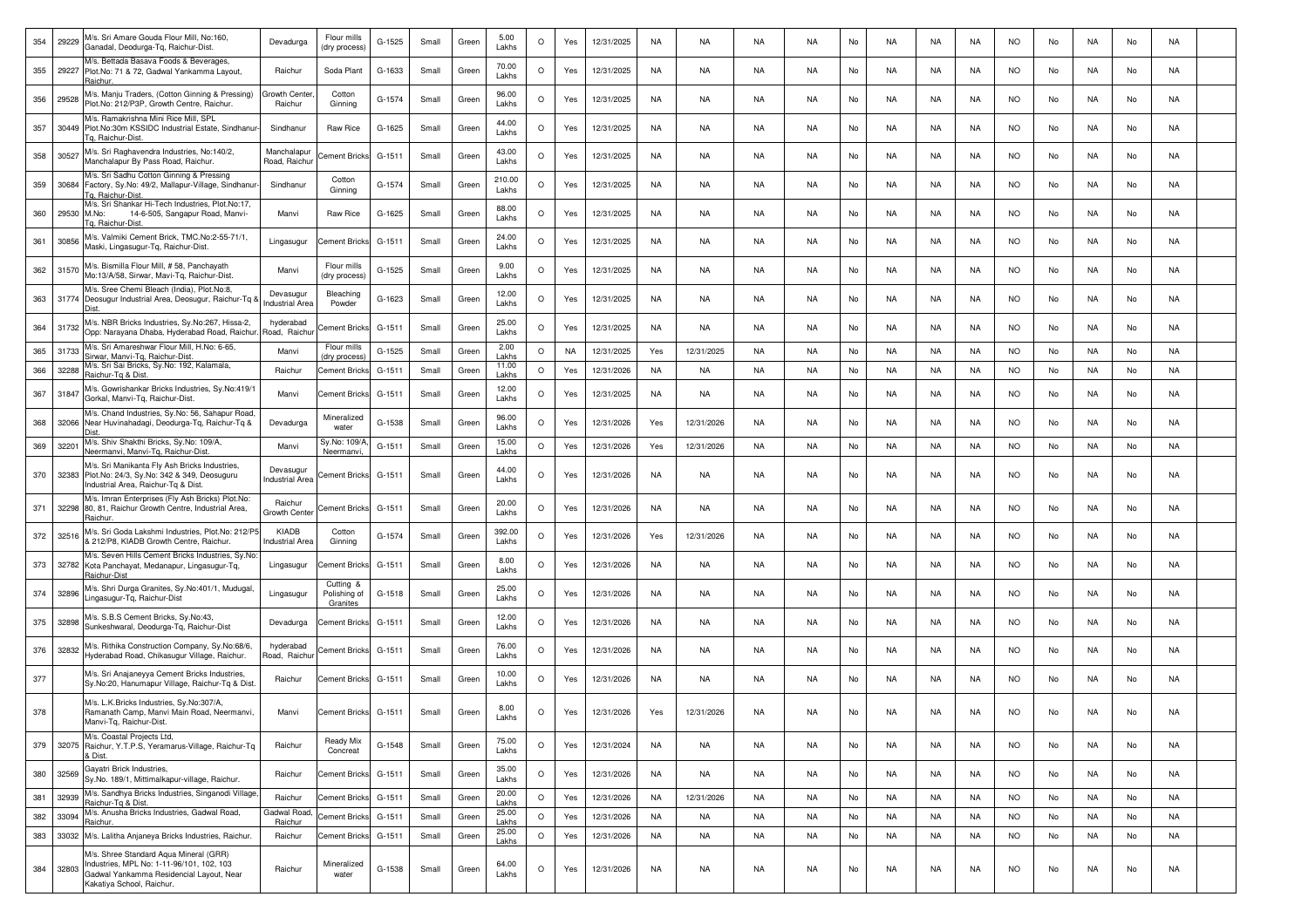| 385 | 33142     | M/s. Sri. Channabasaveshwara Water Plant,<br>Veermanvi, Manvi-Tg, Raichur-Dist                                                                         | Manvi                                             | Mineralized<br>water            | G-1538   | Small | Green | 8.00<br>Lakhs   | $\circ$ | Yes | 12/31/2026 | <b>NA</b> | NA        | <b>NA</b> | NA        | No | NA        | <b>NA</b> | NA        | <b>NO</b> | No | <b>NA</b> | No | NA        |  |
|-----|-----------|--------------------------------------------------------------------------------------------------------------------------------------------------------|---------------------------------------------------|---------------------------------|----------|-------|-------|-----------------|---------|-----|------------|-----------|-----------|-----------|-----------|----|-----------|-----------|-----------|-----------|----|-----------|----|-----------|--|
| 386 | 32549     | M/s. National Seeds Corporation, APMC Gunj.<br>Raichur.                                                                                                | Raichur                                           | Certified<br>Seeds              | G-1524   | Small | Green | 263.00<br>Lakhs | $\circ$ | Yes | 12/31/2026 | <b>NA</b> | NA        | NA        | <b>NA</b> | No | <b>NA</b> | NA        | NA        | <b>NO</b> | No | NA        | No | NA        |  |
| 387 |           | M/s. Shikara Industries, Sy.No: 54, Wadavatti<br>Village, Raichur-Tq & Dist                                                                            | Raichur                                           | Sement Bricks                   | $G-1511$ | Small | Green | 24.00<br>Lakhs  | $\circ$ | Yes | 12/31/2026 | <b>NA</b> | <b>NA</b> | <b>NA</b> | <b>NA</b> | No | NA        | <b>NA</b> | NA        | <b>NO</b> | No | NA        | No | NA        |  |
| 388 | 33361     | M/s. Suraksha Bricks, Sy.No: 415, Opp:<br>Yusufkhan Engineering Works, Manvi-Tg, Raichur                                                               | Manvi                                             | Cement Bricks                   | $G-1511$ | Small | Green | 24.00<br>Lakhs  | $\circ$ | Yes | 12/31/2026 | NA        | NA        | NA        | NA.       | No | NA        | NA        | NA        | <b>NO</b> | No | NA        | No | NA        |  |
| 389 | 33615     | M/s. Venkateshwara Industries, Sy.No: 260/2,<br>Raichur Road, Sirwar, Manvi-Tg, Raichur-Dist                                                           | Manvi                                             | <b>Cement Bricks</b>            | $G-151$  | Small | Green | 15.00<br>Lakhs  | $\circ$ | Yes | 12/31/2026 | <b>NA</b> | NA        | NA        | NA        | No | NA        | NA        | NA        | <b>NO</b> | No | NA        | No | NA        |  |
| 390 | 33284     | M/s. Mahaveer Industries, Plot.No: R-48 & R-46 8<br>47, KSSIDC Industrial Area, Raichur                                                                | <b>KSSIDC</b><br><b>ndustrial Area</b><br>Raichur | Cotton<br>Ginning               | G-1574   | Small | Green | 207.79<br>Lakhs | $\circ$ | Yes | 12/31/2025 | <b>NA</b> | <b>NA</b> | <b>NA</b> | NA        | No | <b>NA</b> | NA        | NA        | <b>NO</b> | No | <b>NA</b> | No | NA        |  |
| 391 | 33962     | M/s. Sri Sugureshwara Flour Mill, No: 9-3294,<br>Sy.No: 261/1/A, Raghavendra Colony, Deosugur,<br>Raichur-Tg & Dist.                                   | Devasugur                                         | Flour mills<br>(dry process     | $G-1525$ | Small | Green | 2.00<br>Lakhs   | $\circ$ | Yes | 12/31/2026 | Yes       | <b>NA</b> | <b>NA</b> | NA        | No | NA        | NA        | NA        | <b>NO</b> | No | <b>NA</b> | No | NA        |  |
| 392 | 34471     | M/s. V.H. Industries, Sy.No:32, Hissa-5,<br>Yapaladinni Village, Raichur-Tg & Dist                                                                     | Raichur                                           | <b>Cement Bricks</b>            | $G-1511$ | Small | Green | 45.00<br>Lakhs  | $\circ$ | Yes | 12/31/2026 | <b>NA</b> | NA        | NA        | NA        | No | <b>NA</b> | NA        | NA        | <b>NO</b> | No | NA        | No | NA        |  |
| 393 |           | M/s. Padmashree Aqua Industries MPL No: 12-10-<br>34484 38, Uttkur Complex, Siyatalab, Gunj Road,<br>Raichur.                                          | Raichur                                           | Mineralized<br>water            | G-1538   | Small | Green | 16.00<br>Lakhs  | O       | Yes | 12/31/2026 | <b>NA</b> | NA        | NA        | NA        | No | NA        | NA        | NA        | <b>NO</b> | No | NA        | No | NA        |  |
| 394 |           | M/s. Anugraha Flour Mill, Plot.No: 51, Panchayat<br>34594 No: 1156, Raghavendra Colony, Deosugur,<br>Raichur-To & Dist                                 | Devasugur                                         | Flour mills<br>(dry process)    | G-1525   | Small | Green | 2.00<br>Lakhs   | $\circ$ | Yes | 12/31/2026 | Yes       | <b>NA</b> | <b>NA</b> | NA        | No | <b>NA</b> | NA        | <b>NA</b> | <b>NO</b> | No | <b>NA</b> | No | NA        |  |
| 395 |           | M/s. Sri Hanuman Cotton Ginners, Unit-2, Site<br>34673 No: 195/4, Near Railway Gate, Manslapur Road,<br>Raichur.                                       | Manchalapur<br>Road, Raichur                      | Cotton<br>Ginning               | $G-1574$ | Small | Green | 395.00<br>Lakhs | $\circ$ | Yes | 12/31/2026 | NA        | NA        | NA        | NA        | No | <b>NA</b> | NA        | NA        | <b>NO</b> | No | NA        | No | NA        |  |
| 396 | 34325     | M/s. Sri Anjinayya Swamy Flour Mill, Plot.No:<br>Katakanoor Village, Raichur-Tq & Dist.                                                                | Raichur                                           | Flour mills<br>(dry process)    | $G-1525$ | Small | Green | 1.8 Lakhs       | $\circ$ | Yes | 12/31/2026 | Yes       | NA        | NA        | NA        | No | <b>NA</b> | <b>NA</b> | NA        | <b>NO</b> | No | NA        | No | NA        |  |
| 397 | 34894     | M/s. Dattatrayya Bricks Industries, Sy.No: 284,<br>Maliyabad Village, Raichur-Tq & Dist.                                                               | Raichur                                           | Cement Bricks                   | $G-1511$ | Small | Green | 8.00<br>Lakhs   | $\circ$ | Yes | 12/31/2026 | NA        | NA        | NA        | NA        | No | <b>NA</b> | NA        | NA        | <b>NO</b> | No | NA        | No | NA        |  |
| 398 | 34915     | M/s. Shakti Enterprises, Plot.No:17, E.J Hosalli,<br>Sindhanur-Tg, Raichur-Dist                                                                        | Sindhanur                                         | <b>Cement Bricks</b>            | $G-1511$ | Small | Green | 48.85<br>Lakhs  | $\circ$ | Yes | 12/31/2026 | NA        | NA        | NA        | NA        | No | <b>NA</b> | NA        | NA        | <b>NO</b> | No | NA        | No | NA        |  |
| 399 | 34918     | M/s. R.B And Sons Cotton Traders Cotton<br>Merchant Commission Agent, Sy.No: 270, Plot<br>Vo: 8(P) & 9(P), Industrial Area, Hyderabad Road<br>Raichur. | dustrial Area<br>Hyderabad<br>Road, Raichur       | Cotton<br>Ginning               | G-1574   | Small | Green | 395.00<br>Lakhs | $\circ$ | Yes | 12/31/2025 | NA        | <b>NA</b> | <b>NA</b> | NA        | No | <b>NA</b> | NA        | NA        | <b>NO</b> | No | <b>NA</b> | No | NA        |  |
| 400 | 35298     | M/s. Sri Krishna Bricks Industries, Sy.No: 14/A1 &<br>14/A2, Rajiv Gandhi Nagar, Bandegudda,<br>Deodurga-Tq, Raichur-Dist.                             | Devadurga                                         | <b>Cement Bricks</b>            | G-1511   | Small | Green | 45.00<br>Lakhs  | $\circ$ | Yes | 12/31/2026 | <b>NA</b> | NA        | NA        | NA        | No | NA.       | NA        | NA        | <b>NO</b> | No | NA        | No | NA        |  |
| 401 |           | Bhawaal Spinners Pvt. Ltd., (Unit-II), Plot<br>33784 No.213/2, Raichur Growth Center, Hyderabad<br>Road, KIADB Industrial Area, Raichur.               | Raichur<br>Growth Cente                           | Cotton<br>Ginning               | G-1574   | Small | Green | 424.44<br>Lakhs | $\circ$ | Yes | 12/31/2026 | <b>NA</b> | NA        | NA        | NA        | No | <b>NA</b> | NA        | NA        | <b>NO</b> | No | NA        | No | NA        |  |
| 402 |           | M/s. Mohammed Rafi Cotton Ginning Factory,<br>34865 Sy.No: 31/2, Jalahalli Road, Deodurga-Tq,<br>Raichur-Dist.                                         | Devadurga                                         | Cotton<br>Ginning               | G-1574   | Small | Green | 58.28<br>Lakhs  | O       | Yes | 12/31/2026 | <b>NA</b> | <b>NA</b> | <b>NA</b> | NA        | No | NA        | <b>NA</b> | NA        | <b>NO</b> | No | <b>NA</b> | No | <b>NA</b> |  |
| 403 | 34866     | M/s. Bharath Cotton Ginning Factory, Sy.No:<br>36/1/2, Jalahalli Road, Deodurga-Tq, Raichur-                                                           | Devadurga                                         | Cotton<br>Ginning               | G-1574   | Small | Green | 73.32<br>Lakhs  | $\circ$ | Yes | 12/31/2026 | <b>NA</b> | NA        | NA        | <b>NA</b> | No | NA        | NA        | NA        | <b>NO</b> | No | NA        | No | NA        |  |
| 404 | 34849     | M/s. M.A.G Cotton Industries, Sy.No: 93/1-1,<br>Sirwar Cross, Raichur Road, Deodurga-Tq,<br>aichur-Dist.                                               | Devadurga                                         | Cotton<br>Ginning               | $G-1574$ | Small | Green | 284.39<br>Lakhs | $\circ$ | Yes | 12/31/2026 | <b>NA</b> | NA        | NA        | NA        | No | NA        | NA        | NA        | <b>NO</b> | No | NA        | No | NA        |  |
| 405 | 35445     | M/s. Vishal Agro Industries, Plot.No:199/P2,<br>ndustrial Growth Centre, Raichur                                                                       | Industrial<br>Growth Cente                        | Cotton<br>Ginning               | G-1574   | Small | Green | 469.11<br>Lakhs | $\circ$ | Yes | 12/31/2026 | NA        | NA        | NA        | NA        | No | NA        | NA        | NA        | <b>NO</b> | No | NA        | No | NA        |  |
| 406 | 35635     | M/s. Nirmal Fly Ash Bricks Industry, Sy.No:299/1,<br>Vadavatti Village, Gadwal Road, Raichur.                                                          | Gadwal Road<br>Raichur                            | <b>Cement Bricks</b>            | $G-151$  | Small | Green | 14.31<br>Lakhs  | $\circ$ | Yes | 12/31/2026 | <b>NA</b> | <b>NA</b> | NA        | NA        | No | <b>NA</b> | <b>NA</b> | <b>NA</b> | <b>NO</b> | No | <b>NA</b> | No | <b>NA</b> |  |
| 407 | 36257     | M/s. Vardhaman Pulses, Sy.No:189/1,<br>Manchalapur Road, Raichur.                                                                                      | Manchalapur<br>Road, Raichur                      | Dall Mill<br>(Cearls<br>Pulses) | G-1519   | Small | Green | 319.00<br>Lakhs | $\circ$ | Yes | 12/31/2026 | <b>NA</b> | NA        | NA        | NA        | No | NA        | NA        | NA        | <b>NO</b> | No | NA        | No | NA        |  |
| 408 |           | M/s. Sathyanarayana Agro Industries, Plot No:<br>36726 212/P4P, Sy.No: 155, KIADB Industrial Area,<br>Growth Center, Raichur.                          | KIADB<br><b>Industrial Area</b>                   | Raw Rice                        | G-1550   | Small | Green | 408             | $\circ$ | Yes | 12/31/2026 | <b>NA</b> | NA        | NA        | NA        | No | NA        | NA        | NA        | <b>NO</b> | No | NA        | No | NA        |  |
|     | 409 37267 | M/s. Sri.Sugureshwara Industries,<br>Plot No:21, Raichur Growth Center, Dist.Raichur.                                                                  | Raichur<br>Growth Center                          | Dall Mill<br>(Cearls<br>Pulses) | G-1519   | Small | Green | 187.00<br>Lakhs | $\circ$ | Yes | 12/31/2026 | NA        | NA        | NA        | NA.       | No | NA.       | NA        | NA        | NO.       | No | NA        | No | NA        |  |
| 410 |           | 37216 M/s. Sri Sai Fried Grams<br>37216 Plot No: 22P, Raichur Growth Center, Raichur.                                                                  | Raichur<br>Growth Center                          | Dall Mill<br>(Cearls<br>Pulses) | $G-1519$ | Small | Green | 180.00<br>Lakhs | $\circ$ | Yes | 12/31/2026 | <b>NA</b> | NA        | NA        | NA        | No | <b>NA</b> | <b>NA</b> | NA        | <b>NO</b> | No | NA        | No | NA        |  |
| 411 | 30639     | M/s. Vishal Rice Industries, Sy.No:1/4, Gadwal<br>Road, Richur.                                                                                        | Gadwal Road<br>Raichur                            | Raw Rice                        | $G-1550$ | Small | Green | 93.00<br>Lakhs  | $\circ$ | Yes | 12/31/2026 | <b>NA</b> | <b>NA</b> | <b>NA</b> | <b>NA</b> | No | NA        | <b>NA</b> | NA        | <b>NO</b> | No | NA        | No | NA        |  |
| 412 | 32906     | M/s. R.K. Constructions, Sy.No:241/3, Wadloor<br>Village, Raichur-Tq & Dist.                                                                           | Wadloor<br>Village                                | <b>Cement Bricks</b>            | $G-1511$ | Small | Green | 8.00<br>Lakhs   | $\circ$ | Yes | 12/31/2027 | <b>NA</b> | NA        | <b>NA</b> | NA        | No | NA        | <b>NA</b> | NA        | <b>NO</b> | No | NA        | No | NA        |  |
| 413 |           | M/s. Akbar Hussain & Sons Cotton Ginning<br>25476 Sy.No: 262/2, Raichur Road, Deodurga-Tq,<br>Raichur-Dist.                                            | Devadurga                                         | Cotton<br>Ginning               | G-1574   | Small | Green | 290.00<br>Lakhs | $\circ$ | Yes | 12/31/2026 | NA        | NA        | NA        | NA        | No | NA        | NA        | NA        | <b>NO</b> | No | NA        | No | NA        |  |
| 414 | 32469     | M/s. Sai Balaji Enterprises, Plot.No: SPL-D,<br>ingasugur-Tq, Raichur-Dist.                                                                            | Lingasugur                                        | Mineralized<br>water            | G-1538   | Small | Green | 36.00<br>Lakhs  | $\circ$ | Yes | 12/31/2026 | <b>NA</b> | NA        | NA        | NA        | No | <b>NA</b> | NA        | NA        | <b>NO</b> | No | NA        | No | NA        |  |
| 415 |           | M/s. Royal Enterprises, Panchayat No: 949/06-07<br>36036 08 & 949/09, R.G.Camp Road, Manvi-Tq, Raichur-<br>Dist.                                       | Manvi                                             | Mineralized<br>water            | G-1538   | Small | Green | 67.66<br>Lakhs  | $\circ$ | Yes | 12/31/2026 | <b>NA</b> | NA        | NA        | NA        | No | <b>NA</b> | <b>NA</b> | NA        | <b>NO</b> | No | NA        | No | NA        |  |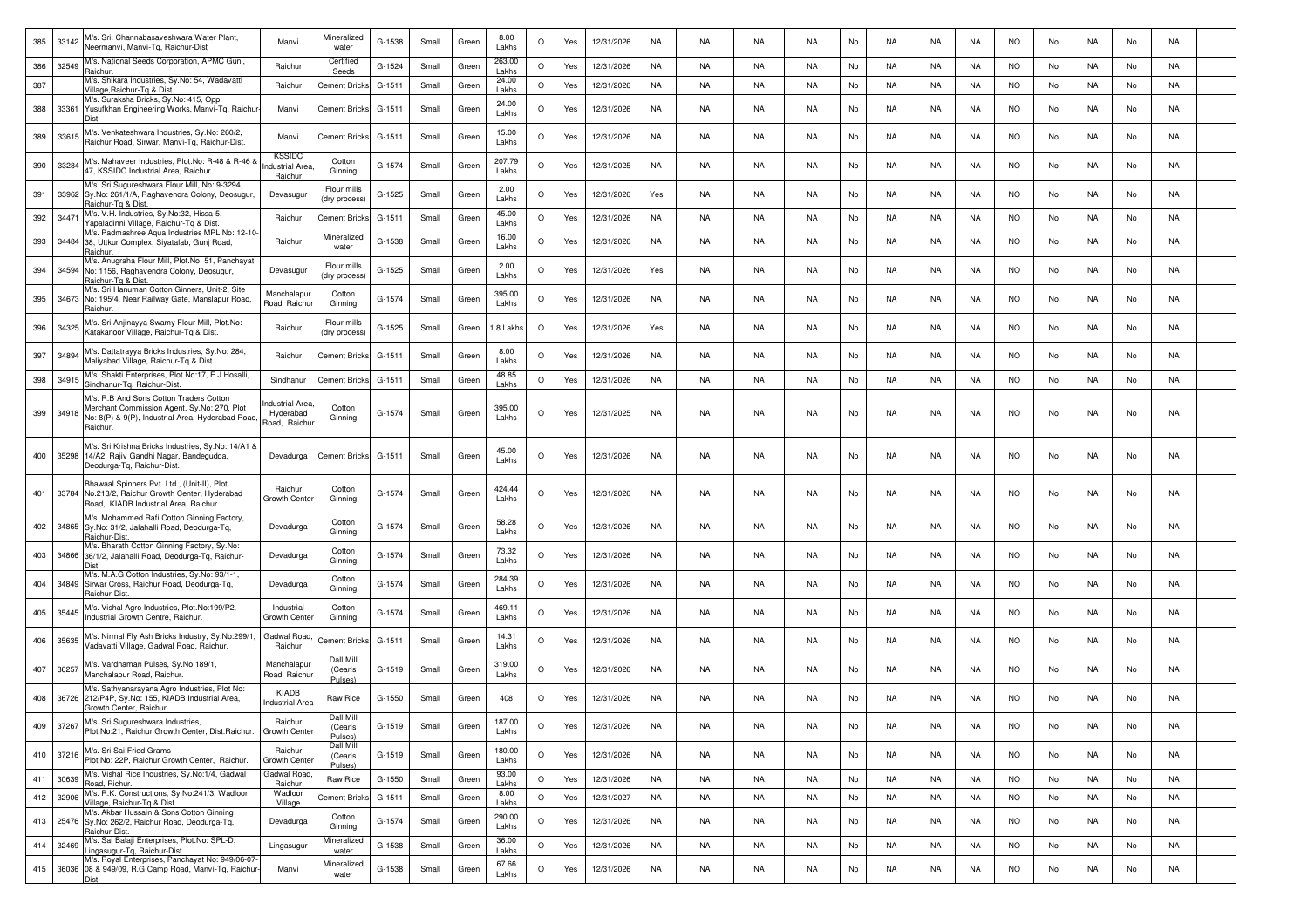|     |           | M/s. Shree Lakshmi Narasimha Agro Foods,<br>416 26728 Plot. No: 59, 60 & 67, 68 4th Cross, 3rd Main,<br>KIADB Growth Centre, Raichur.      | <iadb growth<br="">Center</iadb>           | Raw Rice                                           | G-1550 | Small | Green | 488.21<br>Lakhs | $\circ$ | Yes       | 12/31/2024 | NA        | NA         | NA        | <b>NA</b> | No | <b>NA</b> | NA        | <b>NA</b> | <b>NO</b> | No | NA | No | NA        |  |
|-----|-----------|--------------------------------------------------------------------------------------------------------------------------------------------|--------------------------------------------|----------------------------------------------------|--------|-------|-------|-----------------|---------|-----------|------------|-----------|------------|-----------|-----------|----|-----------|-----------|-----------|-----------|----|----|----|-----------|--|
|     | 417 36696 | M/s. Shiv Sahay Granites, Plot.No:199(Part),<br>Sy.No: 107, Raichur Growth Centre, Raichur.                                                | Raichur<br>Growth Cente                    | Cutting &<br>Polishing of<br>Granites              | G-1518 | Small | Green | 488.21<br>Lakhs | $\circ$ | Yes       | 12/31/2026 | NA        | NA         | NA        | NA        | No | NA        | NA        | NA.       | <b>NO</b> | No | NA | No | NA        |  |
| 418 | 36629     | M/s. Sri Sai Industries, (Water Plant) Plot.No: 112<br>& 105, Laxminagar, PWD Camp, Sindhanur-Tq,<br>Raichur-Dist.                         | Sindhanur                                  | Mineralized<br>water                               | G-1538 | Small | Green | 58.00<br>Lakhs  | $\circ$ | Yes       | 12/31/2026 | NA        | NA         | NA        | NA        | No | NA        | NA        | NA        | NO.       | No | NA | No | NA        |  |
| 419 | 36791     | M/s. Rikin Bricks Industry, Sy.No:72, K.Irabagera<br>(Saswigera) Sirwar Cross, Deodurga-Tq, Raichur-                                       | Devadurga                                  | Cement Bricks                                      | G-1511 | Small | Green | 10.00<br>Lakhs  | $\circ$ | Yes       | 12/31/2026 | NA        | NA         | NA        | <b>NA</b> | No | NA        | NA        | NA        | <b>NO</b> | No | NA | No | NA        |  |
| 420 |           | M/s. Shri SM Autade Pvt., Ltd, Sy.No:40/*/1, C/o.<br>35994 Bhagyalakshmi, W/o. E.Bhaslar Rao, Rev Circle<br>(E), Sindhanur-Tg, Raihur-Dist | Sindhanur                                  | <b>Cement Bricks</b>                               | G-1548 | Small | Green | 75.00<br>Lakhs  | $\circ$ | Yes       | 12/31/2020 | <b>NA</b> | <b>NA</b>  | <b>NA</b> | <b>NA</b> | No | <b>NA</b> | NA        | <b>NA</b> | <b>NO</b> | No | NA | No | NA        |  |
| 421 | 33553     | M/s. Shri Channaveera Enterprises, Plot No:34,<br>KIADB, Growth Center, Raichur.                                                           | KIADB Growt<br>Center                      | Cottor<br>Ginning                                  | G-1574 | Small | Green | 290.00<br>Lakhs | $\circ$ | Yes       | 12/31/2026 | <b>NA</b> | <b>NA</b>  | NA        | <b>NA</b> | No | NA        | NA        | NA        | <b>NO</b> | No | NA | No | <b>NA</b> |  |
|     |           | M/s. Balanku Industries, Plot.No:Q3, 3rd Cross,<br>422 37262 Industrial Estate, Near EJ Hosalli Camp,<br>Sindhanur-Tg, Raichur-Dist.       | Sindhanur                                  | Cement Bricks                                      | G-1548 | Small | Green | 90.00<br>Lakhs  | $\circ$ | Yes       | 12/31/2026 | NA        | NA         | NA        | NA        | No | NA        | NA        | NA.       | <b>NO</b> | No | NA | No | NA        |  |
|     |           | M/s. Sri Sugureshwara Construction, Sy.No:115/2<br>423 37615 Kerebudur Village, Post: Gillesugur, Raichur-Tq &                             | Raichur                                    | Cement Bricks                                      | G-1548 | Small | Green | 187.00<br>Lakhs | $\circ$ | Yes       | 12/31/2026 | NA        | NA         | NA        | <b>NA</b> | No | NA        | NA        | NA        | <b>NO</b> | No | NA | No | NA        |  |
| 424 | 26793     | M/s. Sree Panchamukhi Rice Mill, Sy.No:119/3,<br>Kerebudur, Raichur-Tq & Dist                                                              | Raichur                                    | Raw Rice                                           | G-1550 | Small | Green | 97.20<br>Lakhs  | $\circ$ | Yes       | 12/31/2027 | NA        | NA         | <b>NA</b> | <b>NA</b> | No | <b>NA</b> | NA        | <b>NA</b> | <b>NO</b> | No | NA | No | NA        |  |
| 425 |           | M/s. Padmavathi Ginning Factory, MPL No:<br>38112 12-6-171/1(O), 12-6-206(N), Hyderabad Road,<br>Raichur.                                  | hyderabad<br>Road, Raichu                  | Cotton<br>Ginning                                  | G-1574 | Small | Green | 243.21<br>Lakhs | $\circ$ | Yes       | 12/31/2027 | NA        | NA         | NA        | NA        | No | NA        | NA        | NA.       | <b>NO</b> | No | NA | No | NA        |  |
| 426 | 26118     | M/s. Sri Jai Hanuman Industries, Sy.No: 1395/8, '<br>3-1354/41, Ashapur Road, Raichur.                                                     | Raichur                                    | Cement Bricks                                      | G-1548 | Small | Green | 96.00<br>Lakhs  | $\circ$ | Yes       | 12/31/2027 | NA        | NA         | NA        | NA        | No | NA        | NA        | NA.       | <b>NO</b> | No | NA | No | NA        |  |
| 427 | 25984     | M/s. Sri Krishna Enterprises, Shed.No:13 & 14,<br><b><ssidc, area,="" b="" industrial="" raichur.<=""></ssidc,></b>                        | <b>KSSIDC</b><br>ndustrial Area<br>Raichur | Raw Rice                                           | G-1550 | Small | Green | 381.00<br>Lakhs | $\circ$ | Yes       | 12/31/2027 | NA        | NA         | NA        | <b>NA</b> | No | NA        | NA        | NA        | <b>NO</b> | No | NA | No | NA        |  |
| 428 | 38235     | M/s. Kruti Power Project Pvt., Ltd, Sy.No:189/2,<br>Yerdoana, Lingasugur-Tg, Raichur-Dist.                                                 | Lingasugur                                 | Ready Mix<br>Concreat                              | G-1548 | Small | Green | 30.00<br>Lakhs  | $\circ$ | Yes       | 12/31/2027 | NA        | NA         | NA        | <b>NA</b> | No | NA        | NA        | NA        | <b>NO</b> | No | NA | No | NA        |  |
| 429 |           | M/s. Tejashwini Vermicilli Machine, No:12-109,<br>39028 Near Varalakshmi Petrol Bunk, Kavithal, Manvi-<br>Tg, Raichur-Dist.                | Manvi                                      | Vermicelli                                         | G-1588 | Small | Green | 0.5.00<br>Lakhs | $\circ$ | Yes       | 12/31/2027 | NA        | NA         | NA        | NA        | No | NA        | NA        | NA        | <b>NO</b> | No | NA | No | NA        |  |
| 430 |           | M/s. Sri Mahalaxmi Cotton Company, Plot<br>38282 No:59A, Sy.No: 266, 269, 270 & 274, Industrial<br>Area, Raichur.                          | <b>Industrial Area</b>                     | Cotton<br>Ginning                                  | G-1574 | Small | Green | 80.00<br>Lakhs  | $\circ$ | Yes       | 12/31/2027 | <b>NA</b> | <b>NA</b>  | <b>NA</b> | <b>NA</b> | No | NA        | NA        | <b>NA</b> | <b>NO</b> | No | NA | No | NA        |  |
| 431 |           | M/s. Yunus Cotton Ginner, Sy.No: 64/2, Near<br>25266 Surya Rice Mill, Raichur Road, Manvi-Tq, Raichur<br>Dist                              | Raichur                                    | Cotton<br>Ginning                                  | G-1574 | Small | Green | .00 Lakhs       | $\circ$ | Yes       | 12/31/2027 | NA        | NA         | NA        | <b>NA</b> | No | NA        | NA        | NA        | <b>NO</b> | No | NA | No | <b>NA</b> |  |
| 432 | 39394     | M/s. Mallikarjuna Industries, Plot.No:P-9 to 12,<br>Industrial Estate, Hosalli Camp (E.J), Sindhanur-<br>Tg, Raichur-Dist                  | Raichur                                    | Dry Plant<br>(Paddy)                               | G1576  | Small | Green | 211.00<br>Lakhs | $\circ$ | Yes       | 12/31/2027 | NA        | NA         | NA        | <b>NA</b> | No | NA        | NA        | NA.       | <b>NO</b> | No | NA | No | NA        |  |
| 433 |           | M/s. Subha Shree Cottage Industries, Sy.No:<br>170/2, Hosahalli (E.J),<br>Sindhanur-<br>Ta. Raichur-Dist.                                  | Raichur                                    | Paper Cups,<br>Paper<br>Products                   |        | Small | Green | 53.28<br>Lakhs  | $\circ$ | Yes       | 12/31/2027 | NA        | NA         | NA        | <b>NA</b> | No | NA        | NA        | NA        | <b>NO</b> | No | NA | No | NA        |  |
| 434 | 33733     | M/s. Sri Mahalaxmi Industries, Plot.No: SPL-20,<br>KSSIDC Industrial Estate, Sindhanur-Tq, Raichur-                                        | Raichur                                    | Flour mills<br>(dry process)                       | G-1525 | Small | Green | 133.00<br>Lakhs | $\circ$ | Yes       | 12/31/2027 | NA        | NA         | NA        | <b>NA</b> | No | NA        | NA        | NA        | <b>NO</b> | No | NA | No | NA        |  |
| 435 | 37982     | Arihant Raw & Boiled Rice Mill, Sy.No. 6,<br>Konganhatti-village, Maski Road, Sindhanur-Tq,<br>Raichur-Dist.                               | Raichur                                    | Raw & Steam<br>Rice                                | G-1625 | Small | Green | 4.82<br>Lakhs   | $\circ$ | <b>NA</b> | 12/31/2027 | NA        | NA         | NA        | <b>NA</b> | No | NA        | NA        | NA        | <b>NO</b> | No | NA | No | NA        |  |
| 436 |           | MSPL Gasess Ltd.,<br>Plot No: 114, Raichur Growth Center, Raichur                                                                          | Raichur                                    | Liquied<br>Oxygen<br>refilling                     | W-9    | Small | White | 70.00<br>Lakhs  | $\circ$ | Yes       | 12/31/2016 | NA        | NA         | NA        | NA        | No | NA        | NA        | NA        | <b>NO</b> | No | NA | No | NA        |  |
| 437 |           | Cashutec.<br>Plot No. 418/2, Beside KPCL Main Road,<br>Shakthinagar, Raichur.                                                              | Raichur                                    | Fly Ash Bricks                                     | W-16   | Small | White | 280 Lakhs       | $\circ$ | NA        | 12/31/2035 | NA        | 12/31/2035 | NA        | NA        | No | NA        | NA        | NA        | <b>NO</b> | No | NA | No | NA        |  |
| 438 |           | Reliance Infocom Ltd.,<br>Plot.No: 404, IDSMT- layout, Mantralayam Road,<br>Raichur.                                                       | Raichur                                    | Diesel<br>Generator<br>sets (15 KVA<br>to 250 KVA) | W-52   | Small | White | 8.00<br>Lakhs   | $\circ$ | NA        | NA         | Yes       | 12/31/2016 | NA        | <b>NA</b> | No | NA        | NA        | <b>NA</b> | <b>NO</b> | No | NA | No | NA        |  |
| 439 |           | Reliance Infocom Ltd.,<br>Plot.No: R-50 & R-51, KSSIDC Industrial Estate,<br>Raichur.                                                      | Raichur                                    | Diesel<br>Generator<br>sets (15 KVA<br>to 250 KVA) | $W-52$ | Small | White | 6.00<br>Lakhs   | $\circ$ | NA        | <b>NA</b>  | Yes       | 12/31/2016 | <b>NA</b> | <b>NA</b> | No | NA        | <b>NA</b> | NA        | <b>NO</b> | No | NA | No | NA        |  |
| 440 |           | Reliance Infocom Ltd.<br>Plot.No. 11-14, Santosh Layout, Main Road, Tg:<br>Deodurga. Dist: Raichur.                                        | Devadurga                                  | Diesel<br>Generator<br>sets (15 KVA<br>to 250 KVA) | $W-52$ | Small | White | 5.00<br>Lakhs   | $\circ$ | NA        | NA         | Yes       | 31/12/2016 | NA        | NA        | No | NA        | NA        | NA        | <b>NO</b> | No | NA | No | NA        |  |
| 441 |           | Reliance Infocom Ltd.,<br>Plot<br>No: 12-1-69,<br>(New No. 2-1-25)<br>Govt. High School Road, Raichur                                      | Raichur                                    | Diesel<br>Generator<br>sets (15 KVA<br>to 250 KVA) | $W-52$ | Small | White | 3.50<br>Lakhs   | $\circ$ | NA        | NA         | Yes       | 12/31/2016 | NA        | NA        | No | NA        | NA        | NA        | <b>NO</b> | No | NA | No | NA        |  |
| 442 |           | Reliance Infocom Ltd.,<br>Plot.No. 4, Sri. Sugureshwara Real Estate,<br>Deosugur, Raichur                                                  | Devadurga                                  | Diesel<br>Generator<br>sets (15 KVA<br>to 250 KVA) | $W-52$ | Small | White | 4.00<br>Lakhs   | $\circ$ | NA        | NA         | Yes       | 12/31/2016 | NA        | NA        | No | NA        | NA        | NA        | <b>NO</b> | No | NA | No | NA        |  |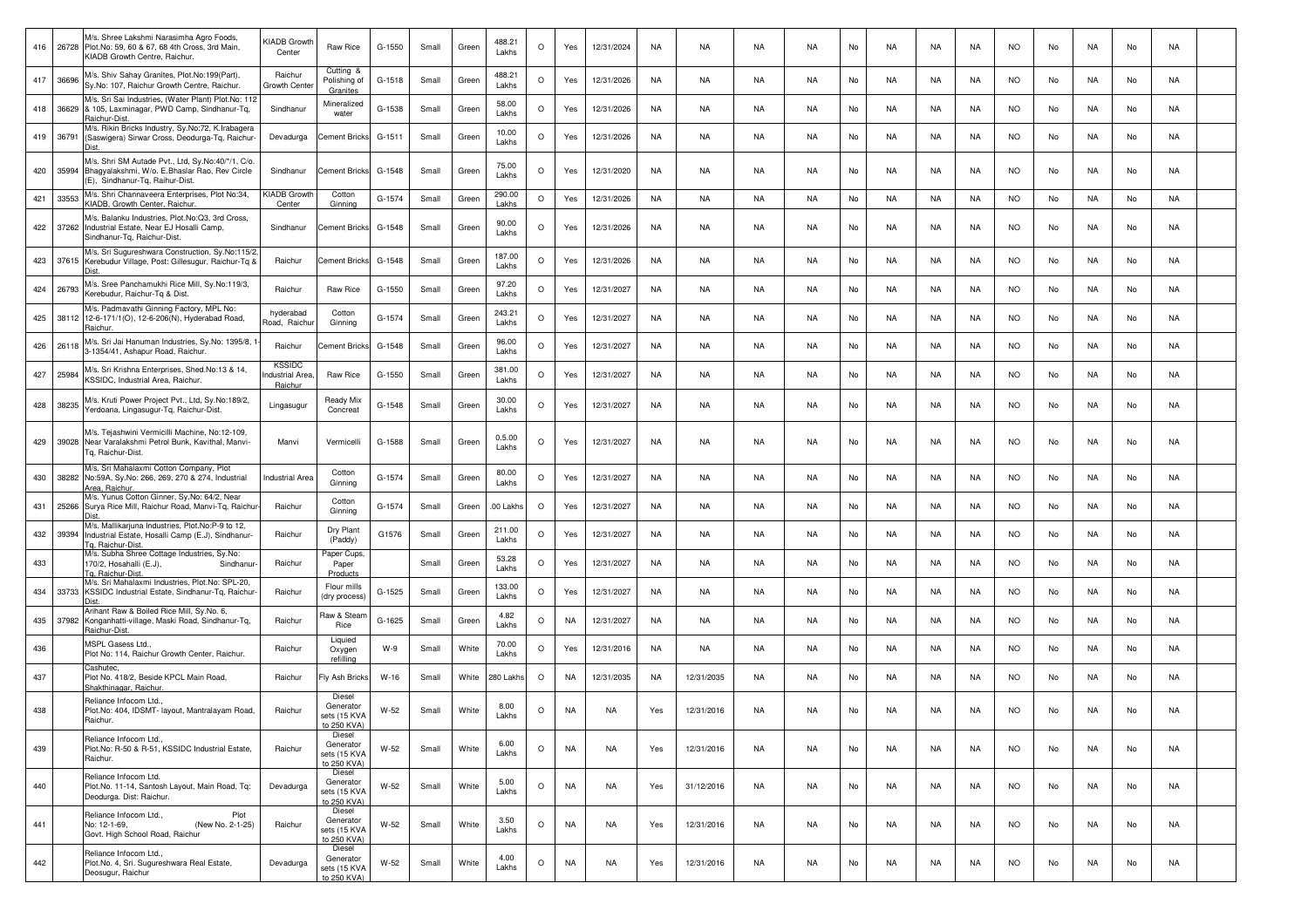| 443 | HUTCH Ltd.<br>Jawahar Industries, Indl Area, Raichur.                                                           | Raichur    | Diesel<br>Generator<br>sets (15 KVA<br>to 250 KVA) | W-52   | Small | White | 2.40<br>Lakhs  | $\circ$ | NA        | NA         | Yes       | 12/31/2014 | NA        | NA        | No | NA        | NA        | NA.       | <b>NO</b> | No | NA  | No | NA        |  |
|-----|-----------------------------------------------------------------------------------------------------------------|------------|----------------------------------------------------|--------|-------|-------|----------------|---------|-----------|------------|-----------|------------|-----------|-----------|----|-----------|-----------|-----------|-----------|----|-----|----|-----------|--|
| 444 | Tata tell services.<br>Plot No. 325/D, Deosugur-Village, Shakthinagar,<br>Raichur.                              | Raichur    | Diesel<br>Generator<br>sets (15 KVA<br>to 250 KVA) | $W-52$ | Small | White | 21.00<br>Lakhs | $\circ$ | NA        | NA         | Yes       | 12/31/2014 | NA        | NA.       | No | NA        | NA        | NA        | <b>NO</b> | No | NA  | No | NA        |  |
| 445 | Bharathi Cellular Ltd,<br>H.No.1-2<br>346/A, Manvi, Raichur.                                                    | Manvi      | Diesel<br>Generator<br>sets (15 KVA<br>to 250 KVA) | $W-52$ | Small | White | 1.4 Lakhs      | $\circ$ | NA        | NA         | Yes       | 12/31/2015 | NA        | <b>NA</b> | No | NA        | NA        | <b>NA</b> | <b>NO</b> | No | NA  | No | NA        |  |
| 446 | Bharathi Cellular Ltd,<br>Netaji<br>Nagar, Hanuman Talkies, Raichur                                             | Raichur    | Diesel<br>Generator<br>sets (15 KVA<br>to 250 KVA) | $W-52$ | Small | White | 1.5 Lakhs      | $\circ$ | NA        | NA         | Yes       | 12/31/2015 | NA        | <b>NA</b> | No | NA        | NA        | NA        | <b>NO</b> | No | NA  | No | NA        |  |
| 447 | Bharathi Cellular Ltd,<br>Tippu<br>Sultan Road, Raichur.                                                        | Raichur    | Diesel<br>Generator<br>sets (15 KVA<br>o 250 KVA)  | W-52   | Small | White | 4.00<br>Lakhs  | $\circ$ | NA        | NA         | Yes       | 12/31/2015 | NA        | NA.       | No | NA        | NA        | NA.       | <b>NO</b> | No | NA  | No | NA        |  |
| 448 | Bharathi Cellular Ltd,<br>Plot<br>No:89.Main Road, Behind Rothi<br>Lodge, Lingasugur, Raichur.                  | Lingasugur | Diesel<br>Generator<br>sets (15 KVA<br>to 250 KVA) | $W-52$ | Small | White | 1.25<br>Lakhs  | $\circ$ | NA        | <b>NA</b>  | Yes       | 12/31/2015 | <b>NA</b> | <b>NA</b> | No | <b>NA</b> | NA        | <b>NA</b> | <b>NO</b> | No | NA  | No | NA        |  |
| 449 | Bharathi Cellular Ltd,<br>H.No.5-1-522, Sri. Amareshwara Trading<br>company, Sindhanur, Raichur.                | Sindhanur  | Diesel<br>Generator<br>sets (15 KVA<br>to 250 KVA) | $W-52$ | Small | White | 3.00<br>Lakhs  | $\circ$ | NA        | <b>NA</b>  | Yes       | 12/31/2015 | NA        | NA        | No | NA        | NA        | NA        | <b>NO</b> | No | NA  | No | NA        |  |
| 450 | Bharathi Cellular Ltd,<br>Sy.No. 196/2, Plot No.47,<br>Deodurga-Tq, Raichur.                                    | Devadurga  | Diesel<br>Generator<br>sets (15 KVA<br>to 250 KVA) | $W-52$ | Small | White | 1.25<br>Lakhs  | $\circ$ | NA        | NA         | Yes       | 31/12/2005 | NA        | <b>NA</b> | No | NA        | NA        | NA        | <b>NO</b> | No | NA  | No | NA        |  |
| 451 | Ameer pre cast Industries,<br>Sy.No. 4/2, Heggasanahalli-Village, Hyderabad<br>Road, Raichur.                   | Raichur    | Fly Ash Bricks                                     | $W-16$ | Small | White | 16.23<br>Lakhs | $\circ$ | Yes       | 12/31/2018 | <b>NA</b> | <b>NA</b>  | NA        | <b>NA</b> | No | NA        | NA        | <b>NA</b> | <b>NO</b> | No | NA  | No | NA        |  |
| 452 | Nirmithi kendra.<br>Plot No: 6E, Deosugur Industrial Area, Raichur.                                             | Raichur    | Fly Ash Bricks                                     | $W-16$ | Small | White | 40 Lakhs       | $\circ$ | Yes       | 12/31/2015 | NA        | NA         | NA        | <b>NA</b> | No | NA        | NA        | <b>NA</b> | <b>NO</b> | No | NA  | No | NA        |  |
| 453 | Ragavendra Filling Station,<br>Azad<br>nagar, Station Road, Raichur.                                            | Raichur    | Diesel<br>Generator<br>sets (15 KVA<br>to 250 KVA) | $W-52$ | Small | White | 20 Lakhs       | $\circ$ | NA        | NA         | Yes       | 12/31/2015 | NA        | NA        | No | NA        | NA        | NA        | <b>NO</b> | No | NA  | No | NA        |  |
| 454 | Plot No<br>Karpara Namaha pre Cast Ltd.,<br>19, Deosugur Industrial Area, Raichur.                              | Raichur    | Fly Ash Bricks                                     | $W-16$ | Small | White | 3.45<br>Lakhs  | $\circ$ | <b>NA</b> | NA         | Yes       | 12/31/2018 | NA        | <b>NA</b> | No | NA        | NA        | NA        | <b>NO</b> | No | NA  | No | NA        |  |
| 455 | Sri. Neelakanteshwara Talkies, Lingsugur<br>Road, Raichur.                                                      | Raichur    | Diesel<br>Generator<br>sets (15 KVA<br>to 250 KVA) | $W-52$ | Small | White | 2.80<br>Lakhs  | $\circ$ | NA        | <b>NA</b>  | Yes       | 12/31/2015 | <b>NA</b> | <b>NA</b> | No | <b>NA</b> | <b>NA</b> | <b>NA</b> | <b>NO</b> | No | NA. | No | NA        |  |
| 456 | Tata Tele Services Ltd.,<br>1-10-84, SLV Tourist Hotel, Raichur.                                                | Raichur    | Diesel<br>Generator<br>sets (15 KVA<br>to 250 KVA) | $W-52$ | Small | White | 25.13<br>Lakhs | $\circ$ | NA        | NA         | Yes       | 12/31/2015 | NA        | <b>NA</b> | No | NA        | NA        | NA        | <b>NO</b> | No | NA  | No | NA        |  |
| 457 | Bharathi Cellular Ltd.<br>Sy.No. 680, Kallur, Manvi, Raichur.                                                   | Manvi      | Diesel<br>Generator<br>sets (15 KVA<br>to 250 KVA) | W-52   | Small | White | 1.5 Lakhs      | $\circ$ | <b>NA</b> | NA         | Yes       | 12/31/2015 | NA        | NA.       | No | NA        | NA        | NA        | <b>NO</b> | No | NA  | No | NA        |  |
| 458 | Bharathi Cellular Ltd., Plot No.<br>$37 - 61$<br>Hutti-village, Lingsugur, Raichur.                             | Lingasugur | Diesel<br>Generator<br>sets (15 KVA<br>to 250 KVA) | $W-52$ | Small | White | 1.5 Lakhs      | $\circ$ | NA        | NA         | Yes       | 12/31/2015 | NA        | <b>NA</b> | No | NA        | NA        | <b>NA</b> | <b>NO</b> | No | NA  | No | NA        |  |
| 459 | Bharathi Cellular Ltd.,<br>Sy.No. 494, Yergara, Raichur.                                                        | Raichur    | Diesel<br>Generator<br>sets (15 KVA<br>to 250 KVA) | $W-52$ | Small | White | 1.25<br>Lakhs  | $\circ$ | NA        | NA         | Yes       | 12/31/2015 | NA        | <b>NA</b> | No | NA        | NA        | NA.       | <b>NO</b> | No | NA  | No | NA        |  |
| 460 | Bharathi Cellular Ltd.,<br>Plot No: 11-164, Sy.no.:250/1, Sirwar, Manvi,<br>Raichur.                            | Manvi      | Diesel<br>Generator<br>sets (15 KVA<br>o 250 KVA)  | $W-52$ | Small | White | 1.25<br>Lakhs  | $\circ$ | NA        | NA         | Yes       | 12/31/2015 | NA        | <b>NA</b> | No | NA        | NA        | NA.       | <b>NO</b> | No | NA  | No | NA        |  |
| 461 | Bharathi Cellular Ltd.,<br>Laxmi Bai Layout, Mudugal Town, Lingsugur,<br>Raichur.                               | Lingasugur | Diesel<br>Generator<br>sets (15 KVA<br>to 250 KVA) | W-52   | Small | White | 1.25<br>Lakhs  | $\circ$ | NA        | NA         | Yes       | 12/31/2015 | NA        | <b>NA</b> | No | NA        | NA        | NA        | <b>NO</b> | No | NA  | No | NA        |  |
| 462 | Tata Tele Services,<br>Plot No: 2970, Vasavinagar, Raichur.                                                     | Raichur    | Diese<br>Generator<br>sets (15 KVA<br>to 250 KVA)  | W-52   | Small | White | 16.46<br>Lakhs | $\circ$ | NA        | <b>NA</b>  | Yes       | 12/31/2015 | NA        | <b>NA</b> | No | NA        | NA        | NA        | <b>NO</b> | No | NA  | No | NA        |  |
| 463 | Chander<br>Tata Tele Services,<br>Mouleshwara Chowk, Raichur.                                                   | Raichur    | Diesel<br>Generator<br>sets (15 KVA<br>to 250 KVA) | W-52   | Small | White | 25.12<br>Lakhs | $\circ$ | NA        | NA         | Yes       | 12/31/2015 | NA        | <b>NA</b> | No | NA        | NA        | NA        | <b>NO</b> | No | NA  | No | NA        |  |
| 464 | Bharathi Tele Sonic Ltd.,<br>Plot<br>No: 1-10-93, Amarkhed complex, Station Road,<br>Raichur.                   | Raichur    | Diesel<br>Generator<br>sets (15 KVA<br>to 250 KVA) | W-52   | Small | White | 28.45<br>Lakhs | $\circ$ | NA        | NA         | Yes       | 12/31/2003 | NA        | <b>NA</b> | No | <b>NA</b> | <b>NA</b> | NA        | <b>NO</b> | No | NA  | No | NA        |  |
| 465 | Techno Build Engineers,<br>Plot.No:<br>Deosugur Industrial<br>21,22,23,&23A,<br>Deosugur Raichur-Dist.<br>Area, | Raichur    | Fly ash Bricks                                     | $W-16$ | Small | White | 17.62          | $\circ$ | Yes       | 12/31/2021 | NA        | NA         | NA        | <b>NA</b> | No | NA        | NA        | NA        | <b>NO</b> | No | NA  | No | <b>NA</b> |  |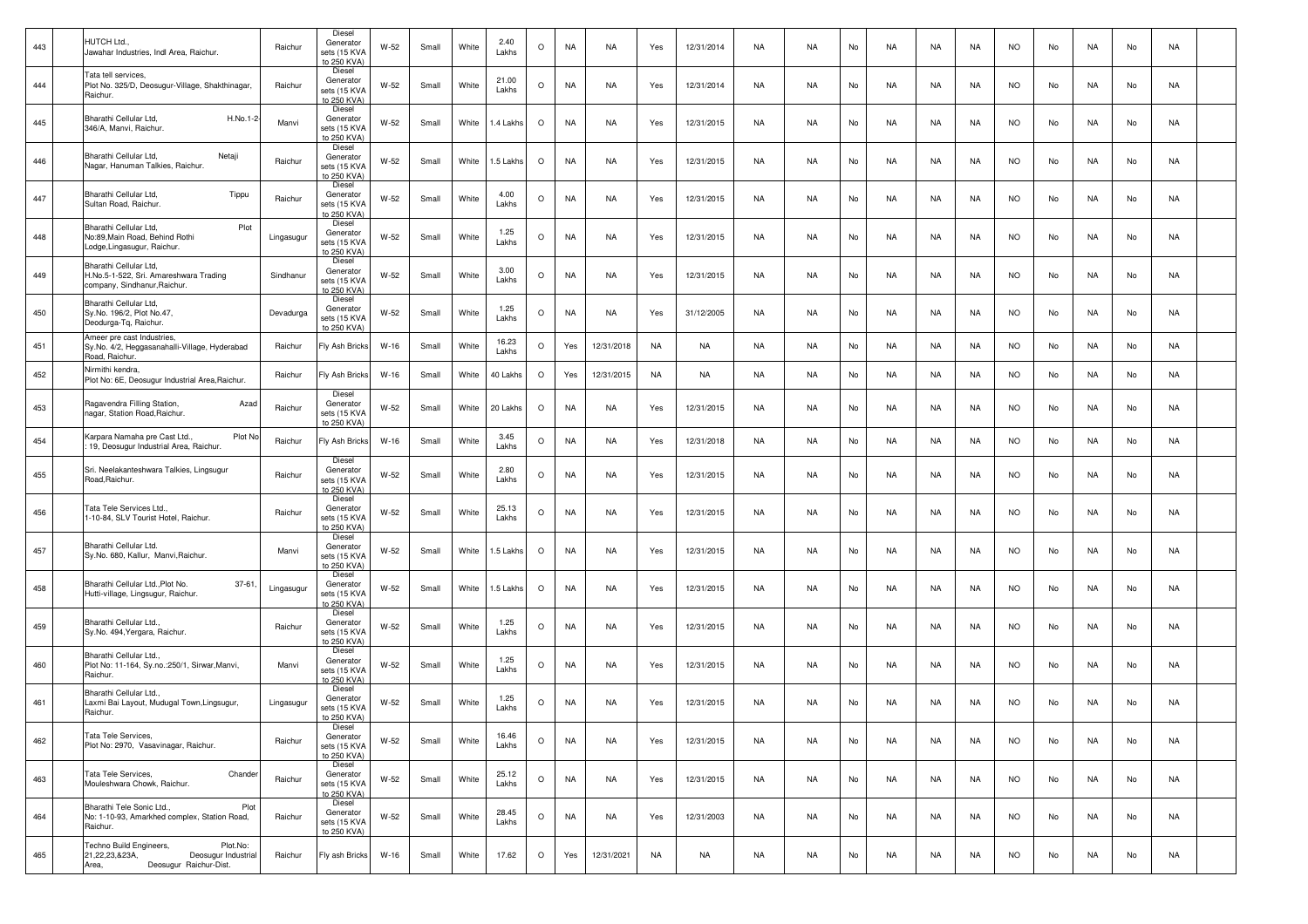| 466 | Pooja Industries,<br>Fly Ash Bricks, Plot No:16-E, Deosugur Industrial<br>area. Raichur.                                   | Raichur    | Fly Ash Bricks                                     | $W-16$ | Small | White | 18.00<br>Lakhs | $\circ$ | Yes       | 12/31/2024 | NA  | NA         | <b>NA</b> | <b>NA</b> | No | NA        | NA        | NA        | <b>NO</b> | No | <b>NA</b> | No | NA        |  |
|-----|----------------------------------------------------------------------------------------------------------------------------|------------|----------------------------------------------------|--------|-------|-------|----------------|---------|-----------|------------|-----|------------|-----------|-----------|----|-----------|-----------|-----------|-----------|----|-----------|----|-----------|--|
| 467 | Srinivas Building products,<br>Plot<br>No: 17, Deosugur Industrial Area, Raichur.                                          | Raichur    | Fly Ash Bricks                                     | $W-16$ | Small | White | 4.69<br>Lakhs  | $\circ$ | Yes       | 12/31/2018 | NA  | NA         | NA        | <b>NA</b> | No | NA        | NA        | NA        | <b>NO</b> | No | <b>NA</b> | No | NA        |  |
| 468 | Tata Tele Services Ltd<br>Satish Kumar Plot No. 1, Sy.No. 38/K, Devargudi-<br>village, Geetha Camp, Sindhanur, Raichur.    | Sindhanur  | Diesel<br>Generator<br>sets (15 KVA<br>to 250 KVA) | $W-52$ | Small | White | 20.00<br>Lakhs | $\circ$ | <b>NA</b> | <b>NA</b>  | Yes | 12/31/2016 | NA        | <b>NA</b> | No | NA        | NA        | NA        | <b>NO</b> | No | NA        | No | NA        |  |
| 469 | Tata Tele Services Ltd.<br>Jawalagera<br>village, Sindhanur, Raichur.                                                      | Sindhanur  | Diesel<br>Generator<br>sets (15 KVA<br>to 250 KVA) | W-52   | Small | White | 15.00<br>Lakhs | $\circ$ | NA        | NA         | Yes | 12/31/2016 | NA        | <b>NA</b> | No | NA        | NA        | NA        | <b>NO</b> | No | NA        | No | NA        |  |
| 470 | Mariyamma Devi Bricks,<br>Sy.No.<br>361/1, Chandrabanda-village, Raichur.                                                  | Raichur    | Fly Ash Bricks                                     | $W-16$ | Small | White | 9.95<br>Lakhs  | $\circ$ | Yes       | 12/31/2015 | NA  | NA         | <b>NA</b> | <b>NA</b> | No | NA        | NA        | NA        | <b>NO</b> | No | NA        | No | NA        |  |
| 471 | Bharti Airtel Ltd.<br>No: 13-73, Malladgudda Road, Kavithal,<br>Sindhanur.Raichur.                                         | Sindhanur  | Diesel<br>Generator<br>sets (15 KVA<br>to 250 KVA) | $W-52$ | Small | White | 9.38<br>Lakhs  | $\circ$ | <b>NA</b> | <b>NA</b>  | Yes | 12/31/2016 | NA        | <b>NA</b> | No | NA        | NA        | NA        | <b>NO</b> | No | NA        | No | <b>NA</b> |  |
| 472 | Bharti Airtel Ltd.,<br>Sy.No. 1022, Agasarkeri, Gokul Road, Near<br>Panchayath office, Kurdi, Tq: Manvi, Dist:<br>Raichur. | Manvi      | Diesel<br>Generator<br>sets (15 KVA<br>to 250 KVA) | W-52   | Small | White | 9.52<br>Lakhs  | $\circ$ | NA        | NA         | Yes | 12/31/2016 | NA        | <b>NA</b> | No | NA.       | NA        | NA        | <b>NO</b> | No | NA        | No | <b>NA</b> |  |
| 473 | Bharti Airtel Ltd.,<br>Sy.No. 284/2, Plot No. 136, Behind SBH,<br>Balganur, Tq: Sindhanur, Dist: Raichur.                  | Sindhanur  | Diesel<br>Generator<br>sets (15 KVA<br>to 250 KVA) | $W-52$ | Small | White | 9.52<br>Lakhs  | $\circ$ | NA        | NA         | Yes | 12/31/2016 | NA        | <b>NA</b> | No | <b>NA</b> | NA        | NA        | <b>NO</b> | No | <b>NA</b> | No | <b>NA</b> |  |
| 474 | Bharti Airtel Ltd.,<br>Sy.No. 107 Near Basaveshwara Chowk, Jalhalli,<br>Deodurga, Raichur.                                 | Devadurga  | Diesel<br>Generator<br>sets (15 KVA<br>to 250 KVA) | $W-52$ | Small | White | 9.52<br>Lakhs  | $\circ$ | NA        | NA         | Yes | 12/31/2016 | NA        | <b>NA</b> | No | <b>NA</b> | NA        | NA        | <b>NO</b> | No | NA        | No | <b>NA</b> |  |
| 475 | Bharti Airtel Ltd.,<br>Sy.No. 124, Roudkunda, Sindhanur, Raichur                                                           | Sindhanur  | Diesel<br>Generator<br>sets (15 KVA<br>to 250 KVA) | $W-52$ | Small | White | 9.52<br>Lakhs  | $\circ$ | NA        | NA         | Yes | 12/31/2016 | NA        | <b>NA</b> | No | NA.       | NA        | NA        | <b>NO</b> | No | NA        | No | NA        |  |
| 476 | Bharti Airtel Ltd.,<br>Sv.No. 109. Sirwar Cross. Neermanvi. Manvi-Tg.<br>Raichur.                                          | Manvi      | Diesel<br>Generator<br>sets (15 KVA<br>to 250 KVA) | $W-52$ | Small | White | 9.52<br>Lakhs  | $\circ$ | NA        | NA         | Yes | 12/31/2016 | NA        | <b>NA</b> | No | NA.       | NA        | NA        | <b>NO</b> | No | NA        | No | NA        |  |
| 477 | Bharti Airtel Ltd<br>Site No. 7/419:7/420, Turvihal-village, Sindhanur-<br>Tg. Raichur                                     | Sindhanur  | Diesel<br>Generator<br>sets (15 KVA<br>to 250 KVA) | $W-52$ | Small | White | 9.52<br>Lakhs  | $\circ$ | NA        | <b>NA</b>  | Yes | 12/31/2016 | <b>NA</b> | <b>NA</b> | No | <b>NA</b> | <b>NA</b> | <b>NA</b> | NO.       | No | <b>NA</b> | No | NA        |  |
| 478 | Bharti Airtel Ltd.,<br>Plot No: 39, Sy.No. 4/4/2, Pothnal, Manvi,<br>Raichur.                                              | Manvi      | Diesel<br>Generator<br>sets (15 KVA<br>to 250 KVA) | $W-52$ | Small | White | 9.52<br>Lakhs  | $\circ$ | NA        | NA         | Yes | 12/31/2016 | NA        | <b>NA</b> | No | NA.       | NA        | NA        | <b>NO</b> | No | NA        | No | NA        |  |
| 479 | Bharti Airtel Ltd.,<br>No. 2-3-76, Near Police Station, Maski, Raichur.                                                    | Maski      | Diesel<br>Generator<br>sets (15 KVA<br>to 250 KVA) | $W-52$ | Small | White | 9.52<br>Lakhs  | $\circ$ | NA        | <b>NA</b>  | Yes | 12/31/2016 | NA        | <b>NA</b> | No | NA        | NA        | NA        | <b>NO</b> | No | <b>NA</b> | No | NA        |  |
| 480 | Bharti Airtel Ltd.,<br>Gilkasugur-village, Mantralayam Road, Raichur.                                                      | Raichur    | Diesel<br>Generator<br>sets (15 KVA<br>to 250 KVA) | $W-52$ | Small | White | 9.38<br>Lakhs  | $\circ$ | NA        | <b>NA</b>  | Yes | 12/31/2016 | NA        | <b>NA</b> | No | NA        | NA        | <b>NA</b> | <b>NO</b> | No | NA        | No | NA        |  |
| 481 | Bharti Airtel Ltd.,<br>Jawalgeri-village, Sindhanur, Raichur.                                                              | Sindhanur  | Diesel<br>Generator<br>sets (15 KVA<br>to 250 KVA) | $W-52$ | Small | White | 9.38<br>Lakhs  | $\circ$ | NA        | <b>NA</b>  | Yes | 12/31/2016 | NA        | <b>NA</b> | No | NA        | NA        | NA        | <b>NO</b> | No | NA        | No | NA        |  |
| 482 | Bharti Airtel Ltd.,<br>Sv.No. 404/2. Kauthal. Manyi Road. Bhagawad.<br>Tg: Manvi, Dist: Raichur.                           | Manvi      | Diesel<br>Generator<br>sets (15 KVA<br>to 250 KVA) | $W-52$ | Small | White | 9.38<br>Lakhs  | $\circ$ | NA        | NA         | Yes | 12/31/2016 | NA        | <b>NA</b> | No | NA        | NA        | NA        | <b>NO</b> | No | NA        | No | NA        |  |
| 483 | Bharti Airtel Ltd.,<br>No: 27/9, Gandhinagar, (Jalalli camp), Sindhanur,<br>Raichur.                                       | Sindhanur  | Diesel<br>Generator<br>sets (15 KVA<br>to 250 KVA) | $W-52$ | Small | White | 9.38<br>Lakhs  | $\circ$ | NA        | <b>NA</b>  | Yes | 12/31/2016 | NA        | <b>NA</b> | No | NA        | NA        | <b>NA</b> | NO.       | No | NA        | No | <b>NA</b> |  |
| 484 | Tower Vision (P) Ltd.<br>Balaji complex, Goodshed Road, New Railway<br>Station, Raichur.                                   | Raichur    | Diesel<br>Generator<br>sets (15 KVA<br>to 250 KVA) | W-52   | Small | White | 9.72<br>Lakhs  | $\circ$ | NA        | <b>NA</b>  | Yes | 12/31/2016 | NA        | <b>NA</b> | No | <b>NA</b> | <b>NA</b> | NA        | <b>NO</b> | No | NA        | No | <b>NA</b> |  |
| 485 | Plot<br>Tower Vision (P) Ltd.,<br>No. 44, Khadriya colony, Kustagi Road,<br>Sindhanur, Raichur,                            | Sindhanur  | Diesel<br>Generator<br>sets (15 KVA<br>to 250 KVA) | W-52   | Small | White | 9.48<br>Lakhs  | $\circ$ | NA        | <b>NA</b>  | Yes | 12/31/2016 | NA        | <b>NA</b> | No | NA        | NA        | NA        | <b>NO</b> | No | NA        | No | NA        |  |
| 486 | Tower Vision (P) Ltd.<br>Sy.No. 1189/3, New Sardar Patel Hostel, Raichur.                                                  | Raichur    | Diesel<br>Generator<br>sets (15 KVA<br>to 250 KVA) | W-52   | Small | White | 9.72<br>Lakhs  | $\circ$ | NA        | NA         | Yes | 12/31/2016 | <b>NA</b> | <b>NA</b> | No | NA        | NA        | <b>NA</b> | <b>NO</b> | No | NA        | No | NA        |  |
| 487 | Tower Vision (P) Ltd.<br>Opp. Aparna Talkies, Near Sabnam Hotel,<br>Sindhanur Road, Manvi, Raichur.                        | Manvi      | Diesel<br>Generator<br>sets (15 KVA<br>to 250 KVA) | W-52   | Small | White | 9.72<br>Lakhs  | $\circ$ | NA        | <b>NA</b>  | Yes | 12/31/2016 | <b>NA</b> | <b>NA</b> | No | NA        | NA        | <b>NA</b> | <b>NO</b> | No | NA        | No | <b>NA</b> |  |
| 488 | Tower Vision (P) Ltd.<br>Sy.No. 192/2, Plot No. 56, Near Bus Stand, Opp<br>Venkateshwara Lodge, Lingsugur, Raichur.        | Lingasugur | Diesel<br>Generator<br>sets (15 KVA<br>to 250 KVA) | W-52   | Small | White | 9.61<br>Lakhs  | $\circ$ | NA        | <b>NA</b>  | Yes | 12/31/2016 | NA        | <b>NA</b> | No | <b>NA</b> | NA        | NA        | <b>NO</b> | No | NA        | No | NA        |  |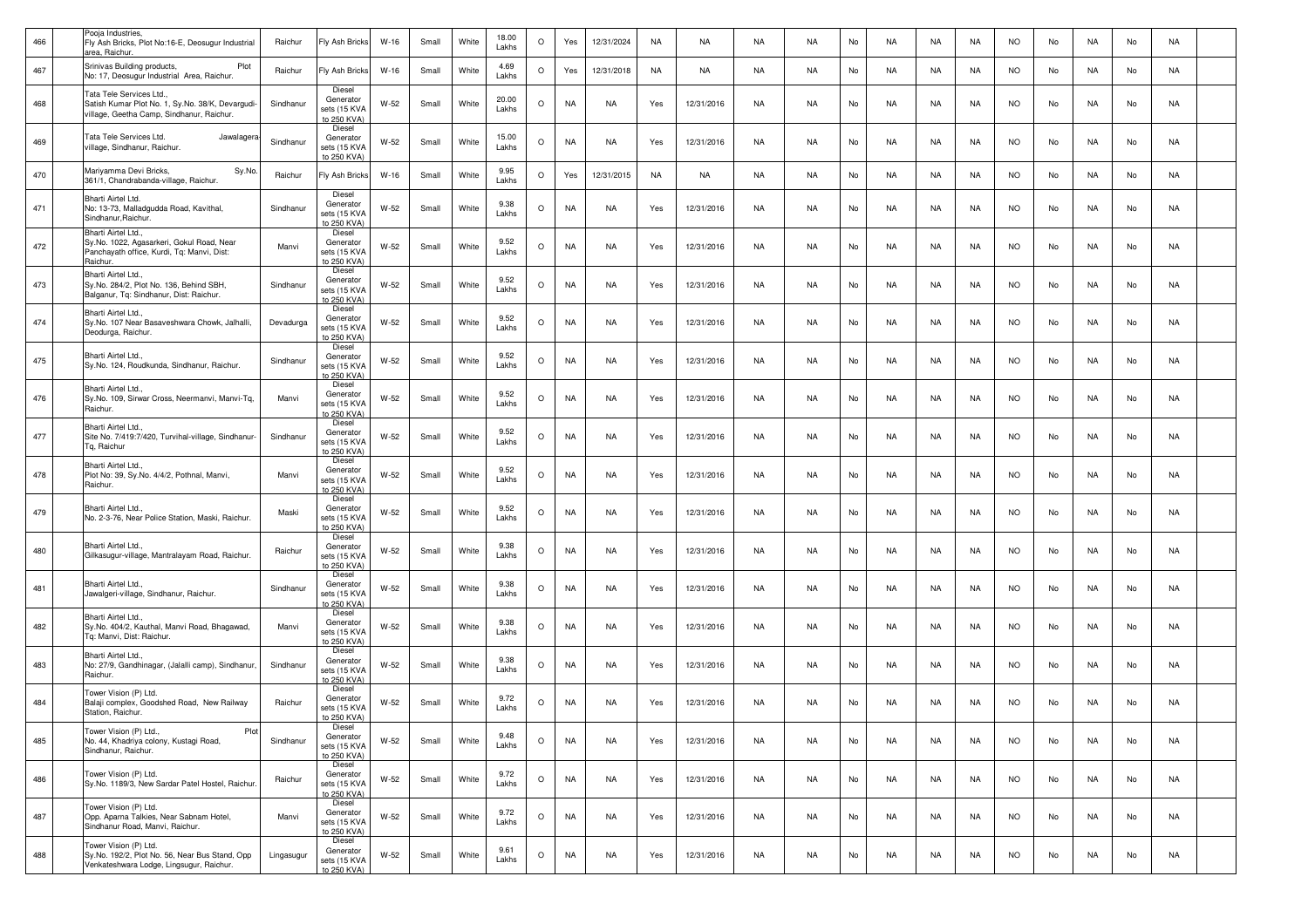| 489 | Tower Vision (P) Ltd.,<br>Near Tafe Tractor Show Room, Devadurga,<br>Raichur.                                                                             | Devadurga                  | Diesel<br>Generator<br>sets (15 KVA<br>to 250 KVA) | W-52   | Small | White | 9.61<br>Lakhs  | $\circ$ | <b>NA</b> | NA         | Yes       | 12/31/2016 | NA        | NA.       | No | NA        | NA        | NA        | <b>NO</b> | No | NA        | No | NA        |  |
|-----|-----------------------------------------------------------------------------------------------------------------------------------------------------------|----------------------------|----------------------------------------------------|--------|-------|-------|----------------|---------|-----------|------------|-----------|------------|-----------|-----------|----|-----------|-----------|-----------|-----------|----|-----------|----|-----------|--|
| 490 | Tower Vision (P) Ltd.,<br>Plot<br>No. 3, Sy.No. 857, NGO Colony,<br>Neelkanteshwara Nagar, Raichur.                                                       | Raichur                    | Diesel<br>Generator<br>sets (15 KVA<br>to 250 KVA) | W-52   | Small | White | 9.61<br>Lakhs  | $\circ$ | <b>NA</b> | NA         | Yes       | 12/31/2016 | NA        | NA.       | No | NA        | NA        | NA        | <b>NO</b> | No | NA        | No | NA        |  |
| 491 | Tower Vision (P) Ltd.<br>No.5-1-514, Old Syndicate Bank, Harsha Agros,<br>Opp. BDO Office, Bus Stand Road, Sindhanur,<br>Raichur.                         | Sindhanur                  | Diesel<br>Generator<br>sets (15 KVA<br>to 250 KVA) | $W-52$ | Small | White | 9.48<br>Lakhs  | $\circ$ | <b>NA</b> | NA         | Yes       | 12/31/2016 | NA        | <b>NA</b> | No | NA        | NA        | NA        | <b>NO</b> | No | NA        | No | NA        |  |
| 492 | Essar Telecom Infrastructure Pvt, Ltd, Sy.No.<br>771, Adharsh Colony, Sindhanur, Raichur.                                                                 | Sindhanur                  | Diesel<br>Generator<br>sets (15 KVA<br>to 250 KVA) | W-52   | Small | White | 25.11<br>Lakhs | $\circ$ | <b>NA</b> | NA         | Yes       | 12/31/2016 | NA        | NA        | No | NA        | NA        | NA        | <b>NO</b> | No | NA        | No | NA        |  |
| 493 | Essar Infrastructure Pvt, Ltd. Sy.No. 1/A1, Khata<br>No. 148, Salagunda-village and Post, Sindhanur-<br>Ta. Raichur-Dist.                                 | Sindhanur                  | Diesel<br>Generator<br>sets (15 KVA<br>to 250 KVA) | W-52   | Small | White | 18.17<br>Lakhs | $\circ$ | NA        | NA         | Yes       | 12/31/2017 | NA        | NA        | No | NA        | NA        | NA        | <b>NO</b> | No | NA        | No | NA        |  |
| 494 | Essar Infrastructure Pvt, Ltd., Plot No. 103 and<br>108, Panchayat Plot-2555 and 2560, Residential<br>Area, Shakthinagar, Raichur.                        | Raichur                    | Diesel<br>Generator<br>sets (15 KVA<br>to 250 KVA) | $W-52$ | Small | White | 22.97<br>Lakhs | O       | <b>NA</b> | NA         | Yes       | 12/31/2017 | NA        | NA        | No | NA        | NA        | NA        | <b>NO</b> | No | NA        | No | NA        |  |
| 495 | Tata Teleservices Ltd, Sy.No. 298/1, Gonwar-<br>village, Lingasugur Hobli and Taluk, Raichur-Dist.                                                        | Raichur                    | Diesel<br>Generator<br>sets (15 KVA<br>to 250 KVA) | W-52   | Small | White | 19.72<br>Lakhs | O       | <b>NA</b> | NA         | Yes       | 12/31/2017 | NA        | NA        | No | NA        | NA        | NA        | <b>NO</b> | No | NA        | No | NA        |  |
| 496 | Sugureshwara Industries, Plot No. 196 (P).<br>Industrial Growth Centre, Shakthinagar, Raichur.                                                            | Industrial<br>Growth Cente | Fly Ash Bricks                                     | $W-16$ | Small | White | 12.5<br>Lakhs  | $\circ$ | Yes       | 12/31/2027 | <b>NA</b> | NA         | NA        | NA.       | No | NA        | NA        | NA        | <b>NO</b> | No | NA        | No | <b>NA</b> |  |
| 497 | Balaji Bricks Industries, Sy.No: 4(A), Maski Road,<br>Sindhanur, Raichur,                                                                                 | Sindhanur                  | Fly Ash Bricks                                     | $W-16$ | Small | White | 3.30<br>Lakhs  | $\circ$ | Yes       | 12/31/2017 | <b>NA</b> | NA         | <b>NA</b> | <b>NA</b> | No | <b>NA</b> | NA        | NA        | <b>NO</b> | No | NA        | No | <b>NA</b> |  |
| 498 | Sugureshwara Industries, Plot No: 16, Deosugur<br>Industrial Area, Raichur.                                                                               | Raichur                    | Fly Ash Bricks                                     | $W-16$ | Small | White | 4.35<br>I akhs | $\circ$ | Yes       | 12/31/2027 | <b>NA</b> | NA         | <b>NA</b> | <b>NA</b> | No | <b>NA</b> | <b>NA</b> | <b>NA</b> | <b>NO</b> | No | NA        | No | <b>NA</b> |  |
| 499 | Wirless TT- Info Services Ltd., Sy.No. 334/E,<br>Turvihal-Village, Sindhanur-Tq, Raichur-Dist.                                                            | Sindhanur                  | Diesel<br>Generator<br>sets (15 KVA<br>o 250 KVA)  | $W-52$ | Small | White | 15.50<br>Lakhs | $\circ$ | <b>NA</b> | NA         | Yes       | 12/31/2017 | NA        | <b>NA</b> | No | NA        | NA        | NA        | <b>NO</b> | No | NA        | No | NA        |  |
| 500 | Wirless TT- Info Services Ltd., Sy.No. 18A, 18/B<br>18/C, Hanumapur-Village, Sindhanur-Tq,<br>Raichur-Dist.                                               | Sindhanur                  | Diesel<br>Generator<br>sets (15 KVA<br>to 250 KVA) | W-52   | Small | White | 16.70<br>Lakhs | $\circ$ | <b>NA</b> | NA         | Yes       | 12/31/2017 | NA        | NA        | No | NA        | NA        | NA        | <b>NO</b> | No | NA        | No | NA        |  |
| 501 | Wirless TT- Info Services Ltd., Sy.No. 3-6-21/27<br>3-6-21/8, Mudugal-Village, Lingsugur - Tq,<br>Raichur-Dist.                                           | Lingasugur                 | Diesel<br>Generator<br>sets (15 KVA<br>to 250 KVA) | $W-52$ | Small | White | 17.90<br>Lakhs | $\circ$ | NA        | NA         | Yes       | 12/31/2017 | <b>NA</b> | NA        | No | <b>NA</b> | <b>NA</b> | NA        | <b>NO</b> | No | <b>NA</b> | No | NA        |  |
| 502 | XCEL Telecom Pvt, Ltd., Sy.No. 836,837,841 &<br>842/2, Baiododdi Gram Panchayat No. 225,<br>Gadwal Road, Raichur.                                         | Raichur                    | Diesel<br>Generator<br>sets (15 KVA<br>to 250 KVA) | $W-52$ | Small | White | 24.89<br>Lakhs | $\circ$ | <b>NA</b> | NA         | Yes       | 12/31/2017 | NA        | <b>NA</b> | No | NA        | NA        | NA        | <b>NO</b> | No | NA        | No | NA        |  |
| 503 | Panchamukhi Industries,<br>Sy.No.<br>115/A, Kerebudur-Village, Raichur-Tq & Dist.                                                                         | Raichur                    | Fly Ash Bricks                                     | $W-16$ | Small | White | 8.0 Lakhs      | $\circ$ | Yes       | 12/31/2019 | NA        | NA         | NA        | <b>NA</b> | No | NA        | NA        | NA        | <b>NO</b> | No | NA        | No | NA        |  |
| 504 | Jyothi Bricks Industries, Plot No. 14A, Deosugur<br>Industrial Area, Raichur                                                                              | Raichur                    | Fly Ash Bricks                                     | $W-16$ | Small | White | 9.65<br>Lakhs  | $\circ$ | Yes       | 12/31/2018 | NA        | NA         | NA        | <b>NA</b> | No | NA        | NA        | NA        | <b>NO</b> | No | NA        | No | NA        |  |
| 505 | Digvijay Fly Ash Industries, Plot No. L-15 & 16,<br>Industrial Estate, Hyderabad Road, Raichur.                                                           | Raichur                    | Fly Ash Bricks                                     | $W-16$ | Small | White | 9.61<br>Lakhs  | $\circ$ | Yes       | 12/31/2018 | NA        | <b>NA</b>  | <b>NA</b> | <b>NA</b> | No | <b>NA</b> | NA        | NA        | <b>NO</b> | No | <b>NA</b> | No | NA        |  |
| 506 | Wireless-TT Info Services Ltd.<br>Sy.No. 805/B, P.No. 18, TMC No.<br>$6 - 1$<br>1926/18, Khadriya Colony,<br>Near<br>Tayamma Gudi, Sindhanur,<br>Raichur- | Sindhanur                  | Diesel<br>Generator<br>sets (15 KVA<br>to 250 KVA) | W-52   | Small | White | 24.30<br>Lakhs | $\circ$ | <b>NA</b> | NA         | Yes       | 12/31/2008 | NA        | NA        | No | NA        | NA        | NA        | <b>NO</b> | No | NA        | No | NA        |  |
| 507 | Wireless-TT Info Services Ltd., Plot No. 120, No.<br>4-4-223/120, (Thimmapurpet), Satyanath Colony,<br>Raichur.                                           | Raichur                    | Diesel<br>Generator<br>sets (15 KVA<br>to 250 KVA) | W-52   | Small | White | 23.70<br>Lakhs | O       | <b>NA</b> | NA         | Yes       | 12/31/2008 | NA        | NA        | No | NA        | NA        | NA        | <b>NO</b> | No | NA        | No | NA        |  |
| 508 | GTL Infrastructure Ltd., Building No. 2-11-321 &<br>322, KSRTC, Lingasugur, Raichur-Dist                                                                  | Lingasugur                 | Diesel<br>Generator<br>sets (15 KVA<br>to 250 KVA) | $W-52$ | Small | White | 31.72<br>Lakhs | $\circ$ | NA        | NA         | Yes       | 12/31/2008 | <b>NA</b> | <b>NA</b> | No | <b>NA</b> | <b>NA</b> | NA        | <b>NO</b> | No | <b>NA</b> | No | NA        |  |
| 509 | GTL- Infrastructure Ltd., Sy.No.<br>1-10-99, New No. 1-10-51, Station Road, Opp.<br>Register Office, Raichur.                                             | Raichur                    | Diesel<br>Generator<br>sets (15 KVA<br>to 250 KVA) | $W-52$ | Small | White | 42.16<br>Lakhs | $\circ$ | <b>NA</b> | <b>NA</b>  | Yes       | 12/31/2018 | NA        | NA        | No | NA        | NA        | <b>NA</b> | <b>NO</b> | No | NA        | No | NA        |  |
| 510 | Devi Mosaic Tiles & Bricks,<br>Plot No:<br>217, Autonagar, Raichur.                                                                                       | Raichur                    | Fly Ash Bricks                                     | $W-16$ | Small | White | 4.80<br>Lakhs  | $\circ$ | Yes       | 10/24/2027 | <b>NA</b> | <b>NA</b>  | <b>NA</b> | <b>NA</b> | No | <b>NA</b> | NA        | <b>NA</b> | <b>NO</b> | No | NA        | No | <b>NA</b> |  |
| 511 | Bismilla Fly Ash Bricks Industry, Plot No. 14/B,<br>KIADB, Industrial Area, Deosugur, Raichur.                                                            | Raichur                    | Fly Ash Bricks                                     | $W-16$ | Small | White | 9.40<br>Lakhs  | $\circ$ | Yes       | 12/31/2017 | NA        | NA         | NA        | NA        | No | NA        | NA        | NA        | <b>NO</b> | No | NA        | No | NA        |  |
| 512 | Wireless-TT Info Services Limited, Plot No. 3-12-<br>85, New No. 3-12-116, Beroon Quilla, Ashapur,<br>Raichur.                                            | Raichur                    | Diesel<br>Generator<br>sets (15 KVA<br>to 250 KVA) | W-52   | Small | White | 27.93<br>Lakhs | $\circ$ | <b>NA</b> | NA         | Yes       | 12/31/2018 | NA        | NA        | No | <b>NA</b> | NA        | NA        | <b>NO</b> | No | NA        | No | NA        |  |
| 513 | Wireless-TT Info Services Limited, Municipal No.<br>9-13-151/1A, Harijanawada, Maddipet, Gadwal<br>Road, Raichur.                                         | Raichur                    | Diesel<br>Generator<br>sets (15 KVA<br>to 250 KVA) | W-52   | Small | White | 27.51<br>Lakhs | $\circ$ | <b>NA</b> | NA         | Yes       | 12/31/2018 | NA        | NA        | No | <b>NA</b> | NA        | NA        | <b>NO</b> | No | NA        | No | NA        |  |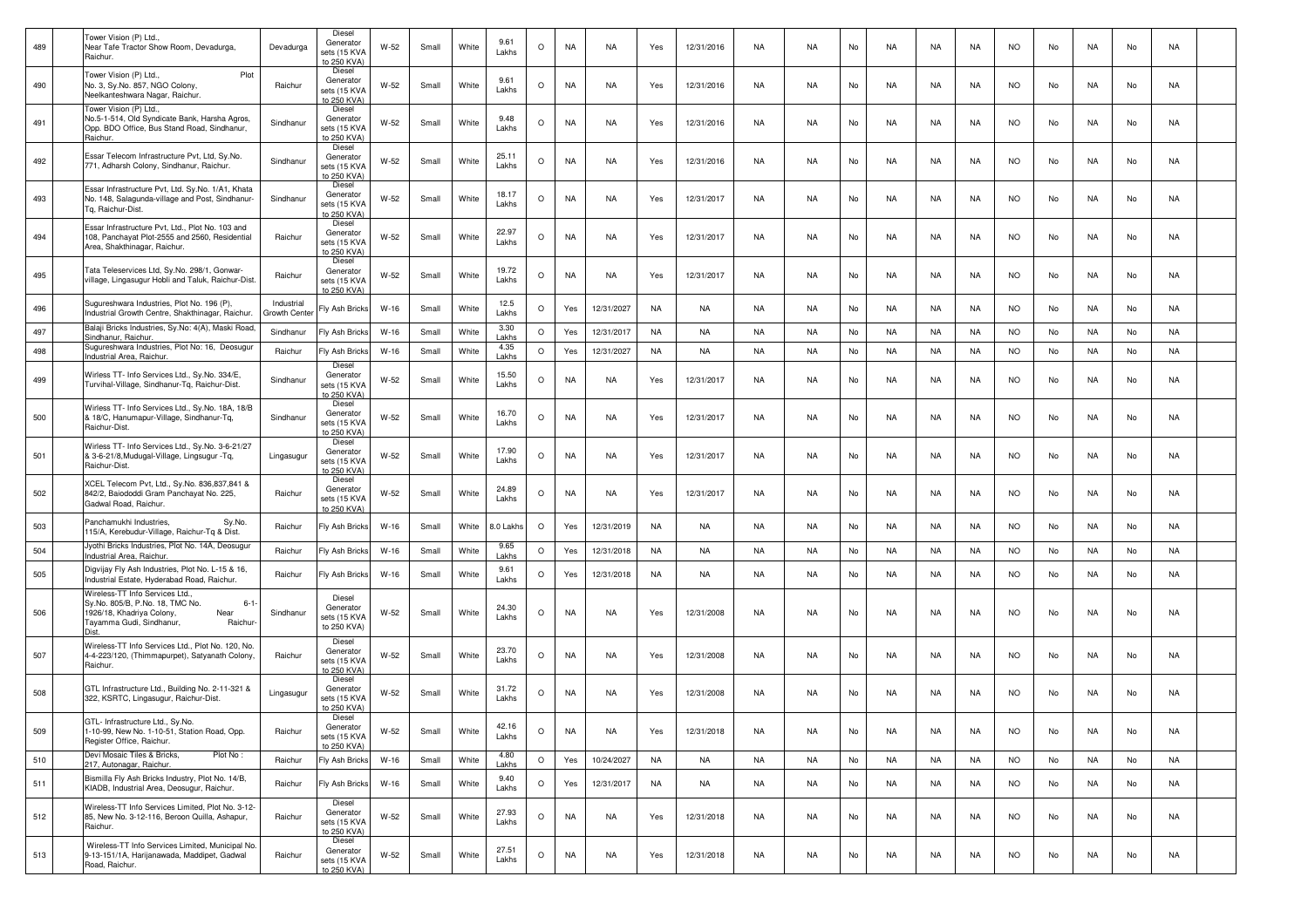| 514 | Wireless-TT Info Services Limited, Assessment<br>No. 1-12, Door No.19, Daddy Colony, Near<br>Overbridge, Raichur-Lingasugur Road, Raichur.                                 | Raichur   | Diesel<br>Generator<br>sets (15 KVA<br>to 250 KVA) | W-52   | Small | White | 24.82<br>Lakhs | $\circ$ | NA        | NA         | Yes       | 12/31/2018 | NA        | NA.       | No | NA        | NA        | NA.       | NO.       | No | NA        | No | NA        |  |
|-----|----------------------------------------------------------------------------------------------------------------------------------------------------------------------------|-----------|----------------------------------------------------|--------|-------|-------|----------------|---------|-----------|------------|-----------|------------|-----------|-----------|----|-----------|-----------|-----------|-----------|----|-----------|----|-----------|--|
| 515 | Wireless-TT Info Services Ltd., Plot No. 224/C &<br>224/D, Municipal Nos:<br>12-6-612. 12-6-<br>613 & New Municipal No. 12-6-679 & 12-6-680,<br>LBS Nagar, Raichur.        | Raichur   | Diesel<br>Generator<br>sets (15 KVA<br>to 250 KVA) | W-52   | Small | White | 29.91<br>Lakhs | $\circ$ | <b>NA</b> | NA         | Yes       | 12/31/2018 | NA        | <b>NA</b> | No | NA        | NA        | NA        | <b>NO</b> | No | NA        | No | NA        |  |
| 516 | Wireless-TT Info Services Ltd., Sy.No. 201/8,<br>Khata No. 192, Huda-village & Hobli, Sindhanur-<br>Tg, Raichur-Dist.                                                      | Sindhanur | Diesel<br>Generator<br>sets (15 KVA<br>to 250 KVA) | $W-52$ | Small | White | 19.87<br>Lakhs | $\circ$ | <b>NA</b> | NA         | Yes       | 12/31/2018 | NA        | <b>NA</b> | No | NA        | NA        | NA.       | <b>NO</b> | No | NA        | No | NA        |  |
| 517 | Wireless-TT Info Services Ltd., Sy.No. 4/1B,<br>Kalmmangi Village, Turuvihal Hobli, Sindhanur-<br><b>Tg. Raichur-Dist.</b>                                                 | Sindhanur | Diesel<br>Generator<br>sets (15 KVA<br>o 250 KVA)  | W-52   | Small | White | 21.07<br>Lakhs | $\circ$ | <b>NA</b> | NA         | Yes       | 12/31/2018 | NA        | <b>NA</b> | No | NA        | NA        | NA.       | <b>NO</b> | No | NA        | No | NA        |  |
| 518 | Wireless-TT Info Services Ltd., Sy.No. 03,<br>Guddadinni-Village,<br>Manvi-<br>Tg, Raichur-Dist.                                                                           | Manvi     | Diesel<br>Generator<br>sets (15 KVA<br>to 250 KVA) | W-52   | Small | White | 16.71<br>lakhs | $\circ$ | NA        | NA         | Yes       | 12/31/2018 | <b>NA</b> | <b>NA</b> | No | <b>NA</b> | NA        | <b>NA</b> | <b>NO</b> | No | NA        | No | NA        |  |
| 519 | Wireless - TT Info Services Ltd., Sy.No. 18/A,<br>Haravi-Village, Kallur Hobli, Manvi-Tq,<br>Raichur-Dist.                                                                 | Manvi     | Diesel<br>Generator<br>sets (15 KVA<br>to 250 KVA) | $W-52$ | Small | White | 19.11<br>lakhs | $\circ$ | <b>NA</b> | NA         | Yes       | 12/31/2018 | NA        | <b>NA</b> | No | NA        | NA        | NA        | <b>NO</b> | No | NA        | No | NA        |  |
| 520 | No: 1, Plot<br>Sugureshwara Industries,<br>No: 6/4, KIADB, Indl Area, Deosugur, Raichur.                                                                                   | Raichur   | Fly Ash Bricks                                     | $W-16$ | Small | White | 320 Lakhs      | $\circ$ | Yes       | 12/31/2018 | NA        | NA         | NA        | NA.       | No | NA        | NA        | NA        | NO.       | No | NA        | No | NA        |  |
| 521 | Basaveshwara Industries, No: 2, Plot No:6/4,<br>KIADB Indl Area, Shakthinagar, Raichur.                                                                                    | Raichur   | Fly Ash Bricks                                     | W-16   | Small | White | 2.20<br>Lakhs  | $\circ$ | Yes       | 12/31/2018 | NA        | NA         | NA        | NA.       | No | NA        | NA        | NA.       | <b>NO</b> | No | NA        | No | NA        |  |
| 522 | Gray Fly Ash Bricks Industries, Plot No. 196,<br>Raichur Growth Centre, Raichur                                                                                            | Raichur   | Fly Ash Bricks                                     | $W-16$ | Small | White | 19.35<br>Lakhs | $\circ$ | Yes       | 12/31/2018 | NA        | NA         | <b>NA</b> | <b>NA</b> | No | <b>NA</b> | <b>NA</b> | NA        | <b>NO</b> | No | NA        | No | <b>NA</b> |  |
| 523 | Sharanabasaveshwara Industries, No: 3, Plot No:<br>6,4, KIADB, Indl Area,Deosugur, Raichur.                                                                                | Raichur   | Fly Ash Bricks                                     | $W-16$ | Small | White | 2.70<br>Lakhs  | $\circ$ | Yes       | 12/31/2018 | NA        | NA         | NA        | <b>NA</b> | No | <b>NA</b> | NA        | <b>NA</b> | <b>NO</b> | No | NA        | No | NA        |  |
| 524 | Tarun Industries,<br>Plot No: 6/4, Deosugur Industrial Area,<br>Shakthinagar, Raichur.                                                                                     | Raichur   | Fly Ash Bricks                                     | W-16   | Small | White | 2.30<br>Lakhs  | $\circ$ | Yes       | 12/31/2018 | NA        | NA         | NA        | NA.       | No | NA        | NA        | NA        | <b>NO</b> | No | NA        | No | NA        |  |
| 525 | Ashwini Bricks Industries, Sy.No. 660, Gadwal<br>Road, Raichur                                                                                                             | Raichur   | Fly Ash Bricks                                     | $W-16$ | Small | White | 3.00<br>Lakhs  | $\circ$ | Yes       | 12/31/2018 | NA        | NA         | NA        | NA.       | No | NA        | NA        | NA        | <b>NO</b> | No | NA        | No | NA        |  |
| 526 | Megha Bricks Industries, Sy.No. 192/1,<br>Manchalapur Road, Raichur.                                                                                                       | Raichur   | Fly Ash Bricks                                     | $W-16$ | Small | White | 2.10<br>Lakhs  | $\circ$ | Yes       | 12/31/2018 | NA        | NA         | NA        | <b>NA</b> | No | NA        | NA        | NA        | <b>NO</b> | No | NA        | No | NA        |  |
| 527 | Sri. Devi Fly Ash Bricks Industries, Sy.No.1-151,<br>Sirwar, Tg: Manvi, Raichur.                                                                                           | Manvi     | Fly Ash Bricks                                     | $W-16$ | Small | White | 4.25<br>Lakhs  | $\circ$ | Yes       | 12/31/2018 | <b>NA</b> | <b>NA</b>  | <b>NA</b> | <b>NA</b> | No | <b>NA</b> | NA        | <b>NA</b> | <b>NO</b> | No | <b>NA</b> | No | NA        |  |
| 528 | R.B. Patil Industries, Sy.No. 221, Byagwat-village,<br>Manvi-Tg, Raichur-Dist                                                                                              | Manvi     | Fly Ash Bricks                                     | $W-16$ | Small | White | 2.70<br>Lakhs  | $\circ$ | Yes       | 12/31/2018 | <b>NA</b> | NA         | NA        | <b>NA</b> | No | NA        | <b>NA</b> | NA        | <b>NO</b> | No | NA        | No | <b>NA</b> |  |
| 529 | Sita Ram Bright Bricks, Plot No. 15B, Industrial<br>Area, Shakthinagar, Raichur                                                                                            | Raichur   | Fly Ash Bricks                                     | $W-16$ | Small | White | 3.85<br>Lakhs  | $\circ$ | Yes       | 12/31/2018 | NA        | NA         | NA        | <b>NA</b> | No | NA        | NA        | NA        | <b>NO</b> | No | NA        | No | <b>NA</b> |  |
| 530 | Surya Fly Ash Bricks, Sy.No. 191, Katlatkur,<br>Chandrabanda Road, Raichur                                                                                                 | Raichur   | Fly Ash Bricks                                     | $W-16$ | Small | White | 4.80<br>Lakhs  | $\circ$ | Yes       | 12/31/2018 | NA        | NA         | NA        | NA.       | No | NA        | NA        | NA        | <b>NO</b> | No | NA        | No | NA        |  |
| 531 | Jyothi Bricks Industries, Sy.No. 217, Autonagar,<br>Gowshal Road, Raichur.                                                                                                 | Raichur   | Fly Ash Bricks                                     | $W-16$ | Small | White | 2.39<br>Lakhs  | $\circ$ | Yes       | 12/31/2018 | NA        | NA         | NA        | <b>NA</b> | No | NA        | NA        | NA        | <b>NO</b> | No | NA        | No | NA        |  |
| 532 | Sai Bricks Industries, Sy.No. 24/1, Bijeengera,<br>Road, Raichur.                                                                                                          | Raichur   | Fly Ash Bricks                                     | $W-16$ | Small | White | .09 LKhs       | $\circ$ | Yes       | 12/31/2018 | NA        | NA         | NA        | <b>NA</b> | No | NA        | NA        | NA        | <b>NO</b> | No | NA        | No | NA        |  |
| 533 | Sai Baba Ash Bricks, Plot No. 15, Deosugur<br><u>Industrial Area, Raichur</u>                                                                                              | Raichur   | Fly Ash Bricks                                     | $W-16$ | Small | White | 9.50<br>Lakhs  | $\circ$ | Yes       | 12/31/2018 | NA        | NA         | <b>NA</b> | <b>NA</b> | No | <b>NA</b> | NA        | NA        | <b>NO</b> | No | NA        | No | NA        |  |
| 534 | ML Bricks Industries, Sy.No. 133, Yadalapur-<br>illage, Raichur.                                                                                                           | Raichur   | Fly Ash Bricks                                     | $W-16$ | Small | White | 1.5 Lakhs      | $\circ$ | Yes       | 12/31/2018 | <b>NA</b> | NA         | NA        | <b>NA</b> | No | NA        | NA        | NA        | <b>NO</b> | No | NA        | No | NA        |  |
| 535 | GTL- Infrastructure Ltd., Sy.No. 661,<br>Chandrabanda, Raichur                                                                                                             | Raichur   | Diesel<br>Generator<br>sets (15 KVA<br>to 250 KVA) | W-52   | Small | White | 3.19<br>Lakhs  | $\circ$ | NA        | NA         | Yes       | 12/31/2018 | NA        | NA.       | No | NA        | NA        | NA        | <b>NO</b> | No | NA        | No | NA        |  |
| 536 | Aircel Ltd., Property No. 6-2-182/<br>$6 - 2 - 179$ ,<br>Jppalamatt Cement Road, Manvi, Raichur-Dist.                                                                      | Manvi     | Diesel<br>Generator<br>sets (15 KVA<br>to 250 KVA) | W-52   | Small | White | 18.99<br>Lakhs | $\circ$ | NA        | NA         | Yes       | 12/31/2018 | NA        | <b>NA</b> | No | NA        | NA        | NA        | <b>NO</b> | No | NA        | No | NA        |  |
| 537 | Aircel Ltd., Plot No. 112, MPL No.<br>11-123 (Old), New: 8-11-133, NGO Colony, Near<br>Neelakanteshwara Colony, Raichur                                                    | Raichur   | Diesel<br>Generator<br>sets (15 KVA<br>to 250 KVA) | W-52   | Small | White | 18.50<br>Lakhs | $\circ$ | NA        | NA         | Yes       | 12/31/2018 | <b>NA</b> | <b>NA</b> | No | <b>NA</b> | NA        | <b>NA</b> | <b>NO</b> | No | <b>NA</b> | No | NA        |  |
| 538 | Wireless-TT Info Services Ltd., Old Municipa No.<br>6-1-130 to 6-1-134, New No's. 6-1-190 to 6-1-195,<br>Hotel Lalitha Mahal, Raichur Road, Sindhanur-Tq.<br>Raichur-Dist. | Sindhanur | Diesel<br>Generator<br>sets (15 KVA<br>to 250 KVA) | W-52   | Small | White | 19.50<br>Lakhs | $\circ$ | <b>NA</b> | NA         | Yes       | 12/31/2018 | NA        | <b>NA</b> | No | NA        | NA        | NA        | <b>NO</b> | No | NA        | No | NA        |  |
| 539 | Wireless-TT Info Services Ltd<br>Plot.No. 1-4-60, New No. 1-4-69,<br>Opp.<br>Himagiri Complex, Goodshed Road, Station Area.<br>Raichur.                                    | Raichur   | Diesel<br>Generator<br>sets (15 KVA<br>to 250 KVA) | W-52   | Small | White | 18.50<br>Lakhs | $\circ$ | NA        | NA         | Yes       | 12/31/2018 | NA        | <b>NA</b> | No | NA        | NA        | NA        | <b>NO</b> | No | NA        | No | NA        |  |
| 540 | Wireless-TT Info Services Ltd.,<br>No. 6-3-258, Old No. 6-3-251, Five Star Talikes<br>Owner, Kumbar Oni, Manvi-Tq, Raichur-Dist.                                           | Manvi     | Diesel<br>Generator<br>sets (15 KVA<br>to 250 KVA) | W-52   | Small | White | 19.85<br>Lakhs | $\circ$ | NA        | NA         | Yes       | 12/31/2018 | NA        | NA        | No | NA        | NA        | NA        | <b>NO</b> | No | NA        | No | NA        |  |
| 541 | Pragathi Fly Ash Bricks Industries, Plot No. 12,<br>KIADB, Industrial Area, Deosugur, Raichur.                                                                             | Raichur   | Fly Ash Bricks                                     | $W-16$ | Small | White | 9.50<br>Lakhs  | $\circ$ | Yes       | 12/31/2018 | <b>NA</b> | NA         | NA        | NA        | No | NA        | NA        | NA        | <b>NO</b> | No | NA        | No | NA        |  |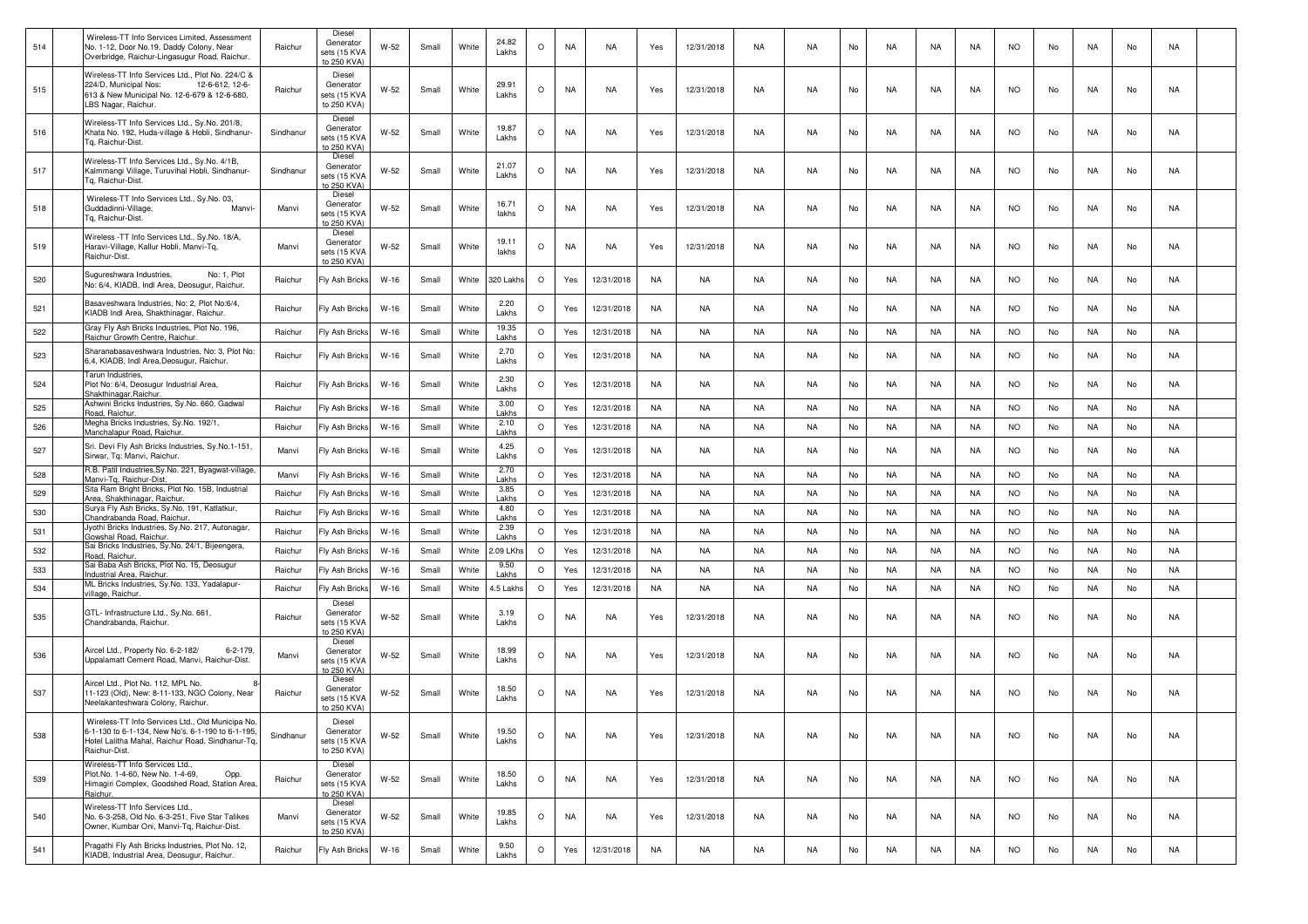| 542 | Aircel Ltd., Inani Building, H.No.<br>$7 - 1 - 74$<br>(O)/ 7-1-86, Gajgarpet, Raichur.                                         | Raichur    | Diesel<br>Generator<br>sets (15 KVA<br>to 250 KVA) | W-52   | Small | White | <b>NA</b>      | $\circ$ | NA        | NA         | Yes | 12/31/2018 | NA        | NA.       | No | NA | NA        | NA        | <b>NO</b> | No | NA  | No | NA |  |
|-----|--------------------------------------------------------------------------------------------------------------------------------|------------|----------------------------------------------------|--------|-------|-------|----------------|---------|-----------|------------|-----|------------|-----------|-----------|----|----|-----------|-----------|-----------|----|-----|----|----|--|
| 543 | Aircel Ltd., No.4-4-13/1, New BRB Road,<br>Shashimahal Circle, Zahirabad, Raichur.                                             | Raichur    | Diesel<br>Generator<br>sets (15 KVA<br>to 250 KVA) | W-52   | Small | White | <b>NA</b>      | $\circ$ | <b>NA</b> | NA         | Yes | 12/31/2018 | NA        | <b>NA</b> | No | NA | NA        | <b>NA</b> | <b>NO</b> | No | NA  | No | NA |  |
| 544 | Aircel Ltd., Chakarvathi Lodge, No. 10/2-354/20,<br>Sindhanur Road, Manvi, Raichur-Dist.                                       | Manvi      | Diesel<br>Generator<br>sets (15 KVA<br>to 250 KVA) | W-52   | Small | White | NA             | $\circ$ | NA        | NA         | Yes | 12/31/2018 | NA        | NA.       | No | NA | NA        | NA        | NO.       | No | NA  | No | NA |  |
| 545 | Aircel Ltd., Paryani Complex, Gangavathi Road,<br>Sindhanur, Raichur-Dist.                                                     | Sindhanur  | Diesel<br>Generator<br>sets (15 KVA<br>to 250 KVA) | W-52   | Small | White | NA             | $\circ$ | NA        | NA         | Yes | 12/31/2018 | NA.       | <b>NA</b> | No | NA | NA        | NA        | <b>NO</b> | No | NA  | No | NA |  |
| 546 | Aircel Ltd., Old No. 1-10-39, New No. 1-10-55,<br>Station Road, Opp Ram Mandir, Raichur.                                       | Raichur    | Diesel<br>Generator<br>sets (15 KVA<br>to 250 KVA) | W-52   | Small | White | NA             | $\circ$ | NA        | NA         | Yes | 12/31/2018 | NA        | <b>NA</b> | No | NA | NA        | <b>NA</b> | <b>NO</b> | No | NA. | No | NA |  |
| 547 | Aircel Ltd., No. 1-5-155/3, Balaji Complex, Good<br>Shed Road, Station Area, Raichur.                                          | Raichur    | Diesel<br>Generator<br>sets (15 KVA<br>to 250 KVA) | W-52   | Small | White | <b>NA</b>      | $\circ$ | NA        | NA         | Yes | 12/31/2018 | NA        | NA.       | No | NA | NA        | NA.       | NO.       | No | NA  | No | NA |  |
| 548 | GTL Infrastructure Ltd., No. 12-8-784, 12-8-783,<br>12-8-783, Opp. SRS Touriest Home, Gunj Road,<br>Raichur.                   | Raichur    | Diesel<br>Generator<br>sets (15 KVA<br>to 250 KVA) | W-52   | Small | White | <b>NA</b>      | $\circ$ | NA        | NA         | Yes | 12/31/2014 | NA        | <b>NA</b> | No | NA | NA        | NA        | <b>NO</b> | No | NA  | No | NA |  |
| 549 | GTL Infrastructure Ltd., Sy.No. 93/A, Katha No.<br>214, Merchethala Village, Kalamala Hobli,<br>Raichur.                       | Raichur    | Diesel<br>Generator<br>sets (15 KVA<br>to 250 KVA) | W-52   | Small | White | <b>NA</b>      | $\circ$ | NA        | NA         | Yes | 12/31/2014 | NA        | NA        | No | NA | NA        | NA        | <b>NO</b> | No | NA  | No | NA |  |
| 550 | DNR Ash Bricks Industries, Plot.No. 183, & 184,<br>Industrial Growth Centre, Chikkasugur Cross,<br>Wadlur Road, Raichur.       | Raichur    | Fly Ash Bricks                                     | W-16   | Small | White | 22.08<br>Lakhs | $\circ$ | Yes       | 12/31/2018 | NA  | NA         | NA        | NA        | No | NA | NA        | NA        | <b>NO</b> | No | NA  | No | NA |  |
| 551 | Sri. Subbaiah (Sri. Shakthi Spun Pipes & Fly Ash<br>Bricks Industries, Sy.No. 194/7,8 and 194/9,<br>Manchalapur Road, Raichur. | Raichur    | Fly Ash Bricks                                     | $W-16$ | Small | White | 8.95<br>Lakhs  | O       | Yes       | 12/31/2018 | NA  | NA         | NA        | <b>NA</b> | No | NA | NA        | NA        | <b>NO</b> | No | NA  | No | NA |  |
| 552 | Sri. Maruthi Ash Bricks, Sy.No. 157/2 & 164/2,<br>Yegnoor-Village, Raichur.                                                    | Raichur    | Fly Ash Bricks                                     | $W-16$ | Small | White | 9.00<br>Lakhs  | $\circ$ | Yes       | 12/31/2018 | NA  | NA         | <b>NA</b> | <b>NA</b> | No | NA | NA        | NA        | <b>NO</b> | No | NA  | No | NA |  |
| 553 | Indus Tower Ltd., Sy.No. 68, Ramanal-Village,<br>Deodurga-Tq, Raichur-Dist.                                                    | Devadurga  | Diesel<br>Generator<br>sets (15 KVA<br>to 250 KVA) | W-52   | Small | White | <b>NA</b>      | $\circ$ | <b>NA</b> | NA         | Yes | 12/31/2014 | NA        | NA        | No | NA | NA        | NA.       | <b>NO</b> | No | NA  | No | NA |  |
| 554 | Indus Tower Ltd., Sy.No. 10/A, Siddaramapura-<br>Village,<br>Sindhanur-Tq,<br>Raichur-Dist.                                    | Sindhanur  | Diesel<br>Generator<br>sets (15 KVA<br>to 250 KVA) | W-52   | Small | White | <b>NA</b>      | $\circ$ | NA        | NA         | Yes | 12/31/2014 | NA        | NA        | No | NA | NA        | NA        | NO.       | No | NA  | No | NA |  |
| 555 | Indus Tower Ltd., No. 383, Sy.No. 7/1, Heera-<br>Village,<br>Manvi-Tq,<br>Raichur-Dist.                                        | Manvi      | Diesel<br>Generator<br>sets (15 KVA<br>to 250 KVA) | W-52   | Small | White | <b>NA</b>      | $\circ$ | NA        | NA         | Yes | 12/31/2014 | NA        | <b>NA</b> | No | NA | NA        | NA        | <b>NO</b> | No | NA  | No | NA |  |
| 556 | Indus Tower Ltd., Sy.No. 76/A-1, Bhogapur-<br>Village, Thurvihal, Sindhanur-Tq, Raichur-Dist.                                  | Sindhanur  | Diesel<br>Generator<br>sets (15 KVA<br>to 250 KVA) | W-52   | Small | White | NA             | $\circ$ | <b>NA</b> | NA         | Yes | 12/31/2014 | NA        | NA        | No | NA | NA        | NA.       | <b>NO</b> | No | NA  | No | NA |  |
| 557 | Indus Tower Ltd., Sy.No. 169/1/B, Bejingera-<br>Village, Raichur-Tq & Dist.                                                    | Raichur    | Diesel<br>Generator<br>sets (15 KVA<br>to 250 KVA) | W-52   | Small | White | <b>NA</b>      | $\circ$ | <b>NA</b> | NA         | Yes | 12/31/2014 | NA        | NA.       | No | NA | NA        | NA.       | <b>NO</b> | No | NA  | No | NA |  |
| 558 | Indus Tower Ltd., Sy.No. 268/1, Udmagal-Village,<br>Yergera,<br>Raichur-Tq & Dist.                                             | Raichur    | Diesel<br>Generator<br>sets (15 KVA<br>to 250 KVA) | W-52   | Small | White | <b>NA</b>      | $\circ$ | NA        | NA         | Yes | 12/31/2014 | NA        | <b>NA</b> | No | NA | NA        | NA        | <b>NO</b> | No | NA  | No | NA |  |
| 559 | Indus Tower Ltd., Sy.No. 1/P2/1A, Sankeshwarala<br>Village, Gabbur, Deodurga-Tq, Raichur-Dist.                                 | Devadurga  | Diesel<br>Generator<br>sets (15 KVA<br>to 250 KVA) | W-52   | Small | White | <b>NA</b>      | $\circ$ | NA        | NA         | Yes | 12/31/2014 | NA        | <b>NA</b> | No | NA | NA        | <b>NA</b> | <b>NO</b> | No | NA  | No | NA |  |
| 560 | Indus Tower Ltd., Sy.No. 254/2A/2, Kopper-<br>Village, Deodurga-Tg, Raichur-Dist.                                              | Devadurga  | Diesel<br>Generator<br>sets (15 KVA<br>to 250 KVA) | W-52   | Small | White | <b>NA</b>      | $\circ$ | NA        | NA         | Yes | 12/31/2014 | NA        | NA.       | No | NA | NA        | NA        | NO.       | No | NA  | No | NA |  |
| 561 | Indus Tower Ltd., Sy.No. 72/2, Phoola Bhavi-<br>Village, Gurugunta,<br>Lingsugur-<br>Tq. Raichur-Dist.                         | Lingasugur | Diesel<br>Generator<br>sets (15 KVA<br>to 250 KVA) | $W-52$ | Small | White | <b>NA</b>      | $\circ$ | NA        | <b>NA</b>  | Yes | 12/31/2014 | NA        | <b>NA</b> | No | NA | NA        | NA        | <b>NO</b> | No | NA  | No | NA |  |
| 562 | Indus Tower Ltd., Sy.No. 11/1, Kasanadoddi-<br>Manvi-Tg, Raichur-<br>Village, Kavital,<br>Dist.                                | Manvi      | Diesel<br>Generator<br>sets (15 KVA<br>to 250 KVA) | W-52   | Small | White | <b>NA</b>      | $\circ$ | <b>NA</b> | <b>NA</b>  | Yes | 12/31/2014 | <b>NA</b> | <b>NA</b> | No | NA | <b>NA</b> | NA        | <b>NO</b> | No | NA  | No | NA |  |
| 563 | Indus Tower Ltd., Sy.No. 106/12, Upparandihal-<br>Village, Mudugal, Lingsugur-Tq, Raichur-Dist.                                | Lingasugur | Diesel<br>Generator<br>sets (15 KVA<br>to 250 KVA) | $W-52$ | Small | White | <b>NA</b>      | $\circ$ | <b>NA</b> | NA         | Yes | 12/31/2014 | NA        | <b>NA</b> | No | NA | NA        | NA        | <b>NO</b> | No | NA  | No | NA |  |
| 564 | Indus Tower Ltd., No. 5-6-121/1, Sy.No. 222,<br>Kalyana Nagar, Sindhanur Road, Maski Post,<br>Lingsugur-Tq, Raichur-Dist.      | Lingasugur | Diesel<br>Generator<br>sets (15 KVA<br>to 250 KVA) | W-52   | Small | White | NA             | $\circ$ | NA        | NA         | Yes | 12/31/2014 | NA        | <b>NA</b> | No | NA | NA        | NA        | <b>NO</b> | No | NA  | No | NA |  |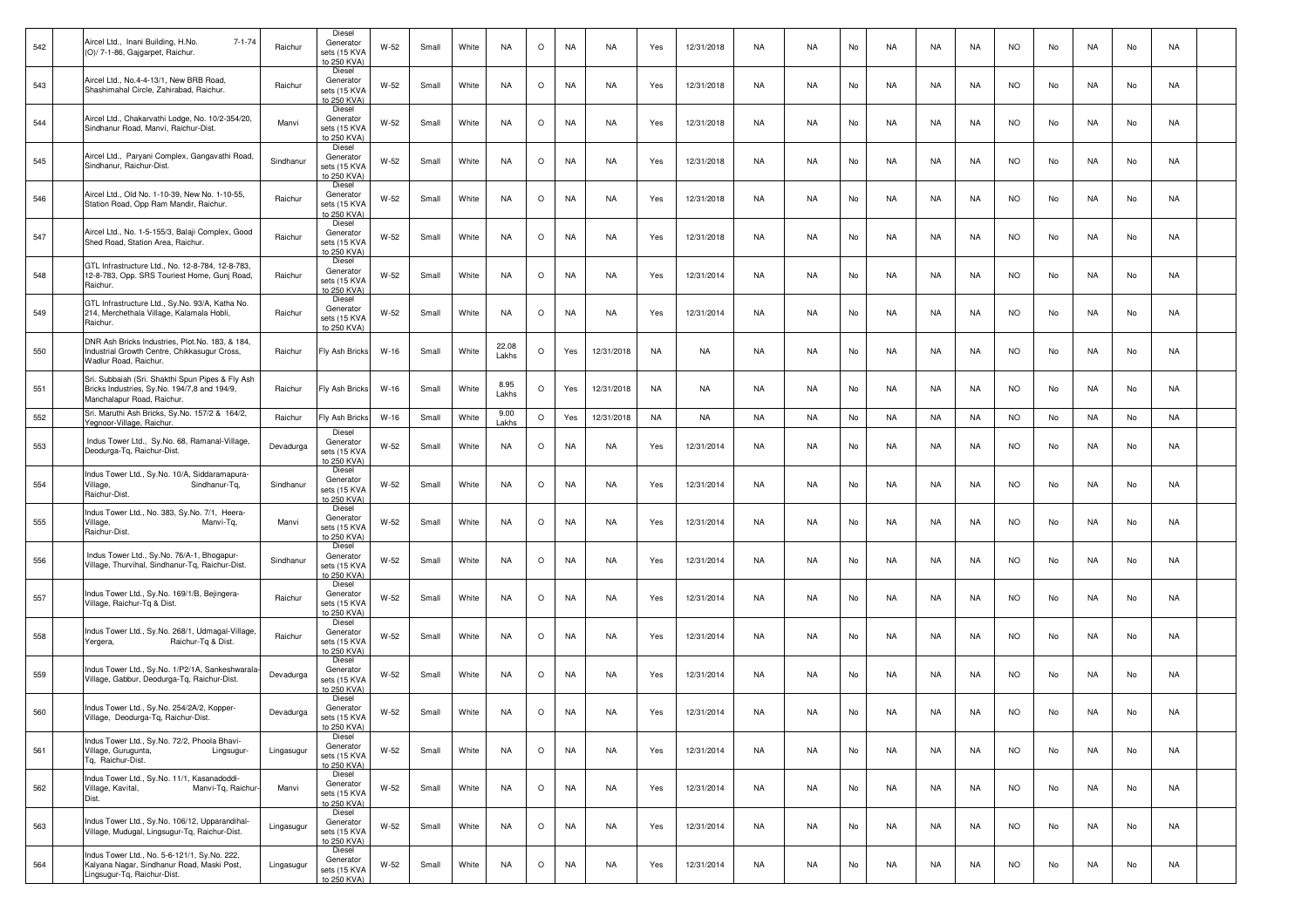| 565 | Wireless-TT Info Services Ltd., Sy.No. 80/A,<br>Jalawadagi-Village, Galagi (Post), Balaganur<br>Hobli.<br>Sindhanur-Tg, Raichur-<br>Dist | Sindhanur  | Diesel<br>Generator<br>sets (15 KVA<br>to 250 KVA) | W-52   | Small | White | <b>NA</b> | $\circ$ | <b>NA</b> | NA        | Yes | 12/31/2014 | NA | <b>NA</b> | No | NA.       | NA        | NA        | <b>NO</b> | No | NA        | No | NA        |  |
|-----|------------------------------------------------------------------------------------------------------------------------------------------|------------|----------------------------------------------------|--------|-------|-------|-----------|---------|-----------|-----------|-----|------------|----|-----------|----|-----------|-----------|-----------|-----------|----|-----------|----|-----------|--|
| 566 | Indus Towers Ltd., Sy.No. 1474, Site.No. 48,<br>Devaru Colony (RTPS Colony), Shakthinagar,<br>Raichur                                    | Raichur    | Diesel<br>Generator<br>sets (15 KVA<br>to 250 KVA) | W-52   | Small | White | <b>NA</b> | $\circ$ | <b>NA</b> | <b>NA</b> | Yes | 12/31/2014 | NA | <b>NA</b> | No | <b>NA</b> | NA        | <b>NA</b> | <b>NO</b> | No | <b>NA</b> | No | NA        |  |
| 567 | Indus Towers Ltd., Flat No. 37 & 38, Indira Colony<br>Near Balapur Road, Sindhanur, Raichur-Dist.                                        | Sindhanur  | Diesel<br>Generator<br>sets (15 KVA<br>to 250 KVA) | W-52   | Small | White | NA.       | $\circ$ | NA        | NA        | Yes | 12/31/2014 | NA | NA.       | No | NA        | NA        | NA        | <b>NO</b> | No | NA        | No | NA        |  |
| 568 | Indus Towers Ltd., Old No. 3-1-41/1, New No. 3-1-<br>36, Near R.C. Church, Cheekalparvi Road,<br>Konapur Pet, Manvi, Raichur-Dist.       | Manvi      | Diesel<br>Generator<br>sets (15 KVA<br>to 250 KVA) | W-52   | Small | White | <b>NA</b> | $\circ$ | NA        | NA        | Yes | 12/31/2014 | NA | <b>NA</b> | No | <b>NA</b> | NA        | NA        | <b>NO</b> | No | NA        | No | NA        |  |
| 569 | Indus Towers Ltd., Sy.No. 3/A, Karadigudda-<br>Village, Jalahalli Hobli, Deodurga, Raichur-Dist.                                         | Devadurga  | Diesel<br>Generator<br>sets (15 KVA<br>to 250 KVA) | W-52   | Small | White | <b>NA</b> | $\circ$ | <b>NA</b> | <b>NA</b> | Yes | 12/31/2014 | NA | <b>NA</b> | No | <b>NA</b> | NA        | <b>NA</b> | <b>NO</b> | No | NA        | No | NA        |  |
| 570 | Indus Towers Ltd., Sy.No. 16/1, Belliganur-Village<br>Sindhanur, Raichur-Dist.                                                           | Sindhanur  | Diesel<br>Generator<br>sets (15 KVA<br>to 250 KVA) | W-52   | Small | White | <b>NA</b> | $\circ$ | <b>NA</b> | NA        | Yes | 12/31/2014 | NA | <b>NA</b> | No | NA        | NA        | NA        | <b>NO</b> | No | NA        | No | NA        |  |
| 571 | Indus Towers Ltd., Sy.No. 31, Kuppigudda-Village,<br>Lingasugur, Raichur-Dist.                                                           | Lingasugur | Diesel<br>Generator<br>sets (15 KVA<br>to 250 KVA) | W-52   | Small | White | <b>NA</b> | $\circ$ | <b>NA</b> | NA        | Yes | 12/31/2014 | NA | <b>NA</b> | No | NA.       | NA        | NA        | <b>NO</b> | No | NA        | No | NA        |  |
| 572 | Indus Towers Ltd., No. 2-12-171, Opp: New Bus<br>Stand, Water Tank Area, Lingasugur, Raichur-<br>Dist.                                   | Lingasugur | Diesel<br>Generator<br>sets (15 KVA<br>to 250 KVA  | W-52   | Small | White | <b>NA</b> | $\circ$ | <b>NA</b> | <b>NA</b> | Yes | 12/31/2014 | NA | <b>NA</b> | No | <b>NA</b> | NA        | NA        | <b>NO</b> | No | NA        | No | NA        |  |
| 573 | Indus Towers Ltd., Sy.No. 852, Plot.No. 299, H.No.<br>8-11-180, NGO Colony, Raichur.                                                     | Raichur    | Diesel<br>Generator<br>sets (15 KVA<br>to 250 KVA) | W-52   | Small | White | <b>NA</b> | $\circ$ | <b>NA</b> | NA        | Yes | 12/31/2014 | NA | NA        | No | NA        | NA        | NA        | <b>NO</b> | No | NA        | No | NA        |  |
| 574 | Indus Towers Ltd., Site.No. 6-1-1756, New No. 6-1<br>2138, Adarsha Colony, Sindhanur, Raichur-Dist.                                      | Sindhanur  | Diesel<br>Generator<br>sets (15 KVA<br>to 250 KVA) | W-52   | Small | White | <b>NA</b> | $\circ$ | NA        | NA        | Yes | 12/31/2014 | NA | <b>NA</b> | No | <b>NA</b> | NA        | NA        | <b>NO</b> | No | NA        | No | NA        |  |
| 575 | Indus Towers Ltd., Sy.No. 267/A, Khata No. 866,<br>Kyadigera-Village, Arakera Hobli, Deodurga,<br>Raichur-Dist.                          | Devadurga  | Diesel<br>Generator<br>sets (15 KVA<br>to 250 KVA) | W-52   | Small | White | <b>NA</b> | $\circ$ | <b>NA</b> | NA        | Yes | 12/31/2014 | NA | <b>NA</b> | No | <b>NA</b> | NA        | <b>NA</b> | <b>NO</b> | No | NA.       | No | NA        |  |
| 576 | Indus Towers Ltd., No. 5-8-105 (New), Old No. 5-8-<br>89, Jhania Mohalla, Netajinagar Road, Raichur.                                     | Raichur    | Diesel<br>Generator<br>sets (15 KVA<br>to 250 KVA) | $W-52$ | Small | White | <b>NA</b> | $\circ$ | <b>NA</b> | NA        | Yes | 12/31/2014 | NA | <b>NA</b> | No | <b>NA</b> | NA        | NA        | <b>NO</b> | No | NA        | No | NA        |  |
| 577 | Indus Towers Ltd., Old No. 11-7-17/1, New No.<br>57/1-2, Ward No. 26, Opp. Dawarth Petrol Bunk,<br>Lingasugur Road, Raichur.             | Raichur    | Diesel<br>Generator<br>sets (15 KVA<br>to 250 KVA) | W-52   | Small | White | <b>NA</b> | $\circ$ | <b>NA</b> | NA        | Yes | 12/31/2014 | NA | <b>NA</b> | No | <b>NA</b> | NA        | NA        | <b>NO</b> | No | NA        | No | NA        |  |
| 578 | Indus Towers Ltd., MPL No. 1-6-32, Old No. 1-6-<br>28/19, Near Womens College, Railway Station<br>Road, Raichur.                         | Raichur    | Diesel<br>Generator<br>sets (15 KVA<br>to 250 KVA) | W-52   | Small | White | <b>NA</b> | $\circ$ | <b>NA</b> | NA        | Yes | 12/31/2014 | NA | <b>NA</b> | No | <b>NA</b> | NA        | NA        | <b>NO</b> | No | NA        | No | NA        |  |
| 579 | Indus Towers Ltd., No. 6-6-21 &<br>$6 - 6 -$<br>62, Ward No. 14, Kustagi Road, Sindhanur,<br>Raichur-Dist.                               | Sindhanur  | Diesel<br>Generator<br>sets (15 KVA<br>to 250 KVA) | $W-52$ | Small | White | <b>NA</b> | $\circ$ | <b>NA</b> | NA        | Yes | 12/31/2014 | NA | <b>NA</b> | No | NA        | NA        | NA        | <b>NO</b> | No | NA        | No | NA        |  |
| 580 | Indus Towers Ltd., Plot.No. 1-9, Byagwat-Village &<br>Post, Manvi, Raichur-Dist                                                          | Manvi      | Diesel<br>Generator<br>sets (15 KVA<br>to 250 KVA) | W-52   | Small | White | <b>NA</b> | $\circ$ | <b>NA</b> | NA        | Yes | 12/31/2014 | NA | <b>NA</b> | No | NA.       | NA        | NA        | <b>NO</b> | No | NA        | No | NA        |  |
| 581 | Indus Towers Ltd., Sy.No. 3/A, Palkanmaradi-<br>Village, Jalahalli Hobli, Deodurga, Raichur-Dist.                                        | Devadurga  | Diesel<br>Generator<br>sets (15 KVA<br>to 250 KVA) | $W-52$ | Small | White | <b>NA</b> | $\circ$ | <b>NA</b> | <b>NA</b> | Yes | 12/31/2014 | NA | <b>NA</b> | No | <b>NA</b> | NA        | <b>NA</b> | NO.       | No | NA        | No | NA        |  |
| 582 | Indus Towers Ltd., Sy.No. 661/A, Khata No. 134,<br>Chandrabanda Village, Raichur.                                                        | Raichur    | Diesel<br>Generator<br>sets (15 KVA<br>to 250 KVA) | W-52   | Small | White | <b>NA</b> | $\circ$ | <b>NA</b> | NA        | Yes | 12/31/2014 | NA | <b>NA</b> | No | NA.       | NA        | NA        | <b>NO</b> | No | NA        | No | NA        |  |
| 583 | Indus Towers Ltd.,No. 438,<br>Yadlapur<br>Village & Post, Raichur.                                                                       | Raichur    | Diesel<br>Generator<br>sets (15 KVA<br>to 250 KVA) | W-52   | Small | White | <b>NA</b> | $\circ$ | <b>NA</b> | <b>NA</b> | Yes | 31/12/2014 | NA | <b>NA</b> | No | NA        | <b>NA</b> | NA        | <b>NO</b> | No | NA        | No | <b>NA</b> |  |
| 584 | Indus Towers Ltd., Plot.No. 31 & 32, Hutti-Village,<br>Lingasugur,<br>Raichur-Dist.                                                      | Lingasugur | Diesel<br>Generator<br>sets (15 KVA<br>to 250 KVA) | W-52   | Small | White | NA        | $\circ$ | <b>NA</b> | <b>NA</b> | Yes | 12/31/2014 | NA | <b>NA</b> | No | NA        | NA        | NA        | <b>NO</b> | No | NA        | No | NA        |  |
| 585 | Indus Towers Ltd., Plot.No. 6, H.No. 529, Opp.<br>MPCL, Raichur.                                                                         | Raichur    | Diesel<br>Generator<br>sets (15 KVA<br>to 250 KVA) | W-52   | Small | White | <b>NA</b> | $\circ$ | <b>NA</b> | <b>NA</b> | Yes | 12/31/2014 | NA | <b>NA</b> | No | NA        | NA        | NA        | <b>NO</b> | No | NA        | No | NA        |  |
| 586 | Indus Towers Ltd., No. 2-1-127/1, Gurugunta-<br>Village, Lingasugur, Raichur-Dist.                                                       | Lingasugur | Diesel<br>Generator<br>sets (15 KVA<br>to 250 KVA) | W-52   | Small | White | NA        | $\circ$ | NA        | NA        | Yes | 12/31/2014 | NA | NA        | No | NA        | NA        | NA        | <b>NO</b> | No | NA        | No | NA        |  |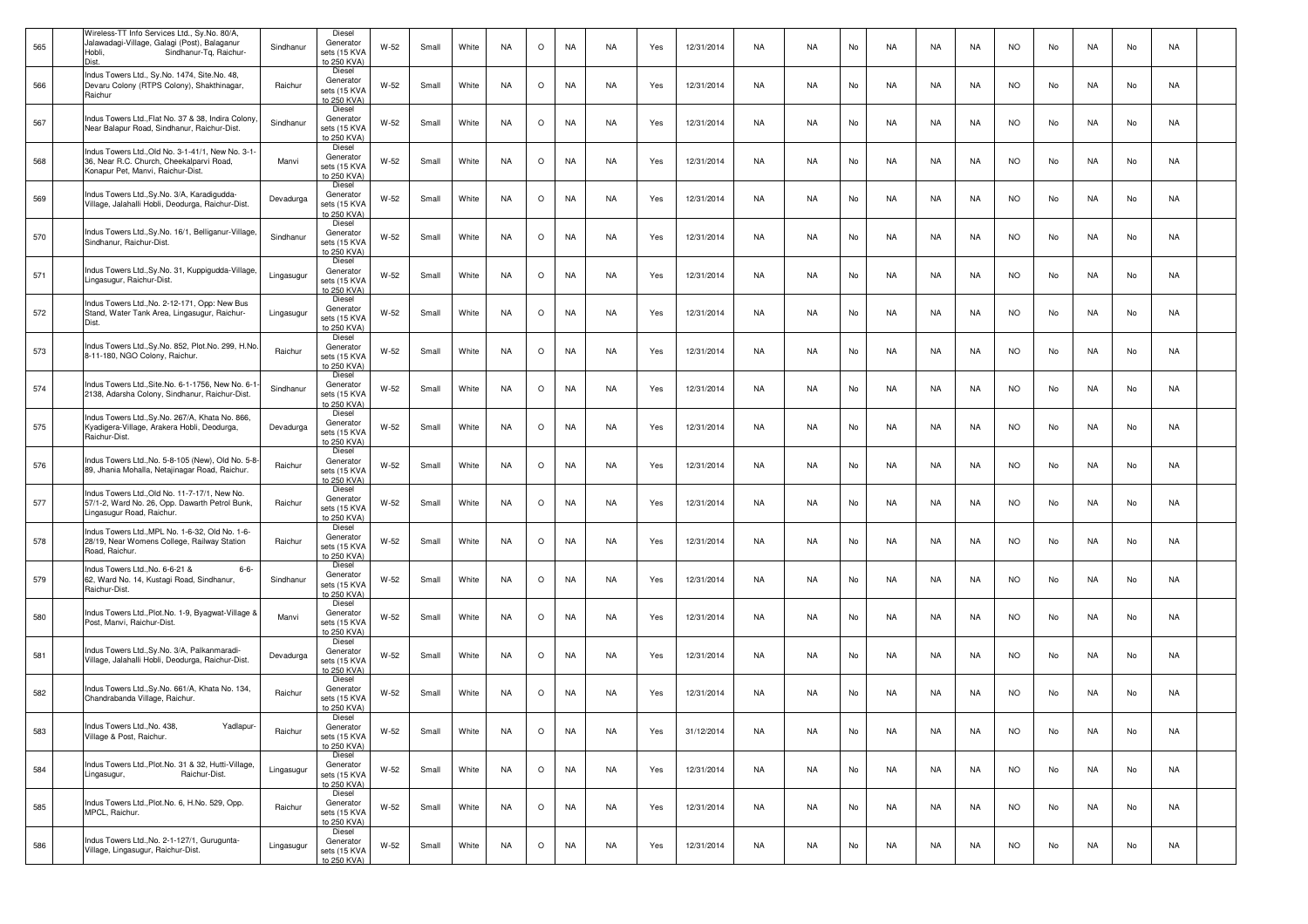| 587 | Indus Towers Ltd., No. 13, Basavanagar Cross,<br>Gulbarga Road, Lingasugur, Raichur                                                                                                  | Lingasugur | Diesel<br>Generator<br>sets (15 KVA                | W-52   | Small | White | <b>NA</b>      | $\circ$ | NA        | NA         | Yes       | 12/31/2014 | NA        | <b>NA</b> | No | NA        | NA        | NA.       | <b>NO</b> | No | NA        | No | NA |  |
|-----|--------------------------------------------------------------------------------------------------------------------------------------------------------------------------------------|------------|----------------------------------------------------|--------|-------|-------|----------------|---------|-----------|------------|-----------|------------|-----------|-----------|----|-----------|-----------|-----------|-----------|----|-----------|----|----|--|
| 588 | Indus Towers Ltd., Sy.No. 159/1/1, Hemanal-<br>Village, Gabbur Hobli, Deodurga, Raichur-Dist.                                                                                        | Devadurga  | to 250 KVA)<br>Diesel<br>Generator<br>sets (15 KVA | $W-52$ | Small | White | <b>NA</b>      | $\circ$ | NA        | NA         | Yes       | 12/31/2014 | <b>NA</b> | <b>NA</b> | No | <b>NA</b> | NA        | <b>NA</b> | <b>NO</b> | No | <b>NA</b> | No | NA |  |
| 589 | Indus Towers Ltd., Plot. No. 3-3-16, Old No. 3-3-11<br>Opp: Ganga Nivas Area, Beroon Quilla, Raichur                                                                                 | Raichur    | to 250 KVA)<br>Diesel<br>Generator<br>sets (15 KVA | W-52   | Small | White | <b>NA</b>      | $\circ$ | NA        | NA         | Yes       | 12/31/2014 | NA        | NA.       | No | NA        | NA        | NA        | <b>NO</b> | No | NA        | No | NA |  |
| 590 | ndus Towers Ltd.,<br>Sy.No. 1, Alkod - Village, Arkera Hobli, Deodurga,                                                                                                              | Devadurga  | to 250 KVA)<br>Diesel<br>Generator                 | W-52   | Small | White | NA             | $\circ$ | NA        | NA         | Yes       | 12/31/2014 | NA        | NA        | No | NA        | NA        | NA        | <b>NO</b> | No | NA        | No | NA |  |
|     | Raichur-Dist.<br>Indus Towers Ltd., Sy.No. 9999/22, Mundargi-                                                                                                                        |            | sets (15 KVA<br>to 250 KVA)<br>Diesel              |        |       |       |                |         |           |            |           |            |           |           |    |           |           |           |           |    |           |    |    |  |
| 591 | Village, Jalahalli Hobli, Deodurga, Raichur-Dist.                                                                                                                                    | Devadurga  | Generator<br>sets (15 KVA<br>to 250 KVA)<br>Diesel | $W-52$ | Small | White | NA             | $\circ$ | <b>NA</b> | NA         | Yes       | 12/31/2014 | <b>NA</b> | NA        | No | <b>NA</b> | NA        | <b>NA</b> | <b>NO</b> | No | <b>NA</b> | No | NA |  |
| 592 | Indus Towers Ltd., Sy.No. 17, APMC Yard, Behind<br>Hero Honda Service Station, Manvi, Raichur-Dist.                                                                                  | Manvi      | Generator<br>sets (15 KVA<br>to 250 KVA)           | $W-52$ | Small | White | <b>NA</b>      | $\circ$ | NA        | NA         | Yes       | 12/31/2014 | NA        | NA        | No | NA        | NA        | NA        | <b>NO</b> | No | NA        | No | NA |  |
| 593 | Indus Towers Ltd., Sy.No. 251/131, Kurdi-Village &<br>Post, Manvi, Raichur-Dist.                                                                                                     | Manvi      | Diesel<br>Generator<br>sets (15 KVA<br>to 250 KVA) | W-52   | Small | White | <b>NA</b>      | $\circ$ | NA        | NA         | Yes       | 12/31/2014 | NA        | NA        | No | NA        | NA        | NA        | <b>NO</b> | No | NA        | No | NA |  |
| 594 | Indus Towers, No. 209, Halkavatagi-Village,<br>Lingsugur-Tq, Raichur-Dist                                                                                                            | Lingasugur | Diesel<br>Generator<br>sets (15 KVA<br>to 250 KVA) | $W-52$ | Small | White | <b>NA</b>      | $\circ$ | NA        | NA         | Yes       | 12/31/2014 | <b>NA</b> | NA        | No | NA        | NA        | <b>NA</b> | <b>NO</b> | No | <b>NA</b> | No | NA |  |
| 595 | Indus Towers Ltd., No. 1-4-89/47, Somarana<br>Gowda Layout,<br>Near I.B.<br>Road, Raichur.                                                                                           | Raichur    | Diesel<br>Generator<br>sets (15 KVA<br>to 250 KVA) | $W-52$ | Small | White | <b>NA</b>      | $\circ$ | <b>NA</b> | NA         | Yes       | 12/31/2014 | NA        | NA        | No | NA        | NA        | NA        | <b>NO</b> | No | NA        | No | NA |  |
| 596 | Karnataka Fly Ash Bricks Industries, Sy.No.<br>308/15A, Katlatkur-Village, Chandrabanda Road,<br>Raichur- Tg & Dist.                                                                 | Raichur    | Fly Ash Bricks                                     | $W-16$ | Small | White | 35.00<br>Lakhs | $\circ$ | Yes       | 12/31/2019 | <b>NA</b> | NA         | NA        | NA        | No | NA        | NA        | NA        | <b>NO</b> | No | NA        | No | NA |  |
| 597 | Wireless-TT Info Services Limited, Sy.No.<br>530/2A, Basavanagudi, Labour Colony,<br>Devasugur-Village, Shakthinagar, Raichur.                                                       | Raichur    | Diesel<br>Generator<br>sets (15 KVA<br>to 250 KVA) | $W-52$ | Small | White | <b>NA</b>      | $\circ$ | <b>NA</b> | NA         | Yes       | 12/31/2014 | <b>NA</b> | NA        | No | <b>NA</b> | <b>NA</b> | <b>NA</b> | NO.       | No | <b>NA</b> | No | NA |  |
| 598 | Wireless-TT Info Services Ltd.<br>Sy.No. 123/P2/B, Katha No. 357, Roudkunda,<br>Huda Hobli,<br>Sindhanur-Tg, Raichur-Dist.                                                           | Sindhanur  | Diesel<br>Generator<br>sets (15 KVA<br>to 250 KVA) | $W-52$ | Small | White | <b>NA</b>      | $\circ$ | <b>NA</b> | NA         | Yes       | 12/31/2014 | NA        | NA        | No | NA        | NA        | NA        | <b>NO</b> | No | NA        | No | NA |  |
| 599 | Wireless-TT Info Services Ltd., Sy.No. 3/P1-2,<br>Virapura-Village, Gunjahalli Hobli, Sindhanur-Tq,<br>Raichur-Dist.                                                                 | Sindhanur  | Diesel<br>Generator<br>sets (15 KVA<br>to 250 KVA) | W-52   | Small | White | <b>NA</b>      | $\circ$ | NA        | NA         | Yes       | 12/31/2014 | NA        | NA        | No | NA        | NA        | NA        | <b>NO</b> | No | NA        | No | NA |  |
| 600 | Wireless-TT Info Services Ltd., Sy.No. 10/1B,<br>Raghalparvi Post & Village, Valkandinni Hobli,<br>Sindhanur-Tq, Raichur-Dist.                                                       | Sindhanur  | Diesel<br>Generator<br>sets (15 KVA<br>to 250 KVA) | $W-52$ | Small | White | <b>NA</b>      | $\circ$ | NA        | NA         | Yes       | 12/31/2014 | <b>NA</b> | <b>NA</b> | No | <b>NA</b> | NA        | <b>NA</b> | <b>NO</b> | No | <b>NA</b> | No | NA |  |
| 601 | Wireless-TT Info Services Ltd.<br>Sy.No. 29/D, Plots No. 102, 103, 104 & 105,<br>Konganhatti "D" PWD Camp, Lakshminagar,<br>Sindhanur-Tq, Raihcur-Dist.                              | Sindhanur  | Diesel<br>Generator<br>sets (15 KVA<br>to 250 KVA) | $W-52$ | Small | White | <b>NA</b>      | $\circ$ | <b>NA</b> | NA         | Yes       | 12/31/2014 | NA        | NA        | No | NA        | NA        | NA        | <b>NO</b> | No | NA        | No | NA |  |
| 602 | Wireless-TT Info Services Ltd., Sy.No. 176/B,<br>Thimmapur-Village, Yaddaladoddy (Post),<br>Valkandinni Hobli, Sindhanur-Tq, Raichur-Dist.                                           | Sindhanur  | Diesel<br>Generator<br>sets (15 KVA<br>to 250 KVA) | W-52   | Small | White | NA             | $\circ$ | NA        | NA         | Yes       | 12/31/2014 | NA        | NA        | No | NA        | NA        | NA        | <b>NO</b> | No | NA        | No | NA |  |
| 603 | Wireless-TT Info Services Ltd., No. 10-2-346/A.<br>Ramesh Nadagowda, New No. 11-12-128, Near<br>Bus Stand, Manvi Town & Tq, Raichur-Dist.                                            | Manvi      | Diesel<br>Generator<br>sets (15 KVA<br>to 250 KVA) | $W-52$ | Small | White | <b>NA</b>      | $\circ$ | NA        | NA         | Yes       | 12/31/2014 | <b>NA</b> | NA        | No | <b>NA</b> | NA        | <b>NA</b> | <b>NO</b> | No | <b>NA</b> | No | NA |  |
| 604 | Wireless-TT Info Services, Plot.No. 52, Property<br>No. 13-6-557/52, C/o. M/s. Balaji Traders 2nd<br>Flate, APMC Yard, Fire Station Road, Sindhanur<br>Road, Manvi-Tg, Raichur-Dist, | Manvi      | Diesel<br>Generator<br>sets (15 KVA<br>to 250 KVA) | $W-52$ | Small | White | <b>NA</b>      | $\circ$ | <b>NA</b> | NA         | Yes       | 12/31/2014 | NA        | NA        | No | NA        | NA        | NA        | <b>NO</b> | No | NA        | No | NA |  |
| 605 | Aircel Ltd., Sy.No. 335/1, Near Relaince Tower,<br>Manvi-Tg, Raichur-Dist.<br>Kallur-Village.                                                                                        | Manvi      | Diesel<br>Generator<br>sets (15 KVA<br>to 250 KVA) | $W-52$ | Small | White | <b>NA</b>      | $\circ$ | <b>NA</b> | NA         | Yes       | 12/31/2014 | NA        | <b>NA</b> | No | NA        | NA        | NA        | <b>NO</b> | No | <b>NA</b> | No | NA |  |
| 606 | Aircel Ltd., Plot.No. 49 & 50. Panchavath No. 38-<br>93 & 39-94, Chikkanaganur-Village, Hatti Gram<br>Panchayat, Lingasugur-Tq,<br>Raichur-Dist.                                     | Lingasugur | Diesel<br>Generator<br>sets (15 KVA<br>to 250 KVA) | $W-52$ | Small | White | <b>NA</b>      | $\circ$ | <b>NA</b> | NA         | Yes       | 12/31/2014 | <b>NA</b> | <b>NA</b> | No | NA        | NA        | <b>NA</b> | <b>NO</b> | No | <b>NA</b> | No | NA |  |
| 607 | ATC Tower Company of India Pvt, Ltd., Sy.No.<br>106/1/2, Amdihal, Mudugal Post, Lingasugur-Tq,<br>Raichur-Dist.                                                                      | Lingasugur | Diesel<br>Generator<br>sets (15 KVA<br>to 250 KVA) | $W-52$ | Small | White | <b>NA</b>      | $\circ$ | <b>NA</b> | NA         | Yes       | 12/31/2014 | NA        | <b>NA</b> | No | NA        | NA        | NA        | <b>NO</b> | No | <b>NA</b> | No | NA |  |
| 608 | ATC Tower Company of India Pvt, Ltd., Sy.No.<br>237/B, Bannigol-Village, Mudugal Post & Hobli,<br>ingasugur-Tg, Raichur-Dist.                                                        | Lingasugur | Diesel<br>Generator<br>sets (15 KVA<br>to 250 KVA) | W-52   | Small | White | NA             | $\circ$ | <b>NA</b> | NA         | Yes       | 12/31/2014 | NA        | NA        | No | NA        | NA        | NA        | <b>NO</b> | No | NA        | No | NA |  |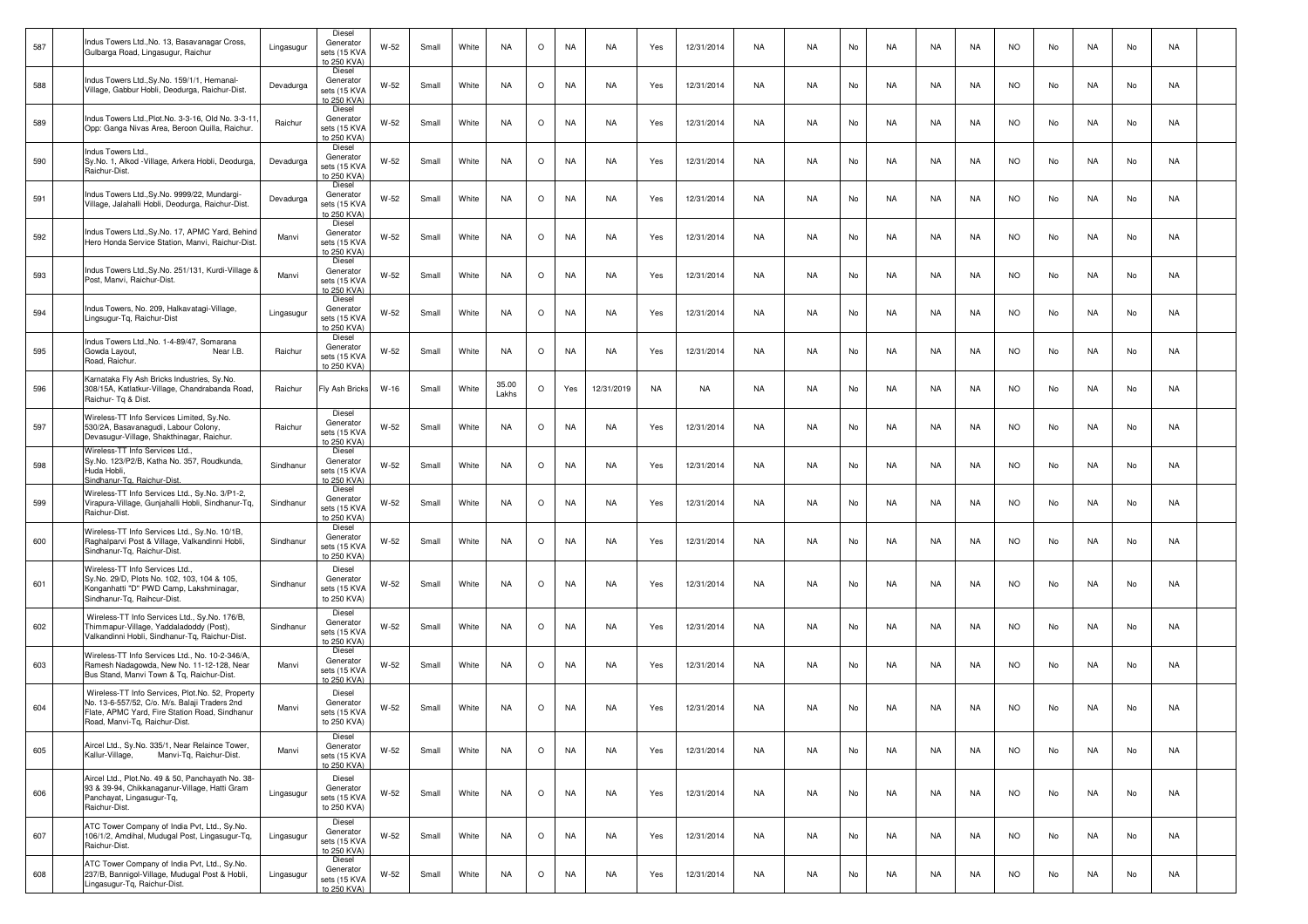| 609 | ATC Tower Company of India Pvt, Ltd., Sy.No.<br>883/E, Kurdi-Village & Post, Kurdi Cross, Manvi-<br>Raichur-dist                                                     | Manvi      | Diesel<br>Generator<br>sets (15 KVA<br>to 250 KVA) | W-52   | Small | White | <b>NA</b>      | $\circ$ | NA        | NA         | Yes       | 12/31/2014 | NA | NA        | No | NA | NA | NA.       | <b>NO</b> | No | NA | No | NA        |  |
|-----|----------------------------------------------------------------------------------------------------------------------------------------------------------------------|------------|----------------------------------------------------|--------|-------|-------|----------------|---------|-----------|------------|-----------|------------|----|-----------|----|----|----|-----------|-----------|----|----|----|-----------|--|
| 610 | ATC Tower Company of India Pvt, Ltd., Plot.No.<br>10, Kotha-Village, Hutti Post, Lingasgur-Tq,<br>Raichur-Dist.                                                      | Lingasugur | Diesel<br>Generator<br>sets (15 KVA<br>to 250 KVA) | W-52   | Small | White | <b>NA</b>      | $\circ$ | <b>NA</b> | NA         | Yes       | 12/31/2014 | NA | <b>NA</b> | No | NA | NA | NA        | <b>NO</b> | No | NA | No | NA        |  |
| 611 | ATC Tower Company of India Pvt, Ltd., Sy.No.<br>540, Gandhal-Village, Jalahalli Post, Devadurga-<br>Tg, Raichur-Dist.                                                | Devadurga  | Diesel<br>Generator<br>sets (15 KVA<br>to 250 KVA) | W-52   | Small | White | <b>NA</b>      | $\circ$ | <b>NA</b> | <b>NA</b>  | Yes       | 12/31/2014 | NA | <b>NA</b> | No | NA | NA | NA        | <b>NO</b> | No | NA | No | NA        |  |
| 612 | ATC Tower Company of India Pvt, Ltd., Sy.No.<br>1/1, Medikinhal-Village, Maski Post, Lingasugur-<br>Raichur-Dist.                                                    | Lingasugur | Diesel<br>Generator<br>sets (15 KVA<br>to 250 KVA) | W-52   | Small | White | <b>NA</b>      | $\circ$ | <b>NA</b> | <b>NA</b>  | Yes       | 12/31/2014 | NA | NA.       | No | NA | NA | NA        | <b>NO</b> | No | NA | No | NA        |  |
| 613 | ATC Tower Company of India Pvt, Ltd., Sy.No.<br>168/B, Mattur-Village, Maski Hobli, Lingasugur-<br>Raichur-Dist.                                                     | Lingasugur | Diesel<br>Generator<br>sets (15 KVA<br>to 250 KVA) | W-52   | Small | White | <b>NA</b>      | $\circ$ | <b>NA</b> | <b>NA</b>  | Yes       | 12/31/2014 | NA | <b>NA</b> | No | NA | NA | NA        | <b>NO</b> | No | NA | No | NA        |  |
| 614 | ATC Tower Company of India Pvt, Ltd., Plot.No.<br>413, Yaradona-Village & Post, Lingasugur-Tg,<br>Raichur-Dist.                                                      | Lingasugur | Diesel<br>Generator<br>sets (15 KVA<br>to 250 KVA) | W-52   | Small | White | <b>NA</b>      | $\circ$ | <b>NA</b> | <b>NA</b>  | Yes       | 12/31/2014 | NA | <b>NA</b> | No | NA | NA | NA        | <b>NO</b> | No | NA | No | NA        |  |
| 615 | ATC Tower Company of India Pvt, Ltd., Sy.No.<br>3/2B, Mavinbhavi-Village, Lingasugur Hobli & Tq,<br>Raichur-Dist.                                                    | Lingasugur | Diesel<br>Generator<br>sets (15 KVA<br>to 250 KVA) | W-52   | Small | White | <b>NA</b>      | $\circ$ | NA        | NA         | Yes       | 12/31/2014 | NA | <b>NA</b> | No | NA | NA | NA        | <b>NO</b> | No | NA | No | NA        |  |
| 616 | ATC Tower Company of India Pvt, Ltd., Plot.No. 2<br>4-369/35 & 36, Lingasugur-Village & Post,<br>Lingasugur-Tq, Raichur-Dist.                                        | Lingasugur | Diesel<br>Generator<br>sets (15 KVA<br>to 250 KVA) | W-52   | Small | White | <b>NA</b>      | $\circ$ | <b>NA</b> | NA         | Yes       | 12/31/2014 | NA | <b>NA</b> | No | NA | NA | NA        | <b>NO</b> | No | NA | No | NA        |  |
| 617 | ATC Tower Company of India Pvt, Ltd., Sy.No.<br>24/AA, Huvinahedige-Village, Devadurga-Tq,<br>Raichur-Dist.                                                          | Devadurga  | Diesel<br>Generator<br>sets (15 KVA<br>to 250 KVA) | W-52   | Small | White | <b>NA</b>      | $\circ$ | NA        | NA         | Yes       | 12/31/2014 | NA | <b>NA</b> | No | NA | NA | NA        | <b>NO</b> | No | NA | No | NA        |  |
| 618 | ATC Tower Company of India Pvt, Ltd., Sy.No.<br>49/5, Gorebala Tanda-Village & Post, Lingasugur-<br>Tg, Raichur-Dist.                                                | Lingasugur | Diesel<br>Generator<br>sets (15 KVA<br>to 250 KVA) | W-52   | Small | White | <b>NA</b>      | $\circ$ | NA        | NA         | Yes       | 12/31/2014 | NA | <b>NA</b> | No | NA | NA | NA        | <b>NO</b> | No | NA | No | NA        |  |
| 619 | ATC Tower Company of India Pvt, Ltd., Sy.No.<br>203A-1, Kyadigera-Village & Post, Devadurga-Tq,<br>Raichur-Dist.                                                     | Devadurga  | Diesel<br>Generator<br>sets (15 KVA<br>to 250 KVA) | W-52   | Small | White | <b>NA</b>      | $\circ$ | NA        | NA         | Yes       | 12/31/2014 | NA | <b>NA</b> | No | NA | NA | NA        | <b>NO</b> | No | NA | No | NA        |  |
| 620 | Amma Industries, Plot.No. 170/P2, Raichur<br>Growth Centre, Wadloor Road, Chikkasugur,<br>Raichur.                                                                   | Raichur    | Fly Ash Bricks                                     | $W-16$ | Small | White | 21.50<br>Lakhs | $\circ$ | Yes       | 12/31/2019 | <b>NA</b> | NA         | NA | <b>NA</b> | No | NA | NA | <b>NA</b> | <b>NO</b> | No | NA | No | NA        |  |
| 621 | Indus Towers Ltd., Sy.No. 160/1B, Katha No. 698<br>Sakeen K Irabagera-Village & Post, Via.<br>Manasagal Cross, Deodurga-Tq, Raichur-Dist.                            | Devadurga  | Diesel<br>Generator<br>sets (15 KVA<br>to 250 KVA) | W-52   | Small | White | <b>NA</b>      | $\circ$ | <b>NA</b> | NA         | Yes       | 12/31/2014 | NA | <b>NA</b> | No | NA | NA | <b>NA</b> | <b>NO</b> | No | NA | No | NA        |  |
| 622 | Indus Towers Ltd., Sy.No. 151/1/2A,<br>Linganakhanadoddi-Village, Yeragera-Hobli,<br>Raichur.                                                                        | Raichur    | Diesel<br>Generator<br>sets (15 KVA<br>to 250 KVA) | W-52   | Small | White | <b>NA</b>      | $\circ$ | <b>NA</b> | NA         | Yes       | 12/31/2014 | NA | <b>NA</b> | No | NA | NA | NA        | <b>NO</b> | No | NA | No | NA        |  |
| 623 | Indus Towers Ltd., No. 12-10-64/11, A.S.<br>Complex, Muneer Cars, Gowshala Road, Raichur                                                                             | Raichur    | Diesel<br>Generator<br>sets (15 KVA<br>to 250 KVA) | W-52   | Small | White | <b>NA</b>      | O       | <b>NA</b> | NA         | Yes       | 12/31/2014 | NA | <b>NA</b> | No | NA | NA | <b>NA</b> | <b>NO</b> | No | NA | No | NA        |  |
| 624 | Indus Towers Ltd., H.No. 1-1-156, Udaya Nagar,<br>ANR Towers, Opp. West Police Station, Station<br>Road, Raichur.                                                    | Raichur    | Diesel<br>Generator<br>sets (15 KVA<br>to 250 KVA) | $W-52$ | Small | White | <b>NA</b>      | $\circ$ | <b>NA</b> | <b>NA</b>  | Yes       | 12/31/2014 | NA | <b>NA</b> | No | NA | NA | NA        | <b>NO</b> | No | NA | No | NA        |  |
| 625 | Indus Towers Ltd., Plot.No. 12-6-685-76,<br>Chandrabanda Road, LBS Nagar, Raichur.                                                                                   | Raichur    | Diesel<br>Generator<br>sets (15 KVA<br>to 250 KVA) | W-52   | Small | White | <b>NA</b>      | $\circ$ | NA        | <b>NA</b>  | Yes       | 12/31/2014 | NA | NA.       | No | NA | NA | NA        | NO.       | No | NA | No | NA        |  |
| 626 | Indus Towers Ltd., Plot.Mo. 898, Gandhal-Village<br>& Post, Raichur.                                                                                                 | Raichur    | Diesel<br>Generator<br>sets (15 KVA<br>to 250 KVA) | W-52   | Small | White | <b>NA</b>      | $\circ$ | NA        | NA         | Yes       | 12/31/2014 | NA | <b>NA</b> | No | NA | NA | <b>NA</b> | <b>NO</b> | No | NA | No | NA        |  |
| 627 | Indus Towers Ltd., Sy.No. 14/1, Katha No. 980,<br>Mugalpet (V & H) Main Bazaar, Lingasugur-Tq,<br>Raichur-Dist.                                                      | Lingasugur | Diesel<br>Generator<br>sets (15 KVA<br>to 250 KVA) | W-52   | Small | White | <b>NA</b>      | O       | <b>NA</b> | <b>NA</b>  | Yes       | 12/31/2014 | NA | NA        | No | NA | NA | NA        | <b>NO</b> | No | NA | No | <b>NA</b> |  |
| 628 | Wireless-TT Info Services Ltd., Plot.No. 19,<br>Municipal No. 13-05-598, C/o. Karnataka Hotel,<br>Chintamani Layout, Hyderabad Road, Yeramarus-<br>Village, Raichur. | Raichur    | Diesel<br>Generator<br>sets (15 KVA<br>to 250 KVA) | W-52   | Small | White | <b>NA</b>      | $\circ$ | NA        | <b>NA</b>  | Yes       | 12/31/2014 | NA | <b>NA</b> | No | NA | NA | NA        | <b>NO</b> | No | NA | No | NA        |  |
| 629 | Wireliss-TT Info Services Ltd No: 5-2-2 & 5-2-2/1.<br>Hanuman Talkies Road, Netaji Nagar, Raichur                                                                    | Raichur    | Diesel<br>Generator<br>sets (15 KVA<br>to 250 KVA) | W-52   | Small | White | NA             | $\circ$ | NA        | NA         | Yes       | 12/31/2014 | NA | <b>NA</b> | No | NA | NA | NA        | <b>NO</b> | No | NA | No | NA        |  |
| 630 | Wireless-TT Info Services Ltd., Site No. 68, New<br>No. 2-6-98, Near Sante Bazaar & KKSR Talkies,<br>Lingasugur Post & Taluk, Raichur-Dist.                          | Lingasugur | Diesel<br>Generator<br>sets (15 KVA<br>to 250 KVA) | W-52   | Small | White | <b>NA</b>      | $\circ$ | NA        | NA         | Yes       | 12/31/2014 | NA | <b>NA</b> | No | NA | NA | NA        | <b>NO</b> | No | NA | No | NA        |  |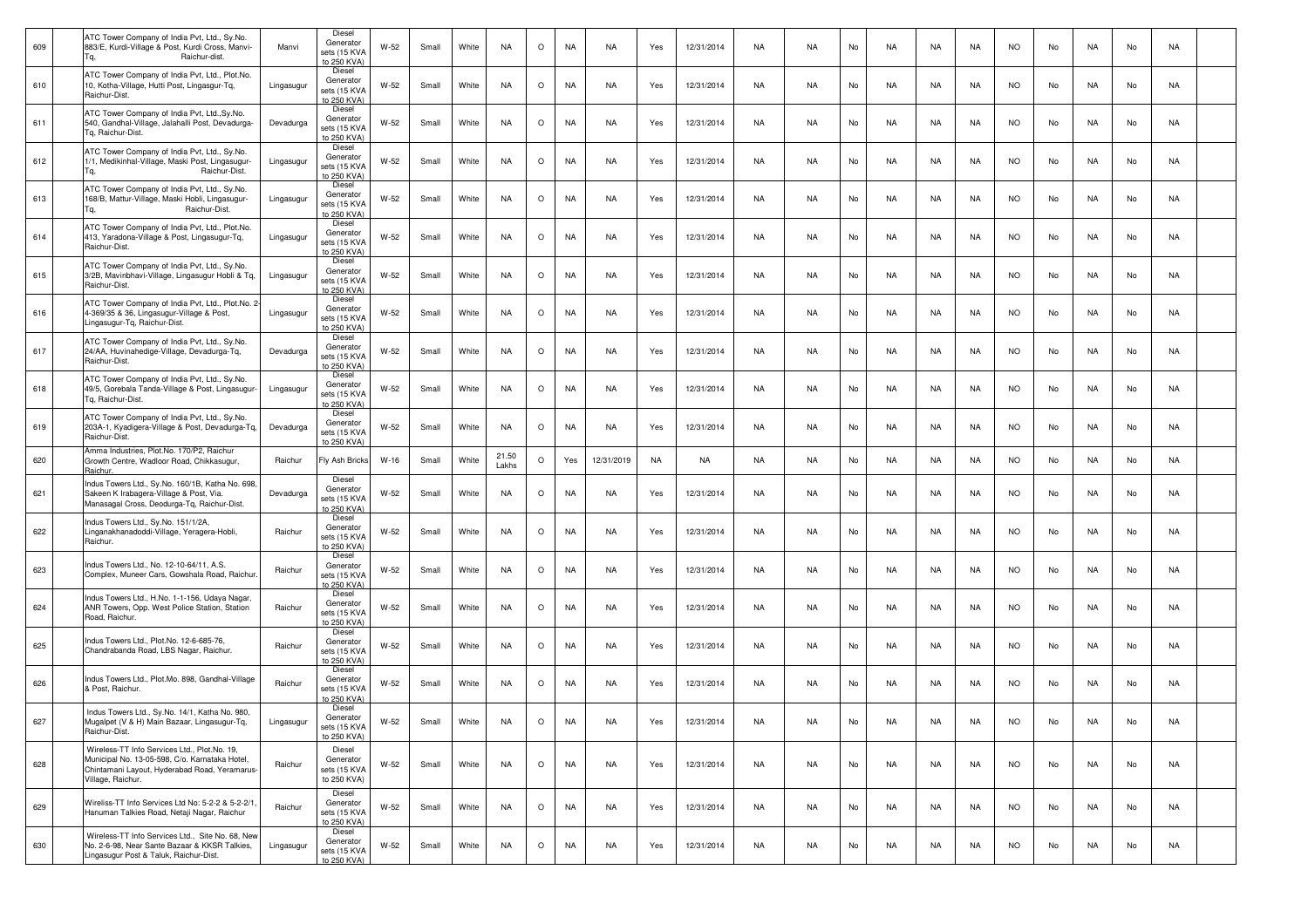| 631 | Wireless-TT Info Services Ltd., MPL No. 12-6-<br>171/20-A, Sy.No. 273, Opp OPEC Hospital,<br>Raichur Industrial Area, Hyderabad Road,<br>Raichur.                                                   | Raichur    | Diesel<br>Generator<br>sets (15 KVA<br>to 250 KVA) | W-52   | Small | White | <b>NA</b> | $\circ$ | <b>NA</b> | NA        | Yes | 12/31/2014 | NA        | <b>NA</b> | No | NA.       | NA        | NA        | <b>NO</b> | No | NA        | No | NA        |  |
|-----|-----------------------------------------------------------------------------------------------------------------------------------------------------------------------------------------------------|------------|----------------------------------------------------|--------|-------|-------|-----------|---------|-----------|-----------|-----|------------|-----------|-----------|----|-----------|-----------|-----------|-----------|----|-----------|----|-----------|--|
| 632 | Wireless-TT Info Services Ltd., Plot.No. 182,<br>Sy.No. 974, Nataraj Colony, Glory Primary & High<br>School, Sindhanur-Tq, Raichur-Dist.                                                            | Sindhanur  | Diesel<br>Generator<br>sets (15 KVA<br>to 250 KVA) | W-52   | Small | White | <b>NA</b> | $\circ$ | <b>NA</b> | NA        | Yes | 12/31/2014 | NA        | <b>NA</b> | No | <b>NA</b> | NA        | <b>NA</b> | <b>NO</b> | No | <b>NA</b> | No | NA        |  |
| 633 | Indus Towers Ltd., Door No. 4-2-95, Mangalwar<br>Pet, Ashoka Road, Raichur- Tq & Dist.                                                                                                              | Raichur    | Diesel<br>Generator<br>sets (15 KVA<br>to 250 KVA) | W-52   | Small | White | NA.       | $\circ$ | NA        | NA        | Yes | 12/31/2014 | NA        | NA.       | No | NA        | NA        | NA        | NO.       | No | NA        | No | NA        |  |
| 634 | Wireless-TT Info Services Ltd., Plot.No. 12,<br>Sy.No. 765/B, No. 6-1-410/12, Near Girija Mahila<br>College, No. 19, Karisiddeshwara Colony,<br>Sindhanur-Village & Tq, Raichur-Dist.               | Sindhanur  | Diesel<br>Generator<br>sets (15 KVA<br>to 250 KVA) | W-52   | Small | White | <b>NA</b> | $\circ$ | <b>NA</b> | NA        | Yes | 12/31/2014 | NA        | <b>NA</b> | No | NA.       | NA        | NA        | <b>NO</b> | No | NA        | No | NA        |  |
| 635 | Wireless-TT Info Services Ltd., Balaji Ware<br>Housing Corporation, Sy.No. 140, Khata No. 49,<br>Jawalgeri-Village, Sindhanur-Tq, Raichur-Dist.                                                     | Sindhanur  | Diesel<br>Generator<br>sets (15 KVA<br>to 250 KVA) | W-52   | Small | White | <b>NA</b> | $\circ$ | <b>NA</b> | NA        | Yes | 12/31/2014 | NA        | <b>NA</b> | No | NA        | NA        | NA        | <b>NO</b> | No | NA        | No | NA        |  |
| 636 | Wireless-TT Info Services Ltd., Site TMC No's. 5-<br>1-402, 5-1-403, 5-1-404, 5-1-405, Sy.No. 769,<br>Jyothi Complex, Opp. Govt. Hospital, Near SUCO<br>Bank, Sindhanur Town & Tq,<br>Raichur-Dist. | Sindhanur  | Diesel<br>Generator<br>sets (15 KVA<br>to 250 KVA) | W-52   | Small | White | NA.       | $\circ$ | <b>NA</b> | <b>NA</b> | Yes | 12/31/2014 | NA        | <b>NA</b> | No | NA        | NA        | NA.       | NO.       | No | NA        | No | NA        |  |
| 637 | Wireless-TT Info Services Ltd, Plot.No. 2-13-<br>38/5, Near Lakshmi Temple, Raichur Road,<br>Lingasugur- Town & Tq, Raichur-Dist.                                                                   | Lingasugur | Diesel<br>Generator<br>sets (15 KVA<br>to 250 KVA) | W-52   | Small | White | <b>NA</b> | $\circ$ | <b>NA</b> | NA        | Yes | 12/31/2014 | NA        | NA        | No | <b>NA</b> | NA        | NA        | <b>NO</b> | No | NA        | No | NA        |  |
| 638 | Wireless-TT Info Services Ltd., Flat.No. 2-12-<br>152/43 & 2-12-207, ZPE Office Road, Near<br>KSRTC Bus Stand, Lingasugur-Tq & Town,<br>Raichur-Dist.                                               | Lingasugur | Diesel<br>Generator<br>sets (15 KVA<br>to 250 KVA) | W-52   | Small | White | <b>NA</b> | $\circ$ | <b>NA</b> | NA        | Yes | 12/31/2014 | NA        | NA        | No | NA        | NA        | NA        | <b>NO</b> | No | NA        | No | NA        |  |
| 639 | M/s. Quippo Telecom Infrastructure Ltd., Plot.No.<br>185, RH Colony, No. 3,<br>Sindhanu<br>Tg. Raichur-Dist.                                                                                        | Sindhanur  | Diesel<br>Generator<br>sets (15 KVA<br>to 250 KVA) | W-52   | Small | White | NA.       | $\circ$ | NA        | NA        | Yes | 12/31/2014 | NA        | <b>NA</b> | No | NA        | NA        | NA        | <b>NO</b> | No | NA        | No | NA        |  |
| 640 | Indus Towers Ltd., Sy.No. 2/5, Gejjalaghatta-<br>Village & Post, Gurugunta Hobli, Lingasugur-Tg,<br>Raichur-Dist.                                                                                   | Lingasugur | Diesel<br>Generator<br>sets (15 KVA<br>to 250 KVA) | $W-52$ | Small | White | <b>NA</b> | $\circ$ | NA        | <b>NA</b> | Yes | 31/12/2014 | NA        | <b>NA</b> | No | <b>NA</b> | NA        | <b>NA</b> | NO.       | No | <b>NA</b> | No | NA        |  |
| 641 | Indus Towers Ltd., Sy.No. 15/4A, Hanchinal-<br>Village & Post, Sindhanur-Tq, Raichur-Dist.                                                                                                          | Sindhanur  | Diesel<br>Generator<br>sets (15 KVA<br>to 250 KVA) | $W-52$ | Small | White | <b>NA</b> | $\circ$ | <b>NA</b> | NA        | Yes | 12/31/2014 | NA        | <b>NA</b> | No | NA        | NA        | NA        | <b>NO</b> | No | NA        | No | NA        |  |
| 642 | Indus Towers Ltd., Sy.No. 1/A, Giniwara-Village,<br>Hediginala Hobli, Badarali Post, Sindhanur-Tq,<br>Raichur-Dist.                                                                                 | Sindhanur  | Diesel<br>Generator<br>sets (15 KVA<br>to 250 KVA) | W-52   | Small | White | NA.       | $\circ$ | <b>NA</b> | NA        | Yes | 12/31/2014 | NA        | NA.       | No | NA.       | NA        | NA        | NO.       | No | NA        | No | NA        |  |
| 643 | Indus Towers Ltd., Sy.No. 2/A, Thimmapur -<br>Village & Post, Valkamdinni Hobli, Sindhanur-Tq,<br>Raichur-Dist.                                                                                     | Sindhanur  | Diesel<br>Generator<br>sets (15 KVA<br>to 250 KVA) | W-52   | Small | White | <b>NA</b> | $\circ$ | <b>NA</b> | NA        | Yes | 12/31/2014 | NA        | <b>NA</b> | No | <b>NA</b> | NA        | <b>NA</b> | <b>NO</b> | No | NA        | No | NA        |  |
| 644 | Quippo Telecom Infrastructure Ltd., Plot.No. 27,<br>Sy.No. 1460/3, Shekar Nagar Layout, Near Ram<br>Raheem Colony, Raichur-Tq & Dist.                                                               | Raichur    | Diesel<br>Generator<br>sets (15 KVA<br>to 250 KVA) | W-52   | Small | White | <b>NA</b> | $\circ$ | <b>NA</b> | NA        | Yes | 12/31/2014 | NA        | <b>NA</b> | No | NA        | NA        | NA        | <b>NO</b> | No | NA        | No | NA        |  |
| 645 | Quippo Telecom Infrastructure Ltd., Plot.No. 74,<br>Municipal No. 1-11-154/74 & 1-11-154/74A,<br>Amba Bhavani Nilaya, Bellam Colony, Rampur<br>Road, Raichur.                                       | Raichur    | Diesel<br>Generator<br>sets (15 KVA<br>to 250 KVA) | W-52   | Small | White | NA.       | $\circ$ | NA        | NA        | Yes | 12/31/2014 | NA        | NA.       | No | NA        | NA        | NA        | <b>NO</b> | No | NA        | No | NA        |  |
| 646 | VIOM Networks Ltd., Amarkhed Complex, Station<br>Road, Raichur.                                                                                                                                     | Raichur    | Diesel<br>Generator<br>sets (15 KVA<br>to 250 KVA) | $W-52$ | Small | White | <b>NA</b> | $\circ$ | <b>NA</b> | <b>NA</b> | Yes | 12/31/2014 | NA        | <b>NA</b> | No | <b>NA</b> | NA        | <b>NA</b> | NO.       | No | NA        | No | NA        |  |
| 647 | VIOM Networks Ltd., Property Bearing House No.<br>10-4-85/1, Situated At Makthalpet, Raichur.                                                                                                       | Raichur    | Diesel<br>Generator<br>sets (15 KVA<br>to 250 KVA) | W-52   | Small | White | <b>NA</b> | $\circ$ | <b>NA</b> | NA        | Yes | 12/31/2014 | NA        | <b>NA</b> | No | NA        | NA        | NA        | <b>NO</b> | No | NA        | No | NA        |  |
| 648 | VOIM Networks Ltd., No. 3-1-51, Dr. Shankar<br>Gowda Amarked Complex, Behroonoilla, Raichur                                                                                                         | Raichur    | Diesel<br>Generator<br>sets (15 KVA<br>to 250 KVA) | W-52   | Small | White | <b>NA</b> | $\circ$ | <b>NA</b> | NA        | Yes | 12/31/2014 | NA        | NA        | No | NA        | <b>NA</b> | NA        | <b>NO</b> | No | NA        | No | <b>NA</b> |  |
| 649 | VIOM Networks Ltd., New No.9-12-81, Old No. 9-<br>12-59, Adddipete, Near Government<br>School, Raichur.                                                                                             | Raichur    | Diesel<br>Generator<br>sets (15 KVA<br>to 250 KVA) | W-52   | Small | White | NA        | $\circ$ | <b>NA</b> | NA        | Yes | 12/31/2014 | <b>NA</b> | <b>NA</b> | No | NA        | NA        | NA        | <b>NO</b> | No | NA        | No | NA        |  |
| 650 | VIOM Networks Ltd., No. 11-1-57/3, Neem<br>Complex, Opp Govind Petrol Pump, Lingasugur<br>Road, Raichur- 584 001.                                                                                   | Raichur    | Diesel<br>Generator<br>sets (15 KVA<br>to 250 KVA) | W-52   | Small | White | NA        | $\circ$ | <b>NA</b> | <b>NA</b> | Yes | 10/25/2114 | <b>NA</b> | <b>NA</b> | No | NA        | NA        | NA        | <b>NO</b> | No | NA        | No | NA        |  |
| 651 | VIOM Networks Ltd., Sy.No. 16, Ashapur-Village,<br>Nelaphal Post, Raichur-Tq & Dist.                                                                                                                | Raichur    | Diesel<br>Generator<br>sets (15 KVA<br>to 250 KVA) | W-52   | Small | White | NA        | $\circ$ | NA        | NA        | Yes | 12/31/2014 | NA        | NA        | No | NA        | NA        | NA        | <b>NO</b> | No | NA        | No | NA        |  |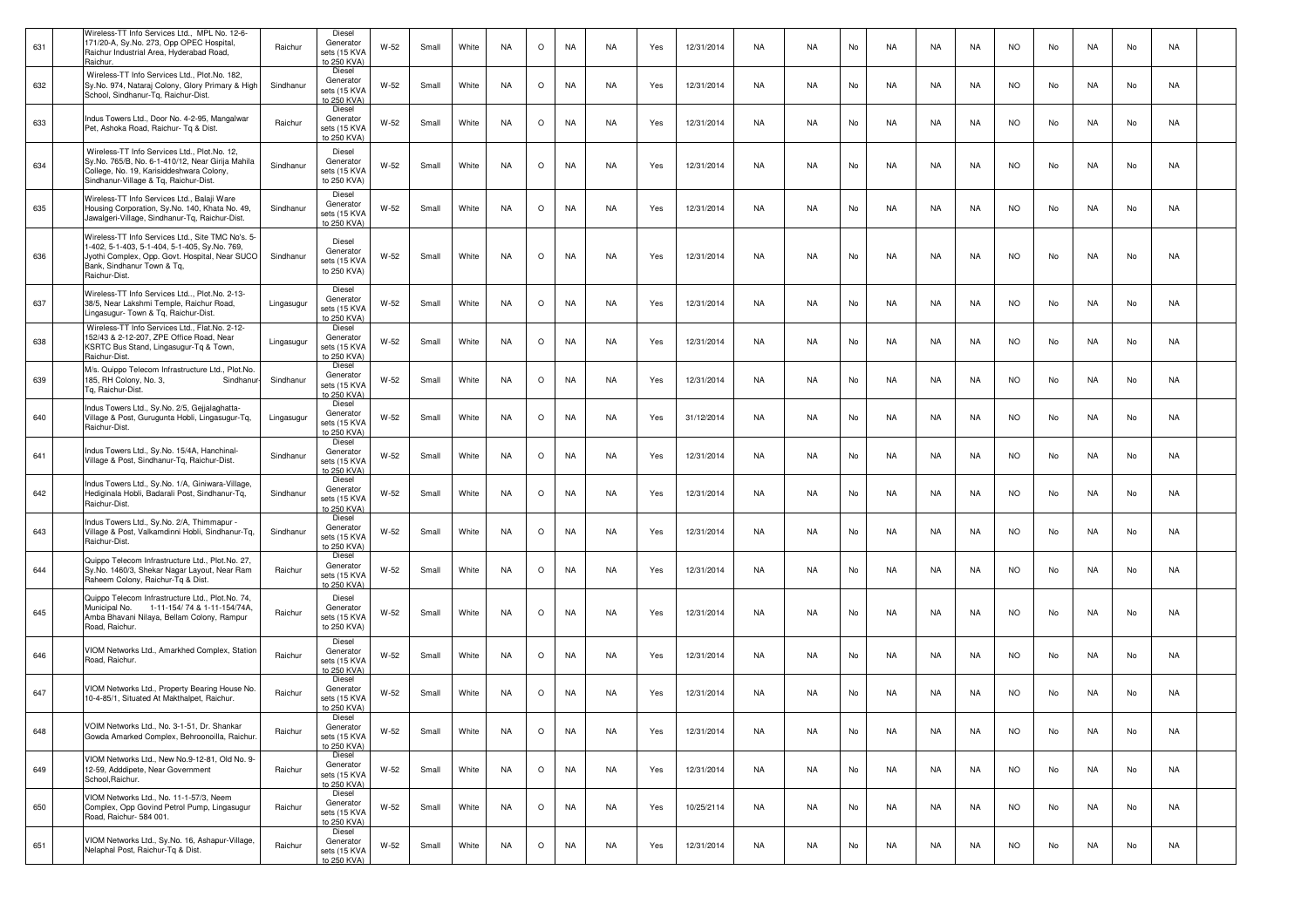| 652 | VIOM Networks Ltd., Plot.No. 21, Allamprabhu<br>Housing Colony, Raichur.                                                                                 | Raichur    | Diesel<br>Generator<br>sets (15 KVA<br>to 250 KVA) | W-52   | Small | White | <b>NA</b> | $\circ$ | NA        | NA        | Yes | 12/31/2014 | NA        | NA.       | No | NA        | NA        | NA        | <b>NO</b> | No | NA        | No | NA        |  |
|-----|----------------------------------------------------------------------------------------------------------------------------------------------------------|------------|----------------------------------------------------|--------|-------|-------|-----------|---------|-----------|-----------|-----|------------|-----------|-----------|----|-----------|-----------|-----------|-----------|----|-----------|----|-----------|--|
| 653 | VIOM Networks Ltd., Sy.No. 21/1A, Hanumapura-<br>Village & Post, Raichur-Tq & Dist.                                                                      | Raichur    | Diesel<br>Generator<br>sets (15 KVA<br>to 250 KVA) | W-52   | Small | White | <b>NA</b> | $\circ$ | <b>NA</b> | NA        | Yes | 12/31/2014 | NA        | <b>NA</b> | No | NA        | NA        | NA        | <b>NO</b> | No | NA        | No | NA        |  |
| 654 | VIOM Networks Ltd., C/o. Vishnu Traders, Opp.<br>Navodaya Hospital, Gunj Road, Raichur.                                                                  | Raichur    | Diesel<br>Generator<br>sets (15 KVA<br>to 250 KVA) | $W-52$ | Small | White | <b>NA</b> | $\circ$ | <b>NA</b> | NA        | Yes | 10/25/2114 | NA        | <b>NA</b> | No | NA        | NA        | NA        | <b>NO</b> | No | NA        | No | NA        |  |
| 655 | VIOM Networks Ltd., Beside King Colony, Kota<br>Road, Hutti,<br>Lingasugur-Tq,<br>Raichur-Dist.                                                          | Lingasugur | Diesel<br>Generator<br>sets (15 KVA<br>o 250 KVA)  | W-52   | Small | White | <b>NA</b> | $\circ$ | <b>NA</b> | NA        | Yes | 12/31/2014 | NA        | NA        | No | NA        | NA        | NA.       | NO.       | No | NA        | No | NA        |  |
| 656 | VIOM Networks Ltd., Sy.No. 335, Khas-Bagh,<br>Gurugunta, Lingasugur-Tq, Raichur-Dist.                                                                    | Lingasugur | Diesel<br>Generator<br>sets (15 KVA<br>to 250 KVA) | W-52   | Small | White | <b>NA</b> | $\circ$ | NA        | NA        | Yes | 12/31/2014 | NA        | <b>NA</b> | No | NA        | NA        | NA        | <b>NO</b> | No | NA        | No | NA        |  |
| 657 | VIOM Networks Ltd., Plot.No. 3, H.No. 1-11-38/3,<br>Basaveshwara Colony, Near Old Check Post,<br>Lingasugur Road, Raichur.                               | Raichur    | Diesel<br>Generator<br>sets (15 KVA<br>to 250 KVA) | $W-52$ | Small | White | <b>NA</b> | $\circ$ | NA        | NA        | Yes | 12/31/2014 | NA        | <b>NA</b> | No | NA        | NA        | NA        | <b>NO</b> | No | NA        | No | NA        |  |
| 658 | VIOM Networks Ltd., Sy.No. 132, Singnodi-<br>Village, Raichur.                                                                                           | Raichur    | Diesel<br>Generator<br>sets (15 KVA<br>to 250 KVA) | W-52   | Small | White | <b>NA</b> | $\circ$ | NA        | NA        | Yes | 12/31/2014 | NA        | <b>NA</b> | No | NA        | NA        | NA.       | <b>NO</b> | No | NA        | No | NA        |  |
| 659 | INDUS TOWERS LTD., Sy.No. 170, Khata nO.<br>223, Kurkihalli-Village & Post, Deodurga-Tq,<br>Raichur-Dist.                                                | Devadurga  | Diesel<br>Generator<br>sets (15 KVA<br>to 250 KVA) | W-52   | Small | White | <b>NA</b> | $\circ$ | NA        | NA        | Yes | 12/31/2014 | NA        | <b>NA</b> | No | NA        | NA        | NA        | <b>NO</b> | No | NA        | No | NA        |  |
| 660 | INDUS TOWERS LTD., Sy.No. 2/1/A, Salagunda-<br>Village & Post,<br>Sindhanur-Tq, Raichur-<br>Dist                                                         | Sindhanur  | Diesel<br>Generator<br>sets (15 KVA<br>to 250 KVA) | W-52   | Small | White | <b>NA</b> | $\circ$ | NA        | NA        | Yes | 12/31/2014 | NA        | <b>NA</b> | No | NA        | NA        | NA        | <b>NO</b> | No | NA        | No | NA        |  |
| 661 | INDUS TOWERS LTD., No. 93/A-3, Jakkal<br>Madu, Lingasugur-Tq,<br>Raichur-Dist.                                                                           | Lingasugur | Diesel<br>Generator<br>sets (15 KVA<br>to 250 KVA) | W-52   | Small | White | <b>NA</b> | $\circ$ | <b>NA</b> | NA        | Yes | 12/31/2014 | NA        | <b>NA</b> | No | NA        | NA        | NA        | <b>NO</b> | No | NA        | No | NA        |  |
| 662 | INDUS TOWERS LTD., Sy.No. 27/6, Ashinal<br>Tanda-Village, Mudugal Hobli, Lingasugur-Tq,<br>Raichur-Dist.                                                 | Lingasugur | Diesel<br>Generator<br>sets (15 KVA<br>to 250 KVA) | W-52   | Small | White | <b>NA</b> | $\circ$ | NA        | NA        | Yes | 12/31/2014 | NA        | <b>NA</b> | No | NA        | NA        | NA        | <b>NO</b> | No | NA        | No | NA        |  |
| 663 | INDUS TOWERS LTD., Sy. No. 94/2/B, Gunda-<br>Village, Turvihal Hobli,<br>Sindhanur-Tq,<br>Raichur-Dist.                                                  | Sindhanur  | Diesel<br>Generator<br>sets (15 KVA<br>to 250 KVA) | W-52   | Small | White | <b>NA</b> | $\circ$ | NA        | <b>NA</b> | Yes | 12/31/2014 | <b>NA</b> | <b>NA</b> | No | <b>NA</b> | <b>NA</b> | <b>NA</b> | NO.       | No | <b>NA</b> | No | NA        |  |
| 664 | INDUS TOWERS LTD., House No. 3-4-68/C,<br>Pranpet, Mudugal,<br>Lingasugur-Tq,<br>Raichur-Dist.                                                           | Lingasugur | Diesel<br>Generator<br>sets (15 KVA<br>to 250 KVA) | W-52   | Small | White | <b>NA</b> | $\circ$ | <b>NA</b> | NA        | Yes | 12/31/2014 | NA        | <b>NA</b> | No | NA        | NA        | NA        | <b>NO</b> | No | NA        | No | NA        |  |
| 665 | INDUS TOWERS LTD., Khata No. 5420 & 5410,<br>Plot.No. 1 & 2, Shakthinagar-Village, Near<br>Nagaryallamma Temple, Water House Road,<br>Raichur-Tq & Dist. | Raichur    | Diesel<br>Generator<br>sets (15 KVA<br>to 250 KVA) | W-52   | Small | White | <b>NA</b> | $\circ$ | <b>NA</b> | NA        | Yes | 12/31/2014 | NA        | <b>NA</b> | No | NA        | NA        | NA        | <b>NO</b> | No | NA        | No | NA        |  |
| 666 | INDUS TOWERS LTD., Sy.No. 134/A, Kurkunda-<br>Village, Sindhanur-Tq, Raichur-Dist.                                                                       | Sindhanur  | Diesel<br>Generator<br>sets (15 KVA<br>to 250 KVA) | W-52   | Small | White | <b>NA</b> | $\circ$ | NA        | NA        | Yes | 12/31/2014 | NA        | <b>NA</b> | No | <b>NA</b> | NA        | <b>NA</b> | <b>NO</b> | No | NA        | No | NA        |  |
| 667 | INDUS TOWERS LTD., S.R. No. 42/P23A,<br>Goundanbhavi-Village & Post, Sindhanur-Tq,<br>Raichur-Dist.                                                      | Sindhanur  | Diesel<br>Generator<br>sets (15 KVA<br>to 250 KVA) | W-52   | Small | White | <b>NA</b> | $\circ$ | <b>NA</b> | NA        | Yes | 12/31/2014 | NA        | NA.       | No | NA        | NA        | NA.       | <b>NO</b> | No | NA        | No | NA        |  |
| 668 | INDUS TOWERS LTD., Sy.No. 434/A, Gorkal-<br>Village & Post, Manvi-Tq, Raichur-Dist.                                                                      | Manvi      | Diesel<br>Generator<br>sets (15 KVA<br>to 250 KVA) | W-52   | Small | White | <b>NA</b> | $\circ$ | NA        | NA        | Yes | 12/31/2014 | NA        | <b>NA</b> | No | NA        | NA        | NA        | <b>NO</b> | No | NA        | No | NA        |  |
| 669 | INDUS TOWERS LTD., Sy.No. 241/2, Kiadb<br>Industrial Area, Opp. Suvarna Industries,<br>Wadloor, Raichur-Tq & Dist.                                       | Raichur    | Diesel<br>Generator<br>sets (15 KVA<br>to 250 KVA) | $W-52$ | Small | White | <b>NA</b> | $\circ$ | NA        | <b>NA</b> | Yes | 12/31/2014 | <b>NA</b> | <b>NA</b> | No | <b>NA</b> | NA        | <b>NA</b> | <b>NO</b> | No | NA.       | No | NA        |  |
| 670 | INDUS TOWERS LTD<br>No. 1-1-3.<br>Kudakal Post, Lingasugur-Tg, Raichur-Dist.                                                                             | Lingasugur | Diesel<br>Generator<br>sets (15 KVA<br>to 250 KVA) | W-52   | Small | White | NA        | $\circ$ | NA        | <b>NA</b> | Yes | 12/31/2014 | NA        | <b>NA</b> | No | NA        | <b>NA</b> | <b>NA</b> | <b>NO</b> | No | NA        | No | <b>NA</b> |  |
| 671 | INDUS TOWERS LTD, Door No.<br>$7 - 6 -$<br>220/4-5, Vasavi Nagar Main Road, K.H.B Colony,<br>Vasavi Nagar, Raichur-Tg & Dist.                            | Raichur    | Diesel<br>Generator<br>sets (15 KVA<br>to 250 KVA) | W-52   | Small | White | <b>NA</b> | $\circ$ | NA        | NA        | Yes | 12/31/2014 | NA        | <b>NA</b> | No | NA        | NA        | NA        | <b>NO</b> | No | NA        | No | NA        |  |
| 672 | INDUS TOWERS LTD., No. 2-2-89, Santekallur-<br>Village & Post, Lingasugur-Tq, Raichur-Dist.                                                              | Lingasugur | Diesel<br>Generator<br>sets (15 KVA<br>to 250 KVA) | W-52   | Small | White | <b>NA</b> | $\circ$ | <b>NA</b> | NA        | Yes | 12/31/2014 | NA        | <b>NA</b> | No | NA        | NA        | NA        | <b>NO</b> | No | NA        | No | NA        |  |
| 673 | INDUS TOWERS LTD., Sy.No. 85/A, Veerapur-<br>Village, Turvihal Hobli, Sindhanur-Tq, Raichur-<br>Dist.                                                    | Sindhanur  | Diesel<br>Generator<br>sets (15 KVA<br>to 250 KVA) | W-52   | Small | White | <b>NA</b> | $\circ$ | <b>NA</b> | <b>NA</b> | Yes | 12/31/2014 | NA        | <b>NA</b> | No | NA        | NA        | NA        | <b>NO</b> | No | NA        | No | NA        |  |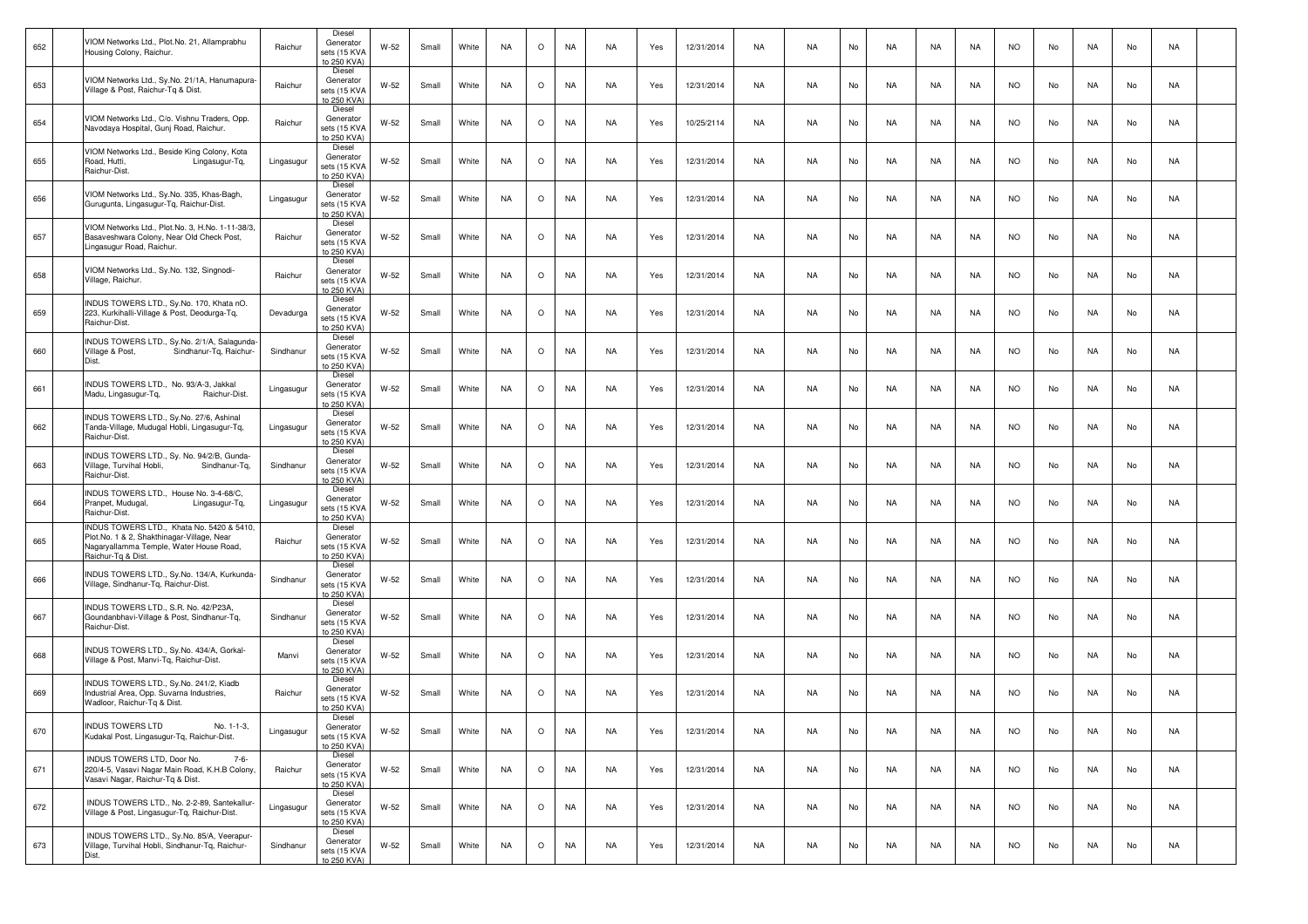| 674 | INDUS TOWERS LTD., Sy.No. 106/12,<br>Upparanandinal-Village, Mudugal Hobli,<br>Lingasugur-Tg, Raichur-Dist.                                                                                              | Lingasugur | Diesel<br>Generator<br>sets (15 KVA<br>to 250 KVA) | W-52   | Small | White | <b>NA</b> | $\circ$ | <b>NA</b> | NA        | Yes | 12/31/2014 | NA        | <b>NA</b> | No | NA        | NA        | NA        | <b>NO</b> | No | NA        | No | NA |  |
|-----|----------------------------------------------------------------------------------------------------------------------------------------------------------------------------------------------------------|------------|----------------------------------------------------|--------|-------|-------|-----------|---------|-----------|-----------|-----|------------|-----------|-----------|----|-----------|-----------|-----------|-----------|----|-----------|----|----|--|
| 675 | INDUS TOWERS LTD., Sy.No. 3/A,<br>Palkanmardi, Jalahalli Hobli, Deodurga-Tq,<br>Raichur-Dist.                                                                                                            | Devadurga  | Diesel<br>Generator<br>sets (15 KVA<br>to 250 KVA) | W-52   | Small | White | <b>NA</b> | $\circ$ | NA        | NA        | Yes | 12/31/2014 | <b>NA</b> | <b>NA</b> | No | <b>NA</b> | NA        | <b>NA</b> | <b>NO</b> | No | <b>NA</b> | No | NA |  |
| 676 | INDUS TOWES LTD., Katha No. 227, 228, 229,<br>230, 231, Hanchinal-Village, Sindhanur-Tg,<br>Raichur-Dist.                                                                                                | Sindhanur  | Diesel<br>Generator<br>sets (15 KVA<br>to 250 KVA) | W-52   | Small | White | <b>NA</b> | $\circ$ | <b>NA</b> | NA        | Yes | 12/31/2014 | NA        | NA.       | No | NA        | NA        | NA.       | <b>NO</b> | No | NA        | No | NA |  |
| 677 | INDUS TOWERS LTD., Sy.No. 627, B/2, Khata<br>No. 813, Gabbur Post, Gabbur-Village, Deodurga-<br>Ta. Raichur-Dist.                                                                                        | Devadurga  | Diesel<br>Generator<br>sets (15 KVA<br>to 250 KVA) | W-52   | Small | White | <b>NA</b> | $\circ$ | NA        | NA        | Yes | 12/31/2014 | NA        | <b>NA</b> | No | NA        | NA        | NA        | <b>NO</b> | No | NA        | No | NA |  |
| 678 | INDUS TOWERS LTD., Sy.No. 1/2, Mudugal<br>Hobli, Kansavi-Village & Post, Lingasugur-Tq,<br>Raichur-Dist.                                                                                                 | Lingasugur | Diesel<br>Generator<br>sets (15 KVA<br>to 250 KVA) | $W-52$ | Small | White | <b>NA</b> | $\circ$ | NA        | NA        | Yes | 12/31/2014 | <b>NA</b> | <b>NA</b> | No | <b>NA</b> | NA        | <b>NA</b> | NO.       | No | <b>NA</b> | No | NA |  |
| 679 | INDUS TOWERS LTD., Sy.No. 135, Dondambal<br>Village, Deodurga-Hobli, Raichur- Tq & Dist.                                                                                                                 | Devadurga  | Diesel<br>Generator<br>sets (15 KVA<br>to 250 KVA) | $W-52$ | Small | White | <b>NA</b> | $\circ$ | NA        | NA        | Yes | 12/31/2014 | NA        | <b>NA</b> | No | NA        | NA        | NA        | <b>NO</b> | No | NA        | No | NA |  |
| 680 | VIOM Networks Ltd., Sy.No. 761/1A, Plot.No. 34<br>TMC No.<br>6-1-439/3, Sindhanur-Tq, Raichur-<br>Dist.                                                                                                  | Sindhanur  | Diesel<br>Generator<br>sets (15 KVA<br>to 250 KVA) | W-52   | Small | White | <b>NA</b> | $\circ$ | NA        | NA        | Yes | 12/31/2015 | NA        | <b>NA</b> | No | NA        | NA        | NA        | <b>NO</b> | No | NA        | No | NA |  |
| 681 | VIOM Networks Ltd., Sy.No. 130/B/1, Sultanpur-<br>Village, Javalgere Hobli, Sindhanur-Tq, Raichur-<br>Dist.                                                                                              | Sindhanur  | Diesel<br>Generator<br>sets (15 KVA<br>to 250 KVA) | W-52   | Small | White | <b>NA</b> | $\circ$ | NA        | NA        | Yes | 12/31/2015 | <b>NA</b> | <b>NA</b> | No | NA        | NA        | <b>NA</b> | <b>NO</b> | No | NA        | No | NA |  |
| 682 | VIOM Networks Ltd., P.No. 181, Sy.No. 82/B, RH<br>Camp-2, Belaguki-Village, Badarli Hobli,<br>Sindhanur-Tg. Raichur-Dist.                                                                                | Sindhanur  | Diesel<br>Generator<br>sets (15 KVA<br>to 250 KVA) | $W-52$ | Small | White | <b>NA</b> | $\circ$ | NA        | NA        | Yes | 12/31/2015 | NA        | NA        | No | NA        | NA        | NA        | <b>NO</b> | No | NA        | No | NA |  |
| 683 | VIOM Networks Ltd., H.No.<br>1-4-1239/390.<br>IDMST Layout, Mantralayam Road, Raichur.                                                                                                                   | Raichur    | Diesel<br>Generator<br>sets (15 KVA<br>to 250 KVA) | W-52   | Small | White | <b>NA</b> | $\circ$ | NA        | NA        | Yes | 12/31/2015 | NA        | <b>NA</b> | No | NA        | NA        | NA        | <b>NO</b> | No | NA        | No | NA |  |
| 684 | HDFC Bank Ltd., No. 12-10-78/2B-7B, Near<br>Chandramouleshwar Temple, Raichur- 584 105.                                                                                                                  | Raichur    | Diesel<br>Generator<br>sets (15 KVA<br>to 250 KVA) | $W-52$ | Small | White | <b>NA</b> | $\circ$ | NA        | <b>NA</b> | Yes | 12/31/2015 | <b>NA</b> | <b>NA</b> | No | <b>NA</b> | <b>NA</b> | <b>NA</b> | NO.       | No | <b>NA</b> | No | NA |  |
| 685 | Indus towers Ltd.<br>Sy.No:153/A-1, Umaluti Village & Post Turvihal-<br>Hobli, Tg.Sindhanoor Dist.Raichur                                                                                                | Sindhanur  | Diesel<br>Generator<br>sets (15 KVA<br>to 250 KVA) | $W-52$ | Small | White | <b>NA</b> | $\circ$ | <b>NA</b> | NA        | Yes | 12/31/2015 | NA        | <b>NA</b> | No | NA        | NA        | NA        | <b>NO</b> | No | NA        | No | NA |  |
| 686 | Indus towers Ltd.<br>Sy.No:5/A/P, Mullora (EG) Village & Post,<br>Kunnatagi-Hobli,, Tg.Sindhanoor Dist.Raichur                                                                                           | Sindhanur  | Diesel<br>Generator<br>sets (15 KVA<br>to 250 KVA) | W-52   | Small | White | <b>NA</b> | $\circ$ | NA        | NA        | Yes | 12/31/2015 | NA        | <b>NA</b> | No | NA        | NA        | NA        | <b>NO</b> | No | NA        | No | NA |  |
| 687 | Indus towers Ltd.<br>Plot.No:1-37, Sy.No:55, V.P. No:13/1, Indira<br>Nagar, Lakkamdinni-village, Tq. Manvi,<br>Dist.Raichur                                                                              | Manvi      | Diesel<br>Generator<br>sets (15 KVA<br>to 250 KVA) | W-52   | Small | White | <b>NA</b> | $\circ$ | NA        | NA        | Yes | 12/31/2015 | NA        | <b>NA</b> | No | <b>NA</b> | NA        | <b>NA</b> | <b>NO</b> | No | <b>NA</b> | No | NA |  |
| 688 | Indus towers Ltd,<br>Sy.No:147/E, Jukur--village, Kurdi Hobli, Tq.<br>Manvi, Dist.Raichur                                                                                                                | Manvi      | Diesel<br>Generator<br>sets (15 KVA<br>to 250 KVA) | $W-52$ | Small | White | <b>NA</b> | $\circ$ | <b>NA</b> | NA        | Yes | 12/31/2015 | NA        | <b>NA</b> | No | NA        | NA        | NA        | <b>NO</b> | No | NA        | No | NA |  |
| 689 | Sy.No:454/1<br>Indus towers Ltd,<br>Athnoor-Village & Post, Sirwar Hobli, Tq. Manvi,<br>Dist.Raichur                                                                                                     | Manvi      | Diesel<br>Generator<br>sets (15 KVA<br>o 250 KVA)  | W-52   | Small | White | <b>NA</b> | $\circ$ | NA        | NA        | Yes | 12/31/2015 | NA        | <b>NA</b> | No | NA        | NA        | NA        | <b>NO</b> | No | NA        | No | NA |  |
| 690 | Viom Net works Limited,<br>SLV Tourist Hotel, New No:<br>10-84, (Old No:1-10-47/1-9-58) Station Road,<br>Dist.Raichur                                                                                    | Raichur    | Diesel<br>Generator<br>sets (15 KVA<br>to 250 KVA) | $W-52$ | Small | White | <b>NA</b> | $\circ$ | NA        | <b>NA</b> | Yes | 12/31/2015 | <b>NA</b> | <b>NA</b> | No | <b>NA</b> | <b>NA</b> | <b>NA</b> | NO.       | No | NA.       | No | NA |  |
| 691 | Viom Net works Limited,<br>Soma Raman Gouda and Patel<br>Ginning & Pressing Idustry, New No: 11-2-71/11-<br>2-66 (Old No:9) Lingasugur Road, Near<br>Mahabaleshwar Chowk, Bresthawarpet,<br>Dist.Raichur | Raichur    | Diesel<br>Generator<br>sets (15 KVA<br>to 250 KVA) | $W-52$ | Small | White | <b>NA</b> | $\circ$ | NA        | <b>NA</b> | Yes | 12/31/2015 | NA        | <b>NA</b> | No | NA        | NA        | NA        | <b>NO</b> | No | NA        | No | NA |  |
| 692 | M/s. INDUS TOWERS LTD., 454/1, Athnoor-<br>Village & Post, Sirwar Hobli, Manvi-Tq, Raichur-<br>Dist.                                                                                                     | Manvi      | Diesel<br>Generator<br>sets (15 KVA<br>to 250 KVA) | W-52   | Small | White | <b>NA</b> | $\circ$ | NA        | NA        | Yes | 12/31/2015 | NA        | <b>NA</b> | No | NA        | NA        | NA        | <b>NO</b> | No | NA        | No | NA |  |
| 693 | Viom Net works Limited,<br>Sy<br>No:504/2, Rajalabanda, Gorkala Village, Kurdi<br>Hobli, Manvi, Dist.Raichur                                                                                             | Manvi      | Diesel<br>Generator<br>sets (15 KVA<br>to 250 KVA) | $W-52$ | Small | White | NA        | $\circ$ | NA        | NA        | Yes | 12/31/2015 | NA        | <b>NA</b> | No | NA        | NA        | NA        | <b>NO</b> | No | NA        | No | NA |  |
| 694 | Indus towers Ltd,<br>Sy.No:102,/A, Janekel Post, Manvi Taluk,<br>Dist.Raichur                                                                                                                            | Manvi      | Diesel<br>Generator<br>sets (15 KVA<br>to 250 KVA) | $W-52$ | Small | White | NA        | $\circ$ | NA        | NA        | Yes | 12/31/2015 | NA        | NA        | No | NA        | NA        | NA        | <b>NO</b> | No | NA        | No | NA |  |
| 695 | Indus towers Ltd.<br>Sy.No:413/1, Khata No:425, Yapaladinni Village<br>Vadrabanda Hobli, Tq.DistRaichur                                                                                                  | Raichur    | Diesel<br>Generator<br>sets (15 KVA<br>to 250 KVA) | W-52   | Small | White | NA        | $\circ$ | NA        | NA        | Yes | 12/31/2015 | NA        | <b>NA</b> | No | NA        | NA        | NA        | <b>NO</b> | No | NA.       | No | NA |  |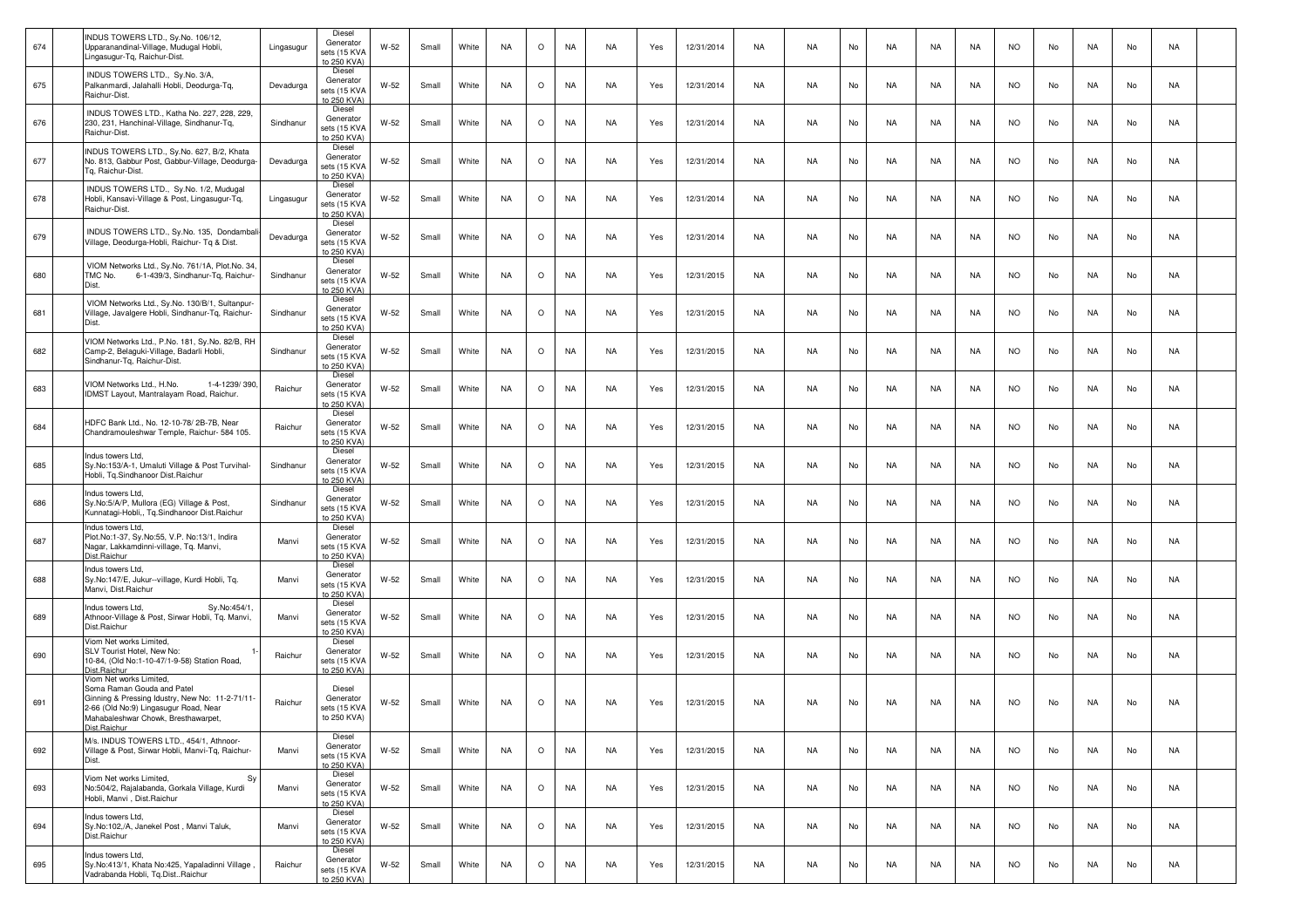| 696 | India Telecom Infra Ltd, Khata No. 2-3-72, Maski,<br>Lingasugur Taluk, Raichur District.                                                | Lingasuru | Diese<br>Generator<br>sets (15 KVA<br>to 250 KVA)  | W-52   | Small | White | NA             | $\circ$ | NA        | NA         | Yes | 12/31/2015 | NA        | NA.       | No | NA | NA | NA        | <b>NO</b> | No | NA | No | NA |  |
|-----|-----------------------------------------------------------------------------------------------------------------------------------------|-----------|----------------------------------------------------|--------|-------|-------|----------------|---------|-----------|------------|-----|------------|-----------|-----------|----|----|----|-----------|-----------|----|----|----|----|--|
| 697 | Om Sai Ram Bricks Industries, Plot NO.6D (P),<br>Deosugur Industrial Area, Deosugur, Raichur<br>Taluk, Raichur District.                | Raichur   | Fly Ash Bricks                                     | W-16   | Small | White | 22.91<br>Lakhs | $\circ$ | Yes       | 12/31/2020 | NA  | NA         | NA        | NA.       | No | NA | NA | NA        | NO.       | No | NA | No | NA |  |
| 698 | Indus towers Ltd.<br>H.No:8-11-181/39, Near Jambalamma Temple,<br>NGO Colony, Raichur                                                   | Raichur   | Diesel<br>Generator<br>sets (15 KVA<br>to 250 KVA) | W-52   | Small | White | <b>NA</b>      | $\circ$ | <b>NA</b> | NA         | Yes | 12/31/2015 | NA        | <b>NA</b> | No | NA | NA | <b>NA</b> | <b>NO</b> | No | NA | No | NA |  |
| 699 | Indus towers Ltd,<br>H.No:4-4-402/225, Opp Navodaya Medical<br>College, Mantralayam Road, Raichur.                                      | Raichur   | Diesel<br>Generator<br>sets (15 KVA<br>o 250 KVA)  | W-52   | Small | White | <b>NA</b>      | $\circ$ | <b>NA</b> | NA         | Yes | 12/31/2015 | NA        | <b>NA</b> | No | NA | NA | NA        | <b>NO</b> | No | NA | No | NA |  |
| 700 | Indus towers Ltd,<br>Sy.No:330/1/A/1, Rajolli Village, Manvi Taluk,<br>Dist.Raichur                                                     | Manvi     | Diesel<br>Generator<br>sets (15 KVA<br>o 250 KVA)  | W-52   | Small | White | <b>NA</b>      | $\circ$ | <b>NA</b> | NA         | Yes | 12/31/2015 | NA        | NA        | No | NA | NA | NA.       | NO.       | No | NA | No | NA |  |
| 701 | Indus towers Ltd.<br>No:6-1-2980, ward no. 15, KHB Colony,<br>Sangameshwar Theatre, Kustagi Road, Sindhanur<br>Taluk, Dist.Raichur      | Sindhanur | Diesel<br>Generator<br>sets (15 KVA<br>to 250 KVA) | W-52   | Small | White | NA             | $\circ$ | NA        | NA         | Yes | 12/31/2015 | <b>NA</b> | <b>NA</b> | No | NA | NA | <b>NA</b> | <b>NO</b> | No | NA | No | NA |  |
| 702 | Indus towers Ltd,<br>No:6-1-1614/4, Ramakrishna Colony, Gangavathi<br>Road, Tq. Sindhanur, Dist.Raichur                                 | Sindhanur | Diesel<br>Generator<br>sets (15 KVA<br>to 250 KVA) | W-52   | Small | White | <b>NA</b>      | $\circ$ | NA        | NA         | Yes | 12/31/2015 | NA        | <b>NA</b> | No | NA | NA | NA        | <b>NO</b> | No | NA | No | NA |  |
| 703 | Indus towers Ltd.<br>No:3/28, Tq. Lingasugur, Dist.Raichur                                                                              | Lingasuru | Diesel<br>Generator<br>sets (15 KVA<br>to 250 KVA) | W-52   | Small | White | <b>NA</b>      | $\circ$ | <b>NA</b> | NA         | Yes | 12/31/2015 | NA        | <b>NA</b> | No | NA | NA | NA.       | <b>NO</b> | No | NA | No | NA |  |
| 704 | M/s. Viom Networks Limited No:19.20.29.& 30.<br>Sy.No:75/1Katha No:660. 661, 666 & 667,<br>Sangapura Village Tq.Manvi Dist.Raichur      | Manvi     | Diesel<br>Generator<br>sets (15 KVA<br>to 250 KVA) | W-52   | Small | White | <b>NA</b>      | $\circ$ | NA        | NA         | Yes | 12/31/2015 | NA        | <b>NA</b> | No | NA | NA | NA        | <b>NO</b> | No | NA | No | NA |  |
| 705 | M/s. Viom Networks Limited No:133/B/1, Janekal<br>Village, Herekottikal Hobli, Tg.Manvi Dist.Raichur                                    | Manvi     | Diesel<br>Generator<br>sets (15 KVA<br>to 250 KVA) | $W-52$ | Small | White | <b>NA</b>      | $\circ$ | NA        | NA         | Yes | 12/31/2015 | NA        | NA        | No | NA | NA | NA        | <b>NO</b> | No | NA | No | NA |  |
| 706 | M/s. Viom Networks Limited Sy. No: 74, Katha<br>No:2/310, Heggadadinni Village, Anekeri Hobli,<br>Tq. Devadurga Dist.Raichur            | Devadurga | Diesel<br>Generator<br>sets (15 KVA<br>to 250 KVA) | W-52   | Small | White | NA             | $\circ$ | <b>NA</b> | NA         | Yes | 12/31/2015 | NA        | NA        | No | NA | NA | NA        | NO.       | No | NA | No | NA |  |
| 707 | M/s. Viom Networks Limited No:142/A.<br>Nagaddinni, Village & Post Tq. Devadurga<br>Dist.Raichur                                        | Devadurga | Diesel<br>Generator<br>sets (15 KVA<br>to 250 KVA) | W-52   | Small | White | <b>NA</b>      | $\circ$ | NA        | NA         | Yes | 12/31/2015 | NA        | <b>NA</b> | No | NA | NA | NA        | <b>NO</b> | No | NA | No | NA |  |
| 708 | M/s.Viom Networks Limited, Sy.No:330, Katha<br>No:212, Yeganoor Village, Dist.Raichur                                                   | Raichur   | Diesel<br>Generator<br>sets (15 KVA<br>to 250 KVA) | W-52   | Small | White | <b>NA</b>      | $\circ$ | <b>NA</b> | NA         | Yes | 12/31/2015 | NA        | <b>NA</b> | No | NA | NA | NA        | <b>NO</b> | No | NA | No | NA |  |
| 709 | M/s.Viom Networks Limited, Sy.No:364,<br>Dongarampur Village & Post, Yermarus Camp,<br>Chandrabanda Hobli, Dist.Raichur                 | Raichur   | Diesel<br>Generator<br>sets (15 KVA<br>to 250 KVA) | W-52   | Small | White | <b>NA</b>      | $\circ$ | <b>NA</b> | NA         | Yes | 12/31/2015 | NA        | NA.       | No | NA | NA | NA        | <b>NO</b> | No | NA | No | NA |  |
| 710 | M/s.Viom Networks Limited, Sy.No:76, Yermarus<br>Village, Arekere Hobli, Tq.Devadurga,<br>Dist.Raichur                                  | Devadurga | Diesel<br>Generator<br>sets (15 KVA<br>to 250 KVA) | W-52   | Small | White | <b>NA</b>      | $\circ$ | NA        | NA         | Yes | 12/31/2015 | NA        | <b>NA</b> | No | NA | NA | NA        | <b>NO</b> | No | NA | No | NA |  |
| 711 | M/s.Viom Networks Limited, Sy.No:478/P1B, RH<br>Camp No.4, Bhurma Camp Post, Tq.Sindhanur,<br>Dist.Raichur                              | Sindhanur | Diesel<br>Generator<br>sets (15 KVA<br>to 250 KVA) | W-52   | Small | White | <b>NA</b>      | $\circ$ | <b>NA</b> | NA         | Yes | 12/31/2015 | NA        | <b>NA</b> | No | NA | NA | NA.       | <b>NO</b> | No | NA | No | NA |  |
| 712 | M/s.Viom Networks Limited, Sy.No:187,<br>Hirebadaradinni Village & Post, Tq.Manvi<br>Dist.Raichur                                       | Manvi     | Diesel<br>Generator<br>sets (15 KVA<br>to 250 KVA) | W-52   | Small | White | <b>NA</b>      | $\circ$ | <b>NA</b> | NA         | Yes | 12/31/2015 | NA        | NA.       | No | NA | NA | NA.       | <b>NO</b> | No | NA | No | NA |  |
| 713 | M/s. Viom Networks Limited, Plot. No:209,<br>Sy.No.2/1, watagal Village & Post, Tg.Manvi<br>Dist.Raichur                                | Raichur   | Diesel<br>Generator<br>sets (15 KVA<br>to 250 KVA) | W-52   | Small | White | <b>NA</b>      | $\circ$ | <b>NA</b> | NA         | Yes | 12/31/2015 | NA        | <b>NA</b> | No | NA | NA | NA        | <b>NO</b> | No | NA | No | NA |  |
| 714 | M/s. Viom Networks Limited, Sy. No. 107, Near<br>BSNL Tower, Thoranadinni Post & Village,<br>Tq.Manvi Dist.Raichur                      | Manvi     | Diesel<br>Generator<br>sets (15 KVA<br>to 250 KVA) | W-52   | Small | White | NA             | $\circ$ | NA        | NA         | Yes | 12/31/2015 | NA        | NA        | No | NA | NA | NA        | <b>NO</b> | No | NA | No | NA |  |
| 715 | M/s.Viom Networks Limited, Sy.No.3/E-1, Asset<br>No: 2349, Near Govt. Hospital, Potnal Village &<br>Post Tq.Manvi Dist.Raichur          | Manvi     | Diesel<br>Generator<br>sets (15 KVA<br>to 250 KVA) | $W-52$ | Small | White | NA             | $\circ$ | NA        | NA         | Yes | 12/31/2015 | NA        | NA        | No | NA | NA | NA        | <b>NO</b> | No | NA | No | NA |  |
| 716 | M/s. Viom Networks Limited, Primas No: 1 SJR<br>Primus, 5th Floor, 7th Block, koramangal<br>Industrial Lay out, Koramangala, Bangalore. | Raichur   | Diesel<br>Generator<br>sets (15 KVA<br>to 250 KVA) | W-52   | Small | White | NA             | $\circ$ | NA        | NA         | Yes | 12/31/2015 | NA        | <b>NA</b> | No | NA | NA | NA        | <b>NO</b> | No | NA | No | NA |  |
| 717 | M/s. Indus Towers Ltd,<br>Sy.No: 72/2, Mallata Village & Post, Mallata<br>Hobli,Tq.Manvi,<br>Dist. Raichur                              | Manvi     | Diesel<br>Generator<br>sets (15 KVA<br>to 250 KVA) | W-52   | Small | White | NA             | $\circ$ | NA        | NA         | Yes | 12/31/2015 | NA        | <b>NA</b> | No | NA | NA | NA        | <b>NO</b> | No | NA | No | NA |  |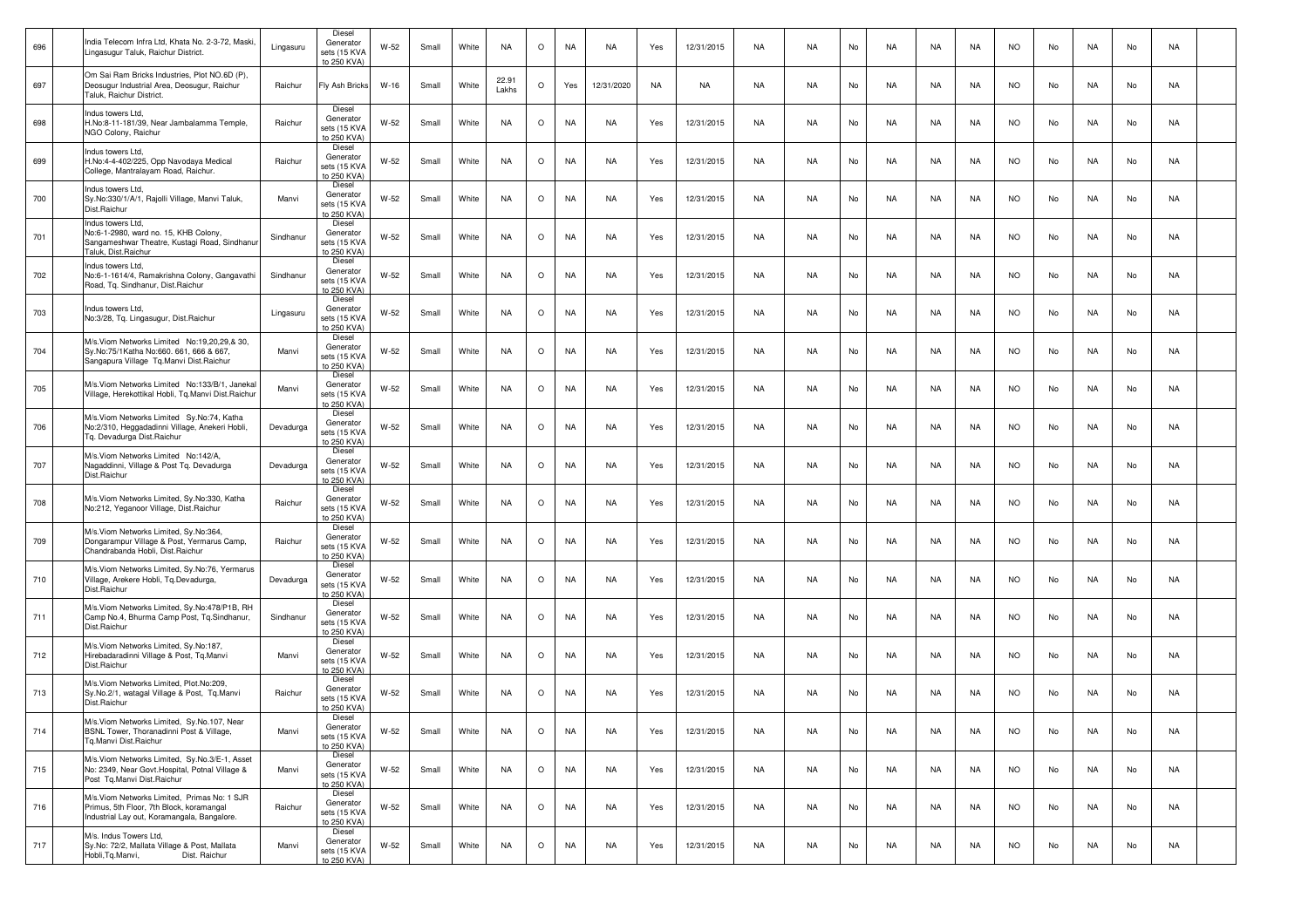| 718 | M/s. Viom Net Works Ltd, No:<br>4-4-207, New<br>No:4-4-273, BRB College Circle, Ashok nagar,<br>Dist. Raichur.                                               | Raichur   | Diesel<br>Generator<br>sets (15 KVA<br>to 250 KVA) | W-52   | Small | White | <b>NA</b> | $\circ$ | NA        | NA         | Yes       | 12/31/2015 | NA        | NA.       | No | NA        | NA | NA.       | <b>NO</b> | No | NA        | No | NA |  |
|-----|--------------------------------------------------------------------------------------------------------------------------------------------------------------|-----------|----------------------------------------------------|--------|-------|-------|-----------|---------|-----------|------------|-----------|------------|-----------|-----------|----|-----------|----|-----------|-----------|----|-----------|----|----|--|
| 719 | M/s. Viom Net Works Ltd, Municipal No: 12-12-<br>87/2, No:<br>12-12-208/2, Arab Mohala,<br>(Nijalingappa Colony) Dist. Raichur.                              | Raichur   | Diesel<br>Generator<br>sets (15 KVA<br>to 250 KVA) | W-52   | Small | White | <b>NA</b> | $\circ$ | NA        | NA         | Yes       | 12/31/2015 | NA        | NA        | No | NA        | NA | NA.       | <b>NO</b> | No | NA        | No | NA |  |
| 720 | M/s. Viom Net Works Ltd, Sy.No: 25/1,<br>Shivapura Colony, Beside Devaru Colony, Near<br>Railway Station, Rampur Village, Dist. Raichur.                     | Raichur   | Diesel<br>Generator<br>sets (15 KVA<br>to 250 KVA) | $W-52$ | Small | White | <b>NA</b> | $\circ$ | <b>NA</b> | NA         | Yes       | 12/31/2015 | NA        | <b>NA</b> | No | NA        | NA | NA        | <b>NO</b> | No | NA        | No | NA |  |
| 721 | M/s. Viom Net Works Ltd, No:<br>$4 - 4 -$<br>402/193 to 228, Opp:Navodaya Medical College,<br>Matralaya Road, Anushanagar, Dist. Raichur.                    | Raichur   | Diesel<br>Generator<br>sets (15 KVA<br>to 250 KVA) | W-52   | Small | White | <b>NA</b> | $\circ$ | NA        | NA         | Yes       | 12/31/2015 | NA        | NA.       | No | NA        | NA | NA        | <b>NO</b> | No | NA        | No | NA |  |
| 722 | M/s. Indus Towers Ltd. Municipal No: 1-3-577.<br>Plot No: 14 "B" Block, Behind Rajmatha Temple,<br>Ashapur Road, Raichur-Dist,                               | Raichur   | Diesel<br>Generator<br>sets (15 KVA<br>to 250 KVA) | W-52   | Small | White | NA        | $\circ$ | NA        | NA         | Yes       | 12/31/2015 | NA        | <b>NA</b> | No | NA        | NA | NA        | <b>NO</b> | No | NA        | No | NA |  |
| 723 | M/s. ATC Telcom Tower Corporation(P) Ltd,<br>No: 12-6-115/3, Opp: SP Office Colony, Hyderbad<br>Road, Police Colony, Raichur-Dist.                           | Raichur   | Diesel<br>Generator<br>sets (15 KVA<br>to 250 KVA) | $W-52$ | Small | White | NA        | $\circ$ | NA        | NA         | Yes       | 12/31/2016 | NA        | NA        | No | NA        | NA | NA        | <b>NO</b> | No | NA        | No | NA |  |
| 724 | M/s. Bhavani Industries,<br>Sy.No. 304/2, Pothagal-Village<br>Raichur-Tg & Dist.                                                                             | Raichur   | Fly Ash Bricks                                     | $W-16$ | Small | White | NA.       | $\circ$ | Yes       | 12/31/2018 | NA        | NA         | NA        | NA.       | No | NA        | NA | NA        | <b>NO</b> | No | NA        | No | NA |  |
| 725 | M/s. Venkateshwara Industries, Sy.No. 1414,<br>Ashapur Road, Raichur-Dist.                                                                                   | Raichur   | Fly Ash Bricks                                     | $W-16$ | Small | White | <b>NA</b> | $\circ$ | Yes       | 12/31/2028 | <b>NA</b> | NA         | NA        | <b>NA</b> | No | NA        | NA | NA        | <b>NO</b> | No | NA        | No | NA |  |
| 726 | M/s. Indus Towers Ltd,<br>Sy.No:<br>2/4/D, Amaravathi-Village, Manvi-Tq, Raichur-<br>Dist.                                                                   | Manvi     | Diesel<br>Generator<br>sets (15 KVA<br>to 250 KVA) | W-52   | Small | White | <b>NA</b> | $\circ$ | NA        | NA         | Yes       | 12/31/2016 | NA        | NA        | No | NA        | NA | NA        | <b>NO</b> | No | <b>NA</b> | No | NA |  |
| 727 | M/s. Indus Towers Ltd,<br>Sy.No:<br>69/2, Bannigol-Village, Lingasugur-Tq, Raichur-<br>Dist.                                                                 | Lingasuru | Diesel<br>Generator<br>sets (15 KVA<br>to 250 KVA) | $W-52$ | Small | White | <b>NA</b> | $\circ$ | <b>NA</b> | NA         | Yes       | 12/31/2016 | NA        | NA        | No | NA        | NA | NA        | <b>NO</b> | No | NA        | No | NA |  |
| 728 | M/s. Indus Towers Ltd,<br>Sy.No:<br>42/A/2, Nagadadinni-Village, Deodurga-Tq,<br>Raichur-Dist.                                                               | Devadurga | Diesel<br>Generator<br>sets (15 KVA<br>to 250 KVA) | $W-52$ | Small | White | <b>NA</b> | $\circ$ | NA        | NA         | Yes       | 12/31/2016 | NA        | NA        | No | NA        | NA | NA        | <b>NO</b> | No | NA        | No | NA |  |
| 729 | M/s. Indus Towers Ltd,<br>Sy.No:<br>87/B3. Hirebadaradinni-Village, Manvi-<br>ToRaichur-Dist.                                                                | Manvi     | Diesel<br>Generator<br>sets (15 KV/<br>to 250 KVA) | W-52   | Small | White | <b>NA</b> | $\circ$ | NA        | NA         | Yes       | 12/31/2016 | NA        | NA        | No | NA        | NA | NA        | <b>NO</b> | No | NA        | No | NA |  |
| 730 | M/s. Indus Towers Ltd,<br>Sy.No: 217/B.<br>Valmiki Circle, Maski-Village, Lingasugur-Tq,<br>Raichur-Dist.                                                    | Lingasuru | Diesel<br>Generator<br>sets (15 KVA<br>to 250 KVA) | $W-52$ | Small | White | <b>NA</b> | $\circ$ | <b>NA</b> | NA         | Yes       | 12/31/2016 | NA        | <b>NA</b> | No | NA        | NA | NA        | <b>NO</b> | No | NA        | No | NA |  |
| 731 | M/s. Indus Towers Ltd,<br>Sy.No:<br>140/2, Ankushdoddi-Village, Lingasugur-Tq,<br>Raichur-Dist.                                                              | Lingasuru | Diesel<br>Generator<br>sets (15 KVA<br>to 250 KVA) | W-52   | Small | White | <b>NA</b> | $\circ$ | NA        | NA         | Yes       | 12/31/2016 | NA        | NA.       | No | NA        | NA | NA.       | <b>NO</b> | No | NA        | No | NA |  |
| 732 | M/s. Indus Towers Ltd,<br>Sy.No:<br>15/2, Hirejawoor-Village, Lingasugur-Tq, Raichur-<br>Dist.                                                               | Lingasuru | Diesel<br>Generator<br>sets (15 KVA<br>to 250 KVA) | W-52   | Small | White | <b>NA</b> | $\circ$ | NA        | NA         | Yes       | 12/31/2016 | NA        | <b>NA</b> | No | NA        | NA | NA        | <b>NO</b> | No | NA        | No | NA |  |
| 733 | M/s. Indus Towers Ltd,<br>Sy.No:<br>4, Kalmangi-Village, Sindhanur-Tq, Raichur-Dist.                                                                         | Sindhanur | Diesel<br>Generator<br>sets (15 KVA<br>to 250 KVA) | $W-52$ | Small | White | <b>NA</b> | $\circ$ | NA        | NA         | Yes       | 12/31/2016 | NA        | NA        | No | NA        | NA | NA        | <b>NO</b> | No | NA        | No | NA |  |
| 734 | M/s. Indus Towers Ltd,<br>Sy.No:<br>417/A, Sirwar-Village, Manvi-Tg, Raichur-Dist.                                                                           | Manvi     | Diesel<br>Generator<br>sets (15 KVA<br>to 250 KVA) | $W-52$ | Small | White | <b>NA</b> | $\circ$ | NA        | NA         | Yes       | 12/31/2016 | NA        | NA.       | No | NA        | NA | NA        | <b>NO</b> | No | NA        | No | NA |  |
| 735 | M/s. ATC Telecom Tower Corporation Pvt Ltd,<br>Sy.No: 771, Site No:51 & 52 Adrsha Colony,<br>Sindhanur-Tg, Raichur-Dist                                      | Sindhanur | Diesel<br>Generator<br>sets (15 KVA<br>to 250 KVA) | W-52   | Small | White | NA        | $\circ$ | NA        | NA         | Yes       | 12/31/2016 | NA        | NA        | No | NA        | NA | NA        | <b>NO</b> | No | NA        | No | NA |  |
| 736 | M/s. ATC Telecom Tower Corporation Pvt<br>Ltd, Plot No: 103 & 108, Panchayath Plot No:2555<br>& 2560, Residencial Area, Shakthinagar, Raichur-<br>Tg & Dist. | Raichur   | Diesel<br>Generator<br>sets (15 KVA<br>to 250 KVA) | $W-52$ | Small | White | <b>NA</b> | $\circ$ | NA        | NA         | Yes       | 12/31/2016 | <b>NA</b> | NA        | No | <b>NA</b> | NA | <b>NA</b> | NO.       | No | <b>NA</b> | No | NA |  |
| 737 | M/s. ATC Telecom Tower Corporation Pvt Ltd,<br>Sy.No:1/A1, Khata No: 148, Salgunda Village &<br>Post, Sindhanur-Tq, Raichur-Dist.                            | Sindhanur | Diese<br>Generator<br>sets (15 KVA<br>to 250 KVA)  | W-52   | Small | White | NA        | $\circ$ | NA        | NA         | Yes       | 12/31/2016 | NA        | NA        | No | NA        | NA | NA        | <b>NO</b> | No | NA        | No | NA |  |
| 738 | M/s. Dharini Cement Products Sy.No:3/4, Herundi<br>Post, Deodurga, Raichur-Dist.                                                                             | Devadurga | Fly Ash Bricks                                     | $W-16$ | Small | White | NA        | $\circ$ | Yes       | 12/31/2021 | NA        | NA         | NA        | NA        | No | NA        | NA | NA        | <b>NO</b> | No | NA        | No | NA |  |
| 739 | Adoni Industries,<br>Sy.No. 12-7-136/7, Manchalapur Road, Raichur.                                                                                           | Raichur   | <b>Ground Nuts</b><br>Decorticator                 | $W-20$ | Small | White | <b>NA</b> | $\circ$ | Yes       | 12/31/2021 | <b>NA</b> | NA         | <b>NA</b> | NA        | No | <b>NA</b> | NA | <b>NA</b> | <b>NO</b> | No | NA        | No | NA |  |
| 740 | M/s. Surya Pipes & Bricks<br>Inudstries, Sy.No:52/1, Opp: KMF Milk Chilling<br>Centre, Yeramarus, Raichur.                                                   | Raichur   | Fly Ash Bricks                                     | $W-16$ | Small | White | NA        | $\circ$ | Yes       | 12/31/2021 | <b>NA</b> | NA         | NA        | NA        | No | NA        | NA | NA        | <b>NO</b> | No | NA        | No | NA |  |
| 741 | M/s. K.N. Reddy Industries<br>Plot<br>No:171, 172 Growth Centre, Raichur-Tq & Dist.                                                                          | Raichur   | Fly Ash Bricks                                     | W-16   | Small | White | NA        | $\circ$ | Yes       | 12/31/2021 | NA        | NA         | NA        | NA        | No | NA        | NA | NA        | <b>NO</b> | No | NA        | No | NA |  |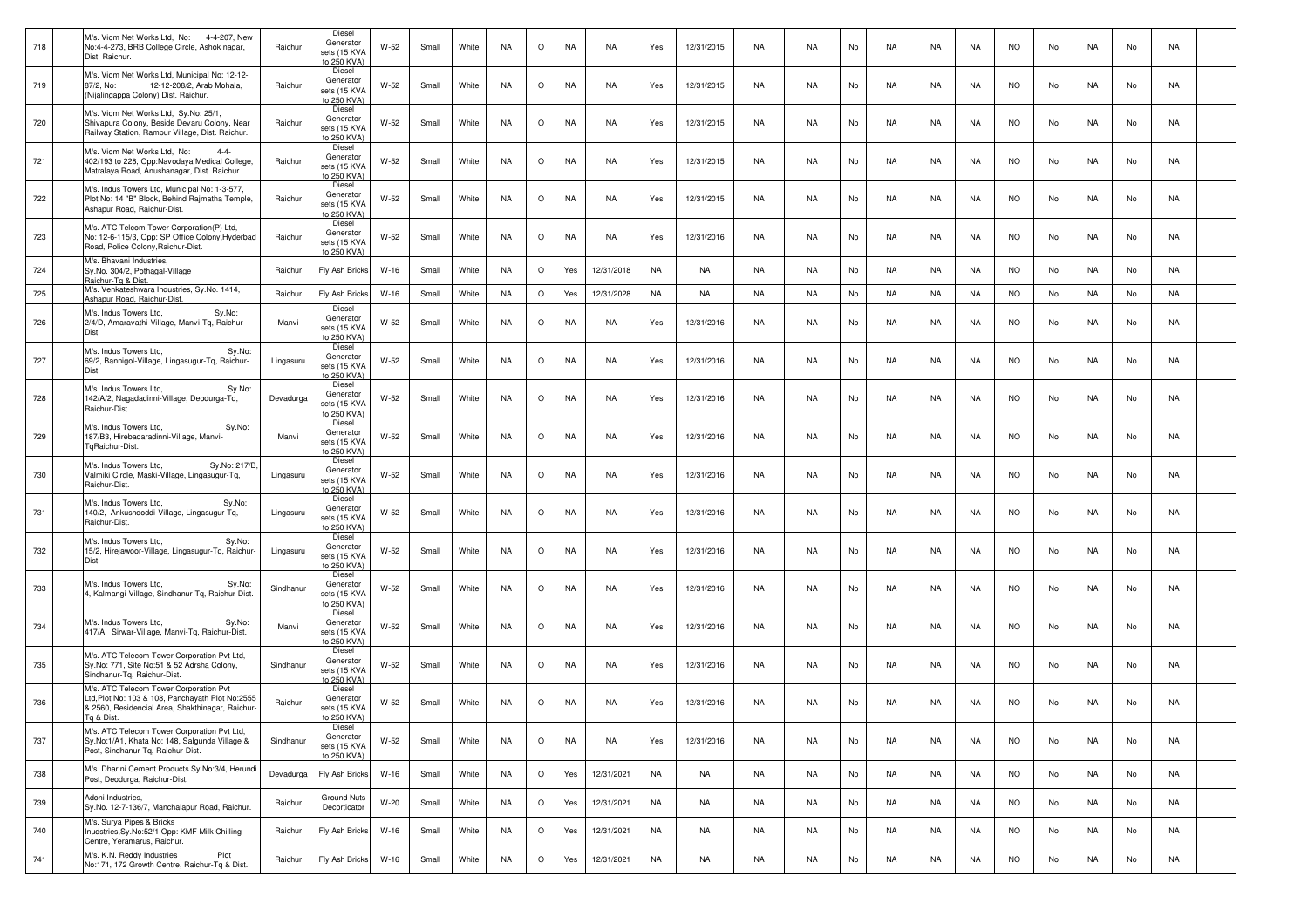| 742 | Vijay Cement Products & Bricks, MPL No:1-3-290<br>195, Opp.to FCI, Godown, Ashapur Road, Raichur.                                    | Raichur   | Fly Ash Bricks                                     | $W-16$   | Small | White  | <b>NA</b> | $\circ$ | Yes       | 12/31/2021 | <b>NA</b> | NA         | NA        | <b>NA</b> | No | NA        | NA        | NA        | <b>NO</b> | No | NA        | No | NA        |  |
|-----|--------------------------------------------------------------------------------------------------------------------------------------|-----------|----------------------------------------------------|----------|-------|--------|-----------|---------|-----------|------------|-----------|------------|-----------|-----------|----|-----------|-----------|-----------|-----------|----|-----------|----|-----------|--|
| 743 | M/s. Supritha Brick Industries, Sy.No: 49,<br>Arabmohalla, Eklaspur Road, Raichur-Dist.                                              | Raichur   | Fly Ash Bricks                                     | $W-16$   | Small | White  | <b>NA</b> | $\circ$ | Yes       | 12/31/2021 | NA        | NA         | NA        | NA        | No | NA        | NA        | NA        | <b>NO</b> | No | NA        | No | NA        |  |
| 744 | M/s. Indus Towers Ltd,<br>No: 8-1-<br>214/1/3/66, Near Ambedkar Circle, Deodurga-Tq,<br>Raichur-Dist.                                | Devadurga | Diesel<br>Generator<br>sets (15 KVA<br>to 250 KVA) | W-52     | Small | White  | <b>NA</b> | $\circ$ | <b>NA</b> | NA         | Yes       | 12/31/2016 | NA        | NA        | No | NA        | NA        | NA.       | <b>NO</b> | No | NA        | No | NA        |  |
| 745 | M/s. Shri. Nandi Fly Ash Bricks (Old Name Sujika<br>Technologies), Plot No.113/1, Growth Center,<br>Raichur Taluk, Raichur district. | Raichur   | Fly Ash Bricks                                     | $W-16$   | Small | White  | <b>NA</b> | $\circ$ | Yes       | 12/31/2021 | NA        | NA         | NA        | NA.       | No | NA        | NA        | NA.       | <b>NO</b> | No | NA        | No | NA        |  |
| 746 | Shiva Bricks Industries, Plot.No. 197/1, Raichur<br>Growth Centre, Chikkasugur-Village, Raichur- 584                                 | Raichur   | Fly Ash Bricks                                     | $W-16$   | Small | White  | <b>NA</b> | $\circ$ | Yes       | 12/31/2021 | NA        | NA         | NA        | <b>NA</b> | No | NA        | NA        | NA        | <b>NO</b> | No | NA        | No | NA        |  |
| 747 | M/s. Vodafone South Ltd, Sy.No:13/A, Katha<br>No:1, Gogal Village, Gabbur Hobli, Deodurga-Tq,<br>Raichur-Dist.                       | Devadurga | Diesel<br>Generator<br>sets (15 KVA<br>to 250 KVA) | $W-52$   | Small | White  | <b>NA</b> | $\circ$ | <b>NA</b> | NA         | Yes       | 12/31/2016 | NA        | <b>NA</b> | No | NA        | NA        | NA        | <b>NO</b> | No | NA        | No | NA        |  |
| 748 | M/s. Vodafone South Ltd, Sy.No:57, Gajaladinni,<br>Mundaragi Post, Deodurga-Tg, Raichur-Dist.                                        | Devadurga | Diesel<br>Generator<br>sets (15 KVA<br>to 250 KVA) | W-52     | Small | White  | <b>NA</b> | $\circ$ | <b>NA</b> | NA         | Yes       | 12/31/2016 | NA        | <b>NA</b> | No | NA        | NA        | NA        | <b>NO</b> | No | NA        | No | NA        |  |
| 749 | M/s. Vodafone South Ltd, Sy.No:92/2, Katha<br>No:159, Devesugur Hobli, Bevinbenshi Village,<br>Raichur- To & Dist.                   | Raichur   | Diesel<br>Generator<br>sets (15 KVA<br>to 250 KVA) | W-52     | Small | White  | <b>NA</b> | $\circ$ | NA        | NA         | Yes       | 12/31/2016 | NA        | <b>NA</b> | No | NA        | NA        | NA        | <b>NO</b> | No | NA        | No | NA        |  |
| 750 | M/s. Vodafone South Ltd, Plot No: 17 & 18 SMH<br>Colony, PWD Campus, Raichur Road, Sindhanur-<br>Tg, Raichur Dist.                   | Sindhanur | Diesel<br>Generator<br>sets (15 KVA<br>to 250 KVA) | W-52     | Small | White  | <b>NA</b> | $\circ$ | NA        | NA         | Yes       | 12/31/2016 | NA        | NA        | No | NA        | NA        | NA        | <b>NO</b> | No | NA        | No | NA        |  |
| 751 | M/s. Vodafone South Ltd, Sy.No: 1/E1, Katha<br>No:1550, Kurdi Village & Hobli, Manvi-Tq, Raichur<br>Dist                             | Manvi     | Diesel<br>Generator<br>sets (15 KVA<br>to 250 KVA) | W-52     | Small | White  | <b>NA</b> | $\circ$ | <b>NA</b> | NA         | Yes       | 12/31/2016 | NA        | <b>NA</b> | No | NA        | NA        | NA        | <b>NO</b> | No | NA        | No | NA        |  |
| 752 | M/s. Sri. Ganesha Industries, Plot.No. 167/E,<br>Industrial Growth Centre, Raichur.                                                  | Raichur   | Blending &<br>Bagging of<br>Cement                 | $O-1358$ | Small | Orange | 89        | $\circ$ | Yes       | 12/31/2021 | NA        | NA         | NA        | <b>NA</b> | No | NA        | NA        | NA        | <b>NO</b> | No | NA        | No | NA        |  |
| 753 | M/s. Sri Sai Enterprises,<br>Sv.No:51/1.<br>Near Askihal, Lingasugur Road, Raichur.                                                  | Raichur   | Fly Ash Bricks                                     | $W-16$   | Small | White  | <b>NA</b> | $\circ$ | Yes       | 12/31/2021 | NA        | NA         | <b>NA</b> | <b>NA</b> | No | NA        | NA        | <b>NA</b> | <b>NO</b> | No | NA        | No | NA        |  |
| 754 | M/s. Sri Veerabhadreshwara Bricks Industries,<br>16 B & C, Deosugur Industrial Area,<br>Plot No:<br>Shakthinagar, Raichur.           | Raichur   | Fly Ash Bricks                                     | W-16     | Small | White  | <b>NA</b> | $\circ$ | Yes       | 12/31/2021 | <b>NA</b> | NA         | NA        | <b>NA</b> | No | NA        | NA        | NA        | <b>NO</b> | No | NA        | No | NA        |  |
| 755 | M/s. Sri Veerabhadreshwara Bricks Industries,<br>Plot No:<br>16 B & C, Deosugur Industrial Area,<br>Shakthinagar, Raichur.           | Raichur   | Fly Ash Bricks                                     | W-16     | Small | White  | NA        | $\circ$ | Yes       | 12/31/2021 | NA        | NA         | NA        | NA        | No | NA        | NA        | NA        | <b>NO</b> | No | NA        | No | NA        |  |
| 756 | M/s. Siddivinayaka Industries, Plot.No. 167/C,<br>Industrial Growth Centre, Raichur.                                                 | Raichur   | Fly Ash Bricks                                     | $W-16$   | Small | White  | NA        | $\circ$ | Yes       | 12/31/2022 | NA        | NA         | NA        | <b>NA</b> | No | NA        | NA        | NA        | <b>NO</b> | No | NA        | No | NA        |  |
| 757 | M/s. Siri Bricks Industries,<br>Sy.No. 169/1-<br>2, Mittimalkapur-Village, Raichur.                                                  | Raichur   | Fly Ash Bricks                                     | W-16     | Small | White  | NA        | $\circ$ | Yes       | 12/31/2022 | NA        | NA         | <b>NA</b> | <b>NA</b> | No | NA        | NA        | NA        | <b>NO</b> | No | NA        | No | NA        |  |
| 758 | M/s. Shiva Bricks Industries, Plot.No. 24/2,<br>Deosugur Industrial Area, Raichur.                                                   | Raichur   | Fly Ash Bricks                                     | $W-16$   | Small | White  | <b>NA</b> | $\circ$ | Yes       | 12/31/2022 | <b>NA</b> | NA         | <b>NA</b> | <b>NA</b> | No | <b>NA</b> | <b>NA</b> | NA        | <b>NO</b> | No | <b>NA</b> | No | <b>NA</b> |  |
| 759 | M/s. Mylarlingeshwara Bricks Industries,<br>Plot.No:6/A, Deosugur Industrial Area, Deosugur,<br>Raichur-Tg & Dist                    | Raichur   | Fly Ash Bricks                                     | W-16     | Small | White  | <b>NA</b> | $\circ$ | Yes       | 12/31/2022 | NA        | NA         | NA        | NA        | No | NA        | NA        | NA        | <b>NO</b> | No | NA        | No | NA        |  |
| 760 | M/s. Vinayaga Infra Ltd.<br>Plot.No. 9.10.11 & 12. KIADB Industrial Growth<br>Centre, Raichur.                                       | Raichur   | Fly Ash Bricks                                     | W-16     | Small | White  | <b>NA</b> | $\circ$ | NA        | 12/31/2022 | NA        | 12/31/2022 | NA        | <b>NA</b> | No | NA        | NA        | NA        | <b>NO</b> | No | NA        | No | NA        |  |
| 761 | M/s. Basaveshwara Fly Ash Bricks, Sy.No. 550,<br>Chandrabanda-Village, Raichur                                                       | Raichur   | Fly Ash Bricks                                     | $W-16$   | Small | White  | <b>NA</b> | $\circ$ | Yes       | 12/31/2022 | <b>NA</b> | <b>NA</b>  | <b>NA</b> | <b>NA</b> | No | <b>NA</b> | NA        | <b>NA</b> | NO.       | No | <b>NA</b> | No | NA        |  |
| 762 | M/s. Pavithra Industries Sy.No:16, Shankanur-<br>Village, Raichur-Tg & Dist                                                          | Raichur   | Fly Ash Bricks                                     | $W-16$   | Small | White  | <b>NA</b> | $\circ$ | Yes       | 12/31/2022 | NA        | <b>NA</b>  | NA        | <b>NA</b> | No | NA        | <b>NA</b> | NA        | <b>NO</b> | No | NA        | No | <b>NA</b> |  |
| 763 | Saptagiri Industries,<br>Sy.No. 9, Potagal-Village, Raichur-Tq & Dist.                                                               | Raichur   | Fly Ash Bricks                                     | W-16     | Small | White  | <b>NA</b> | $\circ$ | Yes       | 12/31/2022 | <b>NA</b> | NA         | NA        | NA        | No | NA        | NA        | NA        | <b>NO</b> | No | NA        | No | NA        |  |
| 764 | Akhil Industries, Plot No. 211/P, Raichur Growth<br>Centre Raichur.                                                                  | Raichur   | Fly Ash Bricks                                     | $W-16$   | Small | White  | <b>NA</b> | $\circ$ | Yes       | 12/31/2022 | <b>NA</b> | NA         | NA        | <b>NA</b> | No | NA        | NA        | NA        | <b>NO</b> | No | NA        | No | NA        |  |
| 765 | M/s. Prabhu Krupa Industries<br>Plot No: 3 &<br>4, Sy.No: 1390/1/1A/1/1/A/, Ashapur Road,<br>Raichur.                                | Raichur   | Fly Ash Bricks                                     | $W-16$   | Small | White  | NA        | $\circ$ | Yes       | 12/31/2022 | NA        | NA         | NA        | NA        | No | NA        | NA        | NA        | <b>NO</b> | No | NA        | No | NA        |  |
| 766 | M/s. P.M Industries Ground Nuts Deocrticator,<br>MPL No:<br>12-7-185/A, Manchalapur Road,<br>Raichur.                                | Raichur   | Ground Nuts<br>Decorticator                        | $W-20$   | Small | White  | <b>NA</b> | $\circ$ | Yes       | 12/31/2022 | <b>NA</b> | NA         | NA        | NA        | No | NA        | NA        | NA        | <b>NO</b> | No | NA        | No | NA        |  |
| 767 | M/s. Mahalakshmi Bricks Industries, Sy.No:169/1-<br>1, Mittimalkapur-Village,<br>Raichur-Tq & Dist.                                  | Raichur   | Fly Ash Bricks                                     | $W-16$   | Small | White  | NA        | $\circ$ | Yes       | 12/31/2022 | NA        | NA         | NA        | NA        | No | NA        | NA        | NA        | <b>NO</b> | No | NA        | No | NA        |  |
| 768 | M/s.Bismilla Fly Ash Bricks Industies, Plot No.78<br>& 79, Raichur Growth Center, Chikasugur Cross,<br>Wadloor Road, Raichur.        | Raichur   | Fly Ash Bricks                                     | W-16     | Small | White  | NA        | $\circ$ | Yes       | 12/31/2022 | NA        | NA         | NA        | <b>NA</b> | No | NA        | NA        | NA        | <b>NO</b> | No | NA        | No | NA        |  |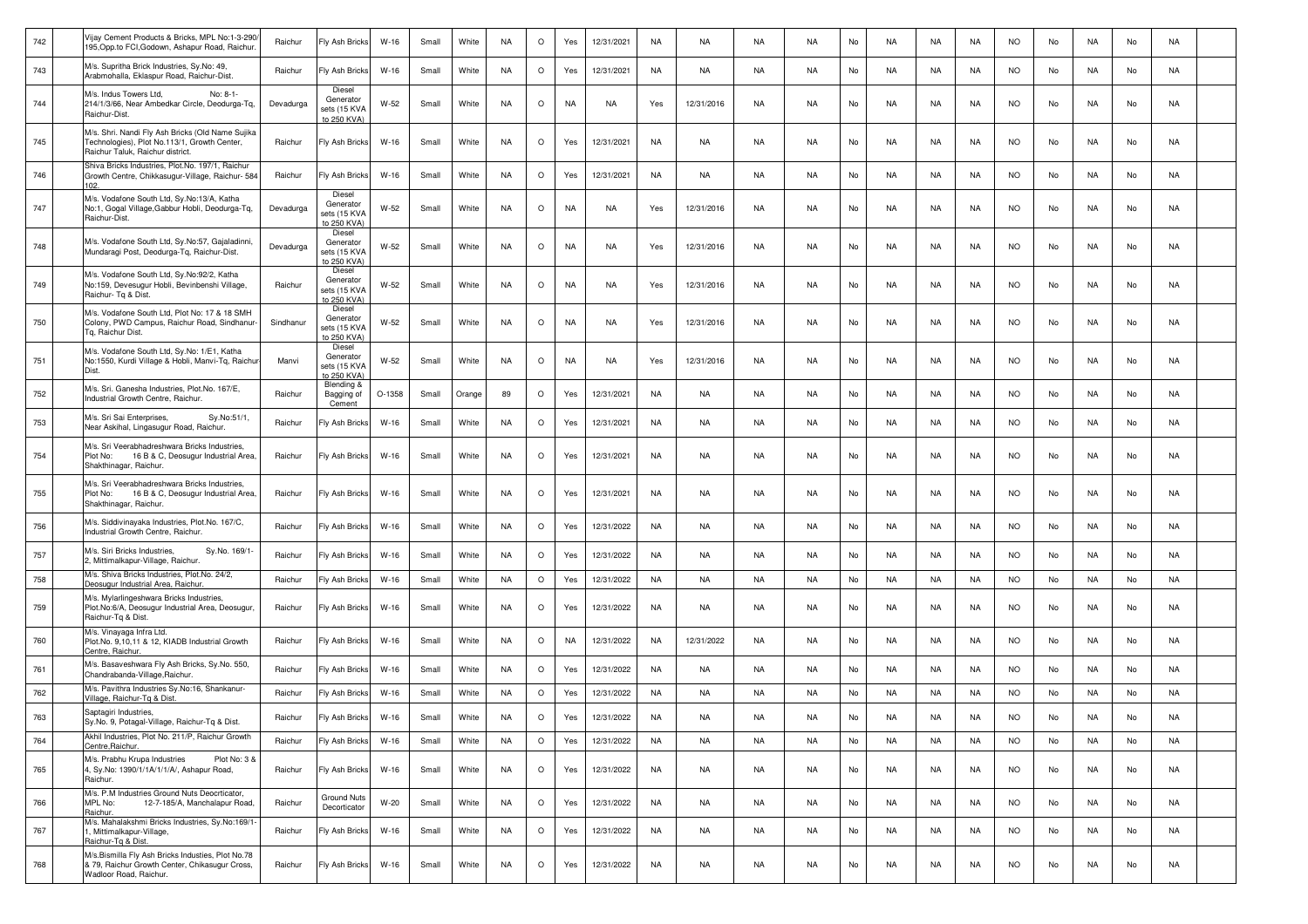| 769 | M/s.Sri. Nandeeshwara Bricks & Allied Industries,<br>Plot No:3,4,5,6, Vadloor Road, 2nd Cross,<br>Raichur Growth Centre,<br>Raichu<br>Tg & Dist  | Raichur   | Fly Ash Bricks                                     | W-16   | Small | White | NA              | $\circ$ | Yes       | 12/31/2022 | NA        | NA                                                | NA        | NA.       | No | NA        | NA | NA        | <b>NO</b> | No | NA        | No | NA        |  |
|-----|--------------------------------------------------------------------------------------------------------------------------------------------------|-----------|----------------------------------------------------|--------|-------|-------|-----------------|---------|-----------|------------|-----------|---------------------------------------------------|-----------|-----------|----|-----------|----|-----------|-----------|----|-----------|----|-----------|--|
| 770 | M/s. Sri Sai Baba Bricks Industries, Plot No: 115,<br>Raichur Growth Centre, Raichur                                                             | Raichur   | Fly Ash Bricks                                     | W-16   | Small | White | NA              | $\circ$ | Yes       | 12/31/2022 | NA        | NA                                                | NA        | <b>NA</b> | No | NA.       | NA | NA        | NO.       | No | NA        | No | NA        |  |
| 771 | M/s. Laxmi Narasimha Industries, Sy.No: 115/A<br>(Part) Kirebudur-Village, Raichur-Dist.                                                         | Raichur   | Fly Ash Bricks                                     | $W-16$ | Small | White | <b>NA</b>       | $\circ$ | Yes       | 12/31/2022 | NA        | NA.                                               | <b>NA</b> | <b>NA</b> | No | <b>NA</b> | NA | NA.       | <b>NO</b> | No | <b>NA</b> | No | <b>NA</b> |  |
| 772 | M/s. Shree Ranganath Fly Ash Bricks, Sy.No:<br>979/9, Bijinegera Road, Raichur.                                                                  | Raichur   | Fly Ash Bricks                                     | W-16   | Small | White | <b>NA</b>       | $\circ$ | Yes       | 12/31/2023 | <b>NA</b> | NA                                                | NA        | <b>NA</b> | No | <b>NA</b> | NA | NA        | <b>NO</b> | No | NA        | No | NA        |  |
| 773 | Deepa Bircks Industries, Plot No:9, Sy.No: 352,<br>Deosugur Industrial Area, Dist.Raichur                                                        | Raichur   | Fly Ash Bricks                                     | W-16   | Small | White | NA              | $\circ$ | Yes       | 12/31/2023 | NA        | NA                                                | NA        | NA        | No | NA        | NA | NA.       | <b>NO</b> | No | NA        | No | NA        |  |
| 774 | M/s. Sri Sai industries<br>Plot.No: 15/A, Deosugur Industrial Area,<br>Deosugur, Raichur-Dist                                                    | Raichur   | Fly Ash Bricks                                     | $W-16$ | Small | White | NA              | $\circ$ | Yes       | 12/31/2023 | NA        | NA                                                | NA        | NA.       | No | NA.       | NA | NA        | <b>NO</b> | No | NA        | No | NA        |  |
| 775 | M/s.Indus Towers Ltd, Hunnor, Lingasugur-Tq,<br>Raichur-Dist.                                                                                    | Lingasuru | Diesel<br>Generator<br>sets (15 KVA<br>to 250 KVA) | W-52   | Small | White | <b>NA</b>       | $\circ$ | <b>NA</b> | NA         | Yes       | 12/31/2018                                        | NA        | NA        | No | <b>NA</b> | NA | NA        | <b>NO</b> | No | NA        | No | NA        |  |
| 776 | M/s. Indus Towers Ltd, Chatra, Lingasugur-Tq,<br>Raichur-Dist.                                                                                   | Lingasuru | Diesel<br>Generator<br>sets (15 KVA<br>to 250 KVA) | W-52   | Small | White | NA              | $\circ$ | NA        | NA         | Yes       | 12/31/2018                                        | NA        | NA        | No | NA        | NA | NA        | NO.       | No | NA        | No | NA        |  |
| 777 | M/s. Manju Fly Ash Bricks, Plot.No:10, KIADB<br>Deosugur Industrial Area, Raichur.                                                               | Raichur   | Fly Ash Bricks                                     | W-16   | Small | White | NA              | $\circ$ | NA        | 12/31/2023 | NA        | 12/31/2023                                        | NA        | <b>NA</b> | No | NA.       | NA | NA        | <b>NO</b> | No | NA        | No | NA        |  |
| 778 | M/s. Tirumala Bricks, Sy.No: 56/2, Opp: Micro<br>Towers, Askihal, Raichur                                                                        | Raichur   | Fly Ash Bricks                                     | W-16   | Small | White | <b>NA</b>       | $\circ$ | <b>NA</b> | 12/31/2023 | NA        | 12/31/2023                                        | NA        | NA.       | No | NA.       | NA | NA        | <b>NO</b> | No | NA        | No | NA        |  |
| 779 | M/s. Chetan Industries,<br>Plot<br>No: 22. KSSIDC. Industrial Area. Raichur.                                                                     | Raichur   | Fly Ash Bricks                                     | W-16   | Small | White | <b>NA</b>       | $\circ$ | <b>NA</b> | 12/31/2023 | NA        | 12/31/2023                                        | NA        | <b>NA</b> | No | <b>NA</b> | NA | <b>NA</b> | <b>NO</b> | No | NA        | No | NA        |  |
| 780 | M/s. Shree Girija Cement Bricks, Sy.No: 7-1-<br>99/227, Shahapur Road, Deodurga-Tg, Raichur-<br>Dist                                             | Devadurga | Fly Ash Bricks                                     | W-16   | Small | White | <b>NA</b>       | $\circ$ | NA        | 12/31/2023 | NA        | 12/31/2023                                        | NA        | <b>NA</b> | No | NA.       | NA | NA        | <b>NO</b> | No | NA        | No | NA        |  |
| 781 | M/s. Bismilla Cement Pipes Bricks Industries,<br>Sy.No:413, Raichur Roa, Near Layola School,<br>Manvi-Tg, Raichur-Dist                           | Manvi     | Fly Ash Bricks                                     | W-16   | Small | White | NA              | O       | NA        | 12/31/2023 | NA        | 12/31/2023                                        | NA        | NA        | No | NA        | NA | NA        | NO.       | No | NA        | No | NA        |  |
| 782 | M/s. ATC Telecom Tower Corporation Pvt. Ltd,<br>Sy.No:11, Kadlur-Village, Deosugur Hobli,<br>Raichur-Tq & Dist.                                  | Raichur   | Diesel<br>Generator<br>sets (15 KVA<br>to 250 KVA) | W-52   | Small | White | <b>NA</b>       | $\circ$ | <b>NA</b> |            | Yes       | one time<br>permanent<br>Consent for<br>Operation | NA        | NA        | No | <b>NA</b> | NA | NA        | <b>NO</b> | No | NA        | No | NA        |  |
| 783 | M/s. ATC Telecom Tower Corporation Pvt. Ltd,<br>Sy.No:140/B, Madisirwar-Village, Badarli Hobli,<br>Sindhanur-Tq, Raichur-Dist.                   | Sindhanur | Diesel<br>Generator<br>sets (15 KVA<br>to 250 KVA) | W-52   | Small | White | NA              | $\circ$ | <b>NA</b> |            | Yes       | one time<br>permanent<br>Consent for<br>Operation | NA        | <b>NA</b> | No | NA        | NA | NA        | <b>NO</b> | No | NA        | No | NA        |  |
| 784 | M/s. ATC Telecom Tower Corporation Pvt. Ltd,<br>Sy.No:1/4, Hossahalli-Village, Amarapura Post,<br>Sindhanur-Tg, Raichur-Dist.                    | Sindhanur | Diesel<br>Generator<br>sets (15 KVA<br>to 250 KVA) | W-52   | Small | White | NA              | $\circ$ | NA        |            | Yes       | one time<br>permanent<br>Consent for<br>Operation | NA        | NA.       | No | NA.       | NA | NA        | NO.       | No | NA        | No | NA        |  |
| 785 | M/s. ATC Telecom Tower Corporation Pvt. Ltd,<br>Sy.No:3/2, Shingadinne & Post, Sirwara Hobli,<br>Manvi-Tg, Raichur-Dist.                         | Manvi     | Diesel<br>Generator<br>sets (15 KVA<br>to 250 KVA) | W-52   | Small | White | <b>NA</b>       | $\circ$ | <b>NA</b> |            | Yes       | one time<br>permanent<br>Consent for<br>Operation | NA        | <b>NA</b> | No | <b>NA</b> | NA | <b>NA</b> | <b>NO</b> | No | NA        | No | NA        |  |
| 786 | M/s. ATC Telecom Tower Corporation Pvt. Ltd,<br>Sy.No:52, Khanapur-Village, Gabbur Hobli,<br>Deodurga-Tq, Raichur-Dist.                          | Devadurga | Diesel<br>Generator<br>sets (15 KVA<br>to 250 KVA) | W-52   | Small | White | <b>NA</b>       | $\circ$ | <b>NA</b> |            | Yes       | one time<br>permanent<br>Consent for<br>Operation | NA        | <b>NA</b> | No | NA        | NA | NA        | <b>NO</b> | No | NA        | No | NA        |  |
| 787 | M/s. ATC Telecom Tower Corporation Pvt. Ltd,<br>Sy.No:6/E, K.Hossahalli-Village & Post, Sindhanur<br>Tg, Raichur-Dist.                           | Sindhanur | Diesel<br>Generator<br>sets (15 KVA<br>to 250 KVA) | W-52   | Small | White | NA              | $\circ$ | NA        |            | Yes       | one time<br>permanent<br>Consent for<br>Operation | NA        | NA.       | No | NA        | NA | NA        | <b>NO</b> | No | NA        | No | NA        |  |
| 788 | M/s. ATC Telecom Tower Corporation Pvt. Ltd,<br>Sy.No:45/A-1, Gudadur-Village & Hobli,<br>(Hasamakal) Sindhanur-Tq, Raichur-Dist.                | Sindhanur | Diesel<br>Generator<br>sets (15 KVA<br>to 250 KVA) | W-52   | Small | White | <b>NA</b>       | $\circ$ | NA        |            | Yes       | one time<br>permanent<br>Consent for<br>Operation | NA        | <b>NA</b> | No | NA.       | NA | NA        | <b>NO</b> | No | NA        | No | NA        |  |
| 789 | M/s. ATC Telecom Tower Corporation Pvt. Ltd,<br>Sy.No:49/K, Jageer Venkatapura-Village,<br>alamala Hobli, Raichur-Tq & Dist.                     | Raichur   | Diesel<br>Generator<br>sets (15 KVA<br>to 250 KVA) | W-52   | Small | White | <b>NA</b>       | $\circ$ | NA        |            | Yes       | one time<br>permanent<br>Consent for<br>Operation | NA        | NA        | No | NA        | NA | NA        | <b>NO</b> | No | NA        | No | NA        |  |
| 790 | M/s. ATC Telecom Tower Corporation Pvt. Ltd,<br>Sy.No: 229/2, Yaragunta-Village, Deosugur Hobli,<br>Raichur-Tg & Dist.                           | Raichur   | Diesel<br>Generator<br>sets (15 KVA<br>to 250 KVA) | $W-52$ | Small | White | <b>NA</b>       | $\circ$ | NA        | $\sim$     | Yes       | one time<br>permanent<br>Consent for<br>Operation | NA        | <b>NA</b> | No | <b>NA</b> | NA | NA        | <b>NO</b> | No | NA        | No | NA        |  |
| 791 | M/s. Sai Ganesh Bricks Industries, Sy.No:302/1,<br>Katlatkoor-Village, Raichur,                                                                  | Raichur   | Fly Ash Bricks                                     | W-16   | Small | White | 20.00<br>Lakhs  | $\circ$ | <b>NA</b> | 12/31/2023 | NA        | 12/31/2023                                        | NA        | <b>NA</b> | No | <b>NA</b> | NA | NA        | <b>NO</b> | No | NA        | No | NA        |  |
| 792 | M/s. Faruk Anwar Agro Tech, Plot.No: 151 & 152,<br>Industrial Growth Centre, Raichur.                                                            | Raichur   | <b>Ground Nuts</b><br>Decorticator                 | $W-20$ | Small | White | 54.43<br>Lakhs  | $\circ$ | <b>NA</b> | 12/31/2023 | NA        | 12/31/2023                                        | NA        | <b>NA</b> | No | <b>NA</b> | NA | NA        | <b>NO</b> | No | NA        | No | NA        |  |
| 793 | M/s. Ganesh Cement Bricks Industries, (Fly Ash<br>Bricks) Near Bharath Petrol Bunk, Opp: APMC,<br>Sindhanur Road, Maski, Lingasugur-Tq, Raichur- | Lingasuru | Fly Ash Bricks                                     | $W-16$ | Small | White | 23.00<br>Lakhs  | $\circ$ | <b>NA</b> | 12/31/2023 | NA        | 12/31/2023                                        | NA        | <b>NA</b> | No | NA        | NA | NA        | <b>NO</b> | No | NA        | No | NA        |  |
| 794 | M/s. POC Gases, Plot.No: 6B, KIADB Industrial<br>Area Deosugur, Shaktinagar, Raichur-Dist.                                                       | Raichur   | Oxygen Filling                                     | W-9    | Small | White | 130.00<br>Lakhs | $\circ$ | <b>NA</b> | 12/31/2024 | NA        | 12/31/2024                                        | NA        | <b>NA</b> | No | NA        | NA | NA        | <b>NO</b> | No | NA        | No | NA        |  |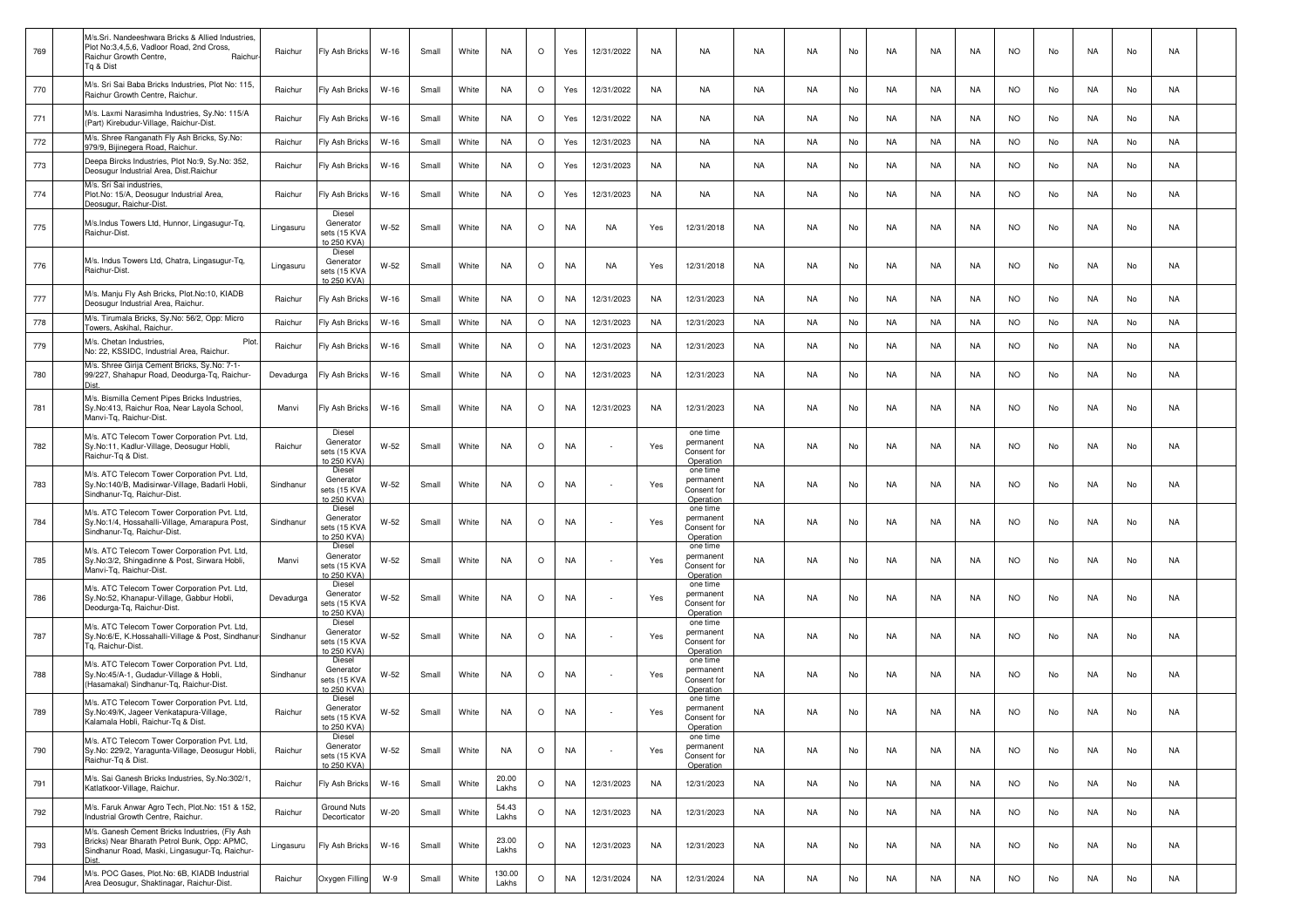| 795 |           | M/s. Sri Laxmi Venkateshwara Bricks Industry,<br>Sy.No:203, Mittimalkapur-Village, Raichur.                                                               | Raichur                                                              | Fly Ash Bricks             | $W-16$   | Small | White  | 16.00<br>Lakhs  | $\circ$ | Yes       | 12/31/2024 | NA        | NA         | <b>NA</b> | <b>NA</b> | No | NA        | NA        | NA        | <b>NO</b> | No | <b>NA</b> | No | NA        |  |
|-----|-----------|-----------------------------------------------------------------------------------------------------------------------------------------------------------|----------------------------------------------------------------------|----------------------------|----------|-------|--------|-----------------|---------|-----------|------------|-----------|------------|-----------|-----------|----|-----------|-----------|-----------|-----------|----|-----------|----|-----------|--|
| 796 |           | Nava Karnataka Bricks & Tiles, Plot No. 198 (P),<br>Industrial Growth Centre, Raichur.                                                                    | Raichur                                                              | Fly Ash Bricks             | $W-16$   | Small | White  | 18.11<br>Lakhs  | $\circ$ | <b>NA</b> | 12/31/2024 | NA        | 12/31/2024 | <b>NA</b> | <b>NA</b> | No | NA        | NA        | NA        | <b>NO</b> | No | NA        | No | <b>NA</b> |  |
| 797 |           | M/s. Sri Guru Industries, Plot.No:196, Sy.No:106,<br>Raichur Growth Centre, Raichur.                                                                      | Raichur                                                              | Fly Ash Bricks             | W-16     | Small | White  | 23.00<br>Lakhs  | $\circ$ | <b>NA</b> | 12/31/2024 | NA        | NA         | <b>NA</b> | <b>NA</b> | No | NA        | NA.       | NA        | <b>NO</b> | No | NA        | No | NA        |  |
| 798 |           | M/s. Bijangera Bricks Industries, Sy.No: 146/1,<br>Bijangera-Village, Raichur-Tq & Dist                                                                   | Raichur                                                              | Fly Ash Bricks             | $W-16$   | Small | White  | 30.50<br>Lakhs  | $\circ$ | Yes       | 12/31/2024 | NA        | NA         | <b>NA</b> | <b>NA</b> | No | NA        | NA.       | NA        | <b>NO</b> | No | NA        | No | NA        |  |
| 799 |           | M/s. Shivashankar Bricks Industries, Sy.No: 201<br>Mittimalkapur-Village,<br>Raichur-Tq<br>Dist                                                           | Raichur                                                              | Fly Ash Bricks             | $W-16$   | Small | White  | 22.5<br>Lakhs   | $\circ$ | Yes       | 8/5/2025   | <b>NA</b> | NA         | <b>NA</b> | <b>NA</b> | No | <b>NA</b> | <b>NA</b> | <b>NA</b> | <b>NO</b> | No | <b>NA</b> | No | <b>NA</b> |  |
| 800 |           | M/s. Balaji Fly Ash Bricks, Mittimakpur-Village,<br>Raichur-Tg & Dist.                                                                                    | Raichur                                                              | Fly Ash Bricks             | $W-16$   | Small | White  | 5.6 Lakh        | $\circ$ | Yes       | 8/6/2025   | <b>NA</b> | NA         | <b>NA</b> | <b>NA</b> | No | <b>NA</b> | NA        | <b>NA</b> | <b>NO</b> | No | NA        | No | <b>NA</b> |  |
| 801 |           | M/s. Abid Ali Brick Industries, Sy.No. 122/E (Part-<br>I), Neermanvi, Manvi-Tg, Raichur-Dist.                                                             | Manvi                                                                | Fly Ash Bricks             | $W-16$   | Small | White  | 18.00<br>Lakhs  | $\circ$ | Yes       | 12/31/2020 | NA        | NA         | <b>NA</b> | <b>NA</b> | No | NA        | NA        | NA        | <b>NO</b> | No | NA        | No | <b>NA</b> |  |
| 802 |           | M/s. Sri Sai Industries, Plot.No:321, Devanapalli-<br>Village, Post: Mittimalkapur, Raichur-Tg & Dist.                                                    | raichur                                                              | Fly Ash Bricks             | W-16     | Small | White  | 9.5 Lakhs       | $\circ$ | Yes       | 12/31/2024 | NA        | NA         | NA        | NA        | No | NA        | NA.       | NA        | <b>NO</b> | No | NA        | No | NA        |  |
| 803 |           | M/s. D.K.S Industries, Sy.No: 65/2, Gonwar-<br>Village, Raichur-Tg & Dist.                                                                                | Raichur                                                              | Fly Ash Bricks             | $W-16$   | Small | White  | 14.00<br>Lakhs  | $\circ$ | Yes       | 12/31/2024 | <b>NA</b> | NA         | <b>NA</b> | <b>NA</b> | No | NA        | NA        | NA        | <b>NO</b> | No | <b>NA</b> | No | <b>NA</b> |  |
| 804 |           | M/s.Sri Ram Building Products, Plot No.6D/P2,<br>Sy.No.350, 351 & 352, Deosugur Industrial Area,<br><b>Raichur</b>                                        | Raichur                                                              | Fly Ash Bricks             | $W-16$   | Small | White  | 4.05<br>Lakhs   | $\circ$ | Yes       | 12/31/2024 | <b>NA</b> | NA         | <b>NA</b> | <b>NA</b> | No | NA        | NA        | NA        | <b>NO</b> | No | NA        | No | <b>NA</b> |  |
| 805 |           | M/s. S.S Industries, Sy.No: 69, PWD Camp,<br>Valaballary Road, Sindhanur-Tq, Raichur-Dist.                                                                | Sindhanur                                                            | Agarbathi<br>Manufacturing | W-37     | Small | White  | 5.00<br>Lakhs   | $\circ$ | Yes       | 12/31/2024 | NA        | NA         | <b>NA</b> | <b>NA</b> | No | NA        | NA        | NA        | <b>NO</b> | No | NA        | No | <b>NA</b> |  |
| 806 |           | M/s. Rashmi Bricks Industries, Sy.No: 340,<br>Mudugal Road, Maski, Lingasugur-Tg, Raichur-<br>Dist.                                                       | Lingasuru                                                            | Fly Ash Bricks             | W-16     | Small | White  | 5.00<br>Lakhs   | $\circ$ | Yes       | 12/31/2024 | NA        | NA         | NA        | <b>NA</b> | No | NA        | NA.       | NA        | <b>NO</b> | No | NA        | No | NA        |  |
| 807 |           | M/s. Shree Balaji Industries, Navodaya<br>nternational School, Bolmandoddi Road, Raichur                                                                  | Raichur                                                              | Fly Ash Bricks             | $W-16$   | Small | White  | 20.00<br>Lakhs  | $\circ$ | Yes       | 12/31/2025 | NA        | NA         | <b>NA</b> | <b>NA</b> | No | NA        | NA        | NA        | <b>NO</b> | No | NA        | No | <b>NA</b> |  |
| 808 |           | M/s. Venkateshwara Cement Bricks & Cement<br>Other Products, No:5-1-89/5, Kowtal Road, Maski<br>Lingasugur-Tq, Raichur-Dist.                              | Lingasuru                                                            | Fly Ash Bricks             | $W-16$   | Small | White  | 24.00<br>Lakhs  | $\circ$ | Yes       | 12/31/2024 | <b>NA</b> | <b>NA</b>  | <b>NA</b> | <b>NA</b> | No | NA        | NA        | <b>NA</b> | NO.       | No | <b>NA</b> | No | <b>NA</b> |  |
| 809 |           | M/s. Jyothi Industries,<br>Plot No: 164 B in Sy.No:118, Raichur Growth<br>Centre, Chikkasugur, Raichur.                                                   | Raichur                                                              | Fly Ash Bricks             | $W-16$   | Small | White  | 22.50<br>Lakhs  | $\circ$ | Yes       | 12/31/2023 | NA        | NA         | <b>NA</b> | <b>NA</b> | No | NA        | NA        | NA        | <b>NO</b> | No | NA        | No | <b>NA</b> |  |
| 810 |           | M/s. Sanju Bricks Industries,<br>Plot No: 165 B & C Sy.No: 118 & 119, Raichur<br>Growth Centre, Chikkasugur, Raichur-Dist.                                | Raichur                                                              | Fly Ash Bricks             | W-16     | Small | White  | 22.00<br>Lakhs  | $\circ$ | Yes       | 12/31/2023 | NA        | NA         | <b>NA</b> | <b>NA</b> | No | NA        | NA        | NA        | <b>NO</b> | No | NA        | No | NA        |  |
| 811 |           | M/s. Sanju Bricks Industries,<br>Plot No: 165 B & C Sy.No: 118 & 119, Raichur<br>Growth Centre, Chikkasugur, Raichur-Dist.                                | Raichur                                                              | Fly Ash Bricks             | $W-16$   | Small | White  | 18.00<br>Lakhs  | $\circ$ | Yes       | 12/31/2025 | <b>NA</b> | NA         | <b>NA</b> | <b>NA</b> | No | NA        | NA        | NA        | <b>NO</b> | No | NA        | No | NA        |  |
| 812 |           | M/s. Shivani Industries, Plot.No: 49, Raichur<br>Industrial Area, Raichur.                                                                                | Raichur                                                              | Fly Ash Bricks             | $W-16$   | Small | White  | 40.00<br>Lakhs  | $\circ$ | Yes       | 12/31/2025 | <b>NA</b> | NA         | <b>NA</b> | <b>NA</b> | No | NA        | NA        | NA        | <b>NO</b> | No | <b>NA</b> | No | <b>NA</b> |  |
| 813 |           | M/s. Keval Ajit Enterprises. Plot.No: 189 RGL<br>Wadloor Cross, Raichur.                                                                                  | Raichur                                                              | Fly Ash Bricks             | $W-16$   | Small | White  | 12.00<br>Lakhs  | $\circ$ | Yes       | 12/31/2025 | <b>NA</b> | NA         | <b>NA</b> | <b>NA</b> | No | <b>NA</b> | <b>NA</b> | NA        | <b>NO</b> | No | NA        | No | <b>NA</b> |  |
| 814 | 34700     | M/s. Sahana Fly Ash Bricks Industries, Sy.No:<br>265/4, Vadavatti Village, Raichur-Tq & Dist.                                                             | Raichur                                                              | Cement<br>Product          | $G-1511$ | Small | Green  | 15.8<br>Lakhs   | $\circ$ | Yes       | 12/31/2026 | NA.       | NA         | NA        | NA        | No | NA        | NA        | NA        | <b>NO</b> | No | NA        | No | NA        |  |
| 815 | 40710     | M/s. R.R. Raju Bricks, Sy.No: 422/3/5, Manvi-<br>Raichur Road, Manvi-Tg, Raichur-Dist.                                                                    | Manvi                                                                | Cement<br>Product          | $G-1511$ | Small | Green  | 24.00<br>Lakhs  | $\circ$ | Yes       | 12/31/2027 | <b>NA</b> | NA         | <b>NA</b> | <b>NA</b> | No | NA        | NA        | NA        | <b>NO</b> | No | NA        | No | <b>NA</b> |  |
| 816 |           | M/s. Vishnu Priya Drier Industries, Sy.No: 220/7,<br>31392 Channalli-Village, Gorebal Hobali, Sindhanur-Tq,<br>Raichur-Dist.                              | Sindhanur                                                            | Parboiled Rice<br>mills    |          | Small | Orange | 485.01<br>Lakhs | $\circ$ | Yes       | 9/30/2022  | Yes       | NA         | <b>NA</b> | <b>NA</b> | No | NA        | NA        | <b>NA</b> | <b>NO</b> | No | NA        | No | <b>NA</b> |  |
| 817 | 41411     | Shree Hanuman Agro Industries, Plot.No: P-1,P-2<br>& SPL-3 Industrial Estate, Hyderabad Road,<br>Yeramarus, Raichur-Dist.                                 | Industrail<br>Estate,<br>Hyderabad<br>Road,<br>Yeramarus,<br>Raichur | Cotton<br>Ginning          | G-1574   | Small | Green  | 85.00<br>Lakhs  | $\circ$ | Yes       | 12/31/2027 | Yes       | NA         | NA        | NA.       | No | NA        | NA        | NA        | <b>NO</b> | No | NA        | No | NA        |  |
|     | 818 42242 | Sadguru Bricks Industries, Plot.No: 25/E, Opp:<br>'ishwajyothi borewell, Lingasugur Road, smt<br>ashapatil, pwd camp, Sirwar, Manvi-Tq, Raichur-<br>Dist. | Manvi                                                                | Cement<br>Product          | G-1511   | Small | Green  | 25.00<br>Lakhs  | $\circ$ | Yes       | 12/31/2027 | NA        | NA         | NA        | <b>NA</b> | No | NA        | NA        | NA        | <b>NO</b> | No | NA        | No | NA        |  |
| 819 |           | Vijaylaxmi Enterprises, Plot No: 168 A & B,<br>Sy.No: 109 (Part) & 110 (Part), Industrial Area,<br>Growth Centre, Raichur.                                | Industrial<br>Growth Cente                                           | Repacking of<br>chemicals  |          | Small | Green  |                 | $\circ$ | Yes       | 12/31/2027 | <b>NA</b> | NA         | <b>NA</b> | <b>NA</b> | No | NA        | NA        | NA        | <b>NO</b> | No | NA        | No | <b>NA</b> |  |
| 820 | 75238     | Dhakshit Constructions, Sy.No: 530/5 (Part).<br>Deosugur-Village, Raichur.                                                                                | Devadurga                                                            | Cement<br>Product          | $G-1511$ | Small | Green  | 9.00<br>Lakhs   | $\circ$ | Yes       | 12/31/2027 | <b>NA</b> | NA         | <b>NA</b> | <b>NA</b> | No | <b>NA</b> | <b>NA</b> | <b>NA</b> | <b>NO</b> | No | NA        | No | <b>NA</b> |  |
| 821 | 75239     | Aham Enterprises, Sy.No: 530/5(Part), Deosugur<br>Village, Raichur.                                                                                       | Devadurga                                                            | Cement<br>Product          | $G-1511$ | Small | Green  | 9.00<br>Lakhs   | $\circ$ | Yes       | 12/31/2027 | <b>NA</b> | NA         | NA        | <b>NA</b> | No | NA        | NA        | NA        | <b>NO</b> | No | NA        | No | <b>NA</b> |  |
| 822 | 75237     | Giribasava Enterprises, Sy.No: 530/B (Part),<br>Deosugur Village, Raichur                                                                                 | Devadurga                                                            | Cement<br>Product          | $G-1511$ | Small | Green  | 9.00<br>Lakhs   | $\circ$ | Yes       | 12/31/2027 | <b>NA</b> | NA         | NA        | <b>NA</b> | No | NA        | NA        | NA        | <b>NO</b> | No | NA        | No | <b>NA</b> |  |
| 823 | 76391     | Basha Industries, Sy.No: 209/5, Pothnal Village,<br>Manvi-Tq, Raichur-Dist.                                                                               | Manvi                                                                | Cement<br>Product          | $G-1511$ | Small | Green  | 9.5 Lakhs       | $\circ$ | Yes       | 12/31/2028 | <b>NA</b> | NA         | NA        | <b>NA</b> | No | NA        | NA        | NA        | <b>NO</b> | No | NA        | No | <b>NA</b> |  |
| 824 | 28636     | M/s. Sri Vinay Agro Rice Industries, Sy.No: 267,<br>Gadwal Road, Wadavatti, Raichur-Tq & Dist.                                                            | Raichur                                                              | Raw Rice                   | G-1550   | Small | Orange | 35.00<br>Lakhs  | $\circ$ | Yes       | 9/30/2022  | Yes       | NA         | NA        | <b>NA</b> | No | NA        | NA        | NA        | <b>NO</b> | No | NA        | No | NA        |  |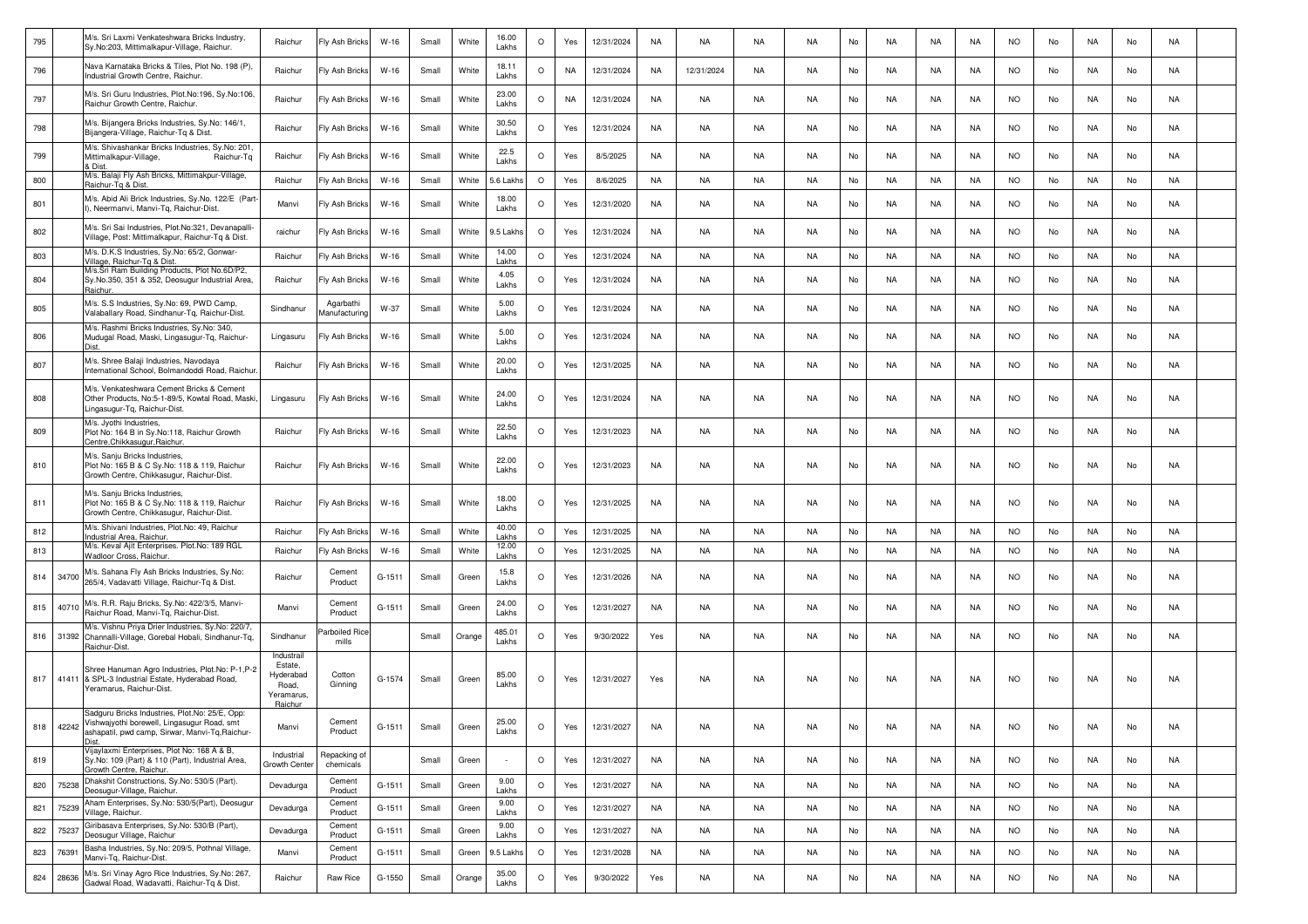| 825 | 42274 | S-3 Enterprises, Plot.No: Sy.No: 530/5, Deosugur<br>/illage, Shri Suresh, Raichur-584 128                                                          | Raichur                    | Cement<br>Product                    | G-1511         | Small  | Green  | 16.00<br>Lakhs           | $\circ$ | Yes       | 12/31/2027 | NA        | NA         | NA        | NA        | No | NA        | NA        | NA        | NO.       | No | NA        | No  | NA         |  |
|-----|-------|----------------------------------------------------------------------------------------------------------------------------------------------------|----------------------------|--------------------------------------|----------------|--------|--------|--------------------------|---------|-----------|------------|-----------|------------|-----------|-----------|----|-----------|-----------|-----------|-----------|----|-----------|-----|------------|--|
| 826 | 42264 | Patil Industries, Plot.No: 530/1B, Deosugur<br>/illage, Shri Bheemen gouda patil, Raichur                                                          | Raichur                    | Cement<br>Product                    | G-1512         | Small  | Green  | 13.00<br>Lakhs           | $\circ$ | Yes       | 12/31/2027 | NA        | NA         | NA        | <b>NA</b> | No | NA        | NA        | NA        | <b>NO</b> | No | NA        | No  | NA         |  |
| 827 |       | M/s. Reliance Prolific Traders Private Limited.<br>77732 Municipal No:1-1-1/1, Next to LIC Building,<br>Basaveshwara Circle, Station Road, Raichur | Raichur                    | Layout                               | R-1162         | Large  | Orange | 38.64<br>Lakhs           | $\circ$ | Yes       | 9/30/2023  | Yes       | 9/30/2023  | NA        | <b>NA</b> | No | <b>NA</b> | NA        | <b>NA</b> | <b>NO</b> | No | NA        | No  | NA         |  |
| 828 | 25290 | M/s. S.R. Agro Industries, Plot No: 174 & 195,<br>Growth Centre, Industrial Area, Raichur.                                                         | Growth Center<br>Raichur   | Cotton<br>Ginnina                    | G-1511         | Small  | Green  | 27.00<br>Lakhs           | $\circ$ | Yes       | 12/31/2027 | NA        | NA         | NA        | NA        | No | NA        | NA        | NA.       | <b>NO</b> | No | NA        | No  | NA         |  |
| 829 |       | Rythumitra Cold Storage (P) Ltd., UNIT-2. Sy.No.<br>241/2, Askihal-village, Raichur- Lingsugur<br>Highway, Raichur.                                | Raichur                    | Cold storage<br>for<br>agricultureal | G-1514         | Small  | Green  | 2.86<br>Crores           | $\circ$ | Yes       | 12/31/2028 | NA        | 12/31/2028 | NA        | <b>NA</b> | No | NA        | NA        | NA        | <b>NO</b> | No | NA        | No  | NA         |  |
| 830 | 39978 | Hema Laborateries, Sy No: 125, Raichur Growth<br>Centre Chikkasugur Village, Raichur                                                               | Raichur<br>Growth Cente    | <b>Bulk Drugs</b>                    | R-1119         | Small  | Red    | 302                      | $\circ$ | Yes       | 6/30/2023  | Yes       | 6/30/2023  | Yes       | 6/30/2023 | No | NA        | NA        | NA        | NO.       | No | NA        | No  | NA         |  |
| 831 | 76781 | Shree Shivam Hospital, MPL No 12-7-174,<br>Sivatalab, Raichur,                                                                                     | Raichur                    | Hospital                             | O-1358         | Small  | Orange | 445                      | $\circ$ | Yes       | 9/30/2023  | NA        | NA         | <b>NA</b> | <b>NA</b> | No | NA        | NA        | NA        | <b>NO</b> | No | NA        | No  | NA         |  |
| 832 | 28239 | Sunil Agro Industries, Gadwal Road, Raichur                                                                                                        | Gadwal Roac<br>Raichur     | Raw Rice                             | G-1550         | Small  | Green  | 27.00<br>Lakhs           | $\circ$ | Yes       | 12/31/2027 | NA        | NA         | NA        | <b>NA</b> | No | NA        | NA        | NA        | <b>NO</b> | No | NA        | No  | NA         |  |
| 833 | 31360 | Rajeshwari Hitech Industries, 20, Hissa 2, 6,                                                                                                      | Gadwal Road                | Raw Rice                             | G-1550         | Small  | Green  | 28.00                    | $\circ$ | Yes       | 12/31/2027 | NA        | NA         | NA        | <b>NA</b> | No | NA        | NA        | NA        | <b>NO</b> | No | NA        | No  | NA         |  |
| 834 | 40899 | <b>Gadwal Road Raichur.</b><br>Sri Subudhendra Teertons Industries, 921,<br>Idapanur, Raichur.                                                     | Raichur<br>Raichur         | Cement Brick<br>& Cement             |                | Small  | Green  | Lakhs<br>29.00<br>Lakhs  |         | Yes       | 12/31/2027 | NA        | NA         | NA        | <b>NA</b> | No | NA        | NA        | NA        | <b>NO</b> | No | NA        | No  | NA         |  |
|     |       | M/s. SPS Agronics Industries, Sy.No:123,                                                                                                           | Gadwal Road                | Product<br>Raw & Stean               |                |        |        | 806.0                    | $\circ$ |           |            | NA        | NA         | NA        | <b>NA</b> | No | NA        | <b>NA</b> | NA        | <b>NO</b> | No | NA        |     | <b>NA</b>  |  |
| 835 |       | Tamallaghatta, Gadwal Road, Raichur                                                                                                                | Raichur                    | Rice                                 | O-1358         | Medium | Orange | Lakhs                    |         | Yes       | 9/30/2022  |           |            |           |           |    |           |           |           |           |    |           | No  |            |  |
| 836 | 28393 | M/s. Padma sai Agro Industries, Sy.No:735/1,<br>Plot.No:6/64, Gadwal Road, Raichur.                                                                | Gadwal Road<br>Raichur     | Raw Rice                             | G-1550         | Small  | Green  | 28.00<br>Lakhs           | $\circ$ | Yes       | 12/31/2027 | NA        | NA         | NA        | <b>NA</b> | No | NA        | NA        | NA        | <b>NO</b> | No | NA        | No  | NA         |  |
| 837 | 28469 | M/s. Tirumala Agro Tech, #12-7-130/5,<br>Sy.No:201, Manchalapur Road, Raichur                                                                      | Manchalapu<br>Road, Raichu | Raw Rice                             | G-1550         | Small  | Green  | 27.00<br>Lakhs           | $\circ$ | Yes       | 12/31/2027 | NA        | NA         | NA        | NA        | No | NA        | NA        | NA.       | <b>NO</b> | No | NA        | No  | NA         |  |
| 838 | 30237 | M/s. Sai Vishnu Agro Industries, Sy.No: 9-13-190,<br>Maddipet, Gadwal Road, Raichur.                                                               | Gadwal Road<br>Raichur     | Raw Rice                             | G-1550         | Small  | Green  | 27.00<br>Lakhs           | O       | Yes       | 12/31/2027 | NA        | NA         | NA        | NA.       | No | NA        | NA        | NA        | <b>NO</b> | No | NA        | No  | NA         |  |
| 839 |       | M/s. Sri. Saptagiri Agro Tech, Sy.No:127/2,<br>Raichur-Manvi Road, Manvi-Tq, Raichur-Dist.                                                         | Manvi                      | Raw Rice                             | G-1550         | Small  | Green  | 29.00<br>Lakhs           | $\circ$ | Yes       | 12/31/2027 | NA        | NA         | <b>NA</b> | <b>NA</b> | No | NA        | NA        | NA        | <b>NO</b> | No | NA        | No  | NA         |  |
| 840 | 29529 | M/s. Jai Hanuman Rice Industries, No:<br>3-5-440/648/A, 3-5-440/648/B, Sy.No:648/1 &<br>548/2, Chikalaparvi Road, Manvi-Tq, Raichur-               | Manvi                      | Raw Rice                             | G-1550         | Small  | Green  | 28.00<br>Lakhs           | $\circ$ | Yes       | 12/31/2027 | NA        | NA         | NA        | <b>NA</b> | No | NA        | NA        | NA        | <b>NO</b> | No | NA        | No  | NA         |  |
| 841 | 29531 | M/s. Shri Prasanna Anjaneya Agro Tech,<br>Sy.No:142, Sangapur-Village, Manvi-Tq, Raichur-                                                          | Manvi                      | 28.00 Lakhs                          | 28.00<br>Lakhs | Small  | Green  | 28.00<br>Lakhs           | $\circ$ | Yes       | 12/31/2027 | NA        | NA         | NA        | NA        | No | NA        | NA        | NA        | NO.       | No | NA        | No  | NA         |  |
| 842 | 29294 | M/s. Poornasai Agro Industries, Sy.No: 737/1 &<br>631, Gadwal Road, Raichur.                                                                       | Gadwal Road<br>Raichur     | Raw & Strear<br>Rice                 | O-1358         | Small  | Orange | 52.00<br>Lakhs           | $\circ$ | <b>NA</b> | 9/30/2029  | <b>NA</b> | 9/30/2029  | <b>NA</b> | <b>NA</b> | No | <b>NA</b> | NA        | <b>NA</b> | <b>NO</b> | No | <b>NA</b> | No  | NA         |  |
| 843 | 29441 | M/s. S.A. Nashipudi Cold Storage, Sy.No: 78/3,                                                                                                     | Raichur                    | Cold Storage                         | $G-1514$       | Medium | Green  | 750 Lakh                 | $\circ$ | Yes       | 12/31/2027 | NA        | NA         | NA        | <b>NA</b> | No | NA        | NA        | NA        | <b>NO</b> | No | NA        | No  | NA         |  |
| 844 | 27728 | Hunishahuda, Raichur<br>Sri Ram Traders, Cotton Market Yard, B Wing,                                                                               | Raichur                    | Cotton                               | G-1574         | Small  | Green  | 26.00                    | $\circ$ | Yes       | 12/31/2027 | NA        | NA         | <b>NA</b> | <b>NA</b> | No | NA        | NA        | NA        | <b>NO</b> | No | NA        | No  | NA         |  |
|     |       | }aichu<br>M/s. Sri Veeranjaneyya Agro Foods, Sy.No:                                                                                                | Manchalapu                 | Ginning<br>Raw & Stear               |                |        |        | Lakhs<br>468.10          |         |           |            |           |            |           |           |    |           |           |           |           |    |           |     |            |  |
| 845 |       | 89/2, Manchalapur Road, Raichur.<br>M/s. Shri Lakshmi Srinivas Agro Industries,                                                                    | Road<br>Gadwal Road        | Rice                                 | O-1358         | Small  | Orange | Lakhs<br>180.00          | $\circ$ | Yes       | 9/30/2030  | NA        | 9/30/2030  | <b>NA</b> | <b>NA</b> | No | NA        | NA        | NA        | <b>NO</b> | No | NA        | No  | <b>NA</b>  |  |
| 846 | 28053 | Sy.No:632, Gadwal Road, Raichur.                                                                                                                   | Raichur                    | Raw Rice                             | G-1550         | Small  | Green  | Lakhs                    | $\circ$ | Yes       | 12/31/2027 | NA        | NA         | NA        | <b>NA</b> | No | NA        | NA        | NA        | <b>NO</b> | No | NA        | No  | NA         |  |
| 847 |       | Veerbhadreshwar Ricemill, 247/1/4, Sangapur<br>Road, Manvi                                                                                         | Manvi                      | arboiled Ric<br>mills                | O-1358         | Small  | Orange | 56.00<br>Lakhs           | $\circ$ | Yes       | 6/30/2021  | NA        | NA         | NA        | NA        | No | NA        | NA        | NA        | <b>NO</b> | No | NA        | No  | NA         |  |
| 848 |       | Shri Gaddemma Devi Bricks Industries, Plot No.<br>. Maski, Raichur                                                                                 | Maski                      | Fly Ash Bricks                       | $W-16$         | Small  | White  |                          | $\circ$ | <b>NA</b> | NA         | NA        | NA         | NA        | <b>NA</b> | No | NA        | NA        | NA        | <b>NO</b> | No | NA        | No  | NA         |  |
| 849 |       | Anjanadri Enterprises, 12-11-85, Gowshal Road,                                                                                                     | Raichur                    | Fly Ash Bricks                       | $W-16$         | Small  | White  |                          | $\circ$ | <b>NA</b> | NA         | NA        | NA         | <b>NA</b> | <b>NA</b> | No | NA        | NA        | NA        | <b>NO</b> | No | NA        | No  | NA         |  |
| 850 |       | Arab Mohalla Raichur.<br>HSZP Fly Ash Bricks, 12 & 13, Devadurga.                                                                                  |                            | Fly Ash Bricks                       | $W-16$         | Small  | White  | $\overline{\phantom{a}}$ | $\circ$ | <b>NA</b> | <b>NA</b>  | NA        | NA         | NA        | <b>NA</b> | No | <b>NA</b> | <b>NA</b> | NA        | <b>NO</b> | No | NA        | No  | <b>NA</b>  |  |
| 851 |       | Pooja Bricks Industries, 59, Mallat, Lingsugur                                                                                                     | Devadurga<br>Manvi         | Fly Ash Bricks                       | $W-16$         | Small  | White  |                          | $\circ$ | <b>NA</b> | <b>NA</b>  | <b>NA</b> | NA         | <b>NA</b> | <b>NA</b> | No | NA        | NA        | <b>NA</b> | <b>NO</b> | No | NA        | No  | NA         |  |
| 852 |       | Raicur Main Raod, Manvi, Raichur<br>Laxmi Venkateshwara Fly Ash Bricks, 229,<br>Chandrabhnda village, Raichur.                                     | Raichur                    | Fly Ash Bricks                       | $W-16$         | Small  | White  |                          | $\circ$ | <b>NA</b> | <b>NA</b>  | <b>NA</b> | <b>NA</b>  | NA        | <b>NA</b> | No | <b>NA</b> | <b>NA</b> | <b>NA</b> | <b>NO</b> | No | <b>NA</b> | No  | <b>NA</b>  |  |
| 853 |       | Bhogavati Basaveshwara Bricks Industries,<br>nadhugiri Village, TQ & DIST: Raichur                                                                 | Raichur                    | Fly Ash Bricks                       | W-16           | Small  | White  | $\overline{\phantom{a}}$ | $\circ$ | <b>NA</b> | NA         | NA        | NA         | NA        | <b>NA</b> | No | NA        | NA        | NA        | <b>NO</b> | No | NA        | No  | NA         |  |
| 854 |       | Veereshwara Industries, Plot No. 16A, Deosugur<br>Industrial Area, Raichur.                                                                        | Raichur                    | Fly Ash Bricks                       | $W-16$         | Small  | White  | $\overline{\phantom{a}}$ | Y       | NA        | NA         | NA        | NA         | NA        | <b>NA</b> | No | NA        | NA        | NA        | <b>NO</b> | No | NA        | No  | NA         |  |
| 855 |       | City Municipal Council, Raichur, Sy No: 57, 58,<br>74/1, 74/2, 73/3, 58/3, & 72/1, 71/1 of Raichur.                                                | Raichur                    | Local Body                           |                | Small  | Red    |                          | $\circ$ | Yes       | 12/31/2012 | NA        | NA         | NA        | NA        | No | NA        | NA        | NA        | <b>NO</b> | No | NA        | Yes | 12/31/2019 |  |
| 856 |       | City Municipal Council, Sy.No: 47, Kuhatnigi<br>Road, Mallapur Village, Sindhanur-Tq, Raichur-<br>Dist.                                            | Sindhanur                  | Local Body                           |                | Small  | Red    |                          | $\circ$ | Yes       | 12/31/2012 | NA        | NA         | NA        | <b>NA</b> | No | NA        | NA        | NA        | <b>NO</b> | No | NA        | Yes | 12/31/2019 |  |
| 857 |       | Town Municipal Council, Sy.No: 52/A/1, 52/A/2,<br>Koppar Road, Deodurga-Tg, Raichur-Dist.                                                          | Devadurga                  | Local Body                           |                | Small  | Red    |                          | $\circ$ | Yes       | 12/31/2012 | NA        | NA         | NA        | NA        | No | NA        | NA        | NA        | <b>NO</b> | No | NA        | Yes | 12/31/2019 |  |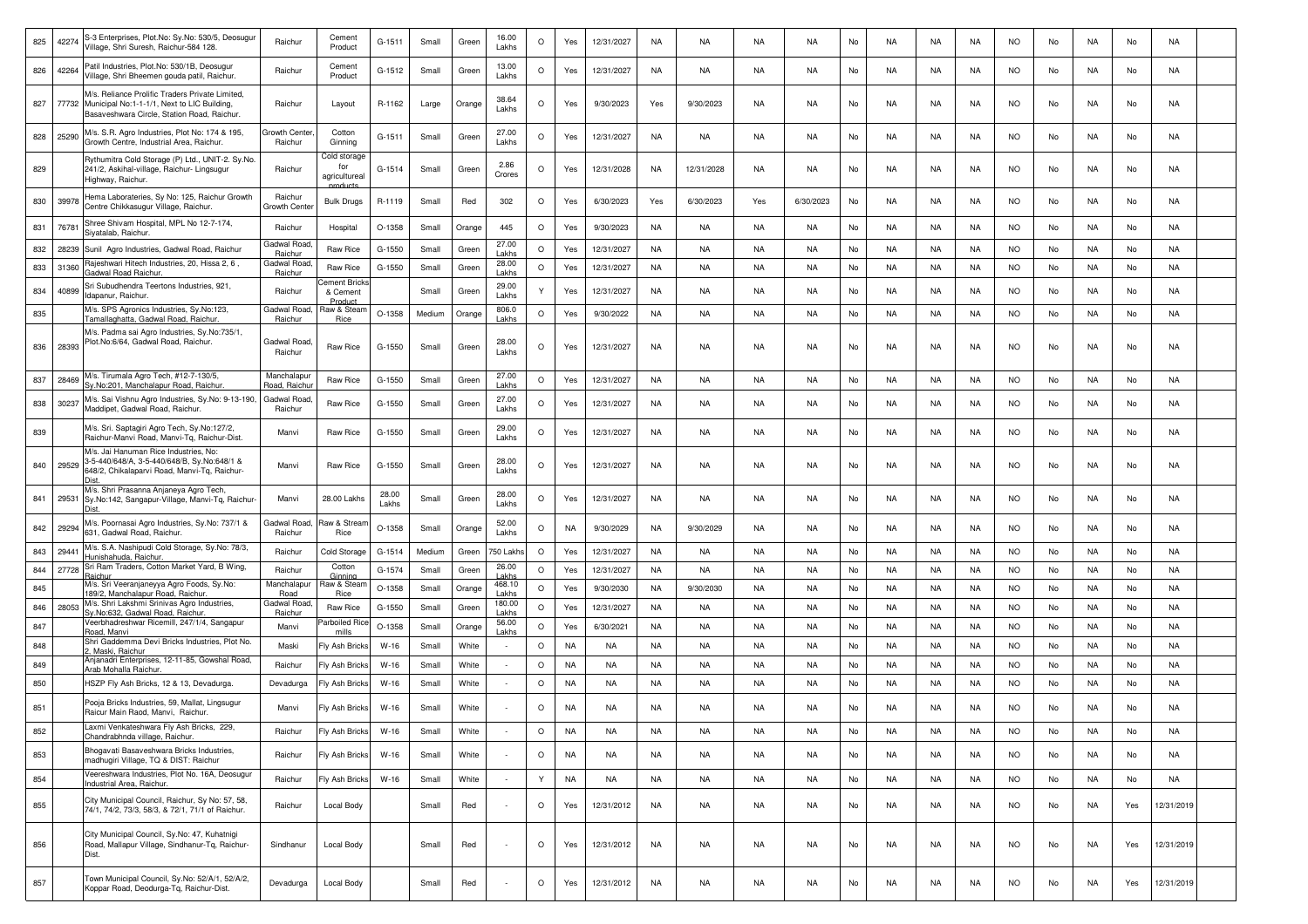| 858 | Fown Municipal Council, Lingsugur-Tq, Raichur-<br>Dist.                                                                                           | Lingasuru                         | Local Body                                                                          |                   | Small  | Red    |                 | $\circ$ | Yes       | 12/31/2012 | NA        | NA        | NA        | <b>NA</b> | No | NA        | NA        | NA        | <b>NO</b> | No  | NA        | Yes | 12/31/2019 |  |
|-----|---------------------------------------------------------------------------------------------------------------------------------------------------|-----------------------------------|-------------------------------------------------------------------------------------|-------------------|--------|--------|-----------------|---------|-----------|------------|-----------|-----------|-----------|-----------|----|-----------|-----------|-----------|-----------|-----|-----------|-----|------------|--|
| 859 | Town Panchayath Council, Mudugal, Lingasugur<br>lg, Raichur-Dist.                                                                                 | Lingasuru                         | Local Body                                                                          |                   | Small  | Red    |                 | $\circ$ | Yes       | 12/31/2012 | NA        | NA        | NA        | NA        | No | NA        | NA        | NA        | NO.       | No  | NA        | Yes | 12/31/2019 |  |
| 860 | Town Municipal Council, Sy.No: 650/A/B, Manvi-<br>Гq, Raichur-Dist.                                                                               | Manvi                             | Local Body                                                                          |                   | Small  | Red    |                 | $\circ$ | Yes       | 12/31/2012 | NA        | NA        | NA        | NA        | No | NA.       | NA        | NA        | <b>NO</b> | No  | NA        | Yes | 12/31/2019 |  |
| 861 | Hutti Notified Area, Hutti, Lingasugur-Tq, Raichur<br>Dist.                                                                                       | Lingasuru                         | <b>Local Body</b>                                                                   |                   | Small  | Red    |                 | $\circ$ | Yes       | NA         | NA        | NA        | NA        | <b>NA</b> | No | <b>NA</b> | NA        | NA        | <b>NO</b> | No  | NA        | Yes | NA         |  |
| 862 | Town Municipal Council, Maski, Lingsugur-Tq,<br>Raichur-Dist.                                                                                     | Lingasuru                         | Local Body                                                                          |                   | Small  | Red    |                 | $\circ$ | <b>NA</b> | NA         | NA        | NA        | NA        | NA        | No | NA.       | NA        | NA        | <b>NO</b> | No  | NA        | Yes | NA         |  |
| 863 | Edlapur Power Corporation Ltd.,<br>(Edlapur Thermal Power Plant), Edlapur, Raichur.                                                               | Edlapur,<br>Raichur               | Thermal<br>power project                                                            | R-1157            | Large  | Red    | 4488<br>Crores  |         | <b>NA</b> | NA         | NA        | NA        | NA        | NA        | No | NA.       | NA.       | NA        | NO.       | No  | NA        | No  | NA         |  |
| 864 | City Municipal Council,<br>Sy.No. 35, 36, 51, 52, 111, 112, 113 & 22,<br>Ekalspur & Hosur, Raichur.                                               | Raichur                           | <b>STP</b>                                                                          | To be<br>Enlisted | Large  | Red    | 52.74<br>Crores | O       | Yes       | 6/30/2023  | NA        | 6/30/2023 | NA        | NA.       | No | NA        | NA        | NA        | <b>NO</b> | No  | NA        | No  | NA         |  |
| 865 | Shruthi Drugs,<br>Plot.No. 130-131, Raichur Growth Centre,<br>Chikasugur, Raichur-Tq & Dist                                                       | Raichur<br>Growth Cente           | <b>Bulk Drugs</b>                                                                   | R-1141            | Large  | Red    | 10.00<br>Crores | Υ       | <b>NA</b> | <b>NA</b>  | NA        | NA        | NA        | <b>NA</b> | No | NA        | NA        | NA        | NO.       | No  | NA        | No  | NA         |  |
| 866 | M/s. Firstline Chemicals & Resins Private Ltd,<br>Plot No:212/P7(P) & 211/5(P), Sy.No: 159,<br>Raichur Growth Centre, Raichur                     | Raichur<br>Growth Cente           | Chemicals<br>Resins                                                                 |                   | Large  | Red    | 12.31<br>Crores | Υ       | NA        | <b>NA</b>  | NA        | NA        | NA        | <b>NA</b> | No | NA        | NA        | NA        | <b>NO</b> | No  | NA        | No  | NA         |  |
| 867 | M/s. Krishna Hydro Energy Ltd, Sy.No: 1,<br>Yellagundi-Village, Lingasugur-Tq, Raichur-Dist.                                                      | Lingasuru                         | Mini Hydel<br>Power                                                                 | R-1146            | Large  | Red    | 1210<br>Lakhs   | Υ       | NA        | NA         | NA        | NA        | NA        | NA        | No | NA.       | NA        | NA.       | NO.       | No  | NA        | No  | NA         |  |
| 868 | M/s. Auric Industries Limited, No: 86/1, 86/2, 87/8<br>& 87/9, Main Road, S.H.-30, Kalmangi Village.<br>Sindhanur-Tq, Raichur-Dist.               | Sindhanur                         | <b>Biomass</b><br>briquettes<br>(sun drying)<br>without using<br>toxic<br>hazardous |                   | Large  | Red    | 8572 lakhs      | Y       | NA        | <b>NA</b>  | NA        | NA        | NA        | <b>NA</b> | No | <b>NA</b> | NA        | NA        | <b>NO</b> | No  | NA        | No  | NA         |  |
| 869 | M/s. Karnataka Housing Board Residential Layout<br>Project at Sy.No: 184, 203, 211 & 201, 213 etc.,<br>at Devadurga-Tq, Raichur-Dist.             | Devadurga                         | Layout                                                                              | R-1162            | Large  | Red    | 12.88<br>crores | Υ       | Yes       | NA         | NA        | NA        | NA        | <b>NA</b> | No | NA        | NA        | NA        | <b>NO</b> | No  | NA        | No  | NA         |  |
| 870 | M/s. Karnataka Housing Board Residential Layout<br>Project at Sy.No: 99,100, 101, 121, 122 & 123, at<br>Manvi, Manvi-Tg, Raichur-Dist,            | Manvi                             | Layout                                                                              | R-1162            | Large  | Red    | 43.10<br>crores |         | Yes       | NA         | NA        | NA        | NA        | <b>NA</b> | No | NA.       | NA        | NA        | <b>NO</b> | No  | NA        | No  | NA         |  |
| 871 | M/s. Kotyal Residential Layout, Sy.No: 72 & 73,<br>Manvi-Tg, Raichur-Dist                                                                         | Manvi                             | Layout                                                                              | R-1162            | Large  | Red    | 195.70<br>Lakhs | Y       | Yes       | NA         | Yes       | NA.       | NA        | <b>NA</b> | No | <b>NA</b> | NA        | NA        | <b>NO</b> | No  | NA        | No  | NA         |  |
| 872 | Shilpa Medicare Ltd. Plot No: 1B. 2. 2A.<br>Deosugur Indistrial Area, Raichur.                                                                    | Devasugur<br>ndustrial Are        | Formulatior<br>Facality                                                             | $O-1359$          | Large  | Orange | 28.52<br>Crores | Y       | <b>NA</b> | <b>NA</b>  | NA        | <b>NA</b> | <b>NA</b> | <b>NA</b> | No | <b>NA</b> | NA        | NA        | <b>NO</b> | No  | NA        | No  | <b>NA</b>  |  |
| 873 | Karnataka State Highway<br>Project work, Raichur.                                                                                                 | Raichur                           | Highway<br>Project                                                                  | O-1354            | Large  | Orange | 14.75<br>Crores | Y       | <b>NA</b> | NA         | NA        | NA        | NA        | <b>NA</b> | No | NA        | NA        | NA        | <b>NO</b> | No  | NA        | No  | <b>NA</b>  |  |
| 874 | Prabhakar Power Project Ltd.,<br>Narayanapur dam, Near Rodalabanda-village,<br>Lingsugur, Raichur.                                                | Lingasuru                         | lydel power<br>Plant                                                                | G-1617            | Large  | Green  | 13.53<br>Crores |         | NA        | NA         | NA        | NA        | NA        | <b>NA</b> | No | NA        | NA.       | NA        | <b>NO</b> | No  | NA        | No  | NA         |  |
| 875 | Swarna Energies Ltd.,<br>Rajolibanndi-village, Limits, Manvi, Raichur.                                                                            | Manvi                             | Hydel power<br>plant                                                                | G-1617            | Large  | Green  | 13.30<br>Crores |         | NA        | NA         | NA        | NA        | NA        | NA        | No | NA        | NA        | NA        | <b>NO</b> | No  | NA        | No  | NA         |  |
| 876 | Surya Chandra Energy Pvt. Ltd.<br>Sy.No.263, 264, 265, 266, 267, 268, 269, 270 &<br>271, Balaganur Village, Sindhanur Taluk, Raichur<br>District. | Sindhanur                         | Hydel power<br>plant                                                                | G-1617            | Large  | Green  | 23.10<br>Crores |         | <b>NA</b> | NA         | NA        | NA        | NA        | <b>NA</b> | No | NA        | NA        | NA        | <b>NO</b> | No  | NA        | No  | NA         |  |
| 877 | Chandu Power Projects Pvt Ltd.<br>Sy.No.3,4,5,71,73,74,76,80,81,84 &86, Devipura<br>Village, Manvi Taluk, Raichur District.                       | Manvi                             | Hydel powei<br>plant                                                                | G-1617            | Large  | Green  | 27.14<br>Crores |         | NA        | NA         | NA        | NA        | NA        | NA        | No | NA.       | NA        | NA        | <b>NO</b> | No  | NA        | No  | NA         |  |
| 878 | Chandu Power Projects Pvt Ltd.,<br>Sy.No.180,182,183,184 & 202, Tarkal Village,<br>Manvi Taluk, Raichur District                                  | Manvi                             | Hydel power<br>plant                                                                | G-1617            | Large  | Green  | 34.03<br>Crores |         | NA        | NA         | NA        | NA        | NA        | <b>NA</b> | No | NA        | NA.       | NA.       | NO.       | No  | NA        | No  | NA         |  |
| 879 | M/s. Bhumika Agro Tech Plot No: 214/10, Raichur<br>Growth Centre, Raichur-Tq & Dist                                                               | Raichur<br>irowth Cent            | Fertilizer<br>(NPK)                                                                 | R-1114            | Medium | Red    | 72 Lakh         | Υ       | <b>NA</b> | NA         | NA        | NA        | NA        | <b>NA</b> | No | NA.       | NA        | NA        | <b>NO</b> | No  | NA        | No  | NA         |  |
| 880 | M/s. R.V.S Agrotech, Sy.No: 185/3, Manchalapur<br>Road, Raichur.                                                                                  | Manchalapur<br>Road, Raichu       | Raw & Stear<br>Rice                                                                 | $O-1358$          | Medium | Orange | 680.00<br>Lakhs | $\circ$ | NA        | NA         | NA        | <b>NA</b> | NA        | <b>NA</b> | No | <b>NA</b> | NA        | NA        | <b>NO</b> | No  | NA        | No  | NA         |  |
| 881 | M/s. Vishnu Priya Drier Industries, Sy.No: 220/7,<br>Channalli-Village, Gorebal Hobli, Sindhanur-Tq,<br>Raichur-Dist.                             | Sindhanur                         | Raw & Steam<br>Rice                                                                 | $O-1358$          | Medium | Orange | 515.00<br>Lakhs | Υ       | Yes       | <b>NA</b>  | <b>NA</b> | NA.       | <b>NA</b> | <b>NA</b> | No | <b>NA</b> | <b>NA</b> | <b>NA</b> | NO.       | No. | <b>NA</b> | No  | NA         |  |
| 882 | Raichur Development Authority,<br>Sy.No. 1122, 1116, 1117, 1118, 1119, 1120,<br>1121, Sidrampur-Village, Raichur.<br>(Local Body)                 | Raichur                           | Layout                                                                              | G-1641            | Medium | Green  | 5.13<br>Crores  | Υ       | NA        | NA         | NA        | NA        | <b>NA</b> | <b>NA</b> | No | NA        | NA        | NA        | <b>NO</b> | No  | NA        | No  | NA         |  |
| 883 | Sai Nikhil Pharma Pvt, Ltd., Plot.No. 61 to 65,<br>Raichur Growth Centre, Raichur.                                                                | Raichur<br>Growth Cente           | <b>Bulk Drugs</b>                                                                   | R-1141            | Small  | Red    | 4.97<br>Crores  | Y       | <b>NA</b> | NA         | NA        | NA        | NA        | <b>NA</b> | No | <b>NA</b> | NA        | NA        | <b>NO</b> | No  | NA        | No  | NA         |  |
| 884 | Wondali Gold Mines (Hutti Gold Mines),<br>Hutti-Village, Lingasugur-Tq, Raichur-Dist.                                                             | Lingasuru                         | Gold Ore<br>Extraction                                                              | R-1134            | Small  | Red    | 2.70<br>Crores  | Y       | <b>NA</b> | <b>NA</b>  | <b>NA</b> | NA        | <b>NA</b> | <b>NA</b> | No | <b>NA</b> | <b>NA</b> | <b>NA</b> | <b>NO</b> | No  | <b>NA</b> | No  | <b>NA</b>  |  |
| 885 | Kripa Bright Electro plating center,<br>Sy.No. 12-7-126, Kalatalab, Raichur.                                                                      | Raichur                           | Electro Plating<br>Works                                                            |                   | Small  | Red    | 6.10<br>Lakhs   | Y       | <b>NA</b> | <b>NA</b>  | Yes       | <b>NA</b> | <b>NA</b> | <b>NA</b> | No | <b>NA</b> | <b>NA</b> | <b>NA</b> | <b>NO</b> | No  | <b>NA</b> | No  | <b>NA</b>  |  |
| 886 | Sri. Shambhavi Chemicals, Plot No:<br>$\mathbf{I}$<br>9 & 10. Indl Estate, Raichur,                                                               | Industrial<br>Estate              | Potassium<br>sluphate                                                               | R-1141            | Small  | Red    | 20.3<br>Lakhs   | Y       | <b>NA</b> | <b>NA</b>  | Yes       | <b>NA</b> | <b>NA</b> | <b>NA</b> | No | <b>NA</b> | <b>NA</b> | <b>NA</b> | <b>NO</b> | No  | <b>NA</b> | No  | <b>NA</b>  |  |
| 887 | Sri. Gayathri chemicals, Plot No: 47/A, Industrial<br>area, Raichur.                                                                              | <b>Industrial Area</b><br>Raichur | potassium<br>sluphate                                                               | R-1141            | Small  | Red    | 12.50<br>Lakhs  | Y       | <b>NA</b> | <b>NA</b>  | Yes       | <b>NA</b> | <b>NA</b> | <b>NA</b> | No | <b>NA</b> | <b>NA</b> | <b>NA</b> | <b>NO</b> | No  | <b>NA</b> | No  | <b>NA</b>  |  |
| 888 | Hutti Gold Mines Co, Hutti-Village, Lingasugur-Tq,<br>Raichur-Dist. (Incinerator)                                                                 | Lingasuru                         | Incinerator                                                                         | R-1171            | Small  | Red    | 42.00<br>Lakhs  | Y       | <b>NA</b> | NA         | <b>NA</b> | <b>NA</b> | <b>NA</b> | <b>NA</b> | No | <b>NA</b> | <b>NA</b> | <b>NA</b> | <b>NO</b> | No  | <b>NA</b> | No  | <b>NA</b>  |  |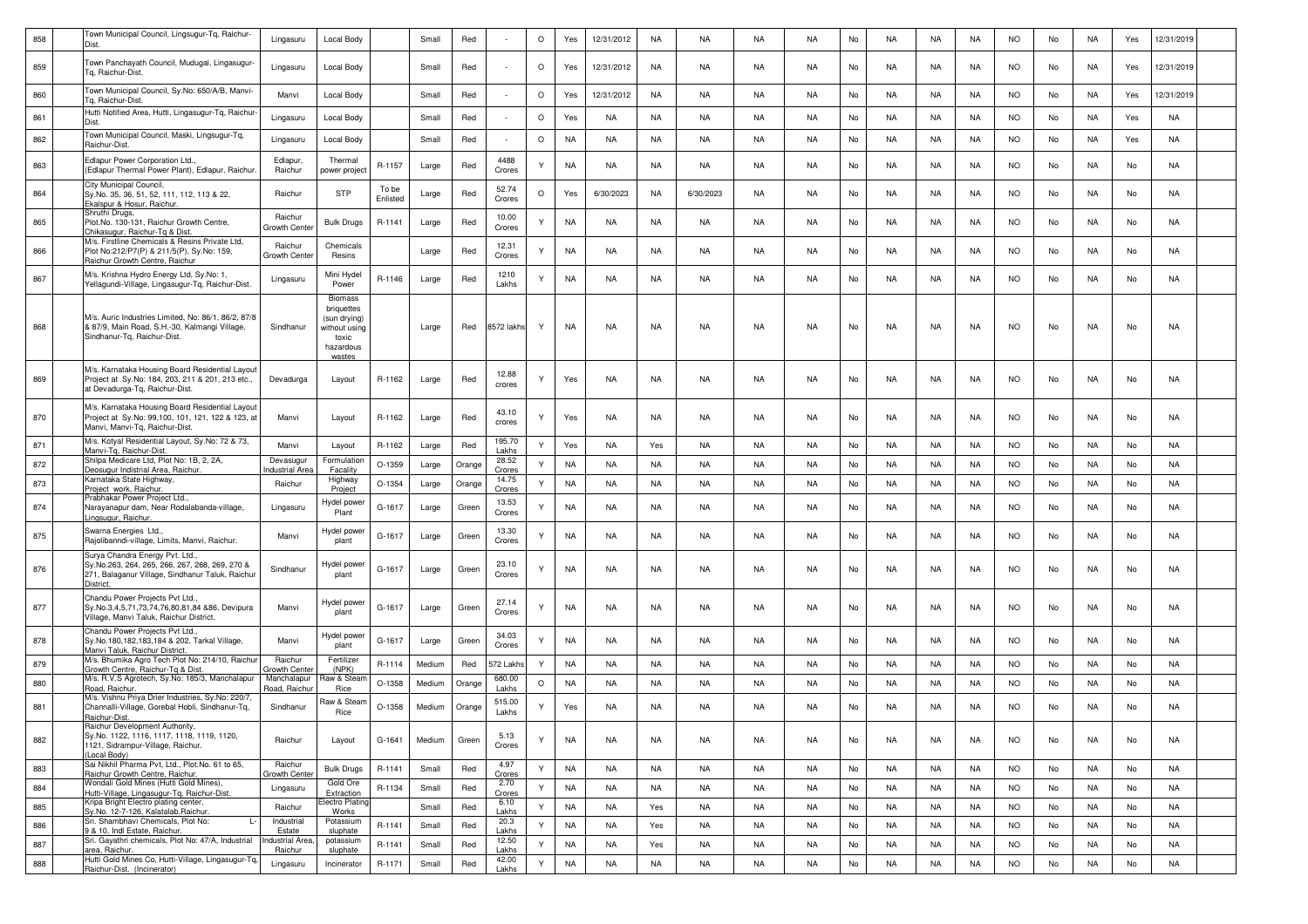| 889 |       | M/s. Venkateshwar Drugs, Plot No: 180, 181 182<br>& 183(P), Raichur Growth Centre, Raichur.                                        | Raichur<br>Growth Cente       | Solvent<br>Reprocessing    | R-1141   | Small  | Red    | 127.80<br>Lakhs    | Υ       | <b>NA</b> | NA        | <b>NA</b> | NA        | NA        | <b>NA</b> | No | NA        | NA        | NA        | <b>NO</b> | No | NA        | No | NA |  |
|-----|-------|------------------------------------------------------------------------------------------------------------------------------------|-------------------------------|----------------------------|----------|--------|--------|--------------------|---------|-----------|-----------|-----------|-----------|-----------|-----------|----|-----------|-----------|-----------|-----------|----|-----------|----|----|--|
| 890 |       | M/s. Sree Venus Health Sciences,<br>Plot.No:199(P), Sy.No: 108 (Part) & 72 (Part)<br>Raichur Growth Centre, Raichur.               | Raichur<br>Growth Cent        | <b>Bulk Drugs</b>          | R-1141   | Small  | Red    | 140.00<br>Lakhs    | Υ       | NA        | NA        | NA        | NA        | NA        | NA        | No | NA        | NA        | NA        | NO.       | No | NA        | No | NA |  |
| 891 |       | M/s. CMC Raichur (STP) Aralibenchi-Village,<br>Raichur-Tg & Dist                                                                   | Raichur                       | <b>STP</b>                 |          | Small  | Red    | 48.44<br>Lakhs     | Y       | Yes       | NA        | NA        | NA        | NA        | NA.       | No | NA        | NA        | NA        | <b>NO</b> | No | NA        | No | NA |  |
| 892 |       | M/s. J.Y Pharma Pvt Ltd, Plot.No: 123 & 124,<br>Raichur Growth Centre, Chikasugur, Raichur                                         | Raichur<br>Growth Cente       | Inorganic<br>Chemicals     |          | Small  | Red    | 136.00<br>Lakhs    | Y       | Yes       | NA        | Yes       | NA        | NA        | NA        | No | NA        | NA        | NA        | NO.       | No | NA        | No | NA |  |
| 893 |       | M/s. A. Prakash Gouda, S/o. A. Thimmappa<br>Gouda, Residential Layout, Sy.No:984/*/*,<br>Raichur                                   | Raichur                       | Layout                     | R-1162   | Small  | Red    | 68.50<br>Lakhs     | Y       | Yes       | NA        | Yes       | NA        | <b>NA</b> | <b>NA</b> | No | <b>NA</b> | NA        | <b>NA</b> | <b>NO</b> | No | <b>NA</b> | No | NA |  |
| 894 |       | M/s. Quadriya Colony, Sy.No: 28 & 31,<br>Mamadapur Village, Kalmala Hobli, Raichur-Tq &                                            | Raichur                       | Layout                     | R-1162   | Small  | Red    | 68.50<br>Lakhs     | Y       | Yes       | NA        | Yes       | NA        | NA        | NA        | No | NA        | NA        | NA        | <b>NO</b> | No | NA        | No | NA |  |
| 895 |       | M/s. V. Sathya Narayana, S/o. Krishnamurthy,<br>Sy.No:107/3, Raichur-Manvi Road, Manvi-Tq,<br>Raichur-Dist.                        | Manvi                         | Layout                     | R-1162   | Small  | Red    | 85.50<br>Lakhs     | Y       | Yes       | NA        | Yes       | NA        | NA        | <b>NA</b> | No | NA        | NA        | NA.       | <b>NO</b> | No | NA        | No | NA |  |
| 896 |       | Ksheera Milk Foods Pvt Ltd., 58/1-A1 (M.No. 7-1-<br>105) PWD Camp, Vala Bellary Road, Sindhanur-<br>Tg, Raichur-Dist.              | Sindhanur                     | Milk Chilling              | O-1328   | Small  | Orange | 45.00<br>Lakhs     | Y       | <b>NA</b> | NA        | Yes       | NA        | <b>NA</b> | <b>NA</b> | No | NA        | NA        | <b>NA</b> | <b>NO</b> | No | <b>NA</b> | No | NA |  |
| 897 |       | Sree. Laxmi Venkatagiri Industries, Plot.No.<br>34(A), Raichur Growth Centre, Raichur                                              | Raichur<br>Growth Cente       | Raw & Stean<br>Rice        | O-1358   | Small  | Orange | 86.00<br>Lakhs     | Y       | <b>NA</b> | NA        | NA        | NA        | NA        | NA        | No | NA        | NA        | NA        | <b>NO</b> | No | NA        | No | NA |  |
| 898 |       | M/s.Sri.Laxmi Venkateshwara Rice Mill, Sy.No:<br>754D, Bangalore Road, Tq.Sindhanur, Dist.                                         | Sindhanur                     | Raw & Stean                | O-1358   | Small  | Orange | 68.66              | Y       | NA        | NA        | NA        | NA        | NA        | NA        | No | NA        | NA        | NA        | NO.       | No | NA        | No | NA |  |
| 899 |       | Raichur.<br>M/s. Sharana Basaveshwara Industries, Sy.No:<br>381 E/2, Manvi-Road, Sirwar,<br>Manvi-Tq,                              | Manvi                         | Rice<br>Raw & Stearr       | O-1358   | Small  | Orange | Lakhs<br>300 Lakhs | Y       | NA.       | NA        | NA        | NA        | NA        | NA        | No | NA        | NA        | NA        | NO.       | No | NA        | No | NA |  |
| 900 |       | Raichur-Dist.<br>M/s. Sri Laxmi Venkateshwar Agro Industries,<br>Plot.No: 32 & 33, Industrial Area, Manvi-Tq,                      | Manvi                         | Rice<br>Raw & Stean        | $O-1358$ | Small  | Orange | 500.00             | $\circ$ | NA        | NA        | <b>NA</b> | NA        | NA        | NA        | No | NA        | NA        | <b>NA</b> | NO.       | No | NA        | No | NA |  |
|     |       | Raichur-Dist.<br>M/s. Vishnu Industries, Shed No:D-8, Industries                                                                   | Industrial                    | Rice<br>Detergent          |          |        |        | Lakhs<br>25.00     |         |           |           |           |           |           |           |    |           |           |           |           |    |           |    |    |  |
| 901 |       | Estate, Raichur.<br>M/s. Ananya Industries, MPL. No: 12-6-204 (N),                                                                 | Estate<br>ndustrial Are       | Powder                     | O-1373   | Small  | Orange | Lakhs              | Y       | <b>NA</b> | NA        | NA        | NA        | NA        | <b>NA</b> | No | <b>NA</b> | NA        | NA        | <b>NO</b> | No | NA        | No | NA |  |
| 902 |       | 171(O), Industrial Area, Hyderabad Road,<br>Raichur.                                                                               | Hyderabad<br>load, Raichi     | Detergent<br>Powder        | O-1373   | Small  | Orange | 10.00<br>Lakhs     | Y       | <b>NA</b> | NA        | NA        | NA        | NA        | NA        | No | NA        | NA        | NA        | <b>NO</b> | No | NA        | No | NA |  |
| 903 |       | M/s. Sri Brundhavana Rice Industries, Plot.No:<br>155P. Industrial Growth Centre, Raichur.<br>Helicon Agro Chemicals Ltd. (Unit-2) | Industrial<br>Growth Cente    | Raw & Steam<br>Rice        | O-1358   | Small  | Orange | 459.19<br>Lakhs    | $\circ$ | Yes       | 9/30/2023 | Yes       | 9/30/2023 | NA        | NA        | No | NA        | NA        | NA        | NO.       | No | NA        | No | NA |  |
| 904 |       | Block No. 211/2, Growth Centre, Near<br>Chikkasugur-village, KIADB Industrial Area,<br>Hyderabad Road, Raichur                     | KIADB<br>ndustrial Area       | Blending NPK<br>Products   | $O-1323$ | Medium | Orange | 350.00<br>lakhs    | $\circ$ | Yes       | 9/30/2029 | Yes       | 9/30/2029 | NA        | <b>NA</b> | No | NA        | NA        | NA        | <b>NO</b> | No | NA        | No | NA |  |
| 905 |       | M/s. Veerabhadreshwara Rice Mill,<br>Sy.No:247/1/4, Sangapur-Road, Manvi-Tq,<br>Raichur-Dist                                       | Manvi                         | Raw & Stean<br>Rice        | $O-1358$ | Small  | Orange | 475.00<br>Lakhs    | Y       | NA        | NA        | NA        | NA        | <b>NA</b> | <b>NA</b> | No | <b>NA</b> | NA        | <b>NA</b> | <b>NO</b> | No | NA        | No | NA |  |
| 906 |       | M/s. Sri Vinay Agro Rice Industries, Sy.No: 267,<br>Gadwal Road, Raichur                                                           | Gadwal Road<br>Raichur        | ใaw & Stean<br>Rice        | O-1358   | Small  | Orange | 474.00<br>Lakhs    | Y       | Yes       | NA        | NA        | NA        | NA        | NA        | No | NA        | NA        | NA        | <b>NO</b> | No | NA        | No | NA |  |
| 907 |       | M/s. Raichur Stone Crusher, Sy.No: 189,<br>Mittimalkapur-Village, Raichur-Tq & Dist.                                               | Raichur                       | Stone Crushei              | O-1371   | Small  | Orange | 87.00<br>Lakhs     |         | NA.       | NA        | NA        | NA        | NA        | NA        | No | NA        | NA        | NA        | <b>NO</b> | No | NA        | No | NA |  |
| 908 |       | M/s. Sai Stone Crusher Sy.No: 618, Plot.No:9,<br>Mudugal-Village, Lingasugur-Tq, Raichur-Dist                                      | Lingasuru                     | <b>Stone Crusher</b>       | O-1371   | Small  | Orange | 95.00<br>Lakhs     | Y       | NA        | NA        | NA        | NA        | NA        | NA        | No | NA        | NA        | NA        | <b>NO</b> | No | NA        | No | NA |  |
| 909 |       | M/s. Karnataka Stone Crusher Sy.No: 618,<br>Plot.No:14, Mudugal-Village, Lingasugur-Tq,<br>Raichur-Dist.                           | Lingasuru                     | Stone Crusher              | O-1371   | Small  | Orange | 96.0<br>Lakhs      | Υ       | <b>NA</b> | NA        | <b>NA</b> | <b>NA</b> | <b>NA</b> | <b>NA</b> | No | <b>NA</b> | NA        | <b>NA</b> | <b>NO</b> | No | NA        | No | NA |  |
| 910 |       | M/s. Dashrath Stone Crusher Sy.No: 618,<br>Plot.No:15, Mudugal-Village, Lingasugur-Tq,<br>Raichur-Dist.                            | Lingasuru                     | <b>Stone Crusher</b>       | O-1371   | Small  | Orange | 95.00<br>Lakhs     | Y       | NA        | NA        | NA        | NA        | NA        | <b>NA</b> | No | NA        | NA        | NA        | <b>NO</b> | No | NA        | No | NA |  |
| 911 |       | M/s. Aleem Stone Crusher Sy.No: 618,<br>Plot.No:12, Mudugal-Village, Lingasugur-Tg,<br>Raichur-Dist.                               | Lingasuru                     | <b>Stone Crusher</b>       | O-1371   | Small  | Orange | 96.00<br>Lakhs     | Y       | NA.       | NA        | NA        | NA        | NA        | NA        | No | NA        | NA        | NA.       | NO.       | No | NA        | No | NA |  |
| 912 |       | M/s. Aijaz Stone Crusher Sy.No: 618, Plot.No:3,<br>Mudugal-Village, Lingasugur-Tq, Raichur-Dist.                                   | Lingasuru                     | Stone Crusher              | O-1371   | Small  | Orange | 98.00<br>Lakhs     | Y       | NA.       | NA        | NA        | NA        | NA        | NA        | No | NA        | NA        | NA        | <b>NO</b> | No | NA        | No | NA |  |
| 913 |       | M/s. Supras Stone Crusher, Sy.No:618,<br>Plot.No:11, Mudugal-Village, Lingasugur-Tq,                                               | Lingasuru                     | Stone Crusher              | O-1371   | Small  | Orange | 75.00<br>Lakhs     | Y       | <b>NA</b> | NA        | NA        | NA        | <b>NA</b> | <b>NA</b> | No | NA        | NA        | NA        | <b>NO</b> | No | NA        | No | NA |  |
| 914 |       | Raichur-Dist.<br>'s. Sahukar Stone Crusher, Sy.No:618,<br>Plot.No:13, Mudugal-Village, Lingasugur-Tq,                              | Lingasuru                     | Stone Crusher              | O-1371   | Small  | Orange | 80.00<br>Lakhs     | Y       | NA        | <b>NA</b> | <b>NA</b> | <b>NA</b> | <b>NA</b> | <b>NA</b> | No | <b>NA</b> | <b>NA</b> | <b>NA</b> | <b>NO</b> | No | <b>NA</b> | No | NA |  |
| 915 |       | Raichur-Dist.<br>M/s. Allamprabhu Stone Crusher, Sy.No:618,<br>Plot.No:6, Mudugal-Village, Lingasugur-Tq,                          | Lingasuru                     | Stone Crusher              | O-1371   | Small  | Orange | 45.00<br>Lakhs     | Y       | <b>NA</b> | NA        | NA        | NA        | NA        | <b>NA</b> | No | NA        | NA        | NA        | <b>NO</b> | No | NA        | No | NA |  |
| 916 |       | Raichur-Dist.<br>Jaidevi Stone Crusher Industries, Sy.No. 53/1/p2,<br>Vatagal-village, Manvi, Raichur                              | Manvi                         | <b>Stone Crusher</b>       | O-1371   | Small  | Orange | 10.00<br>Lakhs     | Y       | NA        | NA        | Yes       | NA        | NA        | <b>NA</b> | No | NA        | NA        | NA        | <b>NO</b> | No | NA        | No | NA |  |
| 917 |       | M/s. Sri. Shiridi Saibaba Stone Crusher, Sy.No.<br>361/1, Chandrabanda Road, Raichur.                                              | Chandrabanda<br>Road, Raichur | Stone Crusher              | O-1371   | Small  | Orange | 20.00<br>Lakhs     | Y       | NA        | NA        | NA        | NA        | NA        | NA        | No | NA        | NA        | NA        | <b>NO</b> | No | NA        | No | NA |  |
| 918 |       | M/s. PBI Construction Company, Sy.No:122/2,                                                                                        | Devadurga                     | Hot Mix Plant              | O-1334   | Small  | Orange | 97.58              | Y       | NA        | NA        | NA        | NA        | NA        | <b>NA</b> | No | NA        | NA        | NA        | <b>NO</b> | No | NA        | No | NA |  |
| 919 |       | Sasvigera, Deodurga-Tg, Raichur-Dist.<br>M/s. Royal Plastic Industries, Sy.No: 26/*/5,                                             | Sindhanur                     | Plastic<br>Granules        |          | Small  | Orange | Lakhs<br>45.50     | Y       | <b>NA</b> | NA        | NA        | NA        | NA        | <b>NA</b> | No | NA        | NA        | NA        | <b>NO</b> | No | NA        | No | NA |  |
|     |       | Konganahatti, Sindhanur-Tq, Raichur-Dist.<br>M/s. Sri Lakshmi Srinivas Agro Tech, Sy.No: 178,                                      | Manchalapur                   | (Recycling)<br>Raw & Steam |          |        |        | Lakhs              |         |           |           |           |           |           |           |    |           |           |           |           |    |           |    |    |  |
| 920 | 33843 | Manchalapur Road, Raichur.                                                                                                         | Road, Raichur                 | Rice                       | O-1358   | Small  | Orange | 830                | $\circ$ | Yes       | <b>NA</b> | <b>NA</b> | NA        | NA        | <b>NA</b> | No | NA        | <b>NA</b> | <b>NA</b> | <b>NO</b> | No | <b>NA</b> | No | NA |  |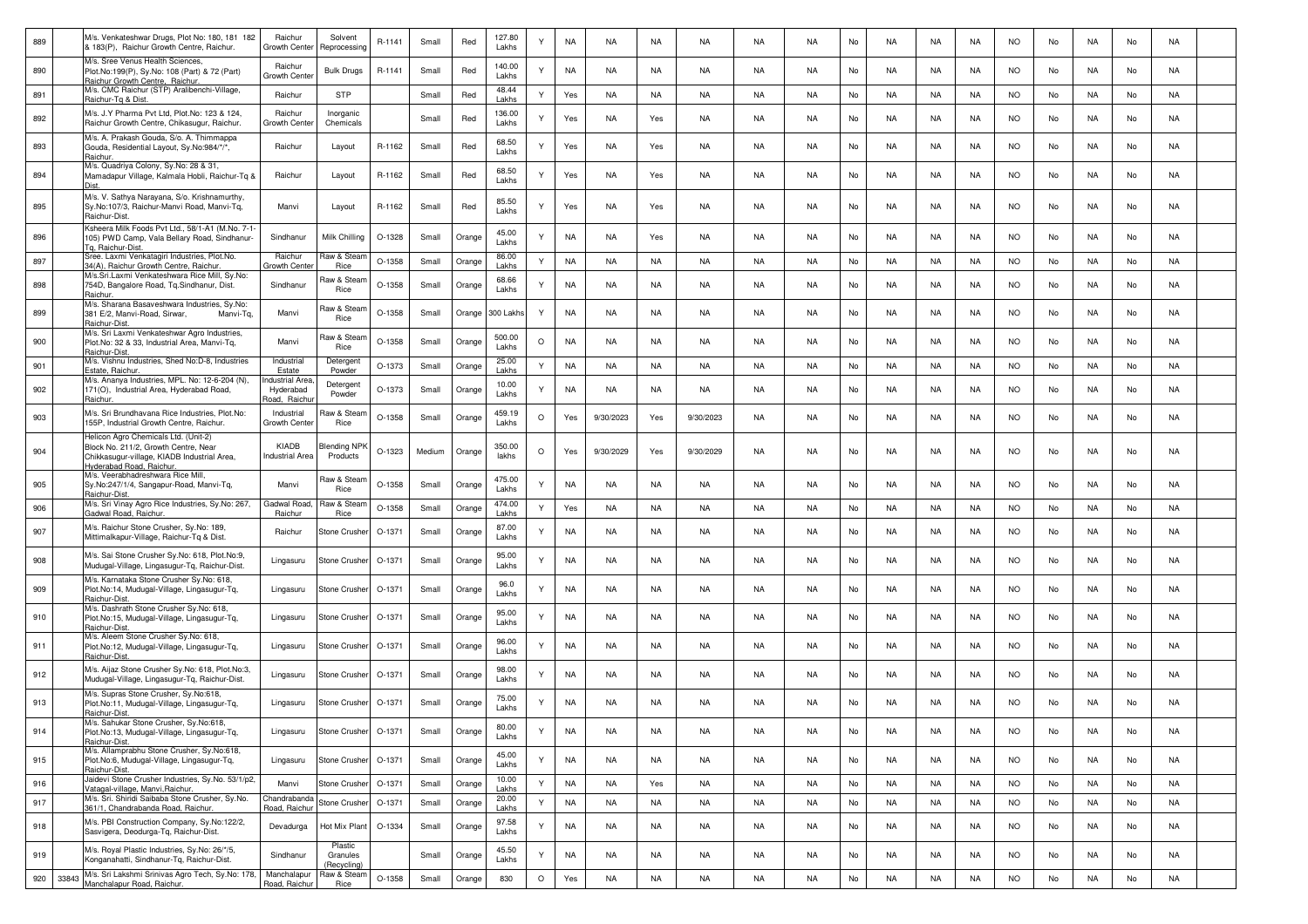| 921 | M/s. K. Nagesh, Sy.No:1401/4, Ashapur Road,<br>Raichur                                                                                        | Raichur                      | Residential<br>Appartment          | $O-1400$ | Small | Orange | 228.19          | Y | Yes       | NA        |           | NA        | NA        | <b>NA</b> | No | <b>NA</b> | NA        | NA        | <b>NO</b> | No | NA        | No | <b>NA</b> |  |
|-----|-----------------------------------------------------------------------------------------------------------------------------------------------|------------------------------|------------------------------------|----------|-------|--------|-----------------|---|-----------|-----------|-----------|-----------|-----------|-----------|----|-----------|-----------|-----------|-----------|----|-----------|----|-----------|--|
| 922 | M/s. K. Nagesh, Sy.No:1401/4, Ashapur Road,<br>Raichur                                                                                        | Raichur                      | Residential<br>Appartment          | $O-1400$ | Small | Orange | 248.25          | Y | Yes       | NA        |           | NA        | NA        | NA        | No | NA        | NA        | NA        | <b>NO</b> | No | NA        | No | NA        |  |
| 923 | M/s. Sapthagiri Agro Industries, Plot.No: 168 A &<br>3, Raichur Growth Centre, Raichur                                                        | Raichur<br>Growth Cent       | Raw & Stear<br><b>Rice</b>         | $O-1358$ | Small | Orange | 333.50<br>Lakhs | Y | Yes       | NA        | NA        | NA        | NA        | NA.       | No | NA        | NA        | NA        | <b>NO</b> | No | NA        | No | NA        |  |
| 924 | M/s. Venkata Sai Agro Foods, Sy.No:647/2,<br>Chikkalaparvi Road, Manvi-Tg, Raichur-Dist,                                                      | Manvi                        | Raw & Stear<br>Rice                | O-1358   | Small | Orange | 235.00<br>Lakhs | Y | Yes       | NA        | NA        | NA        | <b>NA</b> | <b>NA</b> | No | <b>NA</b> | NA        | NA        | <b>NO</b> | No | NA        | No | NA        |  |
| 925 | Raichur Development Authority, Sy.No. 935/4,<br>935/12 & 936, Bolamanadoddi-Village Road,<br>Raichur. (Local body)                            | Raichur                      | Layout                             | G-1641   | Small | Green  | 1.77<br>Crores  | Y | NA        | NA        | NA        | NA        | NA        | NA        | No | NA        | NA        | NA        | <b>NO</b> | No | NA        | No | NA        |  |
| 926 | Mahesh Cold Storage, Sy.No. 944, Kustagi Road,<br>Sindhanur-Tg, Raichur-Dist                                                                  | Sindhanur                    | Cold Storage                       | G-1514   | Small | Green  | 3.50<br>Crores  | Y | NA        | NA        | NA        | NA        | NA        | NA.       | No | NA        | NA        | NA        | <b>NO</b> | No | NA        | No | <b>NA</b> |  |
| 927 | M/s. ILC Industries Ltd., Sy.No. 948 B & C, Near<br>3rd Mail Camp, Kustagi Road,<br>Sindhanur-Tg. Raichur-Dist                                | Sindhanur                    | Cold Storage                       | G-1514   | Small | Green  | 3.52<br>Crores  | Y | NA.       | NA        | NA        | NA        | NA        | NA        | No | NA        | NA        | NA        | <b>NO</b> | No | NA        | No | NA        |  |
| 928 | Sri. Balaji Ginning & Pressing Factory, Plot<br>No.214/4P & 214/4/1, Raichur Growth Center,<br>KIADB Industrial Area, Raichur                 | Raichur<br>Growth Cente      | Cotton<br>Ginning                  | G-1574   | Small | Green  | 2.35<br>Crores  | Y | Yes       | NA        | NA        | NA        | NA        | NA.       | No | NA        | NA        | NA        | NO.       | No | NA        | No | NA        |  |
| 929 | Laxmi Narasimha Stone Polyshing, Plot No: 12-7-<br>124/3, Manchalapur Road, Raichur                                                           | Manchalapur<br>Road, Raichu  | Grainate<br>Cutting &<br>Polishing | G-1518   | Small | Green  | 43.29<br>Lakhs  | Y | NA        | NA        | Yes       | NA        | <b>NA</b> | NA        | No | <b>NA</b> | NA        | NA        | <b>NO</b> | No | NA        | No | NA        |  |
| 930 | Sri. Bhavani Rice Industries, Sy.No. 632,<br>Wadavati-Village, Gadwal Road, Raichur.                                                          | Gadwal Road<br>Raichur       | Raw Rice                           | G-1550   | Small | Green  | 48.00<br>Lakhs  | Y | <b>NA</b> | NA        | NA        | NA        | NA        | <b>NA</b> | No | NA        | NA        | NA        | <b>NO</b> | No | NA        | No | NA        |  |
| 931 | M/s. Tirumala Enterprises, Sy.No:77/2,<br>Jakkaladinni, Sirwar, Manvi-Tq, Raichur-Dist.                                                       | Manvi                        | Grainate<br>Cutting &<br>Polishing | G-1518   | Small | Green  | 2.3 Lakhs       | Y | NA.       | NA        | NA        | NA        | NA        | NA        | No | NA        | NA        | NA        | <b>NO</b> | No | NA        | No | NA        |  |
| 932 | M/s. Shivasharan Stone Polishing, Sy.No: 297,<br>Neermanvi, Manvi-Tq, Raichur-Dist.                                                           | Manvi                        | Grainate<br>Cutting &<br>Polishing | G-1518   | Small | Green  | 25.00<br>Lakhs  | Y | NA        | NA        | NA        | NA        | NA        | NA        | No | NA        | NA        | NA        | <b>NO</b> | No | NA        | No | NA        |  |
| 933 | M/s. Shri Sai Stone Cutting & Polishing Industry,<br>Old Sy.No: 458, New Sy.No:705, Taveragera<br>Road, Mudugal, Lingasugur-Tq, Raichur-Dist. | Lingasuru                    | Grainate<br>Cutting &<br>Polishing | G-1518   | Small | Green  | 40<br>Lakhs     | Y | NA        | NA        | <b>NA</b> | <b>NA</b> | <b>NA</b> | NA        | No | <b>NA</b> | NA        | NA        | <b>NO</b> | No | NA        | No | NA        |  |
| 934 | M/s. Prasad & Company (Project Works) Ltd,<br>Raichur, Y.T.P.S, Yeramarus-Village, Raichur-Tq<br>≀ Dist                                       | Raichur                      | Ready Mix<br>Concreat              | G-1548   | Small | Green  | 75.00<br>Lakhs  | Y | NA.       | NA        | NA        | NA        | NA        | <b>NA</b> | No | NA        | NA        | NA        | <b>NO</b> | No | NA        | No | NA        |  |
| 935 | M/s. Vardhaman Industries,<br>Sy.No: 189/1, Manchalapur Road,<br>Raichur                                                                      | Manchalapur<br>Road, Raichu  | Dall Mill                          | G-1519   | Small | Green  | 320.86<br>Lakhs | Y | NA        | NA        | NA        | NA        | NA        | NA        | No | NA        | NA        | NA        | <b>NO</b> | No | NA        | No | NA        |  |
| 936 | M/s. Masoom Ginning Factory,<br>Sy.No: 30, Karadigudda-Village, Koppara Road,<br>Deodurga-Tq, Raichur-Dist                                    | Devadurga                    | Cotton<br>Ginning                  | G-1574   | Small | Green  | 65<br>Lakhs     | Y | NA        | NA        | NA        | NA        | NA        | NA.       | No | NA        | NA        | NA        | <b>NO</b> | No | NA        | No | NA        |  |
| 937 | Khaja Industries, Workshop, H.No:<br>$12-7$<br>132/59, R.J. Autonagar, Gowshala Road, Raichur.                                                | Gowshala<br>Road, Raichu     | Engineering<br>Works               | G-1579   | Small | Green  | 1.55<br>Lakhs   | Y | Yes       | NA        | NA        | NA        | <b>NA</b> | <b>NA</b> | No | NA        | NA        | NA        | <b>NO</b> | No | NA        | No | NA        |  |
| 938 | Manikanta Flour Mill, Nijalingappa Nagar,<br>Raichur                                                                                          | Raichur                      | Flour Mill                         | G-1525   | Small | Green  | 2.50<br>Lakhs   | Y | <b>NA</b> | NA        | Yes       | NA        | NA        | <b>NA</b> | No | NA        | NA        | NA        | <b>NO</b> | No | NA        | No | NA        |  |
| 939 | Mini Flour Mill Sri. Jaffar sharif Son of<br>Ameenddin, H.No: 12-6-279/B, LBS<br>Nagar, Raichur                                               | Raichur                      | Flour Mill                         | G-1525   | Small | Green  | 0.88<br>Lakhs   | Y | NA        | NA        | Yes       | NA        | NA        | NA        | No | NA        | NA        | NA        | NO.       | No | NA        | No | NA.       |  |
| 940 | Nooroddin Dry Chilly & Food Grains Grinding<br>Unit, H.No: 1-11-1128/353, Kulsumbi<br>olony.Raichu                                            | Raichur                      | Flour Mill                         | G-1525   | Small | Green  | 0.78<br>Lakhs   | Y | NA        | NA        | Yes       | NA        | NA        | NA        | No | NA        | NA        | NA        | NO.       | No | NA        | No | NA        |  |
| 941 | Eramma Flour Mill, H.No: 3/2/82,<br>Beronkilla, Raichur.                                                                                      | Raichur                      | Flour Mill                         | G-1525   | Small | Green  | 0.85<br>Lakhs   | Y | NA        | NA        | Yes       | NA        | <b>NA</b> | <b>NA</b> | No | <b>NA</b> | NA        | NA        | <b>NO</b> | No | NA        | No | NA        |  |
| 942 | Chunnumia Flour Mill, Aaskihal-village, Raichur.                                                                                              | Raichur                      | Flour Mill                         | G-1525   | Small | Green  | 1.00<br>Lakhs   | Y | NA        | NA        | Yes       | <b>NA</b> | <b>NA</b> | <b>NA</b> | No | <b>NA</b> | NA        | NA        | <b>NO</b> | No | NA        | No | NA        |  |
| 943 | Deluxe Tyre Retreaders, Plot No: 7, Autonagar,<br>Gowshala Road,Raichur.                                                                      | Gowshala<br>Road, Raichı     | Tyre                               | G-1569   | Small | Green  | 3.31<br>Lakhs   | Y | Yes       | NA        | NA        | NA        | NA        | <b>NA</b> | No | NA        | NA        | NA        | <b>NO</b> | No | NA        | No | NA        |  |
| 944 | lagadevappa S/o. Subbarao Flour Mill, H.No. 44,<br>Sy.No: 559, Chandrabanda Road, Raichur                                                     | Chandrabanda<br>Road, Raichu | Flour Mill                         | G-1525   | Small | Green  | 0.55<br>Lakhs   | Y | Yes       | NA        | NA        | NA        | NA        | NA.       | No | NA        | NA        | NA        | NO.       | No | NA        | No | NA        |  |
| 945 | Kamala Bai, H.No: 1-9-193, Azadnagar, Raichur.                                                                                                | Raichur                      | <b>Raw Rice</b>                    | G-1550   | Small | Green  | 2.04<br>Lakhs   | Y | NA        | NA        | Yes       | NA        | NA        | <b>NA</b> | No | NA        | NA        | NA        | <b>NO</b> | No | NA        | No | NA        |  |
| 946 | Maruthi Flour Mill, Shop at Sy.No. 8-11<br>181/183/1, Krishandevaraya nagar, Raichur.                                                         | Raichur                      | Flour Mill                         | $G-1525$ | Small | Green  | 0.51<br>I akhs  | Y | NA        | NA        | Yes       | NA        | NA        | <b>NA</b> | No | NA        | NA        | NA        | <b>NO</b> | No | NA        | No | NA        |  |
| 947 | Laxmi Rice Mill, Sy.No: 927/A, Kustagi Road,<br>Sindhanur Raichur.                                                                            | Sindhanur                    | Raw Rice                           | G-1550   | Small | Green  | 21.00<br>Lakhs  | Y | <b>NA</b> | NA        | Yes       | NA        | <b>NA</b> | <b>NA</b> | No | <b>NA</b> | NA        | NA        | <b>NO</b> | No | NA        | No | NA        |  |
| 948 | Y.Moinuddin Lathe Works, Plot No:<br>12-7-132/65, Autonagar, Gowshala Road, Raichur. Road, Raichur                                            | Gowshala                     | Engineering<br>Works               | G-1579   | Small | Green  | 1.8 Lakhs       | Y | <b>NA</b> | NA        | Yes       | NA        | <b>NA</b> | NA.       | No | <b>NA</b> | NA        | NA        | <b>NO</b> | No | NA        | No | NA        |  |
| 949 | Ravi Industries, Sy.No: 42/3 & 43, Gillesugur<br>camp, Raichur.                                                                               | Raichur                      | fried gram                         | G-1550   | Small | Green  | 5.00<br>Lakhs   | Y | <b>NA</b> | <b>NA</b> | Yes       | NA        | <b>NA</b> | <b>NA</b> | No | <b>NA</b> | <b>NA</b> | <b>NA</b> | <b>NO</b> | No | NA        | No | <b>NA</b> |  |
| 950 | Sajid Ali Mini Rice Mill, Sy.No: 280/1, Thalamari-<br>illage, Raichur.                                                                        | Raichur                      | Raw Rice                           | G-1550   | Small | Green  | 4.60<br>Lakhs   | Y | <b>NA</b> | <b>NA</b> | Yes       | NA        | <b>NA</b> | <b>NA</b> | No | <b>NA</b> | <b>NA</b> | <b>NA</b> | <b>NO</b> | No | NA        | No | <b>NA</b> |  |
| 951 | Sri. N. Nagaraja, RG-1, Stadium complex,<br>Raichur.                                                                                          | Raichur                      | Printing works                     | G-1521   | Small | Green  | 4.6 Lakhs       | Y | Yes       | <b>NA</b> | NA        | NA        | <b>NA</b> | NA        | No | NA        | NA        | NA        | <b>NO</b> | No | NA        | No | <b>NA</b> |  |
| 952 | Quadri furniture unit, Plot No: 77, Rajivagandhi<br>Autonagar, Raichur.                                                                       | Raichur                      | Wooden<br>furniture                | G-1510   | Small | Green  | .90 lakhs       | Y | NA        | <b>NA</b> | Yes       | NA        | NA        | NA        | No | NA        | NA        | NA        | <b>NO</b> | No | NA        | No | NA        |  |
| 953 | Abdul Khadar Steel Furniture Works,<br>Shop No: 4-1-112 (N), Ashoka Road,<br>Mangalavarpet, Raichur.                                          | Raichur                      | Steel funiture                     | G-1558   | Small | Green  | 2.43<br>Lakhs   | Y | NA        | <b>NA</b> | Yes       | <b>NA</b> | NA        | <b>NA</b> | No | NA        | <b>NA</b> | NA        | <b>NO</b> | No | NA        | No | NA        |  |
| 954 | VL Aquva Industries, Plot No: 1-4-155/128, Jyothi<br>Colony, Raichur.                                                                         | Raichur                      | Mineralized<br>water               | G-1538   | Small | Green  | 9.26<br>Lakhs   | Y | NA        | <b>NA</b> | <b>NA</b> | NA        | <b>NA</b> | <b>NA</b> | No | <b>NA</b> | <b>NA</b> | <b>NA</b> | <b>NO</b> | No | <b>NA</b> | No | <b>NA</b> |  |
| 955 | Maruthi Gunny Depot, MPL No: 12-2-76 (N),<br>Rajendra Gunj, Raichur.                                                                          | Raichur                      | Printing works                     | G-1521   | Small | Green  | 9.60<br>Lakhs   | Y | <b>NA</b> | <b>NA</b> | Yes       | NA        | <b>NA</b> | <b>NA</b> | No | <b>NA</b> | NA        | <b>NA</b> | <b>NO</b> | No | NA        | No | <b>NA</b> |  |
| 956 | Taaj Flour Mill, M.No: 1-11-1128, Kulsumbi<br>Maieed, Kulsumbi colony, Raichur,                                                               | Raichur                      | Flour Mill                         | G-1525   | Small | Green  | 1.76<br>Lakhs   | Y | <b>NA</b> | <b>NA</b> | Yes       | NA        | NA        | NA        | No | NA        | NA        | <b>NA</b> | <b>NO</b> | No | <b>NA</b> | No | <b>NA</b> |  |
|     |                                                                                                                                               |                              |                                    |          |       |        |                 |   |           |           |           |           |           |           |    |           |           |           |           |    |           |    |           |  |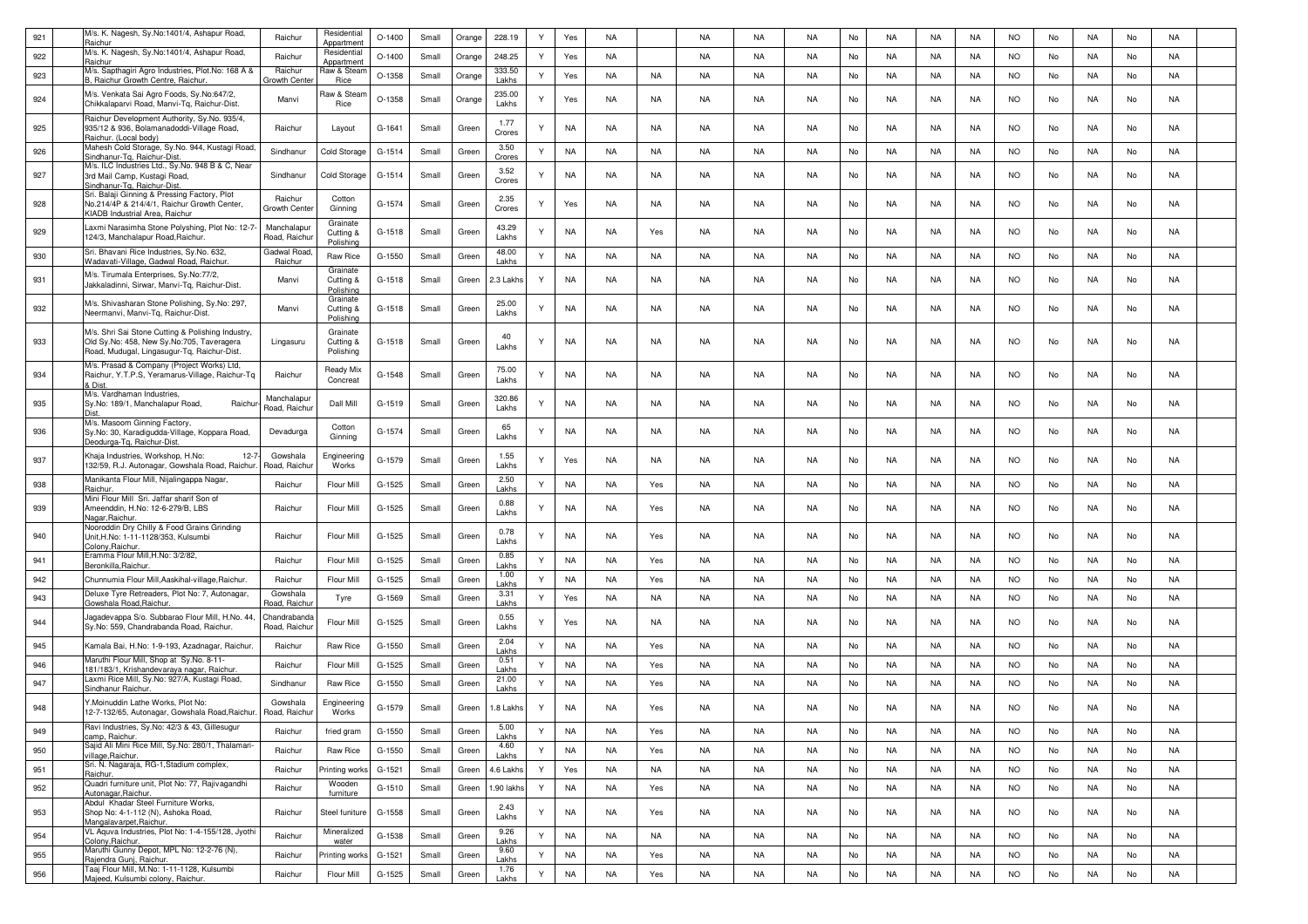| 957 | P. Venkatreddy Flour Mill, Maruthi, Nagar,<br>Raichur.                                                                                 | Raichur                                     | Flour Mill                                                                                                          | G-1525   | Small | Green | 3.50<br>Lakhs   | Y | <b>NA</b> | <b>NA</b> | Yes       | NA | NA        | <b>NA</b> | No | NA        | NA  | <b>NA</b> | <b>NO</b> | No | NA        | No | NA        |  |
|-----|----------------------------------------------------------------------------------------------------------------------------------------|---------------------------------------------|---------------------------------------------------------------------------------------------------------------------|----------|-------|-------|-----------------|---|-----------|-----------|-----------|----|-----------|-----------|----|-----------|-----|-----------|-----------|----|-----------|----|-----------|--|
| 958 | Salam Chakkali Kara Industry Goodsheed Area,<br>Raichur.                                                                               | Raichur                                     | Bakery /<br>confectionery<br>sweets<br>products (with<br>production<br>capacity <1tpd<br>(with gas or<br>electrica  | G-1503   | Small | Green | 1.00<br>Lakhs   | Y | NA        | NA        | Yes       | NA | NA.       | NA        | No | NA        | NA. | NA        | <b>NO</b> | No | NA.       | No | NA        |  |
| 959 | A.K. Engineering Works, shop No.<br>12-10-102/7, Siyatalab, Raichur                                                                    | Raichur                                     | Engineering<br>Works                                                                                                | G-1579   | Small | Green | 2.20<br>Lakhs   | Y | <b>NA</b> | NA        | Yes       | NA | NA        | NA        | No | NA        | NA  | <b>NA</b> | <b>NO</b> | No | NA        | No | NA        |  |
| 960 | Raghavendra Engineering Works, Opp.<br>Agricultural College, Lingsugur Road, Raichur.                                                  | Raichur                                     | Engineering<br>Works                                                                                                | G-1579   | Small | Green | 12.00<br>Lakhs  |   | NA        | NA        | Yes       | NA | NA        | NA        | No | NA        | NA  | NA        | <b>NO</b> | No | NA        | No | NA        |  |
| 961 | Venkata Subbamma, No. 9-13-144/64, Gadwal<br>Road, Raichur.                                                                            | Gadwal Roac<br>Raichur                      | Engineering<br>Works                                                                                                | G-1579   | Small | Green | 1.00<br>Lakhs   | Y | NA        | NA        | Yes       | NA | NA        | NA        | No | NA        | NA  | NA        | <b>NO</b> | No | NA        | No | NA        |  |
| 962 | Mubharak Saw Mill, Plot No.12-7-129/5,<br>Manchalapur - Road, Raichur.                                                                 | Manchalapur<br>Road, Raichu                 | Saw Mill                                                                                                            | G-1629   | Small | Green | 1.25<br>Lakhs   | Y | NA        | NA        | Yes       | NA | NA        | NA        | No | NA        | NA  | NA        | <b>NO</b> | No | NA        | No | NA        |  |
| 963 | E.Malakondayya Mini Huller Mill,<br>H.No.13-7-128, Yarmarus, Raichur                                                                   | Raichur                                     | Rice mill less<br>than 10 TPD<br>& rice hullers.                                                                    | G-1626   | Small | Green | 3.40<br>Lakhs   | Υ | NA        | NA        | Yes       | NA | NA        | NA.       | No | NA        | NA  | NA        | <b>NO</b> | No | NA.       | No | NA        |  |
| 964 | Haigreeva Engineering Co. Ltd., Sy.No. 307 &<br>308 (Fly Ash unit) Near OPEC Hospital, Raichur.                                        | Raichur                                     | Engineering<br>Works                                                                                                | G-1579   | Small | Green | 3.20<br>Lakhs   | Y | <b>NA</b> | <b>NA</b> | Yes       | NA | <b>NA</b> | <b>NA</b> | No | <b>NA</b> | NA  | NA        | <b>NO</b> | No | <b>NA</b> | No | NA        |  |
| 965 | Bismilla Flour Mill, Plot No. 57, Ward No. 13/A,<br><u> Sirwar, Tq: Manvi, Dist: Raichur</u>                                           | Manvi                                       | Flour Mill                                                                                                          | $G-1525$ | Small | Green | 2.00<br>Lakhs   | Y | <b>NA</b> | <b>NA</b> | Yes       | NA | NA        | <b>NA</b> | No | NA        | NA  | NA        | <b>NO</b> | No | NA        | No | <b>NA</b> |  |
| 966 | P.S. Cotton Ginners, Plot No. 67 P, Industrial<br>Area, Hyderabad Road, Raichur.                                                       | ndustrial Area<br>Hyderabad<br>Road, Raichu | Cotton<br>Ginning                                                                                                   | G-1574   | Small | Green | 20.00<br>Lakhs  | Y | NA        | NA        | Yes       | NA | NA.       | NA        | No | NA        | NA  | NA        | <b>NO</b> | No | NA        | No | NA        |  |
| 967 | Mini Plastic Powdering Industries, Plot No. 110,<br>Gangavathi Road, Sindhanur, Raichur                                                | Sindhanur                                   | Polythene and<br>plastic<br>processed<br>products<br>nanufacturing<br>ain plasti                                    | G-1543   | Small | Green | 3.37<br>Lakhs   |   | NA        | NA        | Yes       | NA | NA        | NA        | No | NA        | NA  | NA        | <b>NO</b> | No | NA.       | No | NA        |  |
| 968 | Hajee & Company, Dal Mill, Plot. No. L-18,<br>KSSIDC, Industrial Estate, Raichur                                                       | Industrial<br>Estate                        | Dall Mill                                                                                                           | G-1519   | Small | Green | 24.70<br>Lakhs  | Y | <b>NA</b> | NA        | Yes       | NA | NA        | NA        | No | NA        | NA  | NA        | <b>NO</b> | No | NA        | No | <b>NA</b> |  |
| 969 | Baba Rice Mill, Sy.No. 122/E, Nellabbay Camp,<br>Neermanvi, Manvi-Tq, Raichur-Dist                                                     | Manvi                                       | Raw Rice                                                                                                            | G-1550   | Small | Green | 40.00<br>Lakhs  | Y | <b>NA</b> | <b>NA</b> | Yes       | NA | <b>NA</b> | NA        | No | NA        | NA  | NA        | <b>NO</b> | No | NA        | No | <b>NA</b> |  |
| 970 | Laxmi Narasimha Industries, Sy.No. 115/2,<br>Kerebudur-Village, Gillesugur Grampanchayat,<br>Raichur-To & Dist.                        | Raichur                                     | Raw Rice                                                                                                            | G-1550   | Small | Green | 5.00<br>Lakhs   |   | NA        | NA        | NA        | NA | NA        | NA        | No | NA        | NA  | NA        | <b>NO</b> | No | NA        | No | NA        |  |
| 971 | Balaji Rice Industries, Plot No. 1C, Industrial<br>Area, Hyderabad Road, Raichur.                                                      | ndustrial Area<br>Hyderabad<br>load, Raichu | Raw Rice                                                                                                            | G-1550   | Small | Green | 48.80<br>Lakhs  |   | <b>NA</b> | NA        | Yes       | NA | NA        | <b>NA</b> | No | NA        | NA  | NA        | <b>NO</b> | No | NA        | No | NA        |  |
| 972 | Balaji Rice Mill, Sy.No. 186/1, Manchalapur Road,<br>Raichur.                                                                          | Manchalapur<br>Road, Raichu                 | Raw Rice                                                                                                            | G-1550   | Small | Green | 39.00<br>Lakhs  | Y | <b>NA</b> | <b>NA</b> | Yes       | NA | <b>NA</b> | <b>NA</b> | No | <b>NA</b> | NA  | NA        | <b>NO</b> | No | NA        | No | <b>NA</b> |  |
| 973 | Eashwar Industries, Plot.No. 6-C1, Industrial Area<br>Deosugur, Raichur.                                                               | ndustrial Area<br>Devasugur,<br>raichur     | Raw Rice                                                                                                            | $G-1550$ | Small | Green | 19.98<br>Lakhs  |   | NA        | NA        | NA        | NA | NA        | <b>NA</b> | No | NA        | NA  | NA        | <b>NO</b> | No | NA        | No | NA        |  |
| 974 | Sanjay PVC Industries, Sy.No. 836,837,841 &<br>842/2, Gadwal Road, Raichur.                                                            | Gadwal Road<br>Raichur                      | <b>PVC Pipes</b>                                                                                                    | G-1620   | Small | Green | 55.00<br>Lakhs  | Y | <b>NA</b> | <b>NA</b> | NA        | NA | NA        | <b>NA</b> | No | NA        | NA  | <b>NA</b> | <b>NO</b> | No | NA        | No | <b>NA</b> |  |
| 975 | Sagar plasctic Industries<br>Sy.No:508, kasba lingasugur Tq.Lingasugru<br>Dist.Raichur                                                 | Lingasuru                                   | Polythene and<br>plastic<br>processed<br>products<br>nanufacturing<br>virgin plastic                                | G-1543   | Small | Green | 12.00<br>Lakhs  |   | NA        | NA        | NA        | NA | NA        | <b>NA</b> | No | NA        | NA  | NA        | <b>NO</b> | No | NA.       | No | NA        |  |
| 976 | M/s. Sri Amareshwara Hybrid Seeds, plot No: 1 &<br>2, Sy.No: 92, Industrial Growth Centre,<br>Chikkasugur-Village,<br>Raichur-<br>∩ist | Industrial<br>Growth Center                 | Seed<br>Processing                                                                                                  |          | Small | Green | 49.93           | Y | NA        | NA        | NA        | NA | NA        | <b>NA</b> | No | NA        | NA  | NA        | <b>NO</b> | No | NA.       | No | NA        |  |
| 977 | M/s. Shakthidhara Home Food, Plot Noi: 173,<br>Growth Centre, Chikkasugur-Village<br>Raichur-Dist.                                     | Growth Center,<br>Raichur                   | Bakery /<br>confectionery<br>sweets<br>products (with<br>production<br>capacity <1tpc<br>(with gas or<br>electrical | G-1503   | Small | Green | 11.93           | Y | NA        | <b>NA</b> | NA        | NA | NA        | NA.       | No | NA        | NA  | NA        | <b>NO</b> | No | NA        | No | NA        |  |
| 978 | M/s. Shree Anjaneya Power Tech Pvt Ltd, Sy.No:<br>137A, 142A & 142B, Jawalagera, Sindhanur-Tq,<br>Raichur-Dist.                        | Sindhanur                                   | Hydel power<br>nlant                                                                                                | G-1617   | Small | Green | 490.5           | Y | NA        | NA        | NA.       | NA | <b>NA</b> | <b>NA</b> | No | <b>NA</b> | NA  | NA        | <b>NO</b> | No | NA        | No | NA        |  |
| 979 | M/s. Sudha Ginning Factory<br>No:12-7-136/7, Sy.No:186/2, Manchalapur Road,<br>Raichur.                                                | Manchalapur<br>Road, Raichur                | Cotton<br>Ginning                                                                                                   | G-1574   | Small | Green | 72.81<br>Lakhs  | Y | <b>NA</b> | <b>NA</b> | <b>NA</b> | NA | NA        | <b>NA</b> | No | <b>NA</b> | NA  | <b>NA</b> | <b>NO</b> | No | NA        | No | <b>NA</b> |  |
| 980 | M/s. Gayathri Industires,<br>Sy.No: 112, Plot No: 168E, KIADB, Raichur<br>Growth Centre, Raichur                                       | KIADB,<br>Raichur<br>Growth Centre          | Dall Mill                                                                                                           | G-1519   | Small | Green | 125.34<br>Lakhs | Y | <b>NA</b> | NA        | NA        | NA | NA        | <b>NA</b> | No | NA        | NA  | NA        | <b>NO</b> | No | NA.       | No | NA        |  |
| 981 | M/s. Sree Bhagyalaxmi Agro Industries,<br>Plot No:47/B, KIADB, Industrial Area, Raichur.                                               | KIADB<br><b>Industrial Area</b>             | Seed<br>Processing                                                                                                  |          | Small | Green | 36.00<br>Lakhs  | Ÿ | <b>NA</b> | NA        | NA        | NA | NA        | <b>NA</b> | No | NA        | NA  | NA        | <b>NO</b> | No | NA        | No | NA        |  |
| 982 | M/s. Sri Balajis Ginning,<br>Plot No:214/4, Growth Centre, Hyderbad Road,<br>Raichur.                                                  | Growth Center<br>Hyderbad<br>Road, Raichu   | Cotton<br>Ginning                                                                                                   | G-1574   | Small | Green | 61.00<br>Lakhs  | Υ | <b>NA</b> | NA        | NA        | NA | NA        | <b>NA</b> | No | NA        | NA  | NA        | <b>NO</b> | No | NA        | No | NA        |  |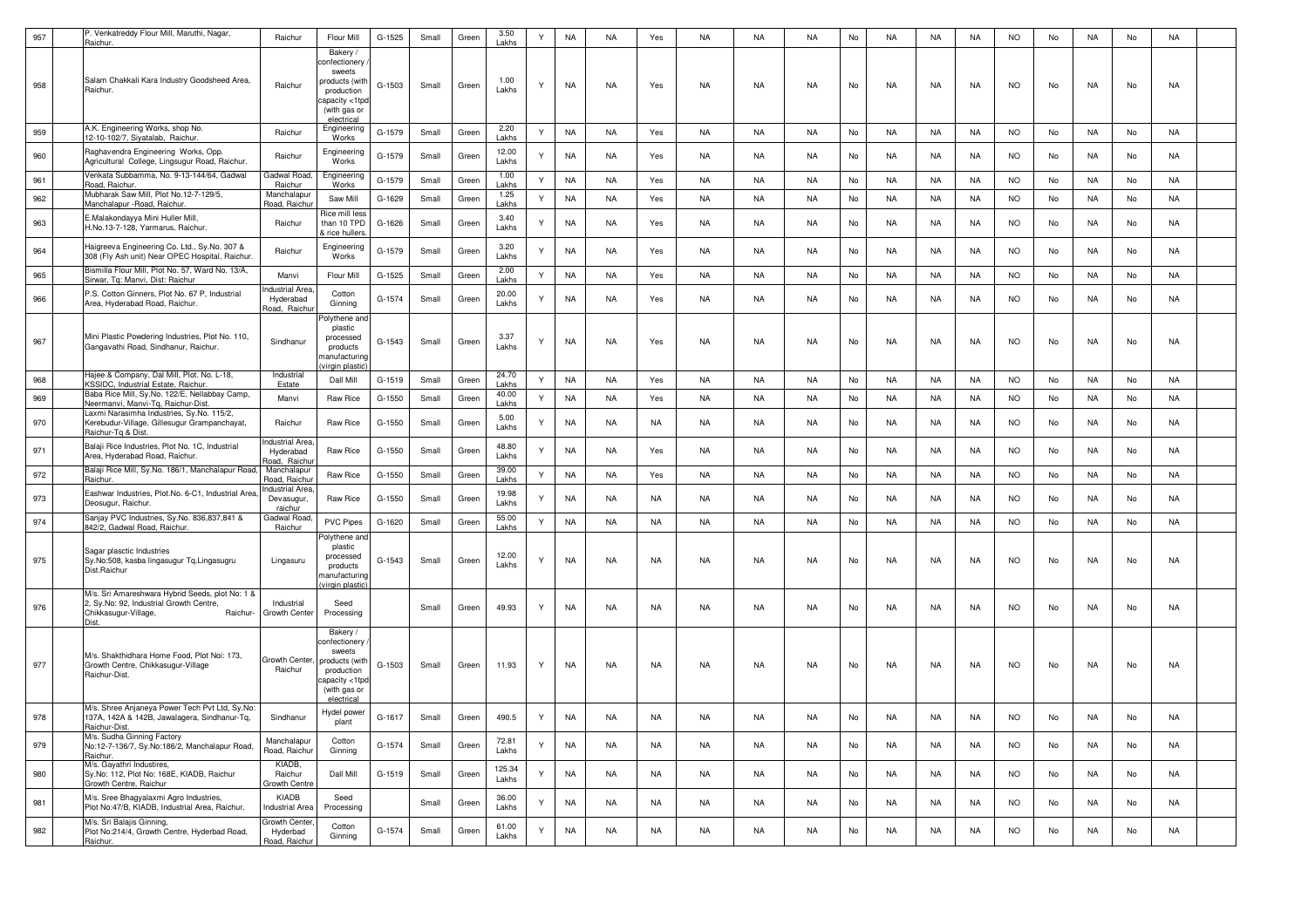| 983  | M/s. Yes Hitech Bio Mass Briquetting Industries,<br>Plot No:24, Industrial Estate, Raichur.                                                                   | Industrial<br>Estate                         | <b>Biomass</b><br>briquettes<br>(sun drying)<br>without using<br>toxic<br>hazardous<br>wastes | G-1505 | Small | Green | 63.00<br>Lakhs          | Υ            | NA        | <b>NA</b>  | NA        | NA         | NA        | NA        | No | NA        | NA        | NA        | <b>NO</b> | No | NA        | No | NA        |  |
|------|---------------------------------------------------------------------------------------------------------------------------------------------------------------|----------------------------------------------|-----------------------------------------------------------------------------------------------|--------|-------|-------|-------------------------|--------------|-----------|------------|-----------|------------|-----------|-----------|----|-----------|-----------|-----------|-----------|----|-----------|----|-----------|--|
| 984  | M/s. Sri. Harsha Enterprises,<br>No: 12-4-16/K, Beside Indian Oil Petrol Pump,<br>Near Gunj Circle, Raichur.                                                  | Raichur                                      | Paper Cups,<br>Paper<br>Products                                                              | G-1509 | Small | Green | 6.40<br>Lakhs           |              | <b>NA</b> | NA         | NA        | NA         | NA        | NA        | No | NA        | NA        | NA        | NO.       | No | NA.       | No | NA        |  |
| 985  | M/s.Sri.Channabasaveshwara<br>Minerals, Channabasaveshwara Nagar, Bhoralal<br>Oil Mill Back Side, PWD Camp, Sindhanur-Tq,<br>Raichur-Dist.                    | Sindhanur                                    | Mineralized<br>water                                                                          | G-1538 | Small | Green | 85<br>Lakhs             | Υ            | NA        | NA         | NA        | NA         | NA        | NA        | No | NA        | NA        | NA        | <b>NO</b> | No | NA        | No | NA        |  |
| 986  | M/s. Hiriya Someshwara Industries,<br>Plo<br>No: 168/D1 & 168/F, Raichur Growth Centre,<br>Raihcur                                                            | Raichur<br>Growth Cente                      | Mineralized<br>water                                                                          | G-1538 | Small | Green | 48.84<br>Lakhs          | Υ            | <b>NA</b> | NA         | NA        | NA.        | NA        | NA        | No | NA        | NA        | NA        | NO.       | No | NA        | No | NA        |  |
| 987  | M/s. Sri Banadeshwara Ginning Factory, Sy.No:<br>22/2/1 & 22/2/3, Sasvigera-Village, Deodurga-Tq,<br>Raichur-Dist.                                            | Devadurga                                    | Cotton<br>Ginning                                                                             | G-1574 | Small | Green | 200.00<br>Lakhs         | Υ            | Yes       | NA         | NA        | NA         | NA        | NA        | No | NA        | NA        | NA        | NO.       | No | NA        | No | NA        |  |
| 988  | M/s. Padmashree Aqua Industries MPL No: 12-10<br>38, Uttkur Complex, Siyatalab, Gunj Road,<br>Raichur                                                         | Raichur                                      | Mineralized<br>water                                                                          | G-1538 | Small | Green | 16.00<br>Lakhs          | Υ            | Yes       | NA         | NA        | NA         | NA        | NA        | No | NA        | NA        | NA        | NO.       | No | NA        | No | NA        |  |
| 989  | M/s. S.R. Agro Industries, Plot No: 174, 175, 194,<br>195, Growth Centre, Industrial Area, Raichur.                                                           | Growth centre<br>Raichur                     | Cotton<br>Ginning                                                                             | G-1574 | Small | Green | 263.00<br>Lakhs         | Υ            | Yes       | NA         | NA        | NA         | NA        | NA        | No | NA        | NA        | NA        | <b>NO</b> | No | NA        | No | NA        |  |
| 990  | M/s. Karnataka Oil Industries, Sy.No: 306,<br>Industrial Area, Hyderabad Road, Raichur.                                                                       | ndustrial Area<br>Hyderabad<br>Road, Raichı  | Cotton<br>Ginning                                                                             | G-1574 | Small | Green | 150.00<br>Lakhs         | Y            | Yes       | NA         | NA        | NA         | NA        | NA        | No | NA        | NA        | NA        | <b>NO</b> | No | NA        | No | NA        |  |
| 991  | M/s. Janani Agro Industries,<br>Sy.No: 267/5, Karadakal-Village, Lingasugur-Tq,<br>Raichur-Dist                                                               | Lingasuru                                    | Raw Rice                                                                                      | G-1550 | Small | Green | 175.00<br>Lakhs         |              | Yes       | NA         | NA        | NA         | NA        | NA        | No | NA        | NA        | NA        | NO.       | No | NA        | No | NA        |  |
| 992  | M/s. Ganesh Industries, Plot.No: 212/P4P,<br>Raichur Growth Centre, Raichur                                                                                   | Raichur<br>Growth Cente                      | Cotton<br>Ginning                                                                             | G-1574 | Small | Green | 170.00<br>Lakhs         | $\circ$      | Yes       | 12/31/2035 | NA        | 12/31/2035 | NA        | NA        | No | NA        | NA        | NA        | <b>NO</b> | No | NA.       | No | NA        |  |
| 993  | M/s. Panchamukhi Industries, Plot.No:60/Part,<br>Raichur Industrial Area, Raichur,                                                                            | Raichur<br>ndustrial Area<br>Raichur         | Cotton<br>Ginning                                                                             | G-1574 | Small | Green | 246.00<br>Lakhs         | Υ            | Yes       | NA         | NA        | NA         | NA        | NA        | No | NA        | NA        | NA        | <b>NO</b> | No | NA.       | No | NA        |  |
| 994  | M/s. Mahaveer Industries<br>Sy.No:964/C, CMC No:5-4-36/171 Old, Kustagi<br>Road, Sindhanur-Tq, Raichur-Dist                                                   | Sindhanur                                    | Cotton<br>Ginning                                                                             | G-1574 | Small | Green | 200.00<br>Lakhs         | $\circ$      | Yes       | 12/31/2028 | NA        | NA         | NA        | <b>NA</b> | No | NA        | NA        | NA        | <b>NO</b> | No | NA.       | No | NA        |  |
| 995  | M/s. Bhansali Ginning & Pressing Factory Plot.No:<br>SPL 8-13, Industrial Estate, Hyderabad Road,<br>Raichur                                                  | Indusrial<br>Estate,<br>Hyderabad            | Cotton<br>Ginning                                                                             | G-1574 | Small | Green | 200.00<br>Lakhs         | Y            | Yes       | NA         | NA        | NA         | NA        | NA        | No | NA        | NA        | NA        | <b>NO</b> | No | NA        | No | NA        |  |
| 996  | M/s. Sri Lakshmi venkateshwara Industries<br>Sy.No:144/1, By-Pass Road, Raichur.                                                                              | Raichur                                      | Cotton<br>Ginning                                                                             | G-1574 | Small | Green | 480.00<br>Lakhs         | $\mathsf{Y}$ | Yes       | NA         | NA        | NA         | NA        | NA        | No | NA        | NA        | NA        | <b>NO</b> | No | NA.       | No | NA        |  |
| 997  | M/s. Srivari Cotton Industries<br>Plot.No: 59 B, Industrial Area, Raichur.                                                                                    | <b>Industria Area</b><br>Raichur             | Cotton<br>Ginning                                                                             | G-1574 | Small | Green | 90.00<br>Lakhs          | Y            | Yes       | NA         | NA        | NA         | NA        | NA.       | No | NA        | NA        | NA        | NO.       | No | NA        | No | NA        |  |
| 998  | M/s. MIS Ginning Industries, Plot.No:35, 36                                                                                                                   | Industrial                                   | Cotton                                                                                        | G-1574 | Small | Green | 35.00                   | $\mathsf{Y}$ | Yes       | NA         | NA        | NA         | NA        | NA        | No | <b>NA</b> | NA        | <b>NA</b> | <b>NO</b> | No | NA        | No | NA        |  |
| 999  | Industrial Estate, Raichur<br>M/s. Shri Laxmi Narasimha Industries, Plot.No:<br>38, KIADB Industrial Area, Raichur                                            | Estate<br>KIADB<br>Industrial Area           | Ginning<br>Cotton<br>Ginning                                                                  | G-1574 | Small | Green | Lakhs<br>34.00<br>Lakhs | Υ            | Yes       | NA         | NA        | NA         | NA        | NA        | No | NA        | NA        | NA        | NO.       | No | NA        | No | NA        |  |
| 1000 | M/s. Sri Laxmi Narasimha swamy Ginning,<br>Factory, Sy.No:612/A, MPL.No:3-5-486 (O) 3-4-<br>370 (N), Chikalparvi Road, Manvi-Tq, Raichur-                     | Manvi                                        | Cotton<br>Ginning                                                                             | G-1574 | Small | Green | 44.00<br>Lakhs          | Υ            | Yes       | NA         | NA        | NA         | NA        | NA        | No | NA        | NA        | NA        | <b>NO</b> | No | NA.       | No | NA        |  |
| 1001 | M/s. Ameena Enterprises, Plot.No: 48, Sy.No:102,<br>Industrial Area, Growth Center, Chikasugur-<br>Village, Raichur-Dist.                                     | Industrial Area,<br>Growth Centre            | 'olythene and<br>plastic<br>processed<br>products<br>nanufacturing<br><i>rirgin plastic</i>   | G-1543 | Small | Green | 112.50<br>Lakhs         | Υ            | Yes       | NA         | NA        | NA         | NA        | NA        | No | NA        | NA        | NA        | <b>NO</b> | No | NA        | No | NA        |  |
| 1002 | M/s. Sai Enterprises, Sy.No:252/4, G.P.No:<br>829/02, Sangapur, Manvi-Tg, Raichur-Dist.                                                                       | Manvi                                        | Mineralized<br>water                                                                          | G-1538 | Small | Green | 58.12<br>Lakhs          | Υ            | Yes       | NA         | NA        | NA         | NA        | NA        | No | NA        | NA        | NA        | <b>NO</b> | No | NA.       | No | NA        |  |
| 1003 | M/s. Sri Gopal Polymers, Plot.No: N, KSSIDC<br>Industrial Estate, Raichur                                                                                     | <b>KSSIDC</b><br>Industrial<br>state. Raich  | Water Storage                                                                                 |        | Small | Green | 50.15<br>Lakhs          | Υ            | Yes       | NA         | NA        | NA.        | NA        | NA        | No | NA        | NA        | NA        | NO.       | No | NA.       | No | NA        |  |
| 1004 | M/s. S.B.I Ginning Industries, Plot.No: 141 & 142<br>KSSIDC Industrial Estate, Raichur.                                                                       | <b>KSSIDC</b><br>Industrial<br>state. Raichi | Cotton<br>Ginning                                                                             | G-1574 | Small | Green | 58.55<br>Lakhs          | Υ            | Yes       | NA         | NA        | NA         | NA        | NA        | No | NA        | NA        | NA        | NO.       | No | NA        | No | NA        |  |
| 1005 | M/s. Om Sai Balaji Agro Industries, Plot No: 35 &<br>36, ndustrial Area, Manvi-Tg, Raichur-Dist.                                                              | Manvi                                        | Cotton<br>Ginning                                                                             | G-1574 | Small | Green | 200.30<br>Lakhs         | Y            | Yes       | NA         | NA        | NA         | NA        | NA        | No | NA        | NA        | NA        | NO.       | No | NA        | No | NA        |  |
| 1006 | M/s. Indian Industries, Plot.No: SPL-1, Industrial<br>Estate, Raichur.                                                                                        | Industrial<br>Estate                         | Cotton<br>Ginning                                                                             | G-1574 | Small | Green | 20.00<br>Lakhs          | Y            | Yes       | NA         | <b>NA</b> | <b>NA</b>  | <b>NA</b> | <b>NA</b> | No | <b>NA</b> | NA        | <b>NA</b> | <b>NO</b> | No | <b>NA</b> | No | <b>NA</b> |  |
| 1007 | M/s. Sri Sai Industries, Sy.No:270, Plot. No: 39,<br>Near Raichur Solvent Ltd, Industrial Area,<br>Raichur.                                                   | <b>Industrial Area</b><br>Raichur            | Rice<br>Bags/Dall<br>Bags                                                                     |        | Small | Green | 128.00<br>Lakhs         | Y            | Yes       | <b>NA</b>  | <b>NA</b> | NA         | <b>NA</b> | NA        | No | <b>NA</b> | <b>NA</b> | NA        | <b>NO</b> | No | <b>NA</b> | No | <b>NA</b> |  |
| 1008 | M/s. Sri Nandishwar Gin. Press Industries<br>Plot.No:214/7/P2, Growth Centre, Raichur.                                                                        | Growth centre<br>Raichur                     | Cotton<br>Ginning                                                                             | G-1574 | Small | Green | 89.00<br>Lakhs          | Y            | Yes       | NA         | <b>NA</b> | <b>NA</b>  | <b>NA</b> | NA        | No | NA        | <b>NA</b> | NA        | <b>NO</b> | No | <b>NA</b> | No | <b>NA</b> |  |
| 1009 | M/s. Platinum Agricare, Sy.No:24/3, Raith Nagar<br>Camp Cross, Sindhanur-Tq, Raichur-Dist.                                                                    | Sindhanur                                    | Organic<br>maunre                                                                             |        | Small | Green | 49.5                    | Y            | Yes       | NA         | Yes       | NA         | NA        | NA        | No | NA        | NA        | NA        | <b>NO</b> | No | NA        | No | NA        |  |
| 1010 | M/s. Shamsuddin & Hameeduddin Cotton Ginning<br>Factory, MPL No: 5-1-58/7 (Old) 5-1-88/7 (New)<br>H.Z.P Circle, Jalahalli Road, Deodurga-Tq,<br>Raichur-Dist. | Devadurga                                    | Cotton<br>Ginning                                                                             | G-1574 | Small | Green | 93.00<br>Lakhs          | Y            | Yes       | NA         | NA        | NA         | NA        | <b>NA</b> | No | NA        | NA        | NA        | <b>NO</b> | No | <b>NA</b> | No | NA        |  |
| 1011 | M/s. Shailaja Industries, Plot.No: 23,16,15(P) &<br>24(P) KIADB Industrial Growth Centre, Manvi-Tq,<br>Raichur-Dist.                                          | Manvi                                        | Cotton<br>Ginning                                                                             | G-1574 | Small | Green | 252.00<br>Lakhs         | Y            | Yes       | NA         | <b>NA</b> | <b>NA</b>  | NA        | <b>NA</b> | No | NA        | NA        | NA        | <b>NO</b> | No | NA        | No | <b>NA</b> |  |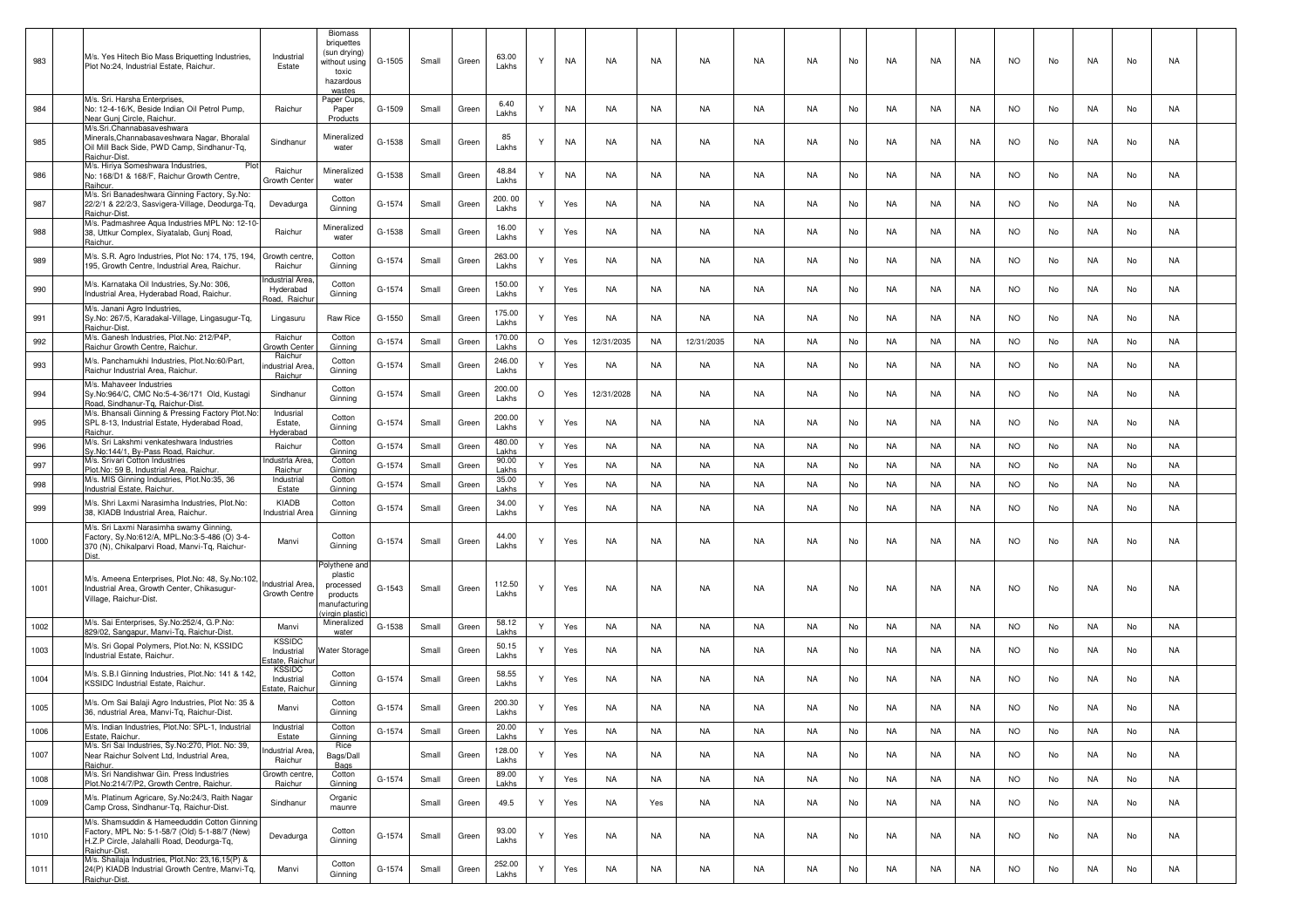| 1012 |       | M/s. Sir Siddhivinayaka Cotton Ginning &<br>Pressing Factory, Sy.No:180/2, Manchalapur<br>Road, Raichur           | Manchalapur<br>Road, Raichur                   | Cotton<br>Ginning                                                                   | G-1574 | Small | Green | 96.00<br>Lakhs  | Υ       | Yes | NA         | NA        | NA         | <b>NA</b> | <b>NA</b> | No | NA        | NA        | NA        | <b>NO</b> | No | NA        | No | NA        |  |
|------|-------|-------------------------------------------------------------------------------------------------------------------|------------------------------------------------|-------------------------------------------------------------------------------------|--------|-------|-------|-----------------|---------|-----|------------|-----------|------------|-----------|-----------|----|-----------|-----------|-----------|-----------|----|-----------|----|-----------|--|
| 1013 |       | M/s. Akul Modern Rice Mill, Sy.No: 338/3/2,<br>Dongarampur-Village, Post:Atkur, Raichur-Tg &                      | Raichur                                        | Raw Rice                                                                            | G-1550 | Small | Green | 95.00<br>Lakhs  | Υ       | Yes | NA         | NA        | NA         | NA.       | NA        | No | NA        | NA        | NA        | NO.       | No | NA        | No | NA        |  |
| 1014 |       | M/s. Sri Gurudev Industries Cotton Ginning &<br>Pressing, Raichur Road, Sindhanur-Tq, Raichur-                    | Sindhanur                                      | Cotton<br>Ginning                                                                   | G-1574 | Small | Green | 457.00<br>Lakhs | Y       | Yes | NA         | NA        | NA         | NA        | NA.       | No | NA        | NA        | NA        | NO.       | No | NA        | No | NA        |  |
| 1015 |       | M/s. Khuresi Plastic Factory, Plot. No: 11, 12,<br>Mudugal Town, Elahi Colony, Lingasugur-Tq,<br>Raichur-Dist.    | Lingasuru                                      | Polythene an<br>plastic<br>processed<br>products<br>nanufacturing<br>virgin plastic | G-1543 | Small | Green | 37.00<br>Lakhs  | Υ       | Yes | NA         | NA        | NA         | NA        | <b>NA</b> | No | <b>NA</b> | NA        | <b>NA</b> | <b>NO</b> | No | <b>NA</b> | No | NA        |  |
| 1016 |       | M/s. Sri Lakshminarayan Agro Foods,<br>Plot.No:212P, 212 P2P, KIADB Growth Centre,<br>Raichur                     | <b>KIADB Growt</b><br>Center,<br>Raichur       | Cold Storage                                                                        | G-1514 | Small | Green | 150.00<br>Lakhs | Υ       | Yes | NA         | NA        | NA         | NA        | NA        | No | NA        | NA        | NA.       | NO.       | No | NA        | No | NA        |  |
| 1017 |       | M/s. SKH Industries, Plot.No: 86, Sy.No:104 &<br>105, Raichur Growth Centre, Raichur                              | Raichur<br>Growth Cente                        | ، Soft Drinks<br>Chips                                                              | G-1633 | Small | Green | 27.00<br>Lakhs  | Y       | Yes | NA         | NA        | NA         | NA        | NA        | No | NA        | NA        | NA        | <b>NO</b> | No | NA        | No | NA        |  |
| 1018 |       | M/s. Sri Venkkateshwara Auto, MPL No: 12-10-30<br>(N), Opp: Indian Bank, Gunj Road, Raichur.                      | Raichur                                        | Storage &<br>Selling                                                                | G-1524 | Small | Green | 85.00<br>Lakhs  | Υ       | Yes | NA         | NA        | NA         | NA        | NA        | No | NA        | NA        | NA        | <b>NO</b> | No | NA        | No | NA        |  |
| 1019 |       | M/s. Sri Sai Venkateshwara Industry<br>Sy.No:193/11, Manchalapur Road, Raichur.                                   | Manchalapur<br>Road, Raichu                    | Cotton<br>Ginning                                                                   | G-1574 | Small | Green | 350.00<br>Lakhs | Y       | Yes | <b>NA</b>  | NA        | NA         | <b>NA</b> | <b>NA</b> | No | NA        | NA        | NA        | <b>NO</b> | No | NA        | No | NA        |  |
| 1020 |       | M/s. Rana Ispat & Engineering, M-30, Industrial<br>Estate, KSSIDC, Raichur.                                       | Industrial<br>Estate<br><b>KSSIDC</b>          | Scrap<br>Rerolled                                                                   |        | Small | Green | 16.40<br>Lakhs  |         | Yes | <b>NA</b>  | NA        | NA         | NA.       | NA        | No | NA        | NA        | NA        | <b>NO</b> | No | NA        | No | NA        |  |
| 1021 |       | M/s. Panchamukhi Rice Industries, Sy.No: 382,<br>Gandal, Gillesugur to Panchamukhi Road,<br>Raichur-Tg & Dist     | Raichur                                        | Raw Rice                                                                            | G-1550 | Small | Green | 27.85<br>Lakhs  |         | NA  | NA.        | NA        | NA         | NA        | NA        | No | NA        | NA        | NA        | NO.       | No | NA        | No | NA        |  |
| 1022 |       | M/s. Kushi Industries, Plot.No: 113/2, Sy.No: 113,<br>Raichur Growth Centre, Raichur.                             | Raichur<br>Growth Cente                        | Cotton<br>Ginning                                                                   | G-1574 | Small | Green | 338.00<br>Lakhs | $\circ$ | Yes | 12/31/2034 | NA        | 12/31/2034 | NA        | NA.       | No | NA        | NA        | NA        | <b>NO</b> | No | NA        | No | NA        |  |
| 1023 |       | M/s. Mahammad Mustafa Industries, Sy.No:16/1<br>apalaparvi-Village,<br>Sindhanur-Tq,<br>Raichur-Dist              | Sindhanur                                      | Cotton<br>Ginning                                                                   | G-1574 | Small | Green | 205.00<br>Lakhs |         | Yes | NA         | NA        | NA         | NA        | NA        | No | NA        | NA        | NA        | <b>NO</b> | No | NA        | No | NA        |  |
| 1024 |       | M/s. Navyashree Industries, SPL.No: 14, KSSIDO<br>Industrial Estate, Hosahalli Camp, Sindhanur-Tq,<br>Raicur-Dist | Sindhanur                                      | Aluminium<br>Conductor                                                              | G-1608 | Small | Green | 441.19<br>Lakhs | Υ       | Yes | NA         | NA        | NA         | NA        | <b>NA</b> | No | NA        | NA        | NA        | <b>NO</b> | No | NA        | No | NA        |  |
| 1025 |       | M/s. Shanti Mills, Plot.No: 12-6-219, Industrial<br>Area, Hyderabad Road, Raichur.                                | ndustrial Are:<br>Hyderabad<br>Road, Raichu    | Raw Rice                                                                            | G-1550 | Small | Green | 310.00<br>Lakhs | $\circ$ | Yes | 9/30/2023  | Yes       | 9/30/2023  | NA        | <b>NA</b> | No | NA        | NA        | NA        | <b>NO</b> | No | NA        | No | NA        |  |
| 1026 |       | M/s. S.B Mini Rice Mill, Sy.No:22/2, Mirjapur,<br>Raichur-Tg & Dist                                               | Raichur                                        | Raw Rice                                                                            | G-1550 | Small | Green | 25.89<br>Lakhs  | Y       | Yes | NA         | Yes       | NA         | NA        | NA        | No | NA        | NA        | NA        | <b>NO</b> | No | NA        | No | NA        |  |
| 1027 |       | M/s. Sandhya Rani Mini Rice Mill, Muddapur<br>Cross, Sindhanur-Tq, Raichur-Dist.                                  | Sindhanur                                      | Raw Rice                                                                            | G-1550 | Small | Green | 11.50<br>Lakhs  | Υ       | Yes | NA         | Yes       | NA         | NA        | NA        | No | NA        | NA        | NA        | <b>NO</b> | No | NA        | No | NA        |  |
| 1028 |       | M/s. Reliance Dall Mill, Plot. No: 32, KIADB<br>Industrial Area, Raichur                                          | KIADB<br>ndustrial Are                         | Dall Mill                                                                           | G-1519 | Small | Green | 16.00<br>Lakhs  | Y       | Yes | NA         | NA        | NA         | NA        | <b>NA</b> | No | <b>NA</b> | NA        | NA        | <b>NO</b> | No | NA        | No | NA        |  |
| 1029 |       | M/s. Dawood company Cotton Ginners, Plot. No:<br>13 & 14, KIADB Industrial Area, Raichur.                         | KIADB<br>Industrial Area                       | Cotton<br>Ginning                                                                   | G-1574 | Small | Green | 36.00<br>Lakhs  | Y       | Yes | NA         | NA        | NA.        | NA.       | NA        | No | NA        | NA        | NA        | <b>NO</b> | No | NA        | No | NA        |  |
| 1030 |       | M/s. Channabasaveshwara Industries, Plot. No:<br>L21 & 22, KSSIDC Industrial Estate, Raichur.                     | <b>KSSIDC</b><br>Industrial<br>Estate, Raichur | Polythene and<br>plastic<br>processed<br>products<br>nanufacturing<br>irgin plastic | G-1543 | Small | Green | 15.00<br>Lakhs  | Υ       | Yes | NA         | NA        | NA         | NA        | NA        | No | NA        | NA        | NA        | NO.       | No | NA        | No | NA        |  |
| 1031 | 25275 | M/s. A.Yash Patil Cotton Company, Sy.No:23/1<br>Deodurga-Tg, Raichur-Dist.                                        | Devadurga                                      | Cotton<br>Ginning                                                                   | G-1574 | Small | Green | 354.40<br>Lakhs | $\circ$ | Yes | 12/31/2033 | NA        | NA         | NA        | <b>NA</b> | No | <b>NA</b> | NA        | NA        | <b>NO</b> | No | NA        | No | NA        |  |
| 1032 |       | M/s. Karnataka Cotton Ginning Factory, Sy.No:<br>192/4, Shahapur Road, Deodurga-Tq, Raichur-                      | Devadurga                                      | Cotton<br>Ginning                                                                   | G-1574 | Small | Green | 84.40<br>Lakhs  | Υ       | Yes | NA         | NA        | NA         | NA        | NA        | No | NA        | NA        | NA.       | NO.       | No | NA        | No | NA        |  |
| 1033 |       | M/s. Sujala Aqua, Plot.No: 7-1-283/17,18, 25 &<br>26, Sindhanur-Tg, Raichur-Dist                                  | Sindhanur                                      | Mineralized<br>water                                                                | G-1538 | Small | Green | 300.00<br>Lakhs | $\circ$ | Yes | 12/31/2033 | Yes       | 12/31/2033 | Yes       | <b>NA</b> | No | NA        | NA        | NA        | <b>NO</b> | No | NA        | No | NA        |  |
| 1034 |       | M/s. Chintalakunti Ayyappa & Company, Plot.No:<br>2, APMC Yard, Cotton Market, Raichur.                           | Raichur                                        | Cotton<br>Ginning                                                                   | G-1574 | Small | Green | 353.00<br>Lakhs | Y       | Yes | NA         | NA        | NA         | NA.       | NA        | No | NA        | NA        | NA.       | NO.       | No | NA        | No | NA        |  |
| 1035 |       | M/s. Khushi Agro Foods, Plot.No: 25, 26, 43/44,<br>M.No:12-6-13-236, Industrial Area, Raichur.                    | ndustrial Area<br>Raichur                      | <b>Raw Rice</b>                                                                     | G-1550 | Small | Green | 258.00<br>Lakhs |         | Yes | NA         | NA        | NA         | NA        | NA        | No | NA        | NA        | NA.       | NO.       | No | NA        | No | NA        |  |
| 1036 |       | M/s. Adhi Parashakthi Agro Tech, Plot.No: 214/6,<br>Industrial Growth Centre, Raichur.                            | Industrial<br>Growth Center                    | Raw Rice                                                                            | G-1550 | Small | Green | 178.61<br>Lakhs | $\circ$ | Yes | NA         | NA        | <b>NA</b>  | <b>NA</b> | <b>NA</b> | No | <b>NA</b> | NA        | NA        | <b>NO</b> | No | NA        | No | NA        |  |
| 1037 |       | M/s. Sri Krishna Agro Tech Industries, Sy.No:<br>268A, M.No:12-7-130/3, Manchalapur-Road,<br>Raichur.             | Manchalapur<br>Road, Raichur                   | Raw Rice                                                                            | G-1550 | Small | Green | 258.00<br>Lakhs | Y       | Yes | <b>NA</b>  | NA        | NA         | NA        | <b>NA</b> | No | <b>NA</b> | NA        | <b>NA</b> | <b>NO</b> | No | NA        | No | NA        |  |
| 1038 |       | M/s. Sri Lakshmi Enterprises, Plot.No:<br>11-9-10/1, Bresthwarpet, Raichur.                                       | Raichur                                        | Carry Bags                                                                          |        | Small | Green | 19.5<br>Lakhs   | Y       | Yes | NA         | <b>NA</b> | <b>NA</b>  | NA        | <b>NA</b> | No | <b>NA</b> | <b>NA</b> | <b>NA</b> | <b>NO</b> | No | <b>NA</b> | No | <b>NA</b> |  |
| 1039 |       | M/s. MRN Agro Industries, Sy.No: 739, Gadwal<br>Road, Raichur.                                                    | Gadwal Road<br>Raichur                         | Raw Rice                                                                            | G-1550 | Small | Green | 180.00<br>Lakhs | $\circ$ | Yes | 12/31/2034 | Yes       | 12/31/2034 | NA        | <b>NA</b> | No | <b>NA</b> | <b>NA</b> | <b>NA</b> | <b>NO</b> | No | <b>NA</b> | No | <b>NA</b> |  |
| 1040 |       | M/s. Balaji Agro, Sy.No:214/2, KIADB Industrial<br>Area, Raichur.                                                 | ndustrial Area<br>Raichur                      | Dall Mill                                                                           | G-1519 | Small | Green | 303.00<br>Lakhs | Y       | Yes | NA         | NA        | NA         | NA        | <b>NA</b> | No | NA        | NA        | NA        | <b>NO</b> | No | NA        | No | NA        |  |
| 1041 |       | M/s. Mandakal Babu & Sons, Plot.No:62, Cotton<br>Market B wing of APMC, Raichur.                                  | Raichur                                        | Cotton<br>Ginning                                                                   | G-1574 | Small | Green | 181.00<br>Lakhs | Y       | Yes | NA         | NA        | NA         | NA        | <b>NA</b> | No | NA        | NA        | NA        | <b>NO</b> | No | NA        | No | NA        |  |
| 1042 |       | M/s. Sri. Ram Traders, Plot.No:60, Cotton Market<br>B wing of APMC, Raichur.                                      | Raichur                                        | Cotton<br>Ginning                                                                   | G-1574 | Small | Green | 117.00<br>Lakhs | Y       | Yes | NA         | <b>NA</b> | <b>NA</b>  | NA        | <b>NA</b> | No | <b>NA</b> | <b>NA</b> | <b>NA</b> | <b>NO</b> | No | <b>NA</b> | No | <b>NA</b> |  |
| 1043 |       | M/s. Sunil Agro Industries, Sy.No:736/4 & 737/4,<br>Gadwal Road, Raichur.                                         | Gadwal Road<br>Raichur                         | Raw Rice                                                                            | G-1550 | Small | Green | 60.00<br>Lakhs  | Y       | Yes | <b>NA</b>  | <b>NA</b> | <b>NA</b>  | NA        | <b>NA</b> | No | <b>NA</b> | <b>NA</b> | <b>NA</b> | <b>NO</b> | No | <b>NA</b> | No | <b>NA</b> |  |
| 1044 |       | M/s. Sri Raghavendra Agro Tech Industries,<br>Sy.No:840, Gadwal Road, Raichur.                                    | Gadwal Road<br>Raichur                         | Raw Rice                                                                            | G-1550 | Small | Green | 232.00<br>Lakhs | $\circ$ | Yes | 12/31/2023 | <b>NA</b> | 12/31/2023 | NA        | <b>NA</b> | No | NA        | NA        | <b>NA</b> | <b>NO</b> | No | NA        | No | NA        |  |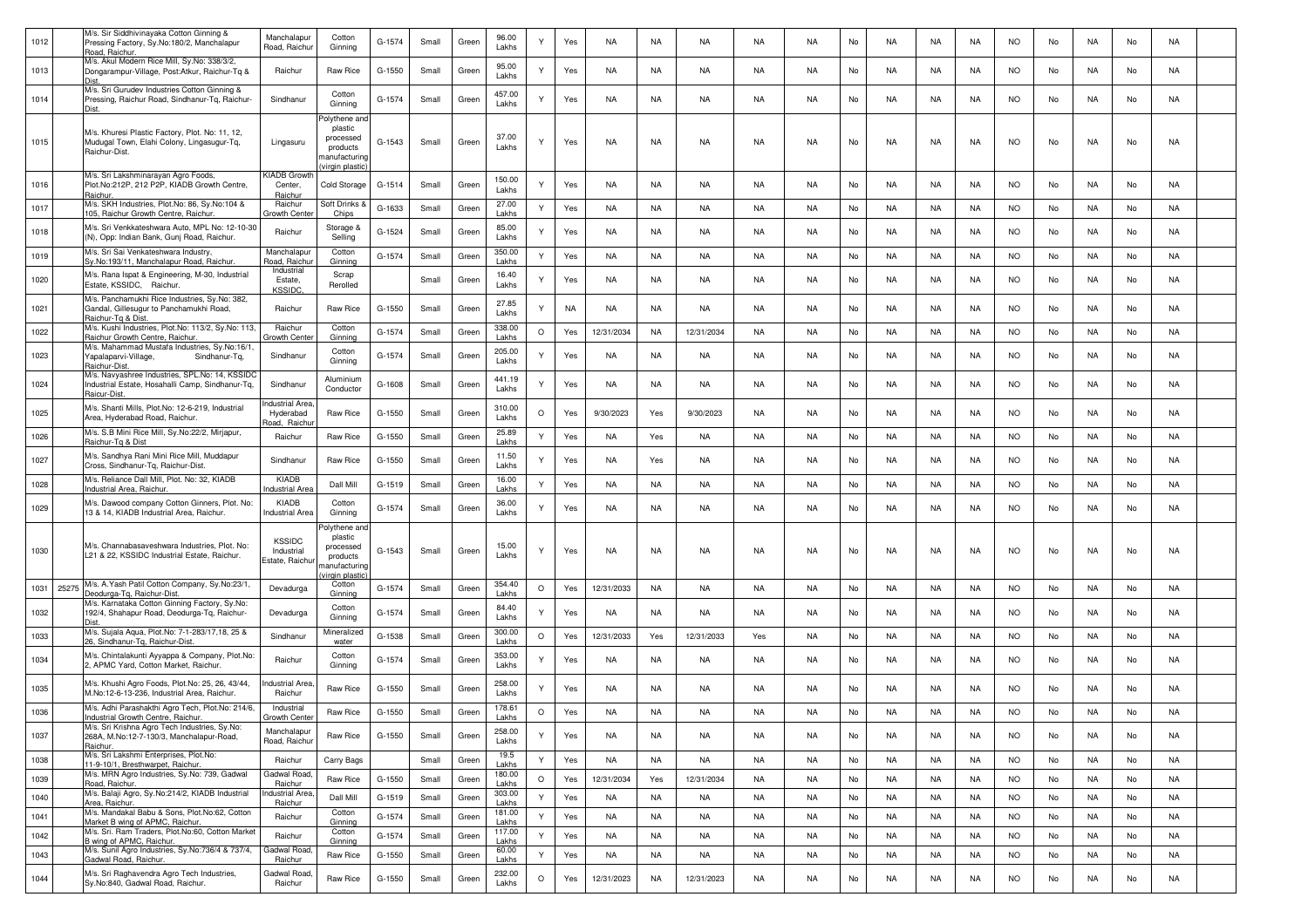| 1045 | M/s. Sri. Surya Rice Industries, Plot.No: 158,                                               | Raichur                      | Raw Rice                       | G-1550   | Small | Green | 295.00          | $\mathsf{Y}$ | Yes       | <b>NA</b>  | NA        | NA        | NA        | <b>NA</b> | No | NA        | NA        | NA        | <b>NO</b> | No | NA        | No | NA        |  |
|------|----------------------------------------------------------------------------------------------|------------------------------|--------------------------------|----------|-------|-------|-----------------|--------------|-----------|------------|-----------|-----------|-----------|-----------|----|-----------|-----------|-----------|-----------|----|-----------|----|-----------|--|
|      | Raichur Growth Centre, Raichur.                                                              | Growth Cente                 | <b>Biomass</b>                 |          |       |       | Lakhs           |              |           |            |           |           |           |           |    |           |           |           |           |    |           |    |           |  |
|      |                                                                                              |                              | briquettes                     |          |       |       |                 |              |           |            |           |           |           |           |    |           |           |           |           |    |           |    |           |  |
| 1046 | M/s. Sri Laxmi Industries, Plot.No:91, 92, 93 & 94.                                          | Raichur                      | (sun drying)<br>without using  | G-1505   | Small | Green | 90.00           | Υ            | Yes       | <b>NA</b>  | NA        | NA        | NA        | NA        | No | NA        | NA        | NA        | <b>NO</b> | No | NA        | No | NA        |  |
|      | Raichur Growth Centre, Chikasugur, Raichur.                                                  | Growth Center                | toxic                          |          |       |       | Lakhs           |              |           |            |           |           |           |           |    |           |           |           |           |    |           |    |           |  |
|      |                                                                                              |                              | hazardous<br>wastes            |          |       |       |                 |              |           |            |           |           |           |           |    |           |           |           |           |    |           |    |           |  |
|      | M/s. Sri. Sai Laxmi Agro Impex, No: 3-5-                                                     |                              |                                |          |       |       | 287.00          |              |           |            |           |           |           |           |    |           |           |           |           |    |           |    |           |  |
| 1047 | 440/647/B, Chikalaparvi Road, Manvi-Tq, Raichur                                              | Manvi                        | Raw Rice                       | G-1550   | Small | Green | Lakhs           | Y            | Yes       | NA         | NA        | NA        | NA        | NA.       | No | NA        | NA.       | NA        | <b>NO</b> | No | NA        | No | NA        |  |
|      | M/s. Sri Shankar Hi-Tech Industries, Plot.No:17,                                             |                              |                                |          |       |       | 88.00           |              |           |            |           |           |           |           |    |           |           |           |           |    |           |    |           |  |
| 1048 | M.No:14-6-505, Sangapur Road, Manvi-Tq,<br>Raichur-Dist.                                     | Manvi                        | Raw Rice                       | $G-1550$ | Small | Green | Lakhs           | Y            | Yes       | <b>NA</b>  | NA        | NA        | NA        | <b>NA</b> | No | NA        | NA        | NA        | <b>NO</b> | No | NA        | No | NA        |  |
| 1049 | M/s. Kothari Agro Industries, MPL. No: 12-7-<br>31/5, Manchalapur Road, Raichur              | Manchalapur<br>Road, Raichu  | Raw Rice                       | $G-1550$ | Small | Green | 291.00<br>Lakhs | $\circ$      | Yes       | 12/31/2027 | <b>NA</b> | <b>NA</b> | <b>NA</b> | NA        | No | <b>NA</b> | NA        | NA        | <b>NO</b> | No | NA        | No | <b>NA</b> |  |
|      | M/s. Sri Ramachandra Agro Industries, Industrial                                             | ndustrial Area               |                                |          |       |       | 95.00           |              |           |            |           |           |           |           |    |           |           |           |           |    |           |    |           |  |
| 1050 | Area, Hyderabad Road, Raichur.                                                               | Hyderabad<br>Road, Raich     | Raw Rice                       | G-1550   | Small | Green | Lakhs           | $\circ$      | Yes       | <b>NA</b>  | <b>NA</b> | <b>NA</b> | <b>NA</b> | <b>NA</b> | No | <b>NA</b> | NA        | NA        | <b>NO</b> | No | <b>NA</b> | No | NA        |  |
|      |                                                                                              | KIADB                        |                                |          |       |       |                 |              |           |            |           |           |           |           |    |           |           |           |           |    |           |    |           |  |
| 1051 | M/s. Sri Maruti Agro Industries, Plot.No: 213/9,<br>KIADB Industrial Growth Centre, Raichur. | Industrial<br>Growth Centre  | Raw Rice                       | G-1550   | Small | Green | 188.00<br>Lakhs | Υ            | Yes       | <b>NA</b>  | NA        | NA        | NA        | NA        | No | NA        | NA        | NA        | <b>NO</b> | No | NA.       | No | NA        |  |
|      |                                                                                              | Raichur                      |                                |          |       |       |                 |              |           |            |           |           |           |           |    |           |           |           |           |    |           |    |           |  |
| 1052 | M/s. Raj Mohammed Bricks, Sy.No: 17/A,<br>Kadgamdoddi, Raichur-Tg & Dist.                    | Raichur                      | <b>Cement Bricks</b>           | $G-1511$ | Small | Green | 18.00<br>Lakhs  | Y            | Yes       | <b>NA</b>  | NA        | NA        | NA        | <b>NA</b> | No | NA        | NA        | NA        | <b>NO</b> | No | NA        | No | NA        |  |
| 1053 | Sri. Laxmi Venkateshwara (Mukundraj Flour Mill)                                              | Raichur                      | Flour Mill                     | G-1525   | Small | Green | 0.81            | Y            | <b>NA</b> | NA         | Yes       | NA        | NA        | <b>NA</b> | No | NA        | NA        | NA        | <b>NO</b> | No | NA        | No | NA        |  |
|      | H.No: 100/212, Yeragera Layout, Raichur.                                                     |                              |                                |          |       |       | Lakhs           |              |           |            |           |           |           |           |    |           |           |           |           |    |           |    |           |  |
| 1054 | Sri.Zafar Sharif Flour Mill, Gadwal Road, Raichur.                                           | Gadwal Roa<br>Raichur        | Flour Mill                     | $G-1525$ | Small | Green | 1.75<br>Lakhs   | Y            | <b>NA</b> | NA         | Yes       | NA        | NA        | <b>NA</b> | No | NA        | NA        | NA        | <b>NO</b> | No | NA        | No | NA        |  |
| 1055 | Shashikala Flour Mill, Plot No: 587, LBS                                                     | Raichur                      | Flour Mill                     | $G-1525$ | Small | Green | 0.60            | Y            | <b>NA</b> | <b>NA</b>  | Yes       | NA        | <b>NA</b> | <b>NA</b> | No | NA        | <b>NA</b> | NA        | <b>NO</b> | No | NA        | No | <b>NA</b> |  |
| 1056 | Nagar, Raichur.<br>Sri.K. Rajeshkumar Mini Flour Mill, H.No: 10-6-5,                         | Raichur                      | Flour Mill                     | $G-1525$ | Small |       | Lakhs<br>0.25   | Y            | <b>NA</b> | NA         | Yes       | NA        | <b>NA</b> | <b>NA</b> | No | NA        | <b>NA</b> | NA        | <b>NO</b> | No | NA        |    | <b>NA</b> |  |
|      | Makthalpet, Raichur.                                                                         |                              | Bakery /                       |          |       | Green | Lakhs           |              |           |            |           |           |           |           |    |           |           |           |           |    |           | No |           |  |
|      |                                                                                              |                              | confectionery                  |          |       |       |                 |              |           |            |           |           |           |           |    |           |           |           |           |    |           |    |           |  |
|      | Prakash Chakkali Industries, H.No: 10-2-42 (Old)                                             |                              | sweets<br>products (with       |          |       |       | 0.50            |              |           |            |           |           |           |           |    |           |           |           |           |    |           |    |           |  |
| 1057 | 10-2-147 (New), Gunj Road, Raichur                                                           | Raichur                      | production                     | G-1503   | Small | Green | Lakhs           | Y            | Yes       | NA         | NA        | NA        | NA        | <b>NA</b> | No | NA        | NA        | NA        | <b>NO</b> | No | NA        | No | NA        |  |
|      |                                                                                              |                              | apacity <1tpd:<br>(with gas or |          |       |       |                 |              |           |            |           |           |           |           |    |           |           |           |           |    |           |    |           |  |
|      | Reddy Flour Mill, H.No: 1-4-155/132, I.B. Layout,                                            |                              | electrical                     |          |       |       |                 |              |           |            |           |           |           |           |    |           |           |           |           |    |           |    |           |  |
| 1058 | vothi colony, Raichur.                                                                       | Raichur                      | Flour Mill                     | G-1525   | Small | Green | 0.95<br>Lakhs   | Y            | <b>NA</b> | <b>NA</b>  | NA        | NA        | NA        | <b>NA</b> | No | NA        | NA        | NA        | <b>NO</b> | No | NA        | No | <b>NA</b> |  |
| 1059 | Vijaya laxmi Flour Mill, H.No: 9-14-100, Gadwal<br>Road, Maddipet, Raichur.                  | Gadwal Road<br>Raichur       | Flour Mill                     | G-1525   | Small | Green | 0.88<br>Lakhs   | Y            | <b>NA</b> | <b>NA</b>  | Yes       | NA        | NA        | <b>NA</b> | No | NA        | NA        | NA        | <b>NO</b> | No | NA        | No | <b>NA</b> |  |
| 1060 | Jugnu Transformars repairs Motor Winding                                                     | Raichur                      | Engineering                    | G-1579   |       |       | 3.50            | Υ            |           | <b>NA</b>  | NA        | NA        | NA        | <b>NA</b> |    | NA        | NA        |           | <b>NO</b> | No | NA        |    | NA        |  |
|      | Center, No: 12-1-101, Gunj Road, Raichur.                                                    |                              | Works                          |          | Small | Green | Lakhs           |              | Yes       |            |           |           |           |           | No |           |           | NA        |           |    |           | No |           |  |
| 1061 | Mohammed Rafi Flour & Chilly Powder, H.No:<br>61, Asharya colony, Chandrabanda Road,         | Chandrabanda                 | Flour Mill                     | G-1525   | Small | Green | 0.50            | Y            | <b>NA</b> | <b>NA</b>  | Yes       | NA        | NA        | NA        | No | NA        | NA        | NA        | <b>NO</b> | No | NA.       | No | NA        |  |
|      | Raichur.                                                                                     | Road, Raichur                |                                |          |       |       | Lakhs           |              |           |            |           |           |           |           |    |           |           |           |           |    |           |    |           |  |
|      | Sri.Narayana Mandal Batti, Plot No: 68 behid new                                             |                              | Phova<br>anufacturing          |          |       |       | 4.95            | Υ            |           |            |           | <b>NA</b> | <b>NA</b> |           |    | <b>NA</b> |           |           |           |    |           |    |           |  |
| 1062 | bus stand, Lingsugur, Raichur.                                                               | Lingasuru                    | unit (Mandal                   | G-1625   | Small | Green | Lakhs           |              | <b>NA</b> | NA         | Yes       |           |           | <b>NA</b> | No |           | NA        | NA        | <b>NO</b> | No | NA        | No | NA        |  |
| 1063 | Makbul Hussian, Saw Mill, H.No: 12-8-414,                                                    | Raichur                      | Bhatti)<br>Saw Mill            | G-1629   | Small | Green | 1.00            | Y            | <b>NA</b> | <b>NA</b>  | Yes       | NA        | NA        | <b>NA</b> | No | NA        | NA        | NA        | <b>NO</b> | No | NA        | No | NA        |  |
|      | Siyatalab, Raichur.<br>Hakeem Fakruddin Flour & Chilly Unit, H.No: 12-9-                     |                              |                                |          |       |       | Lakhs<br>0.50   |              |           |            |           |           |           |           |    |           |           |           |           |    |           |    |           |  |
| 1064 | 98/17, Siyatalab, Raichur.                                                                   | Raichur                      | Flour Mill                     | G-1525   | Small | Green | Lakhs           | Y            | NA        | <b>NA</b>  | Yes       | NA        | NA        | NA        | No | NA        | NA        | NA        | <b>NO</b> | No | NA        | No | NA        |  |
|      |                                                                                              |                              | Bakery /<br>onfectionery       |          |       |       |                 |              |           |            |           |           |           |           |    |           |           |           |           |    |           |    |           |  |
|      | Umiyaji Foods, Shed No: D-15, KSSIDC,                                                        | <b>KSSIDC</b>                | sweets                         |          |       |       |                 |              |           |            |           |           |           |           |    |           |           |           |           |    |           |    |           |  |
| 1065 | Industrieal Estate, Raichur.                                                                 | Industrial<br>Estate, Raichu | roducts (with<br>production    | G-1503   | Small | Green | 9.8 Lakhs       | Y            | Yes       | <b>NA</b>  | NA        | NA        | NA        | NA        | No | NA        | NA        | NA        | <b>NO</b> | No | NA        | No | NA        |  |
|      |                                                                                              |                              | apacity <1tpd<br>(with gas or  |          |       |       |                 |              |           |            |           |           |           |           |    |           |           |           |           |    |           |    |           |  |
|      |                                                                                              |                              | electrica                      |          |       |       |                 |              |           |            |           |           |           |           |    |           |           |           |           |    |           |    |           |  |
| 1066 | Nagareddy Flour Mill, H.No: 9-11-25,<br>Maddipet.Raichur                                     | Raichur                      | Flour Mill                     | G-1525   | Small | Green | 0.60<br>Lakhs   | Y            | <b>NA</b> | <b>NA</b>  | Yes       | NA        | NA        | <b>NA</b> | No | NA        | NA        | NA        | <b>NO</b> | No | NA        | No | NA        |  |
| 1067 | Sri.Laxmi Flour Mill, Plot No: 6-2-278/ 280,<br>Maniknagar, Raichur.                         | Raichur                      | Flour Mill                     | $G-1525$ | Small | Green | 0.75<br>Lakhs   | Y            | <b>NA</b> | <b>NA</b>  | Yes       | NA        | NA        | <b>NA</b> | No | NA        | NA        | NA        | <b>NO</b> | No | NA        | No | NA        |  |
|      | Hagimalange Body Buliding works, Plot No: 106,                                               |                              | Auto mobile                    |          |       |       |                 |              |           |            |           |           |           |           |    |           |           |           |           |    |           |    |           |  |
| 1068 | Rajbegandhi Autonagar, Raichur.                                                              | Raichur                      | body Building<br>works         |          | Small | Green | 1.8 Lakhs       | Y            | Yes       | NA         | NA        | NA        | NA        | <b>NA</b> | No | NA        | NA        | NA        | <b>NO</b> | No | NA        | No | NA        |  |
| 1069 | Noor Flour & Chilly Mill, H.No: 4-4-219/2,                                                   | Raichur                      | Flour Mill                     | G-1525   | Small | Green | 0.45            | Y            | <b>NA</b> | NA         |           | NA        | NA        | NA        | No | NA        | NA        | NA        | <b>NO</b> | No | NA        | No | NA        |  |
|      | Ashoknagar, Opp. KSRTC, Quarters, Yeragera<br>Road, Raichur.                                 |                              |                                |          |       |       | Lakhs           |              |           |            | Yes       |           |           |           |    |           |           |           |           |    |           |    |           |  |
| 1070 | Bhagya Laxmi Industries, Sy.No: 184/E,<br>Yapaldinni-village, Raichur.                       | Raichur                      | Raw Rice                       |          | Small | Green | 10.00<br>Lakhs  | Y            | <b>NA</b> | <b>NA</b>  | Yes       | <b>NA</b> | <b>NA</b> | <b>NA</b> | No | <b>NA</b> | <b>NA</b> | <b>NA</b> | <b>NO</b> | No | NA        | No | <b>NA</b> |  |
| 1071 | Imran Workshop, shop No: 7, Rajivgandhi Auto                                                 | Raichur                      | Engineering                    | G-1579   | Small | Green | 0.50            | Y            | <b>NA</b> | <b>NA</b>  | Yes       | <b>NA</b> | <b>NA</b> | <b>NA</b> | No | <b>NA</b> | <b>NA</b> | <b>NA</b> | <b>NO</b> | No | NA        | No | <b>NA</b> |  |
|      | Nagar, Raichur.<br>Ramakrishna Rice Mill, Sy.No: 39/1/2,                                     |                              | Works                          |          |       |       | Lakhs<br>16.2   |              |           |            |           |           |           |           |    |           |           |           |           |    |           |    |           |  |
| 1072 | Malledevargudda, Deodurga, Raichur.<br>Habeebiya Welding Workshop, Majid Complex,            | Devadurga<br>Chandrabanda    | Raw Rice<br>Engineering        |          | Small | Green | Lakhs<br>0.50   | Y            | <b>NA</b> | <b>NA</b>  | Yes       | <b>NA</b> | <b>NA</b> | <b>NA</b> | No | <b>NA</b> | <b>NA</b> | <b>NA</b> | <b>NO</b> | No | <b>NA</b> | No | <b>NA</b> |  |
| 1073 | Chandrabanda Road, Raichur.                                                                  | Road, Raichur                | Works                          | G-1579   | Small | Green | Lakhs           | Y            | <b>NA</b> | NA         | Yes       | NA        | NA        | NA        | No | NA        | NA        | NA        | <b>NO</b> | No | NA        | No | NA        |  |
| 1074 | Vital Das Associate, No: 7-3-125, 1st Floor, Gajga<br>Pet, Raichur.                          | Raichur                      | Mineralized<br>water           | G-1538   | Small | Green | 9.5 Lakhs       | Y            | Yes       | NA         | NA        | NA        | NA        | NA        | No | NA        | NA        | <b>NA</b> | <b>NO</b> | No | NA        | No | NA        |  |
|      |                                                                                              |                              |                                |          |       |       |                 |              |           |            |           |           |           |           |    |           |           |           |           |    |           |    |           |  |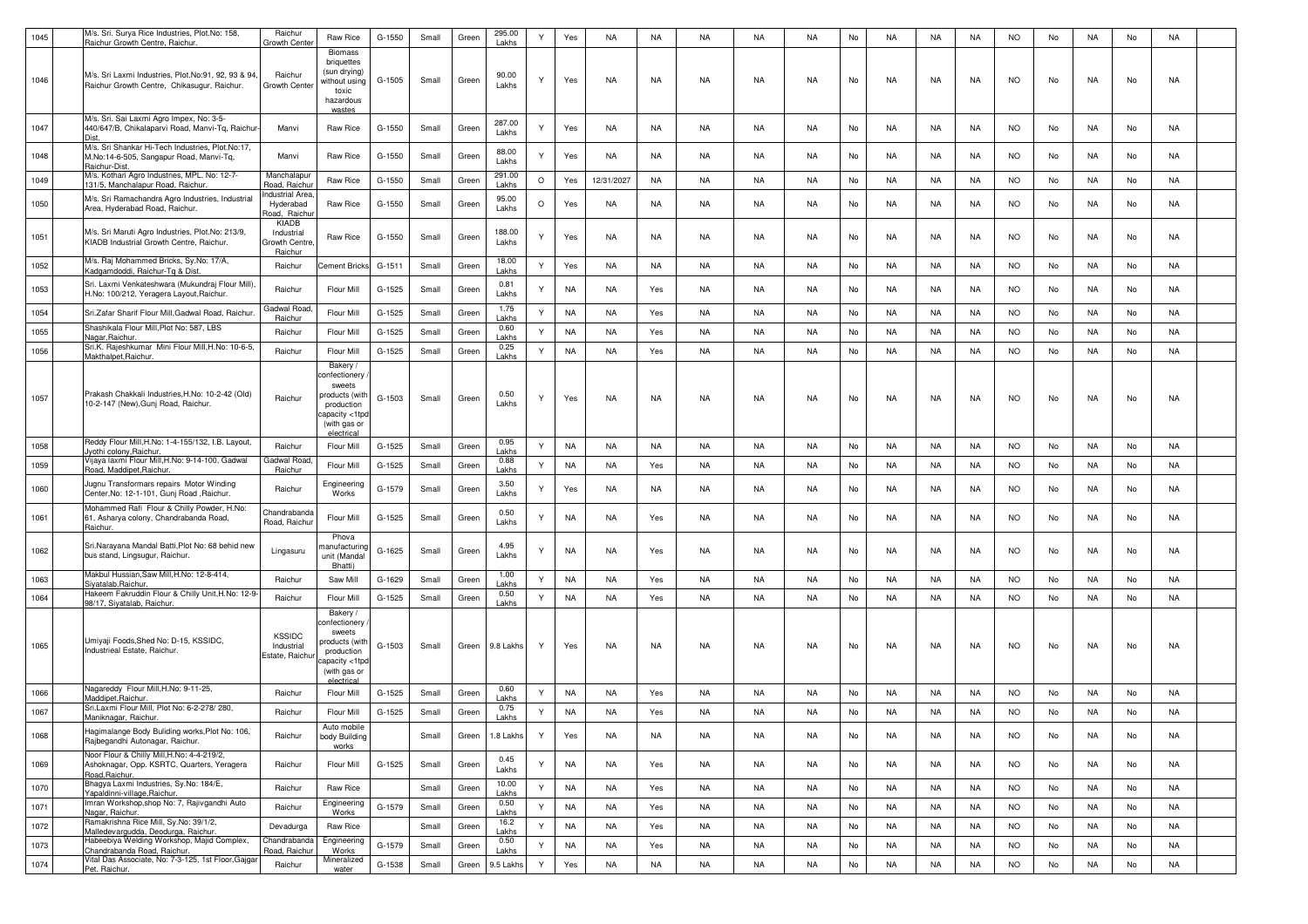| 1075 | G.R. plastic pack lines, Plot No: 167/B, Growth<br>Centre, Chikkasugur-village, Raichur                                                                                   | Growth centre<br>Raichur            | rinting works<br>& Plastic                                 | G-1521   | Small | Green | 13.00<br>Lakhs  |   | NA        | NA        | Yes       | NA        | NA        | <b>NA</b> | No | NA        | NA        | NA        | <b>NO</b> | No | NA        | No | NA        |  |
|------|---------------------------------------------------------------------------------------------------------------------------------------------------------------------------|-------------------------------------|------------------------------------------------------------|----------|-------|-------|-----------------|---|-----------|-----------|-----------|-----------|-----------|-----------|----|-----------|-----------|-----------|-----------|----|-----------|----|-----------|--|
| 1076 | Shaik masthan Lathe Works, Plot No:<br>12-7-132/66, Auto nagar, Gowshala Road,<br>Raichur                                                                                 | Gowshala<br>Road, Raichu            | Engineering<br>Works                                       | G-1579   | Small | Green | 1.75<br>Lakhs   | Υ | NA        | NA        | Yes       | NA        | NA        | NA        | No | NA.       | NA.       | NA        | <b>NO</b> | No | NA        | No | NA        |  |
| 1077 | Ganga Industries, No: 12-1-87, Munirwada, Ganj<br>Road, Raichur.                                                                                                          | Raichur                             | Mineralized<br>water                                       | G-1538   | Small | Green | 3.5 Lakh        | Y | Yes       | NA        | NA        | NA        | NA        | <b>NA</b> | No | NA        | NA        | NA        | <b>NO</b> | No | NA        | No | NA        |  |
| 1078 | Nidha Engineering Workshop, Sy.No. 12-10-<br>64/41. Gowshala Road, Raichur.                                                                                               | Gowshala<br>Road, Raichu            | Engineerinc<br>Works                                       | G-1579   | Small | Green | 2.25<br>Lakhs   | Y | <b>NA</b> | NA        | Yes       | NA        | NA        | <b>NA</b> | No | NA        | NA        | NA        | <b>NO</b> | No | NA        | No | NA        |  |
| 1079 | Sindhu Chilly Folur Mill, Sy.No: 1-4-268/10, I,B.<br>colony, Raichur.                                                                                                     | Raichur                             | Flour Mill                                                 | $G-1525$ | Small | Green | 1.65<br>Lakhs   | Y | <b>NA</b> | <b>NA</b> | Yes       | <b>NA</b> | NA        | <b>NA</b> | No | <b>NA</b> | <b>NA</b> | NA        | <b>NO</b> | No | NA        | No | <b>NA</b> |  |
| 1080 | Varalaxmi Industries, Sy.No: 184/A-4,<br>Manchalapur, Raichur                                                                                                             | Manchalapu<br>Road, Raichu          | Raw Rice                                                   | $G-1550$ | Small | Green | 9.00<br>Lakhs   | Y | <b>NA</b> | <b>NA</b> | Yes       | NA        | NA        | <b>NA</b> | No | NA        | <b>NA</b> | NA        | <b>NO</b> | No | NA        | No | <b>NA</b> |  |
| 1081 | Noor Transformer, Sy.No: 12-7-129/1K,<br>Manchalapur Raichur                                                                                                              | Manchalapur<br>Road, Raichu         | Engineering<br>Works                                       | G-1579   | Small | Green | 1.81<br>Lakhs   | ٧ | <b>NA</b> | <b>NA</b> | Yes       | NA        | NA        | <b>NA</b> | No | NA        | <b>NA</b> | NA        | <b>NO</b> | No | NA        | No | <b>NA</b> |  |
| 1082 | Lakshmii Industries Cotton Ginning, Plot No: 76<br>part & 76. Indl Area, Raichur                                                                                          | ndustrial Area<br>Raichur           | Cotton<br>Ginning                                          | G-1574   | Small | Green | 9.85<br>Lakhs   | Y | <b>NA</b> | <b>NA</b> | NA        | NA        | NA        | <b>NA</b> | No | NA        | <b>NA</b> | NA        | <b>NO</b> | No | NA        | No | NA        |  |
| 1083 | Sreenidhi Industries, Door No: 12-7-129/2,<br>Gowshala Road, Raichur.                                                                                                     | Gowshala<br>load, Raich             | Dall Mill                                                  | G-1519   | Small | Green | 8.00<br>Lakhs   | Υ | <b>NA</b> | NA        | NA        | NA        | NA        | <b>NA</b> | No | NA        | <b>NA</b> | NA        | <b>NO</b> | No | NA        | No | NA        |  |
| 1084 | Mohammed Sikandar Saw Mill, Manchalapur<br>Road, Raichur.                                                                                                                 | Manchalapur<br>Road, Raichu         | Saw Mill                                                   | G-1629   | Small | Green | 4.00<br>Lakhs   | Y | <b>NA</b> | NA        | Yes       | NA        | NA        | <b>NA</b> | No | <b>NA</b> | NA        | NA        | <b>NO</b> | No | NA        | No | NA        |  |
| 1085 | Fayamma Flour Mill, H.No: 8-9-61 (N)<br>Ambedkarnagar, Harijanwada, Raichur                                                                                               | Raichur                             | Flour Mill                                                 | $G-1525$ | Small | Green | 0.68<br>Lakhs   | Y | <b>NA</b> | <b>NA</b> | Yes       | NA        | <b>NA</b> | <b>NA</b> | No | <b>NA</b> | <b>NA</b> | <b>NA</b> | <b>NO</b> | No | <b>NA</b> | No | <b>NA</b> |  |
| 1086 | M/s. M.S. Agro Industries, Sy.No: 200/1A, MPL<br>No: 12-7-130/7, Manchalapur Road, Raichur.                                                                               | Manchalapur<br>Road, Raichu         | Raw Rice                                                   | $G-1550$ | Small | Green | 136.00<br>Lakhs |   | Yes       | NA        | NA        | NA        | NA        | <b>NA</b> | No | NA        | NA        | NA        | <b>NO</b> | No | NA        | No | NA        |  |
| 1087 | M/s. Rajeshwari Hi-Tech Industries, Sy.No: 20,<br>Hissa 2 & 6, Gadwal Road, Raichur.                                                                                      | Gadwal Road<br>Raichur              | Raw Rice                                                   | G-1550   | Small | Green | 285.00<br>Lakhs | Y | Yes       | NA        | NA        | NA        | NA        | <b>NA</b> | No | NA.       | NA        | NA        | <b>NO</b> | No | NA        | No | NA        |  |
| 1088 | M/s. Santosh Agro Industries, Sy.No:72, 108 &<br>109, Industrial Area, Growth Centre, Raichur.                                                                            | ndustrial Area<br>Growth Centr      | Raw Rice                                                   | G-1550   | Small | Green | 121.00<br>Lakhs |   | Yes       | NA        | NA        | NA        | NA        | NA        | No | NA.       | NA        | NA        | <b>NO</b> | No | NA        | No | NA        |  |
| 1089 | M/s. Sri Amareshwara Cotton Ginning Factory,<br>Sy.No: 238/*/3, Sirwar, Manvi-Tq, Raichur-Dist.                                                                           | Manvi                               | Cotton<br>Ginning                                          | G-1574   | Small | Green | 215.00<br>Lakhs |   | Yes       | NA        | NA        | NA        | NA        | <b>NA</b> | No | NA        | NA        | NA        | <b>NO</b> | No | NA        | No | NA        |  |
| 1090 | M/s. Laxmi Industries, Plot.No: 6/2 & 6/3<br>Deosugur Industrial Area, Deosugur, Raichur-Tq &<br>Dist                                                                     | Devasugur<br><b>Industrial Area</b> | ement Bricks                                               | G-1511   | Small | Green | 20.00<br>Lakhs  |   | Yes       | NA        | NA        | NA        | NA        | <b>NA</b> | No | NA        | NA        | NA        | <b>NO</b> | No | NA        | No | NA        |  |
| 1091 | Sri. M.D. Asimudin, S/o. Nayumudin.M,<br>Developers Sy.No: 495/*/1, Devanapalli Village,<br>Raichur-Tg & Dist.                                                            | Raichur                             | Layout                                                     | G-1641   | Small | Green | 210.75<br>Lakhs |   | Yes       | <b>NA</b> | NA        | NA        | NA        | <b>NA</b> | No | NA        | NA        | NA        | <b>NO</b> | No | NA        | No | <b>NA</b> |  |
| 1092 | Sri. Sajid Sameer, S/o. Mazhar Latef, Developers<br>Sy.No: 330/1, Chandrabanda Village, Raichur-Tq<br>& Dist.                                                             | Raichur                             | Layout                                                     | G-1641   | Small | Green | 210.75<br>Lakhs | Ý | Yes       | NA        | NA        | NA        | NA        | <b>NA</b> | No | NA        | <b>NA</b> | NA        | <b>NO</b> | No | NA        | No | <b>NA</b> |  |
| 1093 | Sri. Mohamad Mustak Ali. Developers, Sv.No: 62.<br>63/1, Bijenagera Village, Raichur-Tg & Dist.                                                                           | Raichur                             | Layout                                                     | G-1641   | Small | Green | 210.75<br>Lakhs |   | Yes       | NA        | NA        | NA        | NA        | <b>NA</b> | No | NA        | NA        | NA        | <b>NO</b> | No | NA        | No | NA        |  |
| 1094 | M/s. Bandeshwara Aqua Minerals, No: 12-10-66,<br>Siyatalab, Bandeshwara Ginning Factory<br>Compound, Raichur.                                                             | Raichur                             | Mineralized<br>water                                       | G-1538   | Small | Green | 210.75<br>Lakhs | Ÿ | Yes       | <b>NA</b> | NA        | NA        | <b>NA</b> | <b>NA</b> | No | NA        | NA        | NA        | <b>NO</b> | No | NA        | No | NA        |  |
| 1095 | M/s. Dattu Enterprises (Fly Ash Bricks) Sy.No:<br>385/1, Deosugur, Raichur-Tg & Dist                                                                                      | Devasugur                           | Cement Bricks                                              | G-1511   | Small | Green | 20.00<br>Lakhs  | Y | Yes       | <b>NA</b> | <b>NA</b> | NA        | NA        | <b>NA</b> | No | <b>NA</b> | NA        | NA        | <b>NO</b> | No | NA        | No | <b>NA</b> |  |
| 1096 | M/s. R.K. Constructions, Sy.No:241/3, Wadloor<br>Village, Raichur-Tq & Dist.                                                                                              | Raichur                             | Cement Brick                                               | G-1511   | Small | Green | 8.00<br>Lakhs   | Y | Yes       | NA        | NA        | NA        | NA        | <b>NA</b> | No | NA.       | NA        | NA        | <b>NO</b> | No | NA        | No | NA        |  |
| 1097 | Sri. Jambunath Yadav.K, Advocate, Kallur<br>Mahalaxmi Colony, Kallur Village, Manvi-Tq,<br>Raichur-Dist                                                                   | Manvi                               | Layout                                                     | G-1641   | Small | Green | 92.00<br>Lakhs  | Υ | Yes       | NA        | NA        | NA        | NA        | NA        | No | NA.       | NA.       | NA        | <b>NO</b> | No | NA        | No | NA        |  |
| 1098 | Sri. Shivaraj Mootha, (Developer) S/o. Sri.<br>Nenmal Mootha, Sy.No: 70/*/1 & 70/*/2, Madlapur<br>Village, Manvi-Tg, Raichur-Dist                                         | Manvi                               | Layout                                                     | G-1641   | Small | Green | 194.00<br>Lakhs | Υ | Yes       | NA        | NA        | NA        | NA        | <b>NA</b> | No | NA        | NA        | NA        | <b>NO</b> | No | NA        | No | NA        |  |
|      | Smt. C. Padmaja, (Developer), W/o. Sri.                                                                                                                                   |                                     |                                                            |          |       |       |                 |   |           |           |           |           |           |           |    |           |           |           |           |    |           |    |           |  |
| 1099 | C.Venugopal, Sy.No: 18/*/1,<br>12/*/1,17/*/1,17/*/3,17/*/4, 17/*/5, 17/*/6, 16/1/1,<br>16/2/2, 16/1/3, 16/ 2/2, 16/ 2/3, 16/1/4, Yeklaspur<br>Village, Raichur-Tg & Dist. | Raichur                             | Layout                                                     | G-1641   | Small | Green | 187.00<br>Lakhs | Υ | Yes       | <b>NA</b> | NA        | NA        | NA        | <b>NA</b> | No | NA        | NA        | NA        | <b>NO</b> | No | NA        | No | NA        |  |
| 1100 | Sri. Akbarsab, S/o.Badesab.<br>Gudimani, Sy.No:345/3, Mudugal, Lingasugur-Tq,<br>Raichur-Dist                                                                             | Lingasuru                           | Layout                                                     | G-1641   | Small | Green | .00 Lakhs       | Υ | Yes       | NA.       | NA        | NA        | NA        | NA.       | No | NA        | NA        | NA        | NO.       | No | NA        | No | NA        |  |
| 1101 | M/s. Khaja Garib Nawaz CC Blocks Unit Products<br>(Cement Bricks), Sy.No: 95/2, Kurukunda Village.<br>Manvi-Tg, Raichur-Dist.                                             | Manvi                               | <b>Cement Bricks</b>                                       | $G-1511$ | Small | Green | 8.00<br>Lakhs   |   | Yes       | NA        | NA        | NA        | NA        | <b>NA</b> | No | NA        | NA        | NA        | <b>NO</b> | No | NA        | No | NA        |  |
| 1102 | M/s. Sri Ragjavendra Industries, Plot.No: 28, 29 & Chandrabanda<br>30, MPL.No: 12-6-240/28, 29 & 30, Chandrabanda<br>Road, Raichur.                                       | Road, Raichu                        | <b>Cement Bricks</b>                                       | G-1511   | Small | Green | 24.00<br>Lakhs  |   | Yes       | NA        | NA        | NA        | NA        | <b>NA</b> | No | NA        | NA        | NA        | <b>NO</b> | No | NA        | No | NA        |  |
| 1103 | M/s. Sri Laxmi Venkateshwara Bricks Industries,<br>Sy.No: 388/3/2, Donga Rampur Village, Raichur-<br>Tg & Dist                                                            | Raichur                             | <b>Cement Bricks</b>                                       | G-1511   | Small | Green | 15.00<br>Lakhs  |   | Yes       | NA        | NA        | NA        | <b>NA</b> | <b>NA</b> | No | <b>NA</b> | <b>NA</b> | NA        | <b>NO</b> | No | <b>NA</b> | No | <b>NA</b> |  |
| 1104 | M/s. Gopal Industries, Sy.No: 161/1, 161/3,<br>161P2/2 & 161/P1/2, Chikasugur Village, Raichur-<br>Ta & Dist.                                                             | Chikkasugu<br>Village,<br>Raichur   | Cotton<br>Ginning                                          | G-1574   | Small | Green | 121.00<br>Lakhs |   | Yes       | NA        | NA        | NA        | NA        | <b>NA</b> | No | NA        | NA        | NA        | <b>NO</b> | No | NA        | No | NA        |  |
| 1105 | M/s. Basaveshwara Cotton Ginning & Pressing<br>Factory, MPL.No: 7-1-7/256*/1/1, Koppar Road,<br>Deodurga-Tq, Raichur-Dist.                                                | Devadurga                           | Cotton<br>Ginning                                          | G-1574   | Small | Green | 300.00<br>Lakhs |   | Yes       | NA        | NA        | NA        | NA        | <b>NA</b> | No | <b>NA</b> | NA        | NA        | <b>NO</b> | No | NA        | No | NA        |  |
| 1106 | M/s. Sai Logistics & Warehouse, Raghavendra<br>Colony, Shakthinagar, Raichur.                                                                                             | Shakthinagar                        | Cold Storage                                               | $G-1514$ | Small | Green | 45.00<br>Lakhs  |   | Yes       | <b>NA</b> | <b>NA</b> | NA        | NA        | <b>NA</b> | No | NA        | NA        | NA        | <b>NO</b> | No | NA        | No | NA        |  |
| 1107 | M/s. Ramadevi Logistics & Warehouse, Sy.No: 64<br>& 65 (P), Chikasugur-Village, Raichur-Tq & Dist.                                                                        | Chikkasugur<br>Village,<br>Raichur  | storage and<br>transportation<br>of food grains<br>in bulk | G-1524   | Small | Green | 45.00<br>Lakhs  | Υ | Yes       | <b>NA</b> | NA        | NA        | NA        | <b>NA</b> | No | NA        | NA        | NA        | <b>NO</b> | No | NA        | No | NA        |  |
|      |                                                                                                                                                                           |                                     |                                                            |          |       |       |                 |   |           |           |           |           |           |           |    |           |           |           |           |    |           |    |           |  |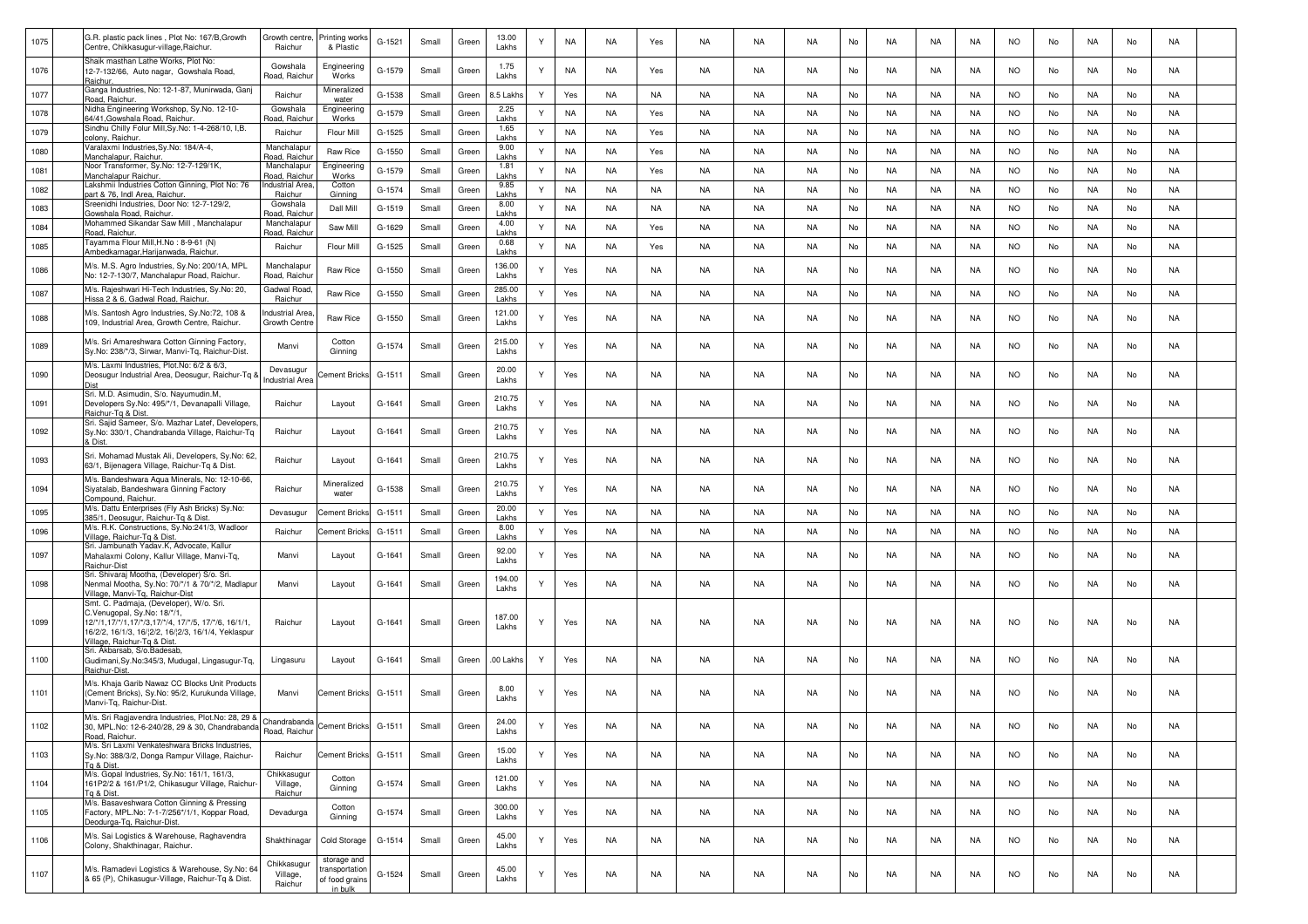| 1108 | Sri. Mohammed Abdul Gaffer, (Developer), S/o.<br>Mohammed Abdulwahab, Sy.No: 257/1 Marched<br>Village, Raichur-Tg & Dist                                 | Raichur                             | Layout                                                          | G-1641   | Small | Green | 115.00<br>Lakhs | Υ       | Yes       | NA         | <b>NA</b> | <b>NA</b>  | NA        | <b>NA</b> | No | <b>NA</b> | NA        | NA        | <b>NO</b> | No | NA        | No | NA        |  |
|------|----------------------------------------------------------------------------------------------------------------------------------------------------------|-------------------------------------|-----------------------------------------------------------------|----------|-------|-------|-----------------|---------|-----------|------------|-----------|------------|-----------|-----------|----|-----------|-----------|-----------|-----------|----|-----------|----|-----------|--|
| 1109 | M/s. S.K.L.S Industries, Sy.No: 304/2, Potgal<br>Village, Raichur-Tg & Dist                                                                              | Raichur                             | Cement Brick                                                    | G-1511   | Small | Green | 13.60<br>Lakhs  | Y       | Yes       | <b>NA</b>  | NA        | NA         | NA        | <b>NA</b> | No | <b>NA</b> | NA        | NA        | <b>NO</b> | No | NA        | No | NA        |  |
| 1110 | M/s. Abhay Industries, Plot.No: R-1, R-2, R-19 &<br>R-20, KSSIDC Industrial Area, Sindhanur-Tg,<br>Raichur-Dist.                                         | Sindhanur                           | fried gram                                                      | G-1550   | Small | Green | 125.00<br>Lakhs | Y       | <b>NA</b> | NA         | Yes       | NA         | NA        | NA.       | No | NA        | NA        | NA        | <b>NO</b> | No | NA        | No | NA        |  |
| 1111 | M/s. Sai Enterprises, Marched Village, Raichur-Tq<br>Dist                                                                                                | Raichur                             | <b>Cement Bricks</b>                                            | $G-1511$ | Small | Green | 10.00<br>Lakhs  | Y       | Yes       | NA         | NA        | NA         | NA        | <b>NA</b> | No | <b>NA</b> | NA        | NA        | <b>NO</b> | No | NA        | No | NA        |  |
| 1112 | M/s. Kedareshwara Logistics And Bricks<br>Industries, Plot.No: 129/2, Eklaspur Village,<br>Raichur-Tg & Dist.                                            | Eklaspur<br>Village,<br>Raichur     | <b>Cement Bricks</b>                                            | G-1511   | Small | Green | 25.00<br>Lakhs  | Y       | Yes       | <b>NA</b>  | <b>NA</b> | <b>NA</b>  | <b>NA</b> | <b>NA</b> | No | <b>NA</b> | NA        | NA        | <b>NO</b> | No | <b>NA</b> | No | NA        |  |
| 1113 | M/s. M.S Industries, Plot.No:6E, Deosugur<br>Industrial Area, Deosugur, Raichur-Tq & Dist.                                                               | Devasugur<br><b>Industrial Area</b> | Cement Bricks                                                   | G-1511   | Small | Green | 16.3<br>Lakhs   | Y       | Yes       | NA         | <b>NA</b> | NA         | NA        | <b>NA</b> | No | NA        | NA        | NA        | <b>NO</b> | No | NA        | No | NA        |  |
| 1114 | M/s. S.B Constructions, Plot.No: 15P, Deosugur<br>Industrial Area, Deosugur, Raichur-Tg & Dist.                                                          | Devasugur<br>Industrial Area        | Cement Bricks                                                   | G-1511   | Small | Green | 18.0<br>Lakhs   | Y       | Yes       | NA         | NA        | NA         | NA        | NA.       | No | NA        | <b>NA</b> | NA        | <b>NO</b> | No | NA        | No | NA        |  |
| 1115 | M/s. Anjali Cotton Traders, Plot.No: 16, Cotton<br>Market A-Wing, Raichur.                                                                               | Raichur                             | <b>Cement Bricks</b>                                            | G-1511   | Small | Green | 18.0<br>Lakhs   | Y       | Yes       | NA         | NA        | NA         | NA        | <b>NA</b> | No | <b>NA</b> | NA        | NA        | <b>NO</b> | No | NA        | No | NA        |  |
| 1116 | M/s. H.K.G.N CC Bricks Industry, Sy.No:181,<br>Gonwar Village, Raichur-Tq & Dist.                                                                        | Raichur                             | <b>Cement Bricks</b>                                            | G-1511   | Small | Green | 10.0<br>Lakhs   | Y       | Yes       | NA         | NA        | NA         | <b>NA</b> | <b>NA</b> | No | <b>NA</b> | NA        | NA        | <b>NO</b> | No | NA        | No | NA        |  |
| 1117 | M/s. Sai Rishikesh Bricks Industries, Plot.No:<br>442/1, Puchaladinni Road, Yeragera Village,<br>Raichur-To & Dist.                                      | Raichur                             | Cement Bricks                                                   | $G-1511$ | Small | Green | 25.0<br>Lakhs   | Υ       | Yes       | NA         | <b>NA</b> | NA         | NA        | <b>NA</b> | No | NA        | NA        | NA        | <b>NO</b> | No | NA        | No | NA        |  |
| 1118 | M/s. GRS Agro Industries, MPL.No:13-6-119/3,<br>Sy.No: 119/3, Yeramarus Bypass Road, Raichur-<br>Ta & Dist                                               | Raichur                             | Cotton<br>Ginning                                               | G-1574   | Small | Green | 137.00<br>Lakhs | $\circ$ | Yes       | 12/31/2034 | <b>NA</b> | 12/31/2034 | NA        | NA.       | No | NA        | NA        | NA        | <b>NO</b> | No | NA        | No | NA        |  |
| 1119 | M/s. Chaitanya Bricks Industries, Sy.No:169/*/2,<br>Mansalapur, Near Busstand, Main Road, Raichur.                                                       | Raichur                             | Cement Bricks                                                   | G-1511   | Small | Green | 25.0<br>Lakhs   | Y       | Yes       | NA         | NA        | NA         | NA        | <b>NA</b> | No | NA        | NA        | NA        | <b>NO</b> | No | NA.       | No | NA        |  |
| 1120 | M/s. Basava Brick Industries, Sy.No:3/1,<br>Maldakal, Deodurga-Tg, Raichur-Dist.                                                                         | Devadurga                           | Cement Bricks                                                   | G-1511   | Small | Green | 25.0<br>Lakhs   | Y       | Yes       | NA         | NA        | NA         | NA        | <b>NA</b> | No | <b>NA</b> | NA        | NA        | <b>NO</b> | No | NA        | No | NA        |  |
| 1121 | M/s. Bhagya Cold Storage, Sy.No: 419/1,<br>Masarkal Village, Deodurga-Tq, Raichur-Dist.                                                                  | Devadurga                           | Cold Storage                                                    | G-1514   | Small | Green | 493<br>Lakhs    | Y       | Yes       | NA         | NA        | <b>NA</b>  | <b>NA</b> | <b>NA</b> | No | <b>NA</b> | NA        | NA        | <b>NO</b> | No | NA.       | No | NA        |  |
| 1122 | M/s. Maruti Mini Rice Mill, Sy.No: 227, Gavigat<br>Village, Manvi-Tq, Raichur-Dist.                                                                      | Manvi                               | Raw Rice                                                        | G-1550   | Small | Green | 7.00<br>Lakhs   | Y       | Yes       | <b>NA</b>  | <b>NA</b> | NA         | NA        | <b>NA</b> | No | <b>NA</b> | NA        | NA        | <b>NO</b> | No | <b>NA</b> | No | <b>NA</b> |  |
| 1123 | M/s. Shubha Bricks Industries, Sy.No: 293,<br>Neermanvi, Manvi-Tg, Raichur-Dist.                                                                         | Manvi                               | Cement Bricks                                                   | $G-1511$ | Small | Green | 25.0<br>Lakhs   | Y       | Yes       | <b>NA</b>  | NA        | NA         | NA        | <b>NA</b> | No | <b>NA</b> | NA        | NA        | <b>NO</b> | No | NA        | No | NA        |  |
| 1124 | M/s. Vikash Hollow Bricks Industries, Plot.No: 3-<br>57, Sunkeshwarahal, Deodurga-Tq, Raichur-Dist.                                                      | Devadurga                           | Cement Bricks                                                   | G-1511   | Small | Green | 18.0<br>Lakhs   | Y       | Yes       | NA         | NA        | NA         | NA        | <b>NA</b> | No | NA        | NA        | NA        | <b>NO</b> | No | NA        | No | NA        |  |
| 1125 | M/s. Sri Vishwa Ganga Ginning Pressing Factory<br>No: 3160, Mathpalli Road, Googal, Raichur-Tq &<br>Dist                                                 | Raichur                             | Cotton<br>Ginning                                               | G-1574   | Small | Green | 236.00<br>Lakhs | Y       | Yes       | NA         | <b>NA</b> | NA         | NA        | <b>NA</b> | No | NA        | <b>NA</b> | NA        | <b>NO</b> | No | NA        | No | NA        |  |
| 1126 | M/s. Vishwanath Jaganath Gachinamane Bricks<br>Industries, Sy.No:44/*/1, Jai Kanaka Nagar,<br>lalibenchi, Raichur-Tq & Dist.                             | Raichur                             | <b>Cement Bricks</b>                                            | $G-1511$ | Small | Green | 35.00<br>Lakhs  | Y       | Yes       | NA         | <b>NA</b> | NA.        | <b>NA</b> | <b>NA</b> | No | <b>NA</b> | NA        | NA        | <b>NO</b> | No | NA        | No | NA        |  |
| 1127 | M/s. Rishi Industries, Sy.No:741/5 & 743, Gadwal<br>Road, Raichur.                                                                                       | Gadwal Road<br>Raichur              | Cement Bricks                                                   | G-1511   | Small | Green | 23.00<br>Lakhs  | Y       | Yes       | <b>NA</b>  | NA        | NA         | NA        | <b>NA</b> | No | <b>NA</b> | <b>NA</b> | NA        | <b>NO</b> | No | NA        | No | NA        |  |
| 1128 | M/s. Chandrika Agro Industries, Panchayat No:<br>54, Sy.No: 737/4, Gadwal Road, Raichur                                                                  | Gadwal Road<br>Raichur              | <b>Raw Rice</b>                                                 | G-1550   | Small | Green | 62.00<br>Lakhs  | Y       | Yes       | <b>NA</b>  | NA        | NA         | NA        | <b>NA</b> | No | <b>NA</b> | NA        | NA        | <b>NO</b> | No | NA        | No | NA        |  |
| 1129 | M/s. Akash Industries, Plot.No:8, Deosugur<br>Industrial Area, Deosugur, Raichur-Tq & Dist.                                                              | Devasugur<br><b>Industrial Area</b> | Cement Bricks                                                   | G-1511   | Small | Green | 15.00<br>Lakhs  | Y       | Yes       | NA         | <b>NA</b> | NA         | NA        | NA.       | No | NA        | NA        | NA        | <b>NO</b> | No | NA        | No | NA        |  |
| 1130 | M/s. Harika Bricks Industries, Sy.No: 28,<br>Palkamdoddi Village, Post: Katlatkur, Raichur-Tq<br>& Dist                                                  | Raichur                             | <b>Cement Bricks</b>                                            | G-1511   | Small | Green | 8.00<br>Lakhs   | Y       | Yes       | NA         | NA        | NA         | <b>NA</b> | <b>NA</b> | No | <b>NA</b> | NA        | <b>NA</b> | <b>NO</b> | No | NA        | No | NA        |  |
| 1131 | M/s. Meghana Hollow Bricks Industries,<br>Sy.No:15/2, Thuntapur Viallage, Raichur-Tq &<br>Dist.                                                          | Raichur                             | Cement Bricks                                                   | G-1511   | Small | Green | 8.00<br>Lakhs   | Y       | Yes       | NA         | NA        | NA         | NA        | <b>NA</b> | No | NA        | NA        | NA        | <b>NO</b> | No | NA.       | No | NA        |  |
| 1132 | M/s. Veerabhadreshwara Bricks Industries,<br>Sy.No:73, Yeramarus, Deodurga-Tq, Raichur-Dist                                                              | Devadurga                           | Cement Bricks                                                   | G-1511   | Small | Green | 8.00<br>Lakhs   | Υ       | Yes       | NA         | NA        | NA         | NA        | NA        | No | NA        | NA        | NA        | <b>NO</b> | No | NA        | No | NA        |  |
| 1133 | M/s. Sri Ram Agro Industries, Sy.No: 184/3,<br>MPL.No: 12-7-184/3, Manchalapur Road, Raichur.                                                            | Manchalapur<br>Road, Raichu         | Raw Rice                                                        | G-1550   | Small | Green | 187.00<br>Lakhs |         | Yes       | NA         | <b>NA</b> | <b>NA</b>  | <b>NA</b> | <b>NA</b> | No | NA        | <b>NA</b> | <b>NA</b> | <b>NO</b> | No | NA        | No | NA        |  |
|      | M/s. Aishwarya Agro Tech Industries,<br>1134 39194 Sy.No:396/2, Gadwal Road, Vadavatti Village,<br>Raichur.                                              | Raichur                             | Raw Rice                                                        | G-1550   | Small | Green | 50.00<br>Lakhs  |         | Yes       | 12/31/2033 | NA        | NA.        | NA.       | NA.       | No | NA.       | NA.       | NA        | NO        | No | NA        | No | NA.       |  |
| 1135 | M/s. Govardhan Bricks Industries, Sv.No:548.<br>Hissa-2, Chandrabanda Village, Raichur-Tq &<br>Dist.                                                     | Raichur                             | <b>Cement Bricks</b>                                            | G-1511   | Small | Green | 5.50<br>Lakhs   | Y       | Yes       | NA         | NA        | NA         | NA        | NA        | No | <b>NA</b> | NA        | NA        | <b>NO</b> | No | NA        | No | NA        |  |
| 1136 | M/s. Kushabu Trading Company, Sy.No: 548,<br>Hissa-2, Chandrabanda Village, Arihant Cotton<br>Mill Compound, Kustagi Road, Sindhanur-Tq,<br>Raichur-Dist | Sindhanur                           | Atta chakkies,<br>chilly &<br>masala<br>powder,                 | W-38     | Small | White | 27.00<br>Lakhs  | Y       | <b>NA</b> | NA         | Yes       | NA         | NA        | NA        | No | <b>NA</b> | NA        | NA        | <b>NO</b> | No | NA        | No | NA        |  |
| 1137 | M/s. Sri Mohammed Ghous Pasha, Pothagal<br>Road, Near Govt.High School, Yeramarus Camp,<br>Raichur.                                                      | Raichur                             | powdering of<br>Atta chakkies,<br>chilly &<br>masala<br>powder, | W-38     | Small | White | 10.00<br>Lakhs  | Υ       | NA        | NA         | Yes       | NA         | NA        | NA        | No | <b>NA</b> | NA        | NA        | <b>NO</b> | No | NA        | No | NA        |  |
|      |                                                                                                                                                          |                                     | oowdering of                                                    |          |       |       |                 |         |           |            |           |            |           |           |    |           |           |           |           |    |           |    |           |  |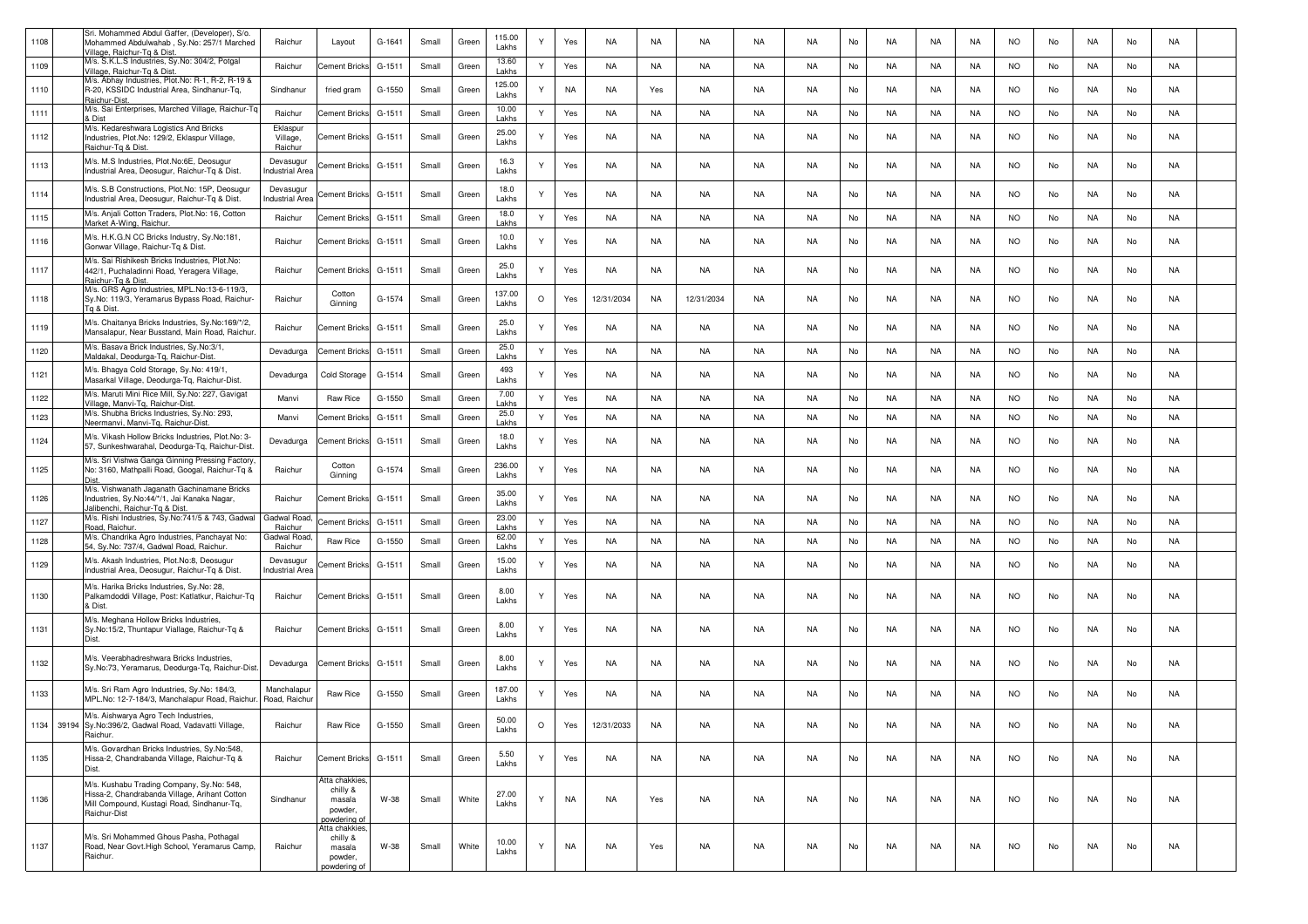| 1138 | Anjanya Chilly Powder, H.No: 8-1-108/3,<br>Harijanawada, Gajgarpet, Raichur.        | Raichur                    | Atta chakkies<br>chilly &<br>masala<br>powder,<br>oowdering of       | W-38   | Small | White | 1.25<br>Lakhs      | Y            | NA        | NA        | Yes       | NA        | NA        | NA        | No | NA        | NA        | NA        | <b>NO</b> | No | NA        | No | NA        |  |
|------|-------------------------------------------------------------------------------------|----------------------------|----------------------------------------------------------------------|--------|-------|-------|--------------------|--------------|-----------|-----------|-----------|-----------|-----------|-----------|----|-----------|-----------|-----------|-----------|----|-----------|----|-----------|--|
| 1139 | Ravikumar Chilly Grinding Unit, H.No:<br>11-180/316/220, Devinagar, Raichur.        | Raichur                    | Atta chakkies<br>chilly &<br>masala<br>powder,<br>oowdering of       | W-38   | Small | White | 0.20<br>Lakhs      | Y            | NA        | NA        | Yes       | NA        | NA        | NA        | No | NA        | NA        | NA        | <b>NO</b> | No | NA        | No | NA        |  |
| 1140 | Ahmed Hussain, Chilly Grinding, H.No:<br>1-11-1128/352/1, Kulsumbi colony, Raichur. | Raichur                    | Atta chakkies.<br>chilly &<br>masala<br>powder,<br>oowdering o       | W-38   | Small | White | 0.20<br>Lakhs      | Y            | NA        | NA        | Yes       | NA        | NA        | NA        | No | NA        | NA        | NA        | <b>NO</b> | No | NA        | No | NA        |  |
| 1141 | Saramma Devi Chilly unit, H.No: 4-1-33, Eklaspur-<br>village, Raichur.              | Raichur                    | Atta chakkies<br>chilly &<br>masala<br>powder,<br><u>powdering o</u> | W-38   | Small | White | 0.30<br>Lakhs      | Y            | NA        | NA        | Yes       | NA        | <b>NA</b> | NA        | No | <b>NA</b> | NA        | NA        | <b>NO</b> | No | NA        | No | NA        |  |
| 1142 | Niranjan Chilly Powder Unit, H.No:<br>115-1-119, Jantha colony, Rampur, Raichur.    | Raichur                    | Atta chakkies<br>chilly &<br>masala<br>powder,<br>oowderina o        | W-38   | Small | White | 0.30<br>Lakhs      | Y            | NA        | NA        | Yes       | NA        | NA        | <b>NA</b> | No | NA        | NA        | NA        | <b>NO</b> | No | NA        | No | NA        |  |
| 1143 | Iqbal S/o. Rahmathali Flour Mill, H.No:<br>12/276/114, Arabmohalla, Raichur.        | Raichur                    | Atta chakkies<br>chilly &<br>masala<br>powder,<br>oowdering o        | W-38   | Small | White | 1.50<br>Lakhs      | Y            | NA        | NA        | Yes       | NA        | NA        | NA        | No | NA        | NA        | NA        | <b>NO</b> | No | NA        | No | NA        |  |
| 1144 | Hanumantu Chilly Powder, H.No:<br>4-4-848/178, Jahirabad, BRB collage, Raichur.     | Raichur                    | Atta chakkies<br>chilly &<br>masala<br>powder,<br>oowdering of       | W-38   | Small | White | 1.20<br>Lakhs      | Y            | <b>NA</b> | NA        | Yes       | NA        | NA        | <b>NA</b> | No | NA        | NA        | NA        | <b>NO</b> | No | NA        | No | NA        |  |
| 1145 | Irfan Chilly Powder, H.No: 6-3-128, G.D. Thota,<br>BRB Collage, Raichur.            | Raichur                    | Atta chakkies<br>chilly &<br>masala<br>powder,<br><u>powdering o</u> | W-38   | Small | White | 4.50<br>Lakhs      | Y            | NA        | NA        | Yes       | NA        | NA        | <b>NA</b> | No | NA        | NA        | NA        | <b>NO</b> | No | NA        | No | NA        |  |
| 1146 | Ramsingh Takoor Chilly Powder, H.No:<br>3-97, Gajgarpet, Raichur                    | Raichur                    | Atta chakkies.<br>chilly &<br>masala<br>powder,<br>powdering of      | W-38   | Small | White | 0.36<br>Lakhs      | Y            | NA        | NA        | Yes       | NA        | NA        | NA        | No | NA        | NA        | NA        | <b>NO</b> | No | NA        | No | NA        |  |
| 1147 | Jyothi Bricks Industries, Sy.No. 367, Deosugur-<br>village, Raichur.                | Devasugu<br>Village,       | Fly Ash Bricks                                                       | $W-16$ | Small | White | 4.3 Lakhs          | Y            | Yes       | <b>NA</b> | NA        | NA        | NA        | <b>NA</b> | No | NA        | NA        | NA        | <b>NO</b> | No | NA        | No | <b>NA</b> |  |
| 1148 | Kaleem Industries, Kavithal, Raichur.                                               | Raichur                    | Atta chakkies<br>chilly &<br>masala<br>powder,<br>owderina o         | W-38   | Small | White | 2.00<br>Lakhs      | Y            | NA        | NA        | Yes       | NA        | NA        | NA        | No | NA        | NA        | NA        | <b>NO</b> | No | NA        | No | NA        |  |
| 1149 | Khutbuddin (Mini Flour Mill),<br>H.N: 12-7-253/105, Siyatalab, Raichur.             | Raichur                    | Atta chakkies<br>chilly &<br>masala<br>powder,<br>owdering o         | W-38   | Small | White | 0.93<br>Lakhs      | Y            | NA        | NA        | Yes       | NA        | NA        | <b>NA</b> | No | <b>NA</b> | NA        | NA        | <b>NO</b> | No | NA        | No | NA        |  |
| 1150 | Sri. E. Malakondaiah, H.No: 9-13-143/ 19, Gadwal<br>Road, Maddipet, Raichur.        | Raichur                    | Fly Ash Bricks                                                       | $W-16$ | Small | White | 0.60<br>Lakhs      | Y            | Yes       | NA        | NA        | NA        | NA        | <b>NA</b> | No | <b>NA</b> | NA        | NA        | <b>NO</b> | No | NA        | No | NA        |  |
| 1151 | Md. Ghouse Pasha, Potagal road, Near Govt.<br>High School, Yearmuras camp, Raichur. | Raichur                    | Atta chakkies<br>chilly &<br>masala<br>powder,<br>owdering o         | W-38   | Small | White | 0.81<br>Lakhs      | Y            | <b>NA</b> | NA        | Yes       | NA        | NA        | NA        | No | NA        | NA        | NA        | <b>NO</b> | No | NA        | No | NA        |  |
| 1152 | KNR Fly ash Bricks, Sy.No. 35, Boidoddi, Raichur                                    | Raichur                    | Fly Ash Bricks                                                       | $W-16$ | Small | White | 1.65<br>Lakhs      | Y            | Yes       | NA        | <b>NA</b> | NA        | NA        | <b>NA</b> | No | NA        | NA        | NA        | <b>NO</b> | No | NA        | No | NA        |  |
| 1153 | Goutham Fly ash bricks, Sy.No 34, Boidoddi,<br>Raichur.                             | Raichur                    | Fly Ash Bricks                                                       | $W-16$ | Small | White | .6 Lakhs           | Y            | Yes       | <b>NA</b> | NA        | NA        | NA        | <b>NA</b> | No | <b>NA</b> | NA        | NA        | <b>NO</b> | No | NA        | No | <b>NA</b> |  |
| 1154 | Arun & Co., Sy. No. 194/2, Manchalapur Road,<br>Raichur.                            | Manchalapu<br>Road, Raichu | Fly Ash Bricks                                                       | $W-16$ | Small | White | 5 Lakh             | Y            | Yes       | <b>NA</b> | NA        | NA        | NA        | <b>NA</b> | No | NA        | NA        | NA        | <b>NO</b> | No | NA        | No | NA        |  |
| 1155 | Vensai Green Technologies,Sy.No. 18, Hosur                                          | Raichur                    | Fly Ash Bricks                                                       | $W-16$ | Small | White | 4.63               | Y            | Yes       | <b>NA</b> | <b>NA</b> | <b>NA</b> | <b>NA</b> | <b>NA</b> | No | <b>NA</b> | NA        | <b>NA</b> | <b>NO</b> | No | <b>NA</b> | No | <b>NA</b> |  |
| 1156 | village, Raichur.<br>Prithvi Green Technologies, Sy.No 18, Hosur-                   | Raichur                    | Fly Ash Bricks                                                       | $W-16$ | Small | White | Lakhs<br>4.63      | $\checkmark$ | Yes       | <b>NA</b> | <b>NA</b> | <b>NA</b> | <b>NA</b> | <b>NA</b> | No | <b>NA</b> | <b>NA</b> | <b>NA</b> | <b>NO</b> | No | <b>NA</b> | No | <b>NA</b> |  |
| 1157 | village, Raichur.<br>Reddy bricks industries, Sy.No.: 191, Utkoor                   | Raichur                    | Fly Ash Bricks                                                       | $W-16$ | Small | White | Lakhs<br>6.9 Lakhs | Y            | Yes       | <b>NA</b> | <b>NA</b> | NA        | NA        | NA        | No | <b>NA</b> | <b>NA</b> | NA        | <b>NO</b> | No | <b>NA</b> | No | NA        |  |
| 1158 | village, Raichur.<br>Mahashakthi Bricks, Sy.No: 1013/A, Gabbur-                     | Devadurga                  | Fly Ash Bricks                                                       | $W-16$ | Small | White | 3.90               | Y            | Yes       | <b>NA</b> | <b>NA</b> | NA        | NA        | NA        | No | <b>NA</b> | <b>NA</b> | NA        | <b>NO</b> | No | NA        | No | NA        |  |
| 1159 | village, Deodurga, Raichur.<br>Basaveshwara Ash Bricks, Sy.No. 35, N-               | Raichur                    | Fly Ash Bricks                                                       | $W-16$ | Small | White | Lakhs<br>2.10      | Y            | Yes       | <b>NA</b> | <b>NA</b> | <b>NA</b> | <b>NA</b> | <b>NA</b> | No | <b>NA</b> | <b>NA</b> | <b>NA</b> | <b>NO</b> | No | NA        | No | <b>NA</b> |  |
| 1160 | Hanumapur-village, Raichur.<br>Sanjana Bricks Industries, Sy.No: 256, Wadloor-      | Raichur                    | Fly Ash Bricks                                                       | $W-16$ | Small | White | Lakhs<br>4.45      | Y            | Yes       | <b>NA</b> | <b>NA</b> | <b>NA</b> | <b>NA</b> | <b>NA</b> | No | <b>NA</b> | <b>NA</b> | <b>NA</b> | <b>NO</b> | No | <b>NA</b> | No | <b>NA</b> |  |
|      | village, Raichur.<br>Shivanada Bricks Industries, Sy.No: 1007, Plot                 |                            |                                                                      |        |       |       | Lakhs              |              |           |           |           |           |           |           |    |           |           |           |           |    |           |    |           |  |
| 1161 | No: 1, Ashraya colony, Gabbur-village, Deodurga,<br>Raichur.                        | Devadurga                  | Fly Ash Bricks                                                       | $W-16$ | Small | White | 0.38<br>Lakhs      | Y            | Yes       | <b>NA</b> | <b>NA</b> | NA        | NA        | NA        | No | <b>NA</b> | NA        | <b>NA</b> | <b>NO</b> | No | NA        | No | NA        |  |
| 1162 | Maruthi Fly Ash industries, Sy.No: 27, Deosugur-<br>village, Raichur.               | Devasugur<br>Village,      | Fly Ash Bricks                                                       | W-16   | Small | White | 1.9 Lakhs          | Y            | Yes       | <b>NA</b> | <b>NA</b> | NA        | NA        | NA        | No | <b>NA</b> | NA        | NA        | <b>NO</b> | No | <b>NA</b> | No | NA        |  |
| 1163 | KFH Bricks Industries, Deosugur, Industries Area,<br>Raichur.                       | Devasugur<br>Raichur       | ndustrial Area, Fly Ash Bricks                                       | W-16   | Small | White | 3.5 Lakhs          | Y            | Yes       | <b>NA</b> | NA        | NA        | NA        | NA        | No | NA        | NA        | NA        | <b>NO</b> | No | NA        | No | NA        |  |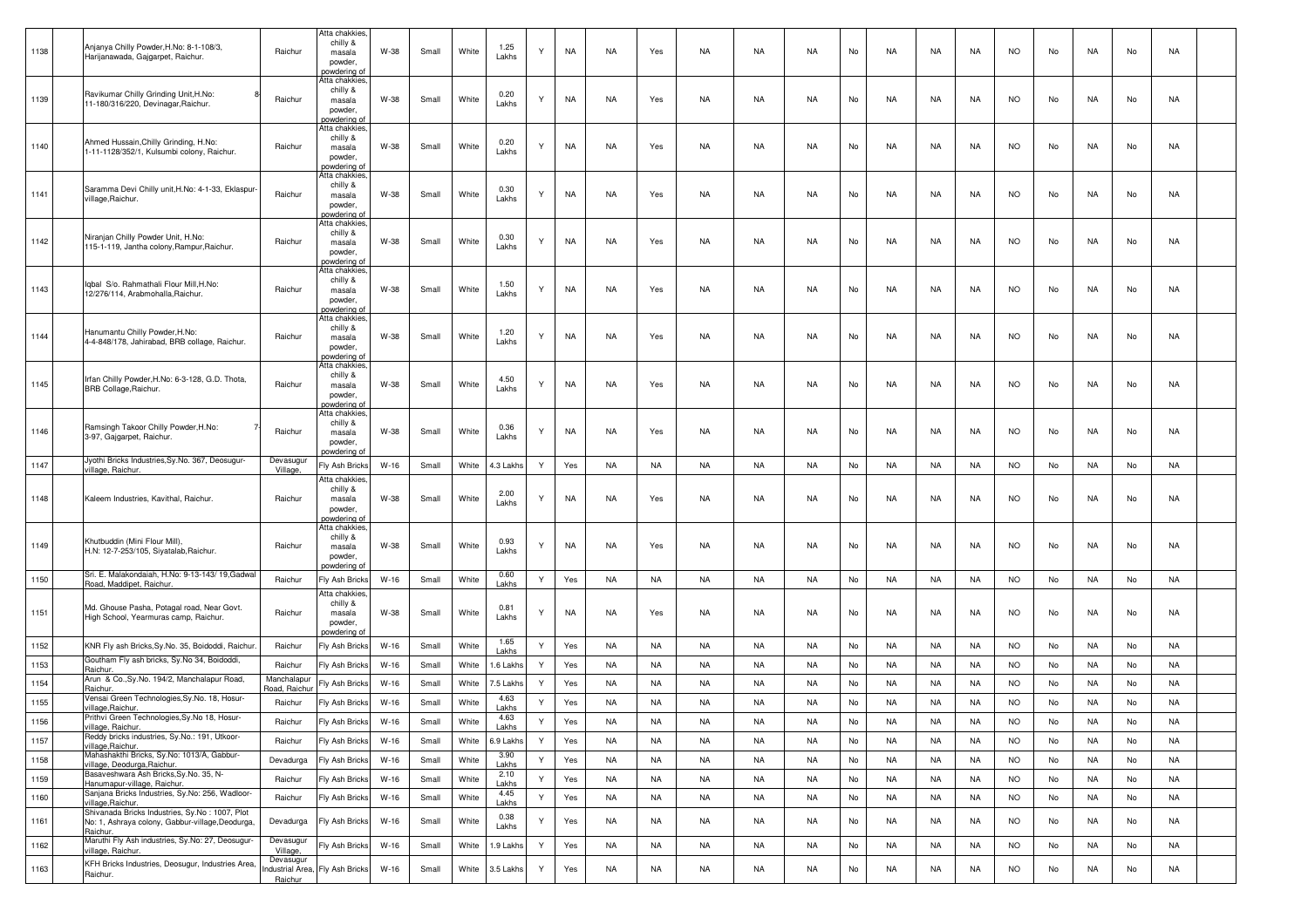| 1164 | Sri. Maruthi Ash Bricks, Sy.No.157/3, Yeganoor-                                                               | Raichur                                | Fly Ash Bricks                                               | $W-16$ | Small | White | 4.32              |   | Yes | NA        | NA        | NA        | <b>NA</b> | <b>NA</b> | No | <b>NA</b> | NA        | NA        | <b>NO</b> | No | NA        | No            | <b>NA</b> |  |
|------|---------------------------------------------------------------------------------------------------------------|----------------------------------------|--------------------------------------------------------------|--------|-------|-------|-------------------|---|-----|-----------|-----------|-----------|-----------|-----------|----|-----------|-----------|-----------|-----------|----|-----------|---------------|-----------|--|
| 1165 | rillage,Raichur.<br>Krishna Industries, Sy.No: 9-5-43, Maddipet                                               | Raichur                                | Fly Ash Bricks                                               | $W-16$ | Small | White | Lakhs<br>4.01     | Υ | Yes | NA        | NA        | NA        | NA        | <b>NA</b> | No | <b>NA</b> | NA        | NA        | <b>NO</b> | No | NA        | No            | NA        |  |
|      | Raichur.<br>Shanthi Ash Bricks Industries, Sy.No: 300,                                                        |                                        |                                                              |        |       |       | Lakhs<br>3.00     | Υ |     | NA        |           |           |           |           |    |           |           |           | <b>NO</b> |    | NA        |               | NA        |  |
| 1166 | Vadawatti-village, Raichur.<br>Sri. Raghavendra Fly Ash Bricks Industries,                                    | Raichur                                | Fly Ash Bricks                                               | $W-16$ | Small | White | Lakhs             |   | Yes |           | NA        | NA        | NA        | NA        | No | NA.       | NA        | NA        |           | No |           | No            |           |  |
| 1167 | y.No: 299, Vutakoor-village, Raichur<br>Varamahalxmi Bricks Industries, Sy.No : 191,                          | Raichur                                | Fly Ash Bricks                                               | $W-16$ | Small | White | 4.6 Lakh:<br>3.00 | Υ | Yes | NA        | NA        | NA        | NA        | <b>NA</b> | No | NA.       | NA        | NA        | <b>NO</b> | No | NA        | No            | NA        |  |
| 1168 | Katlukur-village, Raichur.                                                                                    | Raichur                                | Fly Ash Bricks                                               | $W-16$ | Small | White | Lakhs             | Υ | Yes | NA        | NA        | NA        | NA        | NA        | No | NA.       | NA        | NA        | <b>NO</b> | No | NA        | No            | NA        |  |
| 1169 | Sangameshwara Enterprises, Sy.No: 117/6,<br>Siddrampur-village, Mantralayam Road, Raichur.                    | Raichur                                | Fly Ash Bricks                                               | $W-16$ | Small | White | 9.7 Lakhs         | Υ | Yes | <b>NA</b> | <b>NA</b> | NA.       | <b>NA</b> | <b>NA</b> | No | <b>NA</b> | NA.       | NA        | NO.       | No | NA        | No            | NA        |  |
| 1170 | Sahana Fly ash Bricks, Sy.No. 332/A, Deosugur-<br>rillage, Raichur                                            | Devasugu<br>Village                    | Fly Ash Bricks                                               | $W-16$ | Small | White | 3.00<br>Lakhs     | Y | Yes | NA        | NA        | NA        | <b>NA</b> | <b>NA</b> | No | <b>NA</b> | NA        | NA        | <b>NO</b> | No | NA        | No            | <b>NA</b> |  |
| 1171 | Siddarudha Ash Bricks Industries, Sy.No. 84,<br>Yadlapur, Deosugur-village, Raichur                           | Devasugu<br>Village                    | Fly Ash Bricks                                               | $W-16$ | Small | White | 3.00<br>Lakhs     | Υ | Yes | NA        | NA        | NA        | NA        | <b>NA</b> | No | <b>NA</b> | <b>NA</b> | NA        | <b>NO</b> | No | NA        | No            | <b>NA</b> |  |
| 1172 | Jyothi Bricks Industries, H.No: 9-14-43<br>Autonagar, Gowshala Road, Raichur                                  | Gowshala<br>Road, Raich                | -Iy Ash Bricks                                               | $W-16$ | Small | White | 2.01<br>Lakhs     | Υ | Yes | NA        | NA        | NA        | NA        | NA        | No | NA.       | NA        | NA        | <b>NO</b> | No | NA        | No            | NA        |  |
| 1173 | Creative Bricks, Sy.No. 324, Ganjahalli, Deosugur-<br>illage, Raichur                                         | Devasugur<br>Village                   | Fly Ash Bricks                                               | $W-16$ | Small | White | 3.02<br>Lakhs     | ٧ | Yes | NA        | NA        | NA        | <b>NA</b> | <b>NA</b> | No | NA.       | NA        | NA        | <b>NO</b> | No | NA        | No            | NA        |  |
| 1174 | Sri. Bolabandi Laxmi Ventakateshwara Co, Sy.No.<br>314, Yegnoor-village, Raichur.                             | Raichur                                | Fly Ash Bricks                                               | $W-16$ | Small | White | 2.05<br>Lakhs     | Y | Yes | NA        | NA        | NA        | NA        | <b>NA</b> | No | <b>NA</b> | NA        | NA        | <b>NO</b> | No | NA        | No            | NA        |  |
| 1175 | Deepa Enterprises, Plot No : 09, Deosugur,<br>Industrial area, Raichur.                                       | Devasugu<br>ndustrial Are<br>Raichur   | Fly Ash Bricks                                               | $W-16$ | Small | White | 3.25<br>Lakhs     |   | Yes | NA        | NA        | NA        | NA        | <b>NA</b> | No | <b>NA</b> | NA        | NA        | <b>NO</b> | No | NA        | No            | NA        |  |
| 1176 | Indira Bricks Industries, Ramalingeshwara -<br>nagar,Deosugur, Raichui                                        | Devasugur<br>Raichur                   | Fly Ash Bricks                                               | $W-16$ | Small | White | 2.42<br>Lakhs     | Y | Yes | NA        | NA        | NA        | NA        | <b>NA</b> | No | <b>NA</b> | NA        | NA        | <b>NO</b> | No | NA        | No            | NA        |  |
| 1177 | Nithysahassara Industries, Deosugur, Raichur.                                                                 | Devasugur<br>Raichur                   | Fly Ash Bricks                                               | $W-16$ | Small | White | 4.70<br>Lakhs     | Υ | Yes | NA        | NA        | NA        | NA        | <b>NA</b> | No | NA.       | NA        | NA        | <b>NO</b> | No | NA        | No            | <b>NA</b> |  |
| 1178 | Sri. Ganesh Enterprises, Ashapur Road, Raichur.                                                               | Raichur                                | Fly Ash Bricks                                               | $W-16$ | Small | White | 4.30<br>Lakhs     | Υ | Yes | NA        | NA        | NA        | NA        | <b>NA</b> | No | <b>NA</b> | NA        | NA        | <b>NO</b> | No | NA        | No            | <b>NA</b> |  |
| 1179 | Swetha Madhav Hollow & Solid Bricks, Wadavatti<br>illage, Raichur                                             | Raichur                                | Fly Ash Bricks                                               | $W-16$ | Small | White | 3.30<br>Lakhs     | Υ | Yes | NA        | NA        | NA        | NA        | <b>NA</b> | No | <b>NA</b> | NA        | NA        | <b>NO</b> | No | NA        | No            | NA        |  |
| 1180 | Sri. Venkateshwara Poles & Bricks industries,<br>Rampur, Raichur.                                             | Raichur                                | Fly Ash Bricks                                               | $W-16$ | Small | White | 4.95<br>Lakhs     | Υ | Yes | NA        | <b>NA</b> | <b>NA</b> | <b>NA</b> | <b>NA</b> | No | <b>NA</b> | NA        | NA        | <b>NO</b> | No | NA        | No            | <b>NA</b> |  |
| 1181 | Khaja Bande Nawaz Fly Ash Bricks, Plot No. 35,<br>Athnoor-village, Sindhanur, Raichur.                        | Sindhanur                              | <b>Ty Ash Bricks</b>                                         | $W-16$ | Small | White | 4.5 Lakh:         | Υ | Yes | NA        | NA        | <b>NA</b> | NA        | <b>NA</b> | No | <b>NA</b> | NA        | NA        | <b>NO</b> | No | NA        | No            | NA        |  |
| 1182 | Vijaynagar Bricks, 5/6/82, Netaji nagar, Raichur.                                                             | Raichur                                | Fly Ash Bricks                                               | $W-16$ | Small | White | 5 Lakh            | Y | Yes | NA        | NA        | NA        | NA        | <b>NA</b> | No | <b>NA</b> | NA        | NA        | <b>NO</b> | No | NA        | No            | NA        |  |
| 1183 | Amrut Flyash Bricks industry<br>Deosugur-village, Raichur.                                                    | Devasugu<br>Village                    | Fly Ash Bricks                                               | $W-16$ | Small | White | 6.00<br>Lakhs     | Υ | Yes | NA        | NA        | NA        | NA        | NA        | No | <b>NA</b> | NA        | NA        | <b>NO</b> | No | NA        | No            | NA        |  |
| 1184 | Devaputra Flvash industry<br>Deosugur-village, Raichur.                                                       | Devasugu<br>Village                    | Fly Ash Bricks                                               | $W-16$ | Small | White | 4.5 Lakhs         | Y | Yes | NA        | NA        | NA        | NA        | <b>NA</b> | No | <b>NA</b> | NA        | NA        | <b>NO</b> | No | NA        | No            | NA        |  |
| 1185 | Shiva Flyash Bricks industry,<br>eosugur-village, Raichur.                                                    | Devasugur<br>Village                   | Fly Ash Bricks                                               | $W-16$ | Small | White | 8.5 Lakh:         | Υ | Yes | NA        | NA        | NA        | <b>NA</b> | <b>NA</b> | No | <b>NA</b> | NA        | NA        | <b>NO</b> | No | NA        | No            | NA        |  |
| 1186 | Sri. Laxmi Venkateshwara Flyash Bricks industry,<br>eosugur-village, Raichur                                  | Devasugu<br>Village                    | Fly Ash Bricks                                               | $W-16$ | Small | White | 7.00<br>Lakhs     | Y | Yes | NA        | NA        | NA        | NA        | <b>NA</b> | No | <b>NA</b> | NA        | NA        | <b>NO</b> | No | NA        | No            | NA        |  |
| 1187 | Patil bricks industries, Sy, No. 21, Nagalapur-<br>rillage, Raichur.                                          | Raichur                                | Fly Ash Bricks                                               | $W-16$ | Small | White | 3.00<br>Lakhs     | Υ | Yes | NA        | NA        | NA        | NA        | <b>NA</b> | No | NA        | NA        | NA        | <b>NO</b> | No | NA        | No            | NA        |  |
| 1188 | Shaik baba fly ash bricks Industries, Sy.<br>No.753/1, Gangavathi Road, Sindhanur, Raichur.                   | Sindhanur                              | Fly Ash Bricks                                               | $W-16$ | Small | White | 2.20<br>Lakhs     | Y | Yes | NA        | NA        | NA        | NA        | NA        | No | NA.       | NA        | NA        | <b>NO</b> | No | NA        | No            | NA        |  |
| 1189 | Venkateshwara industries, Plot No.224, Ashapur<br>Road, Raichur.                                              | Raichur                                | Fly Ash Bricks                                               | $W-16$ | Small | White | 2.50<br>Lakhs     | Υ | Yes | NA        | NA        | NA        | NA        | NA        | No | NA.       | NA        | NA        | <b>NO</b> | No | NA        | No            | NA        |  |
| 1190 | Kanaka brick industry, Sy, No.93, Yedlapur-vilage                                                             | Raichur                                | Fly Ash Bricks                                               | $W-16$ | Small | White | 0.08              | Υ | Yes | NA        | NA        | NA        | NA        | NA        | No | NA.       | NA        | NA        | <b>NO</b> | No | NA        | No            | NA        |  |
| 1191 | aichur<br>Basaveshwara Bricks Industries, Sy.No. 256,                                                         | Devasugur                              | Fly Ash Bricks                                               | $W-16$ | Small | White | .akhs<br>3.20     | Y | Yes | NA        | NA        | NA        | NA        | <b>NA</b> | No | <b>NA</b> | NA        | NA        | <b>NO</b> | No | NA        | No            | NA        |  |
| 1192 | eosugur-village, Raichur.<br>Sri. Sugureshwara Bricks Industries, Sy.No. 256                                  | Village<br>Devasugu                    | Fly Ash Bricks                                               | $W-16$ | Small | White | Lakhs<br>2.80     | Y | Yes | NA        | NA        | NA        | NA        | <b>NA</b> | No | <b>NA</b> | NA        | NA        | <b>NO</b> | No | NA        | No            | <b>NA</b> |  |
|      | (Part) Deosugur-village, Raichur<br>Sri Sri Sri Sadguru Gudekal Allapheer Swamy,                              | Village,                               |                                                              |        |       |       | Lakhs<br>3.60     |   |     |           |           |           |           |           |    |           |           |           |           |    |           |               |           |  |
| 1193 | Yapaldinni-Village, Raichur-Tq & Dist.                                                                        | Raichur                                | Fly Ash Bricks                                               | W-16   | Small | White | Lakhs             | Υ | Yes | NA        | NA        | NA        | NA        | <b>NA</b> | No | NA.       | NA        | NA        | <b>NO</b> | No | NA        | No            | NA        |  |
| 1194 | Shaijadi Begaum Chilly powder unit,<br>9-1-58/4, Maddipet, Raichur                                            | Raichur                                | Atta chakkies<br>chilly &<br>masala<br>powder,<br>owderina a | W-38   | Small | White | 73,000/           | Y | Yes | NA        | NA        | NA        | NA        | NA.       | No | NA.       | NA        | NA        | <b>NO</b> | No | NA        | No            | NA        |  |
| 1195 | Nemmadi Bricks Industry, Sy.No. 431, Yergera-<br>village, Raichur                                             | Raichur                                | Fly Ash Bricks                                               | $W-16$ | Small | White | 4.40<br>Lakhs     | Υ | Yes | NA        | <b>NA</b> | NA        | NA        | <b>NA</b> | No | <b>NA</b> | NA        | NA        | <b>NO</b> | No | NA        | No            | NA        |  |
| 1196 | Rajeshwari Fly Ash Bricks, Sy.No. 64, Rampur-<br>village, Raichur.                                            | Raichur                                | Fly Ash Bricks                                               | $W-16$ | Small | White | 4.00<br>Lakhs     | Y | Yes | <b>NA</b> | <b>NA</b> | NA        | <b>NA</b> | <b>NA</b> | No | <b>NA</b> | NA        | <b>NA</b> | <b>NO</b> | No | <b>NA</b> | $\mathsf{No}$ | NA        |  |
| 1197 | Sri. Sai Bricks Industry, Plot No. 7-1-272/<br>34,35,36,37,79, & 80, PWD camp, Sindhanur-Tq,<br>Raichur-Dist. | Sindhanur                              | Fly Ash Bricks                                               | $W-16$ | Small | White | 4.90<br>Lakhs     | Y | Yes | <b>NA</b> | NA        | NA        | <b>NA</b> | <b>NA</b> | No | <b>NA</b> | <b>NA</b> | NA        | <b>NO</b> | No | <b>NA</b> | No            | <b>NA</b> |  |
| 1198 | Saibaba Ash Bricks, Deosugur Industrial Area,<br>Raichur.                                                     | Devasugur<br>ndustrial Area<br>Raichur | Fly Ash Bricks                                               | W-16   | Small | White | 3.75<br>Lakhs     |   | Yes | NA        | NA        | NA        | NA        | <b>NA</b> | No | <b>NA</b> | NA        | NA        | <b>NO</b> | No | NA        | No            | NA        |  |
| 1199 | Akash Bricks Industries, 344, Rampur-village,<br>Raichur.                                                     | Raichur                                | Fly Ash Bricks                                               | $W-16$ | Small | White | 4.00<br>Lakhs     | Y | Yes | NA        | NA        | NA        | NA        | <b>NA</b> | No | <b>NA</b> | NA        | NA        | <b>NO</b> | No | NA        | No            | NA        |  |
|      |                                                                                                               |                                        | Atta chakkies<br>chilly &                                    |        |       |       |                   |   |     |           |           |           |           |           |    |           |           |           |           |    |           |               |           |  |
| 1200 | Mallikarjuna Chilly Powdering Unit, H.No.<br>4-6-42, Mangalawarpet, Raichur.                                  | Raichur                                | masala<br>powder,<br>oowdering o                             | W-38   | Small | White | 2.29<br>Lakhs     |   | NA  | NA        | Yes       | NA        | NA        | <b>NA</b> | No | NA        | NA        | NA        | <b>NO</b> | No | NA        | No            | NA        |  |
| 1201 | Sri. Renuka Fly Ash Bricks, Sy.No. 630/1, Gabbur<br>village, Devadurga Tq, Raichur Dist.                      | Devadurga                              | Fly Ash Bricks                                               | $W-16$ | Small | White | 2.47<br>Lakhs     | Y | Yes | <b>NA</b> | NA        | <b>NA</b> | NA        | <b>NA</b> | No | <b>NA</b> | NA        | NA        | <b>NO</b> | No | NA        | No            | <b>NA</b> |  |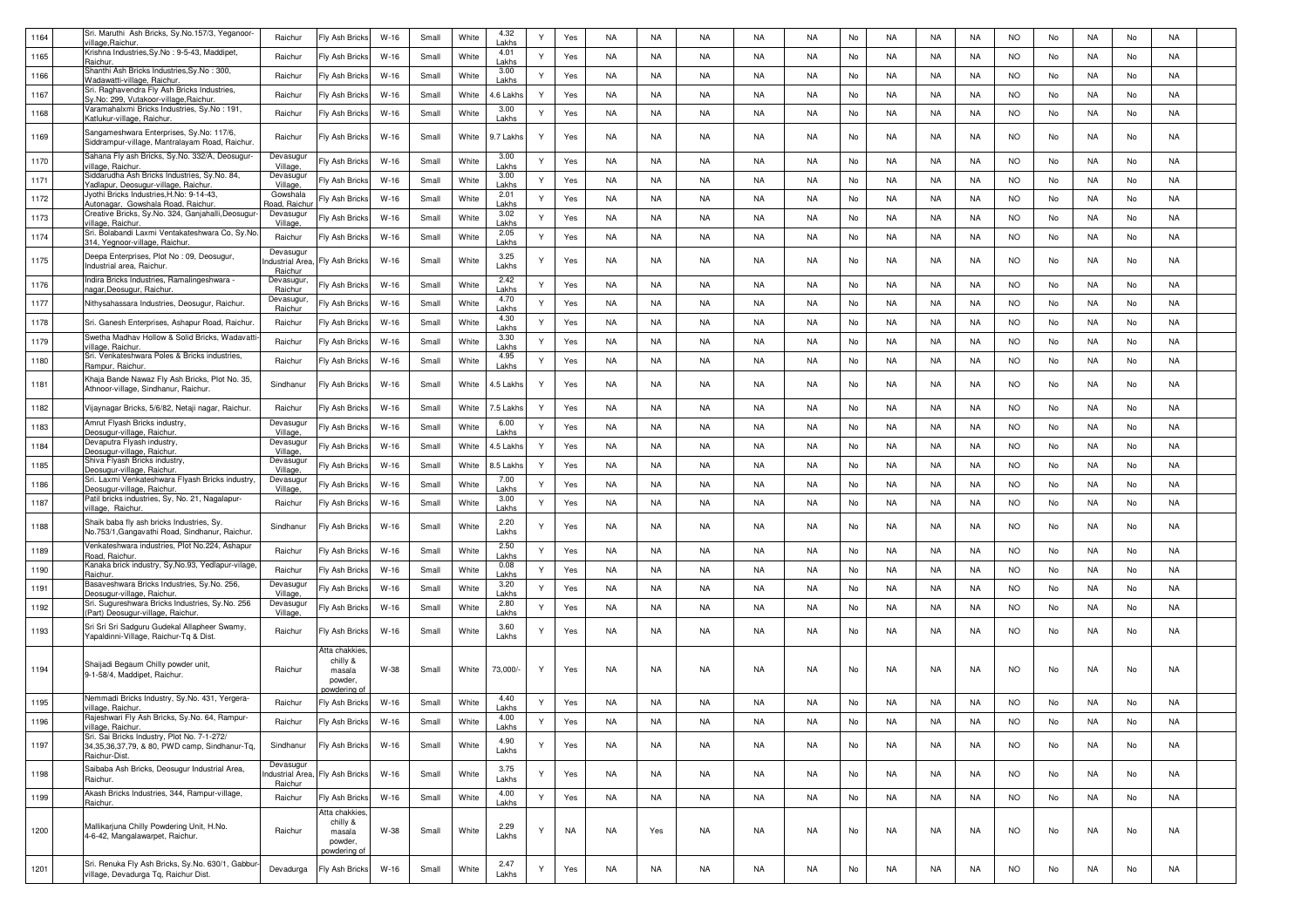| 1202 | Veeresh Fly Ash Bricks, Sy.No. 899, Bejangera-<br>village, Raichur Tg & Dist                                                | Raichur                                    | Fly Ash Bricks              | $W-16$ | Small | White | 4.70<br>Lakhs  | Y            | Yes       | NA        | <b>NA</b> | NA        | NA        | <b>NA</b> | No | <b>NA</b> | <b>NA</b> | <b>NA</b> | <b>NO</b> | No | <b>NA</b> | No | <b>NA</b> |  |
|------|-----------------------------------------------------------------------------------------------------------------------------|--------------------------------------------|-----------------------------|--------|-------|-------|----------------|--------------|-----------|-----------|-----------|-----------|-----------|-----------|----|-----------|-----------|-----------|-----------|----|-----------|----|-----------|--|
| 1203 | Sri. Ankammadevi Fly Ash Bricks Industries,<br>Sy.No. 210, Aralibenchi-village, Ashapur Road,<br>Raichur.                   | Raichur                                    | Fly Ash Bricks              | $W-16$ | Small | White | 4.40<br>Lakhs  | Y            | Yes       | NA        | NA        | NA        | NA        | <b>NA</b> | No | <b>NA</b> | NA        | NA        | <b>NO</b> | No | NA        | No | NA        |  |
| 1204 | Siddartha Fly Ash Bricks Industries, Sy.No. 3,<br>Hosur-village, Raichur Tg & Dist.                                         | Raichur                                    | Fly Ash Bricks              | $W-16$ | Small | White | 3.25<br>Lakhs  | Y            | Yes       | NA        | NA        | NA        | NA        | <b>NA</b> | No | <b>NA</b> | NA        | NA        | <b>NO</b> | No | NA        | No | NA        |  |
| 1205 | Shree. Sai Ganesh Industries, Plot No. 51 & 52,<br>Industrial Area, Raichur                                                 | ndustrial Area<br>Raichur                  | <b>Ty Ash Bricks</b>        | $W-16$ | Small | White | 9.30<br>Lakhs  | Y            | Yes       | NA        | NA        | NA        | NA        | <b>NA</b> | No | NA.       | NA        | NA        | <b>NO</b> | No | NA        | No | NA        |  |
| 1206 | Ramalingeshwara Fly Ash Bricks Industry, Sy. No.<br>302, Masadoddi-Village, Raichur-Tq & Dist.                              | Raichur                                    | Fly Ash Bricks              | $W-16$ | Small | White | 2.65<br>Lakhs  | Y            | Yes       | NA        | NA        | NA        | NA        | <b>NA</b> | No | NA.       | NA        | NA        | <b>NO</b> | No | NA        | No | NA        |  |
| 1207 | UdayaKumar Industries, Sy.No. 137/E, Gunjahalli,<br>Deosugur Hobli, Raichur-Dist                                            | Devasugur<br>Hobli, Raich                  | ly Ash Bricks               | $W-16$ | Small | White | 15 Lakhs       | Y            | Yes       | NA        | <b>NA</b> | NA        | NA        | <b>NA</b> | No | <b>NA</b> | <b>NA</b> | <b>NA</b> | <b>NO</b> | No | NA        | No | <b>NA</b> |  |
| 1208 | Sudeep Industries, Sy.No. 309, Gunjahalli<br>Deosugur-Hobli, Raichur-Dist                                                   | Devasugur<br>Hobli, Raichu                 | Fly Ash Bricks              | $W-16$ | Small | White | 15 Lakhs       | Y            | Yes       | NA        | <b>NA</b> | NA        | NA        | <b>NA</b> | No | <b>NA</b> | <b>NA</b> | NA        | <b>NO</b> | No | NA        | No | NA        |  |
| 1209 | Sri. Veeranjaneyya Bricks Industries, Sy.No. 293<br>Hyderabad Road, Yeramarus-Camp, Raichur-Tq<br>& Dist                    | Hyderabad<br>Road                          | -Iy Ash Bricks              | W-16   | Small | White | 19 Lakhs       | Y            | Yes       | <b>NA</b> | NA        | NA        | NA        | <b>NA</b> | No | NA        | NA        | NA.       | <b>NO</b> | No | NA        | No | NA        |  |
| 1210 | Sri. Om Sai Industries, Sy.No. 46 (MPL No. 12-11<br>85), Gowshala Road, Raichu                                              | Gowshala<br>Road, Raichi                   | Iy Ash Bricks               | $W-16$ | Small | White | 4.8 Lakh       | Y            | Yes       | <b>NA</b> | NA        | NA        | NA        | <b>NA</b> | No | NA.       | <b>NA</b> | NA        | <b>NO</b> | No | NA        | No | NA        |  |
| 1211 | M.M. Manufactures, Sy.No. 40, 41, 43 & 44 (MPL<br>No. 12-11-82), Gowshala Road, Raichur.                                    | Gowshala<br>Road, Raichur                  | Fly Ash Bricks              | $W-16$ | Small | White | 4.68<br>Lakhs  | Y            | Yes       | NA        | NA        | NA        | NA        | NA        | No | NA.       | NA        | NA        | <b>NO</b> | No | NA        | No | NA        |  |
| 1212 | Amareshwara Fly Ash Bricks Industries, Sy.No.<br>163, Hyderabad Road, Chikkasugur, Raichur.                                 | Hyderabad<br>Road                          | <b>Ty Ash Bricks</b>        | $W-16$ | Small | White | 15.40<br>Lakhs | ٧            | Yes       | NA        | NA        | NA        | NA        | NA        | No | <b>NA</b> | NA        | <b>NA</b> | <b>NO</b> | No | NA        | No | NA        |  |
| 1213 | Ligoria Industries Complex, Sy.No. 161/3,<br>Chikkasugur-Village, Raichur-Dist.                                             | Chikkasugu<br>Village                      | <b>Ty Ash Bricks</b>        | $W-16$ | Small | White | 7.40<br>Lakhs  | Y            | Yes       | NA        | NA        | NA        | NA        | NA        | No | <b>NA</b> | NA        | NA        | <b>NO</b> | No | NA        | No | NA        |  |
| 1214 | Sree. Basava Industries, Plot No.12-10-110,<br>Industrial Area, Raichur                                                     | ndustrial Are<br>Raichur                   | <b>Ty Ash Bricks</b>        | $W-16$ | Small | White | 8.00<br>Lakhs  | Y            | Yes       | NA        | NA        | NA        | NA        | <b>NA</b> | No | <b>NA</b> | <b>NA</b> | <b>NA</b> | <b>NO</b> | No | NA        | No | <b>NA</b> |  |
| 1215 | Vishwa Industries, Plot No.153, Raichur Growth<br>Centre, Raichur.                                                          | Raichur<br>Growth Cen                      | <b>Ty Ash Bricks</b>        | $W-16$ | Small | White | 11.75<br>Lakhs | Y            | <b>NA</b> | NA        | Yes       | NA        | NA        | <b>NA</b> | No | <b>NA</b> | NA        | NA        | <b>NO</b> | No | NA        | No | <b>NA</b> |  |
| 1216 | Mujahid Ali Bricks Industries, Sy.No. 122/E,<br>Neermanvi, Manvi-Tg, Raichur-Dist                                           | Manvi                                      | Fly Ash Bricks              | $W-16$ | Small | White | 6.00<br>Lakhs  | Y            | Yes       | NA        | NA        | NA        | <b>NA</b> | <b>NA</b> | No | <b>NA</b> | NA        | NA        | <b>NO</b> | No | NA        | No | <b>NA</b> |  |
| 1217 | Baba Brick Industries, Sy.No. 122/E (Part-II),<br>Neermanvi, Manvi-Tg, Raichur-Dist                                         | Manvi                                      | Fly Ash Bricks              | $W-16$ | Small | White | 6.00<br>Lakhs  | Y            | Yes       | NA        | NA        | NA        | NA        | <b>NA</b> | No | <b>NA</b> | NA        | NA        | <b>NO</b> | No | NA        | No | NA        |  |
| 1218 | AVAR Brick Industry, Sy.No. 263/2,<br>KatlatkurVillage, Raichur- Tg & Dist                                                  | Raichur                                    | Fly Ash Bricks              | $W-16$ | Small | White | 23.00<br>Lakhs | Y            | Yes       | <b>NA</b> | <b>NA</b> | <b>NA</b> | <b>NA</b> | <b>NA</b> | No | <b>NA</b> | <b>NA</b> | <b>NA</b> | <b>NO</b> | No | NA        | No | <b>NA</b> |  |
| 1219 | Mylaralingeshwara Fly Ash Bricks Industry, Sy.No.<br>177/1, Masadoddi, Julamgera-Post, Raichur.                             | Raichur                                    | Fly Ash Bricks              | $W-16$ | Small | White | 4.00<br>Lakhs  | Y            | Yes       | NA        | NA        | NA        | NA        | <b>NA</b> | No | <b>NA</b> | NA        | NA        | <b>NO</b> | No | NA        | No | NA        |  |
| 1220 | Karthik Fly Ash Bricks Industry, Sy.No. 177/1,<br>Masadoddi, Julamgera-Post, Raichur.                                       | Raichur                                    | Fly Ash Bricks              | $W-16$ | Small | White | 4.25<br>Lakhs  | Y            | Yes       | NA        | NA        | NA        | NA        | <b>NA</b> | No | <b>NA</b> | <b>NA</b> | NA        | <b>NO</b> | No | NA        | No | <b>NA</b> |  |
| 1221 | S.S.Industries, Plot.No:6 (P), Sy.No:366,<br>Deosugur Industrial Area, Dist.Raichur                                         | Devasugur<br>ndustrial Are                 | iy Ash Bricks <del>'</del>  | $W-16$ | Small | White | 8.70<br>Lakhs  | Y            | <b>NA</b> | <b>NA</b> | NA        | NA        | NA        | <b>NA</b> | No | NA.       | <b>NA</b> | NA        | <b>NO</b> | No | NA        | No | <b>NA</b> |  |
| 1222 | Ram Fly Ash Bricks, Plot No:15 (P), Sy.No:349,<br>Deosugur Industrila Area, Dist. Raichur                                   | Devasugur<br>ndustrial Area                | <b>Ty Ash Bricks</b>        | $W-16$ | Small | White | 15.50<br>Lakhs | Y            | Yes       | NA        | NA        | NA        | NA        | <b>NA</b> | No | NA.       | NA        | NA        | <b>NO</b> | No | NA        | No | NA        |  |
| 1223 | Shamala Industries, Plot No.214/1, Growth<br>Center, Raichur Taluk, Raichur district.                                       | Growth centre<br>Raichur                   | Fly Ash Bricks              | $W-16$ | Small | White | 32.06<br>Lakhs | Y            | Yes       | <b>NA</b> | NA        | NA        | NA        | <b>NA</b> | No | <b>NA</b> | NA        | NA        | <b>NO</b> | No | NA        | No | NA        |  |
| 1224 | M/s.Aishwarya Ash Bricks, Plot No:214/7 P2,<br>Raichur Growth Centre, Raichur                                               | Raichur<br>Growth Cente                    | Fly Ash Bricks              | $W-16$ | Small | White | 23.50          | Y            | Yes       | <b>NA</b> | NA        | NA        | NA        | <b>NA</b> | No | <b>NA</b> | NA        | NA        | <b>NO</b> | No | <b>NA</b> | No | NA        |  |
| 1225 | M/s. Surya Pipes & Bricks Inudstry,<br>Sy.No:52/1, Yeramarus Village, Dist.Raichur.                                         | Raichur                                    | Fly Ash Bricks              | $W-16$ | Small | White | 60.00          | Y            | Yes       | <b>NA</b> | NA        | NA        | NA        | <b>NA</b> | No | <b>NA</b> | NA        | NA        | <b>NO</b> | No | NA        | No | NA        |  |
| 1226 | M/s.Fara Birck Industry, 13 Farah colony,<br>Chandrabanda Road, Dist.Raichur.<br>M/s. Sri Venkateshwara Brick Industries,   | Chandraband<br>Road, Raichu                | Fly Ash Bricks              | $W-16$ | Small | White | 45.00          | Y            | Yes       | NA        | NA        | NA        | NA        | <b>NA</b> | No | NA.       | NA        | NA        | <b>NO</b> | No | NA        | No | NA        |  |
| 1227 | Plot No:24/3, Deosugur Industrial Area, Raichur-                                                                            | Devasugur<br>ndustrial Area                | ly Ash Bricks               | $W-16$ | Small | White | 7.55           | Y            | <b>NA</b> | <b>NA</b> | NA        | NA        | NA        | NA        | No | NA.       | NA        | NA        | <b>NO</b> | No | NA        | No | NA        |  |
| 1228 | M/s. Mujeeb Fly Ash Bricks, Sy.No:29/1, Rampur<br>Village, Deodurga-Tq, Raichur-Dist                                        | Devadurga                                  | -Iy Ash Bricks              | $W-16$ | Small | White | 7.50<br>Lakhs  | Y            | Yes       | NA        | NA        | NA        | NA        | <b>NA</b> | No | NA.       | NA        | NA        | <b>NO</b> | No | NA        | No | NA        |  |
| 1229 | M/s. Indian Cement Locking Bricks Unit,<br>Sy.No:575/2/1, Manvi-Tq, Raichur-Dist                                            | Manvi                                      | Fly Ash Bricks              | $W-16$ | Small | White | 8.00<br>Lakhs  | Y            | Yes       | <b>NA</b> | NA        | NA        | NA        | <b>NA</b> | No | <b>NA</b> | <b>NA</b> | NA        | <b>NO</b> | No | NA        | No | NA        |  |
| 1230 | M/s. Sri Sugureshwar Bricks Industries, Plot.No:<br>266/2, Shanthinagar, Raichur Road, Deodurga-<br>Tg. Raichur-Dist.       | Shakthinagar                               | Fly Ash Bricks              | W-16   | Small | White | 30.00<br>Lakhs | Y            | Yes       | NA        | NA        | NA        | NA        | <b>NA</b> | No | NA        | NA        | NA        | <b>NO</b> | No | NA        | No | NA        |  |
| 1231 | M/s. Mullas Cotton & Woolen Hosiery making<br>Industry, Plot.No:10, Sy.No:446, Farah Colony,<br>Chandrabanda Road, Raichur. | Chandrabanda<br>Road, Raichur              | Cotton<br>Woolen<br>Hosiery | W-10   | Small | White | 7.00<br>Lakhs  | Y            | Yes       | <b>NA</b> | NA        | NA        | NA        | NA.       | No | NA        | NA        | NA.       | <b>NO</b> | No | NA        | No | NA        |  |
| 1232 | Vijaya Nagar Bricks.<br>H.No: 5-6-82, Netajinagar, Raichur.                                                                 | Raichur                                    | Fly Ash Bricks              | $W-16$ | Small | White | 3.5 Lakhs      | Y            | <b>NA</b> | <b>NA</b> | Yes       | NA        | NA        | <b>NA</b> | Nc | <b>NA</b> | <b>NA</b> | <b>NA</b> | NO.       | No | <b>NA</b> | No | <b>NA</b> |  |
| 1233 | Y. Mainuddin S/o. Rahamatulla, Auto nagar,<br>Raichur.                                                                      | Raichur                                    | Fly Ash Bricks              | $W-16$ | Small | White | 1.5 Lakhs      | Y            | Yes       | NA        | <b>NA</b> | NA        | NA        | <b>NA</b> | No | <b>NA</b> | <b>NA</b> | <b>NA</b> | <b>NO</b> | No | <b>NA</b> | No | <b>NA</b> |  |
| 1234 | Sai Bricks Industries, Sy.No. 1188, Bijjangeri<br>Road, Raichur.                                                            | Raichur                                    | Fly Ash Bricks              | $W-16$ | Small | White | 2.50<br>Lakhs  | $\mathsf{Y}$ | Yes       | <b>NA</b> | <b>NA</b> | <b>NA</b> | NA        | <b>NA</b> | No | <b>NA</b> | <b>NA</b> | <b>NA</b> | <b>NO</b> | No | <b>NA</b> | No | <b>NA</b> |  |
| 1235 | Hanuman Agro Industries, Plot No: 47/A,<br>Industrial Area, Hyderabad Road, Raichur.                                        | ndustrial Area<br>Hyderabad<br>Road, Raich | Fly Ash Bricks              | $W-16$ | Small | White | 16.32<br>Lakhs | Y            | Yes       | <b>NA</b> | <b>NA</b> | NA        | NA        | <b>NA</b> | No | <b>NA</b> | <b>NA</b> | <b>NA</b> | <b>NO</b> | No | <b>NA</b> | No | <b>NA</b> |  |
| 1236 | AAI Sales Corporation, Sy.No. 238,<br>Eganur-<br>village, Raichur.                                                          | Raichur                                    | Fly Ash Bricks              | $W-16$ | Small | White | 4.20<br>Lakhs  | Y            | <b>NA</b> | <b>NA</b> | Yes       | <b>NA</b> | NA        | NA        | No | <b>NA</b> | <b>NA</b> | NA        | <b>NO</b> | No | NA        | No | NA        |  |
| 1237 | Sri. Sugureshwara Industries, Sy.No 66 & 67,<br>Industrial Estate, Raichur.                                                 | Industrial<br>state, Raich                 | Fly Ash Bricks              | W-16   | Small | White | 17.58<br>Lakhs | Y            | Yes       | <b>NA</b> | <b>NA</b> | NA        | NA        | <b>NA</b> | No | <b>NA</b> | NA        | NA        | <b>NO</b> | No | NA        | No | NA        |  |
| 1238 | Dheenu Enterprises, Plot No: 14-2-698/2, Askihal<br>village, Raichur.                                                       | Raichur                                    | Fly Ash Bricks              | $W-16$ | Small | White | 6.04<br>Lakhs  | Y            | Yes       | NA        | NA        | NA        | NA        | <b>NA</b> | No | <b>NA</b> | NA        | NA        | <b>NO</b> | No | NA        | No | NA        |  |
| 1239 | Gudhu Sab, LBS Nagar, Raichur.                                                                                              | Raichur                                    | Fly Ash Bricks              | W-16   | Small | White | 3.00           | Y            | Yes       | <b>NA</b> | NA        | NA        | <b>NA</b> | <b>NA</b> | No | <b>NA</b> | <b>NA</b> | <b>NA</b> | <b>NO</b> | No | <b>NA</b> | No | <b>NA</b> |  |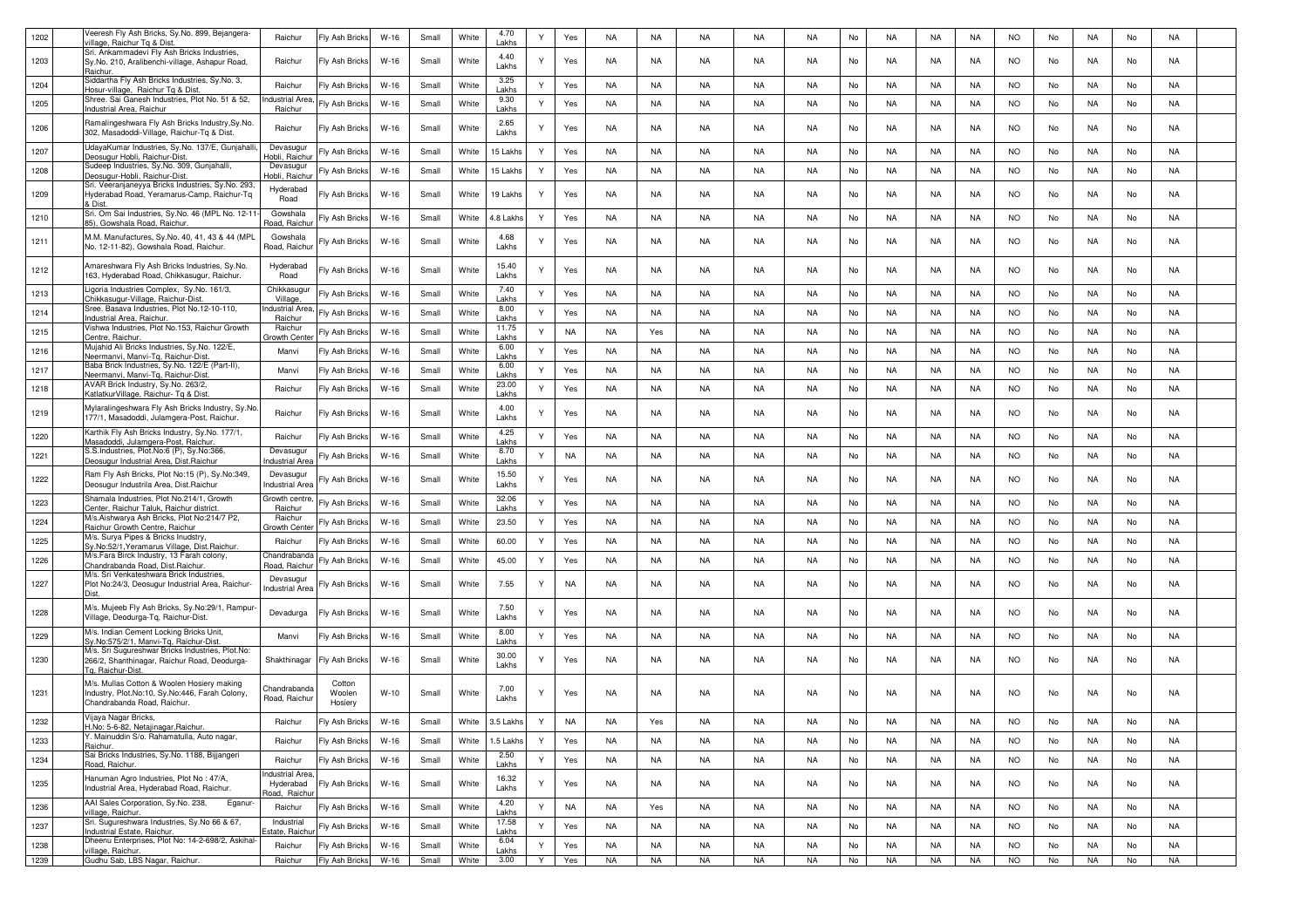|      | Feroza Banu, Chilly Powder Unit, H.No. 140, New                                                                     |                                      | Atta chakkies,<br>chilly &              |        |       | White  | 25.00           |         |           |            |           |            |           |           |    |           |           |           |           |    |           |    |           |  |
|------|---------------------------------------------------------------------------------------------------------------------|--------------------------------------|-----------------------------------------|--------|-------|--------|-----------------|---------|-----------|------------|-----------|------------|-----------|-----------|----|-----------|-----------|-----------|-----------|----|-----------|----|-----------|--|
| 1240 | Ashray colony, Raichur.                                                                                             | Raichur                              | masala<br>powder,<br><u>powdering o</u> | W-38   | Small |        | Lakhs           |         | <b>NA</b> | NA         | Yes       | NA         | NA        | NA        | No | NA        | NA        | NA        | <b>NO</b> | No | NA        | No | NA        |  |
| 1241 | Khaja Fly Ash Bricks, Sy.No 4/6, Heggasanahalli-<br>village, Raichur                                                | Raichur                              | Fly Ash Bricks                          | W-16   | Small | White  | 2.2 Lakh        | Y       | Yes       | NA         | NA        | NA         | NA        | NA.       | No | NA.       | NA        | NA        | <b>NO</b> | No | NA        | No | NA        |  |
| 1242 | Megha Bricks Works, Sy.No: 148, Manchalapur<br>Road, Raichur.                                                       | Manchalapur<br>Road, Raichu          | ly Ash Bricks                           | W-16   | Small | White  | .8 Lakh         | Y       | Yes       | NA         | NA        | NA         | NA        | NA.       | No | NA.       | NA        | NA        | <b>NO</b> | No | NA        | No | NA        |  |
| 1243 | Ashwini Bricks Industries, Sy.No 12, Gadwal<br>Road, Raichur.                                                       | Gadwal Road<br>Raichur               | Fly Ash Bricks                          | $W-16$ | Small | White  | 2.00<br>Lakhs   | Y       | Yes       | NA         | <b>NA</b> | NA         | NA        | <b>NA</b> | No | <b>NA</b> | NA        | NA        | <b>NO</b> | No | NA        | No | <b>NA</b> |  |
| 1244 | M/s. Indian Cotton & Woolen Hosiery Making,<br>Plot.No:68/1, 68/2, Raghavendra Colony, Raichur                      | Raichur                              | Cotton<br>Woolen<br>Hosiery             | $W-10$ | Small | White  | 9.00<br>Lakhs   | Y       | Yes       | <b>NA</b>  | NA        | NA.        | <b>NA</b> | <b>NA</b> | No | NA        | NA        | NA.       | NO.       | No | <b>NA</b> | No | NA        |  |
| 1245 | M/s. J.K.L.S Industries, H.No: 1-1-34/16-B,<br>Raichur Road, Manvi-Tq, Raichur-Dist                                 | Manvi                                | Fly Ash Bricks                          | $W-16$ | Small | White  | 27.00<br>Lakhs  | Y       | Yes       | <b>NA</b>  | NA        | NA         | NA        | <b>NA</b> | No | NA        | <b>NA</b> | NA        | <b>NO</b> | No | NA        | No | <b>NA</b> |  |
| 1246 | M/s. Chandan Bricks Industries,<br>N.A<br>Sy.No: 112/E, Neermanvi-Manvi-Tq, Raichur-Dist                            | Manvi                                | Fly Ash Bricks                          | W-16   | Small | White  | 22.00<br>Lakhs  | Y       | Yes       | <b>NA</b>  | NA        | NA         | NA        | NA        | No | NA        | NA        | NA        | <b>NO</b> | No | NA        | No | NA        |  |
| 1247 | M/s. Baba Bricks Industries,<br>N.A<br>Sy.No: 112/E/1, Neermanvi-Manvi-Tq, Raichur-<br><b>Dist</b>                  | Manvi                                | Fly Ash Bricks                          | W-16   | Small | White  | 4.00<br>Lakhs   | Y       | Yes       | NA         | NA        | NA         | NA        | NA.       | No | NA.       | NA        | NA        | <b>NO</b> | No | NA        | No | NA        |  |
| 1248 | M/s. Laxmivenkateshwara CC Bricks Industries,<br>Sy.No: 259, Chandrabanda-Village, Raichur-Tq &<br><b>Dist</b>      | Chandraband<br>Road, Raichu          | Fly Ash Bricks                          | $W-16$ | Small | White  | 25.00<br>Lakhs  | ٧       | Yes       | NA         | NA        | NA         | NA        | <b>NA</b> | No | <b>NA</b> | NA        | <b>NA</b> | NO.       | No | NA        | No | NA        |  |
| 1249 | M/s. Parshuram Cement Bricks Industries,<br>Sy.No:60, Manvi-Tg, Raichur-Dist                                        | Manvi                                | Fly Ash Bricks                          | $W-16$ | Small | White  | 13.00<br>l akhs | Y       | Yes       | <b>NA</b>  | NA        | NA         | NA        | NA        | No | NA        | NA        | NA        | <b>NO</b> | No | NA        | No | <b>NA</b> |  |
| 1250 | M/s. Vennela Industries, Plot.No: R-21, Industrial<br>Estate, Yeramarus, Raichur-Tq & Dist.                         | Raichur                              | Fly Ash Bricks                          | W-16   | Small | White  | 11.50<br>Lakhs  | Υ       | Yes       | NA         | NA        | NA         | NA        | NA.       | No | NA        | NA        | NA        | <b>NO</b> | No | NA        | No | NA        |  |
| 1251 | M/s. Dhanalaxmi Cement Pipes & Bricks<br>Industries, Plot.No:12, KIADB Industrial Area,<br>Manvi-Tg, Raichur-Dist.  | Manvi                                | Fly Ash Bricks                          | W-16   | Small | White  | 48.00<br>Lakhs  | Υ       | Yes       | NA         | NA        | NA         | NA        | NA.       | No | NA        | NA        | NA        | <b>NO</b> | No | NA        | No | NA        |  |
| 1252 | M/s. Saptagiri Oil Industries, Plot.No:122,<br>Indiranagar, Sirwar, Manvi-Tq, Raichur-Dist.                         | Manvi                                | Ground Nuts<br>Decorticator             | $W-20$ | Small | White  | 14.80<br>Lakhs  |         | Yes       | NA         | NA        | NA         | NA        | <b>NA</b> | No | NA.       | NA        | NA        | <b>NO</b> | No | NA        | No | NA        |  |
| 1253 | M/s. S.S. Industries, Plot.No: 212 P9, KIADB<br>Industrial Area, Growth Centre, Raichur.                            | KIADB<br>ndustrial Are               | ly Ash Bricks                           | $W-16$ | Small | White  | 38.00<br>Lakhs  | ٧       | Yes       | NA         | NA        | NA         | NA        | <b>NA</b> | No | NA        | NA        | NA        | <b>NO</b> | No | NA        | No | NA        |  |
| 1254 | M/s. Sri Balaji Cement Bricks Industries, Sy.No:<br>100/P4, Kavithal Road, Maski, Lingasugur-Tq,<br>Raichur-Dist    | Lingasuru                            | Fly Ash Bricks                          | $W-16$ | Small | White  | 10.00<br>Lakhs  | Y       | Yes       | NA         | NA        | NA         | NA        | <b>NA</b> | No | NA        | NA        | NA        | <b>NO</b> | No | NA        | No | <b>NA</b> |  |
| 1255 | M/s. Vishwa Enterprises, Plot.No:77, Raichur<br>Growth Centre, Raichur                                              | Raichur<br>Growth Cente              | Fly Ash Bricks                          | $W-16$ | Small | White  | 32.00<br>Lakhs  | Y       | Yes       | NA         | NA        | NA         | NA        | NA        | No | NA.       | <b>NA</b> | NA        | <b>NO</b> | No | NA        | No | NA        |  |
| 1256 | M/s. Sree Annapurneshwari Cement Bricks<br>Sy.No:2, Udbal, Sindhanur-Tq, Raichur-Dist                               | Sindhanur                            | Fly Ash Bricks                          | $W-16$ | Small | White  | 5.00<br>Lakhs   | Y       | Yes       | NA         | NA        | NA         | NA        | <b>NA</b> | No | NA.       | NA        | NA        | <b>NO</b> | No | NA        | No | NA        |  |
| 1257 | M/s. Syed Basha Fly Ash Bricks, Sy.No: 18,<br>Durga Colony, Deodurga-Tq, Raichur-Dist.                              | Devadurga                            | Fly Ash Bricks                          | $W-16$ | Small | White  | 10.00<br>Lakhs  | Y       | Yes       | <b>NA</b>  | NA        | NA         | NA        | <b>NA</b> | No | <b>NA</b> | NA        | NA        | <b>NO</b> | No | NA        | No | NA        |  |
| 1258 | M/s. Sree Vinayaka Bricks Industries, Plot.No: 17<br>Raichur Growth Centre, Raichur.                                | Raichur<br>Growth Cent               | Fly Ash Bricks                          | $W-16$ | Small | White  | 36.00<br>Lakhs  | Y       | Yes       | NA         | NA        | NA         | NA        | <b>NA</b> | No | NA.       | NA        | NA        | <b>NO</b> | No | NA        | No | NA        |  |
| 1259 | M/s. Andani Allied Product, Sy.No: 25/2,<br>Mittimalkapur-Village, Raichur-Tq & Dist.                               | Raichur                              | Fly Ash Bricks                          | $W-16$ | Small | White  | 53.00<br>Lakhs  | Y       | Yes       | NA         | NA        | NA         | NA        | <b>NA</b> | No | <b>NA</b> | NA        | NA        | <b>NO</b> | No | NA        | No | <b>NA</b> |  |
| 1260 | M/s. Fatah Industries, Sy.No:12-7-129/256/2,<br>Manchalapur Road, Raichur                                           | Manchalapu<br>Road, Raichi           | <b>Ground Nuts</b><br>Decorticator      | $W-20$ | Small | White  | 98.00<br>Lakhs  | Y       | Yes       | NA         | NA        | NA         | NA        | NA.       | No | NA.       | NA        | NA        | <b>NO</b> | No | NA        | No | NA        |  |
| 1261 | M/s. Channabasava Bricks Industries, Sy. No:<br>130, Turukundona, Raichur-Tq & Dist                                 | Raichur                              | Fly Ash Bricks                          | $W-16$ | Small | White  | 17.00<br>Lakhs  | Y       | Yes       | NA         | NA        | NA         | NA        | <b>NA</b> | No | NA.       | NA        | NA        | <b>NO</b> | No | NA        | No | NA        |  |
| 1262 | M/s. Sri Sevalal Bricks Industries, Plot.No:62,<br>Bandegudda-Village, Deodurga-Tq, Raichur-Dist.                   | Devadurga                            | -Iy Ash Bricks                          | $W-16$ | Small | White  | 25.00<br>Lakhs  | Y       | Yes       | NA         | NA        | NA         | NA        | <b>NA</b> | No | NA.       | NA        | NA        | <b>NO</b> | No | NA        | No | NA        |  |
| 1263 | M/s. Chowdary Fly Ash Bricks Inustries,<br>Sy.No:161, Deodurga Cross, Main Road, Sirwar,<br>Manvi-Tg, Raichur-Dist. | Manvi                                | Fly Ash Bricks                          | $W-16$ | Small | White  | 17.00<br>Lakhs  | Y       | Yes       | <b>NA</b>  | <b>NA</b> | NA         | <b>NA</b> | <b>NA</b> | No | <b>NA</b> | NA        | NA.       | NO.       | No | <b>NA</b> | No | NA        |  |
| 1264 | M/s. Kapiladoddayya Bricks Industries, Sy.No:<br>148/2, Yegnoor, Raichur-Tq & Dist.                                 | Raichur                              | Fly Ash Bricks                          | $W-16$ | Small | White  | 17.00<br>Lakhs  | Y       | Yes       | <b>NA</b>  | NA        | NA         | NA        | <b>NA</b> | No | NA        | <b>NA</b> | NA        | <b>NO</b> | No | <b>NA</b> | No | <b>NA</b> |  |
| 1265 | M/s. Annapurneshwari Cement Bricks Industries,<br>Sy.No:100, Kowtal Road, Maski, Lingasugur-Tq,<br>Raichur-Dist     | Lingasuru                            | Fly Ash Bricks                          | W-16   | Small | White  | 12.00<br>Lakhs  | Y       | Yes       | NA         | NA        | NA         | NA        | NA        | No | NA        | NA        | NA        | NO.       | No | NA        | No | NA        |  |
| 1266 | M/s. Manjunatha Industries, Sy.No:31/5, U Durga<br>Camp, Gudadur-Post, Sindhanur-Tq, Raichur-<br>Dist               | Sindhanur                            | Fly Ash Bricks                          | W-16   | Small | White  | 36.00<br>Lakhs  | Υ       | Yes       | NA         | NA        | NA         | NA        | NA.       | No | NA        | NA        | NA        | <b>NO</b> | No | NA        | No | NA        |  |
| 1267 | M/s. Envitech Birck Industries, Plot.No: 187 &<br>188, Raichur Growth Centre, Raichur.                              | Raichur<br>Growth Cente              | Fly Ash Bricks                          | $W-16$ | Small | White  | 23.00<br>Lakhs  | Y       | Yes       | NA         | NA        | NA         | <b>NA</b> | <b>NA</b> | No | <b>NA</b> | NA        | NA        | <b>NO</b> | No | NA        | No | NA        |  |
| 1268 | M/s. Balaji Constructions, Sy.No: 51/2,<br>Muraharapura Village, Manvi-Tq, Raichur-Dist.                            | Manvi                                | Stone Crusher                           | O-1371 | Small | Orange | 375.00<br>Lakhs | Y       | Yes       | NA         | NA        | NA         | NA        | <b>NA</b> | No | NA        | NA        | NA        | <b>NO</b> | No | NA        | No | NA        |  |
| 1269 | M/s. Sai Krishna Industries, Plot.No: 240, Raichur<br>Growth Centre, Raichur.                                       | Raichur<br>Growth Center             | Cement<br>Product                       | G-1511 | Small | Green  | 35.00<br>Lakhs  | Y       | Yes       | NA         | NA        | NA         | NA        | NA        | No | NA        | NA        | NA        | NO.       | No | NA        | No | NA        |  |
| 1270 | M/s. Budi Basaveshwara Bricks Industries, Sy.No:<br>292/2, Pothnal, Sindhanur Road, Manvi-Tq,<br>Raichur-Dist.      | Manvi                                | Cement<br>Product                       | G-1511 | Small | Green  | 45.00<br>Lakhs  | Y       | Yes       | NA         | NA        | NA         | NA        | <b>NA</b> | No | NA.       | NA        | NA        | <b>NO</b> | No | NA        | No | NA        |  |
| 1271 | M/s. Galaxy Cottons, Plot.No: 32, Sy.No: 270<br>(Part), Raichur Industrial Area, Raichur.                           | Raichur<br>ndustrial Area<br>Raichur | Cotton<br>Ginning                       | G-1574 | Small | Green  | 94.00<br>Lakhs  | $\circ$ | Yes       | 12/31/2035 | Yes       | 12/31/2035 | <b>NA</b> | <b>NA</b> | No | NA        | <b>NA</b> | NA        | <b>NO</b> | No | NA        | No | NA        |  |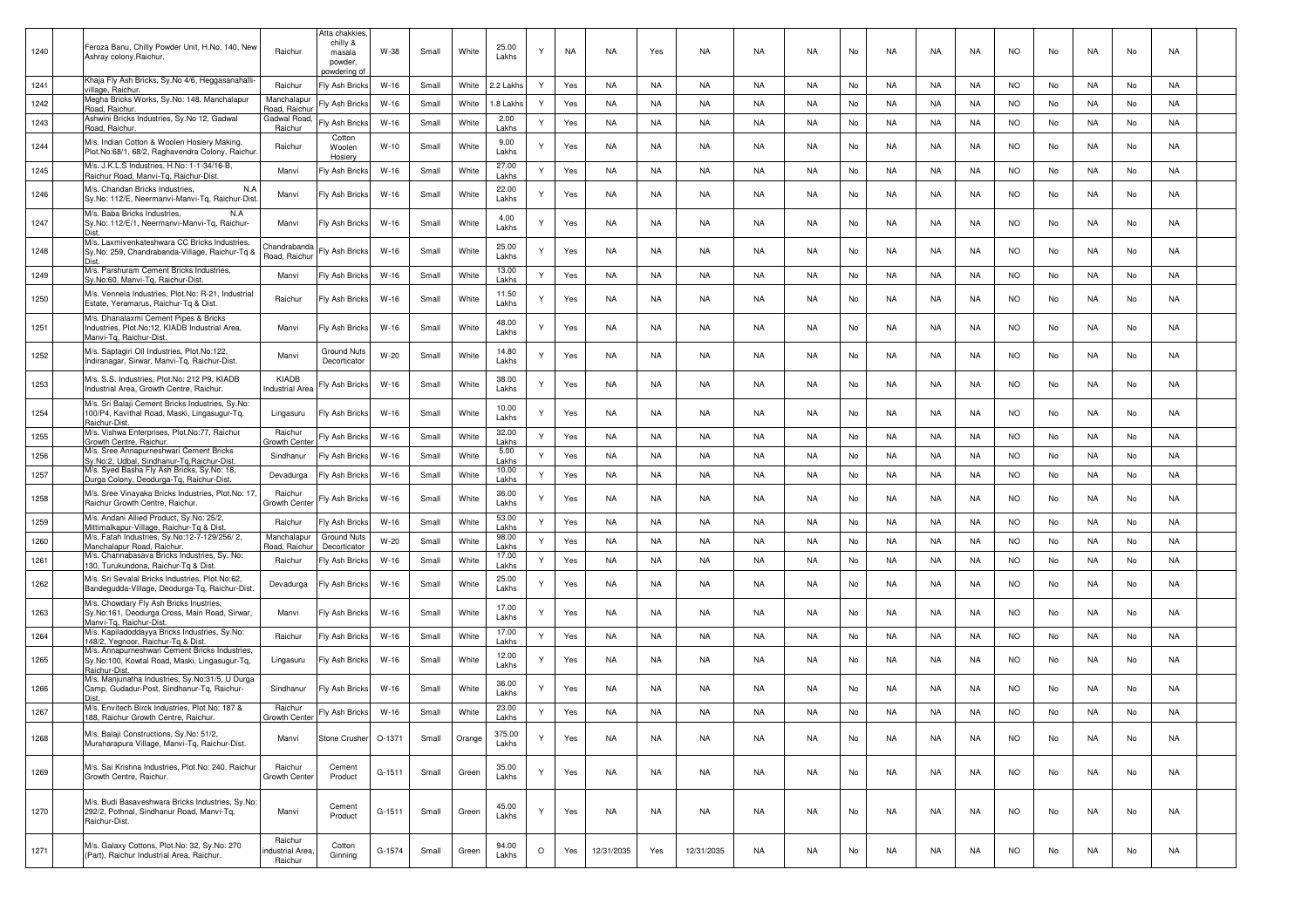| 1272 | M/s. Sri Laxmi Wood Crafts, Sy.No: 81/3,<br>Hunsihal Huda, Lingasugur Road, Raichur.                                                                                            | Raichur                                                               | Carpentry &<br>Wooden<br>Furniture<br>Manufacturing |          | Small | Green  | 255.00<br>Lakhs  |         | Yes | <b>NA</b>  | NA        | NA         | NA        | <b>NA</b> | No | NA        | NA        | <b>NA</b> | <b>NO</b> | No  | NA        | No | NA        |  |
|------|---------------------------------------------------------------------------------------------------------------------------------------------------------------------------------|-----------------------------------------------------------------------|-----------------------------------------------------|----------|-------|--------|------------------|---------|-----|------------|-----------|------------|-----------|-----------|----|-----------|-----------|-----------|-----------|-----|-----------|----|-----------|--|
| 1273 | Rns Patil Enterprises, Sy.No: 142, Aarakera hobli<br>Nagaradinni, Deodurga-Tq, Raichur-Dist.                                                                                    | Devadurga                                                             | eaves Plate<br>Maing                                |          | Small | Green  | 5.0 Lakhs        | Υ       |     | NA         |           | NA         | NA        | <b>NA</b> | No | NA        | NA        | NA.       | <b>NO</b> | No  | NA        | No | NA        |  |
| 1274 | Rajashri Cotton Company, Sy.No: 273 & 271,<br>Plot.No: 48, Industrial Area, Hyderabad Road,<br>Raichur.                                                                         | ndustrial Area<br>Hyderabad<br>load, Raichu                           | Cotton<br>Ginning                                   | G-1574   | Small | Green  | 199 Lakh         | $\circ$ | Yes | 12/31/2034 | NA        | 12/31/2034 | NA        | <b>NA</b> | No | NA        | NA        | NA        | <b>NO</b> | No  | NA        | No | NA        |  |
| 1275 | Hajee & Company, Plot.No: 17 & 18, Ginning<br>Factory, KSSIDC, Raichur INDL Estate, Hyderbac<br>Road, Raichur.                                                                  | <b>KSSIDC</b><br>Raichur Indl<br>Estate,<br>Hyderabad<br>load, Raichu | Cotton<br>Ginning                                   | G-1574   | Small | Green  | 38.26<br>Lakhs   |         | Yes | NA         | NA        | NA         | NA        | <b>NA</b> | No | <b>NA</b> | NA        | NA        | <b>NO</b> | No  | NA        | No | NA        |  |
| 1276 | S-3 Enterprises, Plot.No: Sy.No: 530/5, Deosugur<br>Village, Shri Suresh, Raichur-584 128.                                                                                      | Raichur                                                               | Cement<br>Product                                   | $G-1511$ | Small | Green  | 16.00<br>Lakhs   |         | Yes | <b>NA</b>  | NA        | NA         | NA        | <b>NA</b> | No | NA        | NA        | <b>NA</b> | <b>NO</b> | No  | NA        | No | NA        |  |
| 1277 | Akshara Bricks Indutries, Plot.No: 169/1/2,<br>Mittimalkapur Village, Smt E Swapna R/o H.No: 6<br>2-77/58. Siddanth Colony, near navodaya college<br>Mantralayam Road, Raichur. | Raichur                                                               | Cement<br>Product                                   | $G-1511$ | Small | Green  | 25.00<br>Lakhs   |         | Yes | NA         | <b>NA</b> | NA         | NA        | NA        | No | NA        | NA        | NA        | <b>NO</b> | No  | NA        | No | NA        |  |
| 1278 | Patil Industries, Plot.No: 530/1B, Deosugur<br>Village, Shri Bheemen gouda patil, Raichur.                                                                                      | Raichur                                                               | Cement<br>Product                                   | $G-1511$ | Small | Green  | 13.00<br>Lakhs   |         | Yes | NA         | NA        | NA         | NA        | <b>NA</b> | No | <b>NA</b> | NA        | NA        | <b>NO</b> | No  | NA        | No | <b>NA</b> |  |
| 1279 | Sasyakranthi Agro & Food Productd Pvt Ltd.,<br>Plot.No: Sy.No: 839, Gadwal Road, Harichaitanya<br>Thammineedi, H.No: 1-11-37/52, Near Lions<br>School, Khb Colony, Raichur.     | Raichur                                                               | Rice hullers                                        |          | Small | Green  | 82.83<br>Lakhs   |         | Yes | NA         | <b>NA</b> | NA         | NA        | NA        | No | NA        | NA        | NA        | <b>NO</b> | No  | NA        | No | NA        |  |
| 1280 | Suma's Associates, SPL 62, Industrial Estate,<br>Hyderabad Road, Raichur-584101.                                                                                                | Industrial<br>Estate,<br>Hyderabad<br><u>load, Raichu</u>             | Synthetic<br>Detergent<br>formulation               |          | Small | Green  | 40.00<br>Lakhs   |         | Yes | NA         | NA        | NA         | NA        | NA.       | No | NA        | NA        | NA        | <b>NO</b> | No  | NA        | No | NA        |  |
| 1281 | Kavya Enterprises, Sy.No: 122/2 (Part-1),<br>Bevinabenchi Village, Raichur-Tq & Dist.                                                                                           | Raichur                                                               | Cement<br>Product                                   | $G-1511$ | Small | Green  | 20.00<br>Lakhs   |         | Yes | <b>NA</b>  | NA        | NA         | NA        | <b>NA</b> | No | NA        | NA        | NA        | <b>NO</b> | No  | NA        | No | NA        |  |
| 1282 | Shree Someshwara Industries, Sy.No: 122/2 (Part<br>II), Bevinabenchi Village, Raichur-Tq & Dist.                                                                                | Raichur                                                               | Cement<br>Product                                   | $G-1511$ | Small | Green  | 20.00<br>Lakhs   | Y       | Yes | <b>NA</b>  | NA        | NA         | <b>NA</b> | <b>NA</b> | No | <b>NA</b> | NA        | <b>NA</b> | <b>NO</b> | No  | NA        | No | NA        |  |
| 1283 | Shree Raghavendra Industries, Sy.No: 122/2 (Par<br>IV), Bevinabenchi Village, Raichur-Tq & Dist.                                                                                | Raichur                                                               | Cement<br>Product                                   | G-1511   | Small | Green  | 20.00<br>Lakhs   | Y       | Yes | <b>NA</b>  | NA        | NA         | NA        | <b>NA</b> | No | NA        | NA        | <b>NA</b> | <b>NO</b> | No  | NA        | No | NA        |  |
| 1284 | M/s. Mathoshree Industries, Sy.No: 122/2 (Part-<br>III), Bevinabenchi Village, Raichur-Tq & Dist.                                                                               | Raichur                                                               | Cement<br>Product                                   | G-1511   | Small | Green  | 20.00<br>Lakhs   | Y       | Yes | NA         | NA        | NA         | NA        | NA.       | No | NA        | NA        | NA.       | <b>NO</b> | No  | NA        | No | NA        |  |
| 1285 | Apartment of Sri K. Ramanjaneyalu s/o K.P.<br>Rama Rao, Plot.No: 25, 26, 27, 28, 29, 30,<br>Askihal Village, Raichur.                                                           | Raichur                                                               | Layout                                              | G-1641   | Small | Orange | 57.00<br>Lakhs   |         | Yes | NA         | Yes       | NA         | NA        | <b>NA</b> | No | NA        | NA        | <b>NA</b> | <b>NO</b> | No  | NA        | No | NA        |  |
| 1286 | Pavan Industries, Sy.No: 836,837,842/2, Gadwal<br>Road, Raichur                                                                                                                 | Gadwal Road<br>Raichur                                                | Flour Mill                                          |          | Small | Green  | 60.00<br>Lakhs   | Y       | Yes | NA         | NA        | NA         | NA        | <b>NA</b> | No | NA        | NA        | <b>NA</b> | <b>NO</b> | No  | NA        | No | NA        |  |
| 1287 | Indian fly ash Bricks, Plot.No: 395, Athnur Village<br>Sirwar-Tg, Raichur-Dist.                                                                                                 | Raichur                                                               | Cement<br>Product                                   | G-1511   | Small | Green  | 10.00<br>Lakhs   | Y       | Yes | NA         | Yes       | NA         | NA        | <b>NA</b> | No | <b>NA</b> | NA        | NA        | <b>NO</b> | No  | NA        | No | NA        |  |
| 1288 | Baba Fakruddin Enterprises, Sy.No: 191/*/8,<br>Athnur Village, Raichur.                                                                                                         | Raichur                                                               | Cement<br>Product                                   | $G-1511$ | Small | Green  | 06.00<br>Lakhs   | Υ       | Yes | <b>NA</b>  | Yes       | NA         | NA        | NA        | No | <b>NA</b> | <b>NA</b> | NA        | <b>NO</b> | No  | NA        | No | NA        |  |
| 1289 | sri Raj Rajeshwari Industries, Sy.No: 632/1,<br>Gadwal Road, Raichur,                                                                                                           | Gadwal Road<br>Raichur                                                | <b>Rice Mill</b>                                    | G-1550   | Small | Green  | 301 Lakh         | $\circ$ | Yes | 12/31/2032 | <b>NA</b> | 12/31/2032 | <b>NA</b> | <b>NA</b> | No | <b>NA</b> | <b>NA</b> | NA        | <b>NO</b> | No  | NA        | No | <b>NA</b> |  |
| 1290 | M/s. Sunil Kumar Cement Bricks, Plot.No, Sy.No:<br>5/*/8, Heggdadinni, Devadurga-Tq, Raichur-Dist.                                                                              | Devadurga                                                             | Cement<br>Product                                   | G-1511   | Small | Green  | 20.00<br>Lakhs   |         | Yes | NA         | NA        | NA         | NA        | <b>NA</b> | No | <b>NA</b> | NA        | <b>NA</b> | <b>NO</b> | No  | NA        | No | NA        |  |
| 1291 | Shree Enterprises, Plot No: 404-B,<br>Deosugur, Raichur                                                                                                                         | Devasugur<br>Raichur                                                  | Cement<br>Product                                   | $G-1511$ | Small | Green  | 20.00<br>Lakhs   | Y       | Yes | NA         | NA        | NA         | NA        | NA        | No | <b>NA</b> | NA        | NA        | <b>NO</b> | No  | NA        | No | NA        |  |
| 1292 | Sri Vishwaranga Cotton Ginners, Plot No: 3 SPL<br>Yaranarus Industrial Area, Raichur.                                                                                           | dustrial Area<br>Raichur                                              | Cotton<br>Ginning                                   | G-1574   | Small | Greer  | 226              |         | Yes | <b>NA</b>  | NA        | NA.        | <b>NA</b> | <b>NA</b> | No | <b>NA</b> | NA        | <b>NA</b> | <b>NO</b> | No  | <b>NA</b> | No | NA        |  |
| 1293 | Sri Srinivas Agro Foods, Sy.No: 733/2, Gadwal<br>Road, Raichur.                                                                                                                 | Gadwal Road<br>Raichur                                                | Raw Rice                                            | $G-1550$ | Small | Green  | 218 lakhs        | Y       | Yes | <b>NA</b>  | <b>NA</b> | NA         | NA        | <b>NA</b> | No | <b>NA</b> | <b>NA</b> | <b>NA</b> | <b>NO</b> | No  | NA        | No | NA        |  |
| 1294 | Tirumala Hot mix Plant, Plot no:5/2, Chikka-<br>Antaragangi Village, Maski-Tq, Raichur-Dist.                                                                                    | Maski                                                                 | Hot Mix Plant                                       | O-1358   | Small | Orange | 96               |         |     | NA         | ΝA        | NA.        | NA.       | NA        | No | <b>NA</b> | <b>NA</b> | NA        | NO        | No. |           | Nc | NA.       |  |
| 1295 | Samarth Logistic & Cement Bricks, Sy.No:<br>427*/A, Raichur-Manvi Road, Manvi.                                                                                                  | Manvi                                                                 | Cement<br>Product                                   | G-1511   | Small | Green  | 25               | Y       | Yes | NA         | NA        | NA         | NA        | NA        | No | NA.       | NA        | NA        | <b>NO</b> | No  | NA        | No | NA        |  |
| 1296 | Sri Lakshmisrinivas Paraboiled, Plot.No: 12-7-<br>254/178/1. Manchalapur Road. Raichur.                                                                                         | Manchalapur<br>Road, Raichur                                          | Raw & Stream<br>Rice                                | O-1358   | Small |        | Orange 478 Lakhs | $\circ$ | Yes | 9/30/2030  | NA        | 9/30/2030  | NA        | <b>NA</b> | No | NA.       | NA        | NA        | <b>NO</b> | No  | NA        | No | NA        |  |
| 1297 | Ajeya Agro Industries, Sy.No: 23/4, Plot.No: 262,<br>Gadwal Road, Raichur.                                                                                                      | Gadwal Road,<br>Raichur                                               | Raw & Stream<br>Rice                                | O-1358   | Small | Orange | 250 lakhs        | $\circ$ | Yes | <b>NA</b>  | <b>NA</b> | NA         | <b>NA</b> | <b>NA</b> | No | <b>NA</b> | <b>NA</b> | <b>NA</b> | <b>NO</b> | No  | NA        | No | <b>NA</b> |  |
| 1298 | Sri Lakshmi Agro Tech Industries, Sy.No: 288-A<br>M No: 12-7-130/3, Manchalapur Road, Raichur.                                                                                  | Manchalapur<br>Road, Raichu                                           | Raw & Stream<br>Rice                                | O-1358   | Small |        | Orange 210 lakhs | $\circ$ | Yes | 9/30/2029  | NA        | 9/30/2029  | NA        | <b>NA</b> | No | NA        | NA        | NA        | <b>NO</b> | No  | NA        | No | NA        |  |
| 1299 | G C Industries, Sy.No: 60/1, Mallapur Village,<br>Raichur.                                                                                                                      | Raichur                                                               | <b>Rice Mill</b>                                    |          | Small | Green  | 150 Lakh         | Y       | Yes | NA         | <b>NA</b> | NA         | NA        | <b>NA</b> | No | <b>NA</b> | NA        | NA        | <b>NO</b> | No  | NA        | No | NA        |  |
| 1300 | D Cotter Plant, Plot No.86, KIADB Growth Centre<br>Chiksugur, Tg & Dist: Raichur.                                                                                               | <b>(IADB Growth</b><br>Center,<br>Raichur                             | <b>Fish Feeding</b>                                 |          | Small | Orange | 94 lakhs         | Y       | Yes | NA         | NA        | NA         | NA        | NA        | No | NA        | NA        | NA        | <b>NO</b> | No  | NA        | No | NA        |  |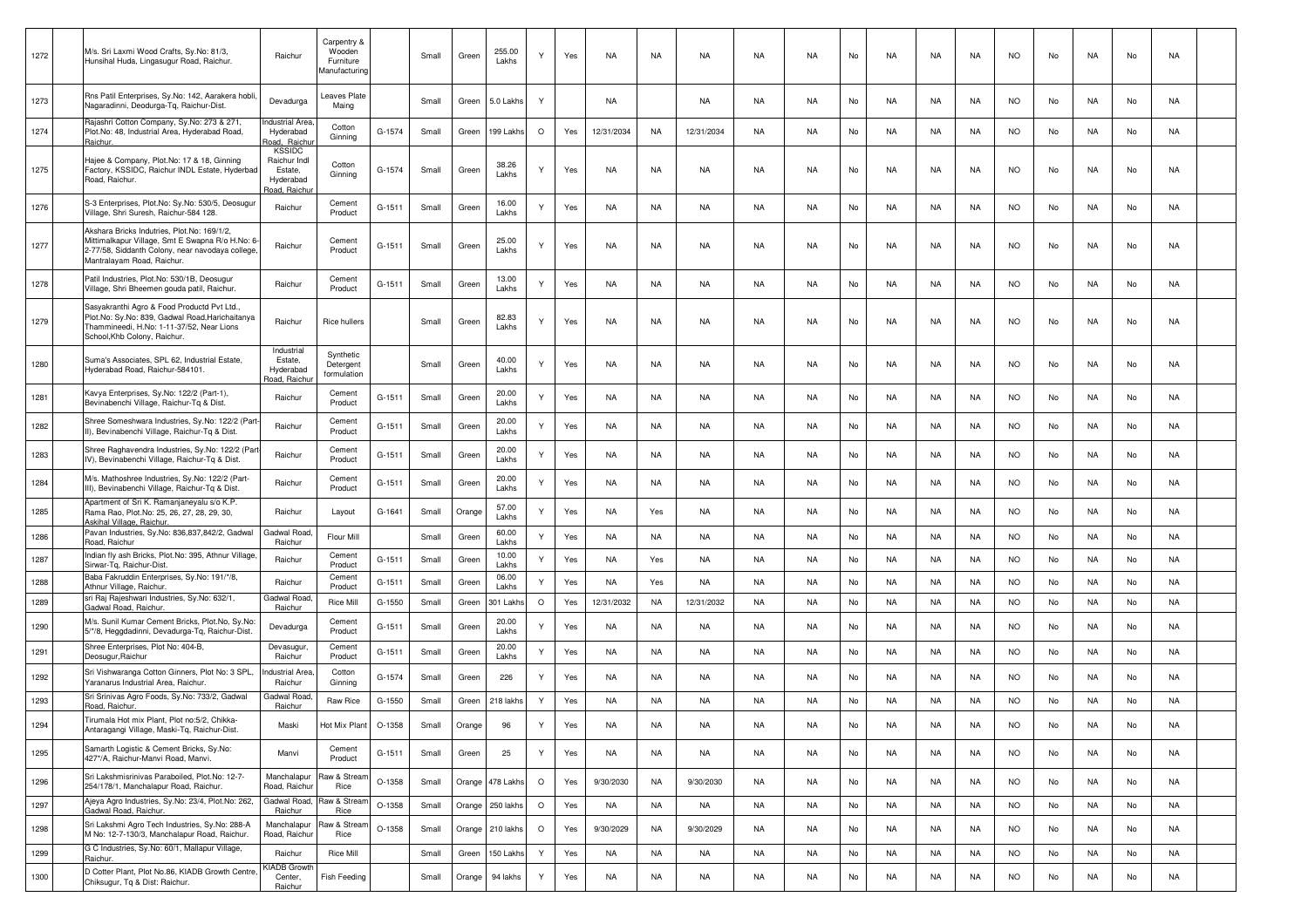| 1301 |       | Shafi Bricks Industry, Sy No. 382, Plot No. 89,<br>Manvi Industrial Area, Manvi                                                                                                      | Manvi                    | Cement<br>Product    | G-1511   | Small       | Green  | 10 Lakhs  | Y            | Yes | <b>NA</b>  | <b>NA</b> | <b>NA</b>  | <b>NA</b> | <b>NA</b> | No        | <b>NA</b> | <b>NA</b> | <b>NA</b> | <b>NO</b> | No        | <b>NA</b> | No        | <b>NA</b> |  |
|------|-------|--------------------------------------------------------------------------------------------------------------------------------------------------------------------------------------|--------------------------|----------------------|----------|-------------|--------|-----------|--------------|-----|------------|-----------|------------|-----------|-----------|-----------|-----------|-----------|-----------|-----------|-----------|-----------|-----------|-----------|--|
| 1302 |       | M/s. R B Sugars Itd, Sy.No:<br>75,76,77,78,79,80,81,82,83 & 84, Sunakal Village,<br>Lingasugur Tq, Raichur-Dist                                                                      | Lingasuru                | Sugar                |          | Large       | Red    | 224 Lakhs | Y            | Yes | NA         | NA        | NA         | NA        | NA.       | No        | NA        | NA        | NA        | <b>NO</b> | No        | NA        | No        | NA        |  |
| 1303 |       | annapoorna Agro Industries,                                                                                                                                                          |                          | Raw Rice             | G-1550   | Small       | Green  |           | Y            | Yes | NA         | NA        | NA         | NA        | <b>NA</b> | No        | NA        | NA        | NA        | <b>NO</b> | No        | NA        | No        | <b>NA</b> |  |
| 1304 |       | Vijayalaxmi Enterprises, Plot No. 168, Sy No. 109 Growth centre<br>(Part), Growth Centre, Raichur                                                                                    | Raichur                  | Cement<br>Product    | G-1511   | Small       | Green  | 24        | Y            | Yes | <b>NA</b>  | NA        | NA         | NA        | <b>NA</b> | No        | NA        | NA        | NA        | <b>NO</b> | No        | NA        | No        | NA        |  |
| 1305 | 53484 | maruti flour mill, Sy No. 836, 837, 841, 842,<br>Gadwal Road, Raichur.                                                                                                               | Gadwal Road<br>Raichur   | Flour Mill           |          | Small       | Green  | 32        | Y            | Yes | NA         | <b>NA</b> | NA         | <b>NA</b> | NA        | No        | <b>NA</b> | <b>NA</b> | <b>NA</b> | <b>NO</b> | No        | <b>NA</b> | No        | <b>NA</b> |  |
| 1306 |       | M R Agro Industries, Plot Noo. 213/6, Growth<br>Centre, Raichur.                                                                                                                     | Growth centre<br>Raichur | Raw Rice             | G-1550   | Small       | Green  | 2.89      | $\circ$      | Yes | NA         | NA        | NA         | NA        | <b>NA</b> | No        | NA        | NA        | NA        | <b>NO</b> | No        | NA        | No        | NA        |  |
| 1307 |       | 40746 nandini enterprises, 415, Autongar, Manvi                                                                                                                                      | Manvi                    | Cement<br>Product    | G-1511   | Small       | Green  | 22.8      | Y            | Yes | NA         | NA        | NA         | NA        | <b>NA</b> | No        | NA        | NA        | NA        | <b>NO</b> | No        | NA        | No        | <b>NA</b> |  |
| 1308 |       | RCR agro cotton, Plot.No: 213/1,, Raichur Growth<br>Centre, Raichur                                                                                                                  | Growth centre<br>Raichur | Cotton<br>Ginning    | G-1574   | Small       | Green  | 110       | $\circ$      | Yes | 12/31/2035 | Yes       | 12/31/2035 | NA        | <b>NA</b> | No        | NA        | NA        | NA        | <b>NO</b> | No        | NA        | No        | NA        |  |
| 1309 |       | Sri Nidhi Cotton Compmany, 68, Hyderabad<br>Road, Raichur                                                                                                                            | Hyderabad<br>Road        | Cotton<br>Ginning    | G-1574   | Small       | Green  | 268.7     | $\circ$      | Yes | 12/31/2034 | Yes       | 12/31/2034 | <b>NA</b> | <b>NA</b> | No        | <b>NA</b> | <b>NA</b> | <b>NA</b> | <b>NO</b> | No        | <b>NA</b> | No        | <b>NA</b> |  |
| 1310 | 40507 | Abhi Cement Bricks, Sy No. 1A, Virapur,<br>Sindhanur Tq, Raichur.                                                                                                                    | Sindhanur                | Cement<br>Product    | $G-1511$ | Small       | Green  | 10        | Y            | Yes | <b>NA</b>  | <b>NA</b> | NA         | <b>NA</b> | <b>NA</b> | No        | <b>NA</b> | <b>NA</b> | <b>NA</b> | <b>NO</b> | No        | <b>NA</b> | No        | <b>NA</b> |  |
| 1311 |       | Annapoornamma W/o Narasanagouda<br>Doddagoduru, Sy No. 1/*/1, 1/*/2, Eklaspur                                                                                                        | Raichur                  | Layout               | G-1641   | Small       | Green  | 283       | Y            | Yes | NA         | <b>NA</b> | NA         | NA        | <b>NA</b> | No        | NA        | NA        | <b>NA</b> | <b>NO</b> | No        | NA        | No        | <b>NA</b> |  |
| 1312 | 40534 | Residential Layout of Sri.M.V. Ramesh, S/o.<br>Sathyanarayana, Sy.No:403 and 398, Eklaspur,<br>Raichur-To & Dist.                                                                    | Raichur                  | Layout               | G-1641   | Small       | Green  | 74.75     | Y            | Yes | <b>NA</b>  | NA        | NA         | NA        | <b>NA</b> | No        | NA        | NA        | NA        | <b>NO</b> | No        | NA        | No        | <b>NA</b> |  |
| 1313 |       | Residential Layout of Shri Nathmal Inanni,<br>S/o.Tulsiram Inanni & Others. Sy.No: 809/1,<br>809/3, 809/4 & 809/5, Extent-13 acres 11 guntas,<br>Raichur-Village, Raichur-Tq & Dist. | Raichur                  | Layout               | G-1641   | Small       | Green  | 141       | Y            | Yes | <b>NA</b>  | NA        | NA         | NA        | <b>NA</b> | No        | NA        | <b>NA</b> | NA        | <b>NO</b> | No        | NA        | No        | NA        |  |
|      |       | M/s. Sri Sai Mini Rice Mill, Sy.No:58/*/5,<br>Venkateshwara camp, Gandhinagar, Sindhanur-<br>1314 40560 Tq, Raichur-Dist.                                                            | Sindhanur                | Raw Rice             | G-1550   | Small       | Green  | 122.04    | Y            | Yes | NA         | NA        | NA         | NA        | <b>NA</b> | No        | NA        | NA        | NA        | <b>NO</b> | No        | NA        | No        | NA        |  |
| 1315 |       | M/s. H.K. Mini Rice Mill Sy.No:96/2/2, Mullur<br>Village, (E.J Camp) Sindhanur-Tq, Raichur-Dist.                                                                                     | Sindhanur                | Raw rice             | G-1550   | Small       | Green  | 121       | $\circ$      | Yes | 12/31/2035 | NA        | 12/31/2035 | NA        | <b>NA</b> | No        | NA        | NA        | NA        | <b>NO</b> | No        | NA        | No        | NA        |  |
| 1316 | 40301 | M/s. Residential Layout of Sri.M.Venkateshwara<br>Rao, S/so. Ramakrishan & Others,<br>Sy.No:1276,1277,1278,1279,1280 & 1303 Extant<br>29A-35G, Raichur Village-Tq & Dist.            | Raichur                  | Layout               | G-1641   | Small       | Green  | 380       | Y            | Yes | NA         | NA        | NA         | NA        | <b>NA</b> | No        | NA        | NA        | NA.       | <b>NO</b> | No        | NA        | No        | NA        |  |
| 1317 | 40292 | Residential Layout of, Sri.Nooli Srinivasa Rao,<br>S/o.Late.N.Seshagiri Rao, Sy.No:1284/1,<br>1284/2, 1288, 1289, 1290, 1292 & 1300 Extent 20A-<br>13G, Raichur Village-Tq & Dist.   | Raichur                  | Layout               | G-1641   | Small       | Green  | 191       | Y            | Yes | NA         | NA        | NA         | NA        | <b>NA</b> | No        | NA        | NA        | NA        | <b>NO</b> | No        | NA        | No        | <b>NA</b> |  |
| 1318 |       | Residential Layout of, Smt.Maddipati Dhanalaxmi<br>W/o. Late.Gangadharao Rao. Sy.No:<br>1404,1405/A,1405/B,1405/C,1406/A & 1406/B<br>Extent 21A-36G, Raichur Village-Tq & Dist.      | Raichur                  | Layout               | G-1641   | Small       | Green  | 650       | Y            | Yes | NA         | NA        | NA         | NA        | <b>NA</b> | No        | NA        | NA        | NA        | <b>NO</b> | No        | NA.       | No        | NA        |  |
|      |       | 1319 42281 Haji & Company, 17 & 18, KSSIDC, Raichur.                                                                                                                                 | <b>KSSIDC</b><br>Raichur | Cotton<br>Ginning    | G-1574   | Small Green |        | 38.26     | Y            | Yes | <b>NA</b>  | <b>NA</b> | NA -       | <b>NA</b> | <b>NA</b> | <b>No</b> | <b>NA</b> | <b>NA</b> | <b>NA</b> | <b>NO</b> | <b>No</b> | <b>NA</b> | <b>No</b> | <b>NA</b> |  |
| 1320 |       | New Vishal Rice Industry, Gadwal Road, Raichur                                                                                                                                       | Gadwal Road,<br>Raichur  | Raw & Stream<br>Rice | O-1358   | Small       | Orange | 475 lakhs | $\circ$      | Yes | NA         | NA        | NA         | NA        | <b>NA</b> | No        | NA        | NA        | NA        | <b>NO</b> | No        | NA        | No        | NA        |  |
| 1321 | 42461 | Manideep Industries, 44/1 & 64, EJ Hosalli,<br>Sindhanur.                                                                                                                            | Sindhanur                | Raw rice             | G-1550   | Small       | Green  | 198.33    | Y            | Yes | NA         | NA        | NA         | NA        | <b>NA</b> | No        | NA        | NA        | NA        | <b>NO</b> | No        | NA        | No        | NA        |  |
| 1322 |       | Sri Sai Bricks, 248/2, Kadagamadoddi, Raichur                                                                                                                                        | Raichur                  | Flyash Bricks        | W-16     | Small       | White  |           | Y            | Yes | <b>NA</b>  | <b>NA</b> | NA         | NA        | NA        | No        | NA        | NA        | NA        | <b>NO</b> | No        | NA        | No        | NA        |  |
| 1323 |       | Global Touch Enterprises, Janata Colony,<br>Raichur.                                                                                                                                 | Raichur                  | Flyash Bricks        | $W-16$   | Small       | White  |           | $\mathsf{Y}$ | Yes | NA         | <b>NA</b> | NA         | NA        | <b>NA</b> | No        | NA        | NA        | NA        | <b>NO</b> | No        | NA        | No        | NA        |  |
| 1324 |       | HKGN Constructions, S.No. 488, Ganjalli, Tq<br>Raichur.                                                                                                                              | Raichur                  | Flyash Bricks        | W-16     | Small       | White  |           | Y            | Yes | <b>NA</b>  | NA        | NA         | NA        | <b>NA</b> | No        | NA        | NA        | NA        | <b>NO</b> | No        | NA        | No        | NA        |  |
| 1325 |       | /eganoor Enterprises, 95/8, Yeganoor, Raichur                                                                                                                                        | Raichur                  | Flyash Bricks        | $W-16$   | Small       | White  |           | Y            | Yes | <b>NA</b>  | <b>NA</b> | NA         | NA        | NA        | No        | NA        | NA        | NA        | <b>NO</b> | No        | NA        | No        | NA        |  |
| 1326 |       | Bhagyalaxmi Enterprises, Manvi Road, Sirawar.                                                                                                                                        | Sirwar                   | Flyash Bricks        | $W-16$   | Small       | White  |           | Y            | Yes | NA         | <b>NA</b> | NA         | NA        | <b>NA</b> | No        | <b>NA</b> | NA        | NA        | <b>NO</b> | No        | NA        | No        | NA        |  |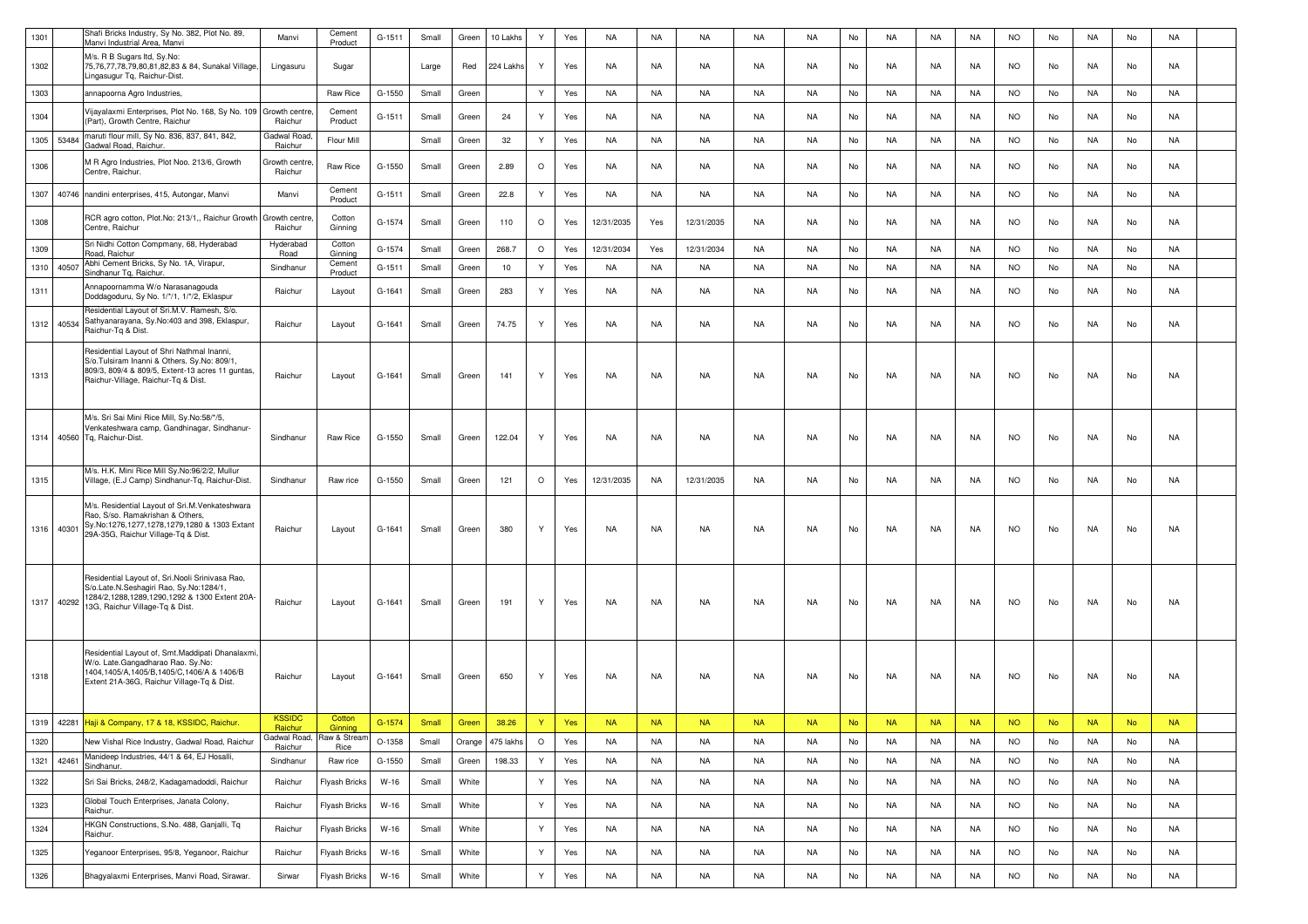| 1327 | Bhagiratha Lime & Chemicals, Growth Center,<br>}aichur                                                                 | Growth centre<br>Raichur                      | Chemical<br>industries                                                                                       | R-1104                      | Large  | Red    | 9.90<br>Crores   | CI | Yes       | <b>NA</b> | Yes | NA        | NA        | <b>NA</b> | No | NA        | NA        | NA        | <b>NO</b> | No | NA        | No | NA        |  |
|------|------------------------------------------------------------------------------------------------------------------------|-----------------------------------------------|--------------------------------------------------------------------------------------------------------------|-----------------------------|--------|--------|------------------|----|-----------|-----------|-----|-----------|-----------|-----------|----|-----------|-----------|-----------|-----------|----|-----------|----|-----------|--|
| 1328 | Multi Face Chemicals Ltd., Plot No 175, Raichur<br>Growth Center, Raichur.                                             | Raichur<br>Growth Cent                        | Chemical<br>industries                                                                                       | R-1104                      | Large  | Red    | 9.00<br>Crores   | CI | Yes       | NA        | Yes | NA        | NA        | <b>NA</b> | No | NA        | NA        | NA        | <b>NO</b> | No | NA        | No | NA        |  |
| 1329 | Fricolour chemicals Ltd., (I.A) Raichur.                                                                               | Raichur                                       | Chemical<br>industries                                                                                       | R-1104                      | Large  | Red    | 20.00<br>Lakhs   | CI | Yes       | NA        | Yes | NA        | <b>NA</b> | <b>NA</b> | No | <b>NA</b> | NA        | NA        | <b>NO</b> | No | NA        | No | NA        |  |
| 1330 | Anantha Sai Chemicals Ltd., Raichur.                                                                                   | Raichur                                       | Chemical<br>industries                                                                                       | R-1104                      | Large  | Red    | 15.00<br>Lakhs   | CI | Yes       | NA        | Yes | NA        | NA        | NA        | No | NA        | NA        | NA        | <b>NO</b> | No | NA        | No | NA        |  |
| 1331 | Mysore Petro Chemicals Ltd,<br>P.B. No: 34, Chikkasugur, Industrial Area, Raichur                                      | <b>Industrial Area</b><br>Raichur             | Phthalic<br>Anhydride                                                                                        | R-1140                      | Large  | Red    | 22.31<br>Crores  | CI | Yes       | NA.       | Yes | NA        | NA        | NA        | No | NA        | NA        | NA        | <b>NO</b> | No | NA        | No | NA        |  |
| 1332 | Bhagya nagar Solvent Extraction,<br>Pvt.Ltd., Sy.No. 10, Heggasanahalli-village,<br>Deosugur Indl Area, Raichur-Dist   | Devasugur<br>Industrial Area                  | <b>Bio Mass</b><br>Power Plant                                                                               | R-1146                      | Large  | Red    | 24.00<br>Crores  | CI | Yes       | NA        | Yes | NA        | NA        | NA        | No | NA        | NA        | NA        | NO.       | No | NA        | No | NA        |  |
| 1333 | Raichur Bio-energy Pvt, Ltd.,<br>Sy.No 167, 169 & 170, Raichur Growth Center,                                          | Raichur<br>Growth Cente                       | <b>Bio Mass</b><br>Power Plant                                                                               | R-1146                      | Large  | Red    | 18.00<br>Crores  | CI | Yes       | NA        | Yes | NA        | NA        | NA        | No | NA        | NA        | NA        | <b>NO</b> | No | NA        | No | NA        |  |
| 1334 | Raichur<br>Sovereign Distilleries Ltd.,<br>Sy.No. 89 & 90, Singapur-village, Sindhanur-Tq,<br>Raichur-Dist.            | Sindhanur                                     | <b>Distilleries</b>                                                                                          | R-1112                      | Large  | Red    | 170.00<br>Crores | CI | Yes       | NA        | Yes | NA        | NA        | <b>NA</b> | No | NA        | NA        | <b>NA</b> | <b>NO</b> | No | NA        | No | NA        |  |
| 1335 | Surana Industries Ltd,<br>Sy.No. 231 to 234, Raichur Growth Center,<br>Chikkasugur Village, Wadloor Cross,<br>Raichur. | Raichur<br>Growth Cente                       | Steel Plant                                                                                                  | R-1126                      | Large  | Red    | 728.62<br>Crores | CI | Yes       | NA        | Yes | NA        | NA        | NA        | No | NA        | NA        | NA        | NO.       | No | NA        | No | NA        |  |
| 1336 | Surana Thermal Power Ltd., Sy.No. 231 to 234,<br>Raichur Growth Center, Raichur.                                       | Raichur<br>Growth Cent                        | Thermal<br>ower Projec                                                                                       | R-1146                      | Large  | Red    | 10.80<br>Crores  | CI | Yes       | NA        | Yes | NA        | NA        | NA        | No | NA        | NA        | NA        | <b>NO</b> | No | NA        | No | NA        |  |
| 1337 | Rajiv Gandhi Super Specialty (Opech) Hospital,<br>Hyderabad Road, Raichur.                                             | Hyderabad<br>Road                             | Hospital<br>(H.C.E)                                                                                          | R-1117                      | Large  | Red    | 41.98<br>Crores  | CI | Yes       | NA        | Yes | NA        | NA        | NA        | No | NA        | NA        | NA        | <b>NO</b> | No | NA        | No | NA        |  |
| 1338 | Vishwa Shanthi Agro Industries, Sy.No. 31/2,<br>Bijenegera, Raichur.                                                   | Raichur                                       | Raw & Stear<br>Rice                                                                                          | O-1358                      | Large  | Orange | 11.41<br>Crores  | CI | Yes       | NA        | Yes | NA        | NA        | <b>NA</b> | No | <b>NA</b> | NA        | NA        | <b>NO</b> | No | NA        | No | NA        |  |
| 1339 | Vishal Cotspin, Deosugur, Industrial Area, Raichur                                                                     | Devasugur<br>Industrial Area<br>Raichur       | Cotton Yarn                                                                                                  | G-1315                      | Large  | Green  | 18.64<br>Crores  | CI | Yes       | NA        | Yes | NA        | NA        | NA        | No | NA        | NA        | NA        | <b>NO</b> | No | NA        | No | NA        |  |
| 1340 | Indian Oil Corporation, RCR                                                                                            | Raichur                                       | Petroleum<br>Product<br>Storage                                                                              |                             | Medium | Red    | 10.00<br>Lakhs   | CI | Yes       | NA        | Yes | NA        | NA        | <b>NA</b> | No | NA        | NA        | NA        | <b>NO</b> | No | NA.       | No | NA        |  |
| 1341 | Raichur Co-Operative Oil Complex, Hyderabad<br>Road, Raichur.                                                          | Hyderabad<br>Road                             | Vegetable oil<br>nanufacturing<br>including<br>solvent<br>extraction and<br>refinery<br>hydrogenated<br>oils | O-1382                      | Medium | Orange | 1.32<br>Crores   | CI | Yes       | <b>NA</b> | Yes | NA        | NA        | NA        | No | NA        | NA        | NA        | <b>NO</b> | No | NA        | No | NA        |  |
| 1342 | Patel Shanthi Steels,<br>ly.No: 259, Yegnur-village Raichur.                                                           | Raichur                                       | Steel Re-<br>rolling                                                                                         |                             | Medium | Orange | 1.9 Crore        | CI | Yes       | NA        | Yes | NA        | NA        | NA        | No | <b>NA</b> | NA        | NA        | <b>NO</b> | No | NA        | No | NA        |  |
| 1343 | M/s.Patel Engineering Ltd.<br>Sy.No.383, Masarakal-Village, Deodurga Taluk,<br>Raichur District.                       | Devadurga                                     | Stone Crusher                                                                                                | O-1371                      | Medium | Orange | 999.37<br>Lakhs  | CI | Yes       | NA        | Yes | NA        | NA        | NA        | No | NA        | NA        | NA        | NO.       | No | NA        | No | NA        |  |
| 1344 | M/s Sri Guru Sai Rice Industries, Sy.No:830/P1 &<br>830/P2, Hosalli cross, Hutti road, Sindhnur-Tq,<br>Raichur         | Sindhanur                                     | Raw & Stearr<br>Rice                                                                                         | $O-37$                      | Medium | Orange | 262 Lakh         | CI | Yes       | NA        | Yes | NA        | NA        | NA.       | No | NA        | NA        | NA        | NO.       | No | NA.       | No | NA        |  |
| 1345 | The Co-Operative Spinning Mill Ltd., P.B.No. 47,<br>Yeramarus, Raichur.                                                | Raichur                                       | Cotton Yarn<br>Spinning Mill                                                                                 | G-1315                      | Medium | Green  | 4.43<br>Crores   | CI | Yes       | NA        | Yes | NA        | NA        | <b>NA</b> | No | <b>NA</b> | NA        | NA        | <b>NO</b> | No | NA        | No | NA        |  |
| 1346 | Akshaya Agro chemical, Yeramarus, Raichur.                                                                             | Raichur                                       | Agro<br>Chemicals                                                                                            |                             | Small  | Red    | 3.9 Lakh         | CI | <b>NA</b> | NA        | Yes | NA        | NA        | <b>NA</b> | No | NA        | NA        | NA        | <b>NO</b> | No | NA        | No | NA        |  |
| 1347 | Pollytech alloys, Plot No. 189, Growth centre,<br><u>Hyderabad Road, Raichur</u>                                       | Hyderabad<br>Road                             | Alloys<br>Products                                                                                           | R-1165                      | Small  | Red    | 6.5 Lakh         | CI | <b>NA</b> | NA        | Yes | NA        | NA        | NA        | No | NA        | NA        | NA        | <b>NO</b> | No | NA        | No | NA        |  |
| 1348 | Nageshwara Chemicals & Co., Plot<br>No.1a, Deosugur, Raichur.                                                          | Devasugur                                     | Chemical<br>industries                                                                                       |                             | Small  | Red    | 36.00<br>Lakhs   | CI | Yes       | <b>NA</b> | Yes | NA        | NA        | NA        | No | NA        | NA        | NA        | <b>NO</b> | No | NA        | No | NA        |  |
| 1349 | Orient Chemicals Industries., C-7, 8, Kssidc<br>Industries, Raichur.                                                   | <b>KSSIDC</b><br>Industrial<br>Estate, Raichu | Chemical<br>industries                                                                                       |                             | Small  | Red    | 3.7 Lakhs        | CI | Yes       | NA        | Yes | NA        | NA        | NA        | No | NA        | NA        | NA        | <b>NO</b> | No | NA.       | No | NA        |  |
| 1350 | Sri. Chemibleach (1) Plot No.B-2, Raichur.                                                                             | Raichur                                       | Bleaching                                                                                                    | Not in<br>Category<br>list  | Small  | Red    | 14.72<br>Lakhs   | CI | Yes       | NA        | Yes | NA        | NA        | NA        | No | NA        | NA        | NA        | NO        | No | NA        | No | NA        |  |
| 1351 | Sri Organics Pvt Ltd., Sy.No. 62/3,66/4,66/48,<br>Cheekalparvi-village, Raichur.                                       | Raichur                                       | Organic<br>Nutrients                                                                                         | R-1112                      | Small  | Red    | 13.26<br>Lakhs   | CI | Yes       | NA        | Yes | NA        | NA        | NA        | No | NA        | NA        | <b>NA</b> | <b>NO</b> | No | NA        | No | NA        |  |
| 1352 | lyli Gurunathappa & Company, Sy.No.12-7-<br>132/131 & 132, Rajivgandhi Autonagar, Raichur.                             | Raichur                                       | Kerosine<br>storage                                                                                          | Not in<br>Category<br>I ist | Small  | Red    | 3.4 Lakhs        | CI | <b>NA</b> | <b>NA</b> | Yes | NA        | NA        | NA        | No | NA        | NA        | NA        | <b>NO</b> | No | NA        | No | NA        |  |
| 1353 | Tripura Energy (P) Ltd,.<br>Plot No 67 (A), Industrial Area, Raichur.                                                  | Industrail Area<br>Raichur                    | Alum                                                                                                         |                             | Small  | Red    | 39.55<br>Lakhs   | CI | Yes       | <b>NA</b> | Yes | NA        | NA        | NA        | No | NA        | NA        | <b>NA</b> | <b>NO</b> | No | NA        | No | NA        |  |
| 1354 | M/s. R.R. Services, No:288/770, Hutti-Village,<br>Lingasugur-Tq, Raichur-Dist                                          | Lingasuru                                     | Used for Oil<br><b>Batteries</b>                                                                             | R-1122                      | Small  | Red    | NA               | CI | Yes       | NA        | Yes | NA        | NA        | NA        | No | NA        | NA        | NA        | <b>NO</b> | No | NA        | No | NA        |  |
| 1355 | Sri. Laxmi Srinivas Milks, PWD Camp, Raichur.                                                                          | Raichur                                       | Milk chilling                                                                                                | O-1328                      | Small  | Orange | 9.00<br>Lakhs    | Cl | Yes       | NA        | Yes | <b>NA</b> | <b>NA</b> | <b>NA</b> | No | <b>NA</b> | <b>NA</b> | <b>NA</b> | <b>NO</b> | No | <b>NA</b> | No | <b>NA</b> |  |
| 1356 | Karnataka State Agro products Ltd., pesticide<br>formulation unit, KIADB Industrial Area, Raichur.                     | KIADB<br><b>Industrial Area</b>               | ormulation of<br>Pesticides                                                                                  | O-1323                      | Small  | Orange | 8.43<br>Lakhs    | CI | Yes       | NA        | Yes | NA        | NA        | NA        | No | NA        | NA        | NA        | <b>NO</b> | No | NA        | No | NA        |  |
| 1357 | Sri. Nandi Milk Dairy,<br>Plot No. 1-09, Industrial Estate, Raichur.                                                   | Industrial<br>Estate, Raich                   | Milk chilling                                                                                                | O-1328                      | Small  | Orange | 43.12<br>Lakhs   | Cl | Yes       | NA        | Yes | NA        | <b>NA</b> | <b>NA</b> | No | NA        | NA        | <b>NA</b> | <b>NO</b> | No | <b>NA</b> | No | NA        |  |
| 1358 | M.G. Automobiles Workshop, Hydrabad Road,<br>Raichur.                                                                  | Hyderabad<br>Road                             | Automobile<br>servicing,<br>repairing and                                                                    | O-1303                      | Small  | Orange | 18.00<br>Lakhs   | CI | Yes       | NA        | NA  | NA        | NA        | NA        | No | NA        | NA        | NA        | <b>NO</b> | No | NA        | No | NA        |  |
| 1359 | Sri Laxmi Raw & Boiled Rice Mill, Raichur.                                                                             | Raichur                                       | nainting<br>Raw & Steam                                                                                      | O-1358                      | Small  | Orange | 11.00            | Cl | Yes       | <b>NA</b> | Yes | NA        | NA        | NA        | No | NA        | NA        | <b>NA</b> | <b>NO</b> | No | NA        | No | NA        |  |
|      |                                                                                                                        |                                               | Rice                                                                                                         |                             |        |        | Lakhs            |    |           |           |     |           |           |           |    |           |           |           |           |    |           |    |           |  |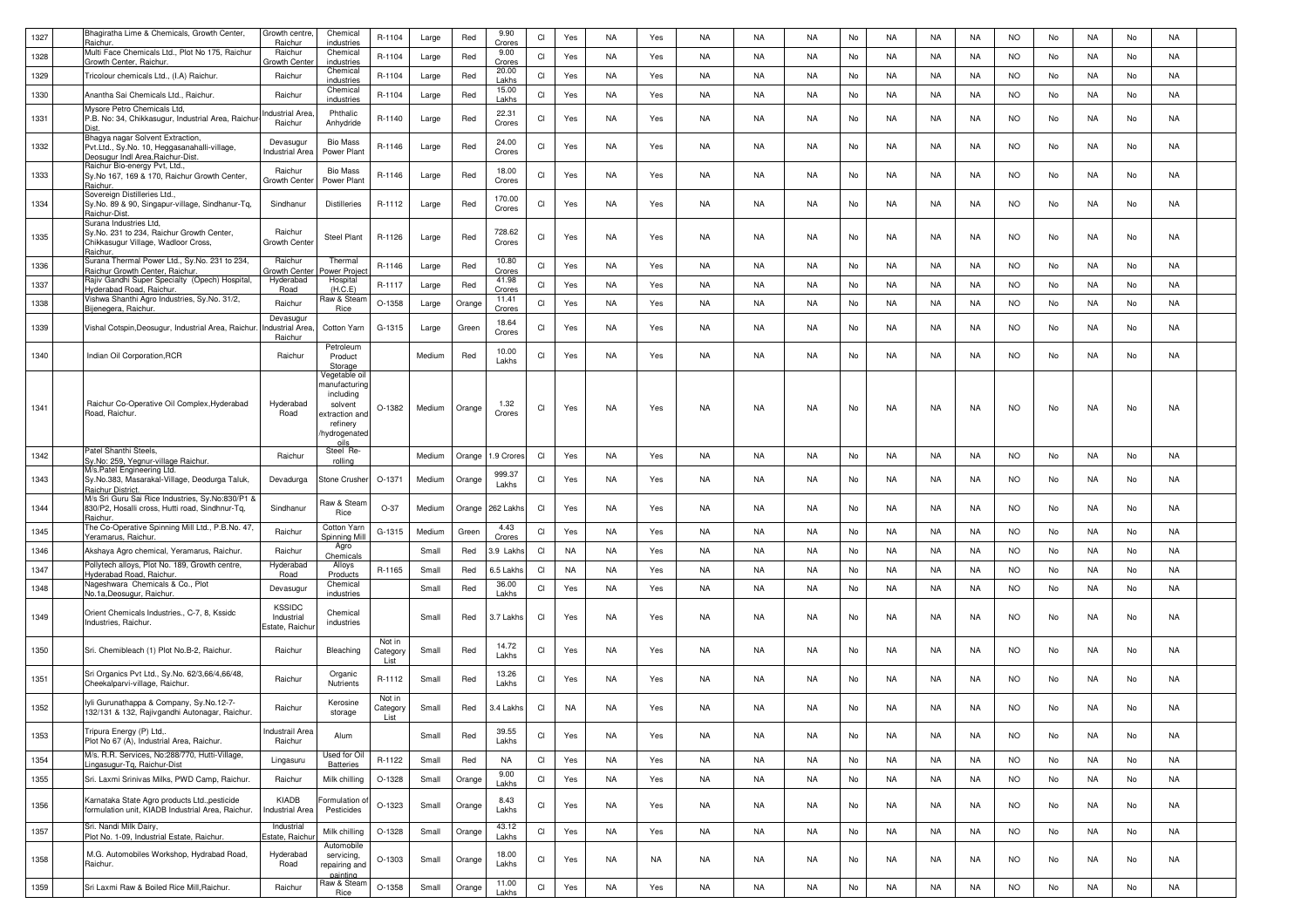| 1360 | Jayalaxmi Rice Industries, Bothal Dinni, Maski<br>Road, Sindhanur, Raichur.                                              | Sindhanur                  | Raw & Stean<br>Rice        | O-1358   | Small | Orange | 7.24<br>Lakhs  | CI                     | Yes       | NA        | Yes | NA | <b>NA</b> | <b>NA</b> | No | <b>NA</b> | NA        | <b>NA</b> | <b>NO</b> | No | NA | No | <b>NA</b> |  |
|------|--------------------------------------------------------------------------------------------------------------------------|----------------------------|----------------------------|----------|-------|--------|----------------|------------------------|-----------|-----------|-----|----|-----------|-----------|----|-----------|-----------|-----------|-----------|----|----|----|-----------|--|
| 1361 | Amareshwara Drier Industries, Sy.No. 220, Maski<br>rillage, Lingsugur, Raichur.                                          | Lingasugu                  | Raw & Stear<br>Rice        | O-1358   | Small | Orange | 22.10<br>Lakhs | CI                     | Yes       | NA        | Yes | NA | NA        | <b>NA</b> | No | <b>NA</b> | NA        | NA        | <b>NO</b> | No | NA | No | NA        |  |
| 1362 | Sainath Industries, Gangavathi Road,<br>Sindhanur, Raichur                                                               | Sindhanur                  | Raw & Stear<br>Rice        | O-1358   | Small | Orange | 21.50<br>Lakhs | CI                     | Yes       | NA        | Yes | NA | NA        | NA        | No | NA.       | NA        | NA        | <b>NO</b> | No | NA | No | NA        |  |
| 1363 | Sharanabasaveshwara Rice Mill, Sy.No.<br>21/2, Maski, Tg: Lingsugur, Raichur.                                            | Lingasugu                  | Raw & Stear<br>Rice        | O-1358   | Small | Orange | 18.5<br>Lakhs  | CI                     | Yes       | NA        | Yes | NA | NA        | <b>NA</b> | No | NA.       | NA        | NA        | <b>NO</b> | No | NA | No | NA        |  |
| 1364 | Mythri Forms, Sy.No. 4-311, Neermanvi, Manvi-<br>To. Raichur-Dist.                                                       | Manvi                      | Milk chilling              | $O-1328$ | Small | Orange | 18.00<br>Lakhs | CI                     | Yes       | NA        | Yes | NA | NA        | NA        | No | NA.       | NA        | NA        | <b>NO</b> | No | NA | No | NA        |  |
| 1365 | Varalaxmi Industry Rice Mill, Plot No. 25,26,43 &<br>44 Industrial Area, Raichur                                         | ndustrial Are<br>Raichur   | Raw & Stean<br>Rice        | $O-1358$ | Small | Orange | 12.5<br>Lakhs  | CI                     | Yes       | NA        | Yes | NA | NA        | <b>NA</b> | No | <b>NA</b> | NA        | NA        | <b>NO</b> | No | NA | No | NA        |  |
| 1366 | Modern Rice Mill, Manvi, Raichur.                                                                                        | Manvi                      | Raw & Stear<br>Rice        | O-1358   | Small | Orange | 18.75<br>Lajhs | CI                     | Yes       | <b>NA</b> | Yes | NA | <b>NA</b> | <b>NA</b> | No | <b>NA</b> | NA        | NA        | <b>NO</b> | No | NA | No | NA        |  |
| 1367 | Saraswathi Industries, Jalapur Camp, Sirwar,<br>Raichur                                                                  | Sirwar                     | Raw & Stea<br>Rice         | O-1358   | Small | Orange | 1.7 Lakh:      | CI                     | Yes       | <b>NA</b> | Yes | NA | <b>NA</b> | <b>NA</b> | No | <b>NA</b> | NA        | NA        | <b>NO</b> | No | NA | No | NA        |  |
| 1368 | Mallikarjuna Swamy Rice Mill, Gangavathi Road,<br>Raichur                                                                | Raichur                    | Raw & Stear<br><b>Rice</b> | O-1358   | Small | Orange | '.5 Lakh       | <b>CI</b>              | Yes       | NA        | Yes | NA | NA        | NA        | No | NA.       | NA        | NA        | <b>NO</b> | No | NA | No | <b>NA</b> |  |
| 1369 | Shivaprasad Milk Dairy, Shed No. D-10, Industrial<br>Estate, Raichur                                                     | Industrial<br>state Raich  | Milk chilling              | $O-1328$ | Small | Orange | 20.00<br>Lakhs | CI                     | Yes       | NA        | Yes | NA | <b>NA</b> | <b>NA</b> | No | NA.       | NA        | NA        | <b>NO</b> | No | NA | No | <b>NA</b> |  |
| 1370 | Anand Rice & Boiled Industries, Gangavathi<br>Road, Sindhanur, Raichur.                                                  | Sindhanur                  | Raw & Steam<br>Rice        | O-1358   | Small | Orange | 21.00<br>Lakhs | CI                     | Yes       | NA        | Yes | NA | NA        | NA        | No | NA.       | NA        | NA        | <b>NO</b> | No | NA | No | <b>NA</b> |  |
| 1371 | Sri. Mallikarjuna Rice Mill,<br>Sy.No. 211/1, Maski-Road,<br>Lingsugur<br>Tg. Raichur-Dist                               | Lingasugur                 | Raw & Stean<br>Rice        | $O-1358$ | Small | Orange | 20.5<br>Lakhs  | CI                     | Yes       | NA        | Yes | NA | NA        | NA        | No | NA.       | NA        | NA        | <b>NO</b> | No | NA | No | NA        |  |
| 1372 | Vishwanath Rice Mill,<br>Sy.No. 19/12, Maski, Lingsugur Road, Raichur.                                                   | Lingasugur                 | Raw & Stean<br>Rice        | O-1358   | Small | Orange | 20.73<br>Lakhs | CI                     | Yes       | NA        | Yes | NA | NA        | NA        | No | NA.       | NA        | NA        | <b>NO</b> | No | NA | No | NA        |  |
| 1373 | Harikrishna Industries Rice & Raw milling, Plot<br>No. 804/C, Kustagi Road, Sindhanur, Raichur.                          | Sindhanur                  | Raw & Stear<br>Rice        | O-1358   | Small | Orange | 48.00<br>Lakhs | CI                     | Yes       | NA        | Yes | NA | NA        | NA        | No | NA        | NA        | NA        | NO.       | No | NA | No | NA        |  |
| 1374 | Sri. Sugureshwara Rice Mill, Near S.B.I, Raichur.                                                                        | Raichur                    | Raw Rice                   | G-1625   | Small | Orange | 16.00<br>Lakhs | <b>CI</b>              | NA        | NA        | Yes | NA | NA        | <b>NA</b> | No | NA.       | NA        | NA        | <b>NO</b> | No | NA | No | NA        |  |
| 1375 | Sri. Balaji Driers,<br>Sy.No<br>12/P1, Maski Road.<br>Sindhanur-Tq,<br>Raichur.                                          | Sindhanur                  | Raw & Stean<br>Rice        | O-1358   | Small | Orange | 45.00<br>Lakhs | CI                     | Yes       | NA        | Yes | NA | NA        | <b>NA</b> | No | NA.       | NA        | NA        | <b>NO</b> | No | NA | No | NA        |  |
| 1376 | Farah Paddy Drier Industries,<br>Sy.No.<br>248/2, Karadigudda Road, Manvi, Raichur-Dist.                                 | Manvi                      | Raw & Stean<br>Rice        | O-1358   | Small | Orange | 42.50<br>Lakhs | CI                     | Yes       | NA        | Yes | NA | NA        | <b>NA</b> | No | NA.       | NA        | NA        | <b>NO</b> | No | NA | No | NA        |  |
| 1377 | Sri. Veereshwara Industries,<br>Sy.No.<br>809, Kustagi Road,<br>Sindhanur-Tq, Raichur                                    | Sindhanur                  | Raw & Stean<br>Rice        | O-1358   | Small | Orange | 14.00<br>Lakhs | CI                     | Yes       | NA.       | Yes | NA | NA        | NA        | No | NA        | NA        | NA        | <b>NO</b> | No | NA | No | NA        |  |
| 1378 | Sushil Industries Rice Mill.<br>Sy.No. 779, Gangavathi Road, Sindhanur,<br>Raichur.                                      | Sindhanur                  | Raw & Stean<br>Rice        | $O-1358$ | Small | Orange | 8.50<br>Lakhs  | CI                     | Yes       | NA        | Yes | NA | NA        | <b>NA</b> | No | NA.       | NA        | NA        | <b>NO</b> | No | NA | No | NA        |  |
| 1379 | Sri. Vijaya Mahantesh Rice Mill,<br>Sy.No. 15, Maski, Lingsugur-Tq,<br>Dist. Raichur.                                    | Lingasugur                 | Raw & Steam<br>Rice        | O-1358   | Small | Orange | 38.10<br>Lakhs | CI                     | Yes       | NA        | Yes | NA | NA        | NA        | No | NA.       | NA        | NA        | <b>NO</b> | No | NA | No | NA        |  |
| 1380 | Shubhalaxmi Rice Industries,<br>Sy.No<br>786/1, Gangavathi Road, Sindhanur-Tq, Raichur-                                  | Sindhanur                  | Raw & Stean<br>Rice        | O-1358   | Small | Orange | 25.40<br>Lakhs | CI                     | Yes       | NA        | Yes | NA | NA        | NA        | No | NA.       | NA        | NA        | <b>NO</b> | No | NA | No | NA        |  |
| 1381 | Sri. Vijayapadma para boiled Industries, Sy. No. 12<br>7-131/31, Manchalapur-Road, Raichur.                              | Manchalapu<br>Road, Raichu | Raw & Stean<br>Rice        | O-1358   | Small | Orange | 23.00<br>Lakhs | CI                     | Yes       | NA        | Yes | NA | NA        | NA        | No | NA.       | NA        | NA        | NO.       | No | NA | No | NA        |  |
| 1382 | Devaraj Industries Rice Mill<br>Sy.No. 964, Kustagi Road, Sindhanur, Raichur.                                            | Sindhanur                  | Raw & Stean<br>Rice        | $O-1358$ | Small | Orange | 6.48<br>Lakhs  | CI                     | Yes       | NA        | Yes | NA | NA        | NA        | No | NA.       | NA        | NA        | NO.       | No | NA | No | NA        |  |
| 1383 | H.No.7-2-<br>Mallikarjuna Stone Crusher,<br>99/5, Basava Nilaya, Near Petrol bunk,<br>Deodurga, Raichur.                 | Devadurga                  | Stone Crusher              | O-1371   | Small | Orange | 15.00<br>Lakhs | CI                     | NA        | NA        | Yes | NA | NA        | <b>NA</b> | No | NA.       | NA        | <b>NA</b> | <b>NO</b> | No | NA | No | NA        |  |
| 1384 | Banadeshwara Stone Crusher (Umapathy Patel<br>Stone Crusher) Sy.No. 36U. Yamanur- village,<br>Deodurga Tq, Raichur Dist. | Devadurga                  | Stone Crusher              | O-1371   | Small | Orange | 5.00<br>Lakhs  | CI                     | <b>NA</b> | NA        | Yes | NA | NA        | NA        | No | NA        | NA        | NA        | <b>NO</b> | No | NA | No | NA        |  |
| 1385 | I. Venkureddy Stone Crusher , RTPS 1st Cross<br>Raichur.                                                                 | Raichur                    | Stone Crusher              | O-1371   | Small | Orange | 4.00<br>Lakhs  | CI                     | NA        | NA        | Yes | NA | NA        | NA.       | No | NA.       | NA        | NA        | <b>NO</b> | No | NA | No | NA        |  |
| 1386 | Jayashree Stone Crusher, Ashapur Road,<br>Raichur.                                                                       | Raichur                    | Stone Crusher              | $O-1371$ | Small | Orange | 8.5 Lakh:      | CI                     | <b>NA</b> | NA.       | Yes | NA | NA        | NA        | No | NA.       | NA        | NA        | NO.       | No | NA | No | NA        |  |
| 1387 | Sathis-Tantia (J.V), Sy. No. 189, Jadaldinni,<br>Deodurga, Raichur.                                                      | Devadurga                  | Stone Crusher              | O-1371   | Small | Orange | 4.00<br>Lakhs  | CI                     | <b>NA</b> | <b>NA</b> | Yes | NA | <b>NA</b> | <b>NA</b> | No | <b>NA</b> | <b>NA</b> | NA        | <b>NO</b> | No | NA | No | NA        |  |
| 1388 | Channaveereshwara Stone Crusher Sy.No. 418/1<br>Edlapur, Near Shakthinagar, Raichur.                                     | Shakthinagar               | Stone Crusher              | O-1371   | Small | Orange | 7.00<br>Lakhs  | CI                     | <b>NA</b> | NA        | Yes | NA | NA        | NA        | No | NA        | NA        | NA        | <b>NO</b> | No | NA | No | NA        |  |
| 1389 | Gammon India Ltd., Stone Crusher, Raichur.                                                                               | Raichur                    | Stone Crusher              | O-1371   | Small | Orange | 4.00<br>Lakhs  | CI                     | NA        | NA        | Yes | NA | NA        | NA        | No | NA        | NA        | NA        | <b>NO</b> | No | NA | No | NA        |  |
| 1390 | M.C.C. Stone Crusher, C/o. RTPS, Raichur.                                                                                | Raichur                    | Stone Crusher              | O-1371   | Small | Orange | 3.50<br>Lakhs  | CI                     | <b>NA</b> | NA        | Yes | NA | NA        | <b>NA</b> | No | <b>NA</b> | NA        | NA        | <b>NO</b> | No | NA | No | NA        |  |
| 1391 | Narasanna Gowda Stone Crusher, Shakthinagar,<br>Raichur.                                                                 | Shakthinaga                | Stone Crusher              | O-1371   | Small | Orange | 2.00<br>Lakhs  | $\mathsf{C}\mathsf{I}$ | <b>NA</b> | NA        | Yes | NA | NA        | NA        | No | <b>NA</b> | NA        | NA        | <b>NO</b> | No | NA | No | NA        |  |
| 1392 | NCC Maytas Infra Ltd, Sy.No. 675/1,<br>Chandrabanda, Raichur.                                                            | Raichur                    | Stone Crusher              | O-1371   | Small | Orange | 45.00<br>Lakhs | CI                     | <b>NA</b> | NA        | Yes | NA | NA        | NA        | No | NA        | NA        | NA        | <b>NO</b> | No | NA | No | NA        |  |
| 1393 | NCC Maytas Infra Ltd, Hirekotnekal, Raichur                                                                              | Raichur                    | Stone Crusher              | O-1371   | Small | Orange | 8.5 Lakhs      | CI                     | <b>NA</b> | NA        | Yes | NA | NA        | NA        | No | NA        | NA        | NA        | <b>NO</b> | No | NA | No | NA        |  |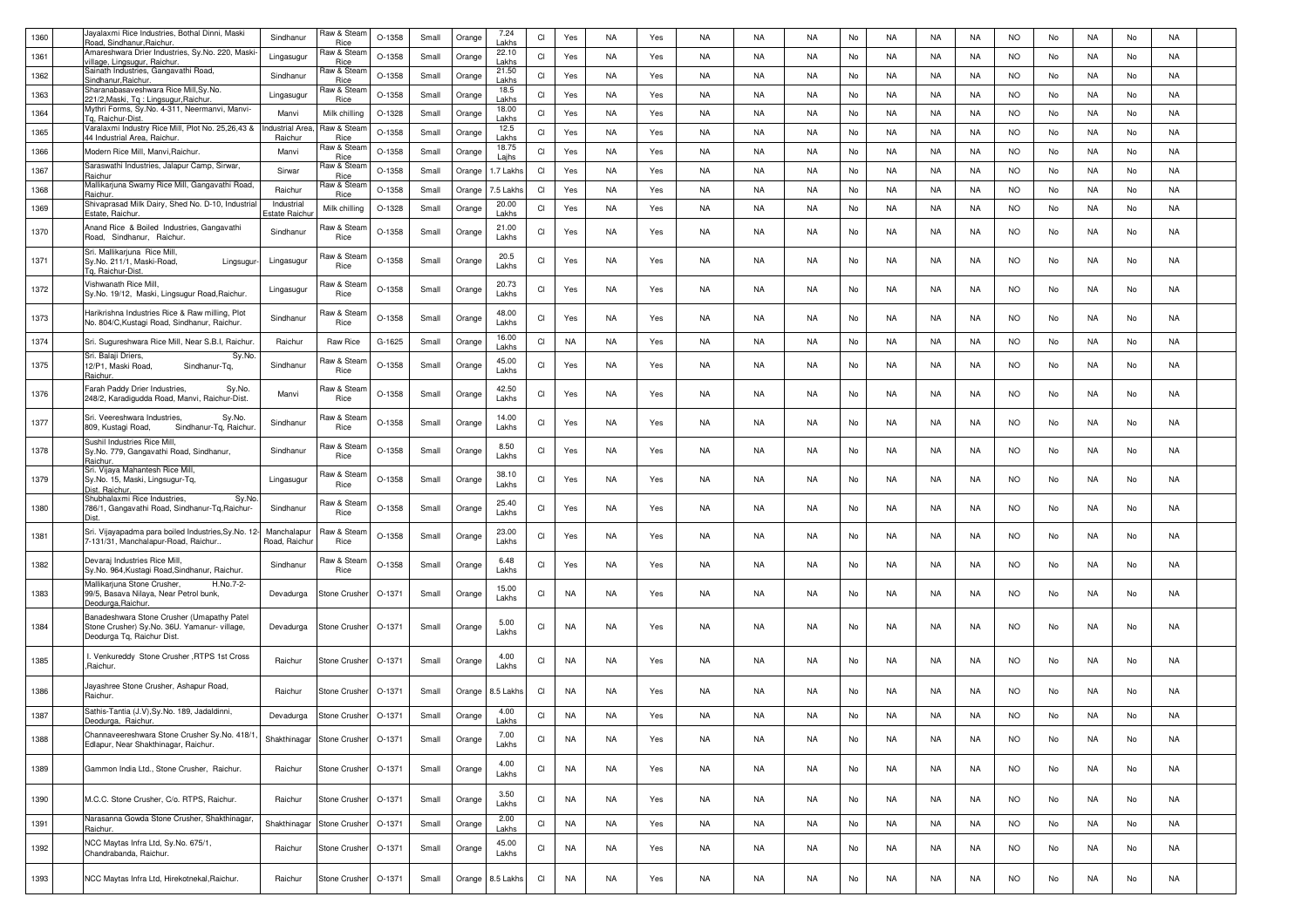| 1394 | NCC Maytas Infra Ltd, Neermanvi, Raichur.                                                                              | Raichur                      | Stone Crusher | $O-1371$ | Small | Orange | 9.00<br>Lakhs    | CI        | NA        | NA        | Yes | NA        | NA        | <b>NA</b> | No | <b>NA</b> | NA        | NA        | <b>NO</b> | No | NA        | No | NA        |  |
|------|------------------------------------------------------------------------------------------------------------------------|------------------------------|---------------|----------|-------|--------|------------------|-----------|-----------|-----------|-----|-----------|-----------|-----------|----|-----------|-----------|-----------|-----------|----|-----------|----|-----------|--|
| 1395 | S.R.C. Construction (P) Ltd., Stone Crusher,<br>Yadapur, Raichur.                                                      | Raichur                      | Stone Crushei | O-1371   | Small | Orange | 7.5 Lakhs        | CI        | NA        | NA        | Yes | NA        | NA        | NA        | No | NA        | NA        | NA        | <b>NO</b> | No | NA        | No | NA        |  |
| 1396 | R.N. Shetty & Co.Maski, Raichur.                                                                                       | Maski                        | Stone Crusher | O-1371   | Small | Orange | 15.00<br>Lakhs   | CI        | <b>NA</b> | <b>NA</b> | Yes | NA        | NA        | <b>NA</b> | No | NA        | <b>NA</b> | NA        | <b>NO</b> | No | NA        | No | <b>NA</b> |  |
| 1397 | Sugureshwara Stone Crusher, Shakthinagar.<br>Raichur                                                                   | Shakthinaga                  | Stone Crusher | O-1371   | Small | Orange | 19.52<br>Lakhs   | CI        | NA        | NA        | Yes | NA        | NA        | NA        | No | NA        | NA        | NA        | <b>NO</b> | No | NA        | No | NA        |  |
| 1398 | Vasu Construction, Stone Crusher, Raichur.                                                                             | raichur                      | Stone Crusher | O-1371   | Small | Orange | 4.00<br>Lakhs    | CI        | NA        | NA        | Yes | NA        | NA        | <b>NA</b> | No | NA.       | NA        | NA        | <b>NO</b> | No | NA        | No | NA        |  |
| 1399 | R.Maheshwara naidu, Co.Raichur.                                                                                        | raichur                      | Stone Crusher | O-1371   | Small | Orange | 4.00<br>Lakhs    | CI        | NA        | NA        | Yes | <b>NA</b> | NA        | NA        | No | <b>NA</b> | NA        | NA        | <b>NO</b> | No | NA        | No | NA        |  |
| 1400 | KMC Constructions Ltd. Raichur.                                                                                        | raichur                      | Stone Crusher | O-1371   | Small | Orange | 7.60<br>Lakhs    | CI        | <b>NA</b> | NA        | Yes | NA        | NA        | <b>NA</b> | No | NA        | NA        | NA        | <b>NO</b> | No | NA        | No | NA        |  |
| 1401 | H.P. Madukar Stone Crusher, Raichur.                                                                                   | raichur                      | Stone Crusher | O-1371   | Small | Orange | <b>8.5 Lakhs</b> | CI        | NA        | <b>NA</b> | Yes | NA.       | <b>NA</b> | NA        | No | <b>NA</b> | NA        | <b>NA</b> | NO.       | No | <b>NA</b> | No | NA        |  |
| 1402 | K.T. Metal Industries, Raichur.                                                                                        | raichur                      | Stone Crusher | O-1371   | Small | Orange | 10.0<br>Lakhs    | CI        | NA        | NA        | Yes | NA        | NA        | NA        | No | NA.       | NA        | NA        | NO.       | No | <b>NA</b> | No | NA        |  |
| 1403 | Vinayaka Stone Crusher, Sy. No. 4/2 & 4/p1/1/2,<br>Deodurga, Raichur                                                   | Devadurga                    | Stone Crushei | O-1371   | Small | Orange | 7.5 Lakh         | CI        | <b>NA</b> | NA        | Yes | NA        | NA        | NA        | No | NA        | NA        | NA        | <b>NO</b> | No | NA        | No | NA        |  |
| 1404 | M.K. Nayar Stone crusher, Sy.No. 418/2,<br>Shakthinagar, Raichur                                                       | Shakthinaga                  | Stone Crusher | O-1371   | Small | Orange | 20.80<br>Lakhs   | <b>CI</b> | NA        | NA        | Yes | NA        | NA        | NA        | No | NA.       | NA        | NA        | <b>NO</b> | No | NA        | No | NA        |  |
| 1405 | Shiva Prasad naidu & Co., (stone crusher & Hot<br>Mix plant) Sy.No. 596, Lingsugur Road,<br>Guruguntavillage, Raichur. | Raichur                      | Stone Crusher | O-1371   | Small | Orange | 12.14<br>Lakhs   | CI        | <b>NA</b> | NA        | Yes | NA        | NA        | <b>NA</b> | No | NA        | NA        | NA        | <b>NO</b> | No | NA        | No | NA        |  |
| 1406 | Raja Matha Stone Crusher, Chandrabanda-<br>Village, Raichur-Dist.                                                      | Raichur                      | Stone Crushei | O-1371   | Small | Orange | NA               | CI        | Yes       | NA        | Yes | NA        | NA        | NA        | No | NA        | NA        | NA        | <b>NO</b> | No | NA        | No | NA        |  |
| 1407 | Mohinuddin Jafer Stone Crusher, Sidrampur-<br>Village, Raichur.                                                        | Raichur                      | Stone Crusher | O-1371   | Small | Orange | NA               | CI        | Yes       | NA        | Yes | NA        | NA        | <b>NA</b> | No | NA.       | NA        | NA        | <b>NO</b> | No | NA        | No | NA        |  |
| 1408 | Bolbandi Laxmi Venkateshwara Stone Crusher,<br>Wadipalli-Village, Raichur.                                             | Raichur                      | Stone Crusher | O-1371   | Small | Orange | <b>NA</b>        | CI        | Yes       | NA        | Yes | NA        | NA        | <b>NA</b> | No | NA.       | NA        | NA        | <b>NO</b> | No | NA        | No | NA        |  |
| 1409 | Siri Stone Crusher, Sy.No:173/1, Mittimalkapur-<br>Village, Raichur.                                                   | Raichur                      | Stone Crusher | O-1371   | Small | Orange | <b>NA</b>        | CI        | Yes       | NA        | Yes | <b>NA</b> | NA        | <b>NA</b> | No | NA.       | NA        | NA        | <b>NO</b> | No | NA        | No | NA        |  |
| 1410 | Amaresh Stone Crusher, Lingasugur-Tq, Raichur-<br>Dist                                                                 | Lingasugur                   | Stone Crusher | $O-1371$ | Small | Orange | <b>NA</b>        | <b>CI</b> | Yes       | NA        | Yes | NA        | NA        | <b>NA</b> | No | <b>NA</b> | NA        | NA        | <b>NO</b> | No | NA        | No | NA        |  |
| 1411 | Lal Sab Stone Crusher, Gurugunta-Village,<br>Lingasugur-Tg, Raichur-Dist.                                              | Lingasugur                   | Stone Crusher | O-1371   | Small | Orange | <b>NA</b>        | <b>CI</b> | Yes       | NA        | Yes | NA        | NA        | <b>NA</b> | No | NA.       | NA        | NA        | <b>NO</b> | No | NA        | No | NA        |  |
| 1412 | Mahalaxmi Stone Crusher, Mudugal Road,<br>ingasugur-Tg, Raichur                                                        | Lingasugur                   | Stone Crusher | O-1371   | Small | Orange | <b>NA</b>        | CI        | Yes       | <b>NA</b> | Yes | <b>NA</b> | NA        | <b>NA</b> | No | <b>NA</b> | NA        | NA        | <b>NO</b> | No | NA        | No | <b>NA</b> |  |
| 1413 | ippu Sultan Stone Crusher, Chikalparvi-Village,<br>Manvi-Tq, Raichur-Dist                                              | Manvi                        | Stone Crushe  | O-1371   | Small | Orange | <b>NA</b>        | CI        | Yes       | NA        | Yes | NA        | NA        | <b>NA</b> | No | <b>NA</b> | NA        | NA        | <b>NO</b> | No | NA        | No | <b>NA</b> |  |
| 1414 | Mahalaxmi Stone Crusher, Madlapur-Panchayat,<br>Manvi-Tg, Raichur-Dist.                                                | Manvi                        | Stone Crushe  | O-1371   | Small | Orange | <b>NA</b>        | CI        | Yes       | NA        | Yes | NA        | NA        | <b>NA</b> | No | NA        | NA        | NA        | <b>NO</b> | No | NA        | No | <b>NA</b> |  |
| 1415 | Sri. Sugureshwara Stone Crusher, Koppar Road,<br>Deodruga-Tq,<br>Raichur-Dist                                          | Devadurga                    | Stone Crushei | O-1371   | Small | Orange | NA               | CI        | Yes       | NA        | Yes | NA        | NA        | NA        | No | NA.       | NA        | NA        | <b>NO</b> | No | NA        | No | NA        |  |
| 1416 | Sri.Sai Srinivas Stone Crusher, Malladagudda,<br>Kustagi Road, Sindhanur-Tg, Raichur-Dist.                             | Sindhanur                    | Stone Crusher | O-1371   | Small | Orange | NA               | CI        | Yes       | NA        | Yes | NA        | NA        | NA        | No | NA        | NA        | NA        | <b>NO</b> | No | NA        | No | NA        |  |
| 1417 | Bobbili Stone Crusher.<br>Sy.No 270, Karadakal-village,<br>Tq:<br>Lingasugur, Raichur-Dist.                            | Lingasugur                   | Stone Crusher | O-1371   | Small | Orange | 11.00<br>Lakhs   | CI        | Yes       | NA        | Yes | NA        | NA        | <b>NA</b> | No | NA        | NA        | <b>NA</b> | NO.       | No | <b>NA</b> | No | NA        |  |
| 1418 | Sri. Raghavendra Stone Crusher,<br>Arali<br>Benchi, Sy.No 77, Ashapur Road, Raichur.                                   | Raichur                      | Stone Crusher | O-1371   | Small | Orange | 8.00<br>Lakhs    | CI        | Yes       | NA.       | Yes | NA        | NA        | NA.       | No | NA        | NA        | NA        | NO.       | No | NA        | No | NA        |  |
| 1419 | Sai Metal Works,<br>Sy.No. 224/B, Malladagudda-Road,<br>Sindhanur, Raichur.                                            | Sindhanur                    | Stone Crusher | O-1371   | Small | Orange | 14.29<br>Lakhs   | CI        | Yes       | NA        | Yes | NA        | NA        | NA        | No | NA.       | NA        | NA        | <b>NO</b> | No | NA        | No | NA        |  |
| 1420 | Sri. Shiridi Saibaba Stone Crusher, Sy.No. 359,<br>handrabanda Road, Raichur.                                          | Chandrabanda<br>Road, Raichu | Stone Crusher | O-1371   | Small | Orange | 9.75<br>Lakhs    | <b>CI</b> | Yes       | <b>NA</b> | Yes | NA        | NA        | <b>NA</b> | No | NA        | NA        | NA        | <b>NO</b> | No | NA        | No | NA        |  |
| 1421 | Vutkur Laxmayya stone Crusher, Sy.No. 659 &<br>660, Gadwal Road, Raichur.<br>Satya sai Metal Works,                    | Gadwal Road<br>Raichur       | Stone Crusher | O-1371   | Small | Orange | 20.00<br>Lakhs   | CI        | Yes       | <b>NA</b> | Yes | NA        | NA        | NA        | No | <b>NA</b> | NA        | NA        | <b>NO</b> | No | NA        | No | NA        |  |
| 1422 | Plot No: 286, Somalapur-village, Sindhanur-Tq,<br>Raichur-Dist.                                                        | Sindhanur                    | Stone Crusher | O-1371   | Small | Orange | 22.00<br>Lakhs   | CI        | Yes       | NA        | Yes | NA        | NA        | <b>NA</b> | No | <b>NA</b> | NA        | NA        | <b>NO</b> | No | NA        | No | NA        |  |
| 1423 | Bhuvaneshwari Stone Crusher, Sy.No.367,<br>Chandrabanda Road, Chandrabanda-village,<br>Raichur Tg & Dist.              | Raichur                      | Stone Crusher | O-1371   | Small | Orange | 9.00<br>Lakhs    | CI        | Yes       | NA        | Yes | NA        | NA        | <b>NA</b> | No | NA        | NA        | NA        | <b>NO</b> | No | NA        | No | NA        |  |
| 1424 | Sri.Jagadamba Metal Works,<br>No:<br>285, Somalapur-village, Sindhanur, Raichur.                                       | Sindhanur                    | Stone Crusher | O-1371   | Small | Orange | 23.00<br>Lakhs   | CI        | Yes       | <b>NA</b> | Yes | NA        | <b>NA</b> | <b>NA</b> | No | <b>NA</b> | NA        | NA        | <b>NO</b> | No | NA        | No | NA        |  |
| 1425 | Reddy Veerana Stone Crusher, Sy.No. 356,<br>Eklaspur, Raichur.                                                         | Raichur                      | Stone Crusher | O-1371   | Small | Orange | 37.00<br>Lakhs   | CI        | Yes       | NA        | Yes | NA        | NA        | NA        | No | NA        | NA        | NA        | <b>NO</b> | No | NA        | No | NA        |  |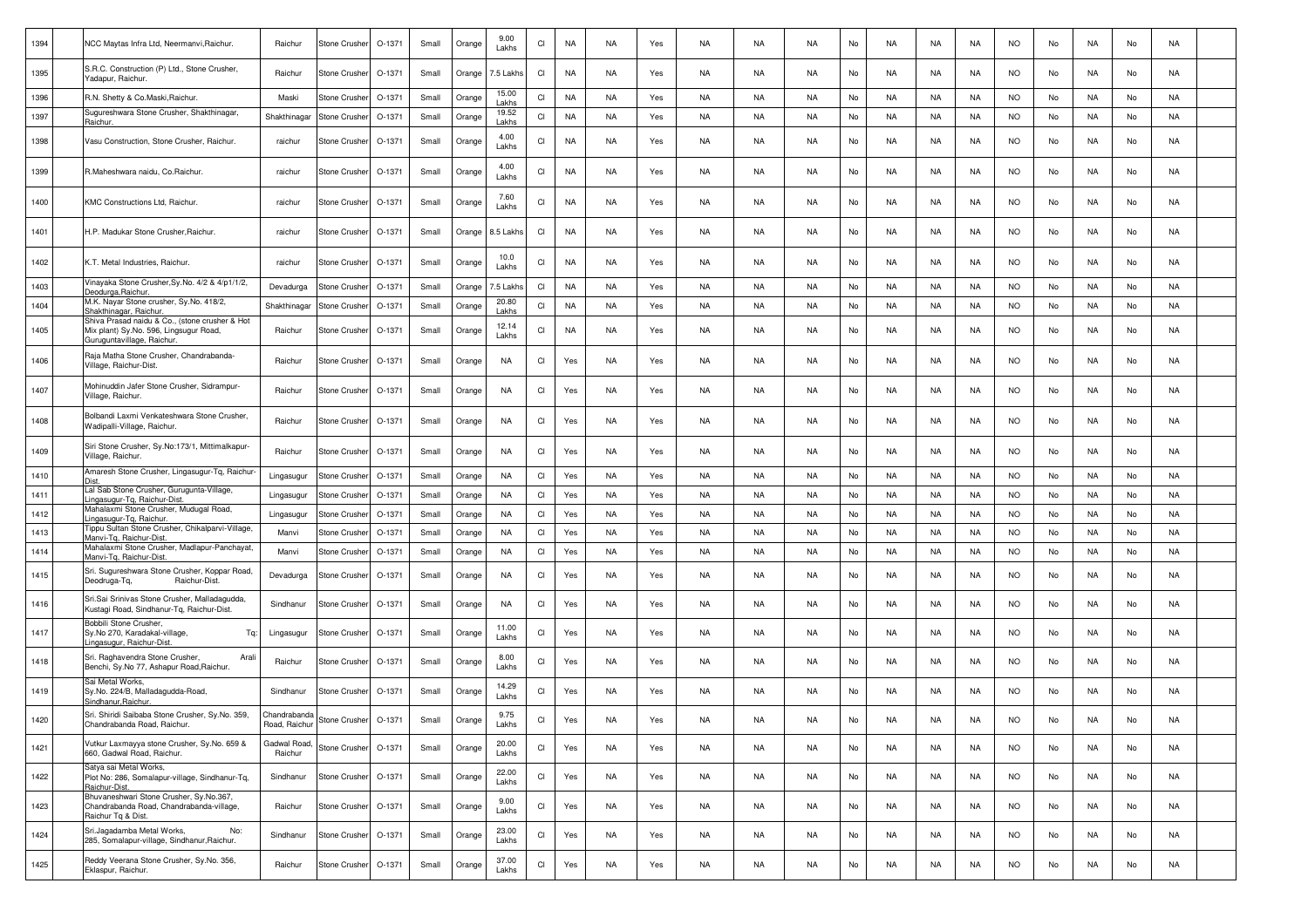| 1426 | Karnataka (Noble) Stone Crusher,<br>Sy. No: 508, Tg. Lingasugur, Dist. Raichur.                                        | Lingasugur                                          | Stone Crushe                          | O-1371   | Small | Orange | 9.1 Lakhs       | CI                     | <b>NA</b> | NA        | Yes | NA        | <b>NA</b> | <b>NA</b> | No | NA        | NA        | NA        | <b>NO</b> | No | NA        | No | NA        |  |
|------|------------------------------------------------------------------------------------------------------------------------|-----------------------------------------------------|---------------------------------------|----------|-------|--------|-----------------|------------------------|-----------|-----------|-----|-----------|-----------|-----------|----|-----------|-----------|-----------|-----------|----|-----------|----|-----------|--|
| 1427 | Durga Stone Crusher,<br>Sy.No. 640, Gurugunta- village, Lingasugur Tq,<br>Raichur Dist.                                | Lingasugur                                          | Stone Crusher                         | O-1371   | Small | Orange | 9.45<br>Lakhs   | CI                     | Yes       | NA        | NA  | NA        | NA        | NA        | No | NA        | NA        | NA        | NO.       | No | NA        | No | NA        |  |
| 1428 | Gem Stone Crusher<br>Sy.No. 62/B, Karnataka Stores Opp. New Bus<br>Stand, Lingasugur-Tq, Raichur-Dist.                 | Lingasugur                                          | Stone Crusher                         | $O-1371$ | Small | Orange | 12.18<br>Lakhs  | CI                     | Yes       | NA        | Yes | NA        | NA        | <b>NA</b> | No | NA        | NA        | NA        | <b>NO</b> | No | NA        | No | NA        |  |
| 1429 | Raghavendra Stone Crusher,<br>Sy.No.<br>391, Maski Road, Mudugal, Lingasugur-Tq,<br>Raichur-Dist.                      | Lingasugur                                          | Stone Crusher                         | O-1371   | Small | Orange | 9.88<br>Lakhs   | <b>CI</b>              | Yes       | <b>NA</b> | Yes | NA.       | <b>NA</b> | <b>NA</b> | No | <b>NA</b> | NA        | <b>NA</b> | <b>NO</b> | No | <b>NA</b> | No | NA        |  |
| 1430 | Rajashekar Stone Crusher, Sy.No.218/208<br>Nagargunda, Deodurga, Raichur.                                              | Devadurga                                           | Stone Crusher                         | O-1371   | Small | Orange | 16.60<br>Lakhs  | CI                     | Yes       | NA        | Yes | NA        | <b>NA</b> | <b>NA</b> | No | NA        | NA        | NA        | <b>NO</b> | No | NA        | No | NA        |  |
| 1431 | S.A.P. Stone Crusher,<br>Sy.No.<br>389, Kustagi Road, Mudugal, Lingsugur Tq,<br>Raichur Dist.                          | Lingasugur                                          | Stone Crushe                          | O-1371   | Small | Orange | 126 Lakh        | <b>CI</b>              | Yes       | NA        | Yes | NA        | NA        | NA        | No | NA        | NA        | NA.       | <b>NO</b> | No | NA        | No | NA        |  |
| 1432 | M/s.Patel Engineering Ltd.<br>Sy.No.897/2 & 898 Gabbur Village, Deodurga<br>Taluk, Raichur District                    | Devadurga                                           | Stone Crusher                         | O-1371   | Small | Orange | 474.56<br>Lakhs | CI                     | Yes       | NA        | Yes | NA        | <b>NA</b> | NA        | No | NA        | NA        | NA.       | <b>NO</b> | No | NA        | No | NA        |  |
| 1433 | Gold Stone Crusher,<br>Sy.No. 177, Mittimalkapur-Village, Raichur.                                                     | Raichur                                             | Stone Crushe                          | O-1371   | Small | Orange | 22.00<br>Lakhs  | CI                     | Yes       | <b>NA</b> | Yes | NA        | NA        | <b>NA</b> | No | NA        | NA        | NA        | <b>NO</b> | No | NA        | No | NA        |  |
| 1434 | M/s. Haigreeva Infratech Project Ltd, Sy.No: 943,<br>Gabbur, Deodurga-Tq, Raichur-Dist.                                | Devadurga                                           | Hot Mix Plant                         | O1334    | Small | Orange | 48.00<br>Lakhs  | <b>CI</b>              | Yes       | NA        | Yes | NA        | NA        | <b>NA</b> | No | <b>NA</b> | NA        | <b>NA</b> | <b>NO</b> | No | <b>NA</b> | No | NA        |  |
| 1435 | Sovereign Distilleries Ltd,<br>(IMFL Bottling Plant)<br>Singapur-<br>rillage, Sindhanur Tq, Raichur Dist.              | Sindhanur                                           | <b>IMFL Bottling</b><br>Plant         |          | Small | Orange | 4.68<br>Crores  | CI                     | Yes       | NA        | Yes | NA        | <b>NA</b> | <b>NA</b> | No | NA        | NA        | NA        | <b>NO</b> | No | NA        | No | NA        |  |
| 1436 | Sree Sai baba Industries<br>Sv.No. 9-20-79. Gadwal Road, Raichur.                                                      | Gadwal Road<br>Raichur                              | Raw & Stear<br><b>Rice</b>            | O-1358   | Small | Orange | 47.49<br>Lakhs  | CI                     | Yes       | NA        | Yes | NA        | <b>NA</b> | <b>NA</b> | No | NA        | NA        | NA.       | <b>NO</b> | No | NA        | No | NA        |  |
| 1437 | Gupta Industries Rice Mill,<br>Raichur<br>Road, Sy.No. 157/A, Koganhatti-village,<br>Sindhanur-Tg, Dist. Raichur.      | Sindhanur                                           | Raw & Stean<br>Rice                   | O-1358   | Small | Orange | 85.00<br>Lakhs  | CI                     | Yes       | NA        | Yes | NA        | <b>NA</b> | <b>NA</b> | No | NA        | NA        | NA        | <b>NO</b> | No | NA        | No | NA        |  |
| 1438 | Jay Rice Industries, (Formarly know as Mahaveer<br>Industries), Sy.No. 964/C & 964/C1, Sindhanur-<br>Tg, Raichur-Dist. | Sindhanur                                           | Raw & Stean<br>Rice                   | O-1358   | Small | Orange | 10.69<br>Lakhs  | CI                     | Yes       | NA        | Yes | <b>NA</b> | <b>NA</b> | <b>NA</b> | No | <b>NA</b> | NA        | NA        | <b>NO</b> | No | <b>NA</b> | No | <b>NA</b> |  |
| 1439 | Veera Venkata Satyanarayana Rice Industries,<br>Sy.No 589/1, Karthike Road, Manvi-Tg, Raichur-                         | Manvi                                               | Raw & Stean<br>Rice                   | O-1358   | Small | Orange | 15.00<br>Lakhs  | CI                     | Yes       | <b>NA</b> | Yes | NA        | NA        | <b>NA</b> | No | NA        | NA        | NA        | <b>NO</b> | No | NA        | No | NA        |  |
| 1440 | Tirumaleshwara Rice Mill,<br>Plot No 74,<br>Industrial Area,<br>Hyderabad Road,<br>Raichur.                            | <b>Industrial Area</b><br>Hyderabad<br>load, Raichu | Raw & Stean<br>Rice                   | O-1358   | Small | Orange | 8.00<br>Lakhs   | <b>CI</b>              | Yes       | NA        | Yes | NA        | NA        | <b>NA</b> | No | NA        | NA        | NA        | <b>NO</b> | No | NA        | No | <b>NA</b> |  |
| 1441 | Sri Ramakrishna Para Boiled Industries, Sy.No.<br>626, Cheekalparvi Road, Manvi, Raichur.                              | Manvi                                               | Raw & Stean<br>Rice                   | O-1358   | Small | Orange | 48.50<br>Lakhs  | CI                     | Yes       | <b>NA</b> | Yes | NA        | NA        | <b>NA</b> | No | NA        | NA        | NA        | <b>NO</b> | No | NA        | No | NA        |  |
| 1442 | Infanso Golden Agro Industries, Sy.No.<br>24/4, Thuntapur-Village, Raichur.                                            | Raichur                                             | Raw & Stear<br><b>Rice</b>            | $O-1358$ | Small | Orange | 70.56<br>Lakhs  | <b>CI</b>              | Yes       | <b>NA</b> | Yes | <b>NA</b> | <b>NA</b> | <b>NA</b> | No | <b>NA</b> | NA        | NA        | <b>NO</b> | No | <b>NA</b> | No | NA        |  |
| 1443 | Sree. Sai Laxmi Para Boiled Rice Industries,<br>Sy.No. 374/AA/2, Raichur Road, Manvi-Tq,<br>Raichur-Dist.              | Manvi                                               | Raw & Stear<br>Rice                   | O-1358   | Small | Orange | 80.00<br>Lakhs  | <b>CI</b>              | Yes       | <b>NA</b> | Yes | NA.       | <b>NA</b> | <b>NA</b> | No | <b>NA</b> | <b>NA</b> | <b>NA</b> | <b>NO</b> | No | <b>NA</b> | No | NA        |  |
| 1444 | Surya Chandra Food Processing Industries, Sy. No.<br>426/A, Raichur Road, Manvi-Tq, Raichur-Dist.                      | Manvi                                               | Raw & Stear<br>Rice                   | O-1358   | Small | Orange | 1.96<br>Crores  | CI                     | Yes       | NA        | Yes | NA        | NA        | <b>NA</b> | No | NA        | NA        | NA.       | <b>NO</b> | No | NA        | No | NA        |  |
| 1445 | M/s. Basava Industries,<br>Plot.No. 14 & 15,<br>Growth Centre, Industrial Area, Chikkasugur-<br>Village, Raichur.      | Growth centre<br>Raichur                            | Raw & Stear<br>Rice                   | O-1358   | Small | Orange | 191.2<br>Lakhs  | CI                     | Yes       | NA        | Yes | NA        | NA        | NA.       | No | NA        | NA        | NA        | <b>NO</b> | No | NA        | No | NA        |  |
| 1446 | M/s. Sunil Industries Rice Mill,<br>Sy.No. 736/4 & 737/4,<br>Gadwal Road<br>Raichur.                                   | Gadwal Road<br>Raichur                              | Raw & Stean<br><b>Rice</b>            | O-1358   | Small | Orange | 270.45<br>Lakhs | CI                     | Yes       | <b>NA</b> | Yes | NA        | NA        | NA        | No | NA        | NA        | NA.       | <b>NO</b> | No | NA        | No | NA        |  |
| 1447 | Sri Lakshminarayana Rice Mill, No. 12-7-68/1,<br>Manchalapur Road, Raichur.                                            | Manchalapur<br>Road, Raichu                         | Raw & Stean<br>Rice                   | O-1358   | Small | Orange | 65.00<br>Lakhs  | $\mathsf{C}\mathsf{I}$ | Yes       | <b>NA</b> | Yes | NA        | <b>NA</b> | <b>NA</b> | No | <b>NA</b> | <b>NA</b> | <b>NA</b> | <b>NO</b> | No | NA        | No | <b>NA</b> |  |
| 1448 | M/s. Sri. Lakshminarayana Industries, Plot No: 12-<br>7-68/1, Manchalapur Road,<br>Raichur- Tg & Dist                  | Manchalapur<br>Road, Raichu                         | Raw & Stear<br>Rice                   | O-1358   | Small | Orange | 299.07<br>Lakhs | CI                     | Yes       | <b>NA</b> | Yes | NA        | <b>NA</b> | NA        | No | NA        | NA        | NA        | <b>NO</b> | No | NA        | No | NA        |  |
| 1449 | Sri. Guru Sai Rice Industries,<br>Sy.No. 830/P1 & 830/P2, Hosalli Cross, Hutti<br>Road, Sindhanur.Tq, Raichur-Dist.    | Sindhanur                                           | Raw & Stean<br>Rice                   | O-1358   | Small | Orange | 262.73<br>Lakhs | CI                     | Yes       | NA        | Yes | NA        | NA        | <b>NA</b> | No | NA        | NA        | NA.       | <b>NO</b> | No | NA        | No | NA        |  |
| 1450 | Sharada Granites, Industrial Area, Raichur.                                                                            | Industrial Area.<br>Raichur                         | Cutting &<br>Polishing of<br>Granites | G-1518   | Small | Green  | 9.45<br>Lakhs   | Cl                     | NA        | NA        | Yes | NA        | NA        | NA        | No | NA        | NA        | NA        | NO.       | No | NA        | No | NA        |  |
| 1451 | Swamy Dayanand Saraswathi Granites, Kustagi<br>Road, Raichur.                                                          | Raichur                                             | Cutting &<br>Polishing of<br>Granites | G-1518   | Small | Green  | 10.50<br>Lakhs  | CI                     | NA        | NA        | Yes | NA        | NA        | NA        | No | NA        | NA        | NA        | <b>NO</b> | No | NA        | No | NA        |  |
| 1452 | Bhavani Marbles, Manchalapur -Road, Raichur.                                                                           | Manchalapur<br>Road, Raichur                        | Cutting &<br>Polishing of<br>Granites | G-1518   | Small | Green  | 2.7 Lakhs       | CI                     | <b>NA</b> | NA        | Yes | NA        | NA        | NA        | No | NA        | NA        | NA        | <b>NO</b> | No | NA        | No | NA        |  |
| 1453 | Tara Granite, Lingsugur, Raichur.<br>Sri. Ramachandra Industry, Plot No: 75, Industrial Industrial Area                | Lingasugur                                          | Cutting &<br>Polishing of<br>Granites | G-1518   | Small | Green  | 18.00<br>Lakhs  | CI                     | NA        | NA        | Yes | NA        | NA        | NA        | No | NA        | NA        | NA        | <b>NO</b> | No | NA        | No | NA        |  |
| 1454 | Area, Raichur.                                                                                                         | Raichur                                             | Raw Rice                              | G-1625   | Small | Green  | 57.00<br>Lakhs  | C1                     | NA        | NA        | Yes | NA        | NA        | <b>NA</b> | No | NA        | NA        | NA        | <b>NO</b> | No | NA        | No | NA        |  |
| 1455 | Amaershwara Rice Mill, Sy.No. 220, Maski-<br><u>rillage, Lingsugur, Raichur.</u>                                       | Lingasugur                                          | Raw Rice                              | G-1625   | Small | Green  | 7.8 Lakhs       | CI                     | NA        | NA        | Yes | NA        | NA        | NA        | No | NA        | NA        | NA        | <b>NO</b> | No | NA        | No | NA        |  |
| 1456 | Devi Industries, Raichur.                                                                                              | Raichur                                             | Raw Rice                              | G-1625   | Small | Green  | 15.00<br>Lakhs  | CI                     | <b>NA</b> | <b>NA</b> | Yes | NA        | NA        | NA        | No | NA        | NA        | NA        | <b>NO</b> | No | NA        | No | NA        |  |
| 1457 | A-One Tyre Retreaders, Raichur.                                                                                        | Raichur                                             | Tyre<br>Retreaders                    | G-1563   | Small | Green  | 14.52<br>Lakhs  | CI                     | Yes       | <b>NA</b> | Yes | NA        | NA        | <b>NA</b> | No | NA        | NA        | NA        | <b>NO</b> | No | NA        | No | NA        |  |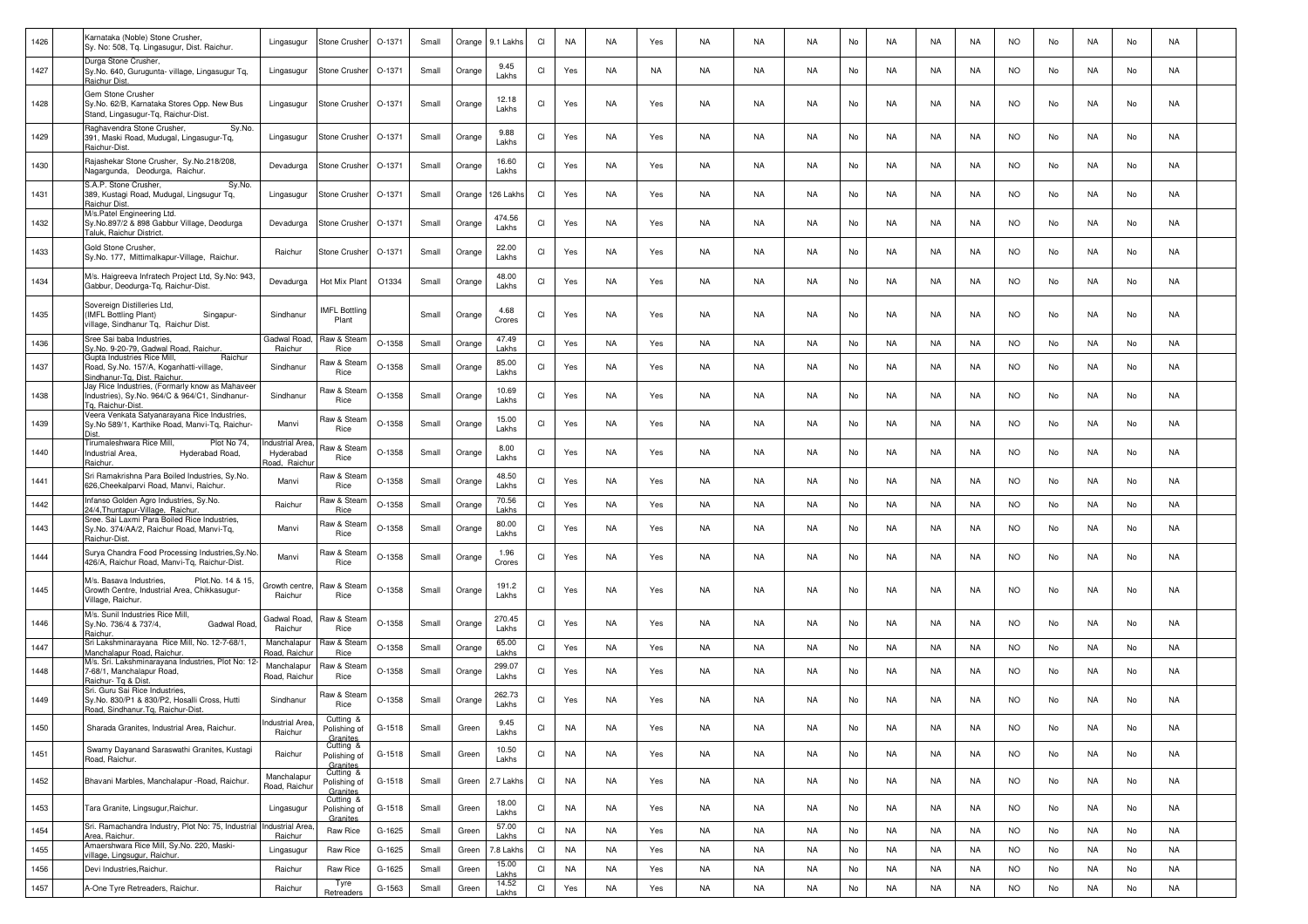| 1458 | Bafna Agro Industries Ltd., (115) Indl                                                 | ndustrial Area                    | Dall Mill                                                                                                                   | G-1519 | Small | Green | 41.00          | CI        | Yes       | NA        | Yes | NA        | <b>NA</b> | <b>NA</b> | No | <b>NA</b> | NA        | <b>NA</b> | <b>NO</b> | No | NA        | No | <b>NA</b> |  |
|------|----------------------------------------------------------------------------------------|-----------------------------------|-----------------------------------------------------------------------------------------------------------------------------|--------|-------|-------|----------------|-----------|-----------|-----------|-----|-----------|-----------|-----------|----|-----------|-----------|-----------|-----------|----|-----------|----|-----------|--|
| 1459 | Area Raichur.                                                                          | Raichur<br>ndustrial Are          | Flour mills                                                                                                                 |        |       |       | Lakhs<br>19.00 | CI        |           |           |     |           |           |           |    |           |           |           |           |    |           |    |           |  |
|      | Bellam Industries Indl Area, Raichur.                                                  | Raichur                           | dry process                                                                                                                 | G-1525 | Small | Green | Lakhs          |           | NA        | NA        | Yes | NA        | NA        | <b>NA</b> | No | NA        | NA        | NA        | <b>NO</b> | No | NA        | No | NA        |  |
| 1460 | Bhaqyalaxmi Industries (115) Plot No.M-27, Indl.<br>Estate, Raichur.                   | Industrial<br>Estate, Raichu      | Raw Rice                                                                                                                    | G-1625 | Small | Green | 16.75<br>Lakhs | <b>CI</b> | <b>NA</b> | <b>NA</b> | Yes | NA        | NA        | NA        | No | NA        | NA        | NA        | NO.       | No | NA        | No | NA        |  |
| 1461 | Bhandari Traders (P) Ltd., Oil Processing Unit,<br>Gunj, Raichur.                      | Raichur                           | Oil mill Ghan<br>and extraction<br>(no<br>hydrogenatior<br>/ refining)                                                      | G-1540 | Small | Green | 21.00<br>Lakhs | CI        | Yes       | NA        | Yes | NA        | NA        | NA        | No | <b>NA</b> | NA        | NA        | <b>NO</b> | No | NA        | No | NA        |  |
| 1462 | G.M. Patel Industries(115) No.38 Gunj, Raichur.                                        | Raichur                           | Cotton<br>Ginning                                                                                                           | G-1574 | Small | Green | 13.00<br>Lakhs | CI        | <b>NA</b> | <b>NA</b> | Yes | NA        | NA        | <b>NA</b> | No | <b>NA</b> | NA        | NA        | <b>NO</b> | No | NA        | No | NA        |  |
| 1463 | Jagdish Industries Oil Mills (115), Plot No.63, Indl<br>Area, Raichur.                 | <b>Industrial Area</b><br>Raichur | Oil mill Ghani<br>and extraction<br>(no<br>hydrogenation<br>/ refining)                                                     | G-1540 | Small | Green | 3.00<br>Lakhs  | CI        | Yes       | <b>NA</b> | Yes | NA        | NA        | NA        | No | NA        | NA        | NA        | <b>NO</b> | No | NA        | No | NA        |  |
| 1464 | Kamadhenu Industries Arabmohalla, Indl Area,<br>Raichur.                               | ndustrial Area<br>Raichur         | Raw Rice                                                                                                                    | G-1625 | Small | Green | 19.00<br>Lakhs | CI        | <b>NA</b> | NA        | Yes | NA        | NA        | NA        | No | <b>NA</b> | NA        | NA        | <b>NO</b> | No | NA        | No | <b>NA</b> |  |
| 1465 | Kankaraja Industries, Sy.No. 410 / E. Raichur                                          | Raichur                           | Raw Rice                                                                                                                    | G-1625 | Small | Green | 7.90<br>Lakhs  | CI        | <b>NA</b> | NA        | Yes | NA        | NA        | NA        | No | <b>NA</b> | <b>NA</b> | NA        | <b>NO</b> | No | NA        | No | <b>NA</b> |  |
| 1466 | Karnataka Oil Industry Indl Estate, Raichur.                                           | Industrial<br>Estate, Raichur     | Oil mill Ghani<br>and extractior<br>(no<br>hydrogenation<br>/ refining)                                                     | G-1540 | Small | Green | 20.00<br>Lakhs | <b>CI</b> | Yes       | NA.       | Yes | NA        | NA        | NA        | No | NA        | NA        | NA        | NO.       | No | NA        | No | NA        |  |
| 1467 | Bharath Oil Mills , Plot No. 1 Indl Area, Raichur.                                     | ndustrial Area<br>Raichur         | Oil mill Ghan<br>and extraction<br>(no<br>าydrogenation<br>/ refining)                                                      | G-1540 | Small | Green | 24.00<br>Lakhs | <b>CI</b> | Yes       | NA        | Yes | NA        | NA        | NA        | No | NA        | NA        | NA        | <b>NO</b> | No | NA        | No | NA        |  |
| 1468 | Misri Krupa Ginning Factory, Plot No. 76, Indl<br>Area, Raichur.                       | ndustrial Area<br>Raichur         | Cotton<br>Ginning                                                                                                           | G-1574 | Small | Green | 18.00<br>Lakhs | CI        | <b>NA</b> | <b>NA</b> | Yes | NA        | NA        | <b>NA</b> | No | <b>NA</b> | NA        | NA        | <b>NO</b> | No | NA        | No | <b>NA</b> |  |
| 1469 | MRF Tyre Retreaders, Plot No. 8 & 9 Indl Area,<br>Raichur.                             | ndustrial Area<br>Raichur         | Tyre<br>Retreaders                                                                                                          | G-1563 | Small | Green | 11.00<br>Lakhs | CI        | Yes       | NA        | Yes | NA        | NA        | NA        | No | <b>NA</b> | NA        | NA        | <b>NO</b> | No | NA        | No | <b>NA</b> |  |
| 1470 | Raichur Agro Oil Products Marketing Co-<br>Operative Society Ltd., Indl Area, Raichur. | ndustrial Area.<br>Raichur        | Oil mill Ghani<br>and extractior<br>(no<br>hydrogenation<br>/ refining)                                                     | G-1540 | Small | Green | 10.50<br>Lakhs | CI        | Yes       | <b>NA</b> | Yes | NA        | NA        | NA        | No | <b>NA</b> | NA        | NA        | <b>NO</b> | No | NA.       | No | NA        |  |
| 1471 | Sri. Prabhakar Flour Mill & Chilly Grinding Unit,<br>Devaru Colony, Raichur            | Raichur                           | Flour mills<br>dry process                                                                                                  | G-1525 | Small | Green | 9.75<br>Lakhs  | CI        | <b>NA</b> | <b>NA</b> | Yes | NA        | NA        | NA        | No | <b>NA</b> | NA        | NA        | <b>NO</b> | No | NA        | No | <b>NA</b> |  |
| 1472 | Sukhani Oil Industry, Indl Area, Raichur.                                              | <b>Industrial Area</b><br>Raichur | Oil mill Ghani<br>and extraction<br>(no<br>nydrogenatior<br>/ refining)                                                     | G-1540 | Small | Green | 7.90<br>Lakhs  | <b>CI</b> | Yes       | <b>NA</b> | Yes | NA        | NA        | NA        | No | <b>NA</b> | NA        | NA        | <b>NO</b> | No | NA        | No | NA        |  |
| 1473 | Tasfco Food Products, Gajgarpet, Raichur.                                              | Raichur                           | Bakery /<br>onfectionery<br>sweets<br>products (with<br>production<br>capacity <1tpc<br>(with gas or<br>electrical<br>oven) | G-1503 | Small | Green | 8.90<br>Lakhs  | <b>CI</b> | NA        | <b>NA</b> | Yes | NA        | NA        | NA        | No | <b>NA</b> | NA        | NA        | <b>NO</b> | No | NA        | No | NA        |  |
| 1474 | Star Ice factory, L-19, Industrial Estate, Raichur.                                    | Industrial<br>Estate, Raichu      | Ice blocks                                                                                                                  | G-1594 | Small | Green | 4.50<br>Lakhs  | <b>CI</b> | Yes       | NA        | NA. | NA        | NA        | NA        | No | NA        | NA        | NA        | NO.       | No | NA        | No | NA        |  |
| 1475 | Tychi Agro Industries, Raichur Growth Center,<br>Raichur.                              | Raichur<br>Growth Cente           | Agro Product<br>processing                                                                                                  |        | Small | Green | 5.75<br>Lakhs  | <b>CI</b> | NA        | NA        | Yes | NA        | NA        | NA        | No | <b>NA</b> | NA        | NA        | <b>NO</b> | No | NA        | No | NA        |  |
| 1476 | Vijaya Oil Industry Indl Estate, Raichur.                                              | Industrial<br>Estate, Raichur     | Oil mill Ghani<br>and extraction<br>(no<br>hydrogenation<br>/ refining)                                                     | G-1540 | Small | Green | 19.00<br>Lakhs | CI        | Yes       | NA        | Yes | NA        | <b>NA</b> | <b>NA</b> | No | <b>NA</b> | <b>NA</b> | <b>NA</b> | NO.       | No | <b>NA</b> | No | <b>NA</b> |  |
| 1477 | Sri Rama Oil Industry, Kalatalab, Raichur.                                             | Raichur                           | Oil mill Ghani<br>and extraction<br>(no<br>hydrogenation<br>/ refining)                                                     | G-1540 | Small | Green | 18.75<br>Lakhs | CI        | Yes       | <b>NA</b> | Yes | NA        | NA        | NA        | No | NA        | NA        | NA        | <b>NO</b> | No | NA        | No | NA        |  |
| 1478 | Rahimunisa begaum Flour Mill, H.No. 5-8-45,<br>Jhony Mohalla, Raichur.                 | Raichur                           | Flour mills<br>(dry process)                                                                                                | G-1525 | Small | Green | 60.00<br>Lakhs | CI        | <b>NA</b> | NA        | Yes | NA        | NA        | NA        | No | <b>NA</b> | NA        | NA        | <b>NO</b> | No | NA        | No | NA        |  |
| 1479 | Srishaila Industries, Plot No. 39, Industrial Estate<br>Raichur.                       | Industrial<br>Estate, Raichu      | Raw Rice                                                                                                                    | G-1625 | Small | Green | 18.00<br>Lakhs | Cl        | <b>NA</b> | <b>NA</b> | Yes | <b>NA</b> | NA        | <b>NA</b> | No | <b>NA</b> | NA        | NA        | <b>NO</b> | No | NA        | No | <b>NA</b> |  |
| 1480 | N.S. Flour & Huller Rice Mill (115) Shed No. C1,<br>KSSIDC, Raichur.                   | KSSIDC,<br>Raichur                | Flour mills<br>(dry process)                                                                                                | G-1525 | Small | Green | 17.75<br>Lakhs | Cl        | <b>NA</b> | <b>NA</b> | Yes | NA        | <b>NA</b> | <b>NA</b> | No | <b>NA</b> | <b>NA</b> | <b>NA</b> | <b>NO</b> | No | <b>NA</b> | No | <b>NA</b> |  |
| 1481 | Sri. Mallikarjuna Rice Mill, Gadwal Road, Raichu                                       | Gadwal Roac<br>Raichur            | Raw Rice                                                                                                                    | G-1625 | Small | Green | 16.50<br>Lakhs | Cl        | <b>NA</b> | <b>NA</b> | Yes | NA        | <b>NA</b> | <b>NA</b> | No | <b>NA</b> | <b>NA</b> | <b>NA</b> | <b>NO</b> | No | <b>NA</b> | No | <b>NA</b> |  |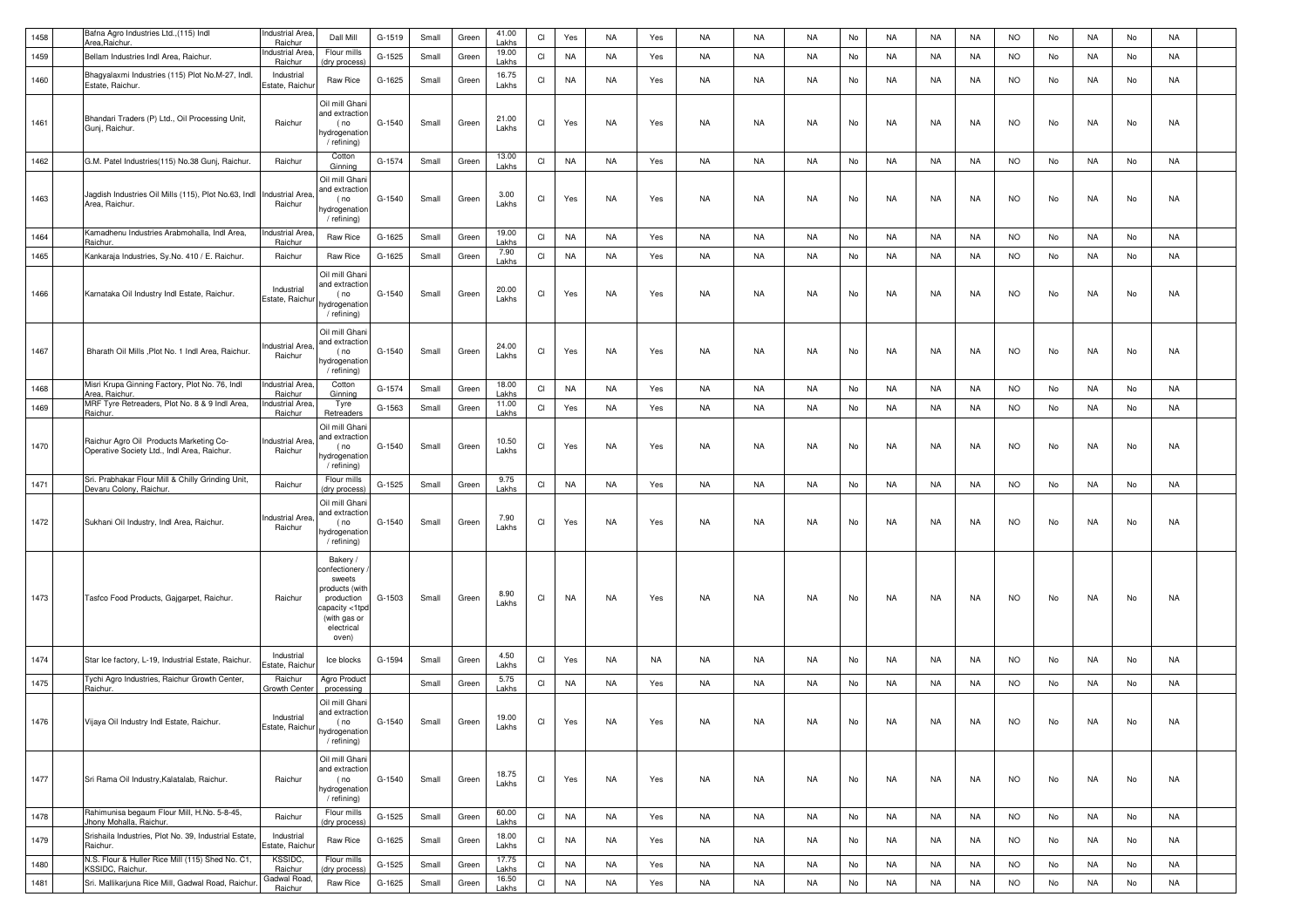| 1482 | S.R.G. & Sons Oil Industries , Indl Estate, Raichur                                            | Industrial<br>Estate, Raichur | Oil mill Ghani<br>and extractior<br>(no<br>hydrogenation<br>/ refining)              | G-1540                     | Small | Green | 14.50<br>Lakhs  | CI                     | Yes       | <b>NA</b> | Yes | NA  | NA        | NA        | No | NA        | NA        | NA        | <b>NO</b> | No  | NA  | No | NA        |  |
|------|------------------------------------------------------------------------------------------------|-------------------------------|--------------------------------------------------------------------------------------|----------------------------|-------|-------|-----------------|------------------------|-----------|-----------|-----|-----|-----------|-----------|----|-----------|-----------|-----------|-----------|-----|-----|----|-----------|--|
| 1483 | Shankar Oil Mill, 22/42-22/45, Kakanagar Hutti,<br>Raichur.                                    | Raichur                       | Oil mill Ghani<br>and extraction<br>(no<br>hydrogenation<br>/ refining)              | G-1540                     | Small | Green | 6.95<br>Lakhs   | CI                     | Yes       | NA        | Yes | NA  | NA        | NA        | No | NA        | NA        | NA        | <b>NO</b> | No  | NA. | No | NA        |  |
| 1484 | Sri. C.H. Srinivas Flour & Chilly Powdring Unit,<br>Kasba Camp, Manvi Road, Raichur            | Raichur                       | Flour mills<br>(dry process)                                                         | G-1525                     | Small | Green | 8.50<br>Lakhs   | CI                     | <b>NA</b> | <b>NA</b> | Yes | Yes | NA        | NA        | No | NA        | NA        | NA        | <b>NO</b> | No  | NA  | No | NA        |  |
| 1485 | Sri. Satya Sai Agro Oil Products (P)Ltd., Gadwal<br>Road, Raichur.                             | Gadwal Road<br>Raichur        | Oil mill Ghani<br>nd extraction<br>(no<br>hydrogenation<br>/ refining)               | G-1540                     | Small | Green | 7.85<br>Lakhs   | CI                     | Yes       | NA        | Yes | NA  | NA        | NA        | No | NA        | NA        | NA        | <b>NO</b> | No  | NA  | No | NA        |  |
| 1486 | Vaishnavi Industries Gunj Road, Raichur.                                                       | Raichur                       | Raw Rice                                                                             | G-1625                     | Small | Green | 4.80<br>Lakhs   | CI                     | <b>NA</b> | NA        | Yes | Yes | NA        | NA        | No | <b>NA</b> | NA        | NA        | <b>NO</b> | No  | NA. | No | NA        |  |
| 1487 | Vijaya Laxmi Traders, Mangalawarpet, Raichur.                                                  | Raichur                       | Raw Rice                                                                             | G-1625                     | Small | Green | 9.75<br>Lakhs   | CI                     | NA        | NA        | Yes | Yes | NA        | NA        | No | NA        | NA        | NA        | <b>NO</b> | No  | NA  | No | NA        |  |
| 1488 | Hindustan Wooden & Steel Furniture, Indl (115),<br>Raichur                                     | Raichur                       | Wooden &<br>teel furnitur                                                            | G-1510                     | Small | Green | 8.75<br>Lakhs   | CI                     | <b>NA</b> | NA        | Yes | Yes | NA        | <b>NA</b> | No | NA        | NA        | NA        | <b>NO</b> | No  | NA  | No | NA        |  |
| 1489 | Sri.Ragavendra Rice Mill Somavarpet, Raichur.                                                  | Raichur                       | Raw Rice                                                                             | G-1625                     | Small | Green | 8.50<br>Lakhs   | CI                     | <b>NA</b> | NA        | Yes | Yes | NA        | NA        | No | NA        | NA        | NA        | <b>NO</b> | No  | NA  | No | NA        |  |
| 1490 | Renuka Rice Mill, Behind KSTRC Bus Stand,<br>Sindhanur, Raichur                                | Sindhanur                     | Raw Rice                                                                             | G-1625                     | Small | Green | 3.83<br>Lakhs   | CI                     | <b>NA</b> | NA        | Yes | Yes | NA        | NA        | No | NA        | NA        | NA        | <b>NO</b> | No  | NA  | No | NA        |  |
| 1491 | Sri. Krishna Oil & Rice Industries, No: 12-11-51,<br>Kalatalab, Raichur                        | Raichur                       | Raw Rice                                                                             | G-1625                     | Small | Green | 3.5 Lakhs       | CI                     | <b>NA</b> | NA        | Yes | Yes | NA        | NA        | No | NA        | NA        | NA        | <b>NO</b> | No  | NA  | No | NA        |  |
| 1492 | Shaik Mehaboob Rice Mill, Somavarpet, Raichur.                                                 | Raichur                       | Raw Rice                                                                             | G-1625                     | Small | Green | 8.00<br>Lakhs   | CI                     | <b>NA</b> | NA        | Yes | Yes | NA        | NA        | No | NA        | NA        | <b>NA</b> | <b>NO</b> | No  | NA  | No | NA        |  |
| 1493 | Balaji Oil Industries, Siyatalab, Raichur.                                                     | Raichur                       | Oil mill Ghani<br>and extractior<br>(no<br>ıydrogenatior<br>/ refining)              | G-1540                     | Small | Green | 9.8 Lakhs       | CI                     | Yes       | NA        | Yes | NA  | NA        | NA        | No | NA        | NA        | NA        | <b>NO</b> | No  | NA  | No | NA        |  |
| 1494 | Sri. Vaishnavi Modern Rice Mill, Sy.No. 12-10-39,<br>Chander Mouleshwara Chowk, Raichur.       | Raichur                       | Raw Rice                                                                             | G-1625                     | Small | Green | 1.5 Lakhs       | CI                     | NA        | NA        | Yes | Yes | NA        | NA        | No | NA        | NA        | NA        | NO.       | No  | NA  | No | NA        |  |
| 1495 | Lucky Hightech Engineering Works, Sy, No: 12-11<br>124, Arabmohalla, Opp. PWD Office, Raichur. | Raichur                       | <b>Nelding works</b>                                                                 | G-1579                     | Small | Green | 1.3 Lakhs       | CI                     | <b>NA</b> | NA        | Yes | Yes | NA        | NA        | No | NA        | NA        | NA        | NO.       | No  | NA. | No | NA        |  |
| 1496 | Gokul Industries,<br>Sy.No. 6-3-83, Timmapurpet, Raichur.                                      | Raichur                       | Raw Rice                                                                             | G-1625                     | Small | Green | 7.51<br>Lakhs   | CI                     | NA        | NA        | Yes | Yes | <b>NA</b> | NA        | No | <b>NA</b> | NA        | NA        | <b>NO</b> | No  | NA  | No | NA        |  |
| 1497 | Sugureshwara Rice Mill,<br>No:<br>381/E-2, Manvi Road, Sirwar, Raichur.                        | Sirwar                        | Raw Rice                                                                             | G-1625                     | Small | Green | 15.00<br>Lakhs  | CI                     | Yes       | NA        | Yes | NA  | NA.       | NA        | No | NA        | NA        | NA        | <b>NO</b> | No  | NA  | No | NA        |  |
| 1498 | M/s. Hiriya Someshwara Bag Industries, Plot No:<br>168/D, Raichur Growth Center, Dist. Raichur | Raichur<br>Growth Center      | Gunny/<br>Jute Bags                                                                  | Not in<br>Category<br>List | Small | Green | 40.00           | CI                     | Yes       | NA        | Yes | NA  | NA        | NA        | No | NA        | NA        | NA        | <b>NO</b> | No  | NA  | No | NA        |  |
| 1499 | Sy.No.<br>Channabasaveshwara Oil Mill,<br>223/1, Maski-Village, Raichur.                       | Maski                         | Oil mill Ghani<br>and extraction<br>(no<br>hydrogenatior<br>/ refining)              | G-1540                     | Small | Green | 23.45<br>Lakhs  | CI                     | <b>NA</b> | NA        | Yes | Yes | NA        | NA        | No | NA        | NA        | NA        | <b>NO</b> | No  | NA  | No | NA        |  |
| 1500 | Sharanabasavehwara Oil Mill,<br>Sy.No.<br>221/2, Maski-Village, Raichur.                       | Maski                         | Oil mill Ghani<br>and extractior<br>(no<br>hydrogenation<br>/ refining)              | G-1540                     | Small | Green | 18.00<br>Lakhs  | CI                     | <b>NA</b> | NA        | Yes | Yes | NA        | NA        | No | NA        | NA        | NA        | <b>NO</b> | No  | NA  | No | NA        |  |
| 1501 | Sri. Balaji Industries,<br>Plot No: 25, Industrial Estate, Raichur.                            | Industrial<br>Estate, Raichu  | Raw Rice                                                                             | G-1625                     | Small | Green | 16.00<br>Lakhs  | CI                     | NA        | NA        | Yes | NA  | NA        | NA        | No | NA        | NA        | NA.       | NO.       | No. | NA  | No | NA        |  |
| 1502 | Sri. Rama Rice Industry,<br>Sy.No. 40, Jambaldinni post, Manvi, Raichur.                       | Manvi                         | Raw Rice                                                                             | G-1625                     | Small | Green | 45.11<br>Crores | CI                     | Yes       | NA        | Yes | NA  | NA        | NA        | No | NA        | NA        | NA        | <b>NO</b> | No  | NA. | No | NA        |  |
| 1503 | Kushi Dall Industries, Plot.No. 113/2, Sy.No. 113,<br>Raichur Growth Centre, Raichur.          | Raichur<br>Growth Center      | Dall Mill                                                                            | G-1519                     | Small | Green | 95.00<br>Lakhs  | CI                     | Yes       | <b>NA</b> | Yes | NA  | NA        | <b>NA</b> | No | <b>NA</b> | NA        | NA        | <b>NO</b> | No  | NA  | No | <b>NA</b> |  |
| 1504 | Sri. Venkateshwara Plastic Works, Shed No. D-14,<br>Industrial Estate, Raichur.                | Industrial<br>Estate, Raichur | Polythene and<br>plastic<br>processed<br>products<br>nanufacturing<br>virgin plastic | G-1543                     | Small | Green | 3.0 Lakhs       | Cl                     | NA        | NA        | Yes | Yes | NA        | NA        | No | NA        | NA        | NA        | <b>NO</b> | No  | NA  | No | NA        |  |
| 1505 | Sri. Ramsai Industries,<br>MPL, No. 9-13-191. Gadwal Road, Raichur.                            | Gadwal Road.<br>Raichur       | Raw Rice                                                                             | G-1625                     | Small | Green | 46.00<br>Lakhs  | Cl                     | <b>NA</b> | NA        | Yes | Yes | NA        | NA        | No | NA        | NA        | NA        | <b>NO</b> | No  | NA  | No | NA        |  |
| 1506 | Parvathi Industries, Gadwal Road, Raichur.                                                     | Gadwal Road<br>Raichur        | Raw Rice                                                                             | G-1625                     | Small | Green | 16.00<br>Lakhs  | $\mathsf{C}\mathsf{I}$ | <b>NA</b> | <b>NA</b> | Yes | Yes | NA        | NA        | No | <b>NA</b> | <b>NA</b> | NA        | <b>NO</b> | No  | NA  | No | NA        |  |
| 1507 | Karnataka Modern Rice,<br>Sy.No. 632/1, Gadwal Road, Raichur.                                  | Gadwal Road<br>Raichur        | Raw Rice                                                                             | G-1625                     | Small | Green | 20.00<br>Lakhs  | CI                     | <b>NA</b> | <b>NA</b> | Yes | Yes | <b>NA</b> | <b>NA</b> | No | <b>NA</b> | <b>NA</b> | <b>NA</b> | <b>NO</b> | No  | NA  | No | <b>NA</b> |  |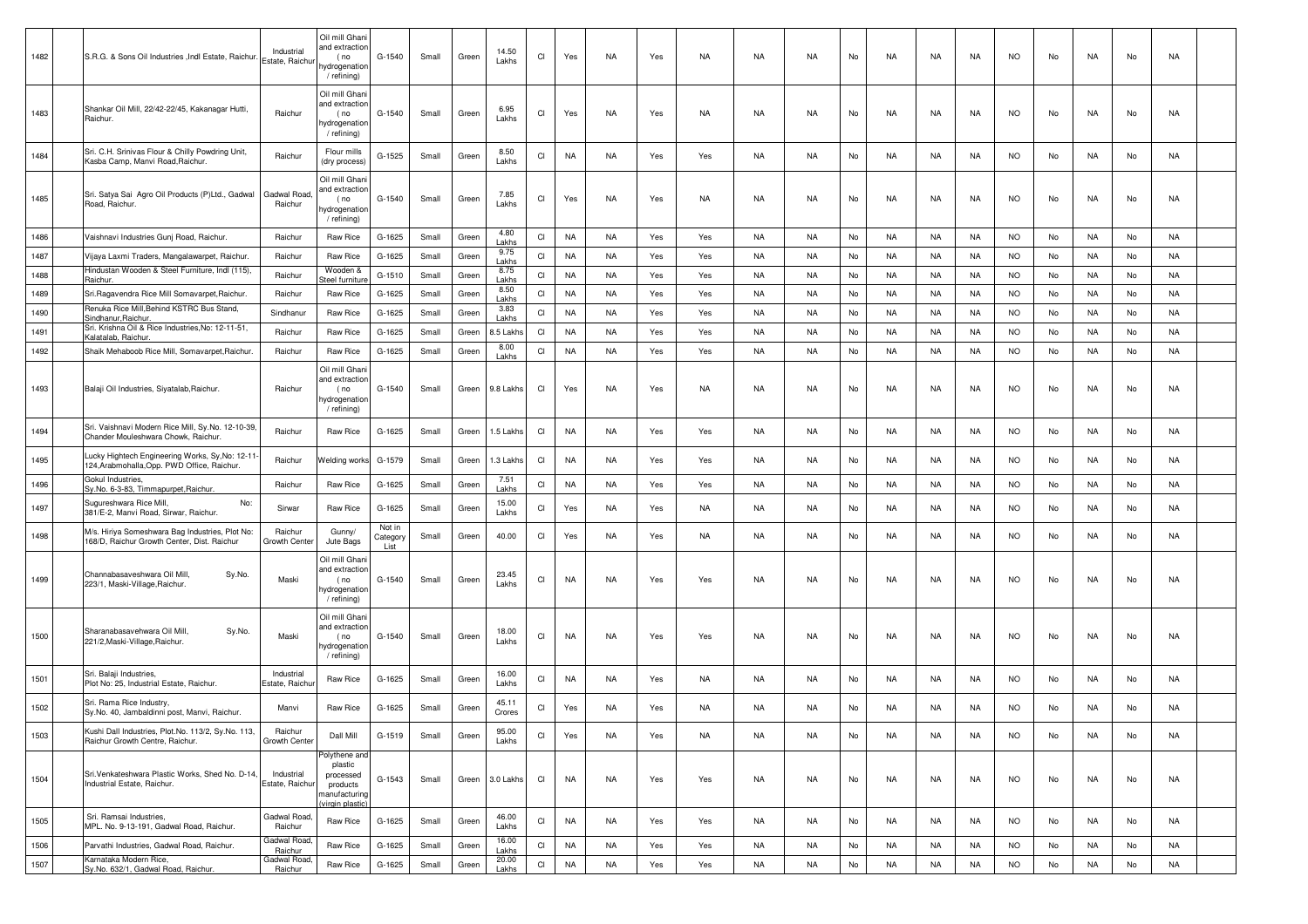| 1508 |       | M/s. Basava Cotton Industries, Plot.No: 13,<br>Industrial Growth Centre, Vadlur-Cross, Raichur.                                                    | Industrial<br>Growth Cente                  | Cotton<br>Ginning                                                                   | G-1574   | Small  | Green  | 148.00<br>Lakhs | CI           | Yes       | <b>NA</b>  | NA        | NA         | NA        | NA        | No | NA        | NA        | NA | <b>NO</b> | No | NA        | No | NA        |  |
|------|-------|----------------------------------------------------------------------------------------------------------------------------------------------------|---------------------------------------------|-------------------------------------------------------------------------------------|----------|--------|--------|-----------------|--------------|-----------|------------|-----------|------------|-----------|-----------|----|-----------|-----------|----|-----------|----|-----------|----|-----------|--|
| 1509 |       | M/s. Dhruva Rice Industries,<br>Plot No:159 A, Raichur Growth Center, Industrial<br>Area, Dist, Raichur                                            | Raichur<br>Growth Cente                     | Raw Rice                                                                            | G-1550   | Small  | Green  | 226 Lakh        | <b>CI</b>    | Yes       | NA         | Yes       | NA         | NA        | NA        | No | NA.       | NA        | NA | <b>NO</b> | No | NA        | No | NA        |  |
| 1510 |       | Pavan PVC Pipe Industries, Sy.No. 836, 837, 841<br>& 842/2, Gadwal Road, Raichur.                                                                  | Gadwal Road<br>Raichur                      | <b>PVC Pipes</b>                                                                    | G-1620   | Small  | Green  |                 | CI           | Yes       | <b>NA</b>  | Yes       | NA         | NA        | NA        | No | NA.       | NA        | NA | <b>NO</b> | No | NA        | No | NA        |  |
| 1511 |       | Kothari Industries,<br>No:<br>12-7-131/5, Manchalapur Road, Raichur.                                                                               | Manchalapur<br>Road, Raichu                 | Raw Rice                                                                            | G-1625   | Small  | Green  | 37.00<br>Lakhs  | CI           | <b>NA</b> | NA         | Yes       | Yes        | NA        | <b>NA</b> | No | NA.       | NA        | NA | <b>NO</b> | No | NA        | No | NA        |  |
| 1512 |       | C.Mareppa Saw Mill,<br>M.No: 12-9-39/2, Gunj Road Raichur.                                                                                         | Raichur                                     | Saw Mill                                                                            | G-1629   | Small  | Green  | 5.25<br>Lakhs   | <b>CI</b>    | <b>NA</b> | NA         | Yes       | Yes        | NA        | <b>NA</b> | No | <b>NA</b> | NA        | NA | <b>NO</b> | No | NA        | No | <b>NA</b> |  |
| 1513 |       | M/s. Lafarge India Pvt Ltd, KPCL Shakthinagar,<br>Raichur.                                                                                         | Shakthinagar                                | lyash export<br>transport &<br>disposal<br>facilities                               | G-1526   | Small  | Green  | 152 Lakhs       | <b>CI</b>    | <b>NA</b> | <b>NA</b>  | Yes       | Yes        | NA        | NA        | No | NA        | NA        | NA | <b>NO</b> | No | NA        | No | NA        |  |
| 1514 |       | Infanso Industries,<br>Sy.No. 24/A, Tuntapur-Village, Raichur.                                                                                     | Raichur                                     | Raw Rice                                                                            | G-1625   | Small  | Green  | 36.75<br>Lakhs  | CI           | Yes       | NA         | NA        | NA         | NA        | <b>NA</b> | No | NA.       | <b>NA</b> | NA | <b>NO</b> | No | NA        | No | NA        |  |
| 1515 |       | Ramana Roto plastic.<br>D-7 & 8, KSSIDC, Industrial Estate, Raichur.                                                                               | KSSIDC,<br>Industrial<br>Estate, Raichu     | olythene and<br>plastic<br>processed<br>products<br>ıanufacturinç<br>virgin plastic | G-1543   | Small  | Green  | 22.75<br>Lakhs  | CI           | Yes       | NA         | NA        | NA         | NA        | NA        | No | NA.       | NA        | NA | <b>NO</b> | No | NA        | No | NA        |  |
| 1516 |       | Gajanana Oil Industries,<br>Sy.No.<br>194/1/B/ Maski, Lingsugur, Raichur.                                                                          | Lingasugur                                  | Oil mill Ghani<br>and extraction<br>(no<br>hydrogenation<br>/ refining)             | G-1540   | Small  | Green  | 19.1<br>Lakhs   | <b>CI</b>    | Yes       | NA         | NA        | NA         | NA        | NA        | No | NA.       | NA        | NA | <b>NO</b> | No | NA        | No | NA        |  |
| 1517 |       | <b>MPL</b><br>Govindanarayana Industries,<br>No. 12-6-211-1, Industrial Area, Raichur.                                                             | าdustrial Area<br>Raichur                   | Raw Rice                                                                            | G-1625   | Small  | Green  | 24.54<br>Lakhs  | CI           | Yes       | NA         | NA        | NA         | NA        | <b>NA</b> | No | NA.       | NA        | NA | <b>NO</b> | No | NA        | No | NA        |  |
| 1518 |       | Venugopal Industries, Sy.No. 305E, No. 12-6-213<br>Industrial Area, Hyderabad Road, Raichur.                                                       | ndustrial Area<br>Hyderabad<br>Road, Raichu | Raw Rice &<br>Cotton<br>Ginning                                                     | G-1625   | Small  | Green  | 32.85<br>Lakhs  | CI           | Yes       | NA         | Yes       | NA         | NA        | <b>NA</b> | No | <b>NA</b> | NA        | NA | <b>NO</b> | No | NA        | No | NA        |  |
| 1519 |       | Devi Industry,<br>Sy.No. 632/2, Gadwal Road, Raichur.                                                                                              | Gadwal Road<br>Raichur                      | Raw Rice                                                                            | G-1625   | Small  | Green  | 27.95<br>Lakhs  | CI           | Yes       | NA         | NA        | NA         | NA        | <b>NA</b> | No | <b>NA</b> | NA        | NA | <b>NO</b> | No | NA        | No | <b>NA</b> |  |
| 1520 |       | Sanjaya Industries,<br>Sy.No. 7-5-259, Jawhar Nagar, Raichur.                                                                                      | Raichur                                     | Mineralized<br>water                                                                | G-1538   | Small  | Green  | .5 Lakhs        | <b>CI</b>    | Yes       | NA         | Yes       | NA         | NA        | <b>NA</b> | No | <b>NA</b> | NA        | NA | <b>NO</b> | No | NA        | No | <b>NA</b> |  |
| 1521 |       | Aishabanu matches industries, Sy.No. 351, P:<br>6/A, Deosugur, Shakthinagar, Raichur.                                                              | Shakthinagar                                | Safety Match<br>Sticks                                                              | W-48     | Small  | White  | 12.00<br>Lakhs  | CI           | <b>NA</b> | NA         | Yes       | Yes        | NA        | NA        | No | NA        | NA        | NA | <b>NO</b> | No | NA        | No | NA        |  |
| 1522 |       | Sky Park Infra (P) Ltd., Sy.No. 16, Sankanur-<br>Village, Raichur-Tg & Dist                                                                        | Raichur                                     | Fly Ash Bricks                                                                      | $W-16$   | Small  | White  | 16 Lakh         | <b>CI</b>    | Yes       | NA         | Yes       | NA         | NA        | <b>NA</b> | No | NA.       | NA        | NA | <b>NO</b> | No | NA        | No | NA        |  |
| 1523 |       | Tayi Kurpa Bricks Industries, Plot No. 16B & C,<br>Deosugur Industrial Area, Raichur.                                                              | Devasugur<br>ndustrial Area<br>Raichur      | Fly Ash Bricks                                                                      | $W-16$   | Small  | White  | 8.00<br>Lakhs   | <b>CI</b>    | Yes       | NA         | NA        | NA         | NA        | NA        | No | NA.       | NA        | NA | <b>NO</b> | No | NA        | No | NA        |  |
| 1524 |       | Siri Bricks Industries, Sy.No. 173/1, Mittimalkapur<br>Village, Raichur.                                                                           | Raichur                                     | Fly Ash Bricks                                                                      | $W-16$   | Small  | White  | 8.00<br>Lakhs   | CI           | Yes       | NA         | NA        | NA         | NA        | NA        | No | NA        | NA        | NA | <b>NO</b> | No | NA        | No | <b>NA</b> |  |
| 1525 |       | M.M.S. Hussaini Fly Ash Bricks, Plot.No. 16/A,<br>Deosugur Industrial Area, Deosugur, Raichur.                                                     | Devasugur<br>ıdustrial Area<br>Raichur      | Fly Ash Bricks                                                                      | W-16     | Small  | White  | 7.65<br>Lakhs   | CI           | Yes       | NA         | NA        | NA         | NA        | NA        | No | NA.       | NA        | NA | <b>NO</b> | No | NA        | No | NA        |  |
| 1526 |       | M/s. Venkateshwara Industries, Plot. No: 16 & 21<br>Raichur Road, Sirwar, Manvi-Tq, Raichur-Dist.                                                  | Manvi                                       | Fly Ash Bricks                                                                      | W-16     | Small  | White  | 9.08<br>Lakhs   | CI           | Yes       | <b>NA</b>  | NA        | NA         | NA        | NA        | No | NA.       | NA        | NA | NO.       | No | NA        | No | NA        |  |
| 1527 |       | Shrushti Fly Ash & Cement Brick Industry, Sy.No<br>364, Maski, Lingasugur-Tq, Raichur-Dist.                                                        | Lingasugur                                  | Fly Ash Bricks                                                                      | W-16     | Small  | White  | 9.80<br>Lakhs   | CI           | Yes       | NA         | NA        | NA         | NA        | <b>NA</b> | No | NA.       | NA        | NA | <b>NO</b> | No | NA        | No | NA        |  |
| 1528 | 79510 | Laxmi Srinivas Industries, Sy. No: 631 & 632,<br>Gadwal Road, Raichur.                                                                             | Gadwal Road<br>Raichur                      | Raw & Stream<br>Rice                                                                | $O-1358$ | small  | Orange | 190 lakhs       | $\circ$      | Yes       | NA         | NA        | NA         | NA        | NA        | No | NA.       | NA        | NA | <b>NO</b> | No | NA        | No | NA        |  |
| 1529 |       | Dhruva Logistics, Plot No: 159 A, KIADB, Growth<br>Centre, Chikksugur Village, Raichur.                                                            | <b>JADB</b> Growt<br>Center.<br>Raichur     | Storage of<br>addy & other<br>packed<br>products in                                 |          | Small  | Green  | 90 Lakhs        | $\circ$      | Yes       | 12/31/2033 | NA        | NA         | NA        | NA        | No | NA        | <b>NA</b> | NA | <b>NO</b> | No | NA        | No | NA        |  |
| 1530 | 79984 | Sri. Balaji Hitech Industries, Sy.No: 186/1,<br>Manchalapur Road, Raichur                                                                          | Manchalapur<br>Road, Raichu                 | Rice Mill                                                                           | G-1625   | Small  | Green  | 196 lakhs       | $\mathsf{Y}$ | Yes       | NA         | <b>NA</b> | NA         | <b>NA</b> | NA        | No | NA.       | <b>NA</b> | NA | <b>NO</b> | No | NA        | No | NA        |  |
| 1531 | 80399 | Soubhagya Agro Industries, Sy.No: 23/4, Yerigera<br>Road, Raichur.                                                                                 | Raichur                                     | <b>Rice Mill</b>                                                                    | G-1625   | Medium | Green  | 314 lakhs       | Y            | Yes       | <b>NA</b>  | <b>NA</b> | NA         | NA        | <b>NA</b> | No | <b>NA</b> | NA        | NA | <b>NO</b> | No | NA        | No | <b>NA</b> |  |
| 1532 | 81126 | Ajith Agro Industries, Sy No. 202/1, Manchalapur<br>Road, Raichur                                                                                  | Manchalapur<br>Road, Raichur                | Raw & Strean<br>Rice                                                                | O-1358   | Small  | Orange | 628 Lakhs       | $\circ$      | Yes       | 9/30/2028  | Yes       | 9/30/2028  | <b>NA</b> | <b>NA</b> | No | <b>NA</b> | NA        | NA | <b>NO</b> | No | <b>NA</b> | No | <b>NA</b> |  |
| 1533 |       | M/s. Vishwa Jyothi Agri Cottons, Plot.No. R-6 to<br>81120 15, 16 to 20, Q3, 4, 5, SPL, 14, 3rd Cross,<br>Industrial Area, Hyderabad Road, Raichur. | ndustrial Area<br>Hydrabad<br>Raod, Raichur | Cotton<br>Ginning                                                                   | G-1574   | Small  | Green  | 250 Lakhs       | $\circ$      | Yes       | 12/31/2034 | <b>NA</b> | 12/31/2034 | NA        | NA        | No | <b>NA</b> | NA        | NA | <b>NO</b> | No | NA        | No | NA        |  |
| 1534 | 81120 | A B Agro Industries, Plot. No. 23P/1, 23P/1/1,<br>Gadwal Road, Raichur                                                                             | Gadwal Road.<br>Raichur                     | Raw Rice                                                                            | G-1625   | Small  | Green  | 120 Lakhs       | $\circ$      | Yes       | 12/31/3034 | <b>NA</b> | 12/31/2034 | <b>NA</b> | <b>NA</b> | No | <b>NA</b> | NA        | NA | <b>NO</b> | No | <b>NA</b> | No | <b>NA</b> |  |
| 1535 | 81667 | M/s. Sri. Pagunta Cotton Agritech, plot No. 71, 72<br>Industrial Area, Hyderabad Road, Raichur.                                                    | ndustrial Area<br>Hydrabad<br>Raod, Raichur | Cotton<br>Ginning                                                                   | G-1574   | Small  | Green  | 250 Lakhs       | Y            | Yes       | NA         | <b>NA</b> | NA         | NA        | NA        | No | <b>NA</b> | NA        | NA | <b>NO</b> | No | NA        | No | NA        |  |
| 1536 | 82041 | Shri Harihara Industries, Plot No: 190, Raichur<br>Growth Centre, Raichur.                                                                         | Raichur<br>Growth Cente                     | Poha from<br>Raw Paddy                                                              |          | Small  | Green  | 86 lakhs        | Y            | Yes       | NA         | NA        | NA         | NA        | NA        | No | NA        | NA        | NA | <b>NO</b> | No | NA        | No | NA        |  |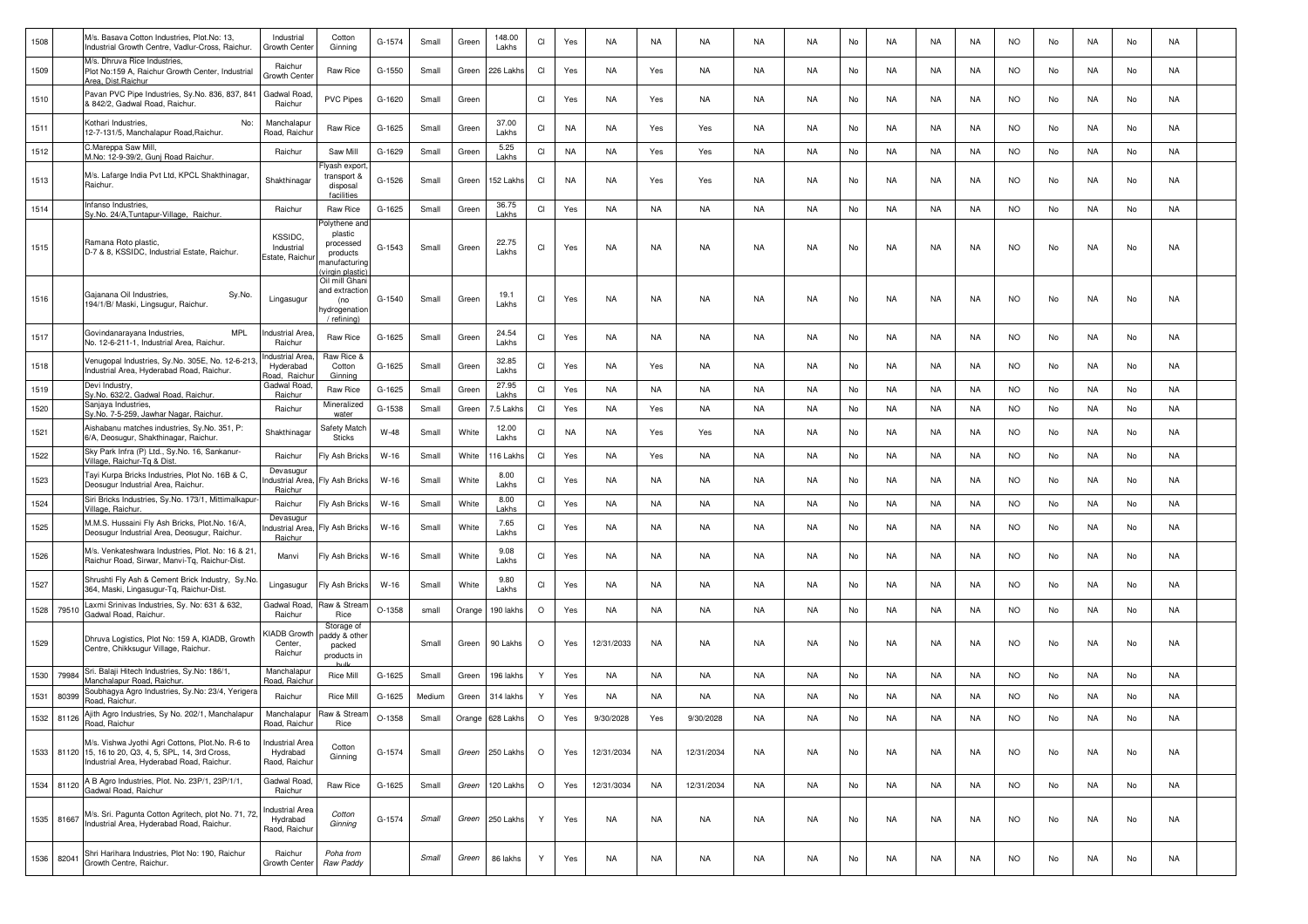| 1537 | 77105 | Formation Of Housing Layout, At Yaramarus<br>Village, Raichur Growth Centre, Raichur-Dist.                                 | Raichur<br>Growth Center    | Layout                                      | R-1162   | Large  | Red    | $\sim$          | Y       | Yes       | NA        | NA        | NA        | NA | NA        | No | NA        | NA | NA        | <b>NO</b> | No | NA | No  | NA |  |
|------|-------|----------------------------------------------------------------------------------------------------------------------------|-----------------------------|---------------------------------------------|----------|--------|--------|-----------------|---------|-----------|-----------|-----------|-----------|----|-----------|----|-----------|----|-----------|-----------|----|----|-----|----|--|
| 1538 |       | S. Shiva Reddy & Sons, Plot No: 18, Hyderabad<br>Road, Raichur.                                                            | Hyderabad<br>Road           | cotton Lint &<br><b>Cotton Seeds</b>        | G-1574   | Small  | Green  | 225 Lakhs       | Y       | Yes       | NA        | NA        | NA        | NA | NA        | No | NA        | NA | NA        | <b>NO</b> | No | NA | No  | NA |  |
| 1539 |       | Andani Stone Crushing Company, Sy.No: 177<br>(Part No.2), Mittimalkapur Village, Raichur.                                  | Raichur                     | Stone Crusher<br>& M-Sand                   | O-1371   | Small  | Orange | 225 Lakhs       | Y       | Yes       | NA        | NA        | NA        | NA | NA        | No | NA        | NA | NA        | <b>NO</b> | No | NA | No  | NA |  |
| 1540 |       | Sri Lakshmisrinivasa Cold Storage Pvt Ltd, Sy<br>No: 82/*/10, 82/*/12, Hunshihalhuda Village,<br>Raichur.                  | Raichur                     | Cold Storage                                | G-1514   | Medium | Green  | 900 Lakhs       | Y       | Yes       | NA        | NA        | NA        | NA | NA        | No | NA        | NA | NA        | NO.       | No | NA | No  | NA |  |
| 1541 |       | Mr. Anand Patil and Ravi Kumar Patil, Industrial<br>Estate, Sy.No.311, Manslapur Village, Raichur.                         | Industrial<br>Estate Raichu | Layout                                      | G-1641   | Small  | Red    | 74 Lakhs        | Y       | YEs       | NA        | NA        | NA        | NA | NA        | No | NA        | NA | NA        | <b>NO</b> | No | NA | No  | NA |  |
| 1542 |       | 82813 M/s. Manish Foods, Bijinagera Road, Raichur.                                                                         | Raichur                     | Rice Mill                                   | O-1358   | Small  | Orange | 438             | Y       | Yes       | <b>NA</b> | NA        | NA        | NA | NA        | No | NA        | NA | NA        | <b>NO</b> | No | NA | No  | NA |  |
| 1543 |       | Sri. Sugureshwara Stone Crusher, Sy No. 45/*/2,<br>Kachapura Village, Devadurga-Tq, Raichur-Dist.                          | Devadurga                   | Stone Crusher                               | O-1371   | Small  | Orange | 87 Lakhs        | $\circ$ | Yes       | 9/30/2029 | Yes       | 9/30/2029 | NA | NA        | No | NA        | NA | NA        | NO.       | No | NA | No  | NA |  |
| 1544 |       | Shilpa Medicare Ltd (Unit-7) Plot.No. 30,31,32,35<br>to 39, Growth Centre, Raichur.                                        | Growth centre<br>Raichur    | Pharmaceutic<br>al formulation              |          | Medium | Orange | 600 Lakhs       | Y       | Yes       | NA        | NA        | NA        | NA | NA        | No | NA        | NA | NA        | <b>NO</b> | No | NA | No  | NA |  |
| 1545 |       | Residential Layout Smt. Prabhavati Sidaraddi,<br>Sy.No. 34/*/1, 34/*/2, 34/*/3, Askihal Village,<br>Raichur Tq & Dist.     | Raichur                     | Layout                                      | G-1641   | Small  | Red    | 350 Lakhs       | Y       | Yes       | NA        | NA        | NA        | NA | NA        | No | NA        | NA | NA        | NO.       | No | NA | No  | NA |  |
| 1546 |       | Sri. Bollampalli Vamshikumar, Sy.No. 45/1/1,<br>45/1/2 of Maski Village, Maski Tg, Raichur                                 | Maski                       | Layout                                      | G-1641   | Small  | Red    | 247.00<br>Lakhs | Υ       | Yes       | NA        | NA        | NA        | NA | NA        | No | NA        | NA | NA        | NO.       | No | NA | No  | NA |  |
| 1547 |       | Lal Sab, Sy No. 307/*/2, Guragunta Village, Tq<br>Lingasugur, Raichur Dist.                                                | Lingasugur                  | Stone Crusher                               | O-1371   | Small  | Orange | 91 Lakhs        | $\circ$ | Yes       | 9/30/2029 | Yes       | 9/30/2029 | NA | NA        | No | NA        | NA | NA        | <b>NO</b> | No | NA | No  | NA |  |
| 1548 |       | S V Stone Crusher, Sy No. 83/*/3, Rabbanakal<br>Village, Tq Manvi, Raichur Dist.                                           | Manvi                       | Stone Crusher                               | O-1371   | Small  | Orange | 470 Lakhs       | $\circ$ | Yes       | 9/30/2030 | NA        | 9/30/2030 | NA | NA        | No | NA        | NA | NA        | NO.       | No | NA | No  | NA |  |
| 1549 |       | Saka Stone Crusher & M-Sand, Sy No. 101/*/3,<br>Killarahatti Village, Lingasugur Tq, Belagavi Dist.                        | Lingasugur                  | Stone Crusher                               | O-1371   | Small  | Orange | 470 Lakhs       | Y       | Yes       | NA        | NA        | NA        | NA | NA        | No | NA        | NA | NA        | <b>NO</b> | No | NA | No  | NA |  |
| 1550 |       | Shivakumar & Co, Plot No: Sy No 47/1, Maski to<br>Lingasugur Road, Maski, Raichur.                                         | Maski                       | Hot Mix Plant                               | O-1334   | Small  | Orange | 91 Lakhs        | $\circ$ | Yes       | 9/30/2030 | NA        | 9/30/2030 | NA | NA        | No | NA        | NA | NA        | <b>NO</b> | No | NA | No  | NA |  |
| 1551 |       | Amareshwara Motors, Plot No R-2, SPL-2,<br>Industrial Estate, Lingasugur-Tq, Raichur-Dist                                  | Lingasugur                  | Repair and<br>Servicing of<br>four wheelers |          | Small  | Orange | 25 Lakhs        | $\circ$ | Yes       | 9/30/2029 | Yes       | 9/30/2029 | NA | NA        | No | NA        | NA | NA        | NO.       | No | NA | No  | NA |  |
| 1552 |       | Dodla Dairy Ltd, Bhooldinni Cross, Sindhanur-Tq,<br>Raichur-Dist.                                                          | Sindhanur                   | Dairy                                       | O-1328   | small  | Orange | 124.54          | $\circ$ | Yes       | 9/30/2029 | NA        | 9/20/2029 | NA | NA        | No | NA        | NA | NA        | NO.       | No | NA | No  | NA |  |
| 1553 |       | KAVITAL TOWN PANCHAYAT, Lingasugur-Tq,<br>Raichur                                                                          | Lingasugur                  | Local Body                                  | R-1119   | Small  | Red    |                 | $\circ$ | NA        | NA        | NA        | NA.       | NA | NA        | No | NA        | NA | NA        | NO.       | No | NA | Yes |    |  |
| 1554 |       | BALGANUR TOWN PANCHAYAT, Sindhanur-Tq,<br>Raichur                                                                          | Sindhanur                   | Local Body                                  | R-1119   | Small  | Red    |                 | $\circ$ | NA        | <b>NA</b> | NA        | NA        | NA | NA        | No | NA        | NA | NA        | <b>NO</b> | No | NA | Yes |    |  |
| 1555 |       | TURVIHAL TOWN PANCHAYAT, Sindhanur<br>Taluk, Raichur                                                                       | Sindhanur                   | Local Body                                  | R-1119   | Small  | Red    |                 | $\circ$ | NA        | NA        | NA        | NA        | NA | NA        | No | NA        | NA | NA        | <b>NO</b> | No | NA | Yes |    |  |
| 1556 |       | SIRWAR TOWN PANCHAYAT, Manvi-Taluk,<br>Raichur                                                                             | Manvi                       | Local Body                                  | R-1119   | Small  | Red    |                 | $\circ$ | NA        | <b>NA</b> | NA        | NA        | NA | NA        | No | NA        | NA | NA        | <b>NO</b> | No | NA | Yes |    |  |
| 1557 |       | HUTTI TOWN PANCHAYAT, Lingasugur-Tq,<br>Raichur                                                                            | Lingasugur                  | Local Body                                  | R-1119   | Small  | Red    |                 | $\circ$ | NA        | NA        | NA        | NA        | NA | NA        | No | <b>NA</b> | NA | <b>NA</b> | <b>NO</b> | No | NA | Yes |    |  |
| 1558 |       | SRI BALAJI AGRO INDUSTRIES, PLOT NO<br>214/2, KIADB INDUSTRIAL AREA, GROWTH<br>20613 CENTER, RAICHUR, RAICHUR TALUK & DIST | Raichur<br>Growth Center    |                                             |          | Small  | Green  | 412             | Y       | <b>NA</b> | <b>NA</b> | NA        | <b>NA</b> | NA | <b>NA</b> | No | NA        | NA | NA        | <b>NO</b> | No | NA | Yes |    |  |
| 1559 |       | Sri Saikrishna Agro Industries, Plot No.Sy.No:<br>21/2, Tammal Gatta Village, Gadwal Road,<br>Raichur                      | Gadwal Road<br>Raichur      | Rice Mill                                   | $G-1550$ | Small  | Green  | 86              | Y       | <b>NA</b> | <b>NA</b> | <b>NA</b> | NA        | NA | NA        | No | NA        | NA | NA        | <b>NO</b> | No | NA | Yes |    |  |
| 1560 |       | J.Y. Pharma Pvt Ltd, Plot No: 123 & 124, raichur<br>Growth Centre, Chikasugur, Raichur-Tq & Dist.                          | Raichur<br>Growth Cente     | <b>Bulk Drugs</b>                           | R-1119   | Small  | Red    | 400             | $\circ$ | NA        | 10/6/2025 | NA        | 10/6/2025 | NA | 10/6/2025 | No | NA        | NA | NA        | <b>NO</b> | No | NA | No  |    |  |
| 1561 |       | Residential Layout Tuntapur, Sy No. 22/*/1,<br>34/*/1, 34/*/2, Tuntapur Village, Raichur Tq &<br>Dist.                     | Raichur                     | Layout                                      | R-1162   | Small  | Red    | 98              | Y       | NA        | NA        | NA        | NA        | NA | NA        | No | NA        | NA | NA        | <b>NO</b> | No | NA | No  |    |  |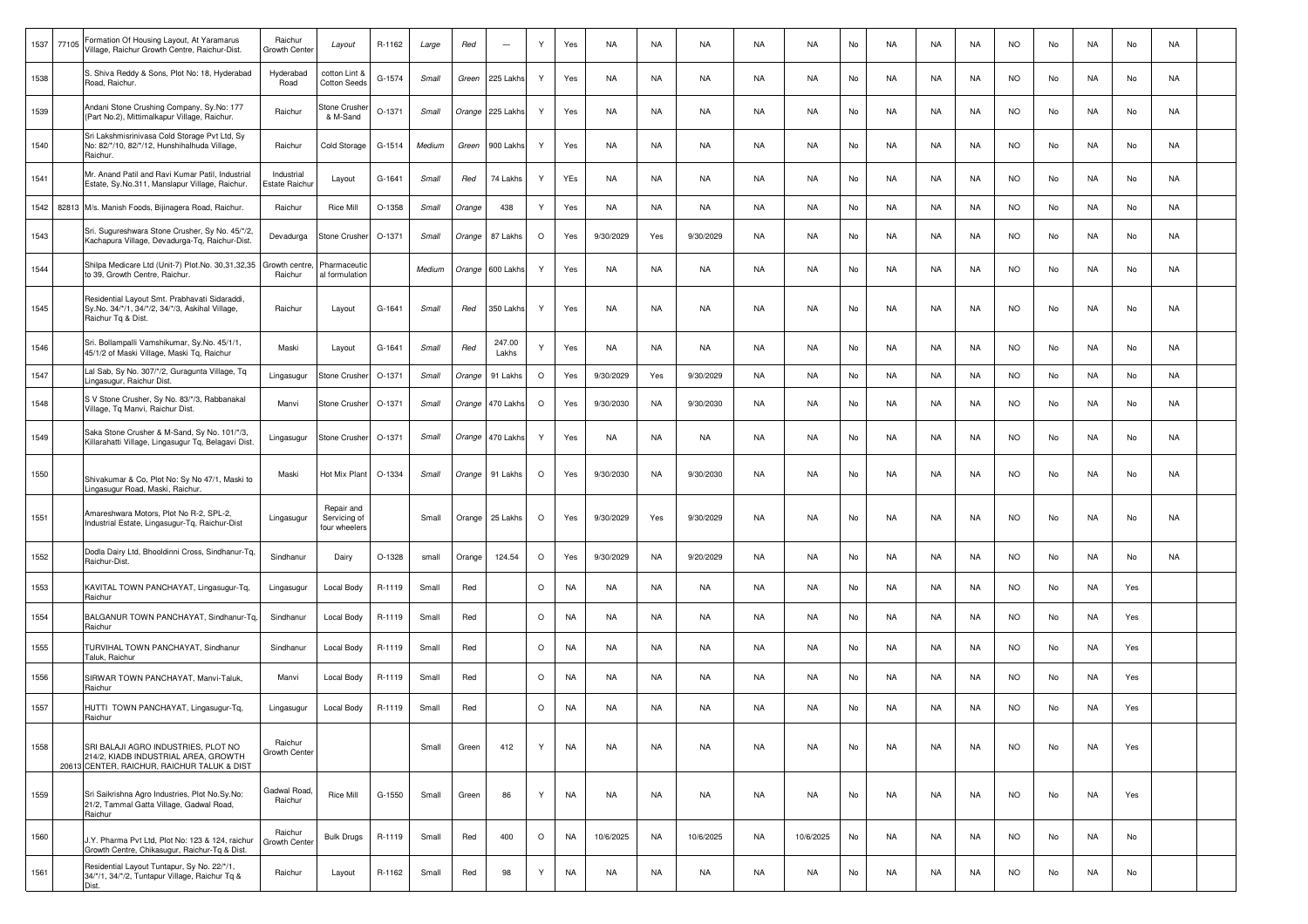| 1562        | Sri. Syed Saifuddin, Sy.No: 144/*/1, Eklaspur<br>87196 Village, Raichur                                                                       | Raichur                                    | Layout                                                | $O-1652$ | Small | Orange | 170            | Y       | NA        | <b>NA</b>  | <b>NA</b> | <b>NA</b>  | <b>NA</b> | <b>NA</b> | No | <b>NA</b> | <b>NA</b> | <b>NA</b> | <b>NO</b> | No | <b>NA</b> | No |  |
|-------------|-----------------------------------------------------------------------------------------------------------------------------------------------|--------------------------------------------|-------------------------------------------------------|----------|-------|--------|----------------|---------|-----------|------------|-----------|------------|-----------|-----------|----|-----------|-----------|-----------|-----------|----|-----------|----|--|
| 1563        | Sri Raghavendra Sannidhi Industries, Sy No.<br>737/1 & 2, Panchayat No. 1-251, Gadwal Road,<br>87413 Wadavatti Village, Raichur.              | Gadwal Road<br>Raichur                     | <b>Rice Mill</b>                                      | G-1550   | Small | Green  | 475            | V       | NA        | NA         | NA        | NA         | NA        | NA        | No | NA        | NA        | NA        | <b>NO</b> | No | NA        | No |  |
| 1564        | Proposed District Office Complex by Karnataka<br>Housing Board, Sy No. 1,397,398,402,403 & 406,<br>82678 Eklaspur Village, Raichur Tq & Dist. | Raichur                                    | Layout                                                | R-1162   | Large | Orange | 250            | Y       | <b>NA</b> | NA         | <b>NA</b> | NA         | NA        | NA        | No | NA        | NA        | NA        | <b>NO</b> | No | NA        | No |  |
| 1565        | Bhagyalaxmi Cold Storage, Plot No. 12, Sy No.<br>87574 311. Merched Road.Mansalpur Village. Raichur.                                          | Manchalapur<br>Road, Raichur               | Cold Storage                                          | G-1594   | Small | Green  | 495            | Y       | <b>NA</b> | <b>NA</b>  | <b>NA</b> | NA         | NA        | <b>NA</b> | No | <b>NA</b> | <b>NA</b> | <b>NA</b> | <b>NO</b> | No | NA        | No |  |
| 1566        | Basavaprabhu Hospital & Research Centre, TMC<br>No. 2-13-359/45,46,47,48,50,51,52 &<br>53, Lingasugur Town, Lingasugur Tg, Raichur Dist       | Lingasugur                                 | Hospital                                              | R-1117   | Small | Orange | 420            | Y       | NA        | NA         | <b>NA</b> | NA         | NA        | NA        | No | NA        | NA        | NA        | <b>NO</b> | No | NA        | No |  |
| 1567        | F A Cotton Company,<br>Plot No. 214/7P1, Industrial Growth Centre,<br>87634 Hyderabad Road Raichur                                            | Industrial<br>Growth Cente                 | Cotton<br>Ginning                                     | G-1574   | Small | Green  | 200            | Y       | <b>NA</b> | NA         | NA        | NA         | NA        | NA        | No | NA        | NA        | NA        | <b>NO</b> | No | NA        | No |  |
| 1568        | Hrushi Cold Storage, Sy No. 419/2, Masarakal<br>98310 Village, Devadurga Tq, Raichur Dist.                                                    | Devadurga                                  | Cold Storage                                          | G-1514   | Small | Green  | 450            | Y       | <b>NA</b> | <b>NA</b>  | <b>NA</b> | NA         | NA        | <b>NA</b> | No | <b>NA</b> | <b>NA</b> | NA        | <b>NO</b> | No | NA        | No |  |
| 1569        | Rajshri Agro Industries, Plot No. 76, Sy No. 279,<br>KIADB Industrial Area, Raichur                                                           | KIADB<br><b>Industrial Area</b>            | Cotton<br>Ginning                                     |          | Small | Green  | 198            | $\circ$ | <b>NA</b> | <b>NA</b>  | <b>NA</b> | NA         | NA        | <b>NA</b> | No | NA        | <b>NA</b> | NA        | <b>NO</b> | No | NA        | No |  |
| 1570        | Residentail Layout, Sy No. 95, Manvi Town,<br>Manvi Tg, Raichur Dist.                                                                         | Manvi                                      | Layout                                                | R-1162   | Small | Orange | 300 Lakh       | Y       | NA        | NA         | <b>NA</b> | NA         | NA        | NA        | No | NA        | NA        | NA        | <b>NO</b> | No | NA        | No |  |
| 1571        | Samarth Automotivez, Plot No. 5-5-482, Ward No<br>13, Rajeev Nagar, Near Fire Station, Sindhanur,<br>Raichur Dist.                            | Sindhanur                                  | Automobile<br>servicing,<br>repairing and<br>painting |          | Small | Orange | 45 Lakhs       | $\circ$ | Yes       | 9/30/2030  | Yes       | 9/30/2030  | NA        | NA        | No | NA        | NA        | NA        | <b>NO</b> | No | NA        | No |  |
| 1572        | Karuna Motors (Gulbarga) Pvt Ltd, Plot No. 2b,<br>3& 4 of Sy No. 267 & 268, Hyderabad Road,<br>Industrial Area, Raichur.                      | Raichur                                    | Raichur                                               |          | Small | Orange | 295 Lakh       | $\circ$ | <b>NA</b> | 9/30/2030  | <b>NA</b> | 9/30/2030  | NA        | NA        | No | <b>NA</b> | NA        | <b>NA</b> | <b>NO</b> | No | NA        | No |  |
| 1573        | E Anjaneya & Company (unit-3), Sy No. 172/P &<br>173/2, Mittimalkapur Village, Raichur Tq & Dist.                                             | Raichur                                    | <b>Stone Crusher</b>                                  | O-1371   | Small | Orange | 380 Lakh:      | Y       | <b>NA</b> | NA         | NA        | NA         | NA        | NA        | No | NA        | NA        | NA        | <b>NO</b> | No | NA        | No |  |
| 1574        | E Anjaneya & Company (unit-4), Sy No. 173/2,<br>Mittimalkapur Village, Raichur Tq & Dist.                                                     | Raichur                                    | Stone Crusher                                         | O-1371   | Small | Orange | 380 Lakhs      | Y       | NA        | <b>NA</b>  | <b>NA</b> | NA         | <b>NA</b> | <b>NA</b> | No | NA        | NA        | <b>NA</b> | <b>NO</b> | No | <b>NA</b> | No |  |
| 1575        | M/s Bellad Enterprises Pvt Ltd., Plot/Phase No:<br>Sy No: 116/P1/1/A/3, Lingasugur Road,<br>Yaklaspur Village, Raichur-Tq & Dist.             | Raichur                                    | Service &<br>Repair of 4<br>Vheelers (Dry<br>Process) | O-1371   | Small | Orange | 75 Lakhs       | $\circ$ | <b>NA</b> | NA         | <b>NA</b> | NA         | NA        | NA        | No | NA        | NA        | NA        | <b>NO</b> | No | NA        | No |  |
| 1576        | Spd Granites And Polymers Pvt Ltd, Sy No.<br>99649 58/*/*, MPL No. 583/77, Medinapur Village                                                  | Raichur                                    | Plastic Scrap<br>Centre                               | G-1614   | Small | Green  | 225            | Y       | NA        | NA         | NA        | NA         | NA        | NA        | No | NA        | NA        | NA        | <b>NO</b> | No | NA        | No |  |
| 1577        | Naam Industries, Plot No. D-12, 4th Cross,<br>KSSIDC Industrial Area, Raichur                                                                 | <b>KSSIDC</b><br>ndustrial Area<br>Raichur | Spices<br>Grinding                                    |          | Small | Green  | 20             | Y       | <b>NA</b> | NA         | <b>NA</b> | NA         | NA        | NA        | No | NA        | NA        | NA        | <b>NO</b> | No | NA        | No |  |
| 1578        | Rajendra Agro Industries, MPL No. 12-7-68/3,<br>Manchalapur Road, Raichur                                                                     | Manchalapur<br>Road, Raichur               | Cotton<br>Ginning                                     |          | Small | Green  | 102            | $\circ$ | Yes       | 12/31/2034 | Yes       | 12/31/2034 | NA        | <b>NA</b> | No | NA        | <b>NA</b> | <b>NA</b> | <b>NO</b> | No | NA        | No |  |
|             | 1579 100520 J S Construction, Plot No. 213-C, Raichur Growth<br>Centre, Industrial Area, Hyderabad Road, Raichur                              | Raichur<br>Growth Center                   | Steel Furniure<br>without spray<br>painting           | G-1558   | Small | Green  | 150            | Y       | <b>NA</b> | <b>NA</b>  | <b>NA</b> | NA         | NA        | NA        | No | NA        | NA        | NA        | <b>NO</b> | No | NA        | No |  |
|             | Shri Renuka Multi Specialty Hospital, Plot No:<br>1580 100626 CMC No.6-1-2639/6-A, Adarsha Colony,<br>sindhanur-Tg, Raichur-Dist.             | Sindhanur                                  | Hospital                                              | R-1117   | Small | Orange | 250            | Y       | NA        | NA         | <b>NA</b> | NA         | NA        | NA        | No | NA        | NA        | NA        | <b>NO</b> | No | NA        | No |  |
| 1581        | M/s. Bharat Cotton Ginners, Plot No. 14 of Sy No.<br>270, Industrial Area, Raichur.                                                           | Raichur                                    | Cotton<br>Ginning                                     |          | Small | Green  | 97             | $\circ$ | Yes       | 12/31/2034 | Yes       | 12/31/2034 | NA        | NA        | No | NA        | NA        | NA        | <b>NO</b> | No | NA        | No |  |
| 1582 100174 | Sri. Laxmi Balaji Industries, Sy No. 394/*/1,<br>Chandrabanda Village, Raichur                                                                | Raichur                                    | Cement<br>Product                                     | $G-1511$ | Small | Green  | 25             | Y       | <b>NA</b> | <b>NA</b>  | <b>NA</b> | NA         | <b>NA</b> | <b>NA</b> | No | NA        | <b>NA</b> | NA        | <b>NO</b> | No | NA        | No |  |
| 1583        | M/s. Vidyashree Industries, Plot No: 60, Industrial<br>Area, Hyderabad Road, Raichur                                                          | Raichur                                    | Reprocessing<br>of Plastic<br>Waste                   |          | Small | Orange | $\overline{7}$ | $\circ$ | NA        | NA         | NA        | NA         | NA        | NA        | No | NA        | NA        | NA        | <b>NO</b> | No | NA        | No |  |
| 1584        | M/s. Swetha Industries, Plot No: 61, Industrial<br>Area, Hyderabad Road, Raichur.                                                             | Raichur                                    | Scrapped<br>Materials like<br>Iron materials,         |          | Small | Orange | $\overline{7}$ | $\circ$ | NA        | <b>NA</b>  | NA        | NA         | NA        | NA        | No | NA        | NA        | NA        | <b>NO</b> | No | NA        | No |  |